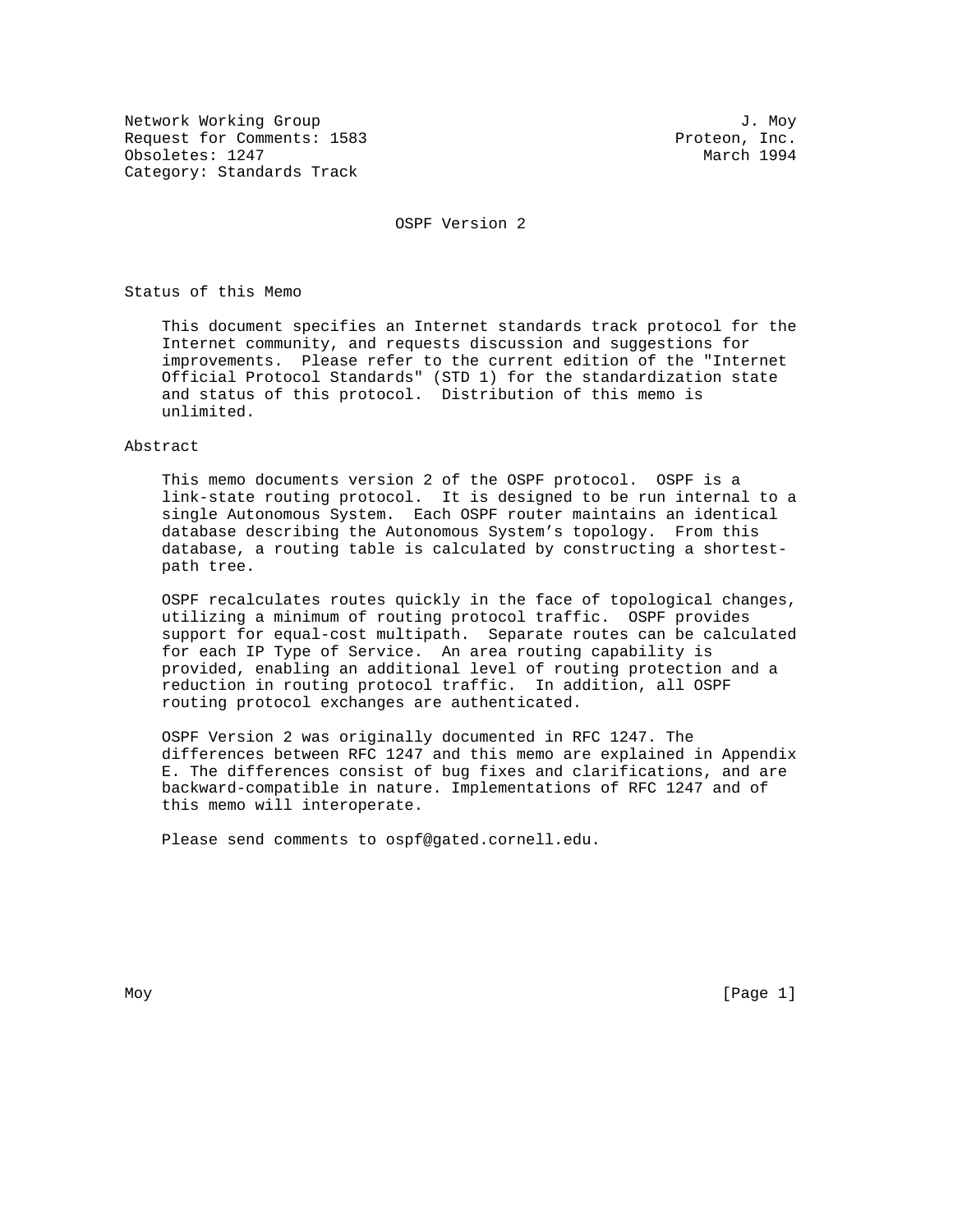# Table of Contents

| $\mathbf{1}$ |                                                                                                |  |
|--------------|------------------------------------------------------------------------------------------------|--|
| 1.1          |                                                                                                |  |
| 1.2          | Definitions of commonly used terms  6                                                          |  |
| 1.3          | Brief history of link-state routing technology  9                                              |  |
| 1.4          |                                                                                                |  |
| 2            | The Topological Database  10                                                                   |  |
| 2.1          | The shortest-path tree  13                                                                     |  |
| 2.2          | Use of external routing information  16                                                        |  |
| 2.3          |                                                                                                |  |
| 2.4          |                                                                                                |  |
| 3            | Splitting the AS into Areas $\ldots \ldots \ldots \ldots \ldots \ldots \ldots \ldots$          |  |
| 3.1          | The backbone of the Autonomous System  22                                                      |  |
| 3.2          |                                                                                                |  |
| 3.3          | Classification of routers  23                                                                  |  |
| 3.4          | A sample area configuration  24                                                                |  |
| 3.5          |                                                                                                |  |
| 3.6          |                                                                                                |  |
| 3.7          |                                                                                                |  |
| 4            |                                                                                                |  |
| 4.1          |                                                                                                |  |
| 4.2          |                                                                                                |  |
| 4.3          | Routing protocol packets  35                                                                   |  |
| 4.4          | Basic implementation requirements  38                                                          |  |
| 4.5          | Optional OSPF capabilities  39                                                                 |  |
| 5            | Protocol data structures  41                                                                   |  |
| 6            | The Area Data Structure $42$                                                                   |  |
| 7            | Bringing Up Adjacencies  45                                                                    |  |
| 7.1          | The Hello Protocol $\,\ldots\ldots\ldots\ldots\ldots\ldots\ldots\ldots\ldots\ldots\ldots\,$ 45 |  |
| 7.2          | The Synchronization of Databases  46                                                           |  |
| 7.3          | The Designated Router  47                                                                      |  |
| 7.4          | The Backup Designated Router  48                                                               |  |
| 7.5          | The graph of adjacencies  49                                                                   |  |
| 8            | Protocol Packet Processing  50                                                                 |  |
| 8.1          |                                                                                                |  |
| 8.2          |                                                                                                |  |
| 9            | The Interface Data Structure  55                                                               |  |
| 9.1          |                                                                                                |  |
| 9.2          | Events causing interface state changes  61                                                     |  |
| 9.3          | The Interface state machine  62                                                                |  |
| 9.4          | Electing the Designated Router  65                                                             |  |
| 9.5          |                                                                                                |  |
| 9.5.1        | Sending Hello packets on non-broadcast networks  68                                            |  |
| 10           | The Neighbor Data Structure  69                                                                |  |
| 10.1         |                                                                                                |  |
| 10.2         | Events causing neighbor state changes  75                                                      |  |
| 10.3         | The Neighbor state machine<br>77                                                               |  |
|              |                                                                                                |  |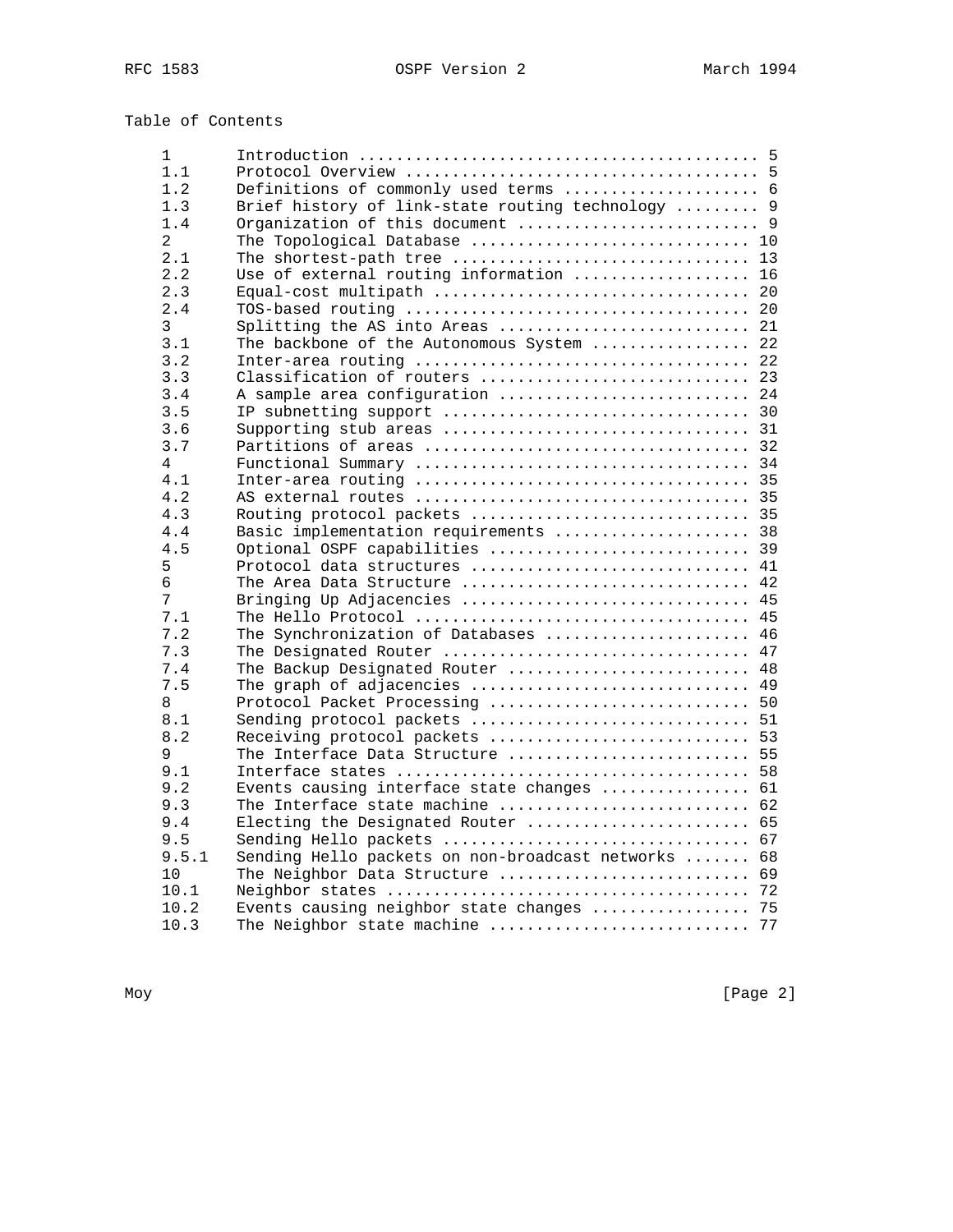| 10.4       | Whether to become adjacent  83                             |     |
|------------|------------------------------------------------------------|-----|
| 10.5       | Receiving Hello Packets  83                                |     |
| 10.6       | Receiving Database Description Packets  86                 |     |
| 10.7       | Receiving Link State Request Packets  89                   |     |
| 10.8       | Sending Database Description Packets  89                   |     |
| 10.9       | Sending Link State Request Packets  90                     |     |
| 10.10      |                                                            |     |
| 11         | The Routing Table Structure  93                            |     |
| 11.1       |                                                            |     |
| 11.2       | Sample routing table, without areas  97                    |     |
| 11.3       | Sample routing table, with areas  98                       |     |
| 12         | Link State Advertisements  100                             |     |
| 12.1       | The Link State Advertisement Header  101                   |     |
| 12.1.1     |                                                            |     |
| 12.1.2     |                                                            |     |
| 12.1.3     |                                                            |     |
| 12.1.4     |                                                            |     |
| 12.1.5     |                                                            |     |
| 12.1.6     |                                                            |     |
| 12.1.7     |                                                            |     |
| 12.2       | The link state database  107                               |     |
| 12.3       | Representation of TOS  108                                 |     |
| 12.4       | Originating link state advertisements  109                 |     |
| 12.4.1     |                                                            |     |
| 12.4.2     |                                                            |     |
| 12.4.3     |                                                            |     |
| 12.4.4     | Originating summary links into stub areas  123             |     |
| 12.4.5     |                                                            |     |
| 13         | The Flooding Procedure  126                                |     |
| 13.1       | Determining which link state is newer  130                 |     |
| 13.2       | Installing link state advertisements in the database . 130 |     |
| 13.3       | Next step in the flooding procedure  131                   |     |
| 13.4       |                                                            |     |
|            | Receiving self-originated link state  134                  |     |
| 13.5       | Sending Link State Acknowledgment packets  135             |     |
| 13.6       | Retransmitting link state advertisements  136              |     |
| 13.7<br>14 | Receiving link state acknowledgments  138                  |     |
| 14.1       | Aging The Link State Database  139                         |     |
|            | Premature aging of advertisements  139                     |     |
| 15         |                                                            |     |
| 16         | Calculation Of The Routing Table  142                      |     |
| 16.1       | Calculating the shortest-path tree for an area  143        |     |
| 16.1.1     | The next hop calculation                                   | 149 |
| 16.2       | Calculating the inter-area routes                          | 150 |
| 16.3       | Examining transit areas' summary links                     | 152 |
| 16.4       | Calculating AS external routes                             | 154 |
| 16.5       | Incremental updates -- summary link advertisements         | 156 |
| 16.6       | Incremental updates -- AS external link advertisements     | 157 |
| 16.7       | Events generated as a result of routing table changes      | 157 |

Moy [Page 3]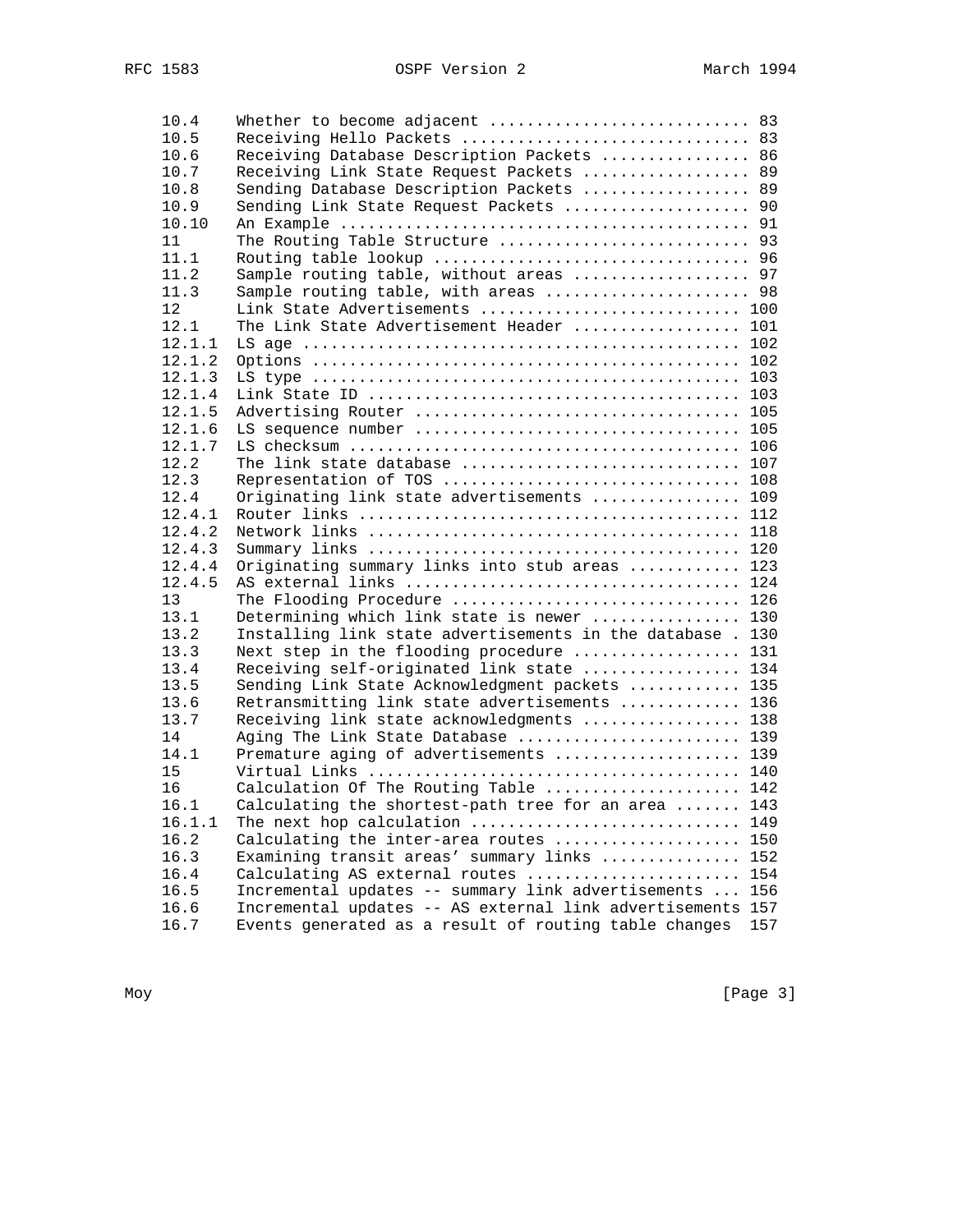| 16.8        | Equal-cost multipath  158                                  |     |
|-------------|------------------------------------------------------------|-----|
| 16.9        | Building the non-zero-TOS portion of the routing table 158 |     |
|             |                                                            | 161 |
|             |                                                            |     |
| Α           |                                                            |     |
| A.1         | Encapsulation of OSPF packets                              | 166 |
| A.2         |                                                            |     |
| A.3         | OSPF Packet Formats  170                                   |     |
| A.3.1       | The OSPF packet header  171                                |     |
| A.3.2       |                                                            |     |
| A.3.3       | The Database Description packet  175                       |     |
| A.3.4       | The Link State Request packet  177                         |     |
| A.3.5       | The Link State Update packet  179                          |     |
| A.3.6       | The Link State Acknowledgment packet  181                  |     |
| A.4         | Link state advertisement formats  183                      |     |
| A.4.1       | The Link State Advertisement header  184                   |     |
| A.4.2       | Router links advertisements  186                           |     |
| A.4.3       | Network links advertisements  190                          |     |
| A.4.4       | Summary link advertisements  192                           |     |
| A.4.5       | AS external link advertisements  194                       |     |
| B           | Architectural Constants  196                               |     |
| C           | Configurable Constants  198                                |     |
| C.1         |                                                            |     |
| C.2         |                                                            |     |
| C.3         | Router interface parameters  200                           |     |
| C.4         | Virtual link parameters  202                               |     |
| C.5         | Non-broadcast, multi-access network parameters  203        |     |
| C.6         | Host route parameters                                      | 203 |
| D           |                                                            |     |
| D.1         | AuType 0 -- No authentication  205                         |     |
| D.2         | AuType 1 -- Simple password  205                           |     |
| Е           | Differences from RFC 1247  207                             |     |
| E.1         | A fix for a problem with OSPF Virtual links  207           |     |
| E.2         | Supporting supernetting and subnet 0  208                  |     |
| E.3         | Obsoleting LSInfinity in router links advertisements . 209 |     |
| E.4         | TOS encoding updated  209                                  |     |
| E.5         | Summarizing routes into transit areas  210                 |     |
| E.6         | Summarizing routes into stub areas                         | 210 |
| E.7         | Flushing anomalous network links advertisements  210       |     |
| E.8         | Required Statistics appendix deleted  211                  |     |
| E.9         |                                                            |     |
| ${\rm F}$ . | An algorithm for assigning Link State IDs  213             |     |
|             | Security Considerations  216                               |     |
|             |                                                            | 216 |
|             |                                                            |     |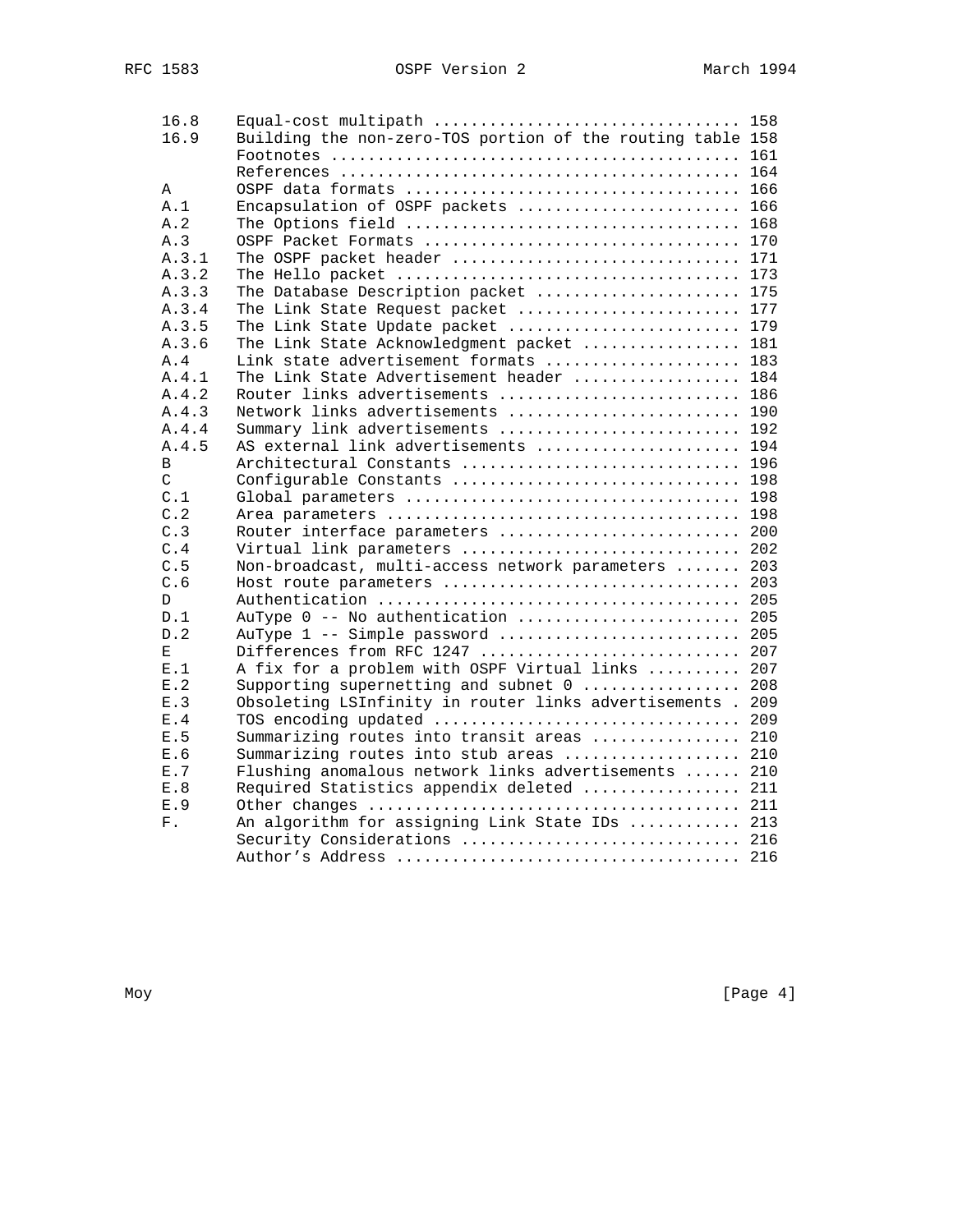## 1. Introduction

 This document is a specification of the Open Shortest Path First (OSPF) TCP/IP internet routing protocol. OSPF is classified as an Interior Gateway Protocol (IGP). This means that it distributes routing information between routers belonging to a single Autonomous System. The OSPF protocol is based on link-state or SPF technology. This is a departure from the Bellman-Ford base used by traditional TCP/IP internet routing protocols.

 The OSPF protocol was developed by the OSPF working group of the Internet Engineering Task Force. It has been designed expressly for the TCP/IP internet environment, including explicit support for IP subnetting, TOS-based routing and the tagging of externally-derived routing information. OSPF also provides for the authentication of routing updates, and utilizes IP multicast when sending/receiving the updates. In addition, much work has been done to produce a protocol that responds quickly to topology changes, yet involves small amounts of routing protocol traffic.

 The author would like to thank Fred Baker, Jeffrey Burgan, Rob Coltun, Dino Farinacci, Vince Fuller, Phanindra Jujjavarapu, Milo Medin, Kannan Varadhan and the rest of the OSPF working group for the ideas and support they have given to this project.

## 1.1. Protocol overview

 OSPF routes IP packets based solely on the destination IP address and IP Type of Service found in the IP packet header. IP packets are routed "as is" -- they are not encapsulated in any further protocol headers as they transit the Autonomous System. OSPF is a dynamic routing protocol. It quickly detects topological changes in the AS (such as router interface failures) and calculates new loop-free routes after a period of convergence. This period of convergence is short and involves a minimum of routing traffic.

 In a link-state routing protocol, each router maintains a database describing the Autonomous System's topology. Each participating router has an identical database. Each individual piece of this database is a particular router's local state (e.g., the router's usable interfaces and reachable neighbors). The router distributes its local state throughout the Autonomous System by flooding.

 All routers run the exact same algorithm, in parallel. From the topological database, each router constructs a tree of shortest paths with itself as root. This shortest-path tree gives the

Moy [Page 5]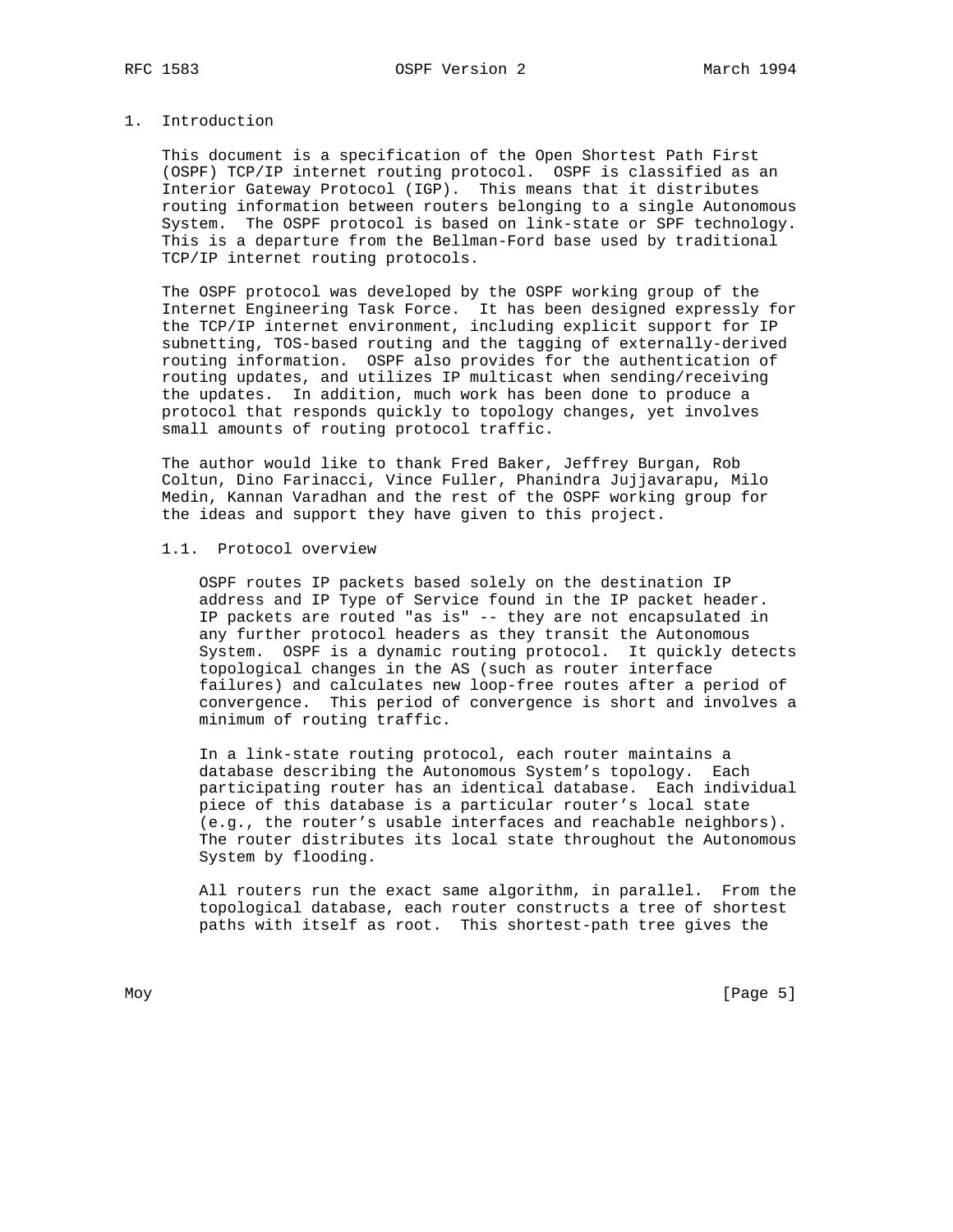route to each destination in the Autonomous System. Externally derived routing information appears on the tree as leaves.

 OSPF calculates separate routes for each Type of Service (TOS). When several equal-cost routes to a destination exist, traffic is distributed equally among them. The cost of a route is described by a single dimensionless metric.

 OSPF allows sets of networks to be grouped together. Such a grouping is called an area. The topology of an area is hidden from the rest of the Autonomous System. This information hiding enables a significant reduction in routing traffic. Also, routing within the area is determined only by the area's own topology, lending the area protection from bad routing data. An area is a generalization of an IP subnetted network.

 OSPF enables the flexible configuration of IP subnets. Each route distributed by OSPF has a destination and mask. Two different subnets of the same IP network number may have different sizes (i.e., different masks). This is commonly referred to as variable length subnetting. A packet is routed to the best (i.e., longest or most specific) match. Host routes are considered to be subnets whose masks are "all ones" (0xffffffff).

 All OSPF protocol exchanges are authenticated. This means that only trusted routers can participate in the Autonomous System's routing. A variety of authentication schemes can be used; a single authentication scheme is configured for each area. This enables some areas to use much stricter authentication than others.

 Externally derived routing data (e.g., routes learned from the Exterior Gateway Protocol (EGP)) is passed transparently throughout the Autonomous System. This externally derived data is kept separate from the OSPF protocol's link state data. Each external route can also be tagged by the advertising router, enabling the passing of additional information between routers on the boundaries of the Autonomous System.

## 1.2. Definitions of commonly used terms

 This section provides definitions for terms that have a specific meaning to the OSPF protocol and that are used throughout the text. The reader unfamiliar with the Internet Protocol Suite is referred to [RS-85-153] for an introduction to IP.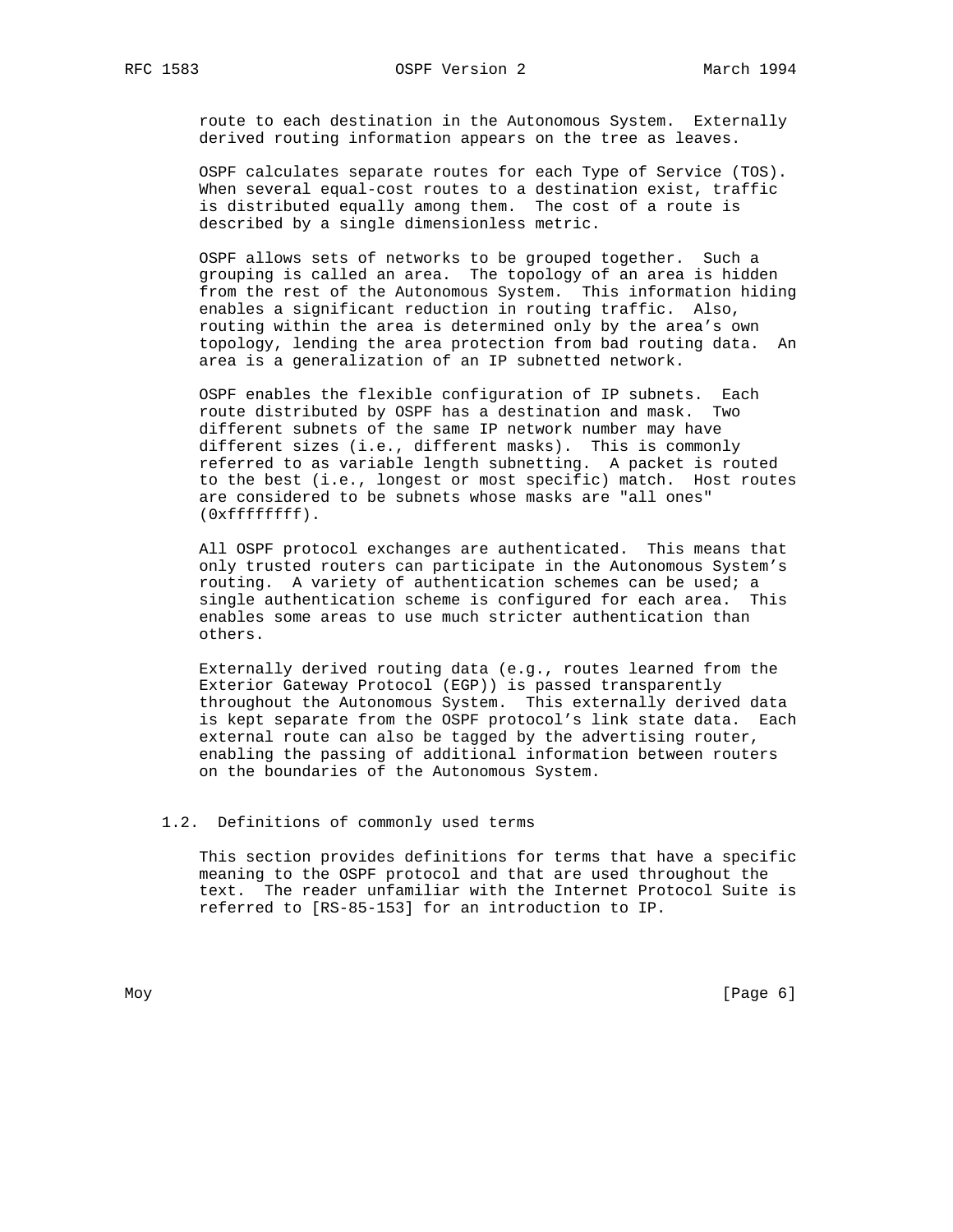### Router

 A level three Internet Protocol packet switch. Formerly called a gateway in much of the IP literature.

### Autonomous System

 A group of routers exchanging routing information via a common routing protocol. Abbreviated as AS.

#### Interior Gateway Protocol

 The routing protocol spoken by the routers belonging to an Autonomous system. Abbreviated as IGP. Each Autonomous System has a single IGP. Separate Autonomous Systems may be running different IGPs.

Router ID

 A 32-bit number assigned to each router running the OSPF protocol. This number uniquely identifies the router within an Autonomous System.

#### Network

 In this memo, an IP network/subnet/supernet. It is possible for one physical network to be assigned multiple IP network/subnet numbers. We consider these to be separate networks. Point-to-point physical networks are an exception - they are considered a single network no matter how many (if any at all) IP network/subnet numbers are assigned to them.

## Network mask

 A 32-bit number indicating the range of IP addresses residing on a single IP network/subnet/supernet. This specification displays network masks as hexadecimal numbers. For example, the network mask for a class C IP network is displayed as 0xffffff00. Such a mask is often displayed elsewhere in the literature as 255.255.255.0.

## Multi-access networks

 Those physical networks that support the attachment of multiple (more than two) routers. Each pair of routers on such a network is assumed to be able to communicate directly (e.g., multi-drop networks are excluded).

# Interface

 The connection between a router and one of its attached networks. An interface has state information associated with it, which is obtained from the underlying lower level protocols and the routing protocol itself. An interface to a network has associated with it a single IP address and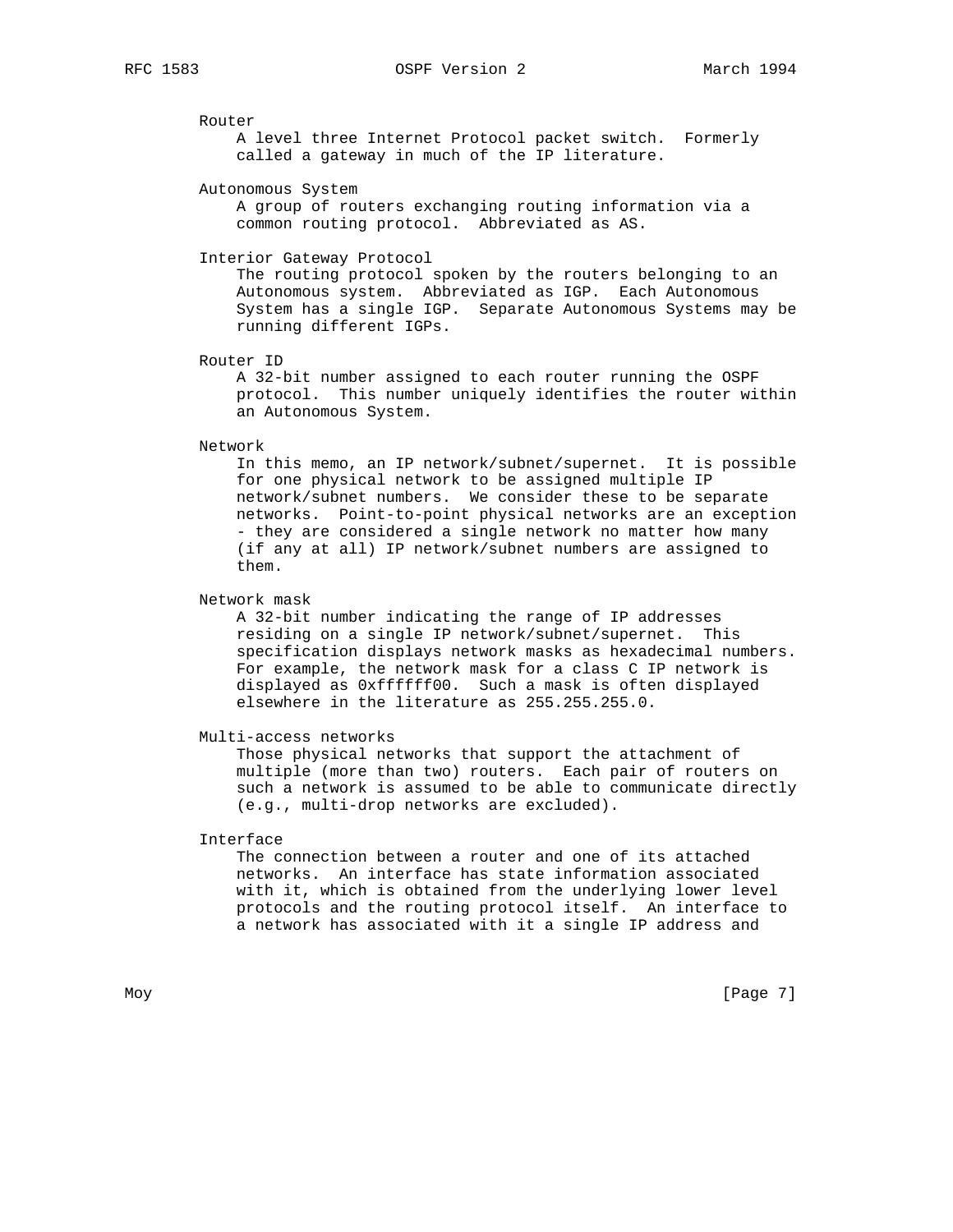mask (unless the network is an unnumbered point-to-point network). An interface is sometimes also referred to as a link.

Neighboring routers

 Two routers that have interfaces to a common network. On multi-access networks, neighbors are dynamically discovered by OSPF's Hello Protocol.

Adjacency

 A relationship formed between selected neighboring routers for the purpose of exchanging routing information. Not every pair of neighboring routers become adjacent.

Link state advertisement

 Describes the local state of a router or network. This includes the state of the router's interfaces and adjacencies. Each link state advertisement is flooded throughout the routing domain. The collected link state advertisements of all routers and networks forms the protocol's topological database.

## Hello Protocol

 The part of the OSPF protocol used to establish and maintain neighbor relationships. On multi-access networks the Hello Protocol can also dynamically discover neighboring routers.

Designated Router

 Each multi-access network that has at least two attached routers has a Designated Router. The Designated Router generates a link state advertisement for the multi-access network and has other special responsibilities in the running of the protocol. The Designated Router is elected by the Hello Protocol.

 The Designated Router concept enables a reduction in the number of adjacencies required on a multi-access network. This in turn reduces the amount of routing protocol traffic and the size of the topological database.

Lower-level protocols

 The underlying network access protocols that provide services to the Internet Protocol and in turn the OSPF protocol. Examples of these are the X.25 packet and frame levels for X.25 PDNs, and the ethernet data link layer for ethernets.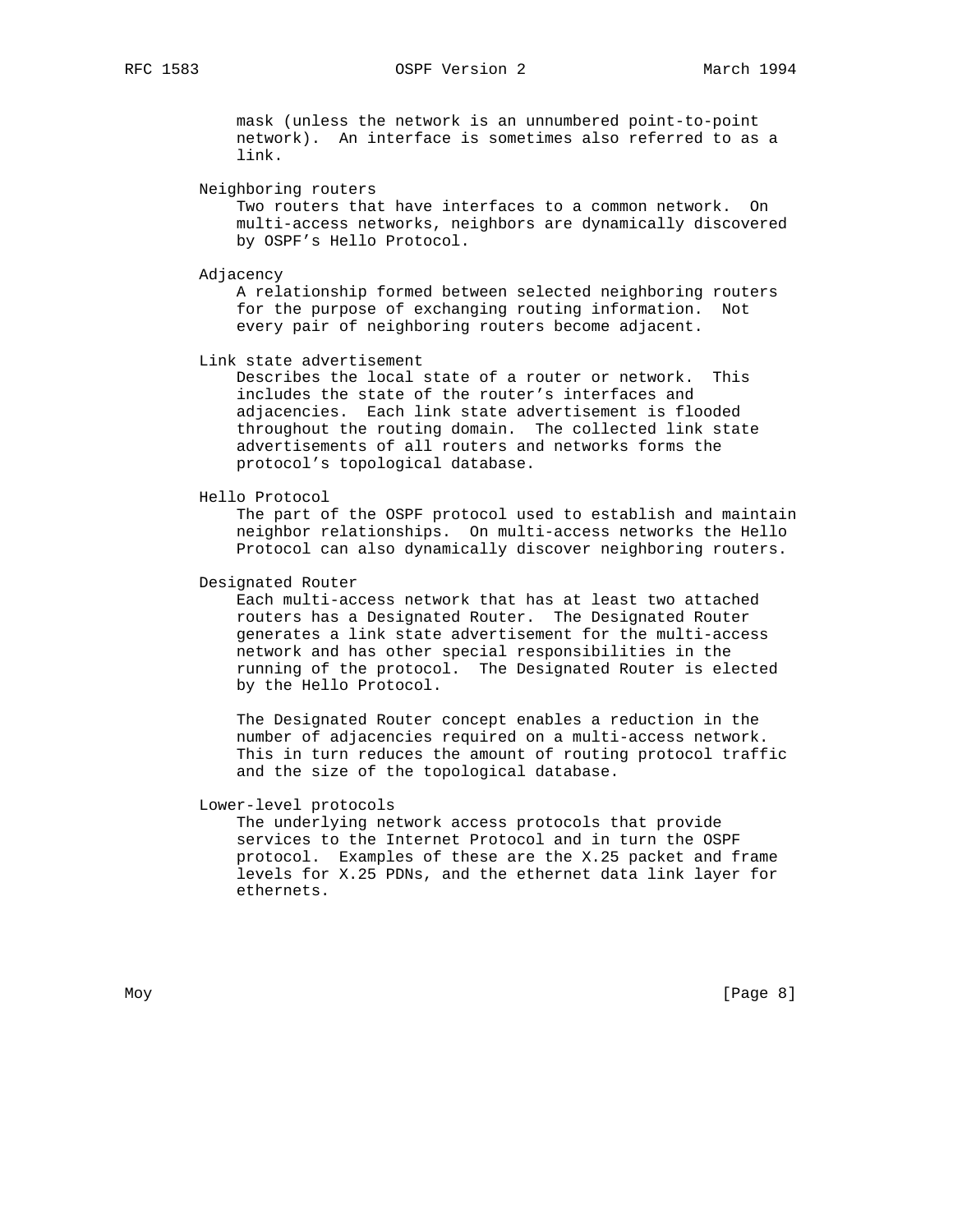## 1.3. Brief history of link-state routing technology

 OSPF is a link state routing protocol. Such protocols are also referred to in the literature as SPF-based or distributed database protocols. This section gives a brief description of the developments in link-state technology that have influenced the OSPF protocol.

 The first link-state routing protocol was developed for use in the ARPANET packet switching network. This protocol is described in [McQuillan]. It has formed the starting point for all other link-state protocols. The homogeneous Arpanet environment, i.e., single-vendor packet switches connected by synchronous serial lines, simplified the design and implementation of the original protocol.

 Modifications to this protocol were proposed in [Perlman]. These modifications dealt with increasing the fault tolerance of the routing protocol through, among other things, adding a checksum to the link state advertisements (thereby detecting database corruption). The paper also included means for reducing the routing traffic overhead in a link-state protocol. This was accomplished by introducing mechanisms which enabled the interval between link state advertisement originations to be increased by an order of magnitude.

 A link-state algorithm has also been proposed for use as an ISO IS-IS routing protocol. This protocol is described in [DEC]. The protocol includes methods for data and routing traffic reduction when operating over broadcast networks. This is accomplished by election of a Designated Router for each broadcast network, which then originates a link state advertisement for the network.

 The OSPF subcommittee of the IETF has extended this work in developing the OSPF protocol. The Designated Router concept has been greatly enhanced to further reduce the amount of routing traffic required. Multicast capabilities are utilized for additional routing bandwidth reduction. An area routing scheme has been developed enabling information hiding/protection/reduction. Finally, the algorithm has been modified for efficient operation in TCP/IP internets.

### 1.4. Organization of this document

 The first three sections of this specification give a general overview of the protocol's capabilities and functions. Sections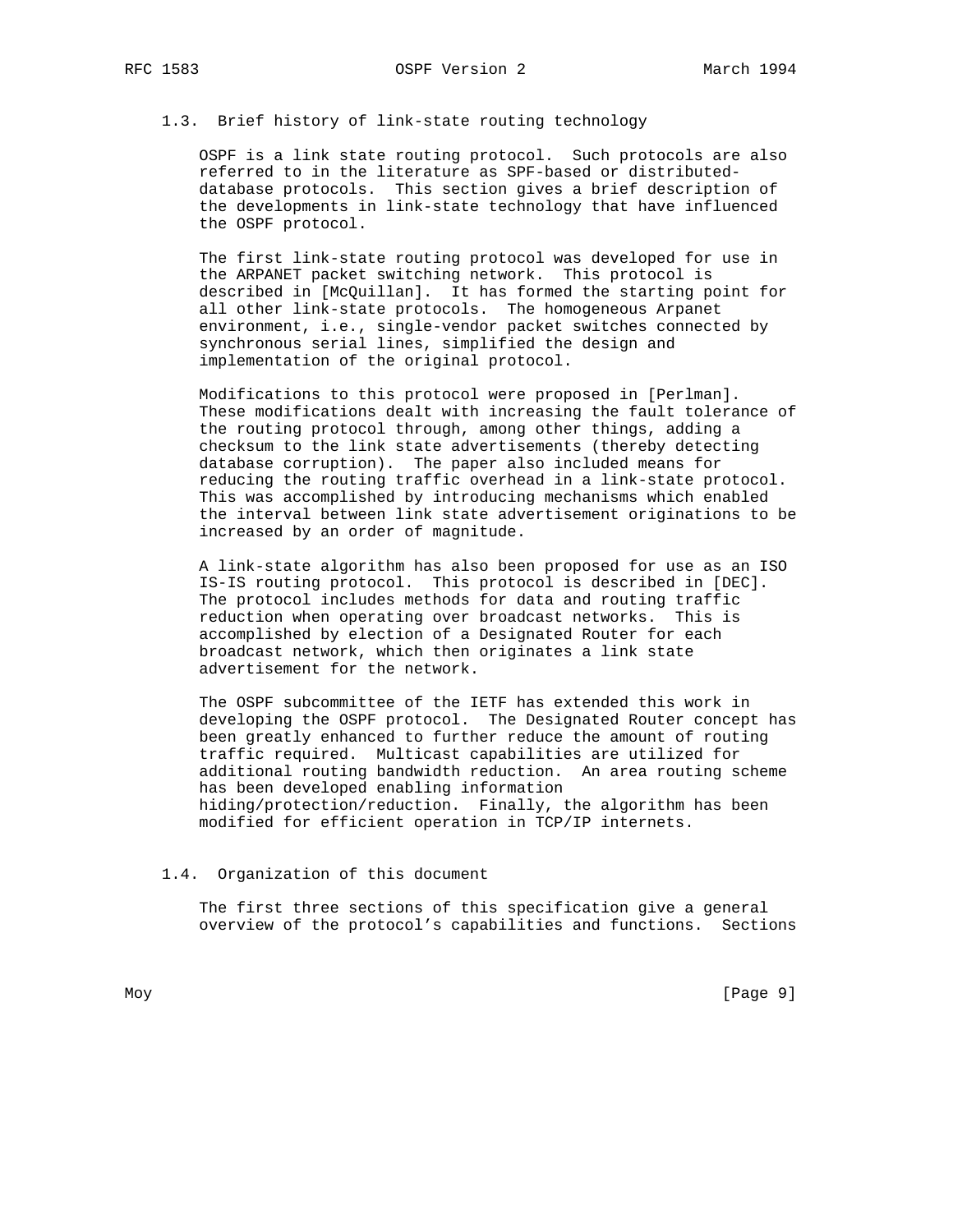4-16 explain the protocol's mechanisms in detail. Packet formats, protocol constants and configuration items are specified in the appendices.

 Labels such as HelloInterval encountered in the text refer to protocol constants. They may or may not be configurable. The architectural constants are explained in Appendix B. The configurable constants are explained in Appendix C.

 The detailed specification of the protocol is presented in terms of data structures. This is done in order to make the explanation more precise. Implementations of the protocol are required to support the functionality described, but need not use the precise data structures that appear in this memo.

2. The Topological Database

 The Autonomous System's topological database describes a directed graph. The vertices of the graph consist of routers and networks. A graph edge connects two routers when they are attached via a physical point-to-point network. An edge connecting a router to a network indicates that the router has an interface on the network.

 The vertices of the graph can be further typed according to function. Only some of these types carry transit data traffic; that is, traffic that is neither locally originated nor locally destined. Vertices that can carry transit traffic are indicated on the graph by having both incoming and outgoing edges.

| Vertex type Vertex name |              | Transit? |
|-------------------------|--------------|----------|
|                         | Router       | yes      |
|                         | Network      | yes      |
|                         | Stub network | no       |

Table 1: OSPF vertex types.

OSPF supports the following types of physical networks:

 Point-to-point networks A network that joins a single pair of routers. A 56Kb serial line is an example of a point-to-point network.

Moy [Page 10]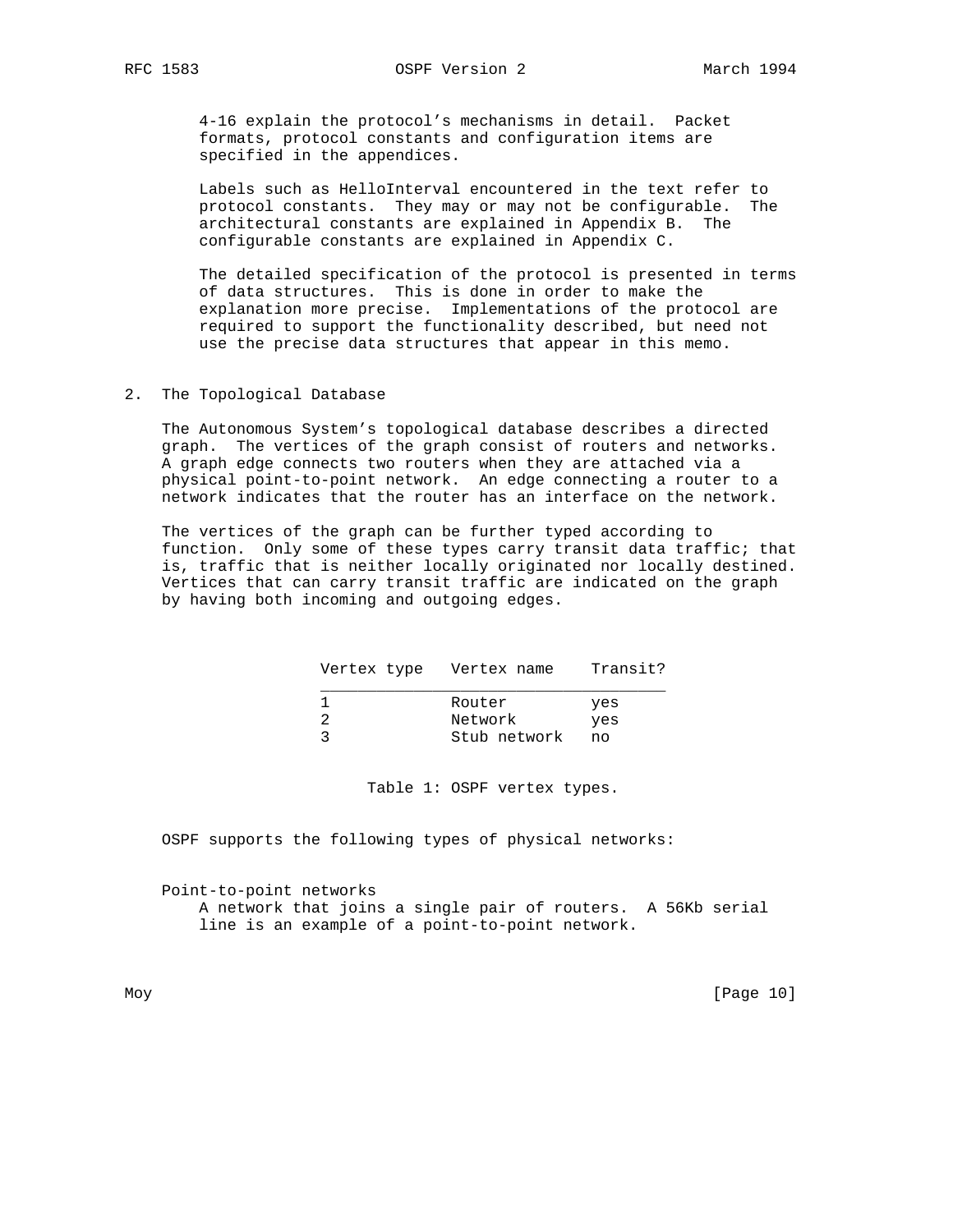Broadcast networks

 Networks supporting many (more than two) attached routers, together with the capability to address a single physical message to all of the attached routers (broadcast). Neighboring routers are discovered dynamically on these nets using OSPF's Hello Protocol. The Hello Protocol itself takes advantage of the broadcast capability. The protocol makes further use of multicast capabilities, if they exist. An ethernet is an example of a broadcast network.

Non-broadcast networks

 Networks supporting many (more than two) routers, but having no broadcast capability. Neighboring routers are also discovered on these nets using OSPF's Hello Protocol. However, due to the lack of broadcast capability, some configuration information is necessary for the correct operation of the Hello Protocol. On these networks, OSPF protocol packets that are normally multicast need to be sent to each neighboring router, in turn. An X.25 Public Data Network (PDN) is an example of a non broadcast network.

 The neighborhood of each network node in the graph depends on whether the network has multi-access capabilities (either broadcast or non-broadcast) and, if so, the number of routers having an interface to the network. The three cases are depicted in Figure 1. Rectangles indicate routers. Circles and oblongs indicate multi access networks. Router names are prefixed with the letters RT and network names with the letter N. Router interface names are prefixed by the letter I. Lines between routers indicate point-to point networks. The left side of the figure shows a network with its connected routers, with the resulting graph shown on the right.

 Two routers joined by a point-to-point network are represented in the directed graph as being directly connected by a pair of edges, one in each direction. Interfaces to physical point-to-point networks need not be assigned IP addresses. Such a point-to-point network is called unnumbered. The graphical representation of point-to-point networks is designed so that unnumbered networks can be supported naturally. When interface addresses exist, they are modelled as stub routes. Note that each router would then have a stub connection to the other router's interface address (see Figure 1).

 When multiple routers are attached to a multi-access network, the directed graph shows all routers bidirectionally connected to the network vertex (again, see Figure 1). If only a single router is attached to a multi-access network, the network will appear in the

Moy [Page 11]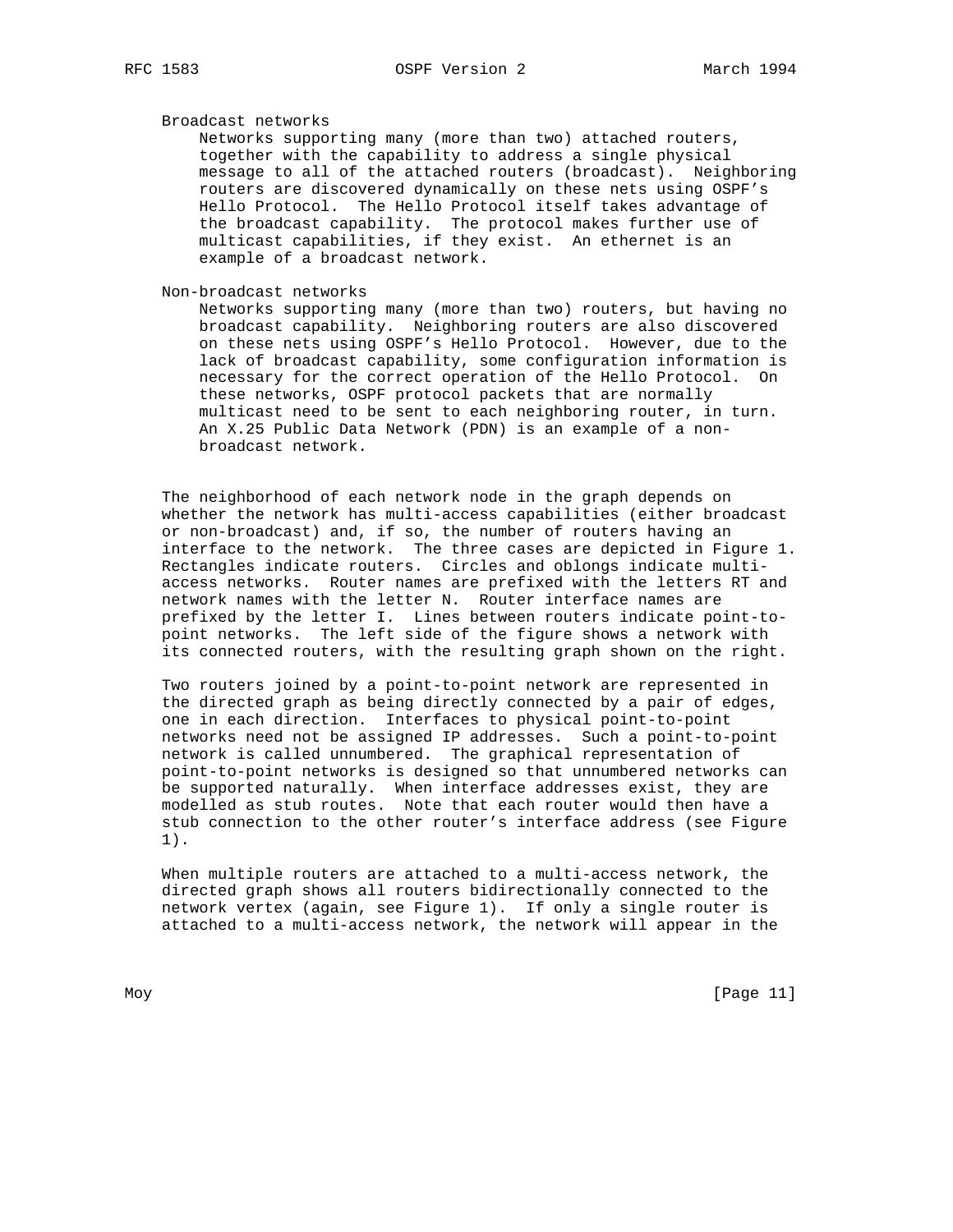### \*\*FROM\*\*

|                        |         | * $ RT1 RT2 $                                                                      |  |  |
|------------------------|---------|------------------------------------------------------------------------------------|--|--|
| $+$ ---+Ia $+$ ---+    | $\star$ |                                                                                    |  |  |
| $ RT1 $ ------ $ RT2 $ |         | $T$ RT1   X                                                                        |  |  |
| $+---+$ Ib+---+        | $\circ$ | $\begin{array}{c c c c c} \nRT2 & X & \x & x & \n\hline\nIa & & X & \n\end{array}$ |  |  |
|                        | $\ast$  |                                                                                    |  |  |
|                        | $\star$ | Ib x i                                                                             |  |  |
|                        |         |                                                                                    |  |  |

# Physical point-to-point networks

# \*\*FROM\*\*

| RT3 | RT4 | $\star$  |                |   |   |   | RT3 RT4 RT5 RT6 N2 |           |  |
|-----|-----|----------|----------------|---|---|---|--------------------|-----------|--|
| N2  |     | $^\star$ | RT3            |   |   |   |                    | Χ         |  |
|     |     | Ͳ        | RT4            |   |   |   |                    | $\bar{X}$ |  |
|     |     |          | RT5            |   |   |   |                    | X         |  |
|     |     | $^\star$ | RT6            |   |   |   |                    | Х         |  |
| RT5 | RT6 | $^\star$ | N <sub>2</sub> | Х | Χ | X | Χ                  |           |  |
|     |     |          |                |   |   |   |                    |           |  |

## Multi-access networks



Stub multi-access networks

# Figure 1: Network map components

 Networks and routers are represented by vertices. An edge connects Vertex A to Vertex B iff the intersection of Column A and Row B is marked with an X.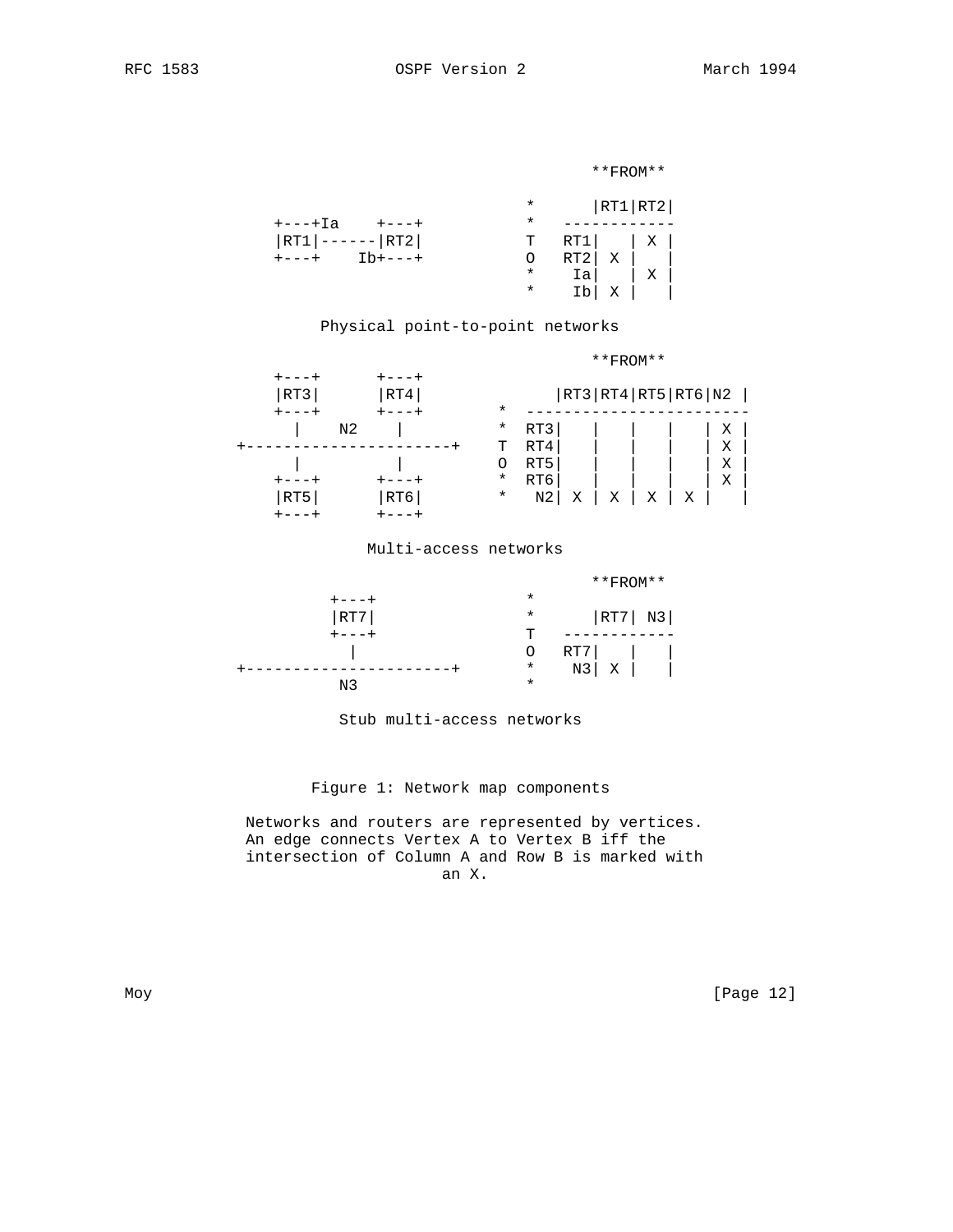directed graph as a stub connection.

 Each network (stub or transit) in the graph has an IP address and associated network mask. The mask indicates the number of nodes on the network. Hosts attached directly to routers (referred to as host routes) appear on the graph as stub networks. The network mask for a host route is always 0xffffffff, which indicates the presence of a single node.

 Figure 2 shows a sample map of an Autonomous System. The rectangle labelled H1 indicates a host, which has a SLIP connection to Router RT12. Router RT12 is therefore advertising a host route. Lines between routers indicate physical point-to-point networks. The only point-to-point network that has been assigned interface addresses is the one joining Routers RT6 and RT10. Routers RT5 and RT7 have EGP connections to other Autonomous Systems. A set of EGP-learned routes have been displayed for both of these routers.

 A cost is associated with the output side of each router interface. This cost is configurable by the system administrator. The lower the cost, the more likely the interface is to be used to forward data traffic. Costs are also associated with the externally derived routing data (e.g., the EGP-learned routes).

 The directed graph resulting from the map in Figure 2 is depicted in Figure 3. Arcs are labelled with the cost of the corresponding router output interface. Arcs having no labelled cost have a cost of 0. Note that arcs leading from networks to routers always have cost 0; they are significant nonetheless. Note also that the externally derived routing data appears on the graph as stubs.

 The topological database (or what has been referred to above as the directed graph) is pieced together from link state advertisements generated by the routers. The neighborhood of each transit vertex is represented in a single, separate link state advertisement. Figure 4 shows graphically the link state representation of the two kinds of transit vertices: routers and multi-access networks. Router RT12 has an interface to two broadcast networks and a SLIP line to a host. Network N6 is a broadcast network with three attached routers. The cost of all links from Network N6 to its attached routers is 0. Note that the link state advertisement for Network N6 is actually generated by one of the attached routers: the router that has been elected Designated Router for the network.

2.1. The shortest-path tree

 When no OSPF areas are configured, each router in the Autonomous System has an identical topological database, leading to an

Moy [Page 13]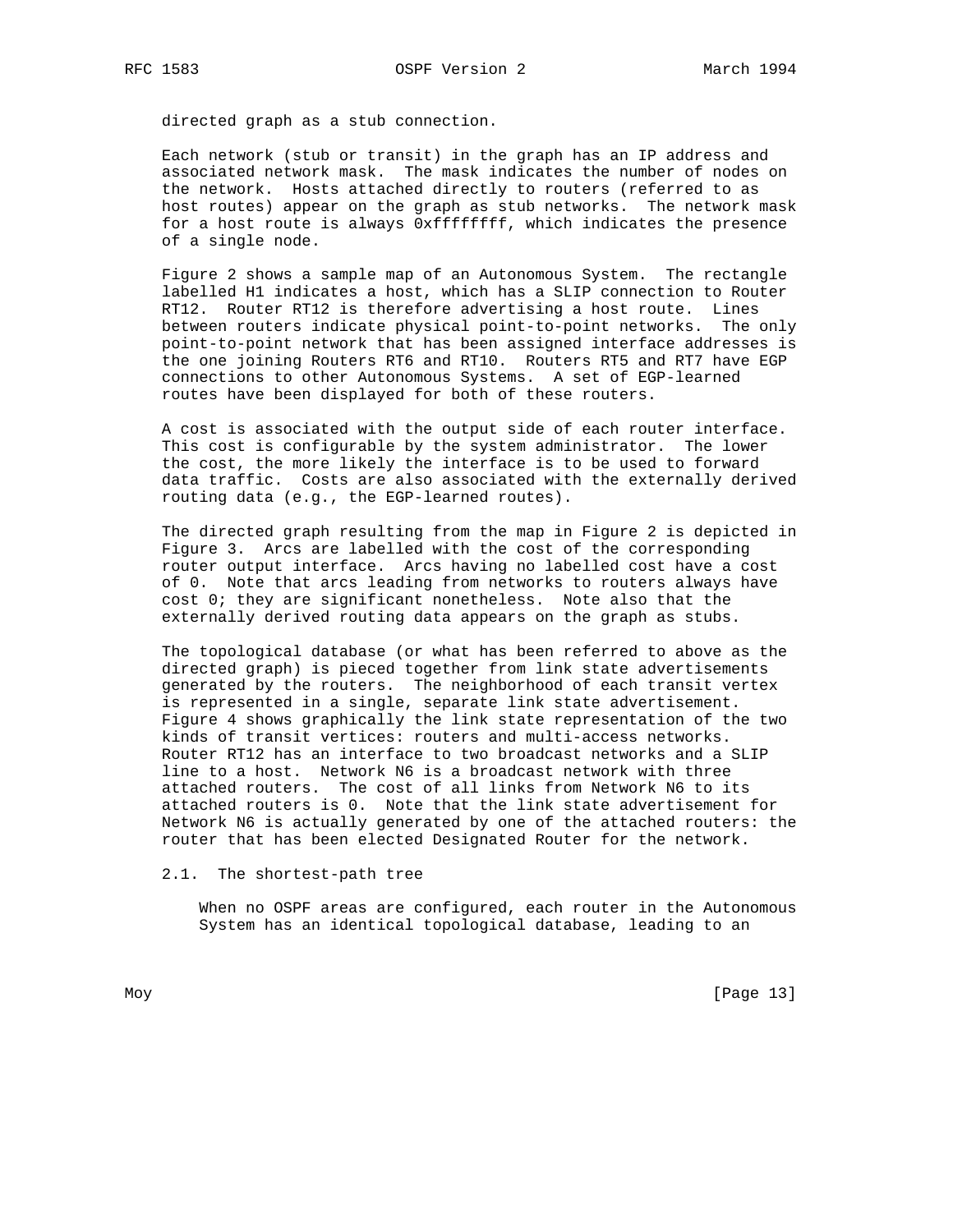

Figure 2: A sample Autonomous System

Moy [Page 14]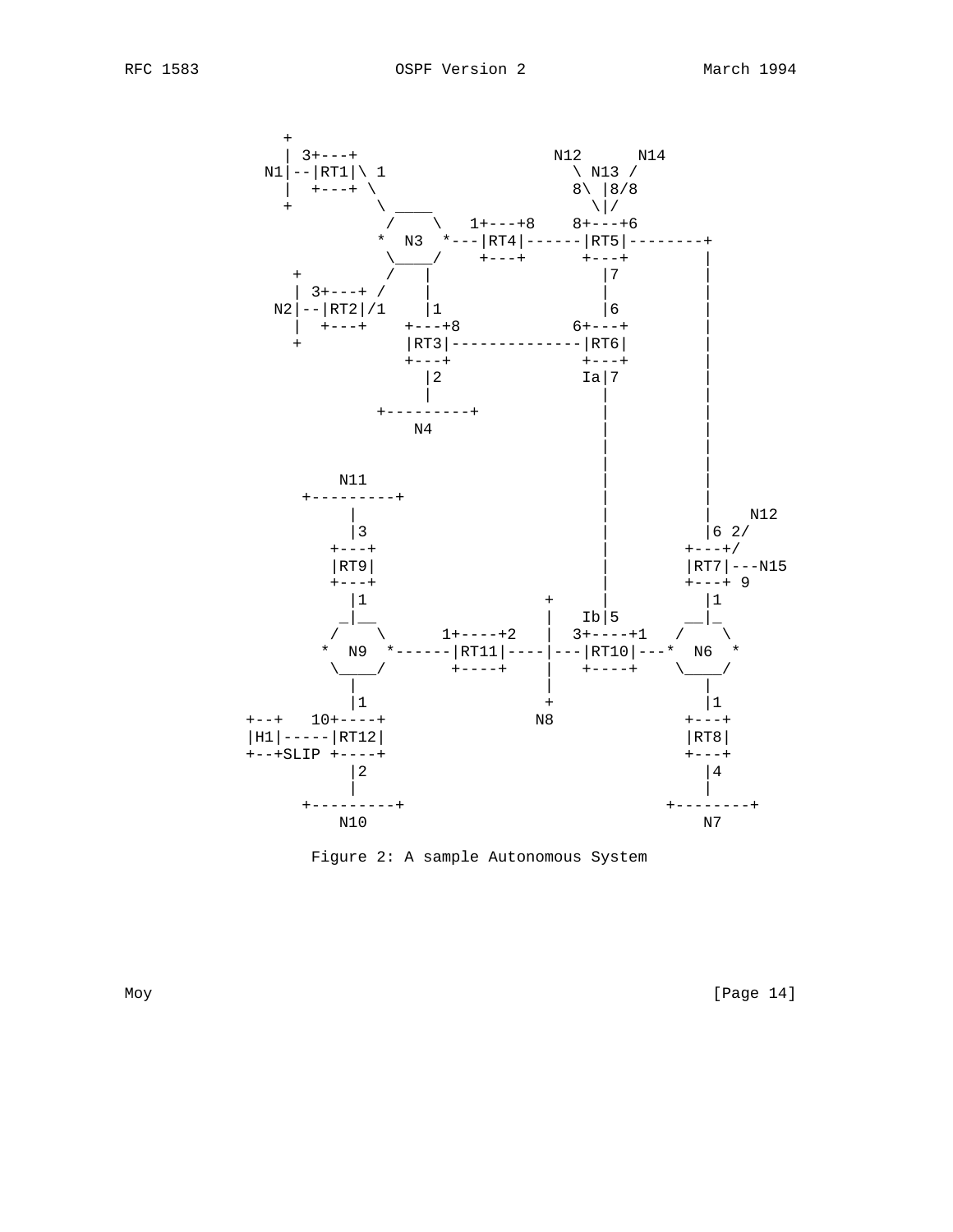# RFC 1583 OSPF Version 2 March 1994

# \*\*FROM\*\*

|             |                | $\mathop{\rm RT}$ | RT             | RT             |              | RT RT                                 |            | RT RT RT       |             | RT           |             | RT RT RT         |                |                          |                     |             |                      |  |
|-------------|----------------|-------------------|----------------|----------------|--------------|---------------------------------------|------------|----------------|-------------|--------------|-------------|------------------|----------------|--------------------------|---------------------|-------------|----------------------|--|
|             |                | $\mathbf 1$       | $\overline{c}$ | $\mathsf 3$    | $\,4$        | 5                                     | $\epsilon$ | 7              | $\,8\,$     | 9            |             |                  |                |                          |                     |             | 10 11 12 N3 N6 N8 N9 |  |
|             |                |                   |                |                |              |                                       |            |                |             |              |             |                  |                |                          |                     |             |                      |  |
|             | $\mathtt{RT1}$ |                   |                |                |              |                                       |            |                |             |              |             |                  |                | $\boldsymbol{0}$         |                     |             |                      |  |
|             | RT2<br>RT3     |                   |                |                |              |                                       | $\sqrt{6}$ |                |             |              |             |                  |                | $\mathbf 0$<br>$\pmb{0}$ |                     |             |                      |  |
|             | RT4            |                   |                |                |              | $\,8\,$                               |            |                |             |              |             |                  |                | $\mathbf 0$              |                     |             |                      |  |
|             | $\mathtt{RT5}$ |                   |                |                | 8            |                                       | 6          | $\epsilon$     |             |              |             |                  |                |                          |                     |             |                      |  |
|             | $\mathtt{RT6}$ |                   |                | 8              |              | $\sqrt{ }$                            |            |                |             |              | 5           |                  |                |                          |                     |             |                      |  |
|             | $\mathtt{RT7}$ |                   |                |                |              | $\epsilon$                            |            |                |             |              |             |                  |                |                          | $\mathbf 0$         |             |                      |  |
| $\star$     | $\mathtt{RT8}$ |                   |                |                |              |                                       |            |                |             |              |             |                  |                |                          | $\mathbf 0$         |             |                      |  |
| $\star$     | RT9            |                   |                |                |              |                                       |            |                |             |              |             |                  |                |                          |                     |             | $\mathsf 0$          |  |
| $\mathbf T$ | RT10           |                   |                |                |              |                                       | 7          |                |             |              |             |                  |                |                          | $\mathsf{O}\xspace$ | $\mathbf 0$ |                      |  |
| $\circ$     | RT11           |                   |                |                |              |                                       |            |                |             |              |             |                  |                |                          |                     | $\mathbf 0$ | $\boldsymbol{0}$     |  |
| $\star$     | RT12           |                   |                |                |              |                                       |            |                |             |              |             |                  |                |                          |                     |             | $\mathsf 0$          |  |
| $\star$     | $\rm N1$       | $\mathbf{3}$      |                |                |              |                                       |            |                |             |              |             |                  |                |                          |                     |             |                      |  |
|             | $_{\rm N2}$    |                   | 3              |                |              |                                       |            |                |             |              |             |                  |                |                          |                     |             |                      |  |
|             | N3             | 1                 | $\mathbf 1$    | 1              | $\mathbf{1}$ |                                       |            |                |             |              |             |                  |                |                          |                     |             |                      |  |
|             | $\rm N4$       |                   |                | $\overline{c}$ |              |                                       |            |                |             |              |             |                  |                |                          |                     |             |                      |  |
|             | N <sub>6</sub> |                   |                |                |              |                                       |            | $\mathbf 1$    | $\mathbf 1$ |              | $1\,$       |                  |                |                          |                     |             |                      |  |
|             | $_{\rm N7}$    |                   |                |                |              |                                       |            |                | $\bf 4$     |              |             |                  |                |                          |                     |             |                      |  |
|             | $_{\rm N8}$    |                   |                |                |              |                                       |            |                |             |              | $\mathsf 3$ | $\boldsymbol{2}$ |                |                          |                     |             |                      |  |
|             | N9             |                   |                |                |              |                                       |            |                |             | $\mathbf 1$  |             | $\mathbf{1}$     | $\mathbf{1}$   |                          |                     |             |                      |  |
|             | $\rm N10$      |                   |                |                |              |                                       |            |                |             |              |             |                  | $\overline{c}$ |                          |                     |             |                      |  |
|             | N11            |                   |                |                |              |                                       |            |                |             | $\mathbf{3}$ |             |                  |                |                          |                     |             |                      |  |
|             | $\mathtt{N}12$ |                   |                |                |              | $\begin{array}{c} 8 \\ 8 \end{array}$ |            | $\overline{c}$ |             |              |             |                  |                |                          |                     |             |                      |  |
|             | N13            |                   |                |                |              |                                       |            |                |             |              |             |                  |                |                          |                     |             |                      |  |
|             | $N14$          |                   |                |                |              | $\,8\,$                               |            |                |             |              |             |                  |                |                          |                     |             |                      |  |
|             | $N15$          |                   |                |                |              |                                       |            | 9              |             |              |             |                  |                |                          |                     |             |                      |  |
|             | $\rm H1$       |                   |                |                |              |                                       |            |                |             |              |             |                  | $10$           |                          |                     |             |                      |  |

# Figure 3: The resulting directed graph

 Networks and routers are represented by vertices. An edge of cost X connects Vertex A to Vertex B iff the intersection of Column A and Row B is marked with an X.

Moy [Page 15]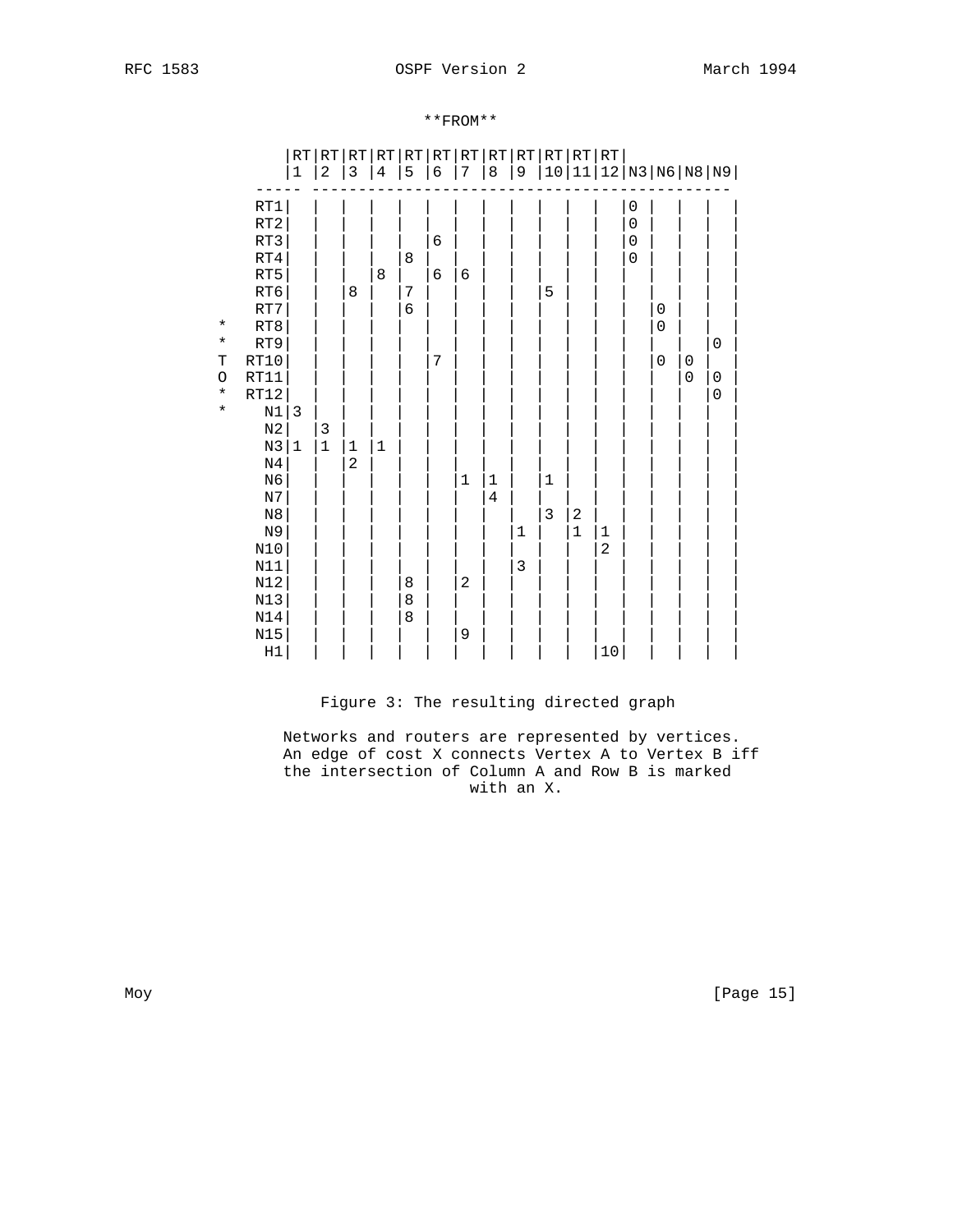|         | $**$ FROM**                          |  |  |          |                    | $**$ FROM $**$ |   |  |  |  |
|---------|--------------------------------------|--|--|----------|--------------------|----------------|---|--|--|--|
| $\star$ | RT12 N9 N10 H1                       |  |  | $\star$  | RT9 RT11 RT12 N9   |                |   |  |  |  |
| *       | RT12                                 |  |  | $^\star$ | RT9                |                | 0 |  |  |  |
| т       | N9 1                                 |  |  | Τ        | RT11               |                |   |  |  |  |
| O       | N10 2                                |  |  |          | RT12               |                |   |  |  |  |
| $\star$ | H1 10                                |  |  | $\star$  | N9                 |                |   |  |  |  |
| $\star$ |                                      |  |  | $\star$  |                    |                |   |  |  |  |
|         | RT12's router links<br>advertisement |  |  |          | N9's network links | advertisement  |   |  |  |  |

Figure 4: Individual link state components

 Networks and routers are represented by vertices. An edge of cost X connects Vertex A to Vertex B iff the intersection of Column A and Row B is marked with an X.

 identical graphical representation. A router generates its routing table from this graph by calculating a tree of shortest paths with the router itself as root. Obviously, the shortest path tree depends on the router doing the calculation. The shortest-path tree for Router RT6 in our example is depicted in Figure 5.

 The tree gives the entire route to any destination network or host. However, only the next hop to the destination is used in the forwarding process. Note also that the best route to any router has also been calculated. For the processing of external data, we note the next hop and distance to any router advertising external routes. The resulting routing table for Router RT6 is pictured in Table 2. Note that there is a separate route for each end of a numbered serial line (in this case, the serial line between Routers RT6 and RT10).

 Routes to networks belonging to other AS'es (such as N12) appear as dashed lines on the shortest path tree in Figure 5. Use of this externally derived routing information is considered in the next section.

## 2.2. Use of external routing information

 After the tree is created the external routing information is examined. This external routing information may originate from another routing protocol such as EGP, or be statically

Moy [Page 16]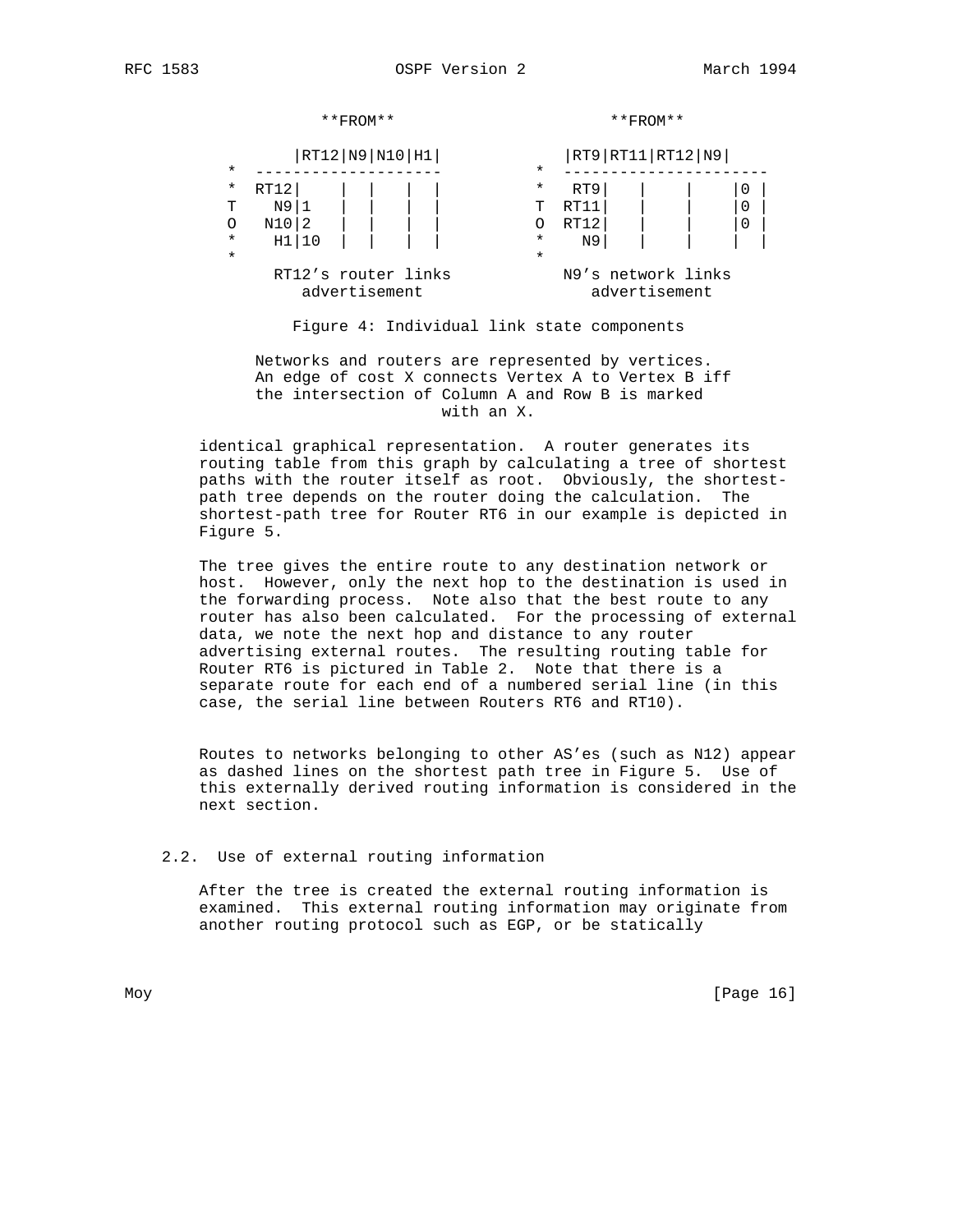



 Edges that are not marked with a cost have a cost of of zero (these are network-to-router links). Routes to networks N12-N15 are external information that is considered in Section 2.2

Moy [Page 17]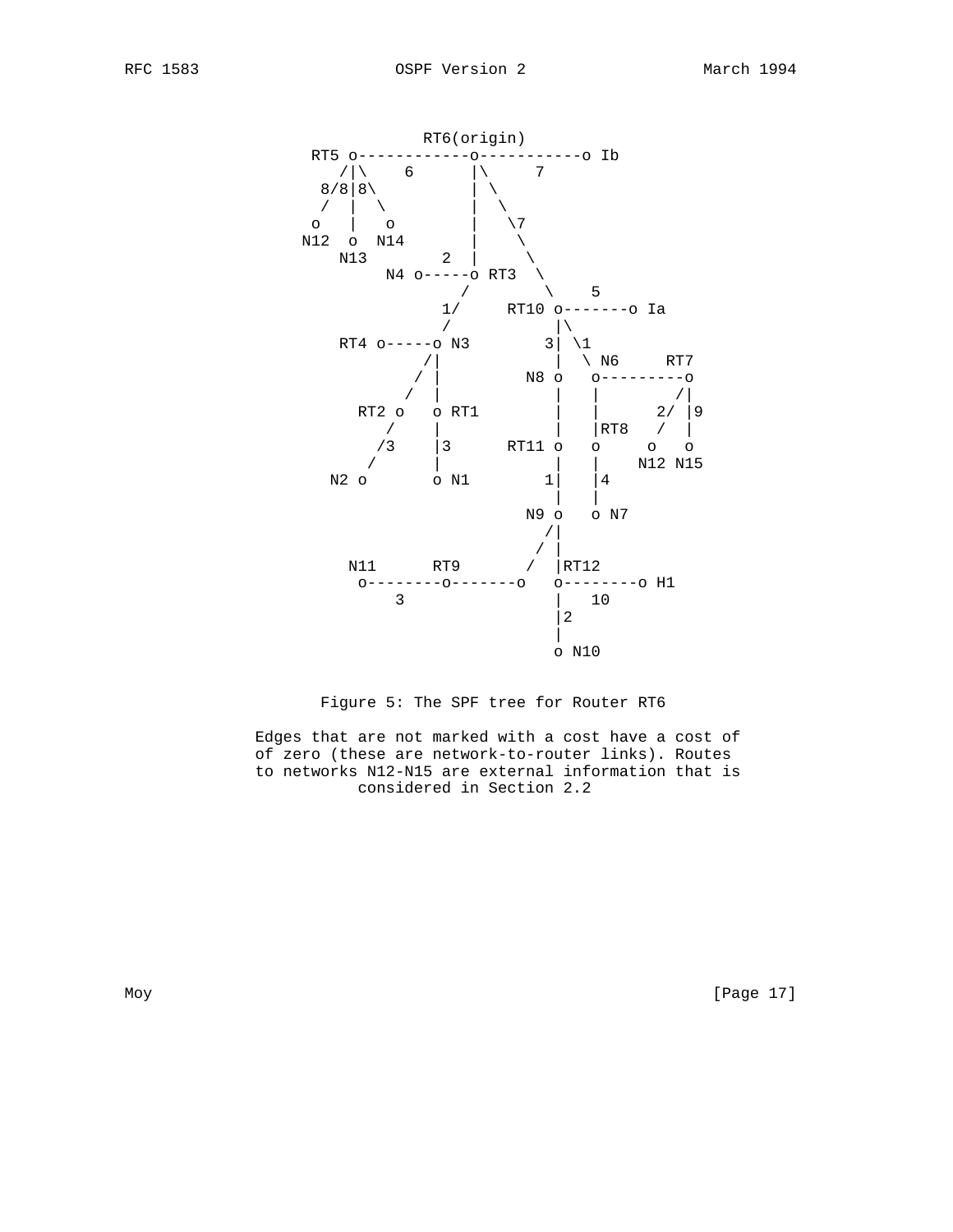| .583<br>RFC |
|-------------|
|-------------|

| Destination    | Hop<br>Next | Distance |
|----------------|-------------|----------|
| N1             | RT3         | 10       |
| N2             | RT3         | 10       |
| N3             | RT3         | 7        |
| N <sub>4</sub> | RT3         | 8        |
| Ib             | $\star$     | 7        |
| Ia             | RT10        | 12       |
| N6             | RT10        | 8        |
| N7             | RT10        | 12       |
| N <sub>8</sub> | RT10        | 10       |
| N9             | RT10        | 11       |
| N10            | RT10        | 13       |
| N11            | RT10        | 14       |
| H1             | RT10        | 21       |
|                |             |          |
| RT5            | RT5         | 6        |
| RT7            | RT10        | 8        |

 Table 2: The portion of Router RT6's routing table listing local destinations.

 configured (static routes). Default routes can also be included as part of the Autonomous System's external routing information.

 External routing information is flooded unaltered throughout the AS. In our example, all the routers in the Autonomous System know that Router RT7 has two external routes, with metrics 2 and 9.

 OSPF supports two types of external metrics. Type 1 external metrics are equivalent to the link state metric. Type 2 external metrics are greater than the cost of any path internal to the AS. Use of Type 2 external metrics assumes that routing between AS'es is the major cost of routing a packet, and eliminates the need for conversion of external costs to internal link state metrics.

 As an example of Type 1 external metric processing, suppose that the Routers RT7 and RT5 in Figure 2 are advertising Type 1 external metrics. For each external route, the distance from Router RT6 is calculated as the sum of the external route's cost and the distance from Router RT6 to the advertising router. For every external destination, the router advertising the shortest route is discovered, and the next hop to the advertising router becomes the next hop to the destination.

Moy [Page 18]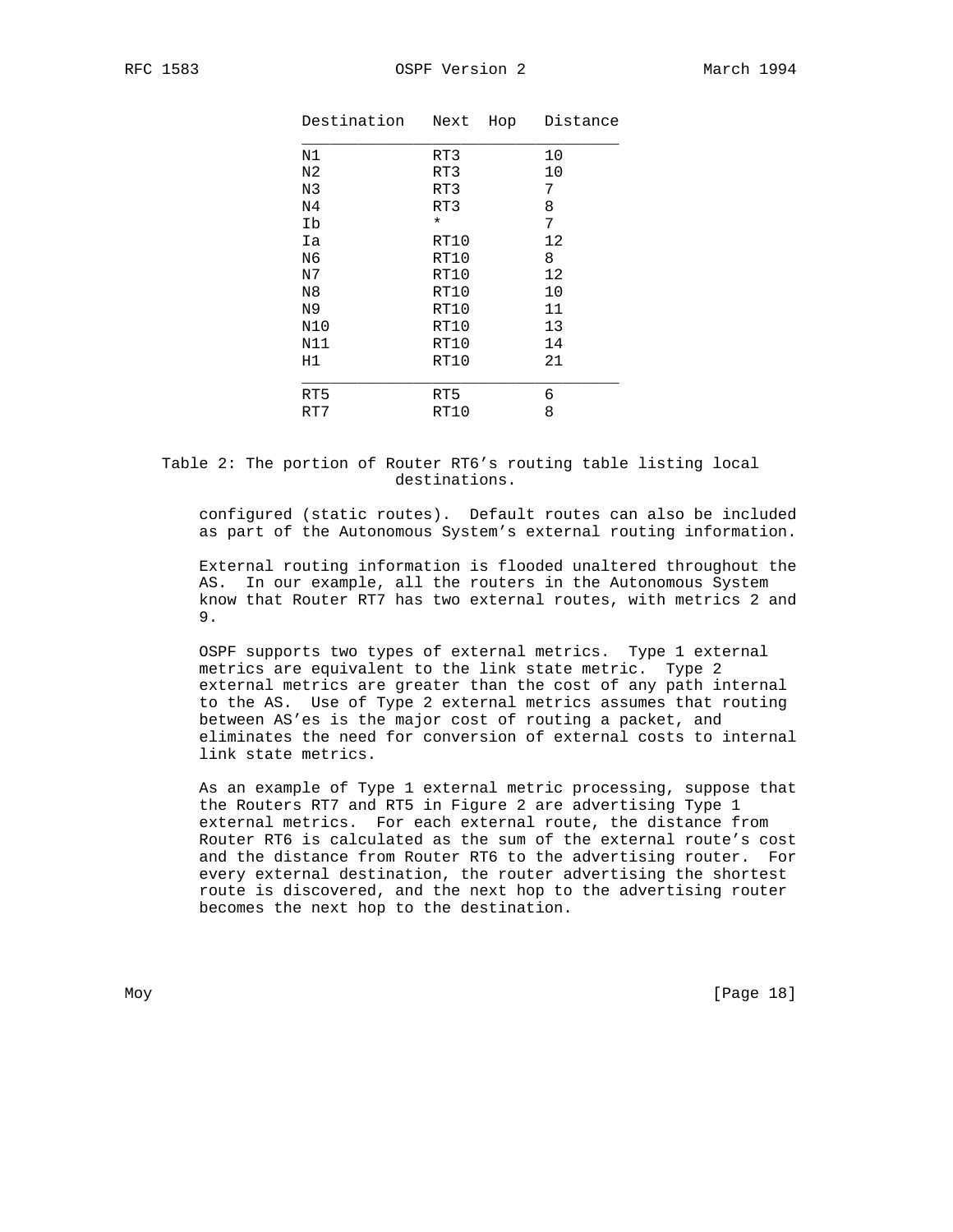RFC 1583 OSPF Version 2 March 1994

 Both Router RT5 and RT7 are advertising an external route to destination Network N12. Router RT7 is preferred since it is advertising N12 at a distance of 10  $(8+2)$  to Router RT6, which is better than Router RT5's 14 (6+8). Table 3 shows the entries that are added to the routing table when external routes are examined:

| Destination Next Hop Distance |      |    |
|-------------------------------|------|----|
| N12                           | RT10 | 10 |
| N13                           | RT5  | 14 |
| N14                           | RT5  | 14 |
| N15                           | RT10 | 17 |

 Table 3: The portion of Router RT6's routing table listing external destinations.

 Processing of Type 2 external metrics is simpler. The AS boundary router advertising the smallest external metric is chosen, regardless of the internal distance to the AS boundary router. Suppose in our example both Router RT5 and Router RT7 were advertising Type 2 external routes. Then all traffic destined for Network N12 would be forwarded to Router RT7, since 2 < 8. When several equal-cost Type 2 routes exist, the internal distance to the advertising routers is used to break the tie.

 Both Type 1 and Type 2 external metrics can be present in the AS at the same time. In that event, Type 1 external metrics always take precedence.

 This section has assumed that packets destined for external destinations are always routed through the advertising AS boundary router. This is not always desirable. For example, suppose in Figure 2 there is an additional router attached to Network N6, called Router RTX. Suppose further that RTX does not participate in OSPF routing, but does exchange EGP information with the AS boundary router RT7. Then, Router RT7 would end up advertising OSPF external routes for all destinations that should be routed to RTX. An extra hop will sometimes be introduced if packets for these destinations need always be routed first to Router RT7 (the advertising router).

To deal with this situation, the OSPF protocol allows an AS

Moy [Page 19]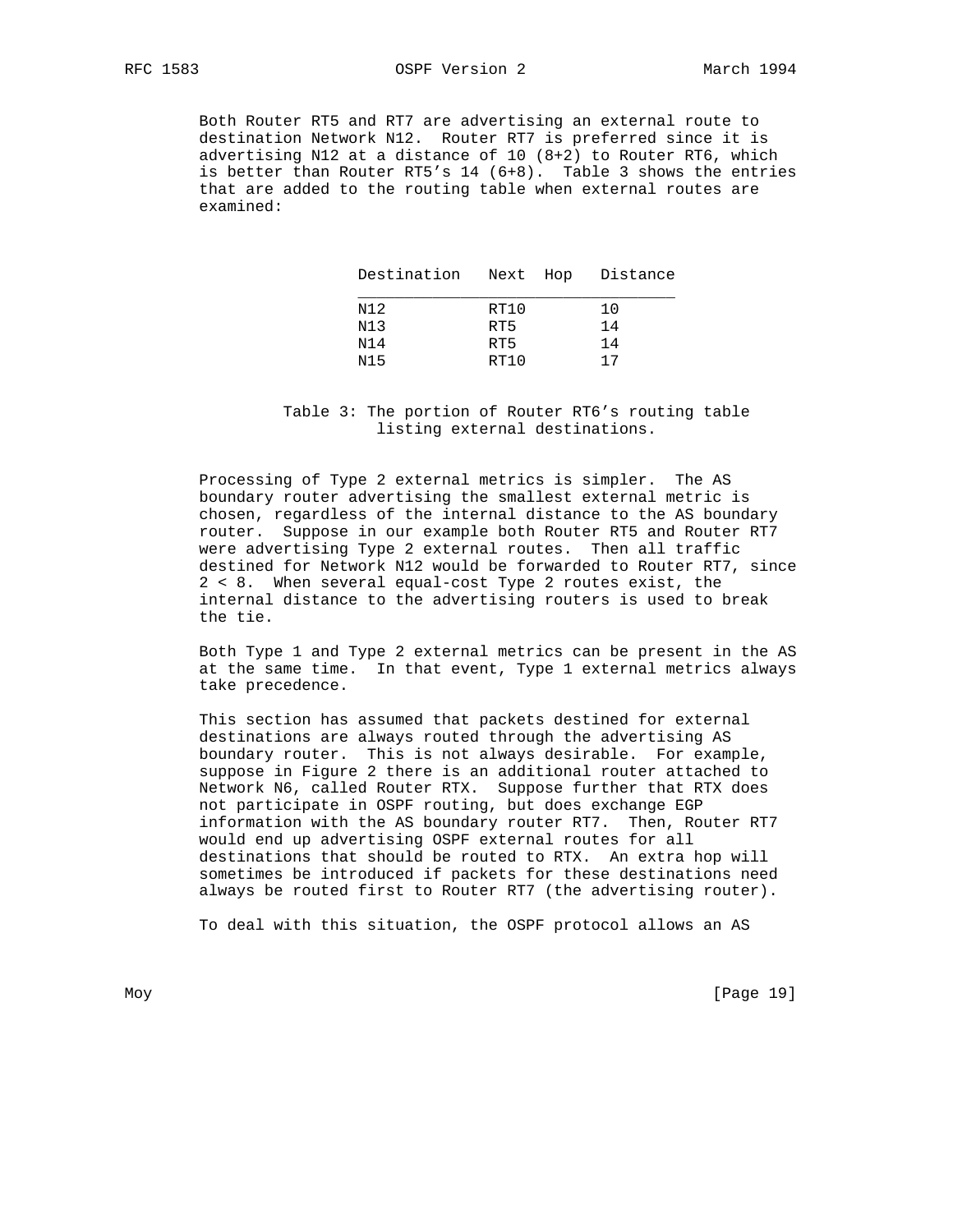boundary router to specify a "forwarding address" in its external advertisements. In the above example, Router RT7 would specify RTX's IP address as the "forwarding address" for all those destinations whose packets should be routed directly to RTX.

 The "forwarding address" has one other application. It enables routers in the Autonomous System's interior to function as "route servers". For example, in Figure 2 the router RT6 could become a route server, gaining external routing information through a combination of static configuration and external routing protocols. RT6 would then start advertising itself as an AS boundary router, and would originate a collection of OSPF external advertisements. In each external advertisement, Router RT6 would specify the correct Autonomous System exit point to use for the destination through appropriate setting of the advertisement's "forwarding address" field.

### 2.3. Equal-cost multipath

 The above discussion has been simplified by considering only a single route to any destination. In reality, if multiple equal-cost routes to a destination exist, they are all discovered and used. This requires no conceptual changes to the algorithm, and its discussion is postponed until we consider the tree-building process in more detail.

 With equal cost multipath, a router potentially has several available next hops towards any given destination.

#### 2.4. TOS-based routing

 OSPF can calculate a separate set of routes for each IP Type of Service. This means that, for any destination, there can potentially be multiple routing table entries, one for each IP TOS. The IP TOS values are represented in OSPF exactly as they appear in the IP packet header.

 Up to this point, all examples shown have assumed that routes do not vary on TOS. In order to differentiate routes based on TOS, separate interface costs can be configured for each TOS. For example, in Figure 2 there could be multiple costs (one for each TOS) listed for each interface. A cost for TOS 0 must always be specified.

When interface costs vary based on TOS, a separate shortest path

Moy [Page 20]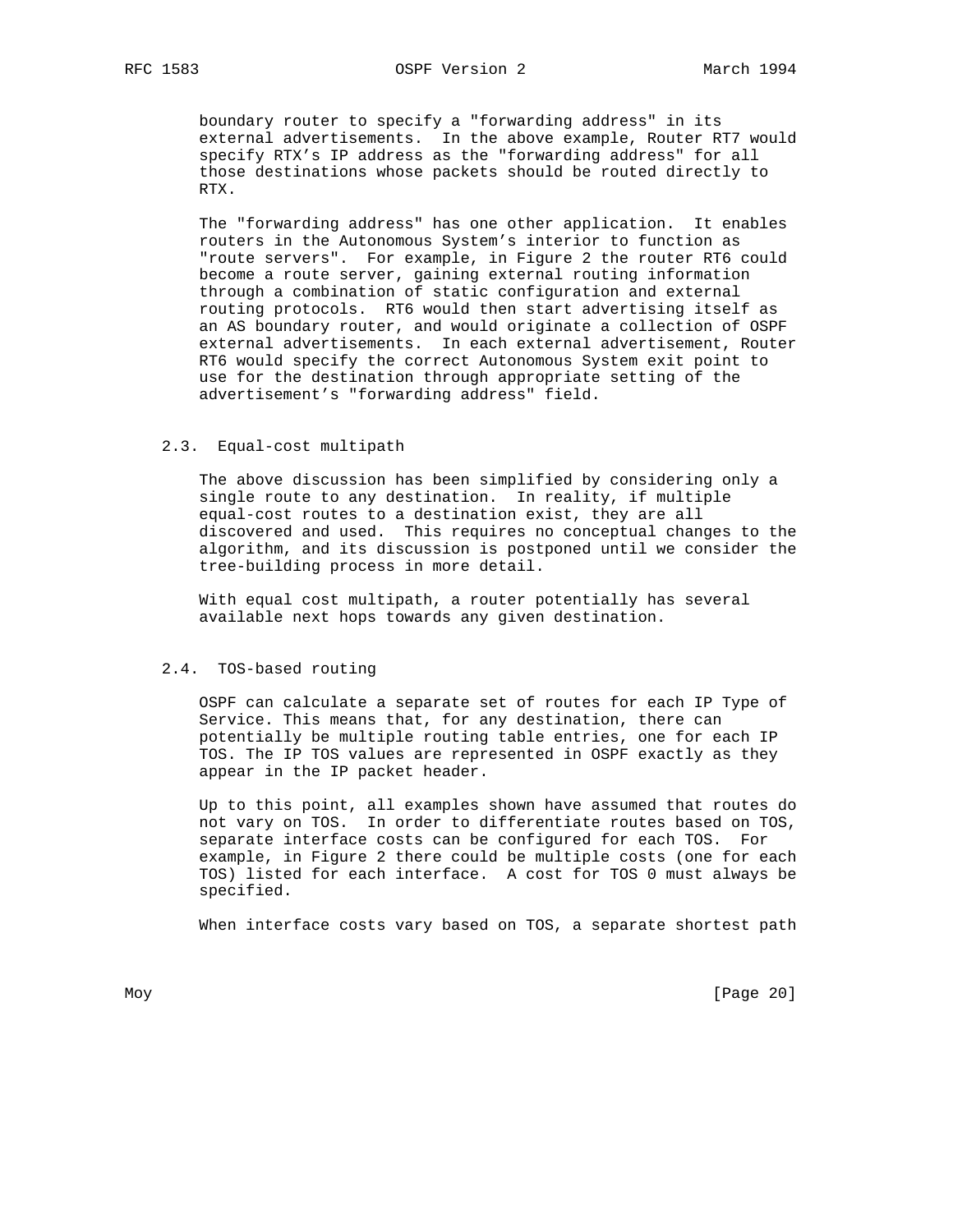tree is calculated for each TOS (see Section 2.1). In addition, external costs can vary based on TOS. For example, in Figure 2 Router RT7 could advertise a separate type 1 external metric for each TOS. Then, when calculating the TOS X distance to Network N15 the cost of the shortest TOS X path to RT7 would be added to the TOS X cost advertised by RT7 for Network N15 (see Section 2.2).

 All OSPF implementations must be capable of calculating routes based on TOS. However, OSPF routers can be configured to route all packets on the TOS 0 path (see Appendix C), eliminating the need to calculate non-zero TOS paths. This can be used to conserve routing table space and processing resources in the router. These TOS-0-only routers can be mixed with routers that do route based on TOS. TOS-0-only routers will be avoided as much as possible when forwarding traffic requesting a non-zero TOS.

 It may be the case that no path exists for some non-zero TOS, even if the router is calculating non-zero TOS paths. In that case, packets requesting that non-zero TOS are routed along the TOS 0 path (see Section 11.1).

## 3. Splitting the AS into Areas

 OSPF allows collections of contiguous networks and hosts to be grouped together. Such a group, together with the routers having interfaces to any one of the included networks, is called an area. Each area runs a separate copy of the basic link-state routing algorithm. This means that each area has its own topological database and corresponding graph, as explained in the previous section.

 The topology of an area is invisible from the outside of the area. Conversely, routers internal to a given area know nothing of the detailed topology external to the area. This isolation of knowledge enables the protocol to effect a marked reduction in routing traffic as compared to treating the entire Autonomous System as a single link-state domain.

 With the introduction of areas, it is no longer true that all routers in the AS have an identical topological database. A router actually has a separate topological database for each area it is connected to. (Routers connected to multiple areas are called area border routers). Two routers belonging to the same area have, for that area, identical area topological databases.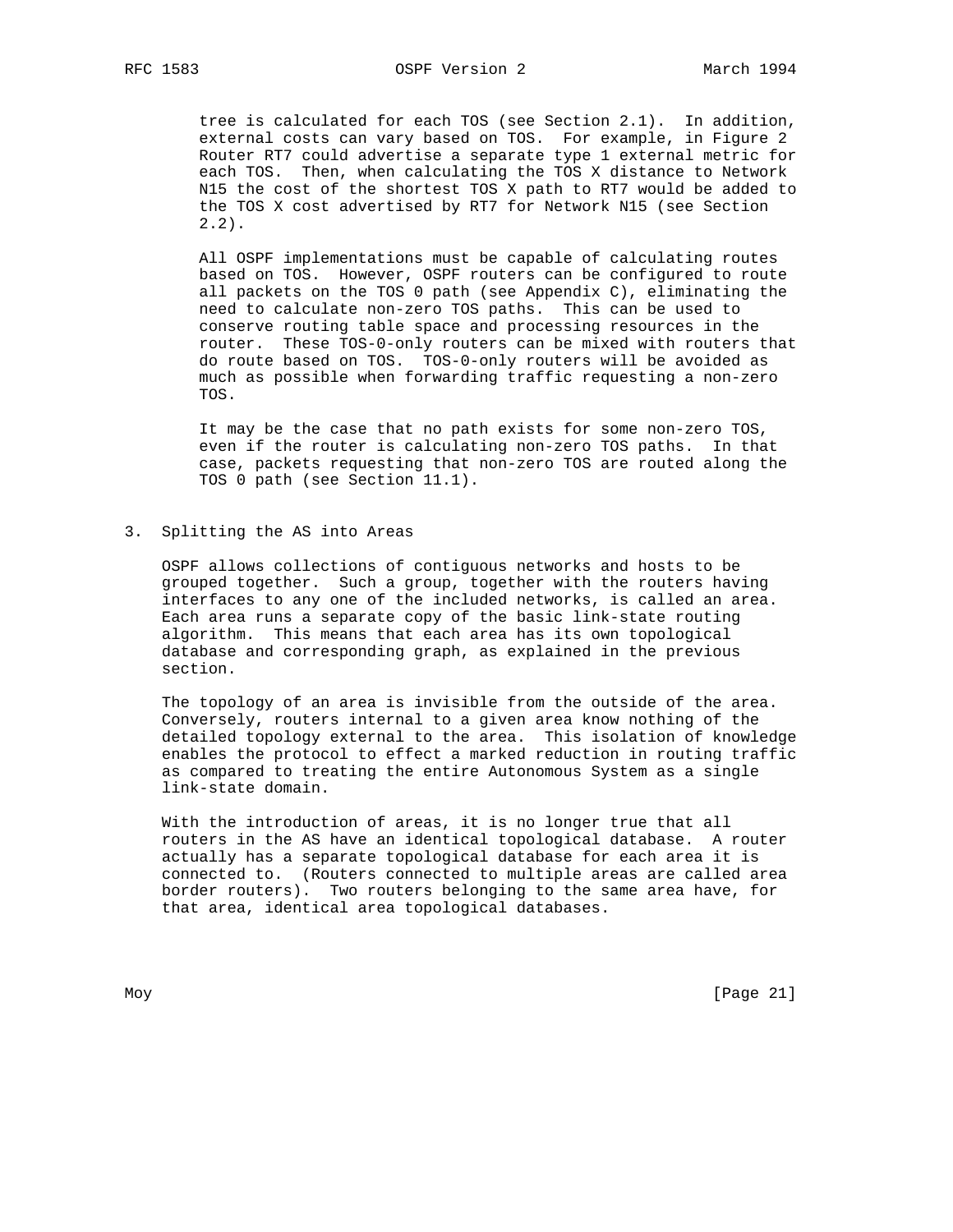Routing in the Autonomous System takes place on two levels, depending on whether the source and destination of a packet reside in the same area (intra-area routing is used) or different areas (inter-area routing is used). In intra-area routing, the packet is routed solely on information obtained within the area; no routing information obtained from outside the area can be used. This protects intra-area routing from the injection of bad routing information. We discuss inter-area routing in Section 3.2.

## 3.1. The backbone of the Autonomous System

 The backbone consists of those networks not contained in any area, their attached routers, and those routers that belong to multiple areas. The backbone must be contiguous.

 It is possible to define areas in such a way that the backbone is no longer contiguous. In this case the system administrator must restore backbone connectivity by configuring virtual links.

 Virtual links can be configured between any two backbone routers that have an interface to a common non-backbone area. Virtual links belong to the backbone. The protocol treats two routers joined by a virtual link as if they were connected by an unnumbered point-to-point network. On the graph of the backbone, two such routers are joined by arcs whose costs are the intra-area distances between the two routers. The routing protocol traffic that flows along the virtual link uses intra area routing only.

 The backbone is responsible for distributing routing information between areas. The backbone itself has all of the properties of an area. The topology of the backbone is invisible to each of the areas, while the backbone itself knows nothing of the topology of the areas.

## 3.2. Inter-area routing

 When routing a packet between two areas the backbone is used. The path that the packet will travel can be broken up into three contiguous pieces: an intra-area path from the source to an area border router, a backbone path between the source and destination areas, and then another intra-area path to the destination. The algorithm finds the set of such paths that have the smallest cost.

Looking at this another way, inter-area routing can be pictured

Moy [Page 22]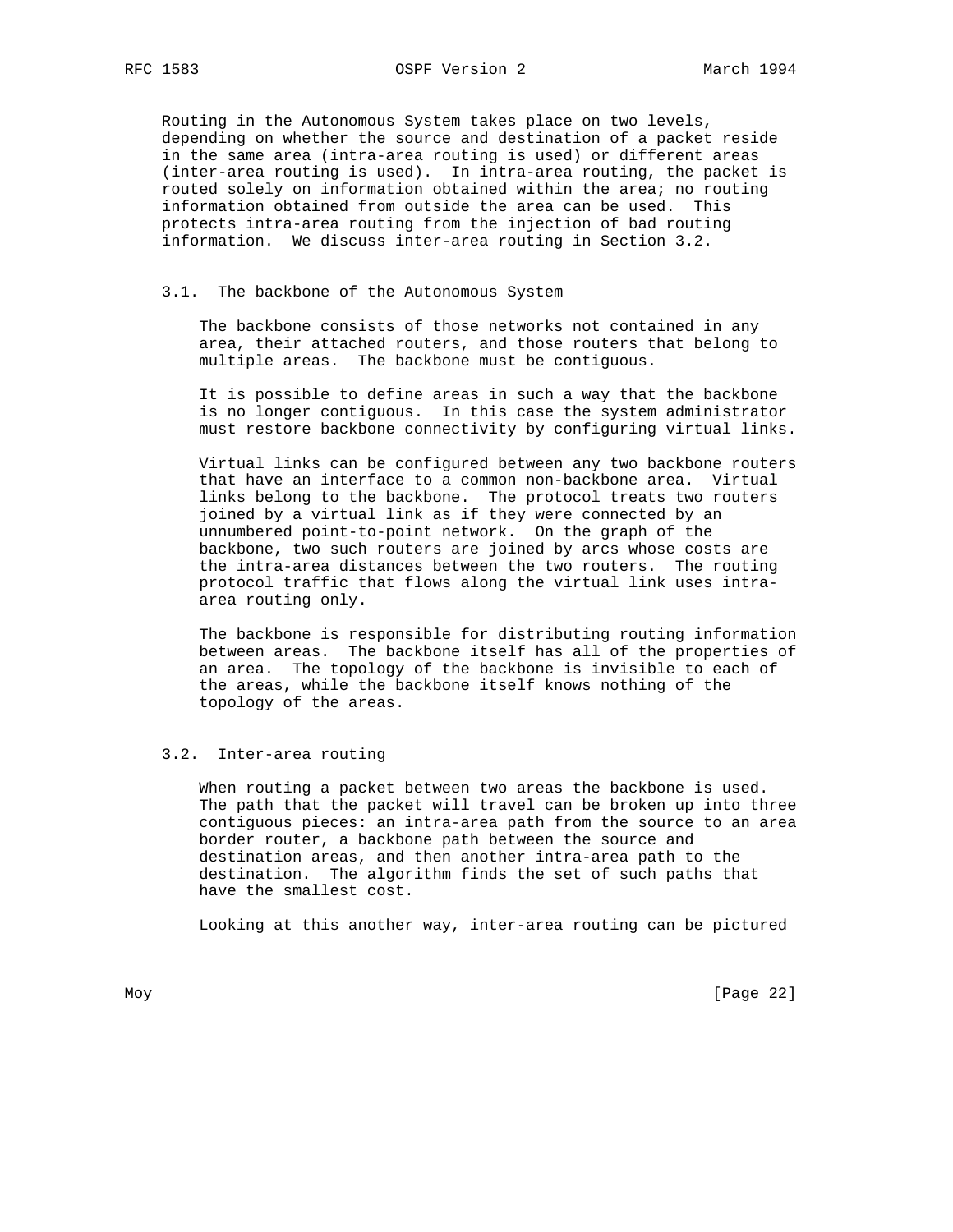as forcing a star configuration on the Autonomous System, with the backbone as hub and each of the areas as spokes.

 The topology of the backbone dictates the backbone paths used between areas. The topology of the backbone can be enhanced by adding virtual links. This gives the system administrator some control over the routes taken by inter-area traffic.

 The correct area border router to use as the packet exits the source area is chosen in exactly the same way routers advertising external routes are chosen. Each area border router in an area summarizes for the area its cost to all networks external to the area. After the SPF tree is calculated for the area, routes to all other networks are calculated by examining the summaries of the area border routers.

# 3.3. Classification of routers

 Before the introduction of areas, the only OSPF routers having a specialized function were those advertising external routing information, such as Router RT5 in Figure 2. When the AS is split into OSPF areas, the routers are further divided according to function into the following four overlapping categories:

#### Internal routers

 A router with all directly connected networks belonging to the same area. Routers with only backbone interfaces also belong to this category. These routers run a single copy of the basic routing algorithm.

Area border routers

 A router that attaches to multiple areas. Area border routers run multiple copies of the basic algorithm, one copy for each attached area and an additional copy for the backbone. Area border routers condense the topological information of their attached areas for distribution to the backbone. The backbone in turn distributes the information to the other areas.

Backbone routers

 A router that has an interface to the backbone. This includes all routers that interface to more than one area (i.e., area border routers). However, backbone routers do not have to be area border routers. Routers with all interfaces connected to the backbone are considered to be internal routers.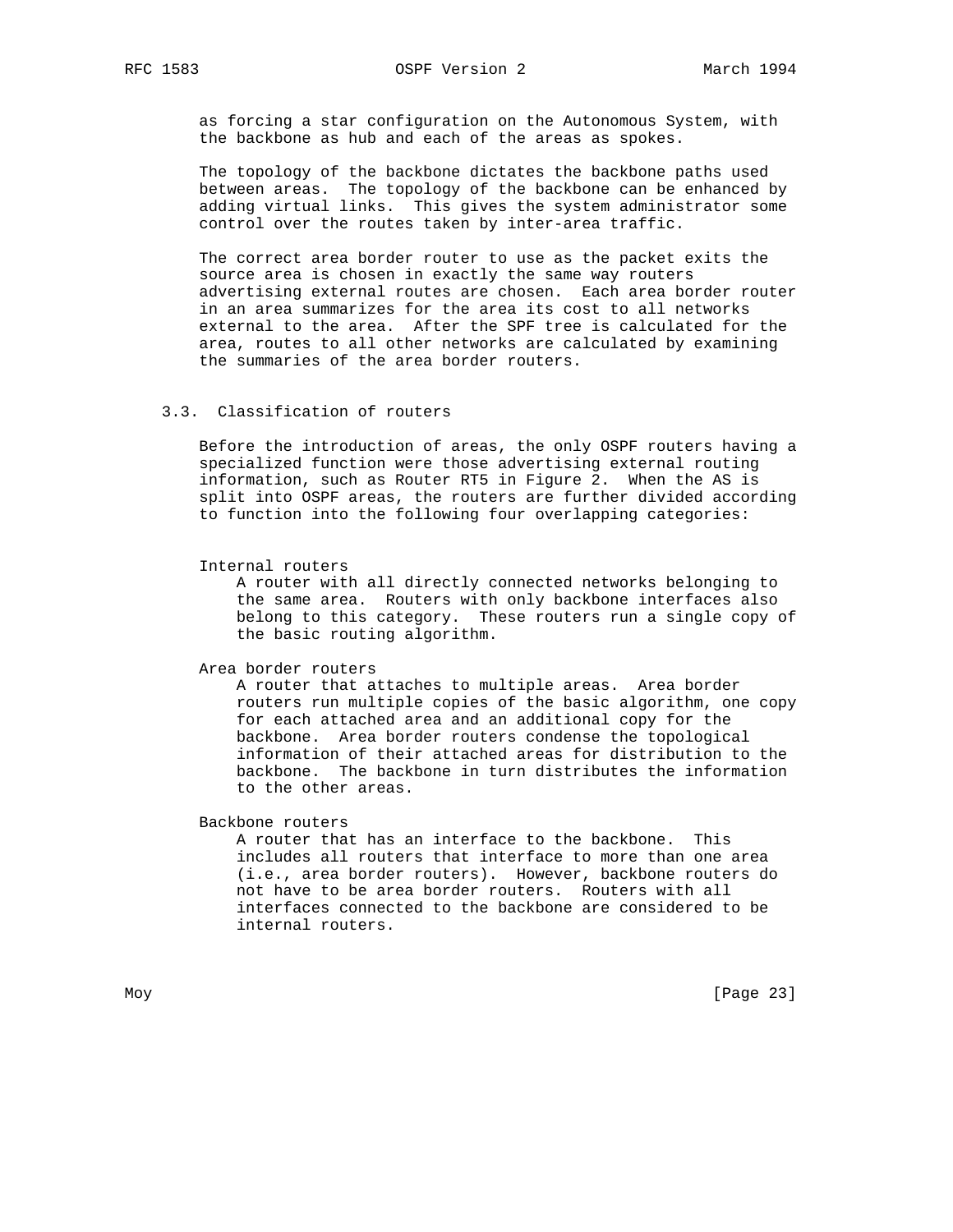## AS boundary routers

 A router that exchanges routing information with routers belonging to other Autonomous Systems. Such a router has AS external routes that are advertised throughout the Autonomous System. The path to each AS boundary router is known by every router in the AS. This classification is completely independent of the previous classifications: AS boundary routers may be internal or area border routers, and may or may not participate in the backbone.

## 3.4. A sample area configuration

 Figure 6 shows a sample area configuration. The first area consists of networks N1-N4, along with their attached routers RT1-RT4. The second area consists of networks N6-N8, along with their attached routers RT7, RT8, RT10 and RT11. The third area consists of networks N9-N11 and Host H1, along with their attached routers RT9, RT11 and RT12. The third area has been configured so that networks N9-N11 and Host H1 will all be grouped into a single route, when advertised external to the area (see Section 3.5 for more details).

 In Figure 6, Routers RT1, RT2, RT5, RT6, RT8, RT9 and RT12 are internal routers. Routers RT3, RT4, RT7, RT10 and RT11 are area border routers. Finally, as before, Routers RT5 and RT7 are AS boundary routers.

 Figure 7 shows the resulting topological database for the Area 1. The figure completely describes that area's intra-area routing. It also shows the complete view of the internet for the two internal routers RT1 and RT2. It is the job of the area border routers, RT3 and RT4, to advertise into Area 1 the distances to all destinations external to the area. These are indicated in Figure 7 by the dashed stub routes. Also, RT3 and RT4 must advertise into Area 1 the location of the AS boundary routers RT5 and RT7. Finally, external advertisements from RT5 and RT7 are flooded throughout the entire AS, and in particular throughout Area 1. These advertisements are included in Area 1's database, and yield routes to Networks N12-N15.

 Routers RT3 and RT4 must also summarize Area 1's topology for distribution to the backbone. Their backbone advertisements are shown in Table 4. These summaries show which networks are contained in Area 1 (i.e., Networks N1-N4), and the distance to these networks from the routers RT3 and RT4 respectively.

Moy [Page 24]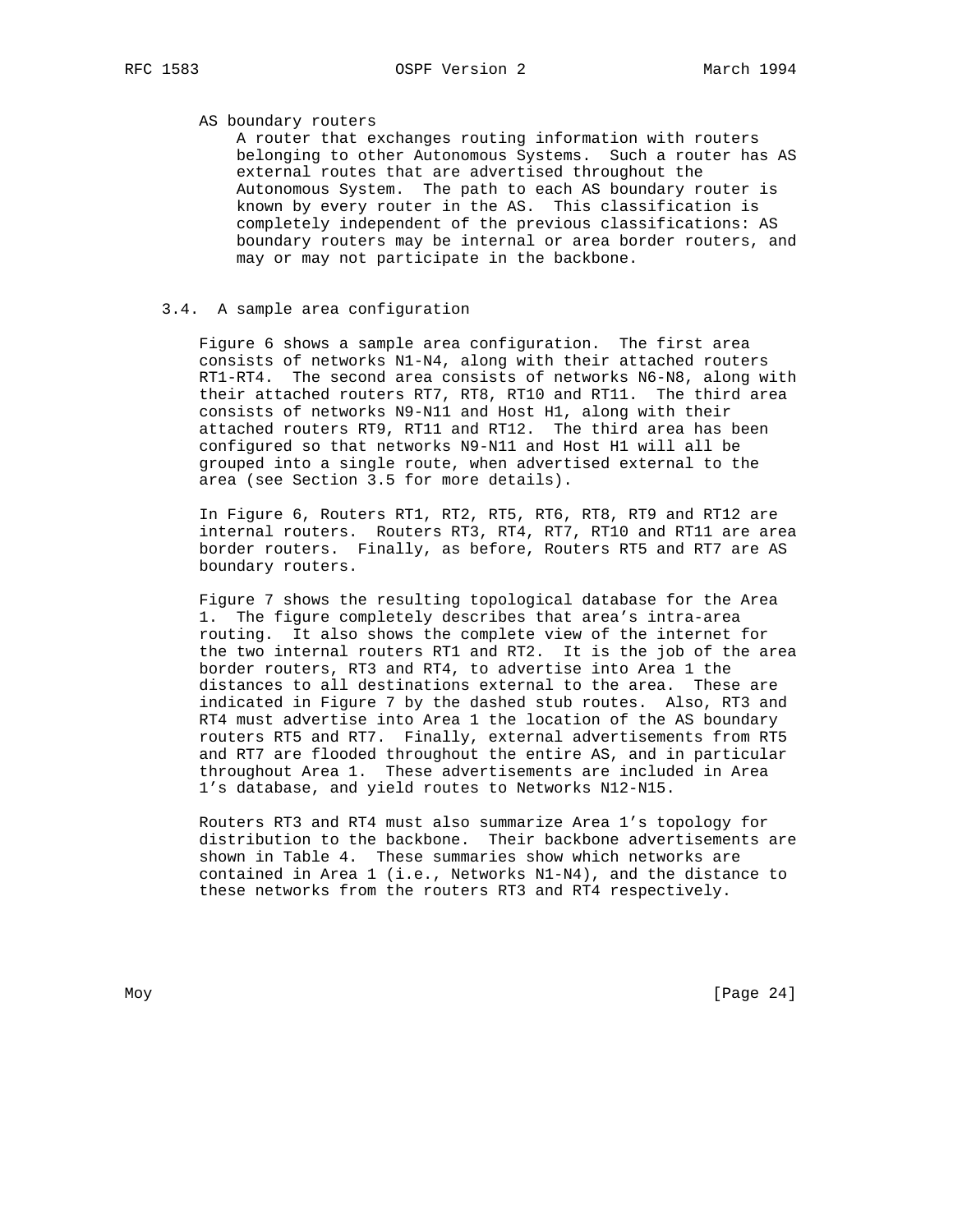

Figure 6: A sample OSPF area configuration

[Page 25]

Moy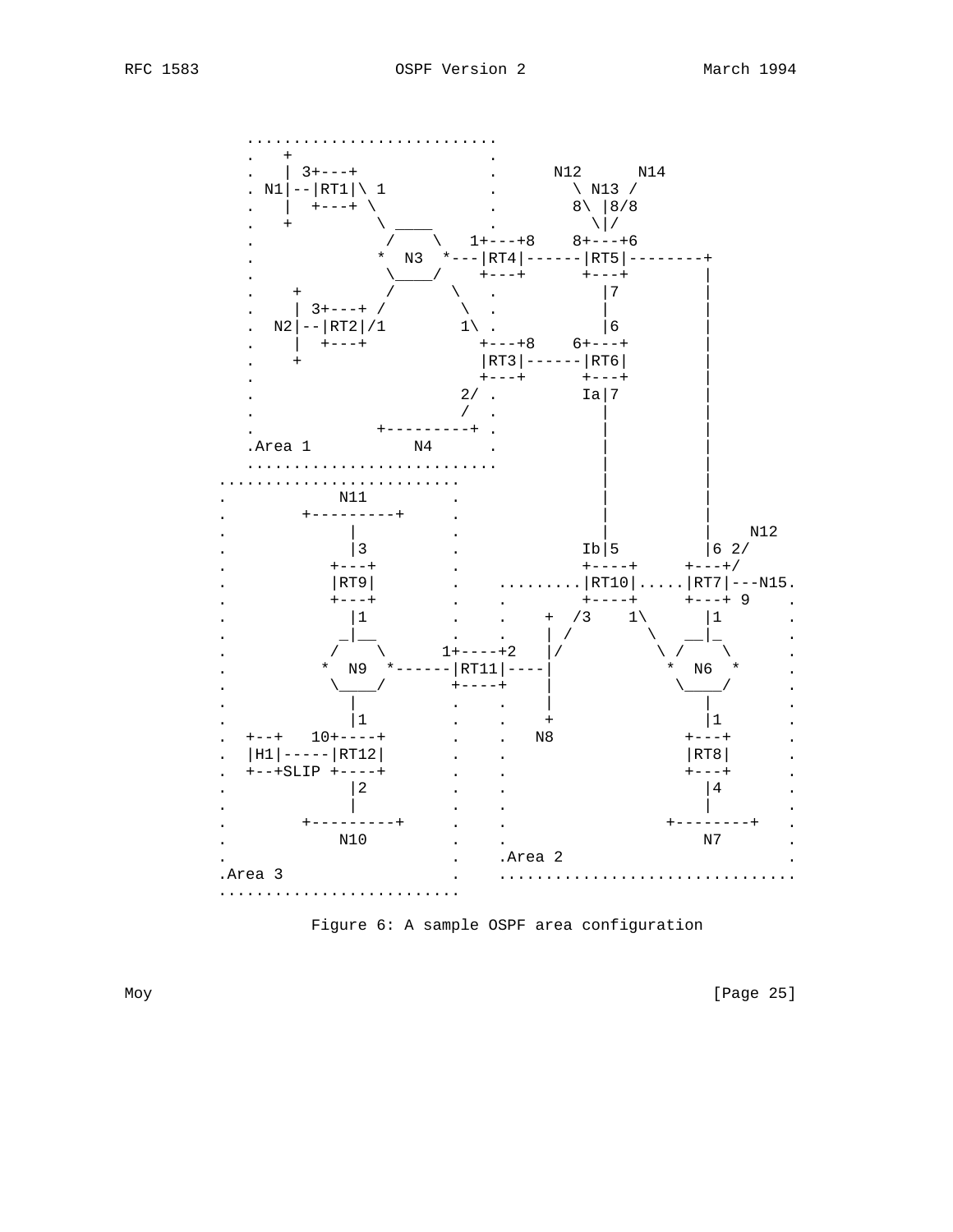|    | Network RT3 adv. RT4 adv. |  |
|----|---------------------------|--|
| N1 |                           |  |
| N2 |                           |  |
| N3 |                           |  |
| Ν4 |                           |  |

 Table 4: Networks advertised to the backbone by Routers RT3 and RT4.

 The topological database for the backbone is shown in Figure 8. The set of routers pictured are the backbone routers. Router RT11 is a backbone router because it belongs to two areas. In order to make the backbone connected, a virtual link has been configured between Routers R10 and R11.

 Again, Routers RT3, RT4, RT7, RT10 and RT11 are area border routers. As Routers RT3 and RT4 did above, they have condensed the routing information of their attached areas for distribution via the backbone; these are the dashed stubs that appear in Figure 8. Remember that the third area has been configured to condense Networks N9-N11 and Host H1 into a single route. This yields a single dashed line for networks N9-N11 and Host H1 in Figure 8. Routers RT5 and RT7 are AS boundary routers; their externally derived information also appears on the graph in Figure 8 as stubs.

 The backbone enables the exchange of summary information between area border routers. Every area border router hears the area summaries from all other area border routers. It then forms a picture of the distance to all networks outside of its area by examining the collected advertisements, and adding in the backbone distance to each advertising router.

 Again using Routers RT3 and RT4 as an example, the procedure goes as follows: They first calculate the SPF tree for the backbone. This gives the distances to all other area border routers. Also noted are the distances to networks (Ia and Ib) and AS boundary routers (RT5 and RT7) that belong to the backbone. This calculation is shown in Table 5.

 Next, by looking at the area summaries from these area border routers, RT3 and RT4 can determine the distance to all networks outside their area. These distances are then advertised internally to the area by RT3 and RT4. The advertisements that Router RT3 and RT4 will make into Area 1 are shown in Table 6.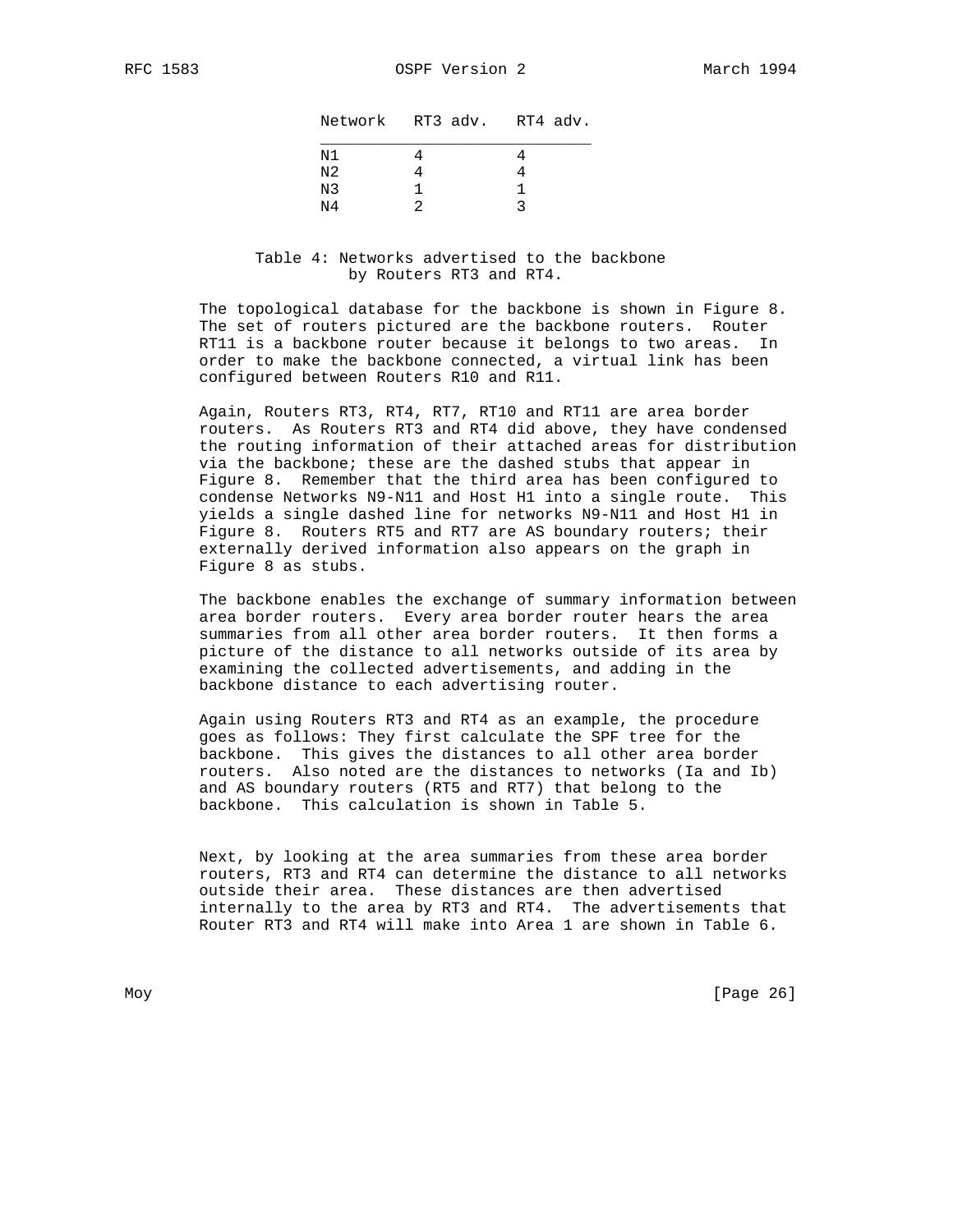\*\*FROM\*\*

|            |                 | 1            | 2           | RT RT RT RT RT RT <br>3 | 4  | 5 | 7 | N3                  |
|------------|-----------------|--------------|-------------|-------------------------|----|---|---|---------------------|
|            |                 |              |             |                         |    |   |   |                     |
|            | RT1             |              |             |                         |    |   |   | $\mathsf{O}\xspace$ |
|            | RT <sub>2</sub> |              |             |                         |    |   |   | 0                   |
|            | RT3             |              |             |                         |    |   |   | 0                   |
| $^\star$   | RT4             |              |             |                         |    |   |   | 0                   |
| $\star$    | RT5             |              |             | 14                      | 8  |   |   |                     |
| Т          | RT7             |              |             | 20                      | 14 |   |   |                     |
| O          | N1              | 3            |             |                         |    |   |   |                     |
| $\star$    | N <sub>2</sub>  |              | 3           |                         |    |   |   |                     |
| $\star$    | N3              | $\mathbf{1}$ | $\mathbf 1$ | 1                       | 1  |   |   |                     |
|            | N4              |              |             | 2                       |    |   |   |                     |
|            | Ia, Ib          |              |             | 15                      | 22 |   |   |                     |
|            | N6              |              |             | 16                      | 15 |   |   |                     |
|            | N7              |              |             | 20                      | 19 |   |   |                     |
|            | N8              |              |             | $18\,$                  | 18 |   |   |                     |
| N9-N11, H1 |                 |              |             | 19                      | 16 |   |   |                     |
|            | N12             |              |             |                         |    | 8 | 2 |                     |
|            | N13             |              |             |                         |    | 8 |   |                     |
|            | N14             |              |             |                         |    | 8 |   |                     |
|            | N15             |              |             |                         |    |   | 9 |                     |

Figure 7: Area 1's Database.

 Networks and routers are represented by vertices. An edge of cost X connects Vertex A to Vertex B iff the intersection of Column A and Row B is marked with an X.

Moy [Page 27]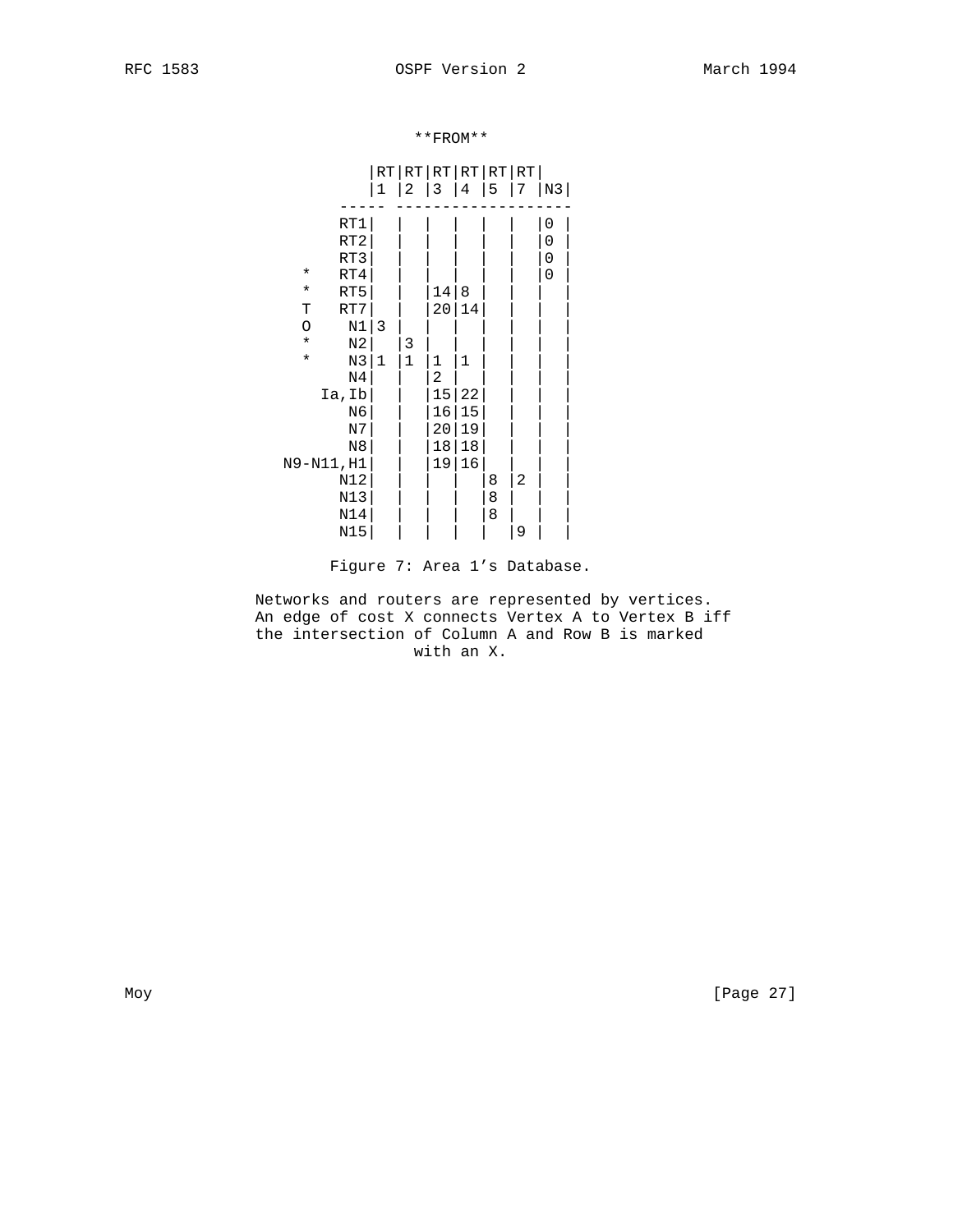|                  | $\mathsf 3$    | RT RT RT RT RT RT RT<br>4 | 5 | 6 | 7              | 10 | 11           |  |
|------------------|----------------|---------------------------|---|---|----------------|----|--------------|--|
| RT3              |                |                           |   | 6 |                |    |              |  |
| RT4              |                |                           | 8 |   |                |    |              |  |
| RT5              |                | 8                         |   | 6 | 6              |    |              |  |
| $\mathtt{RT6}$   | 8              |                           | 7 |   |                | 5  |              |  |
| RT7              |                |                           | 6 |   |                |    |              |  |
| RT10<br>$\star$  |                |                           |   | 7 |                |    | 2            |  |
| RT11<br>$\star$  |                |                           |   |   |                | 3  |              |  |
| N1<br>T          | 4              | 4                         |   |   |                |    |              |  |
| $_{\rm N2}$<br>O | $\bf 4$        | $\bf 4$                   |   |   |                |    |              |  |
| $\star$<br>N3    | $\mathbf 1$    | $\mathbf 1$               |   |   |                |    |              |  |
| $\star$<br>N4    | $\overline{2}$ | 3                         |   |   |                |    |              |  |
|                  | Ia             |                           |   |   |                | 5  |              |  |
|                  | Ib             |                           |   | 7 |                |    |              |  |
| N6               |                |                           |   |   | 1              | 1  | 3            |  |
| N7               |                |                           |   |   | 5              | 5  | 7            |  |
| $_{\rm N8}$      |                |                           |   |   | $\overline{4}$ | 3  | 2            |  |
| N9-N11, H1       |                |                           |   |   |                |    | $\mathbf{1}$ |  |
| N12              |                |                           | 8 |   | 2              |    |              |  |
| N13              |                |                           | 8 |   |                |    |              |  |
| N14              |                |                           | 8 |   |                |    |              |  |
| N15              |                |                           |   |   | 9              |    |              |  |

\*\*FROM\*\*

Figure 8: The backbone's database.

 Networks and routers are represented by vertices. An edge of cost X connects Vertex A to Vertex B iff the intersection of Column A and Row B is marked with an X.

Moy [Page 28]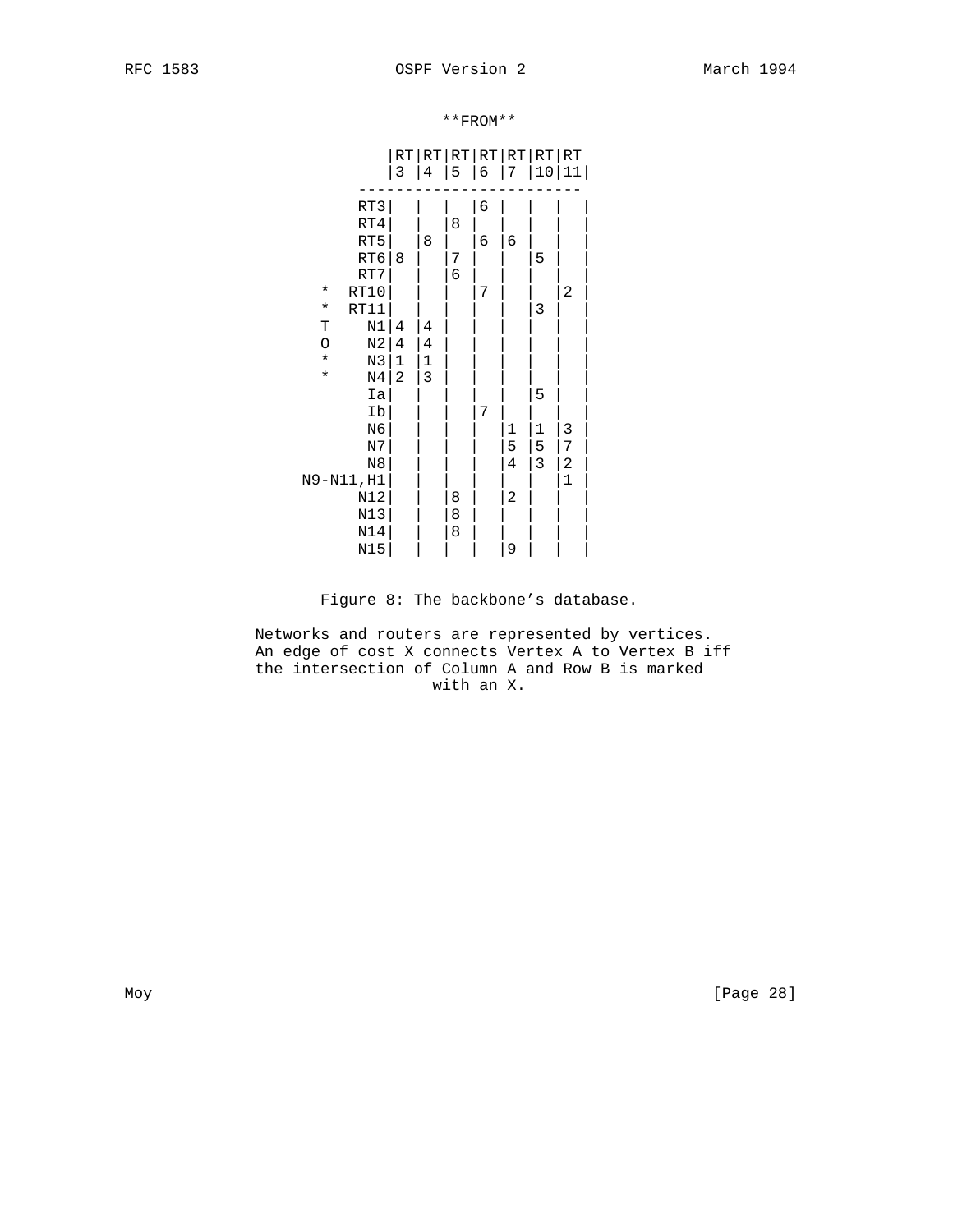| router | Area border dist from | RT3     | dist<br>RT4 | from |
|--------|-----------------------|---------|-------------|------|
| to.    | RT3                   | $\star$ | 21          |      |
| to.    | RT4                   | 22      | $\star$     |      |
| to.    | RT7                   | 20      | 14          |      |
| to.    | RT10                  | 15      | 22          |      |
| to.    | RT11                  | 18      | 25          |      |
|        |                       |         |             |      |
| to     | Ia                    | 20      | 27          |      |
| to     | Ib                    | 15      | 22          |      |
|        |                       |         |             |      |
| to     | RT5                   | 14      | 8           |      |
| to     | RT7                   | 20      | 14          |      |

# Table 5: Backbone distances calculated by Routers RT3 and RT4.

 Note that Table 6 assumes that an area range has been configured for the backbone which groups Ia and Ib into a single advertisement.

 The information imported into Area 1 by Routers RT3 and RT4 enables an internal router, such as RT1, to choose an area border router intelligently. Router RT1 would use RT4 for traffic to Network N6, RT3 for traffic to Network N10, and would load share between the two for traffic to Network N8.

| Destination RT3 adv. RT4 adv. |    |    |
|-------------------------------|----|----|
| Ia, Ib                        | 15 | 22 |
| N6                            | 16 | 15 |
| N <sub>7</sub>                | 20 | 19 |
| N <sub>8</sub>                | 18 | 18 |
| N9-N11, H1                    | 19 | 26 |
| RT5                           | 14 | 8  |
| RT7                           | 20 | 14 |
|                               |    |    |

 Table 6: Destinations advertised into Area 1 by Routers RT3 and RT4.

Moy [Page 29]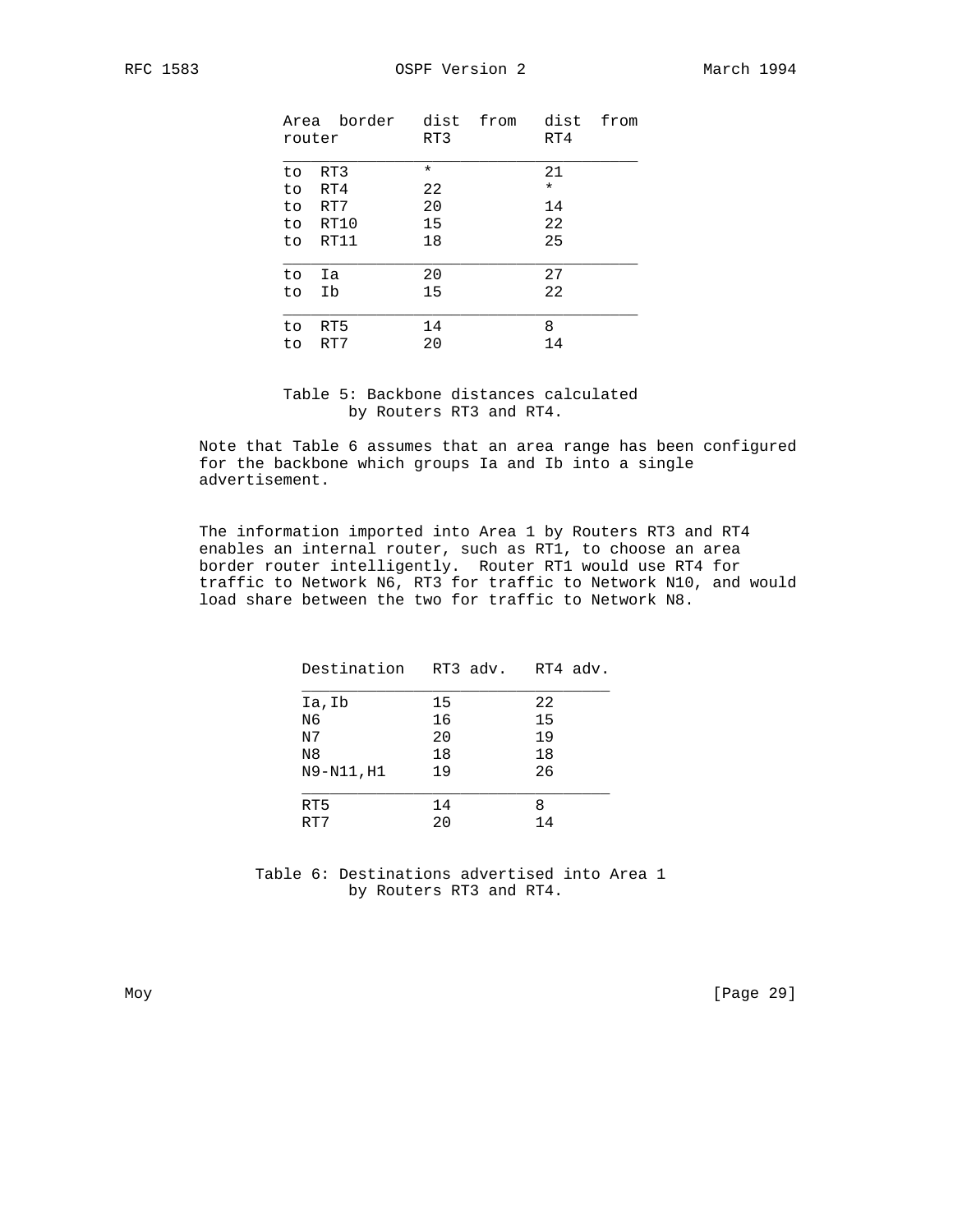Router RT1 can also determine in this manner the shortest path to the AS boundary routers RT5 and RT7. Then, by looking at RT5 and RT7's external advertisements, Router RT1 can decide between RT5 or RT7 when sending to a destination in another Autonomous System (one of the networks N12-N15).

 Note that a failure of the line between Routers RT6 and RT10 will cause the backbone to become disconnected. Configuring a virtual link between Routers RT7 and RT10 will give the backbone more connectivity and more resistance to such failures. Also, a virtual link between RT7 and RT10 would allow a much shorter path between the third area (containing N9) and the router RT7, which is advertising a good route to external network N12.

## 3.5. IP subnetting support

 OSPF attaches an IP address mask to each advertised route. The mask indicates the range of addresses being described by the particular route. For example, a summary advertisement for the destination 128.185.0.0 with a mask of 0xffff0000 actually is describing a single route to the collection of destinations 128.185.0.0 - 128.185.255.255. Similarly, host routes are always advertised with a mask of 0xffffffff, indicating the presence of only a single destination.

 Including the mask with each advertised destination enables the implementation of what is commonly referred to as variable length subnetting. This means that a single IP class A, B, or C network number can be broken up into many subnets of various sizes. For example, the network 128.185.0.0 could be broken up into 62 variable-sized subnets: 15 subnets of size 4K, 15 subnets of size 256, and 32 subnets of size 8. Table 7 shows some of the resulting network addresses together with their masks:

| Network address | IP address mask – Subnet size |     |
|-----------------|-------------------------------|-----|
| 128.185.16.0    | 0xfffff000                    | 4K. |
| 128.185.1.0     | 0xffffff00                    | 256 |
| 128.185.0.8     | 0xffffffff8                   |     |

Table 7: Some sample subnet sizes.

Moy [Page 30]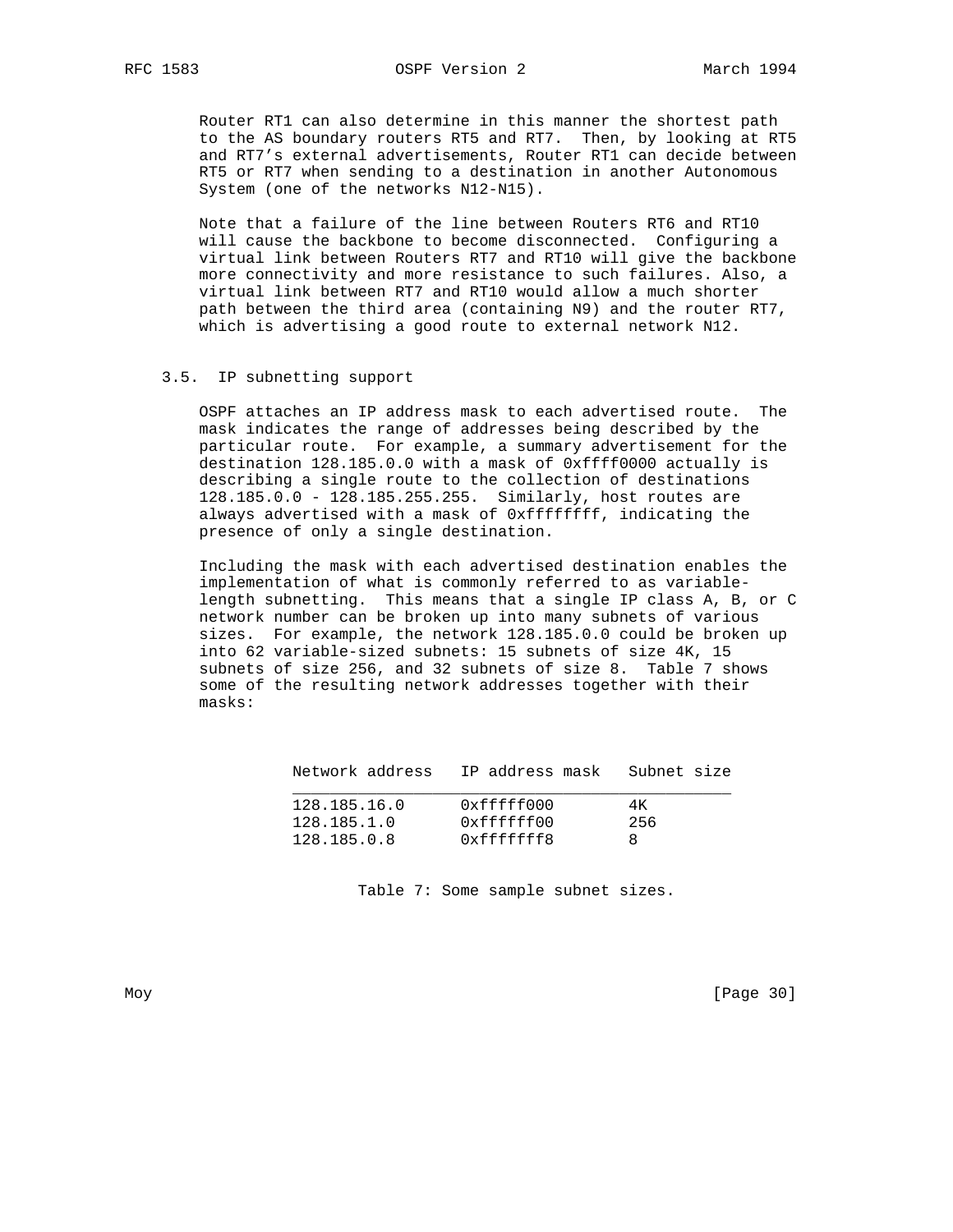There are many possible ways of dividing up a class A, B, and C network into variable sized subnets. The precise procedure for doing so is beyond the scope of this specification. This specification however establishes the following guideline: When an IP packet is forwarded, it is always forwarded to the network that is the best match for the packet's destination. Here best match is synonymous with the longest or most specific match. For example, the default route with destination of 0.0.0.0 and mask 0x00000000 is always a match for every IP destination. Yet it is always less specific than any other match. Subnet masks must be assigned so that the best match for any IP destination is unambiguous.

 The OSPF area concept is modelled after an IP subnetted network. OSPF areas have been loosely defined to be a collection of networks. In actuality, an OSPF area is specified to be a list of address ranges (see Section C.2 for more details). Each address range is defined as an [address,mask] pair. Many separate networks may then be contained in a single address range, just as a subnetted network is composed of many separate subnets. Area border routers then summarize the area contents (for distribution to the backbone) by advertising a single route for each address range. The cost of the route is the minimum cost to any of the networks falling in the specified range.

 For example, an IP subnetted network can be configured as a single OSPF area. In that case, the area would be defined as a single address range: a class A, B, or C network number along with its natural IP mask. Inside the area, any number of variable sized subnets could be defined. External to the area, a single route for the entire subnetted network would be distributed, hiding even the fact that the network is subnetted at all. The cost of this route is the minimum of the set of costs to the component subnets.

## 3.6. Supporting stub areas

 In some Autonomous Systems, the majority of the topological database may consist of AS external advertisements. An OSPF AS external advertisement is usually flooded throughout the entire AS. However, OSPF allows certain areas to be configured as "stub areas". AS external advertisements are not flooded into/throughout stub areas; routing to AS external destinations in these areas is based on a (per-area) default only. This reduces the topological database size, and therefore the memory requirements, for a stub area's internal routers.

Moy [Page 31]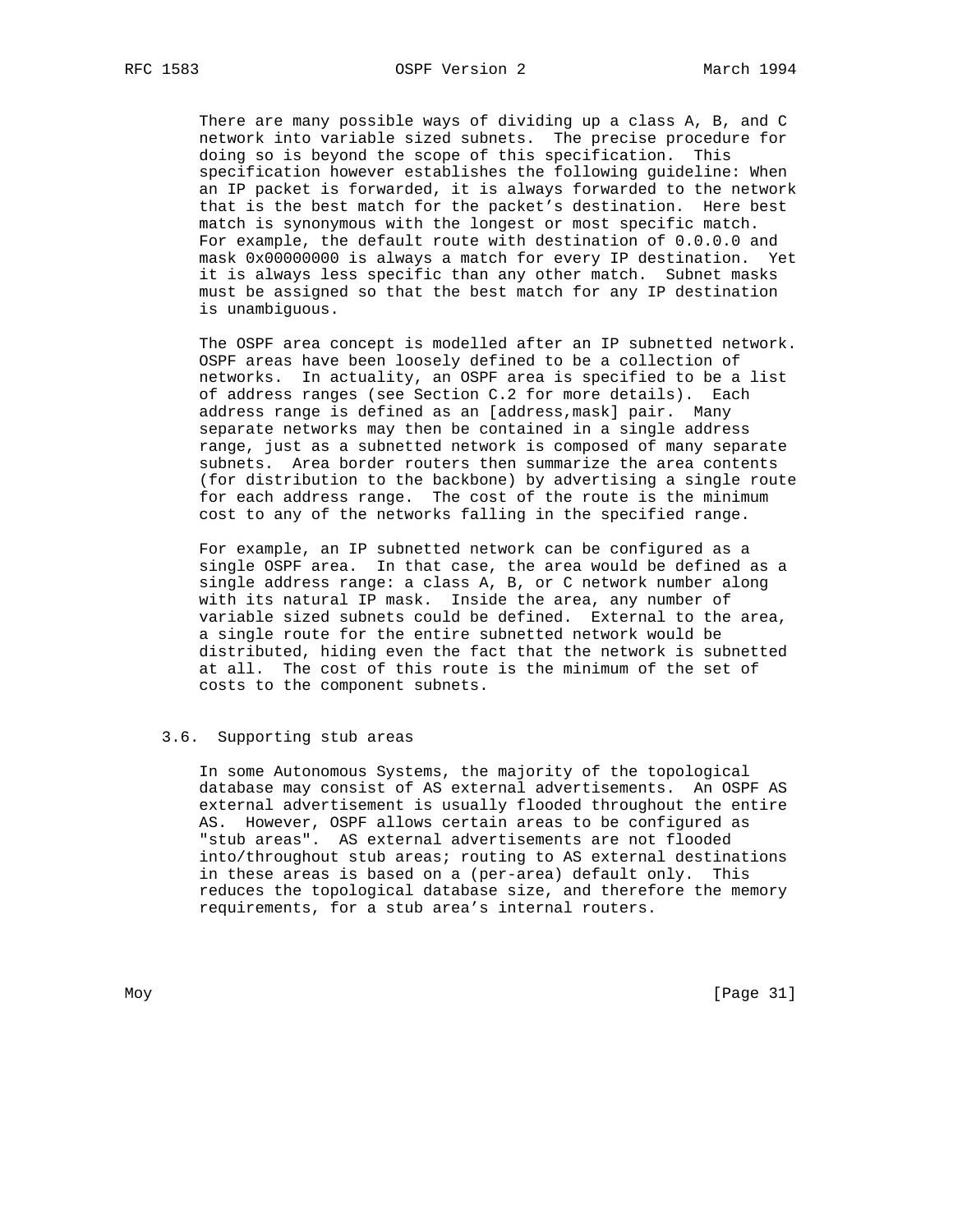In order to take advantage of the OSPF stub area support, default routing must be used in the stub area. This is accomplished as follows. One or more of the stub area's area border routers must advertise a default route into the stub area via summary link advertisements. These summary defaults are flooded throughout the stub area, but no further. (For this reason these defaults pertain only to the particular stub area). These summary default routes will match any destination that is not explicitly reachable by an intra-area or inter-area path (i.e., AS external destinations).

> An area can be configured as stub when there is a single exit point from the area, or when the choice of exit point need not be made on a per-external-destination basis. For example, Area 3 in Figure 6 could be configured as a stub area, because all external traffic must travel though its single area border router RT11. If Area 3 were configured as a stub, Router RT11 would advertise a default route for distribution inside Area 3 (in a summary link advertisement), instead of flooding the AS external advertisements for Networks N12-N15 into/throughout the area.

 The OSPF protocol ensures that all routers belonging to an area agree on whether the area has been configured as a stub. This guarantees that no confusion will arise in the flooding of AS external advertisements.

 There are a couple of restrictions on the use of stub areas. Virtual links cannot be configured through stub areas. In addition, AS boundary routers cannot be placed internal to stub areas.

## 3.7. Partitions of areas

 OSPF does not actively attempt to repair area partitions. When an area becomes partitioned, each component simply becomes a separate area. The backbone then performs routing between the new areas. Some destinations reachable via intra-area routing before the partition will now require inter-area routing.

 In the previous section, an area was described as a list of address ranges. Any particular address range must still be completely contained in a single component of the area partition. This has to do with the way the area contents are summarized to the backbone. Also, the backbone itself must not partition. If it does, parts of the Autonomous System will become unreachable. Backbone partitions can be repaired by

Moy [Page 32]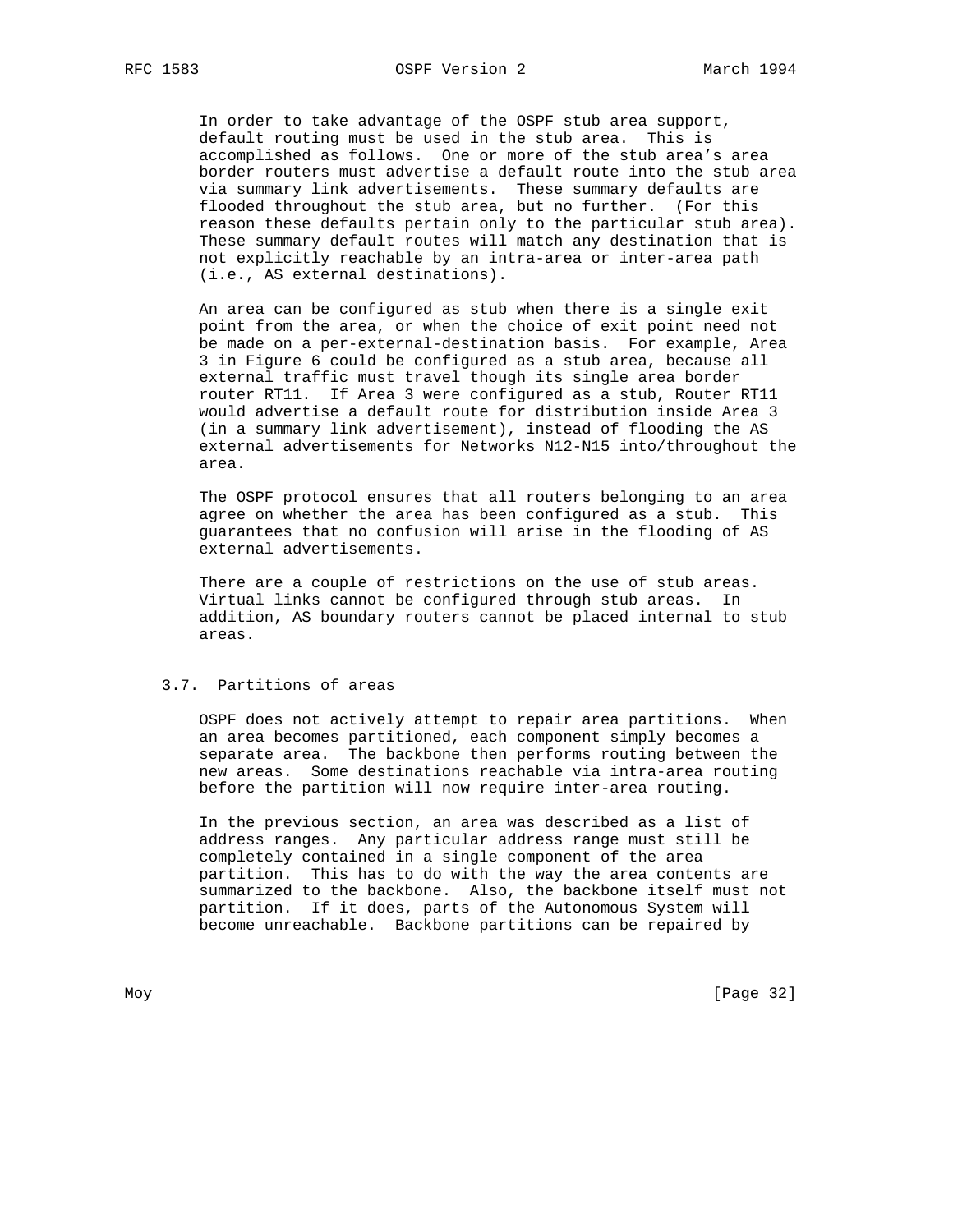configuring virtual links (see Section 15).

 Another way to think about area partitions is to look at the Autonomous System graph that was introduced in Section 2. Area IDs can be viewed as colors for the graph's edges.[1] Each edge of the graph connects to a network, or is itself a point-to point network. In either case, the edge is colored with the network's Area ID.

 A group of edges, all having the same color, and interconnected by vertices, represents an area. If the topology of the Autonomous System is intact, the graph will have several regions of color, each color being a distinct Area ID.

 When the AS topology changes, one of the areas may become partitioned. The graph of the AS will then have multiple regions of the same color (Area ID). The routing in the Autonomous System will continue to function as long as these regions of same color are connected by the single backbone region.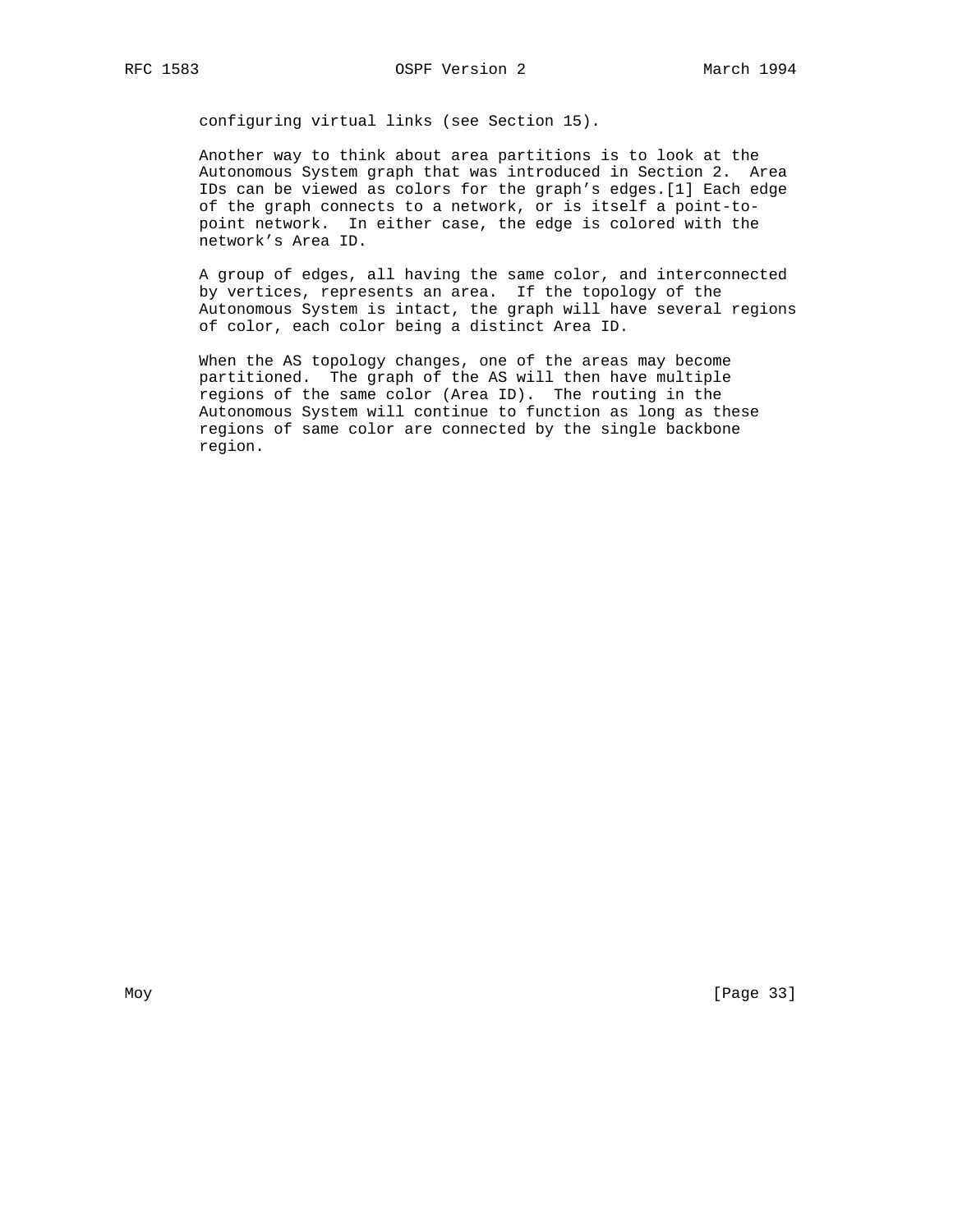## 4. Functional Summary

 A separate copy of OSPF's basic routing algorithm runs in each area. Routers having interfaces to multiple areas run multiple copies of the algorithm. A brief summary of the routing algorithm follows.

 When a router starts, it first initializes the routing protocol data structures. The router then waits for indications from the lower level protocols that its interfaces are functional.

 A router then uses the OSPF's Hello Protocol to acquire neighbors. The router sends Hello packets to its neighbors, and in turn receives their Hello packets. On broadcast and point-to-point networks, the router dynamically detects its neighboring routers by sending its Hello packets to the multicast address AllSPFRouters. On non-broadcast networks, some configuration information is necessary in order to discover neighbors. On all multi-access networks (broadcast or non-broadcast), the Hello Protocol also elects a Designated router for the network.

 The router will attempt to form adjacencies with some of its newly acquired neighbors. Topological databases are synchronized between pairs of adjacent routers. On multi-access networks, the Designated Router determines which routers should become adjacent.

 Adjacencies control the distribution of routing protocol packets. Routing protocol packets are sent and received only on adjacencies. In particular, distribution of topological database updates proceeds along adjacencies.

 A router periodically advertises its state, which is also called link state. Link state is also advertised when a router's state changes. A router's adjacencies are reflected in the contents of its link state advertisements. This relationship between adjacencies and link state allows the protocol to detect dead routers in a timely fashion.

 Link state advertisements are flooded throughout the area. The flooding algorithm is reliable, ensuring that all routers in an area have exactly the same topological database. This database consists of the collection of link state advertisements received from each router belonging to the area. From this database each router calculates a shortest-path tree, with itself as root. This shortest-path tree in turn yields a routing table for the protocol.

Moy [Page 34]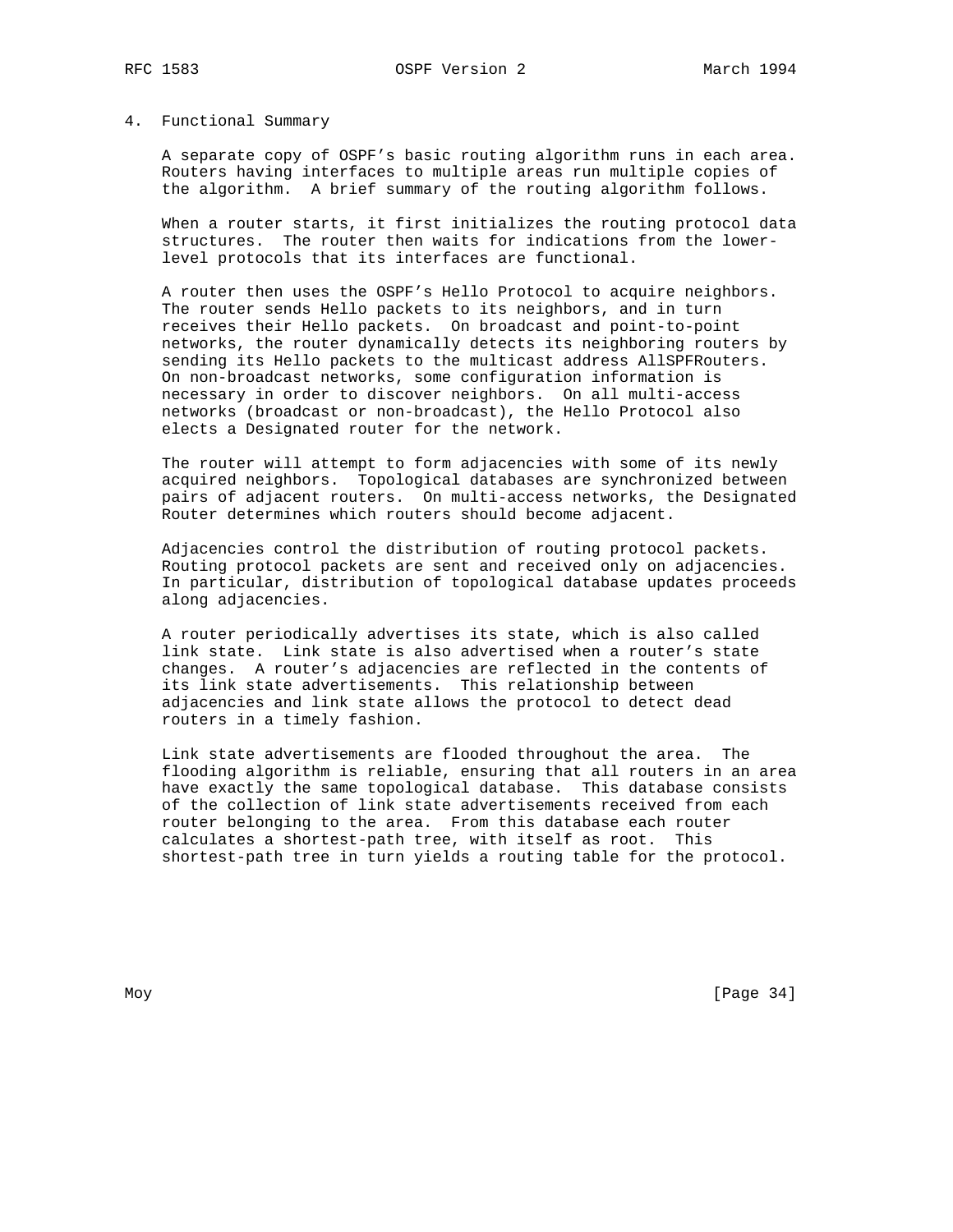## 4.1. Inter-area routing

 The previous section described the operation of the protocol within a single area. For intra-area routing, no other routing information is pertinent. In order to be able to route to destinations outside of the area, the area border routers inject additional routing information into the area. This additional information is a distillation of the rest of the Autonomous System's topology.

 This distillation is accomplished as follows: Each area border router is by definition connected to the backbone. Each area border router summarizes the topology of its attached areas for transmission on the backbone, and hence to all other area border routers. An area border router then has complete topological information concerning the backbone, and the area summaries from each of the other area border routers. From this information, the router calculates paths to all destinations not contained in its attached areas. The router then advertises these paths into its attached areas. This enables the area's internal routers to pick the best exit router when forwarding traffic to destinations in other areas.

# 4.2. AS external routes

 Routers that have information regarding other Autonomous Systems can flood this information throughout the AS. This external routing information is distributed verbatim to every participating router. There is one exception: external routing information is not flooded into "stub" areas (see Section 3.6).

 To utilize external routing information, the path to all routers advertising external information must be known throughout the AS (excepting the stub areas). For that reason, the locations of these AS boundary routers are summarized by the (non-stub) area border routers.

## 4.3. Routing protocol packets

 The OSPF protocol runs directly over IP, using IP protocol 89. OSPF does not provide any explicit fragmentation/reassembly support. When fragmentation is necessary, IP fragmentation/reassembly is used. OSPF protocol packets have been designed so that large protocol packets can generally be split into several smaller protocol packets. This practice is recommended; IP fragmentation should be avoided whenever

Moy [Page 35]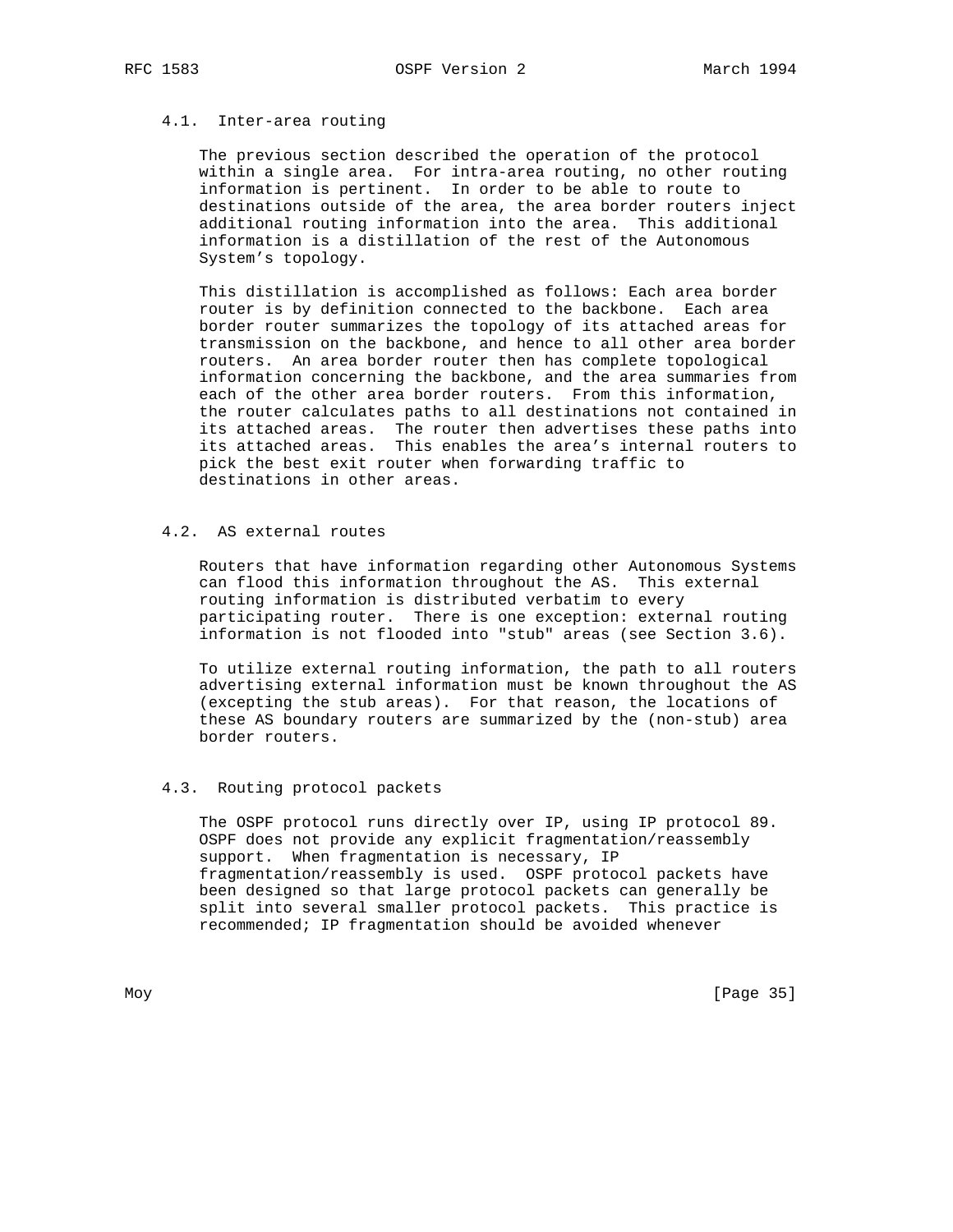possible.

 Routing protocol packets should always be sent with the IP TOS field set to 0. If at all possible, routing protocol packets should be given preference over regular IP data traffic, both when being sent and received. As an aid to accomplishing this, OSPF protocol packets should have their IP precedence field set to the value Internetwork Control (see [RFC 791]).

 All OSPF protocol packets share a common protocol header that is described in Appendix A. The OSPF packet types are listed below in Table 8. Their formats are also described in Appendix A.

| Type             | Packet name                                                                                | Protocol function                                                                                                             |
|------------------|--------------------------------------------------------------------------------------------|-------------------------------------------------------------------------------------------------------------------------------|
| 2<br>3<br>4<br>5 | Hello<br>Database Description<br>Link State Request<br>Link State Update<br>Link State Ack | Discover/maintain neighbors<br>Summarize database contents<br>Database download<br>Database update<br>Flooding acknowledgment |
|                  |                                                                                            |                                                                                                                               |
|                  |                                                                                            |                                                                                                                               |

Table 8: OSPF packet types.

 OSPF's Hello protocol uses Hello packets to discover and maintain neighbor relationships. The Database Description and Link State Request packets are used in the forming of adjacencies. OSPF's reliable update mechanism is implemented by the Link State Update and Link State Acknowledgment packets.

 Each Link State Update packet carries a set of new link state advertisements one hop further away from their point of origination. A single Link State Update packet may contain the link state advertisements of several routers. Each advertisement is tagged with the ID of the originating router and a checksum of its link state contents. The five different types of OSPF link state advertisements are listed below in Table 9.

 As mentioned above, OSPF routing packets (with the exception of Hellos) are sent only over adjacencies. Note that this means that all OSPF protocol packets travel a single IP hop, except those that are sent over virtual adjacencies. The IP source address of an OSPF protocol packet is one end of a router adjacency, and the IP destination address is either the other

Moy [Page 36]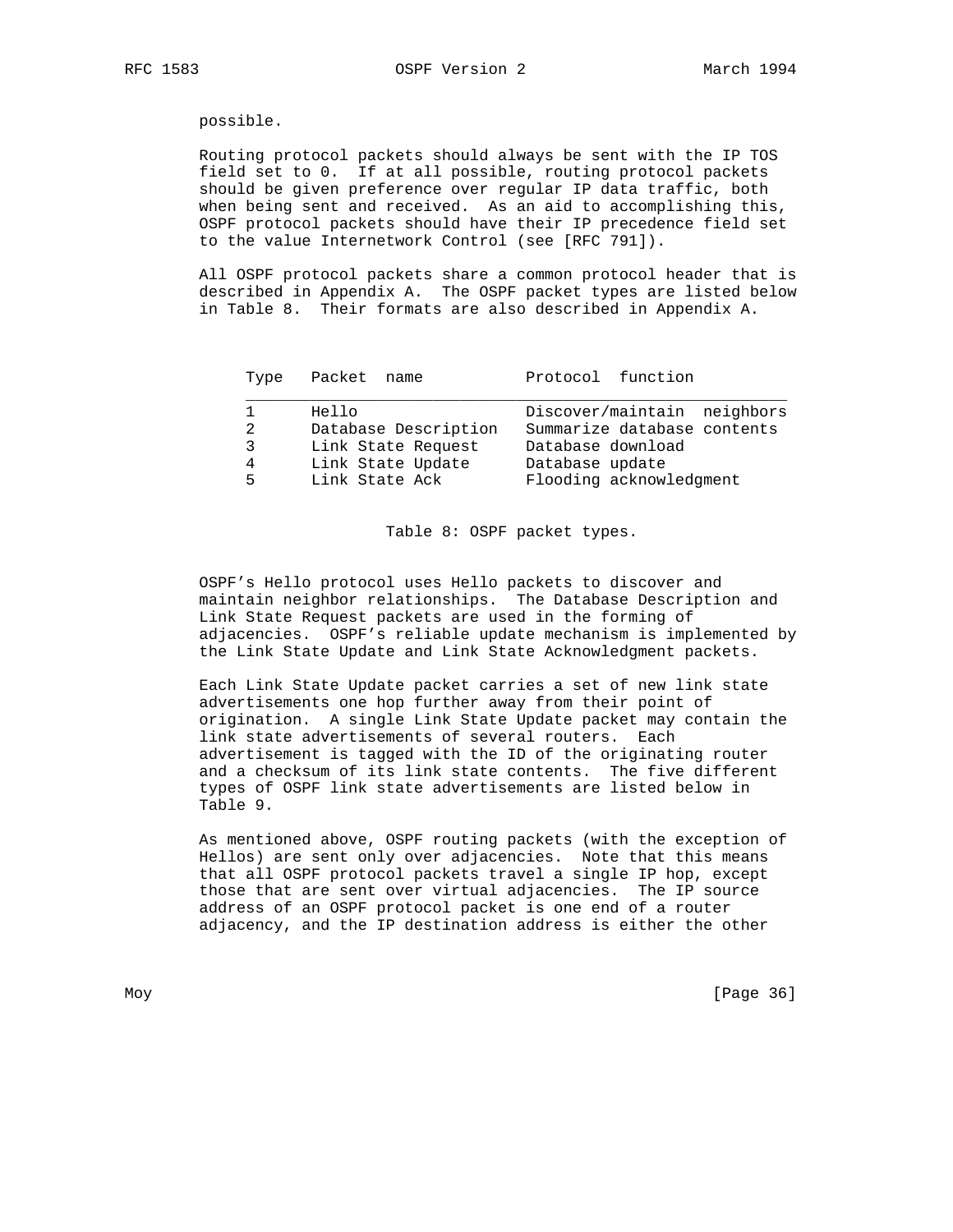| RFC | . പ8 - |
|-----|--------|
|-----|--------|

| LS<br>type   | Advertisement<br>name              | Advertisement description                                                                                                                                                                                                                                                                                                                                                                      |
|--------------|------------------------------------|------------------------------------------------------------------------------------------------------------------------------------------------------------------------------------------------------------------------------------------------------------------------------------------------------------------------------------------------------------------------------------------------|
| $\mathbf{1}$ | Router links<br>advertisements     | Originated by all routers.<br>This advertisement describes<br>the collected states of the<br>router's interfaces to an<br>area. Flooded throughout a<br>single area only.                                                                                                                                                                                                                      |
| 2            | Network links<br>advertisements    | Originated for multi-access<br>networks by the Designated<br>Router. This advertisement<br>contains the list of routers<br>connected to the network.<br>Flooded throughout a single<br>area only.                                                                                                                                                                                              |
| 3, 4         | Summary link<br>advertisements     | Originated by area border<br>routers, and flooded through-<br>out the advertisement's<br>associated area. Each summary<br>link advertisement describes<br>a route to a destination out-<br>side the area, yet still inside<br>the AS (i.e., an inter-area<br>route). Type 3 advertisements<br>describe routes to networks.<br>Type 4 advertisements describe<br>routes to AS boundary routers. |
| 5            | AS external link<br>advertisements | Originated by AS boundary<br>routers, and flooded through-<br>out the AS. Each AS external<br>link advertisement describes<br>a route to a destination in<br>another Autonomous System.<br>Default routes for the AS can<br>also be described by AS<br>external link advertisements.                                                                                                           |

Table 9: OSPF link state advertisements.

Moy [Page 37]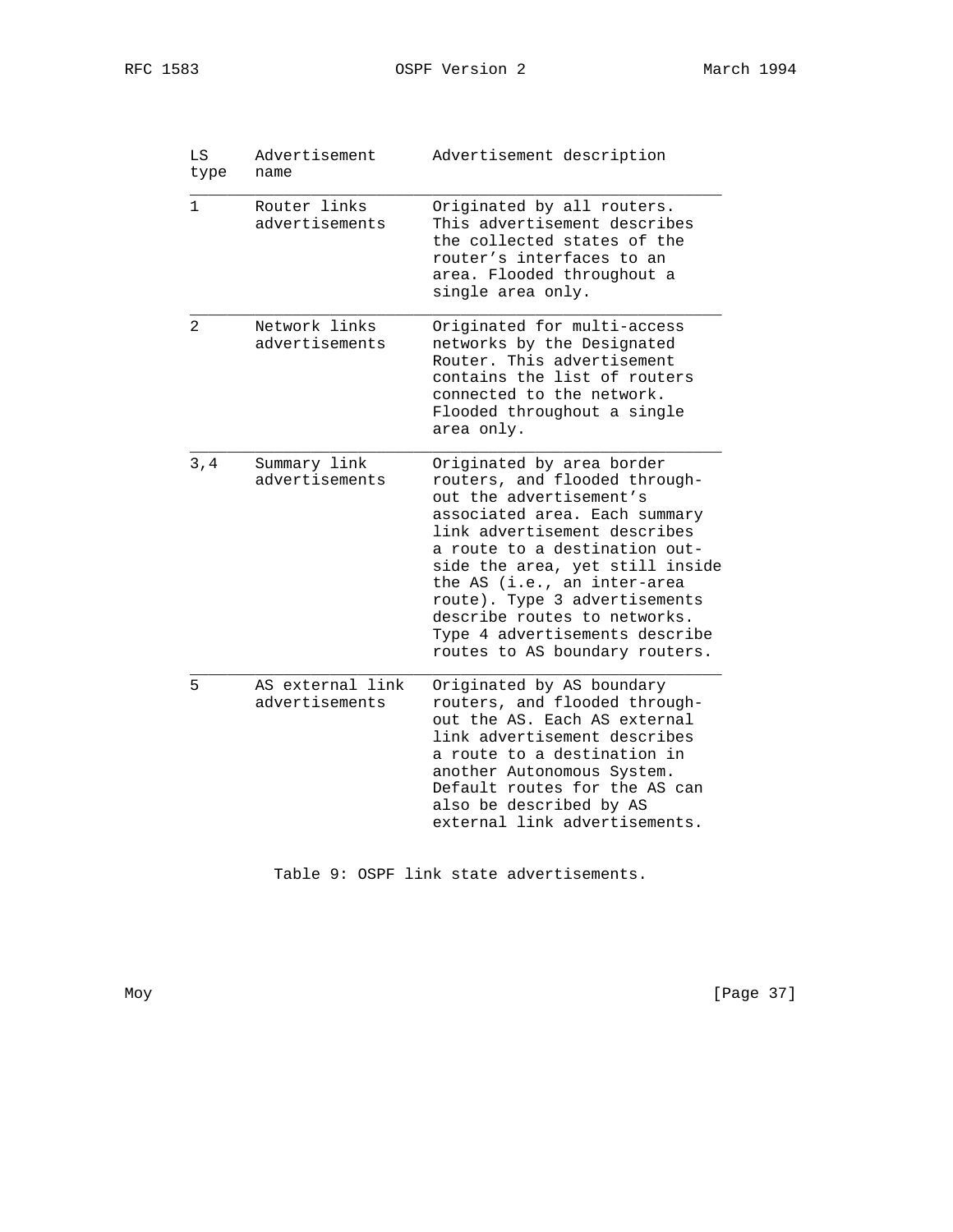end of the adjacency or an IP multicast address.

4.4. Basic implementation requirements

 An implementation of OSPF requires the following pieces of system support:

#### Timers

 Two different kind of timers are required. The first kind, called single shot timers, fire once and cause a protocol event to be processed. The second kind, called interval timers, fire at continuous intervals. These are used for the sending of packets at regular intervals. A good example of this is the regular broadcast of Hello packets (on broadcast networks). The granularity of both kinds of timers is one second.

 Interval timers should be implemented to avoid drift. In some router implementations, packet processing can affect timer execution. When multiple routers are attached to a single network, all doing broadcasts, this can lead to the synchronization of routing packets (which should be avoided). If timers cannot be implemented to avoid drift, small random amounts should be added to/subtracted from the timer interval at each firing.

IP multicast

 Certain OSPF packets take the form of IP multicast datagrams. Support for receiving and sending IP multicast datagrams, along with the appropriate lower-level protocol support, is required. The IP multicast datagrams used by OSPF never travel more than one hop. For this reason, the ability to forward IP multicast datagrams is not required. For information on IP multicast, see [RFC 1112].

Variable-length subnet support

 The router's IP protocol support must include the ability to divide a single IP class A, B, or C network number into many subnets of various sizes. This is commonly called variable-length subnetting; see Section 3.5 for details.

IP supernetting support

 The router's IP protocol support must include the ability to aggregate contiguous collections of IP class A, B, and C networks into larger quantities called supernets. Supernetting has been proposed as one way to improve the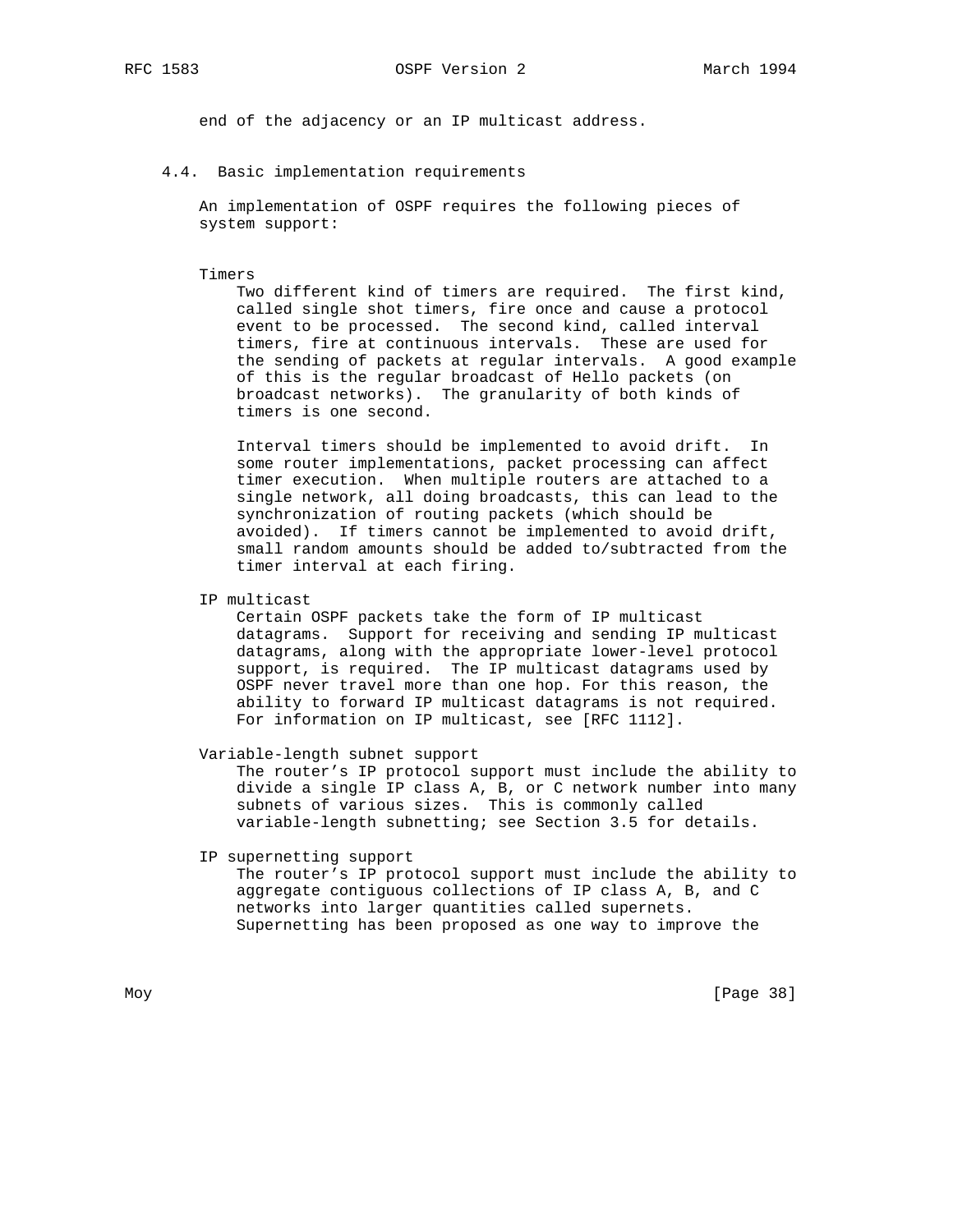scaling of IP routing in the worldwide Internet. For more information on IP supernetting, see [RFC 1519].

Lower-level protocol support

 The lower level protocols referred to here are the network access protocols, such as the Ethernet data link layer. Indications must be passed from these protocols to OSPF as the network interface goes up and down. For example, on an ethernet it would be valuable to know when the ethernet transceiver cable becomes unplugged.

#### Non-broadcast lower-level protocol support

 Remember that non-broadcast networks are multi-access networks such as a X.25 PDN. On these networks, the Hello Protocol can be aided by providing an indication to OSPF when an attempt is made to send a packet to a dead or non existent router. For example, on an X.25 PDN a dead neighboring router may be indicated by the reception of a X.25 clear with an appropriate cause and diagnostic, and this information would be passed to OSPF.

List manipulation primitives

 Much of the OSPF functionality is described in terms of its operation on lists of link state advertisements. For example, the collection of advertisements that will be retransmitted to an adjacent router until acknowledged are described as a list. Any particular advertisement may be on many such lists. An OSPF implementation needs to be able to manipulate these lists, adding and deleting constituent advertisements as necessary.

Tasking support

 Certain procedures described in this specification invoke other procedures. At times, these other procedures should be executed in-line, that is, before the current procedure is finished. This is indicated in the text by instructions to execute a procedure. At other times, the other procedures are to be executed only when the current procedure has finished. This is indicated by instructions to schedule a task.

## 4.5. Optional OSPF capabilities

 The OSPF protocol defines several optional capabilities. A router indicates the optional capabilities that it supports in its OSPF Hello packets, Database Description packets and in its link state advertisements. This enables routers supporting a

Moy [Page 39]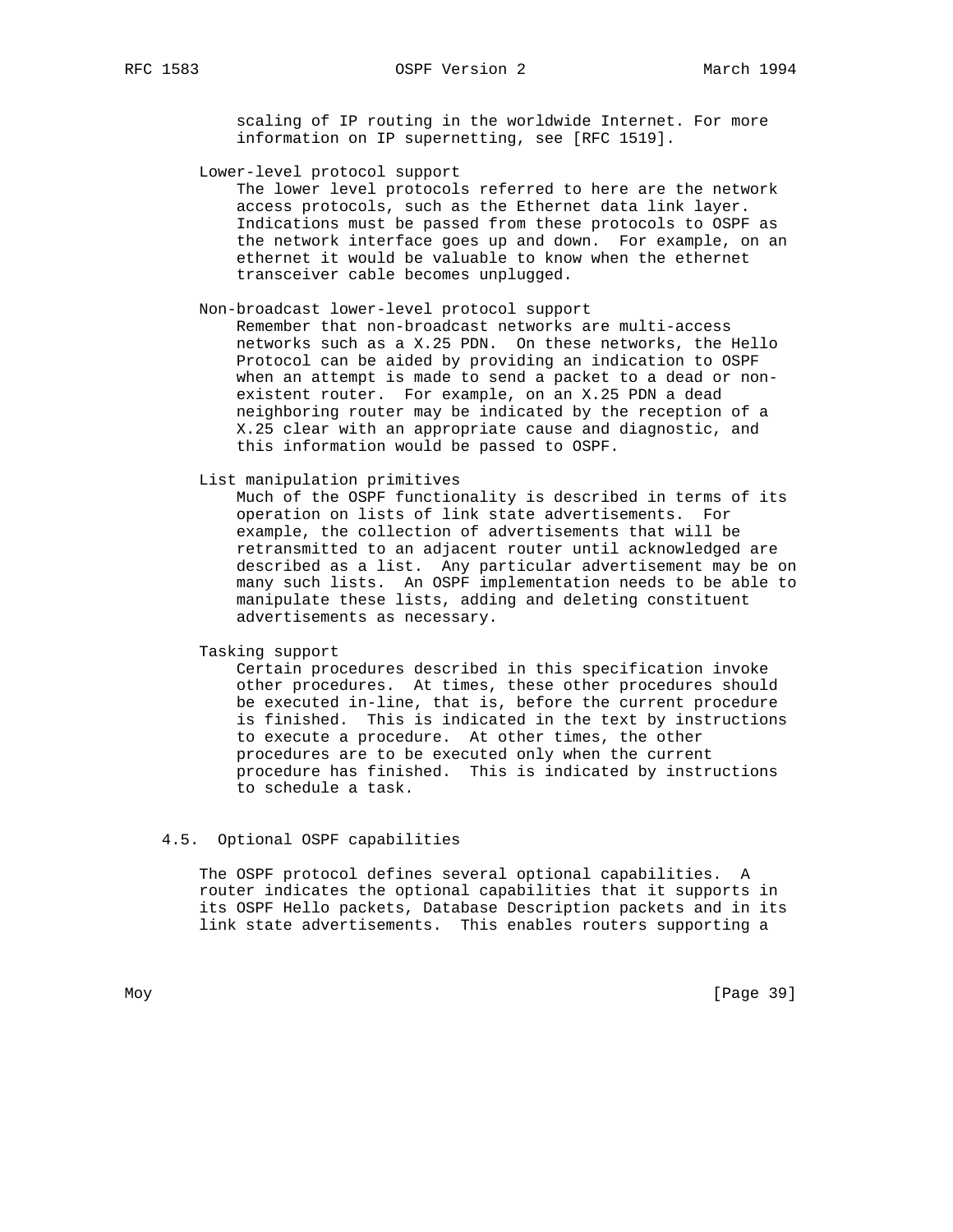mix of optional capabilities to coexist in a single Autonomous System.

 Some capabilities must be supported by all routers attached to a specific area. In this case, a router will not accept a neighbor's Hello Packet unless there is a match in reported capabilities (i.e., a capability mismatch prevents a neighbor relationship from forming). An example of this is the ExternalRoutingCapability (see below).

 Other capabilities can be negotiated during the Database Exchange process. This is accomplished by specifying the optional capabilities in Database Description packets. A capability mismatch with a neighbor in this case will result in only a subset of link state advertisements being exchanged between the two neighbors.

 The routing table build process can also be affected by the presence/absence of optional capabilities. For example, since the optional capabilities are reported in link state advertisements, routers incapable of certain functions can be avoided when building the shortest path tree. An example of this is the TOS routing capability (see below).

 The current OSPF optional capabilities are listed below. See Section A.2 for more information.

#### ExternalRoutingCapability

 Entire OSPF areas can be configured as "stubs" (see Section 3.6). AS external advertisements will not be flooded into stub areas. This capability is represented by the E-bit in the OSPF options field (see Section A.2). In order to ensure consistent configuration of stub areas, all routers interfacing to such an area must have the E-bit clear in their Hello packets (see Sections 9.5 and 10.5).

TOS capability

 All OSPF implementations must be able to calculate separate routes based on IP Type of Service. However, to save routing table space and processing resources, an OSPF router can be configured to ignore TOS when forwarding packets. In this case, the router calculates routes for TOS 0 only. This capability is represented by the T-bit in the OSPF options field (see Section A.2). TOS-capable routers will attempt to avoid non-TOS-capable routers when calculating non-zero TOS paths.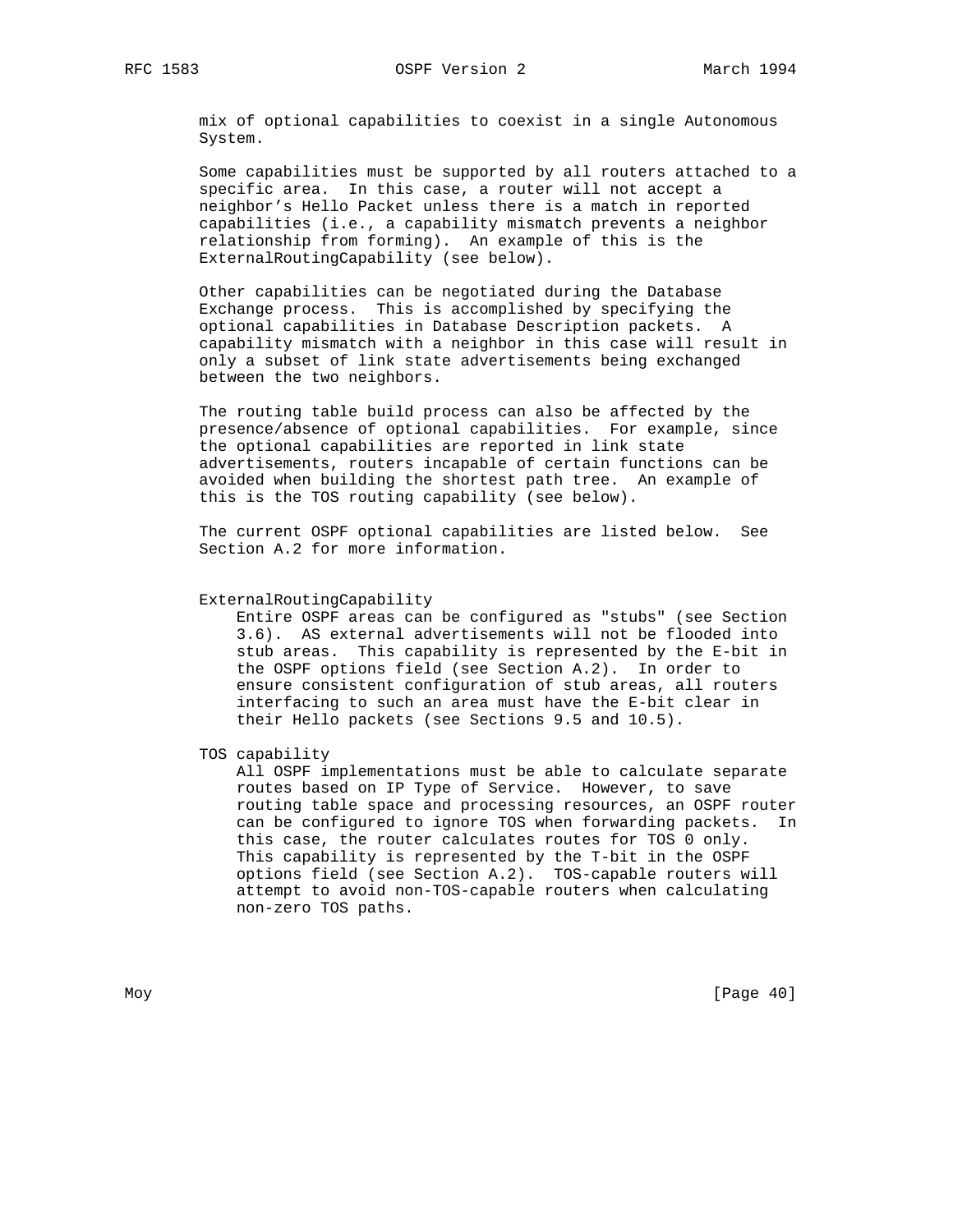# 5. Protocol Data Structures

 The OSPF protocol is described in this specification in terms of its operation on various protocol data structures. The following list comprises the top-level OSPF data structures. Any initialization that needs to be done is noted. OSPF areas, interfaces and neighbors also have associated data structures that are described later in this specification.

#### Router ID

 A 32-bit number that uniquely identifies this router in the AS. One possible implementation strategy would be to use the smallest IP interface address belonging to the router. If a router's OSPF Router ID is changed, the router's OSPF software should be restarted before the new Router ID takes effect. Before restarting in order to change its Router ID, the router should flush its self-originated link state advertisements from the routing domain (see Section 14.1), or they will persist for up to MaxAge minutes.

Area structures

 Each one of the areas to which the router is connected has its own data structure. This data structure describes the working of the basic algorithm. Remember that each area runs a separate copy of the basic algorithm.

Backbone (area) structure

 The basic algorithm operates on the backbone as if it were an area. For this reason the backbone is represented as an area structure.

Virtual links configured

 The virtual links configured with this router as one endpoint. In order to have configured virtual links, the router itself must be an area border router. Virtual links are identified by the Router ID of the other endpoint -- which is another area border router. These two endpoint routers must be attached to a common area, called the virtual link's Transit area. Virtual links are part of the backbone, and behave as if they were unnumbered point-to-point networks between the two routers. A virtual link uses the intra-area routing of its Transit area to forward packets. Virtual links are brought up and down through the building of the shortest-path trees for the Transit area.

List of external routes

 These are routes to destinations external to the Autonomous System, that have been gained either through direct experience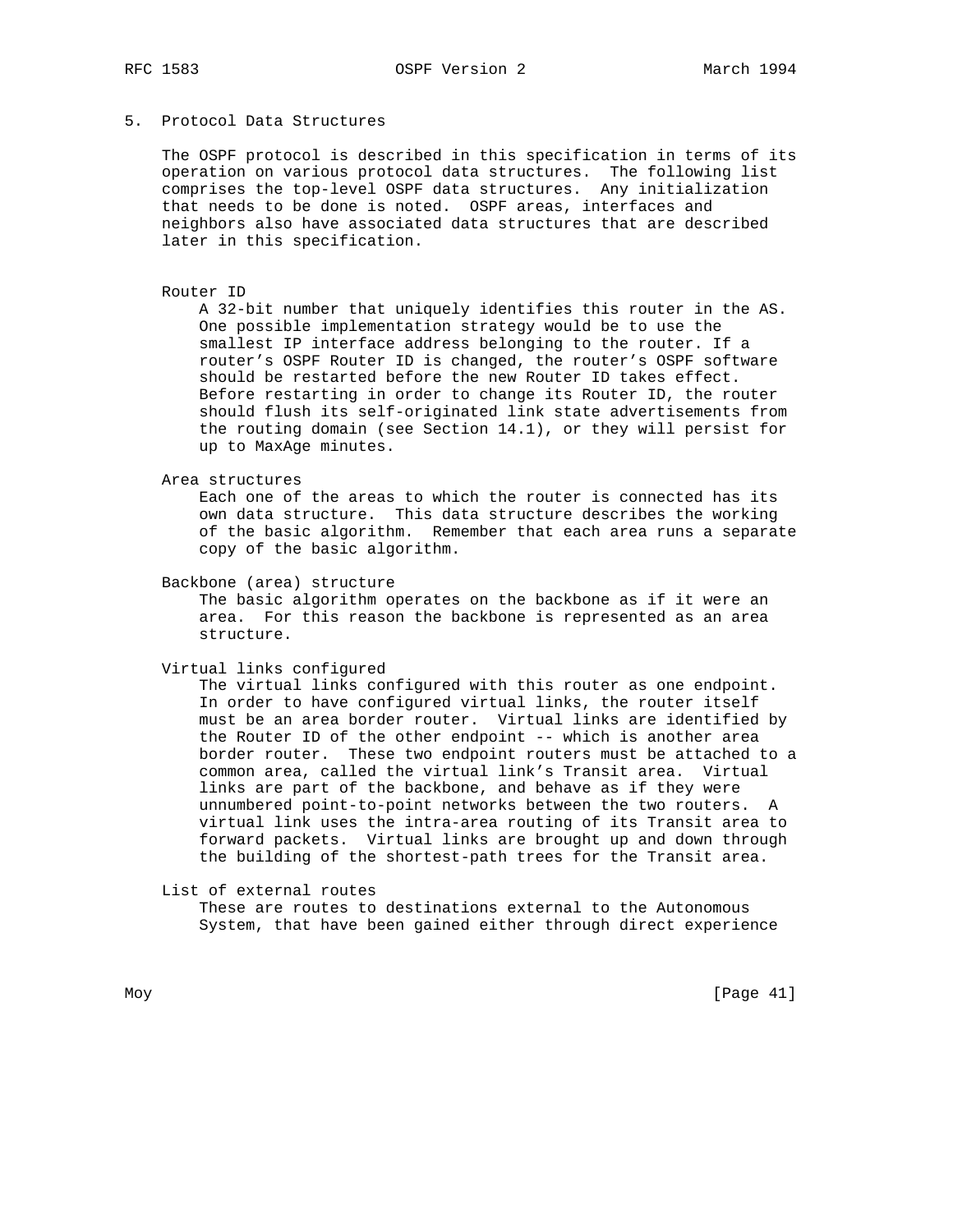with another routing protocol (such as EGP), or through configuration information, or through a combination of the two (e.g., dynamic external information to be advertised by OSPF with configured metric). Any router having these external routes is called an AS boundary router. These routes are advertised by the router into the OSPF routing domain via AS external link advertisements.

List of AS external link advertisements

 Part of the topological database. These have originated from the AS boundary routers. They comprise routes to destinations external to the Autonomous System. Note that, if the router is itself an AS boundary router, some of these AS external link advertisements have been self-originated.

The routing table

 Derived from the topological database. Each destination that the router can forward to is represented by a cost and a set of paths. A path is described by its type and next hop. For more information, see Section 11.

TOS capability

 This item indicates whether the router will calculate separate routes based on TOS. This is a configurable parameter. For more information, see Sections 4.5 and 16.9.

 Figure 9 shows the collection of data structures present in a typical router. The router pictured is RT10, from the map in Figure 6. Note that Router RT10 has a virtual link configured to Router RT11, with Area 2 as the link's Transit area. This is indicated by the dashed line in Figure 9. When the virtual link becomes active, through the building of the shortest path tree for Area 2, it becomes an interface to the backbone (see the two backbone interfaces depicted in Figure 9).

6. The Area Data Structure

 The area data structure contains all the information used to run the basic routing algorithm. Each area maintains its own topological database. A network belongs to a single area, and a router interface connects to a single area. Each router adjacency also belongs to a single area.

 The OSPF backbone has all the properties of an area. For that reason it is also represented by an area data structure. Note that some items in the structure apply differently to the backbone than to non-backbone areas.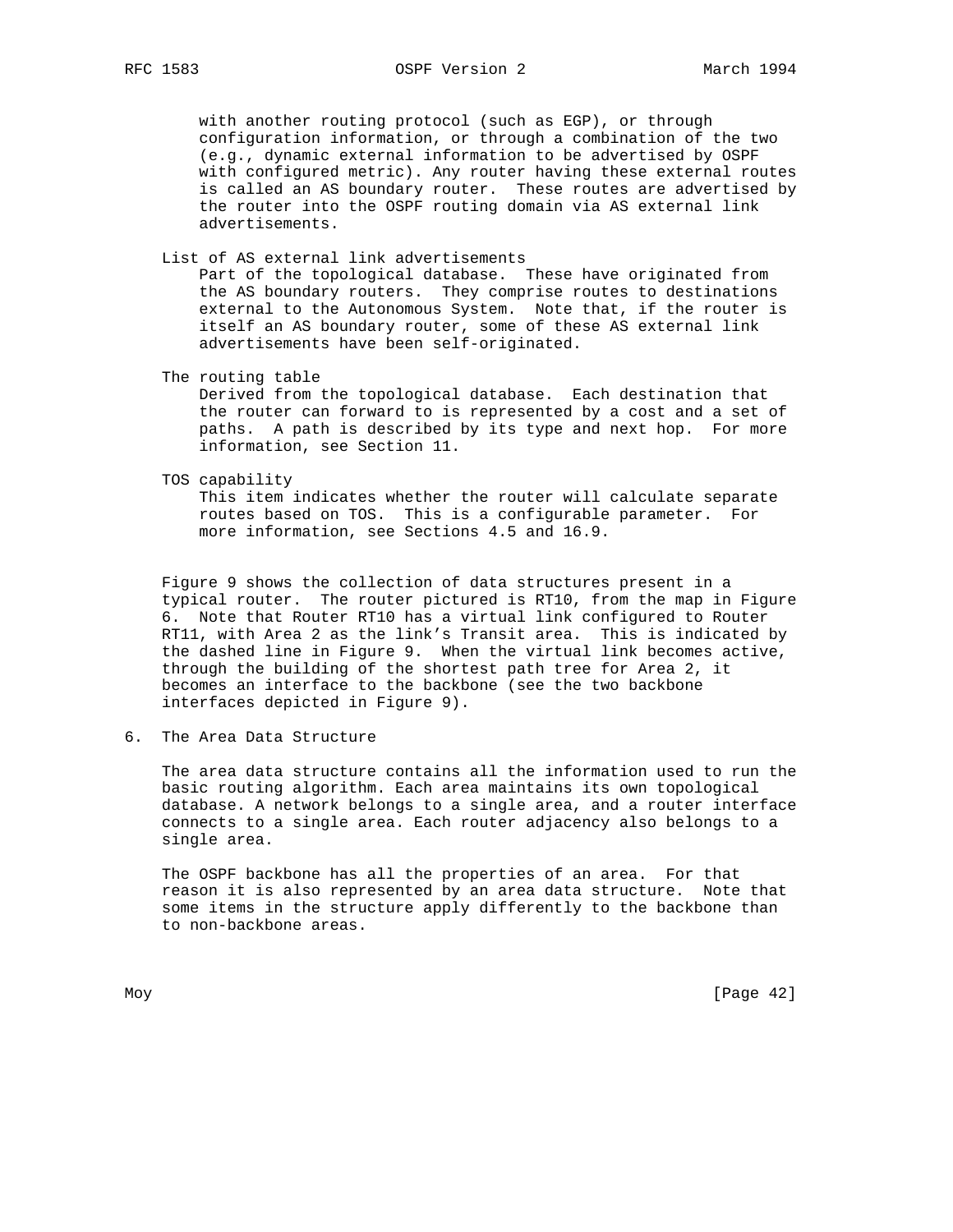

### Figure 9: Router RT10's Data structures

 The area topological (or link state) database consists of the collection of router links, network links and summary link advertisements that have originated from the area's routers. This information is flooded throughout a single area only. The list of AS external link advertisements (see Section 5) is also considered to be part of each area's topological database.

 Area ID A 32-bit number identifying the area. 0.0.0.0 is reserved for the Area ID of the backbone. If assigning subnetted networks as separate areas, the IP network number could be used as the Area ID.

 List of component address ranges The address ranges that define the area. Each address range is

Moy [Page 43]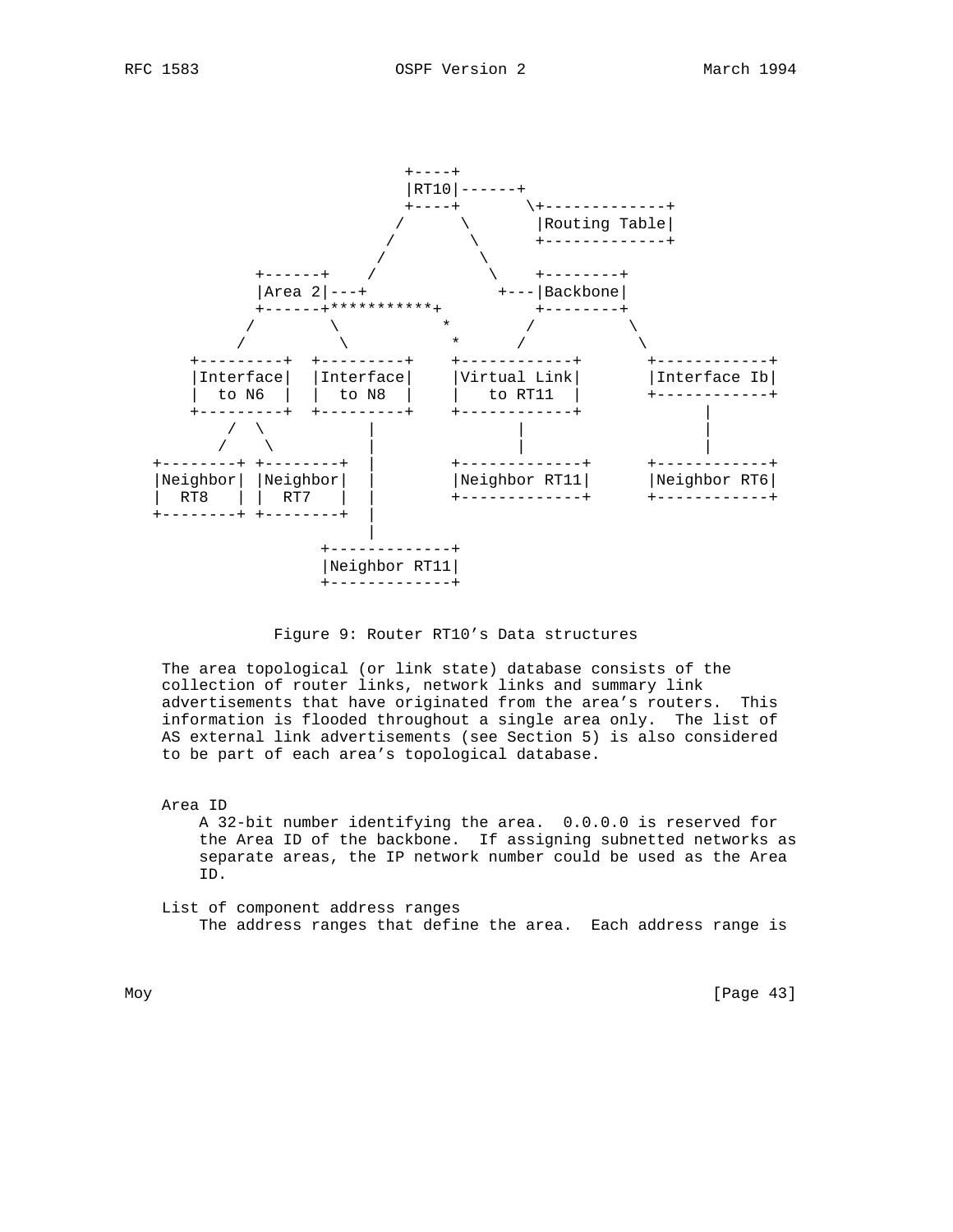specified by an [address,mask] pair and a status indication of either Advertise or DoNotAdvertise (see Section 12.4.3). Each network is then assigned to an area depending on the address range that it falls into (specified address ranges are not allowed to overlap). As an example, if an IP subnetted network is to be its own separate OSPF area, the area is defined to consist of a single address range - an IP network number with its natural (class A, B or C) mask.

Associated router interfaces

 This router's interfaces connecting to the area. A router interface belongs to one and only one area (or the backbone). For the backbone structure this list includes all the virtual links. A virtual link is identified by the Router ID of its other endpoint; its cost is the cost of the shortest intra-area path through the Transit area that exists between the two routers.

List of router links advertisements

 A router links advertisement is generated by each router in the area. It describes the state of the router's interfaces to the area.

 List of network links advertisements One network links advertisement is generated for each transit multi-access network in the area. A network links advertisement describes the set of routers currently connected to the network.

List of summary link advertisements

 Summary link advertisements originate from the area's area border routers. They describe routes to destinations internal to the Autonomous System, yet external to the area.

Shortest-path tree

 The shortest-path tree for the area, with this router itself as root. Derived from the collected router links and network links advertisements by the Dijkstra algorithm (see Section 16.1).

AuType

 The type of authentication used for this area. Authentication types are defined in Appendix D. All OSPF packet exchanges are authenticated. Different authentication schemes may be used in different areas.

TransitCapability

 Set to TRUE if and only if there are one or more active virtual links using the area as a Transit area. Equivalently, this parameter indicates whether the area can carry data traffic that

Moy [Page 44]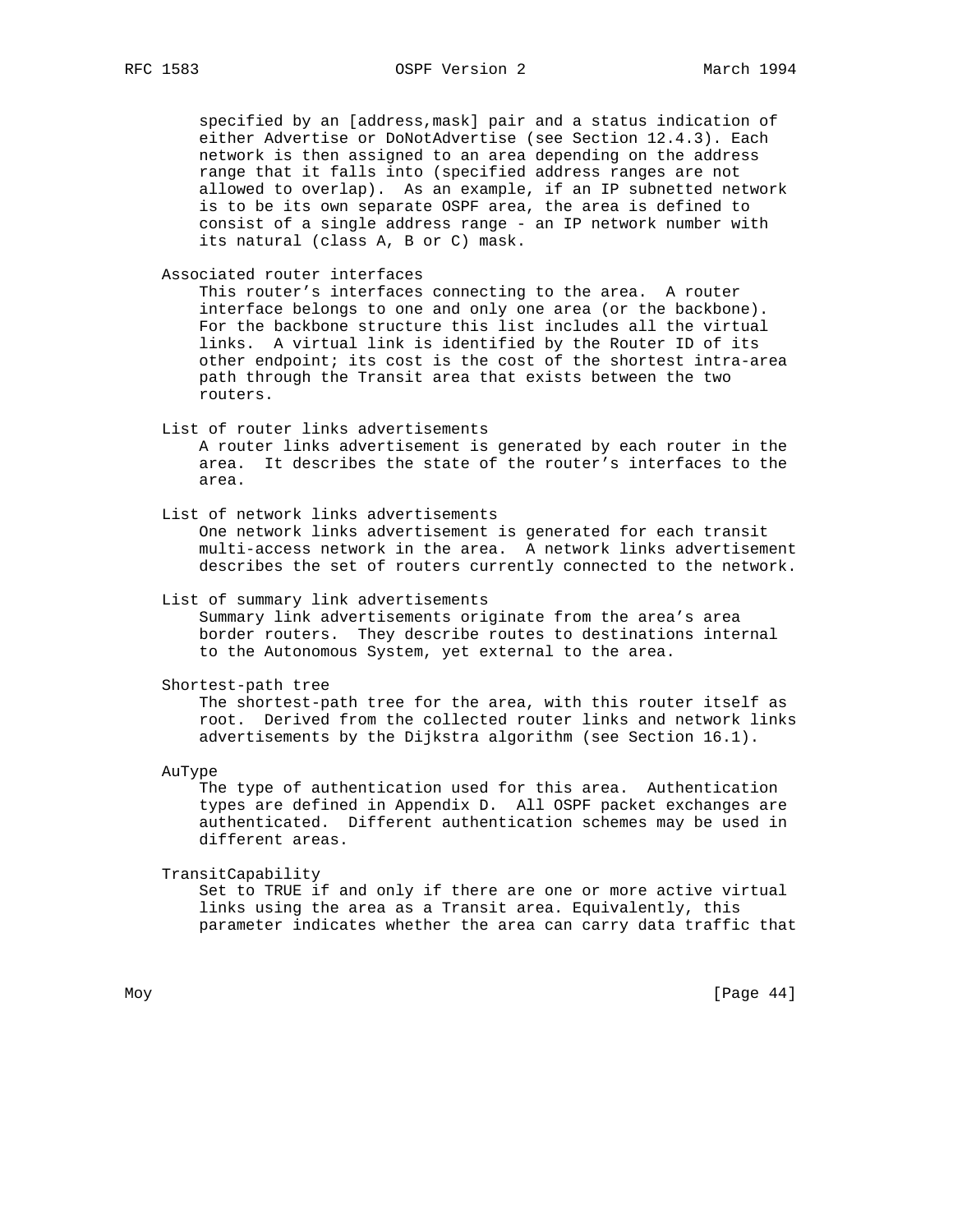neither originates nor terminates in the area itself. This parameter is calculated when the area's shortest-path tree is built (see Section 16.1, and is used as an input to a subsequent step of the routing table build process (see Section 16.3).

ExternalRoutingCapability

 Whether AS external advertisements will be flooded into/throughout the area. This is a configurable parameter. If AS external advertisements are excluded from the area, the area is called a "stub". Internal to stub areas, routing to AS external destinations will be based solely on a default summary route. The backbone cannot be configured as a stub area. Also, virtual links cannot be configured through stub areas. For more information, see Section 3.6.

StubDefaultCost

 If the area has been configured as a stub area, and the router itself is an area border router, then the StubDefaultCost indicates the cost of the default summary link that the router should advertise into the area. There can be a separate cost configured for each IP TOS. See Section 12.4.3 for more information.

 Unless otherwise specified, the remaining sections of this document refer to the operation of the protocol in a single area.

7. Bringing Up Adjacencies

 OSPF creates adjacencies between neighboring routers for the purpose of exchanging routing information. Not every two neighboring routers will become adjacent. This section covers the generalities involved in creating adjacencies. For further details consult Section 10.

#### 7.1. The Hello Protocol

 The Hello Protocol is responsible for establishing and maintaining neighbor relationships. It also ensures that communication between neighbors is bidirectional. Hello packets are sent periodically out all router interfaces. Bidirectional communication is indicated when the router sees itself listed in the neighbor's Hello Packet.

 On multi-access networks, the Hello Protocol elects a Designated Router for the network. Among other things, the Designated

Moy [Page 45]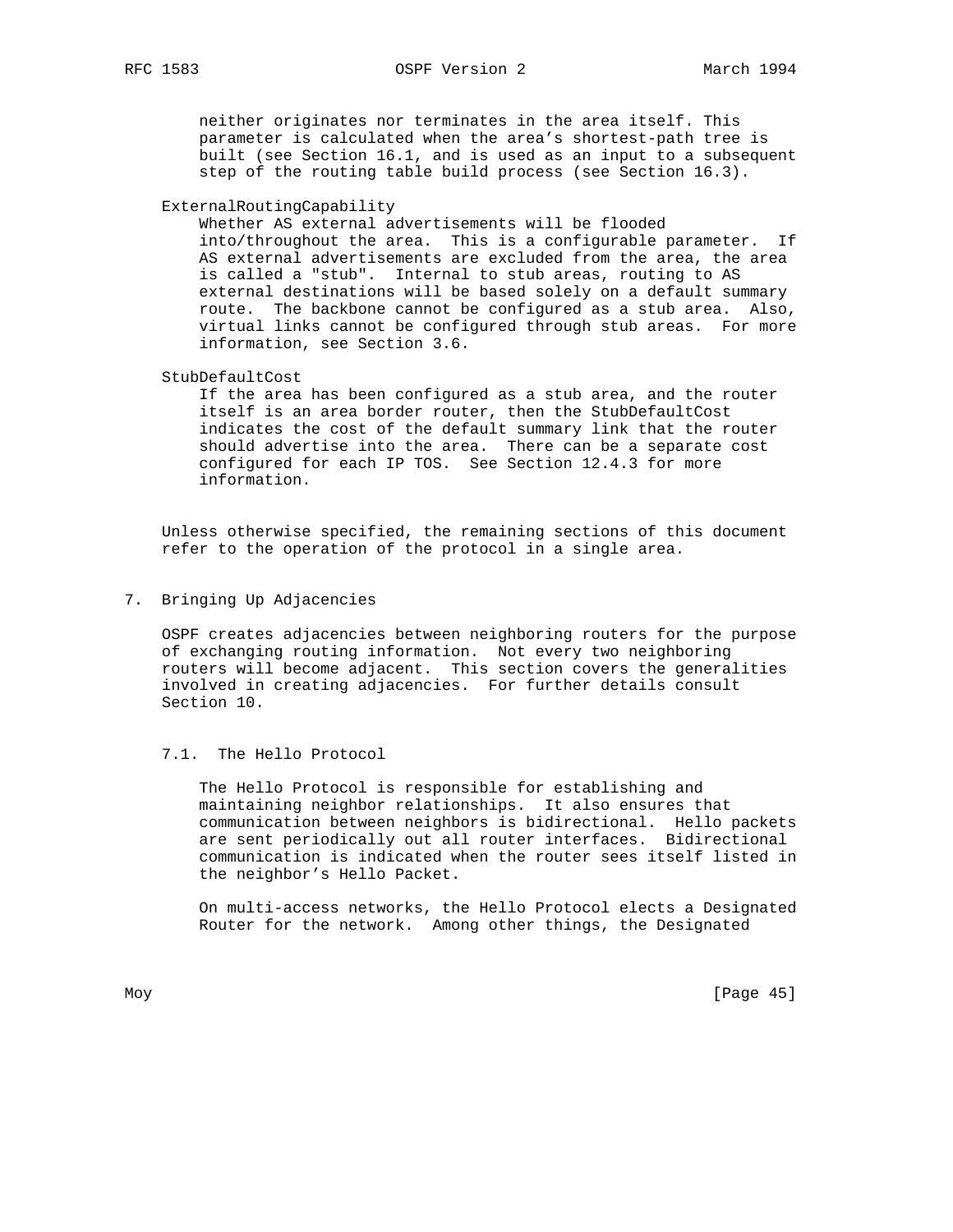Router controls what adjacencies will be formed over the network (see below).

 The Hello Protocol works differently on broadcast networks, as compared to non-broadcast networks. On broadcast networks, each router advertises itself by periodically multicasting Hello Packets. This allows neighbors to be discovered dynamically. These Hello Packets contain the router's view of the Designated Router's identity, and the list of routers whose Hello Packets have been seen recently.

 On non-broadcast networks some configuration information is necessary for the operation of the Hello Protocol. Each router that may potentially become Designated Router has a list of all other routers attached to the network. A router, having Designated Router potential, sends Hello Packets to all other potential Designated Routers when its interface to the non broadcast network first becomes operational. This is an attempt to find the Designated Router for the network. If the router itself is elected Designated Router, it begins sending Hello Packets to all other routers attached to the network.

 After a neighbor has been discovered, bidirectional communication ensured, and (if on a multi-access network) a Designated Router elected, a decision is made regarding whether or not an adjacency should be formed with the neighbor (see Section 10.4). An attempt is always made to establish adjacencies over point-to-point networks and virtual links. The first step in bringing up an adjacency is to synchronize the neighbors' topological databases. This is covered in the next section.

## 7.2. The Synchronization of Databases

 In a link-state routing algorithm, it is very important for all routers' topological databases to stay synchronized. OSPF simplifies this by requiring only adjacent routers to remain synchronized. The synchronization process begins as soon as the routers attempt to bring up the adjacency. Each router describes its database by sending a sequence of Database Description packets to its neighbor. Each Database Description Packet describes a set of link state advertisements belonging to the router's database. When the neighbor sees a link state advertisement that is more recent than its own database copy, it makes a note that this newer advertisement should be requested.

This sending and receiving of Database Description packets is

Moy [Page 46]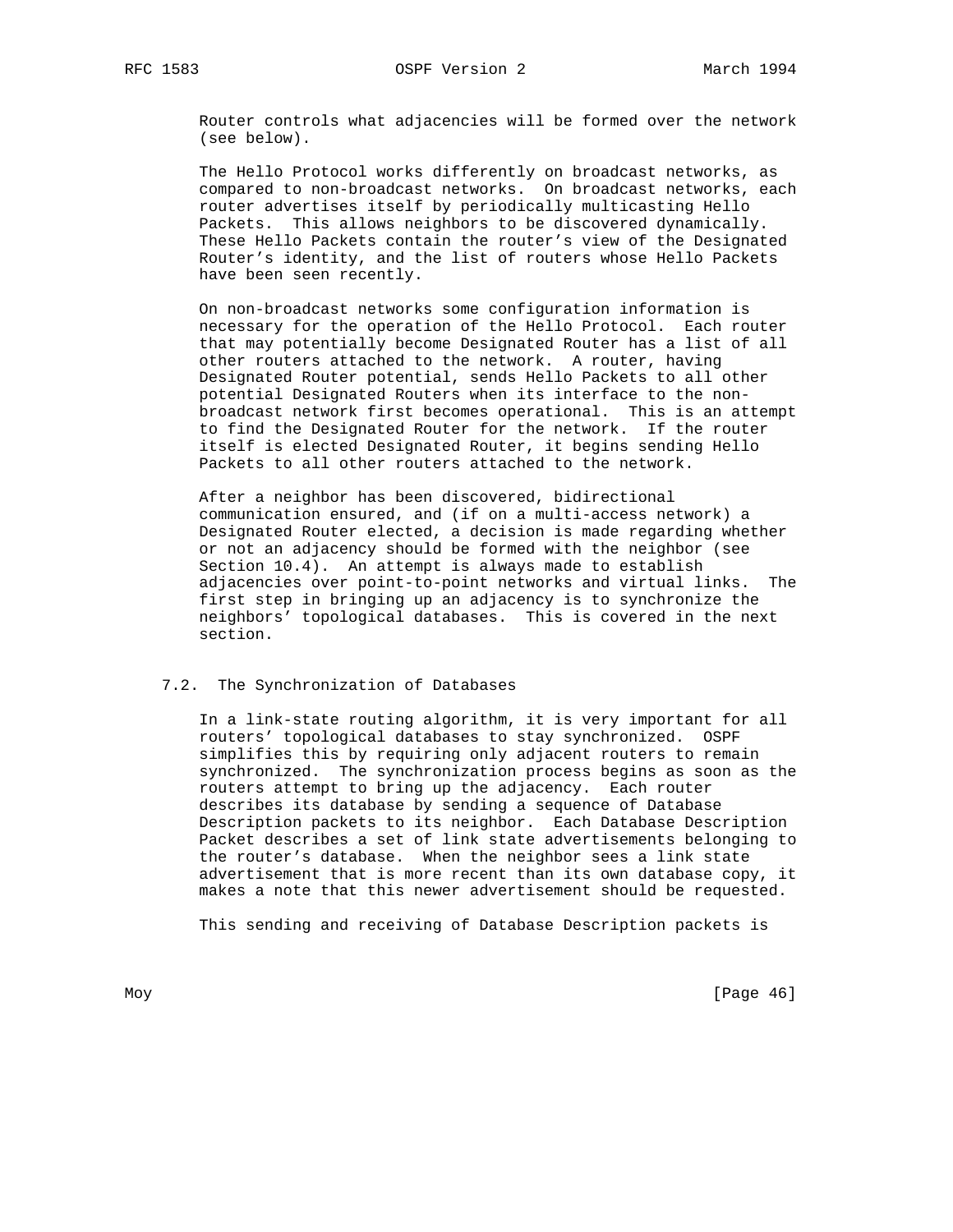called the "Database Exchange Process". During this process, the two routers form a master/slave relationship. Each Database Description Packet has a sequence number. Database Description Packets sent by the master (polls) are acknowledged by the slave through echoing of the sequence number. Both polls and their responses contain summaries of link state data. The master is the only one allowed to retransmit Database Description Packets. It does so only at fixed intervals, the length of which is the configured constant RxmtInterval.

 Each Database Description contains an indication that there are more packets to follow --- the M-bit. The Database Exchange Process is over when a router has received and sent Database Description Packets with the M-bit off.

 During and after the Database Exchange Process, each router has a list of those link state advertisements for which the neighbor has more up-to-date instances. These advertisements are requested in Link State Request Packets. Link State Request packets that are not satisfied are retransmitted at fixed intervals of time RxmtInterval. When the Database Description Process has completed and all Link State Requests have been satisfied, the databases are deemed synchronized and the routers are marked fully adjacent. At this time the adjacency is fully functional and is advertised in the two routers' link state advertisements.

 The adjacency is used by the flooding procedure as soon as the Database Exchange Process begins. This simplifies database synchronization, and guarantees that it finishes in a predictable period of time.

### 7.3. The Designated Router

 Every multi-access network has a Designated Router. The Designated Router performs two main functions for the routing protocol:

 o The Designated Router originates a network links advertisement on behalf of the network. This advertisement lists the set of routers (including the Designated Router itself) currently attached to the network. The Link State ID for this advertisement (see Section 12.1.4) is the IP interface address of the Designated Router. The IP network number can then be obtained by using the subnet/network mask.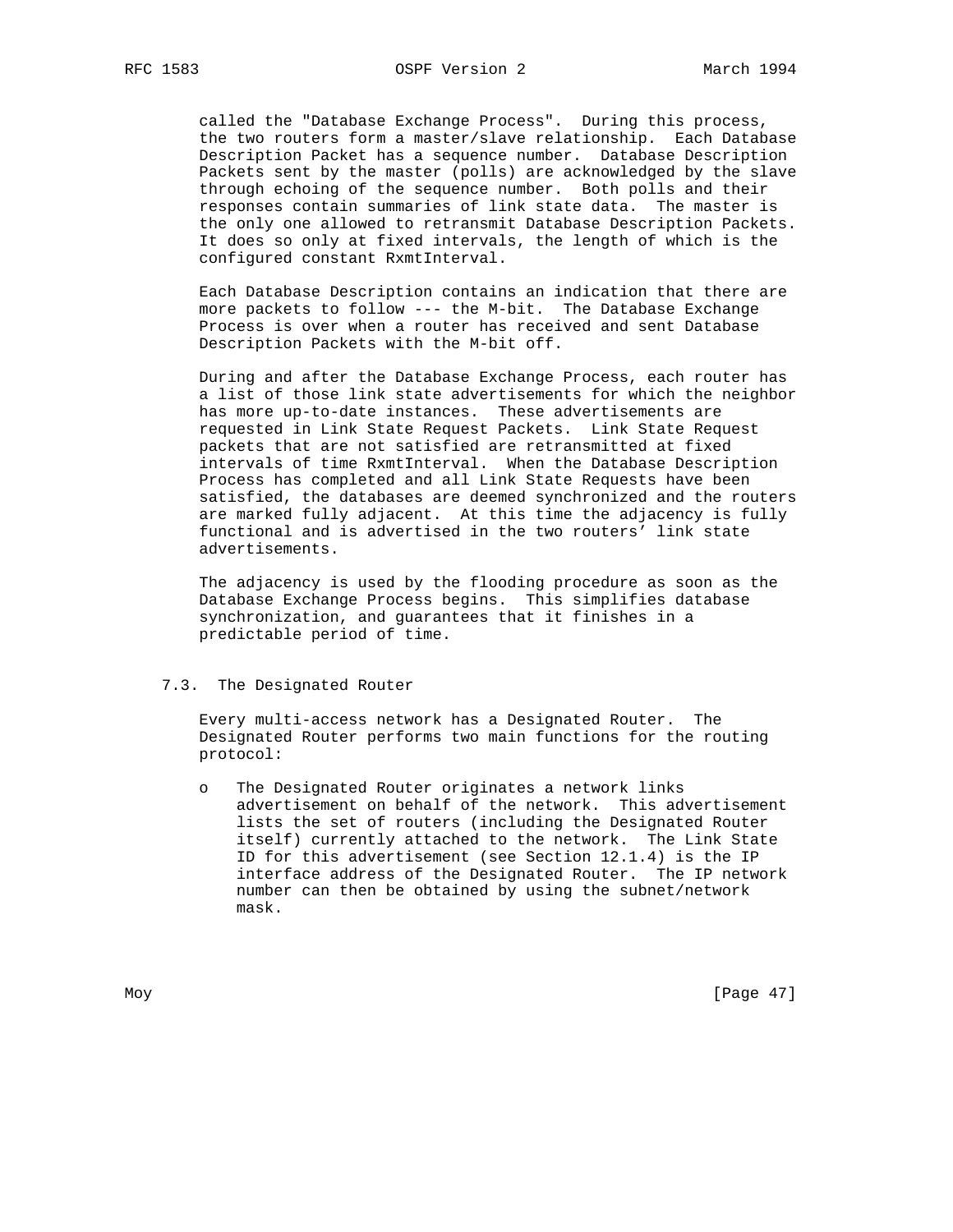o The Designated Router becomes adjacent to all other routers on the network. Since the link state databases are synchronized across adjacencies (through adjacency bring-up and then the flooding procedure), the Designated Router plays a central part in the synchronization process.

 The Designated Router is elected by the Hello Protocol. A router's Hello Packet contains its Router Priority, which is configurable on a per-interface basis. In general, when a router's interface to a network first becomes functional, it checks to see whether there is currently a Designated Router for the network. If there is, it accepts that Designated Router, regardless of its Router Priority. (This makes it harder to predict the identity of the Designated Router, but ensures that the Designated Router changes less often. See below.) Otherwise, the router itself becomes Designated Router if it has the highest Router Priority on the network. A more detailed (and more accurate) description of Designated Router election is presented in Section 9.4.

 The Designated Router is the endpoint of many adjacencies. In order to optimize the flooding procedure on broadcast networks, the Designated Router multicasts its Link State Update Packets to the address AllSPFRouters, rather than sending separate packets over each adjacency.

 Section 2 of this document discusses the directed graph representation of an area. Router nodes are labelled with their Router ID. Multi-access network nodes are actually labelled with the IP address of their Designated Router. It follows that when the Designated Router changes, it appears as if the network node on the graph is replaced by an entirely new node. This will cause the network and all its attached routers to originate new link state advertisements. Until the topological databases again converge, some temporary loss of connectivity may result. This may result in ICMP unreachable messages being sent in response to data traffic. For that reason, the Designated Router should change only infrequently. Router Priorities should be configured so that the most dependable router on a network eventually becomes Designated Router.

#### 7.4. The Backup Designated Router

 In order to make the transition to a new Designated Router smoother, there is a Backup Designated Router for each multi access network. The Backup Designated Router is also adjacent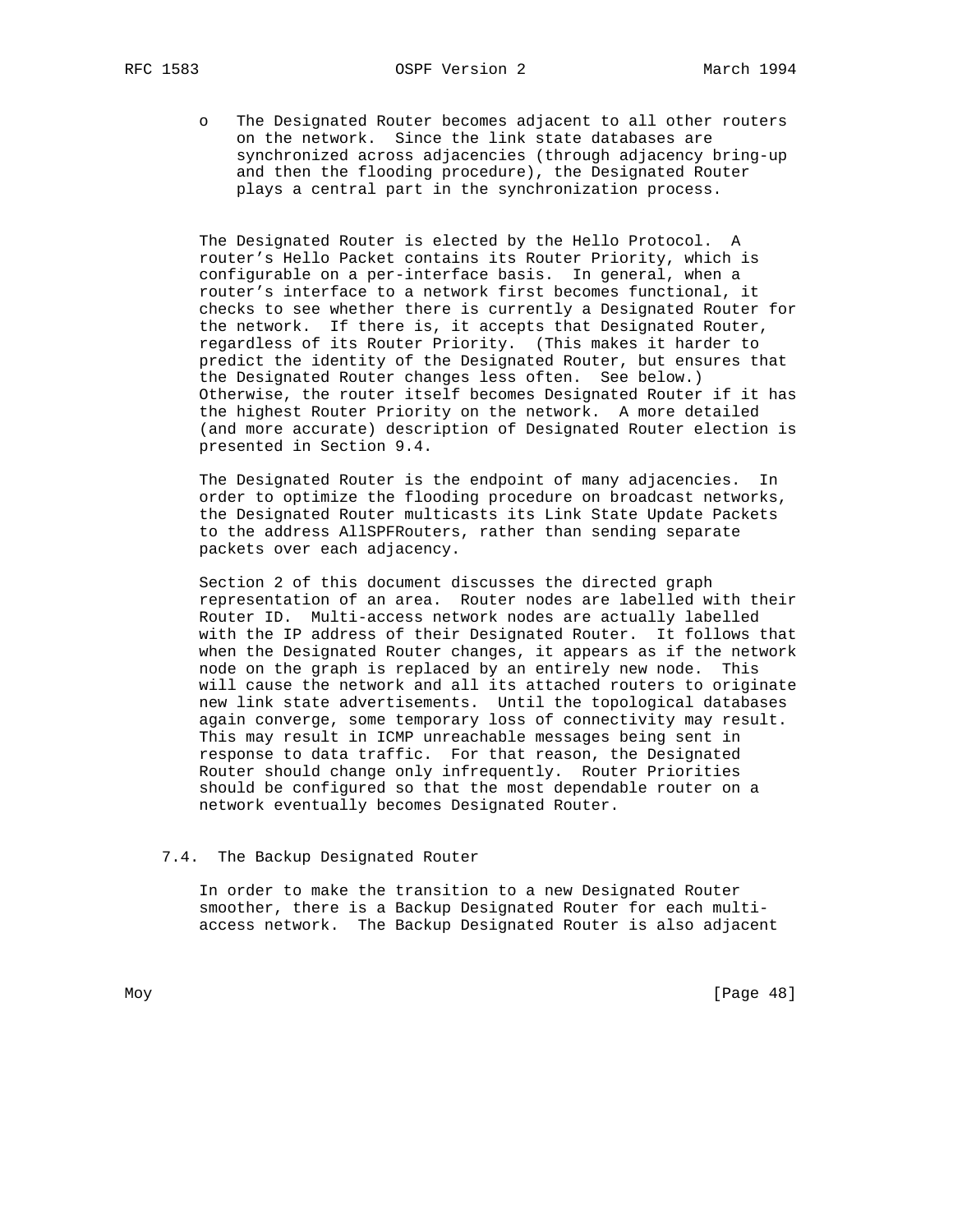to all routers on the network, and becomes Designated Router when the previous Designated Router fails. If there were no Backup Designated Router, when a new Designated Router became necessary, new adjacencies would have to be formed between the new Designated Router and all other routers attached to the network. Part of the adjacency forming process is the synchronizing of topological databases, which can potentially take quite a long time. During this time, the network would not be available for transit data traffic. The Backup Designated obviates the need to form these adjacencies, since they already exist. This means the period of disruption in transit traffic lasts only as long as it takes to flood the new link state advertisements (which announce the new Designated Router).

 The Backup Designated Router does not generate a network links advertisement for the network. (If it did, the transition to a new Designated Router would be even faster. However, this is a tradeoff between database size and speed of convergence when the Designated Router disappears.)

 The Backup Designated Router is also elected by the Hello Protocol. Each Hello Packet has a field that specifies the Backup Designated Router for the network.

 In some steps of the flooding procedure, the Backup Designated Router plays a passive role, letting the Designated Router do more of the work. This cuts down on the amount of local routing traffic. See Section 13.3 for more information.

### 7.5. The graph of adjacencies

 An adjacency is bound to the network that the two routers have in common. If two routers have multiple networks in common, they may have multiple adjacencies between them.

 One can picture the collection of adjacencies on a network as forming an undirected graph. The vertices consist of routers, with an edge joining two routers if they are adjacent. The graph of adjacencies describes the flow of routing protocol packets, and in particular Link State Update Packets, through the Autonomous System.

 Two graphs are possible, depending on whether the common network is multi-access. On physical point-to-point networks (and virtual links), the two routers joined by the network will be adjacent after their databases have been synchronized. On multi-access networks, both the Designated Router and the Backup

Moy [Page 49]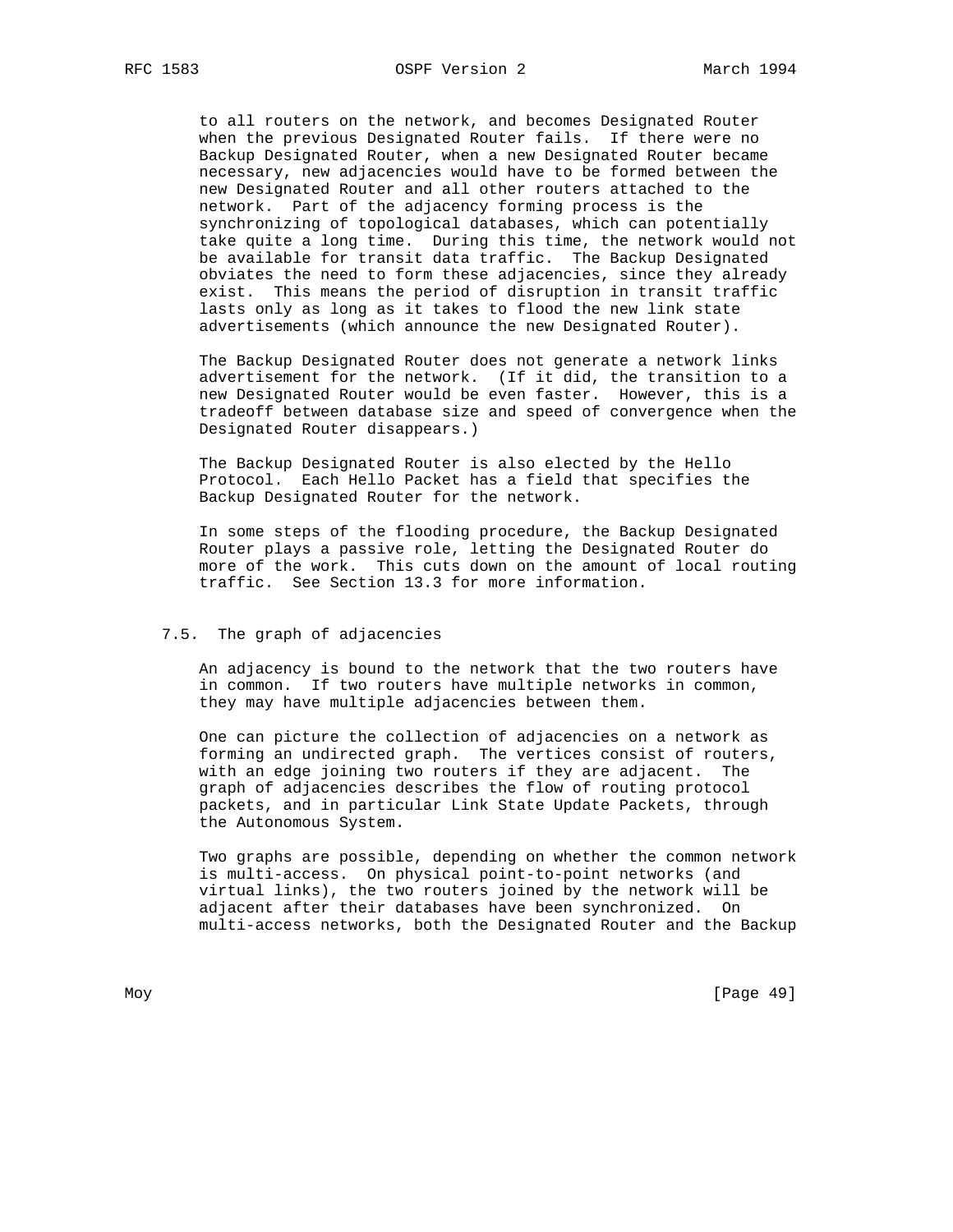Designated Router are adjacent to all other routers attached to the network, and these account for all adjacencies.

 These graphs are shown in Figure 10. It is assumed that Router RT7 has become the Designated Router, and Router RT3 the Backup Designated Router, for the Network N2. The Backup Designated Router performs a lesser function during the flooding procedure than the Designated Router (see Section 13.3). This is the reason for the dashed lines connecting the Backup Designated Router RT3.

8. Protocol Packet Processing

 This section discusses the general processing of OSPF routing protocol packets. It is very important that the router topological databases remain synchronized. For this reason, routing protocol packets should get preferential treatment over ordinary data packets, both in sending and receiving.

Routing protocol packets are sent along adjacencies only (with the



Figure 10: The graph of adjacencies

Moy [Page 50]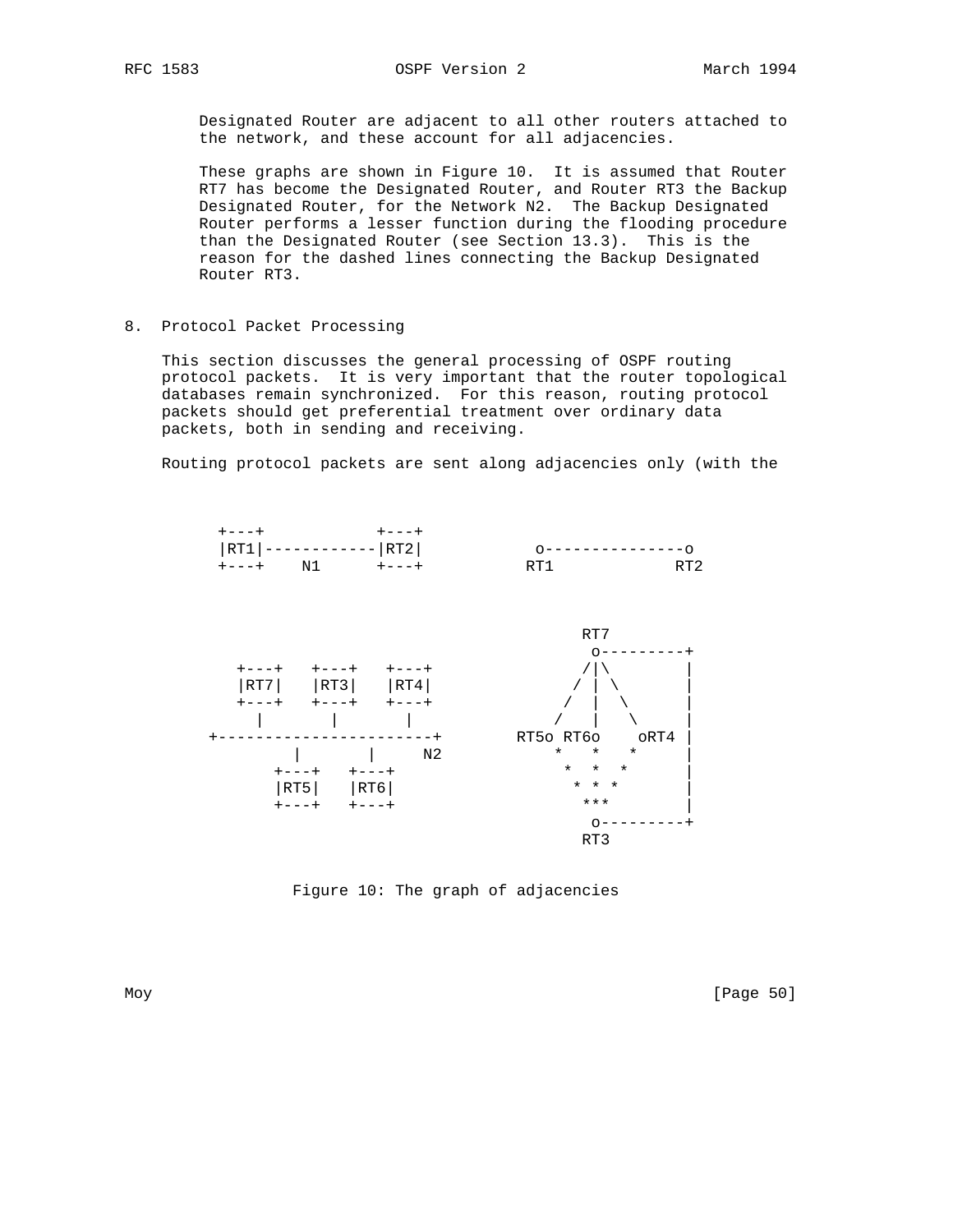exception of Hello packets, which are used to discover the adjacencies). This means that all routing protocol packets travel a single IP hop, except those sent over virtual links.

 All routing protocol packets begin with a standard header. The sections below give the details on how to fill in and verify this standard header. Then, for each packet type, the section is listed that gives more details on that particular packet type's processing.

8.1. Sending protocol packets

 When a router sends a routing protocol packet, it fills in the fields of the standard OSPF packet header as follows. For more details on the header format consult Section A.3.1:

 Version # Set to 2, the version number of the protocol as documented in this specification.

 Packet type The type of OSPF packet, such as Link state Update or Hello Packet.

Packet length

 The length of the entire OSPF packet in bytes, including the standard OSPF packet header.

Router ID

 The identity of the router itself (who is originating the packet).

Area ID

The OSPF area that the packet is being sent into.

Checksum

 The standard IP 16-bit one's complement checksum of the entire OSPF packet, excluding the 64-bit authentication field. This checksum should be calculated before handing the packet to the appropriate authentication procedure.

# AuType and Authentication

 Each OSPF packet exchange is authenticated. Authentication types are assigned by the protocol and documented in Appendix D. A different authentication scheme can be used for each OSPF area. The 64-bit authentication field is set by the appropriate authentication procedure (determined by AuType). This procedure should be the last called when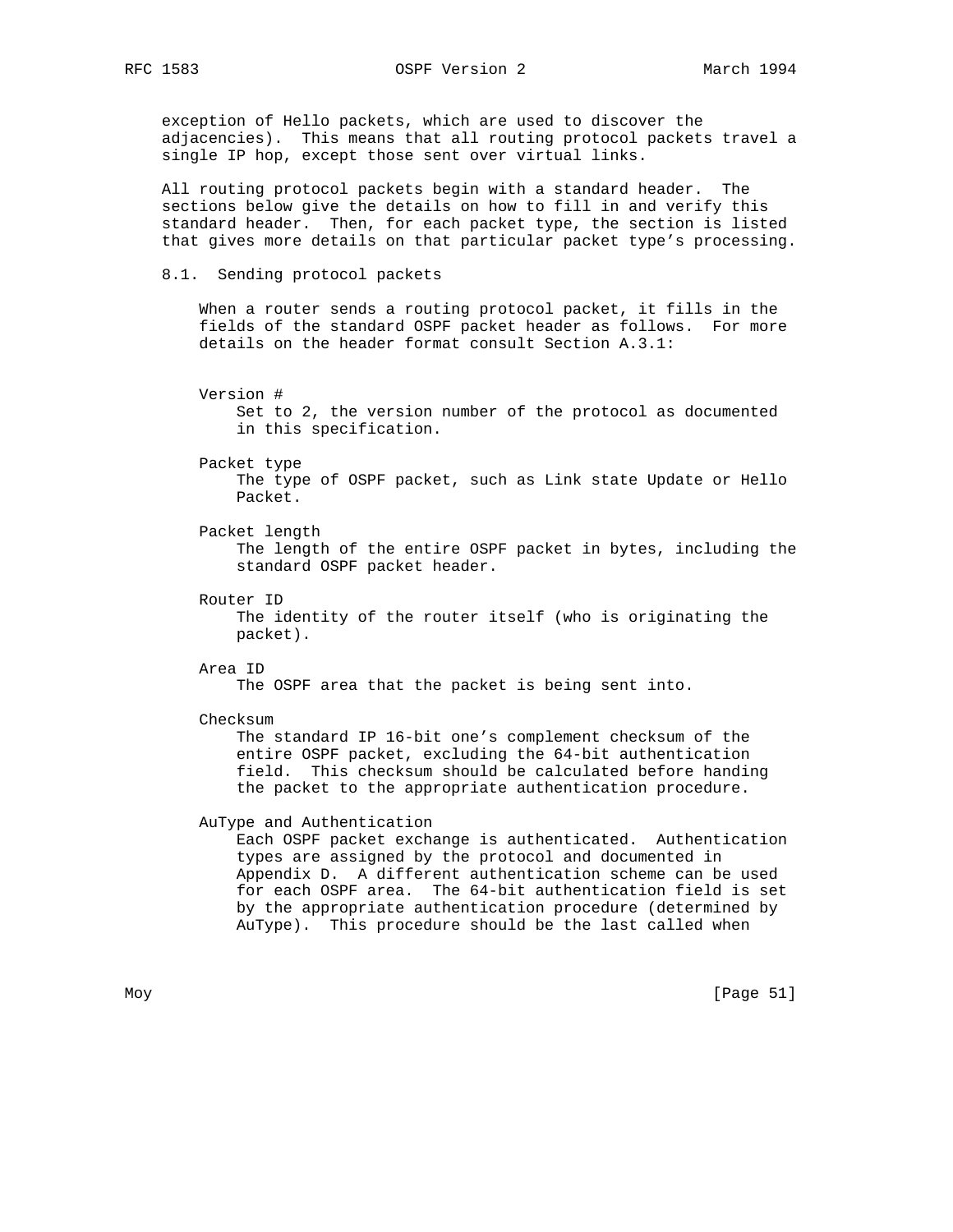forming the packet to be sent. The setting of the authentication field is determined by the packet contents and the authentication key (which is configurable on a per interface basis).

 The IP destination address for the packet is selected as follows. On physical point-to-point networks, the IP destination is always set to the address AllSPFRouters. On all other network types (including virtual links), the majority of OSPF packets are sent as unicasts, i.e., sent directly to the other end of the adjacency. In this case, the IP destination is just the Neighbor IP address associated with the other end of the adjacency (see Section 10). The only packets not sent as unicasts are on broadcast networks; on these networks Hello packets are sent to the multicast destination AllSPFRouters, the Designated Router and its Backup send both Link State Update Packets and Link State Acknowledgment Packets to the multicast address AllSPFRouters, while all other routers send both their Link State Update and Link State Acknowledgment Packets to the multicast address AllDRouters.

 Retransmissions of Link State Update packets are ALWAYS sent as unicasts.

 The IP source address should be set to the IP address of the sending interface. Interfaces to unnumbered point-to-point networks have no associated IP address. On these interfaces, the IP source should be set to any of the other IP addresses belonging to the router. For this reason, there must be at least one IP address assigned to the router.[2] Note that, for most purposes, virtual links act precisely the same as unnumbered point-to-point networks. However, each virtual link does have an IP interface address (discovered during the routing table build process) which is used as the IP source when sending packets over the virtual link.

 For more information on the format of specific OSPF packet types, consult the sections listed in Table 10.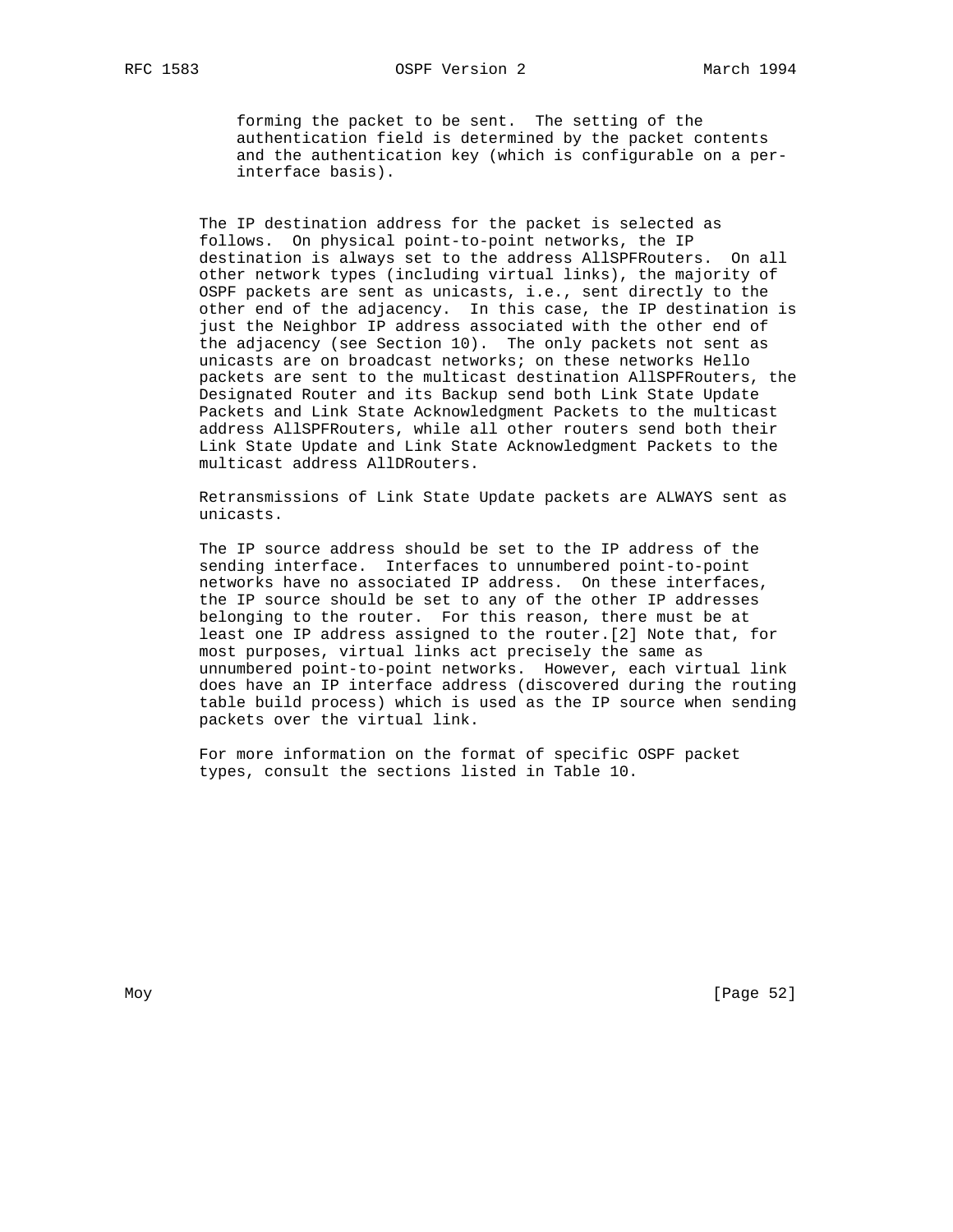| Type              | Packet name                                                                                | detailed section (transmit)                                                 |
|-------------------|--------------------------------------------------------------------------------------------|-----------------------------------------------------------------------------|
| 2<br>3<br>4<br>5. | Hello<br>Database description<br>Link state request<br>Link state update<br>Link state ack | Section 9.5<br>Section 10.8<br>Section 10.9<br>Section 13.3<br>Section 13.5 |

Table 10: Sections describing OSPF protocol packet transmission.

#### 8.2. Receiving protocol packets

 Whenever a protocol packet is received by the router it is marked with the interface it was received on. For routers that have virtual links configured, it may not be immediately obvious which interface to associate the packet with. For example, consider the Router RT11 depicted in Figure 6. If RT11 receives an OSPF protocol packet on its interface to Network N8, it may want to associate the packet with the interface to Area 2, or with the virtual link to Router RT10 (which is part of the backbone). In the following, we assume that the packet is initially associated with the non-virtual link.[3]

 In order for the packet to be accepted at the IP level, it must pass a number of tests, even before the packet is passed to OSPF for processing:

- o The IP checksum must be correct.
- o The packet's IP destination address must be the IP address of the receiving interface, or one of the IP multicast addresses AllSPFRouters or AllDRouters.
- o The IP protocol specified must be OSPF (89).
- o Locally originated packets should not be passed on to OSPF. That is, the source IP address should be examined to make sure this is not a multicast packet that the router itself generated.

 Next, the OSPF packet header is verified. The fields specified in the header must match those configured for the receiving

Moy [Page 53]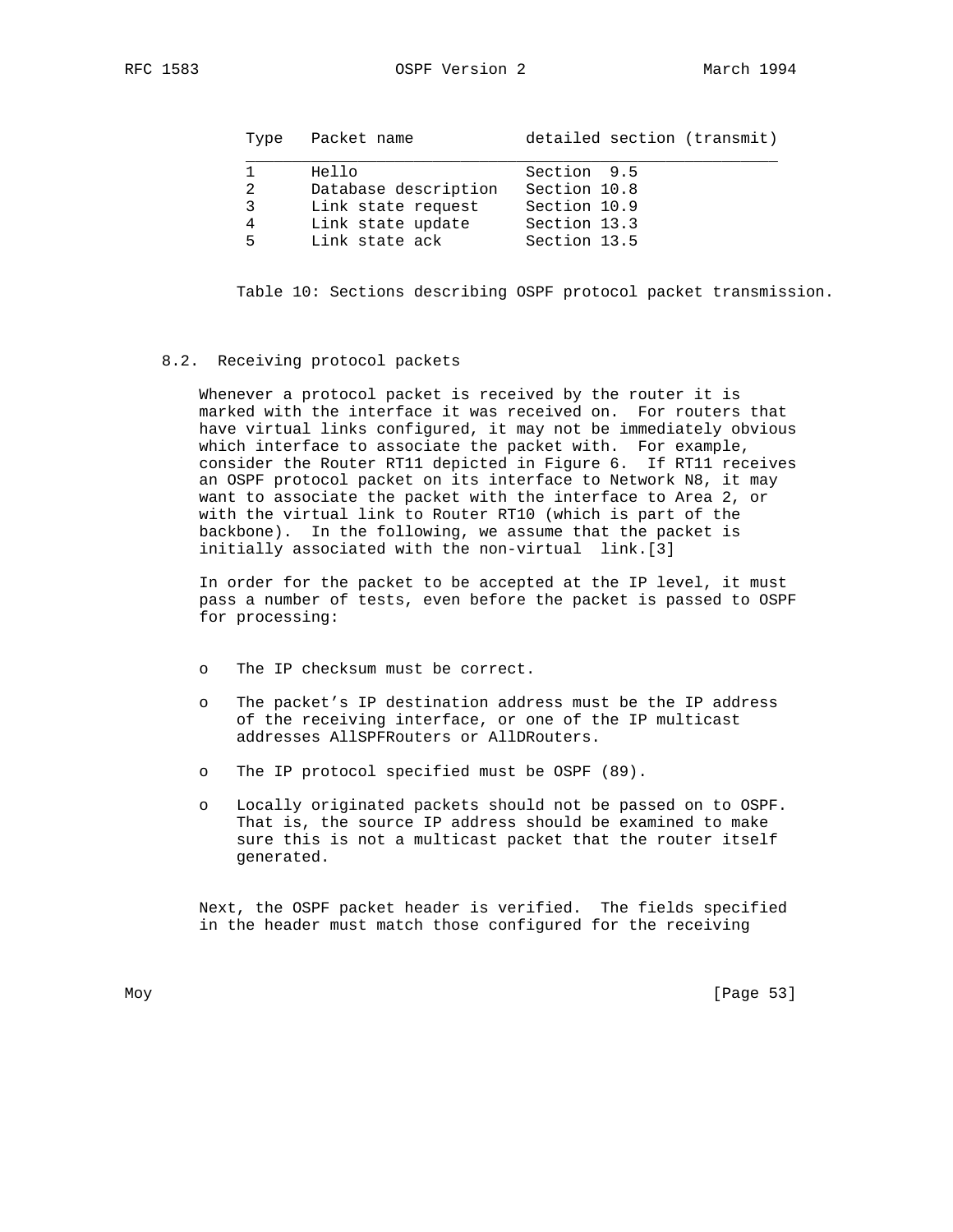interface. If they do not, the packet should be discarded:

- o The version number field must specify protocol version 2.
- o The 16-bit one's complement checksum of the OSPF packet's contents must be verified. Remember that the 64-bit authentication field must be excluded from the checksum calculation.
- o The Area ID found in the OSPF header must be verified. If both of the following cases fail, the packet should be discarded. The Area ID specified in the header must either:
	- (1) Match the Area ID of the receiving interface. In this case, the packet has been sent over a single hop. Therefore, the packet's IP source address must be on the same network as the receiving interface. This can be determined by comparing the packet's IP source address to the interface's IP address, after masking both addresses with the interface mask. This comparison should not be performed on point-to-point networks. On point-to-point networks, the interface addresses of each end of the link are assigned independently, if they are assigned at all.
	- (2) Indicate the backbone. In this case, the packet has been sent over a virtual link. The receiving router must be an area border router, and the Router ID specified in the packet (the source router) must be the other end of a configured virtual link. The receiving interface must also attach to the virtual link's configured Transit area. If all of these checks succeed, the packet is accepted and is from now on associated with the virtual link (and the backbone area).
- o Packets whose IP destination is AllDRouters should only be accepted if the state of the receiving interface is DR or Backup (see Section 9.1).
- o The AuType specified in the packet must match the AuType specified for the associated area.

 Next, the packet must be authenticated. This depends on the AuType specified (see Appendix D). The authentication procedure may use an Authentication key, which can be configured on a

Moy [Page 54]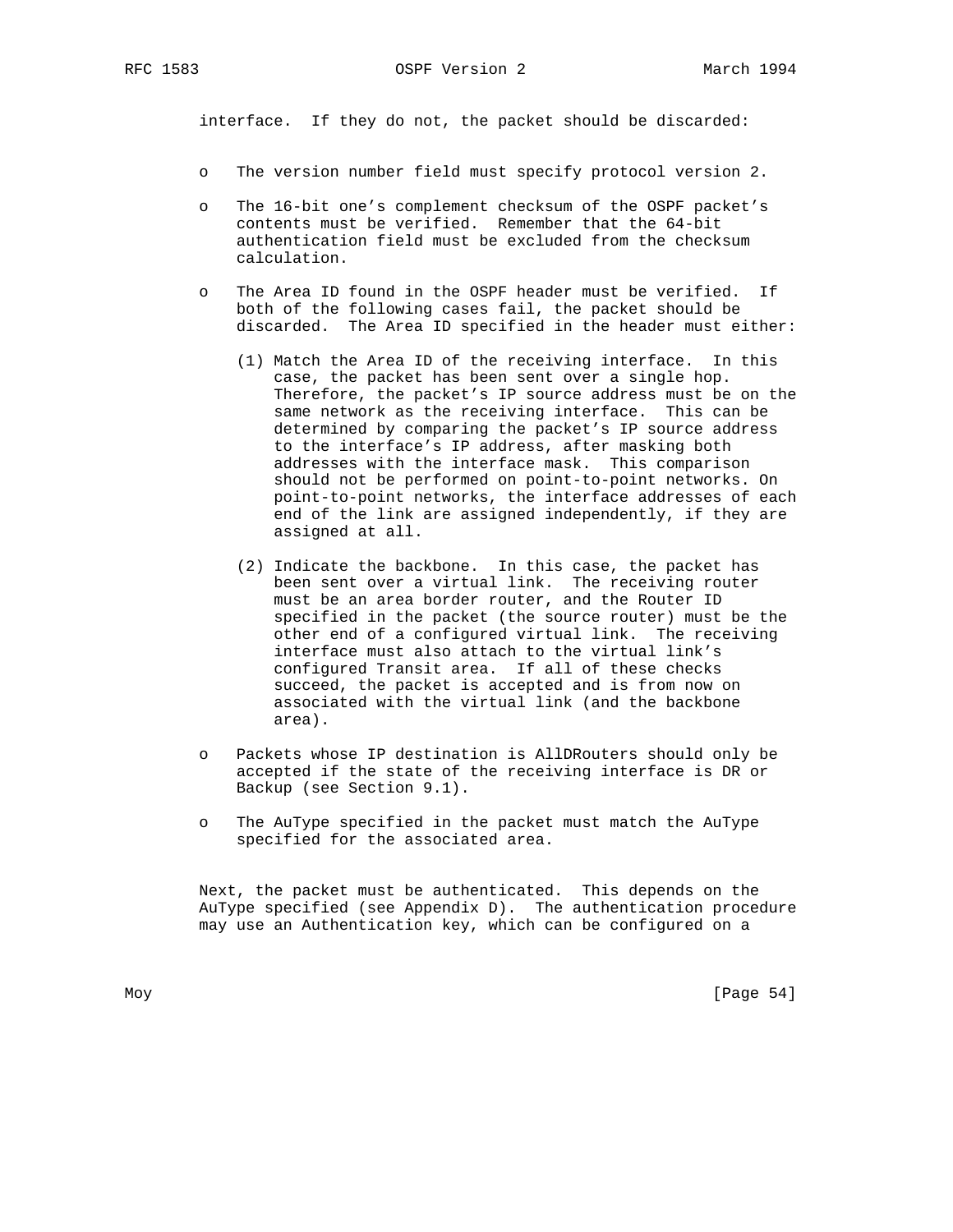per-interface basis. If the authentication fails, the packet should be discarded.

 If the packet type is Hello, it should then be further processed by the Hello Protocol (see Section 10.5). All other packet types are sent/received only on adjacencies. This means that the packet must have been sent by one of the router's active neighbors. If the receiving interface is a multi-access network (either broadcast or non-broadcast) the sender is identified by the IP source address found in the packet's IP header. If the receiving interface is a point-to-point link or a virtual link, the sender is identified by the Router ID (source router) found in the packet's OSPF header. The data structure associated with the receiving interface contains the list of active neighbors. Packets not matching any active neighbor are discarded.

 At this point all received protocol packets are associated with an active neighbor. For the further input processing of specific packet types, consult the sections listed in Table 11.

|              | Type Packet name     | detailed section (receive) |
|--------------|----------------------|----------------------------|
|              | Hello                | Section 10.5               |
| $\mathbf{2}$ | Database description | Section 10.6               |
| $\mathbf{3}$ | Link state request   | Section 10.7               |
| 4            | Link state update    | Section 13                 |
| $5 -$        | Link state ack       | Section 13.7               |

Table 11: Sections describing OSPF protocol packet reception.

### 9. The Interface Data Structure

 An OSPF interface is the connection between a router and a network. There is a single OSPF interface structure for each attached network; each interface structure has at most one IP interface address (see below). The support for multiple addresses on a single network is a matter for future consideration.

 An OSPF interface can be considered to belong to the area that contains the attached network. All routing protocol packets originated by the router over this interface are labelled with the interface's Area ID. One or more router adjacencies may develop over an interface. A router's link state advertisements reflect the

Moy [Page 55]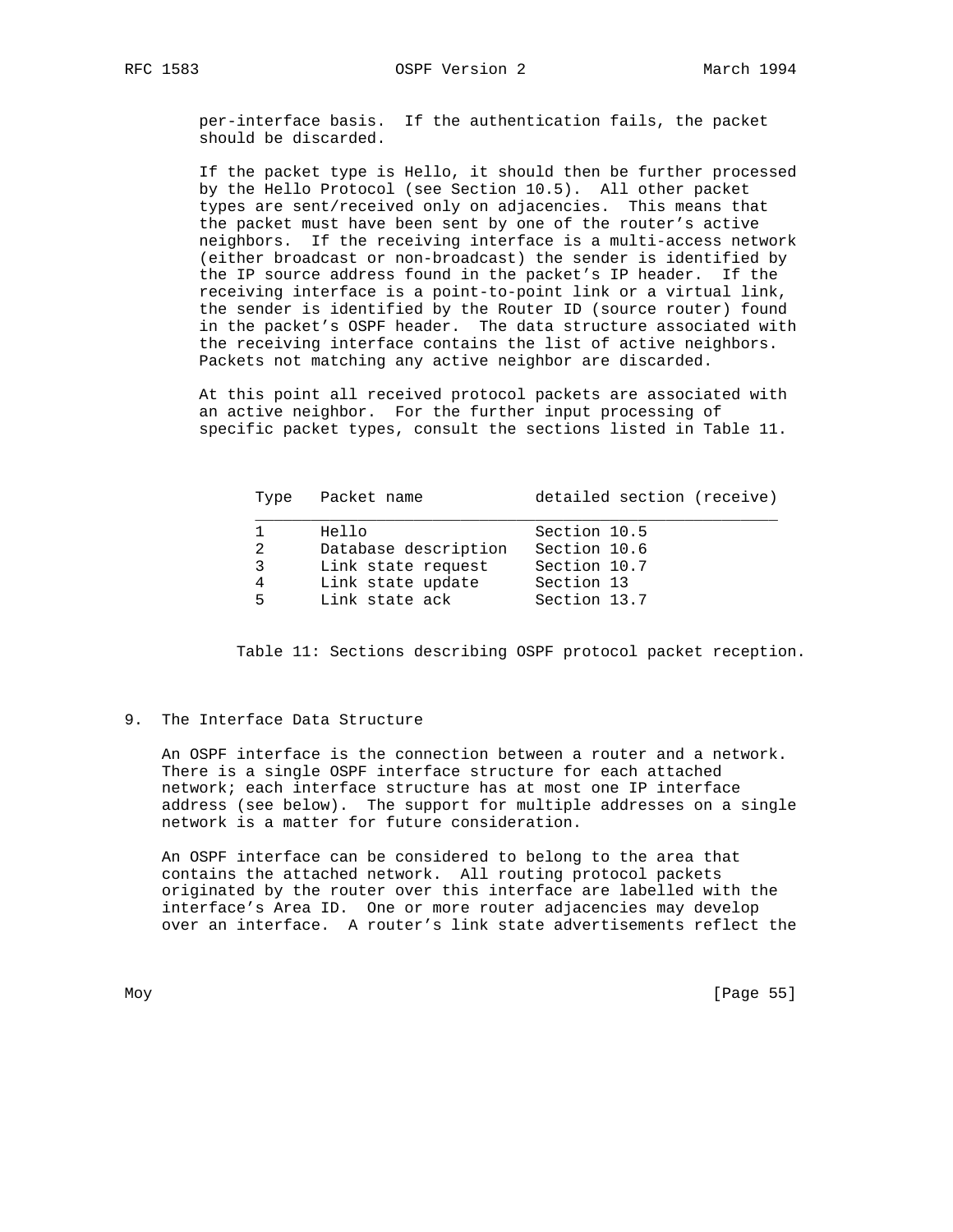### RFC 1583 OSPF Version 2 March 1994

state of its interfaces and their associated adjacencies.

 The following data items are associated with an interface. Note that a number of these items are actually configuration for the attached network; those items must be the same for all routers connected to the network.

#### Type

 The kind of network to which the interface attaches. Its value is either broadcast, non-broadcast yet still multi-access, point-to-point or virtual link.

#### State

 The functional level of an interface. State determines whether or not full adjacencies are allowed to form over the interface. State is also reflected in the router's link state advertisements.

IP interface address

 The IP address associated with the interface. This appears as the IP source address in all routing protocol packets originated over this interface. Interfaces to unnumbered point-to-point networks do not have an associated IP address.

IP interface mask

 Also referred to as the subnet mask, this indicates the portion of the IP interface address that identifies the attached network. Masking the IP interface address with the IP interface mask yields the IP network number of the attached network. On point-to-point networks and virtual links, the IP interface mask is not defined. On these networks, the link itself is not assigned an IP network number, and so the addresses of each side of the link are assigned independently, if they are assigned at all.

#### Area ID

 The Area ID of the area to which the attached network belongs. All routing protocol packets originating from the interface are labelled with this Area ID.

HelloInterval

 The length of time, in seconds, between the Hello packets that the router sends on the interface. Advertised in Hello packets sent out this interface.

#### RouterDeadInterval

The number of seconds before the router's neighbors will declare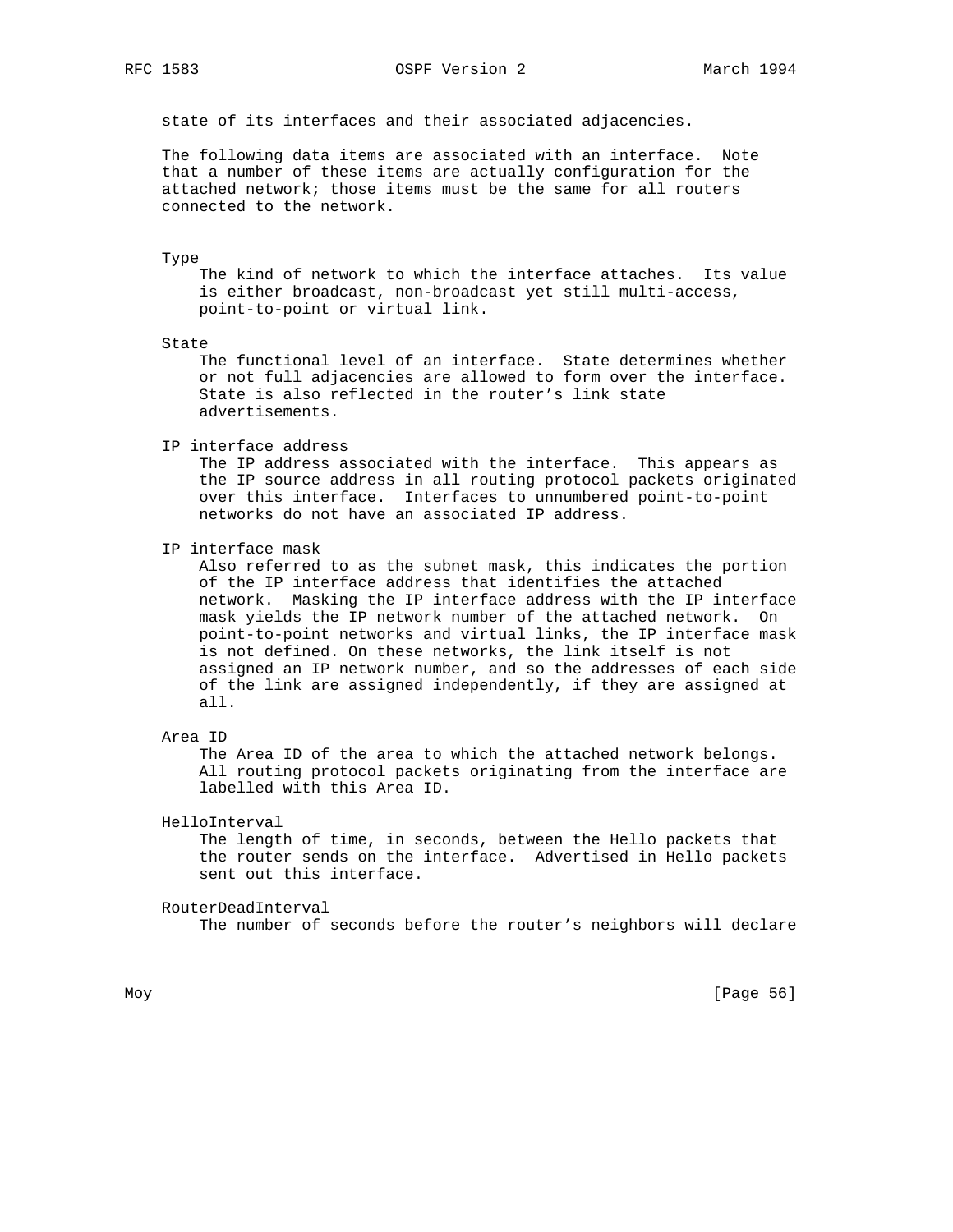RFC 1583 OSPF Version 2 March 1994

 it down, when they stop hearing the router's Hello Packets. Advertised in Hello packets sent out this interface.

InfTransDelay

 The estimated number of seconds it takes to transmit a Link State Update Packet over this interface. Link state advertisements contained in the Link State Update packet will have their age incremented by this amount before transmission. This value should take into account transmission and propagation delays; it must be greater than zero.

Router Priority

 An 8-bit unsigned integer. When two routers attached to a network both attempt to become Designated Router, the one with the highest Router Priority takes precedence. A router whose Router Priority is set to 0 is ineligible to become Designated Router on the attached network. Advertised in Hello packets sent out this interface.

#### Hello Timer

 An interval timer that causes the interface to send a Hello packet. This timer fires every HelloInterval seconds. Note that on non-broadcast networks a separate Hello packet is sent to each qualified neighbor.

Wait Timer

 A single shot timer that causes the interface to exit the Waiting state, and as a consequence select a Designated Router on the network. The length of the timer is RouterDeadInterval seconds.

List of neighboring routers

 The other routers attached to this network. On multi-access networks, this list is formed by the Hello Protocol. Adjacencies will be formed to some of these neighbors. The set of adjacent neighbors can be determined by an examination of all of the neighbors' states.

Designated Router

 The Designated Router selected for the attached network. The Designated Router is selected on all multi-access networks by the Hello Protocol. Two pieces of identification are kept for the Designated Router: its Router ID and its IP interface address on the network. The Designated Router advertises link state for the network; this network link state advertisement is labelled with the Designated Router's IP address. The Designated Router is initialized to 0.0.0.0, which indicates the lack of a Designated Router.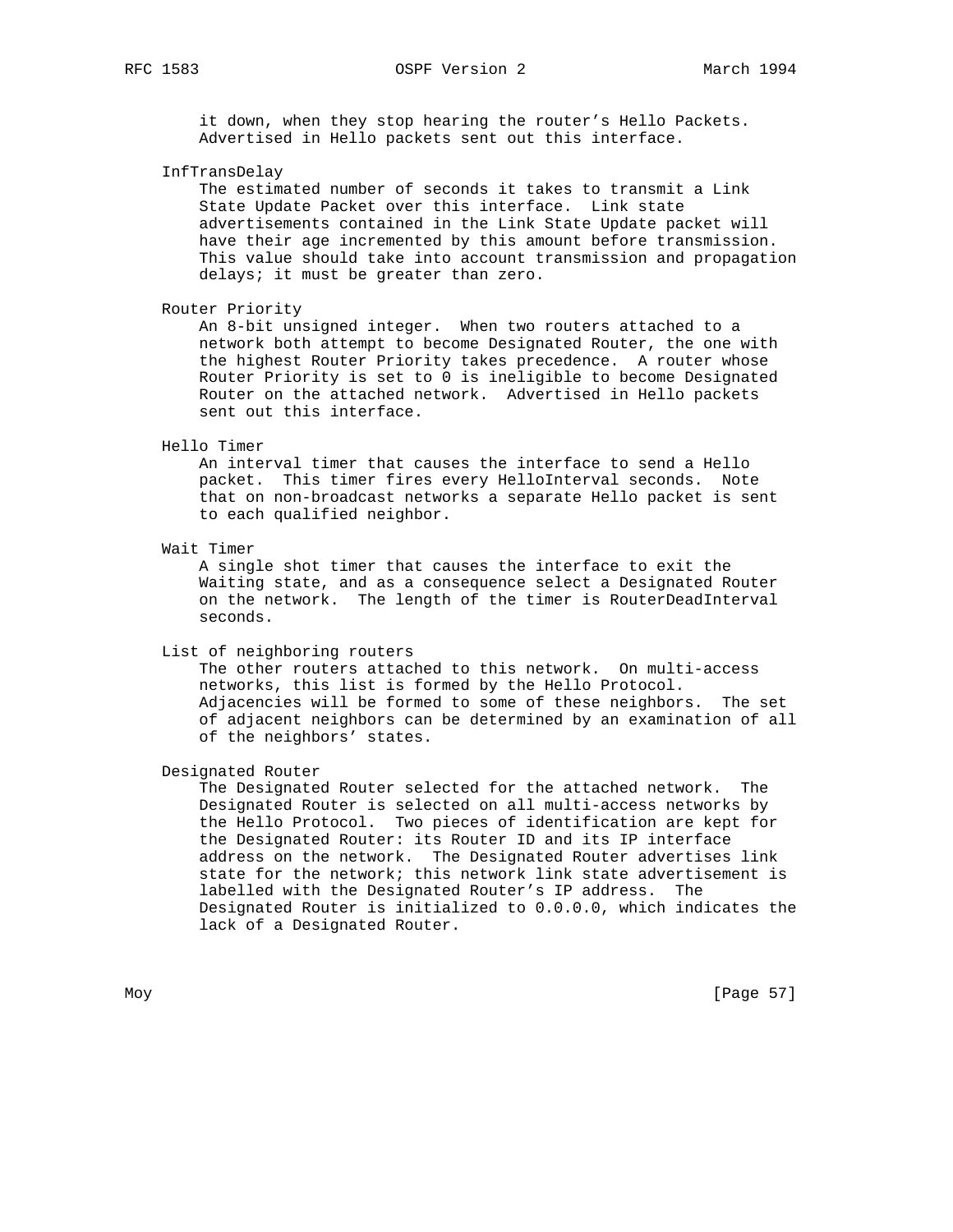## Backup Designated Router

 The Backup Designated Router is also selected on all multi access networks by the Hello Protocol. All routers on the attached network become adjacent to both the Designated Router and the Backup Designated Router. The Backup Designated Router becomes Designated Router when the current Designated Router fails. The Backup Designated Router is initialized to 0.0.0.0, indicating the lack of a Backup Designated Router.

# Interface output cost(s)

 The cost of sending a data packet on the interface, expressed in the link state metric. This is advertised as the link cost for this interface in the router links advertisement. There may be a separate cost for each IP Type of Service. The cost of an interface must be greater than zero.

#### RxmtInterval

 The number of seconds between link state advertisement retransmissions, for adjacencies belonging to this interface. Also used when retransmitting Database Description and Link State Request Packets.

### Authentication key

 This configured data allows the authentication procedure to generate and/or verify the Authentication field in the OSPF header. The Authentication key can be configured on a per interface basis. For example, if the AuType indicates simple password, the Authentication key would be a 64-bit password. This key would be inserted directly into the OSPF header when originating routing protocol packets, and there could be a separate password for each network.

## 9.1. Interface states

 The various states that router interfaces may attain is documented in this section. The states are listed in order of progressing functionality. For example, the inoperative state is listed first, followed by a list of intermediate states before the final, fully functional state is achieved. The specification makes use of this ordering by sometimes making references such as "those interfaces in state greater than X". Figure 11 shows the graph of interface state changes. The arcs of the graph are labelled with the event causing the state change. These events are documented in Section 9.2. The interface state machine is described in more detail in Section 9.3.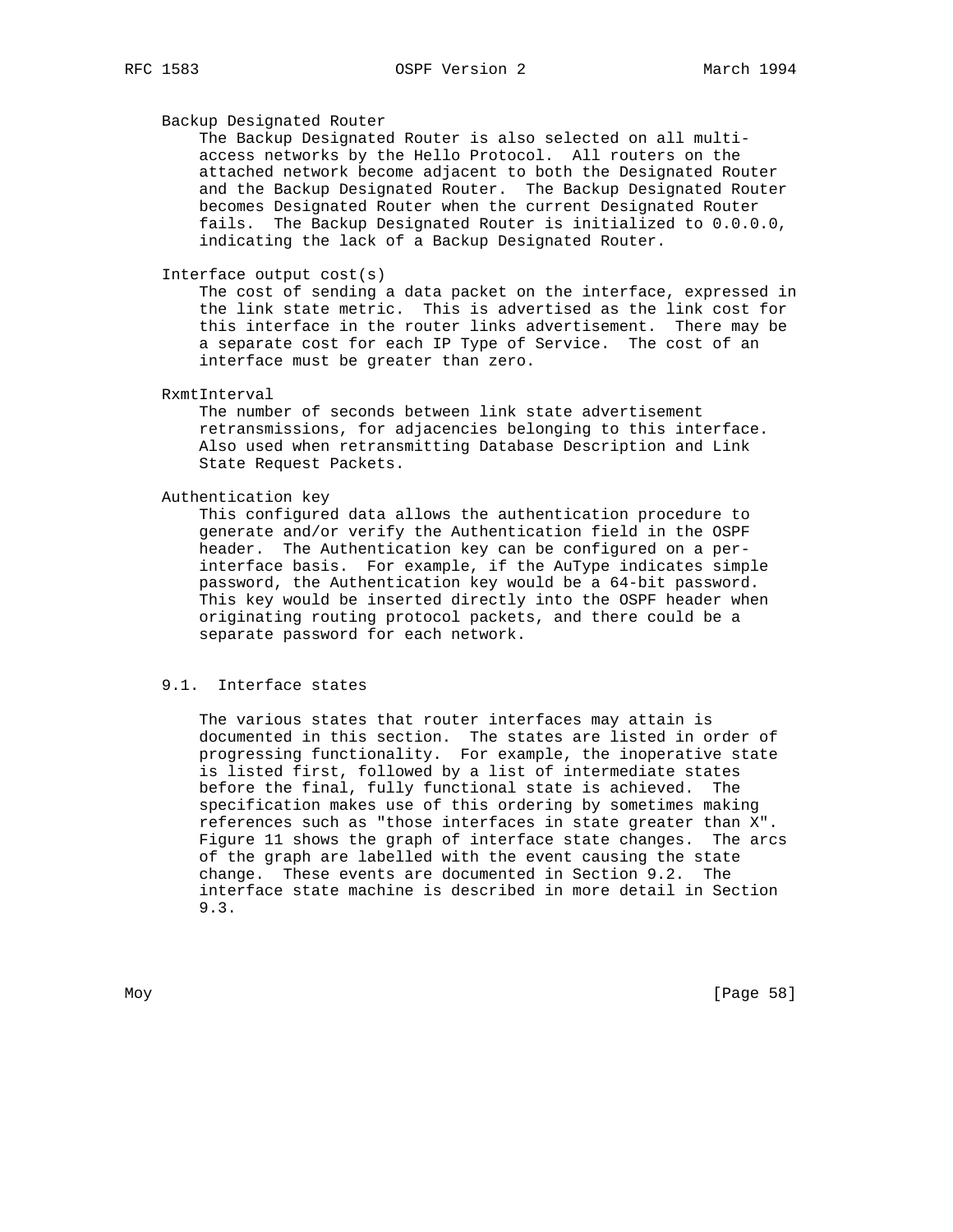

Figure 11: Interface State changes

 In addition to the state transitions pictured, Event InterfaceDown always forces Down State, and Event LoopInd always forces Loopback State

### Down

 This is the initial interface state. In this state, the lower-level protocols have indicated that the interface is unusable. No protocol traffic at all will be sent or received on such a interface. In this state, interface parameters should be set to their initial values. All interface timers should be disabled, and there should be no adjacencies associated with the interface.

Loopback

 In this state, the router's interface to the network is looped back. The interface may be looped back in hardware or software. The interface will be unavailable for regular data traffic. However, it may still be desirable to gain information on the quality of this interface, either through sending ICMP pings to the interface or through something like a bit error test. For this reason, IP packets may

Moy [Page 59]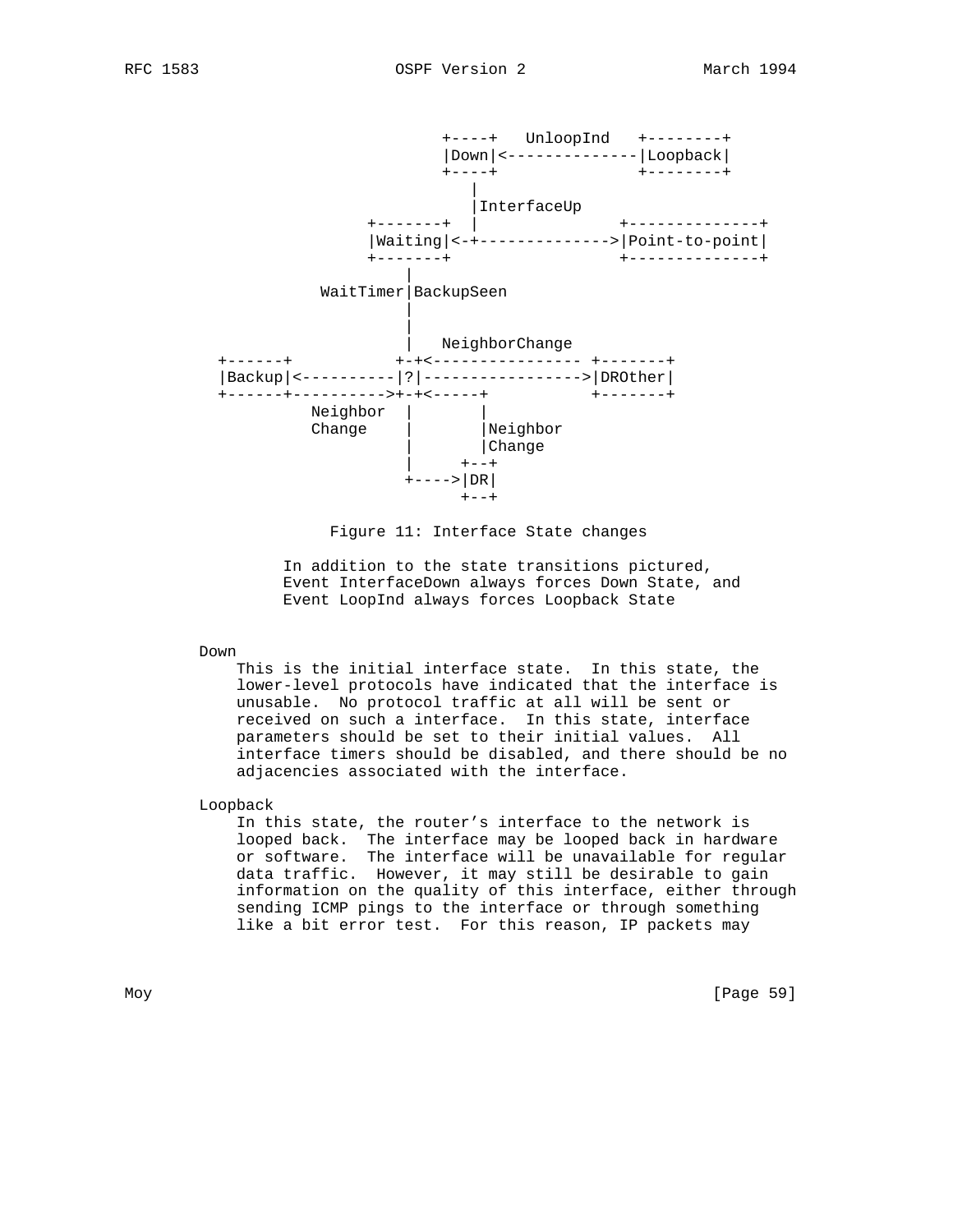### RFC 1583 OSPF Version 2 March 1994

 still be addressed to an interface in Loopback state. To facilitate this, such interfaces are advertised in router links advertisements as single host routes, whose destination is the IP interface address.[4]

Waiting

 In this state, the router is trying to determine the identity of the (Backup) Designated Router for the network. To do this, the router monitors the Hello Packets it receives. The router is not allowed to elect a Backup Designated Router nor a Designated Router until it transitions out of Waiting state. This prevents unnecessary changes of (Backup) Designated Router.

Point-to-point

 In this state, the interface is operational, and connects either to a physical point-to-point network or to a virtual link. Upon entering this state, the router attempts to form an adjacency with the neighboring router. Hello Packets are sent to the neighbor every HelloInterval seconds.

#### DR Other

 The interface is to a multi-access network on which another router has been selected to be the Designated Router. In this state, the router itself has not been selected Backup Designated Router either. The router forms adjacencies to both the Designated Router and the Backup Designated Router (if they exist).

Backup

 In this state, the router itself is the Backup Designated Router on the attached network. It will be promoted to Designated Router when the present Designated Router fails. The router establishes adjacencies to all other routers attached to the network. The Backup Designated Router performs slightly different functions during the Flooding Procedure, as compared to the Designated Router (see Section 13.3). See Section 7.4 for more details on the functions performed by the Backup Designated Router.

 DR In this state, this router itself is the Designated Router on the attached network. Adjacencies are established to all other routers attached to the network. The router must also originate a network links advertisement for the network node. The advertisement will contain links to all routers (including the Designated Router itself) attached to the network. See Section 7.3 for more details on the functions performed by the Designated Router.

Moy [Page 60]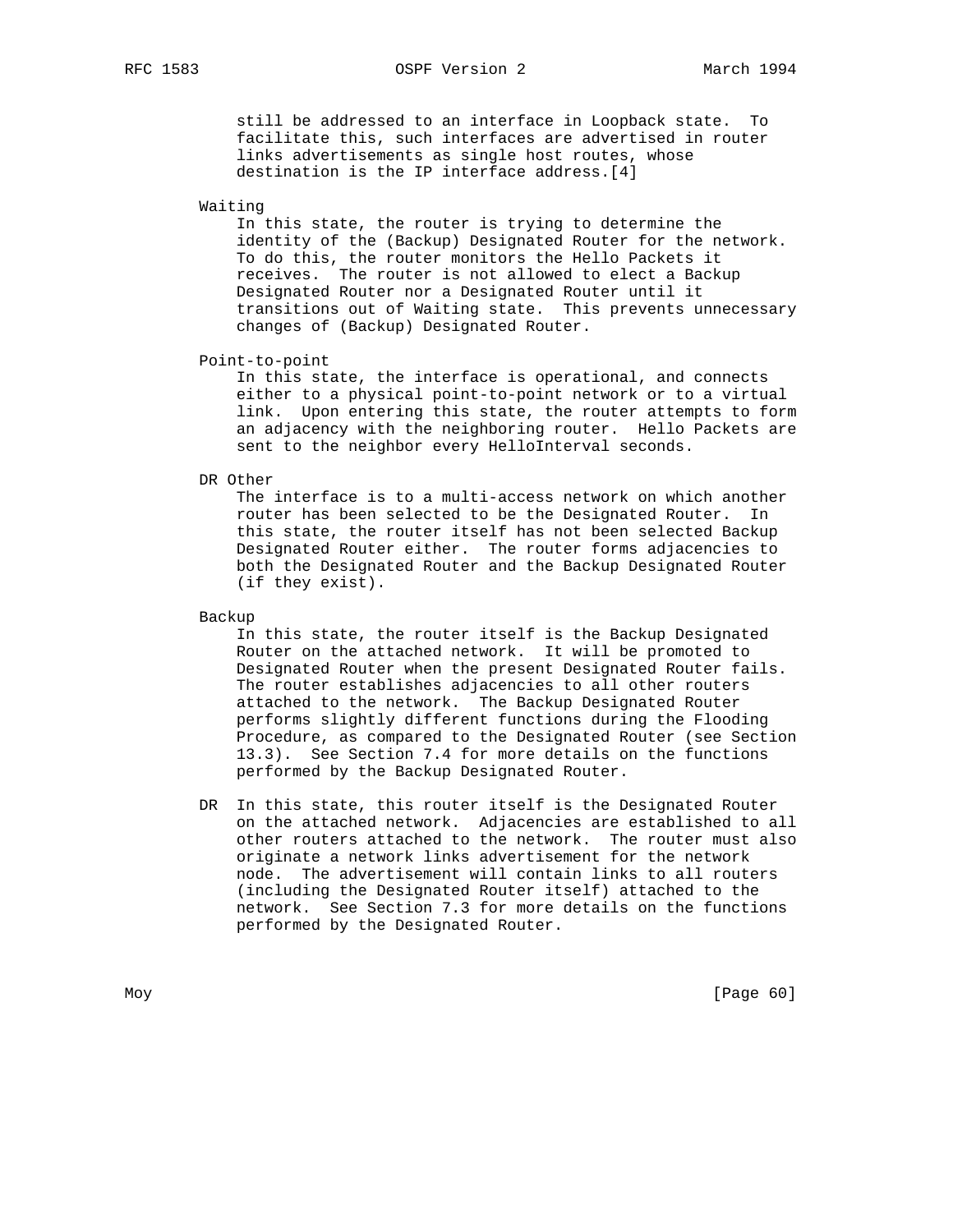### 9.2. Events causing interface state changes

 State changes can be effected by a number of events. These events are pictured as the labelled arcs in Figure 11. The label definitions are listed below. For a detailed explanation of the effect of these events on OSPF protocol operation, consult Section 9.3.

#### InterfaceUp

 Lower-level protocols have indicated that the network interface is operational. This enables the interface to transition out of Down state. On virtual links, the interface operational indication is actually a result of the shortest path calculation (see Section 16.7).

WaitTimer

 The Wait Timer has fired, indicating the end of the waiting period that is required before electing a (Backup) Designated Router.

BackupSeen

 The router has detected the existence or non-existence of a Backup Designated Router for the network. This is done in one of two ways. First, an Hello Packet may be received from a neighbor claiming to be itself the Backup Designated Router. Alternatively, an Hello Packet may be received from a neighbor claiming to be itself the Designated Router, and indicating that there is no Backup Designated Router. In either case there must be bidirectional communication with the neighbor, i.e., the router must also appear in the neighbor's Hello Packet. This event signals an end to the Waiting state.

### NeighborChange

 There has been a change in the set of bidirectional neighbors associated with the interface. The (Backup) Designated Router needs to be recalculated. The following neighbor changes lead to the NeighborChange event. For an explanation of neighbor states, see Section 10.1.

- o Bidirectional communication has been established to a neighbor. In other words, the state of the neighbor has transitioned to 2-Way or higher.
- o There is no longer bidirectional communication with a neighbor. In other words, the state of the neighbor has transitioned to Init or lower.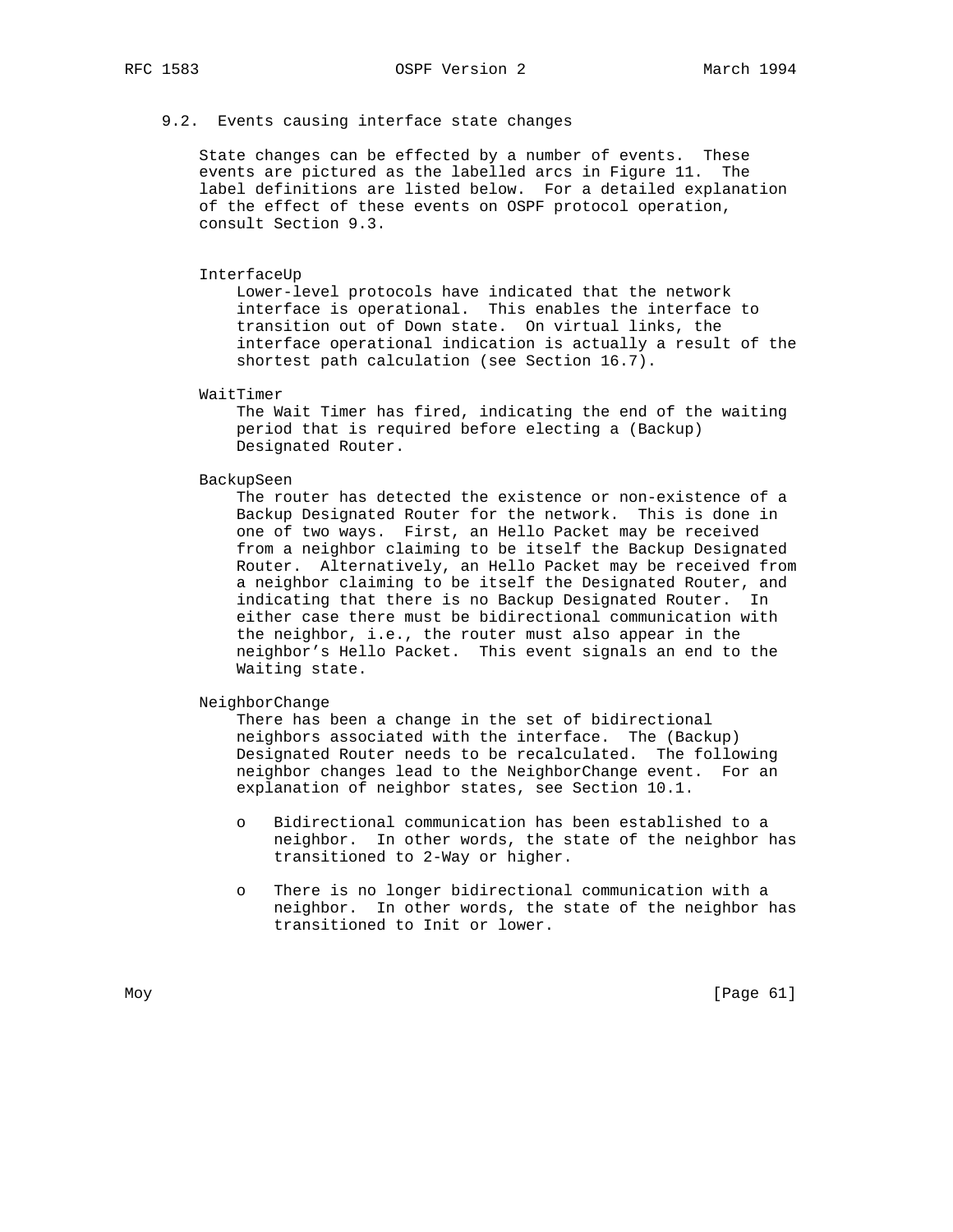- o One of the bidirectional neighbors is newly declaring itself as either Designated Router or Backup Designated Router. This is detected through examination of that neighbor's Hello Packets.
- o One of the bidirectional neighbors is no longer declaring itself as Designated Router, or is no longer declaring itself as Backup Designated Router. This is again detected through examination of that neighbor's Hello Packets.
- o The advertised Router Priority for a bidirectional neighbor has changed. This is again detected through examination of that neighbor's Hello Packets.

LoopInd

 An indication has been received that the interface is now looped back to itself. This indication can be received either from network management or from the lower level protocols.

UnloopInd

 An indication has been received that the interface is no longer looped back. As with the LoopInd event, this indication can be received either from network management or from the lower level protocols.

InterfaceDown

 Lower-level protocols indicate that this interface is no longer functional. No matter what the current interface state is, the new interface state will be Down.

### 9.3. The Interface state machine

 A detailed description of the interface state changes follows. Each state change is invoked by an event (Section 9.2). This event may produce different effects, depending on the current state of the interface. For this reason, the state machine below is organized by current interface state and received event. Each entry in the state machine describes the resulting new interface state and the required set of additional actions.

 When an interface's state changes, it may be necessary to originate a new router links advertisement. See Section 12.4 for more details.

Some of the required actions below involve generating events for

Moy [Page 62]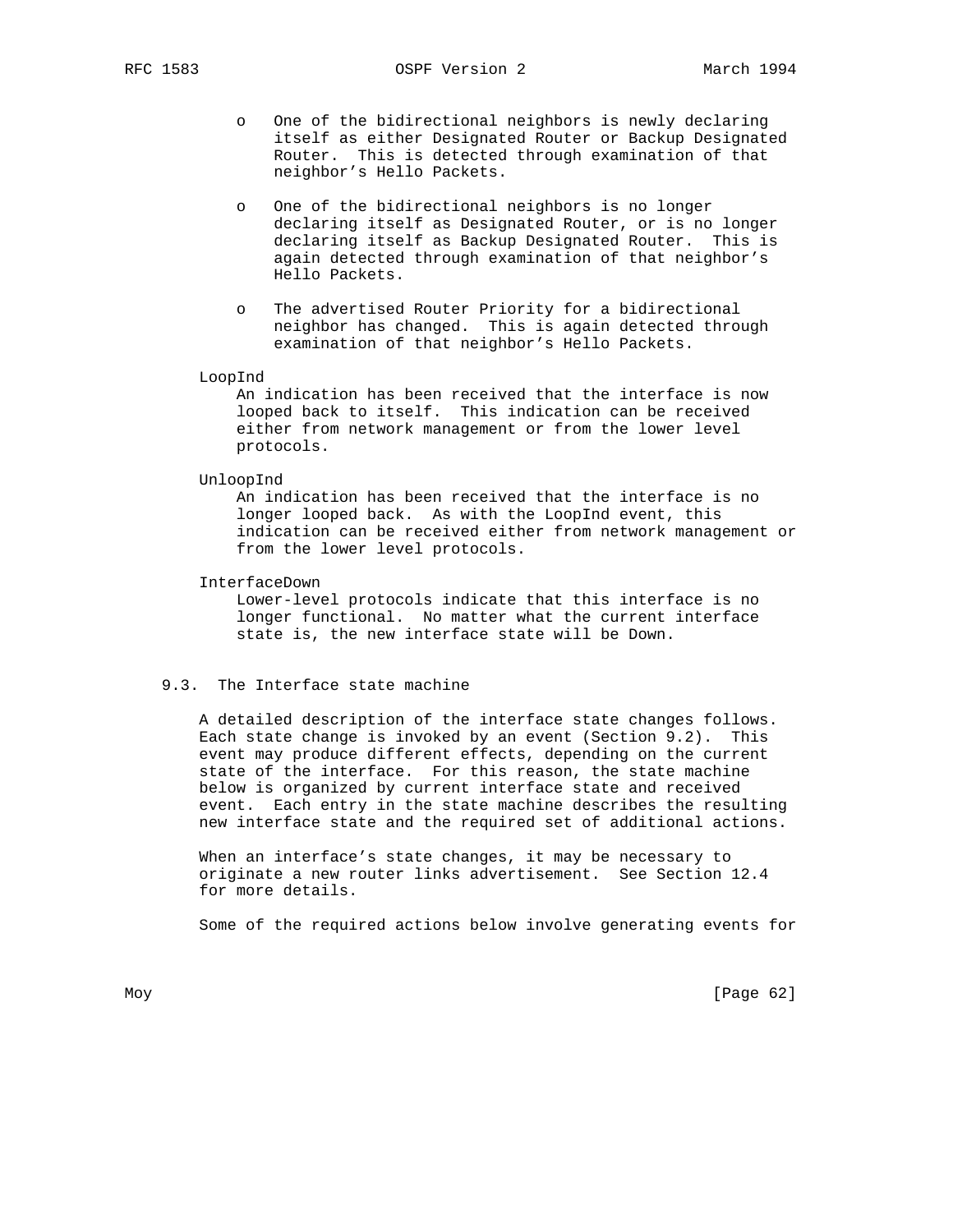the neighbor state machine. For example, when an interface becomes inoperative, all neighbor connections associated with the interface must be destroyed. For more information on the neighbor state machine, see Section 10.3.

State(s): Down

Event: InterfaceUp

- New state: Depends upon action routine
	- Action: Start the interval Hello Timer, enabling the periodic sending of Hello packets out the interface. If the attached network is a physical point-to-point network or virtual link, the interface state transitions to Point-to-Point. Else, if the router is not eligible to become Designated Router the interface state transitions to DR Other.

 Otherwise, the attached network is multi-access and the router is eligible to become Designated Router. In this case, in an attempt to discover the attached network's Designated Router the interface state is set to Waiting and the single shot Wait Timer is started. If in addition the attached network is non-broadcast, examine the configured list of neighbors for this interface and generate the neighbor event Start for each neighbor that is also eligible to become Designated Router.

- State(s): Waiting
	- Event: BackupSeen

New state: Depends upon action routine.

 Action: Calculate the attached network's Backup Designated Router and Designated Router, as shown in Section 9.4. As a result of this calculation, the new state of the interface will be either DR Other, Backup or DR.

State(s): Waiting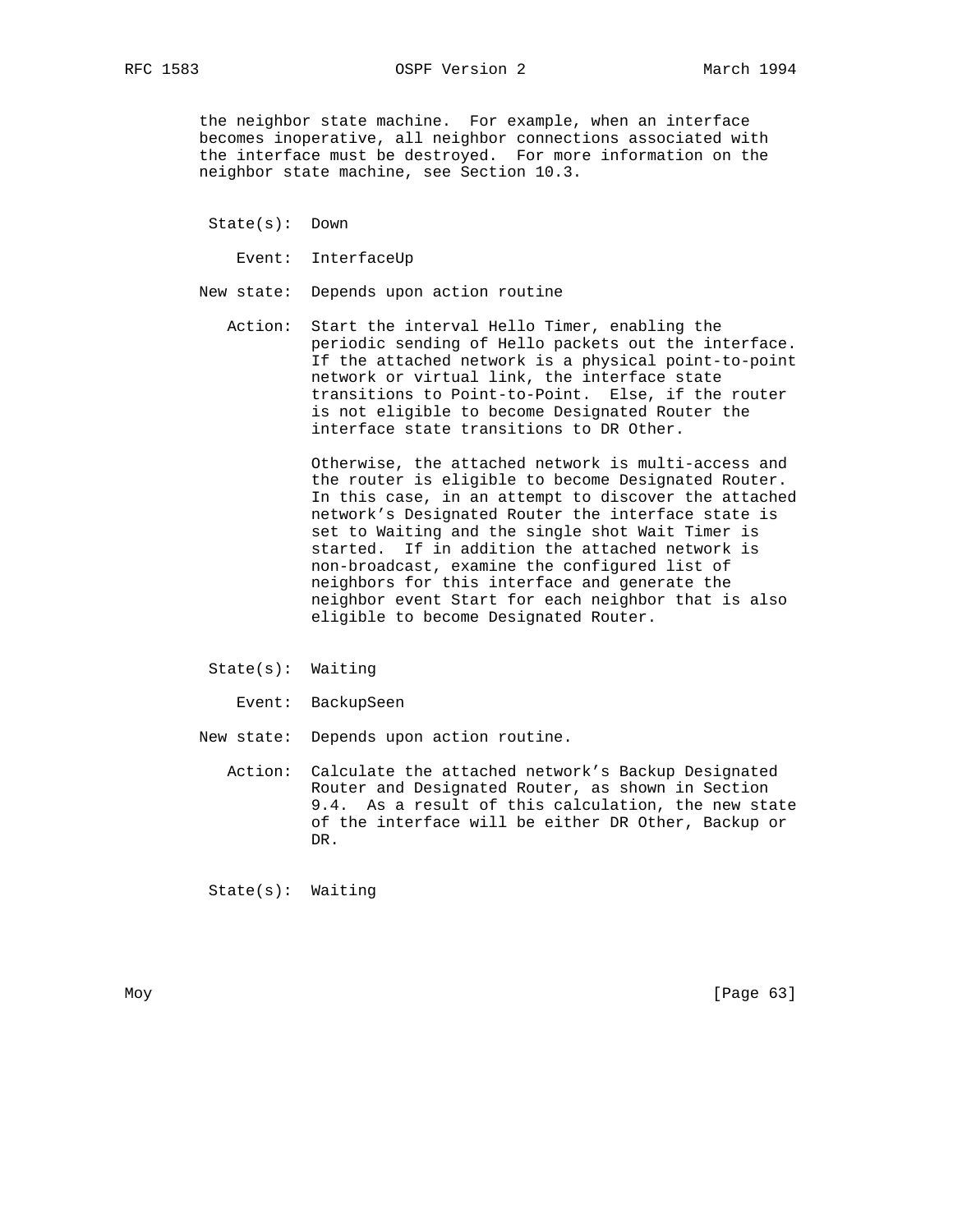Event: WaitTimer

- New state: Depends upon action routine.
	- Action: Calculate the attached network's Backup Designated Router and Designated Router, as shown in Section 9.4. As a result of this calculation, the new state of the interface will be either DR Other, Backup or DR.
	- State(s): DR Other, Backup or DR
		- Event: NeighborChange
- New state: Depends upon action routine.
	- Action: Recalculate the attached network's Backup Designated Router and Designated Router, as shown in Section 9.4. As a result of this calculation, the new state of the interface will be either DR Other, Backup or DR.
	- State(s): Any State
		- Event: InterfaceDown
- New state: Down
	- Action: All interface variables are reset, and interface timers disabled. Also, all neighbor connections associated with the interface are destroyed. This is done by generating the event KillNbr on all associated neighbors (see Section 10.2).
	- State(s): Any State
		- Event: LoopInd
- New state: Loopback
	- Action: Since this interface is no longer connected to the attached network the actions associated with the above InterfaceDown event are executed.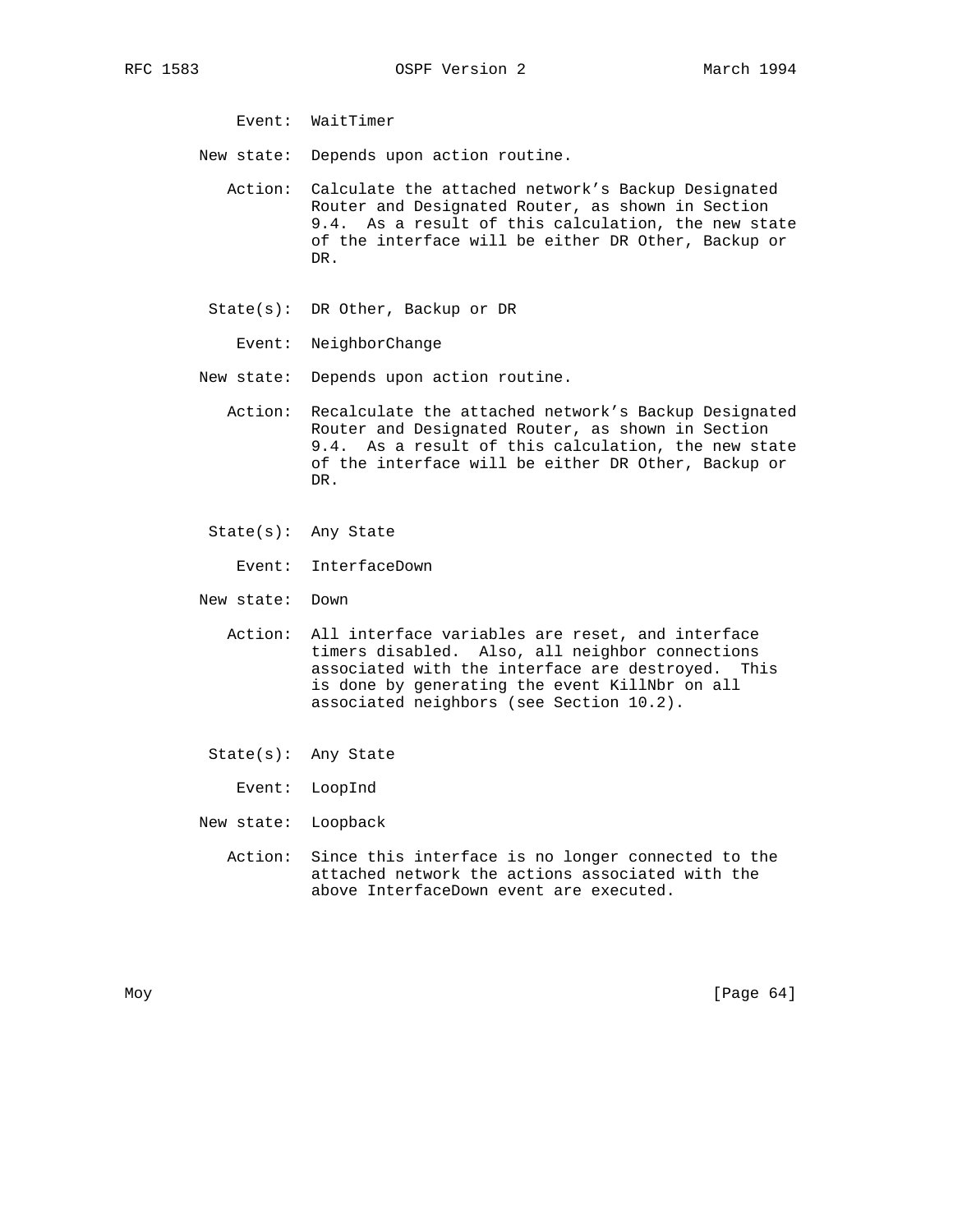State(s): Loopback

Event: UnloopInd

New state: Down

 Action: No actions are necessary. For example, the interface variables have already been reset upon entering the Loopback state. Note that reception of an InterfaceUp event is necessary before the interface again becomes fully functional.

#### 9.4. Electing the Designated Router

 This section describes the algorithm used for calculating a network's Designated Router and Backup Designated Router. This algorithm is invoked by the Interface state machine. The initial time a router runs the election algorithm for a network, the network's Designated Router and Backup Designated Router are initialized to 0.0.0.0. This indicates the lack of both a Designated Router and a Backup Designated Router.

 The Designated Router election algorithm proceeds as follows: Call the router doing the calculation Router X. The list of neighbors attached to the network and having established bidirectional communication with Router X is examined. This list is precisely the collection of Router X's neighbors (on this network) whose state is greater than or equal to 2-Way (see Section 10.1). Router X itself is also considered to be on the list. Discard all routers from the list that are ineligible to become Designated Router. (Routers having Router Priority of 0 are ineligible to become Designated Router.) The following steps are then executed, considering only those routers that remain on the list:

- (1) Note the current values for the network's Designated Router and Backup Designated Router. This is used later for comparison purposes.
- (2) Calculate the new Backup Designated Router for the network as follows. Only those routers on the list that have not declared themselves to be Designated Router are eligible to become Backup Designated Router. If one or more of these routers have declared themselves Backup Designated Router (i.e., they are currently listing themselves as Backup Designated Router, but not as Designated Router, in their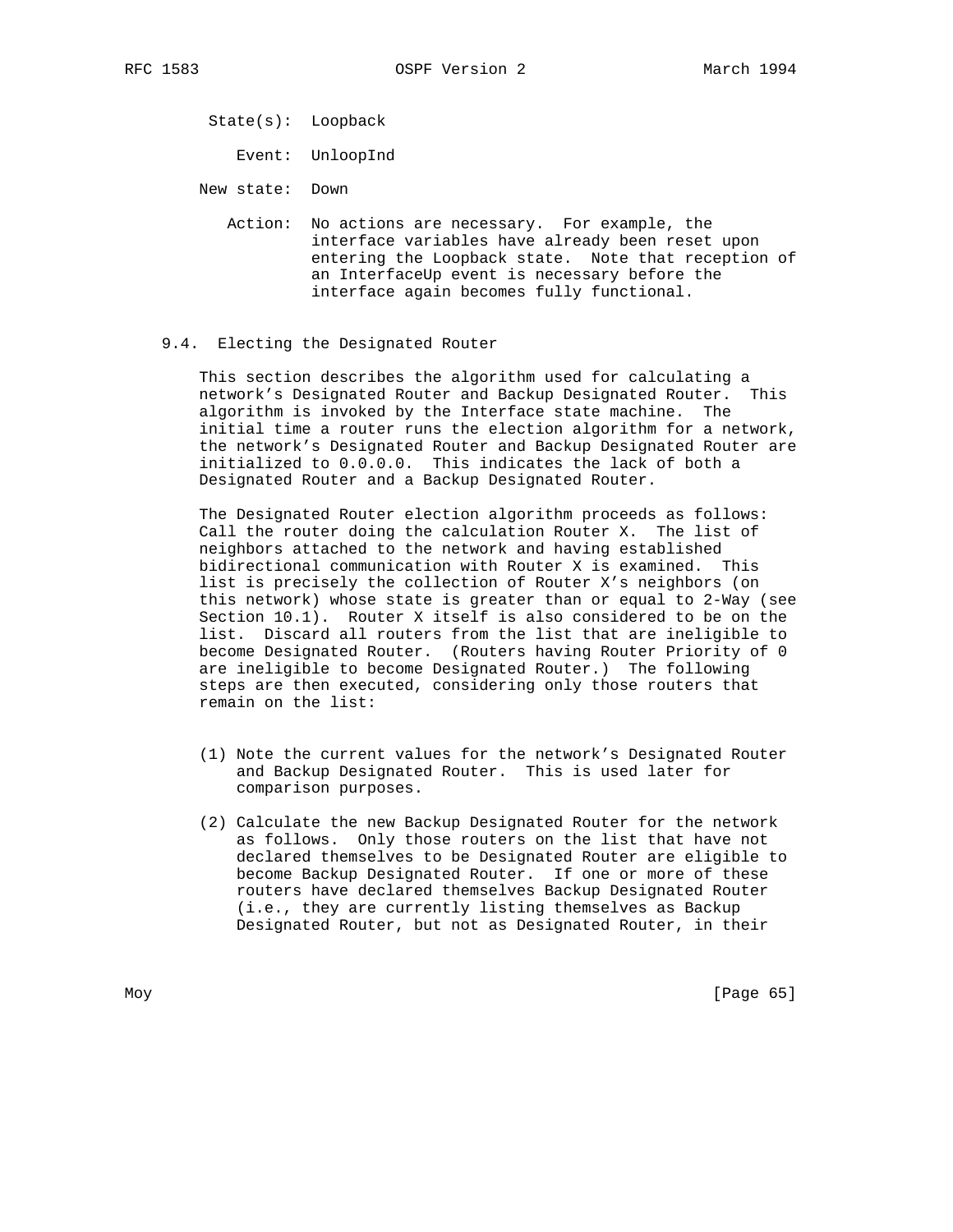Hello Packets) the one having highest Router Priority is declared to be Backup Designated Router. In case of a tie, the one having the highest Router ID is chosen. If no routers have declared themselves Backup Designated Router, choose the router having highest Router Priority, (again excluding those routers who have declared themselves Designated Router), and again use the Router ID to break ties.

- (3) Calculate the new Designated Router for the network as follows. If one or more of the routers have declared themselves Designated Router (i.e., they are currently listing themselves as Designated Router in their Hello Packets) the one having highest Router Priority is declared to be Designated Router. In case of a tie, the one having the highest Router ID is chosen. If no routers have declared themselves Designated Router, assign the Designated Router to be the same as the newly elected Backup Designated Router.
- (4) If Router X is now newly the Designated Router or newly the Backup Designated Router, or is now no longer the Designated Router or no longer the Backup Designated Router, repeat steps 2 and 3, and then proceed to step 5. For example, if Router X is now the Designated Router, when step 2 is repeated X will no longer be eligible for Backup Designated Router election. Among other things, this will ensure that no router will declare itself both Backup Designated Router and Designated Router.[5]
- (5) As a result of these calculations, the router itself may now be Designated Router or Backup Designated Router. See Sections 7.3 and 7.4 for the additional duties this would entail. The router's interface state should be set accordingly. If the router itself is now Designated Router, the new interface state is DR. If the router itself is now Backup Designated Router, the new interface state is Backup. Otherwise, the new interface state is DR Other.
- (6) If the attached network is non-broadcast, and the router itself has just become either Designated Router or Backup Designated Router, it must start sending Hello Packets to those neighbors that are not eligible to become Designated Router (see Section 9.5.1). This is done by invoking the neighbor event Start for each neighbor having a Router Priority of 0.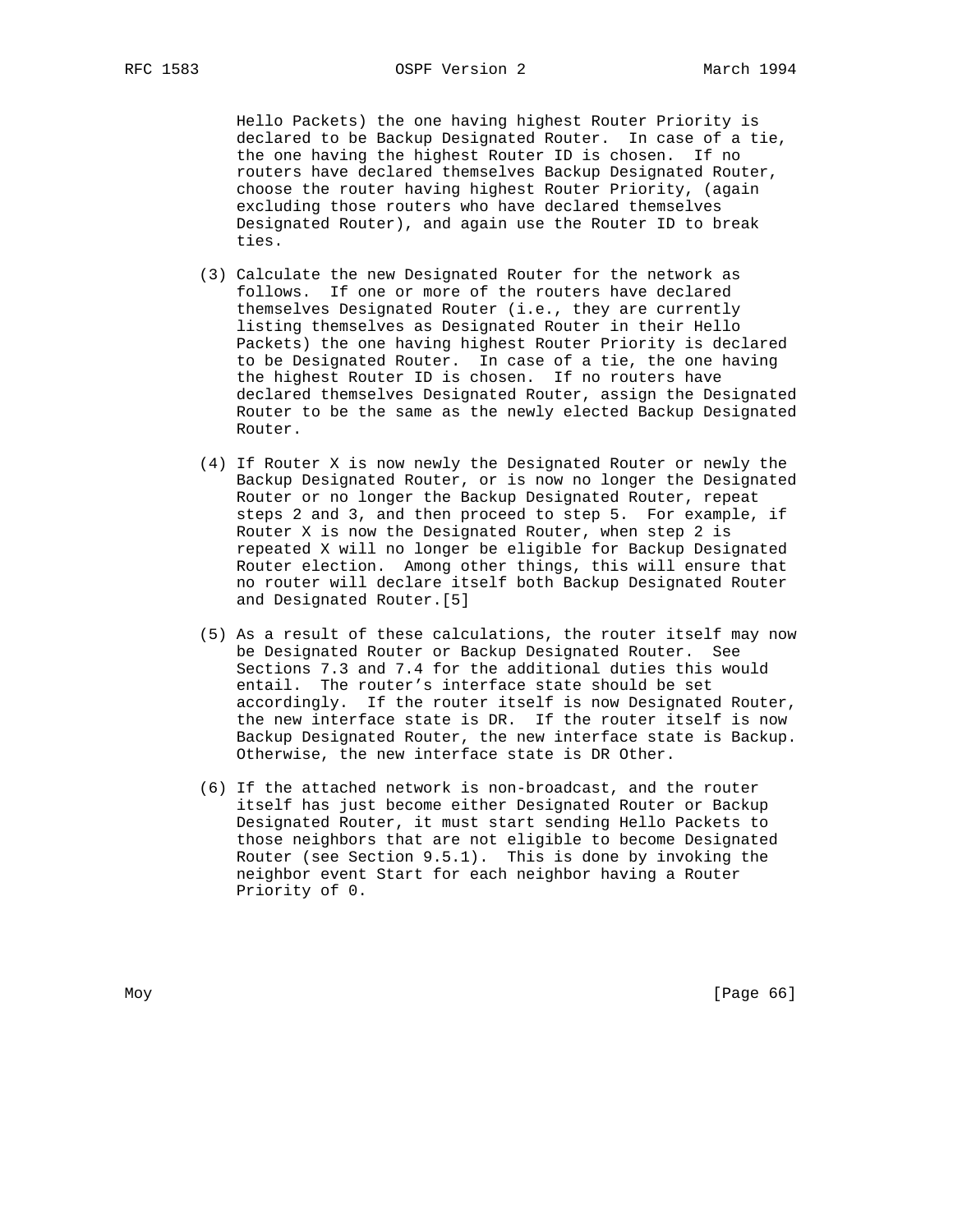(7) If the above calculations have caused the identity of either the Designated Router or Backup Designated Router to change, the set of adjacencies associated with this interface will need to be modified. Some adjacencies may need to be formed, and others may need to be broken. To accomplish this, invoke the event AdjOK? on all neighbors whose state is at least 2-Way. This will cause their eligibility for adjacency to be reexamined (see Sections 10.3 and 10.4).

 The reason behind the election algorithm's complexity is the desire for an orderly transition from Backup Designated Router to Designated Router, when the current Designated Router fails. This orderly transition is ensured through the introduction of hysteresis: no new Backup Designated Router can be chosen until the old Backup accepts its new Designated Router responsibilities.

 The above procedure may elect the same router to be both Designated Router and Backup Designated Router, although that router will never be the calculating router (Router X) itself. The elected Designated Router may not be the router having the highest Router Priority, nor will the Backup Designated Router necessarily have the second highest Router Priority. If Router X is not itself eligible to become Designated Router, it is possible that neither a Backup Designated Router nor a Designated Router will be selected in the above procedure. Note also that if Router X is the only attached router that is eligible to become Designated Router, it will select itself as Designated Router and there will be no Backup Designated Router for the network.

### 9.5. Sending Hello packets

 Hello packets are sent out each functioning router interface. They are used to discover and maintain neighbor relationships.[6] On multi-access networks, Hello Packets are also used to elect the Designated Router and Backup Designated Router, and in that way determine what adjacencies should be formed.

 The format of an Hello packet is detailed in Section A.3.2. The Hello Packet contains the router's Router Priority (used in choosing the Designated Router), and the interval between Hello Packets sent out the interface (HelloInterval). The Hello Packet also indicates how often a neighbor must be heard from to remain active (RouterDeadInterval). Both HelloInterval and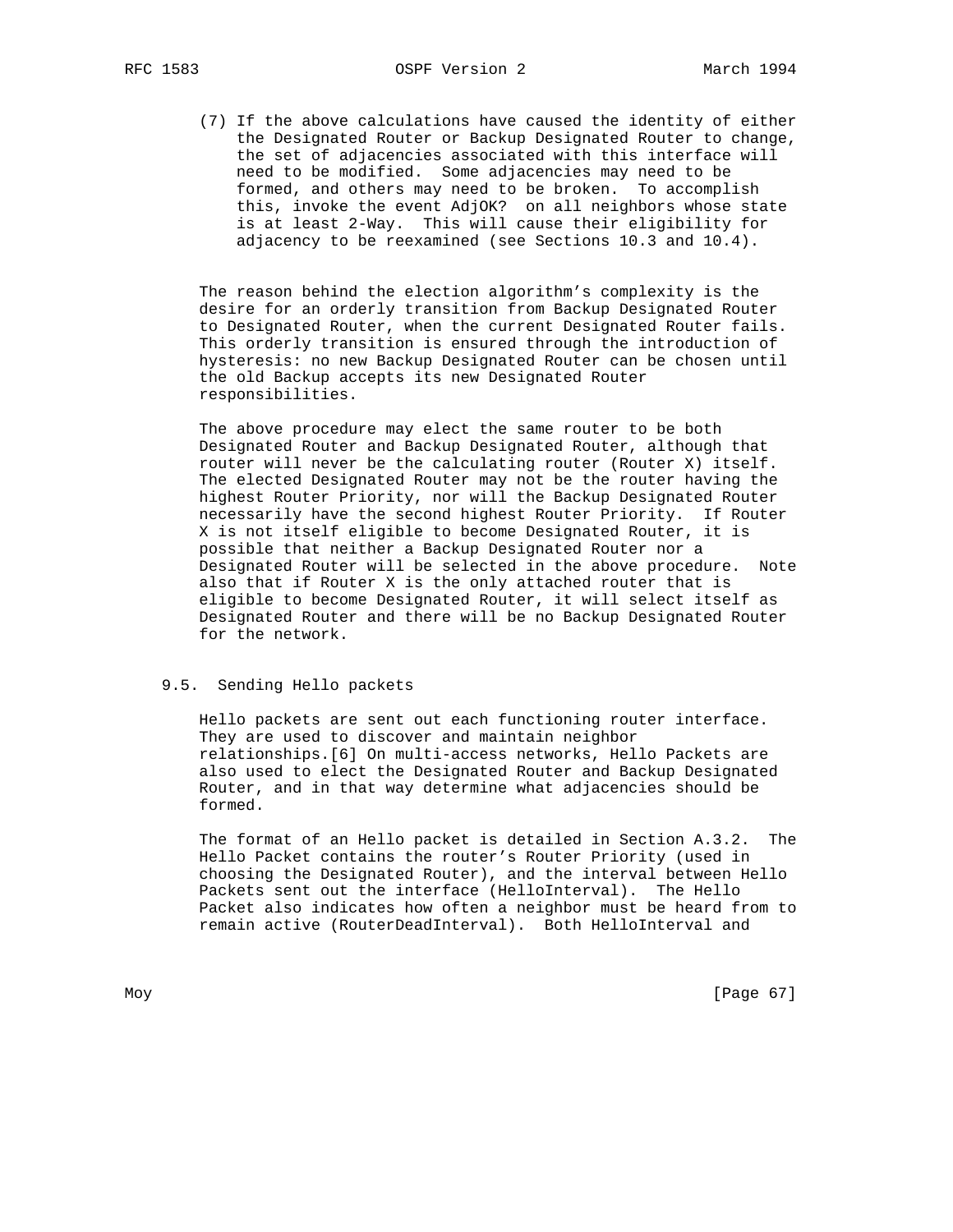RouterDeadInterval must be the same for all routers attached to a common network. The Hello packet also contains the IP address mask of the attached network (Network Mask). On unnumbered point-to-point networks and on virtual links this field should be set to 0.0.0.0.

 The Hello packet's Options field describes the router's optional OSPF capabilities. There are currently two optional capabilities defined (see Sections 4.5 and A.2). The T-bit of the Options field should be set if the router is capable of calculating separate routes for each IP TOS. The E-bit should be set if and only if the attached area is capable of processing AS external advertisements (i.e., it is not a stub area). If the E-bit is set incorrectly the neighboring routers will refuse to accept the Hello Packet (see Section 10.5). The rest of the Hello Packet's Options field should be set to zero.

 In order to ensure two-way communication between adjacent routers, the Hello packet contains the list of all routers from which Hello Packets have been seen recently. The Hello packet also contains the router's current choice for Designated Router and Backup Designated Router. A value of 0.0.0.0 in these fields means that one has not yet been selected.

 On broadcast networks and physical point-to-point networks, Hello packets are sent every HelloInterval seconds to the IP multicast address AllSPFRouters. On virtual links, Hello packets are sent as unicasts (addressed directly to the other end of the virtual link) every HelloInterval seconds. On non broadcast networks, the sending of Hello packets is more complicated. This will be covered in the next section.

### 9.5.1. Sending Hello packets on non-broadcast networks

 Static configuration information is necessary in order for the Hello Protocol to function on non-broadcast networks (see Section C.5). Every attached router which is eligible to become Designated Router has a configured list of all of its neighbors on the network. Each listed neighbor is labelled with its Designated Router eligibility.

 The interface state must be at least Waiting for any Hello Packets to be sent. Hello Packets are then sent directly (as unicasts) to some subset of a router's neighbors. Sometimes an Hello Packet is sent periodically on a timer; at other times it is sent as a response to a received Hello Packet. A router's hello-sending behavior varies depending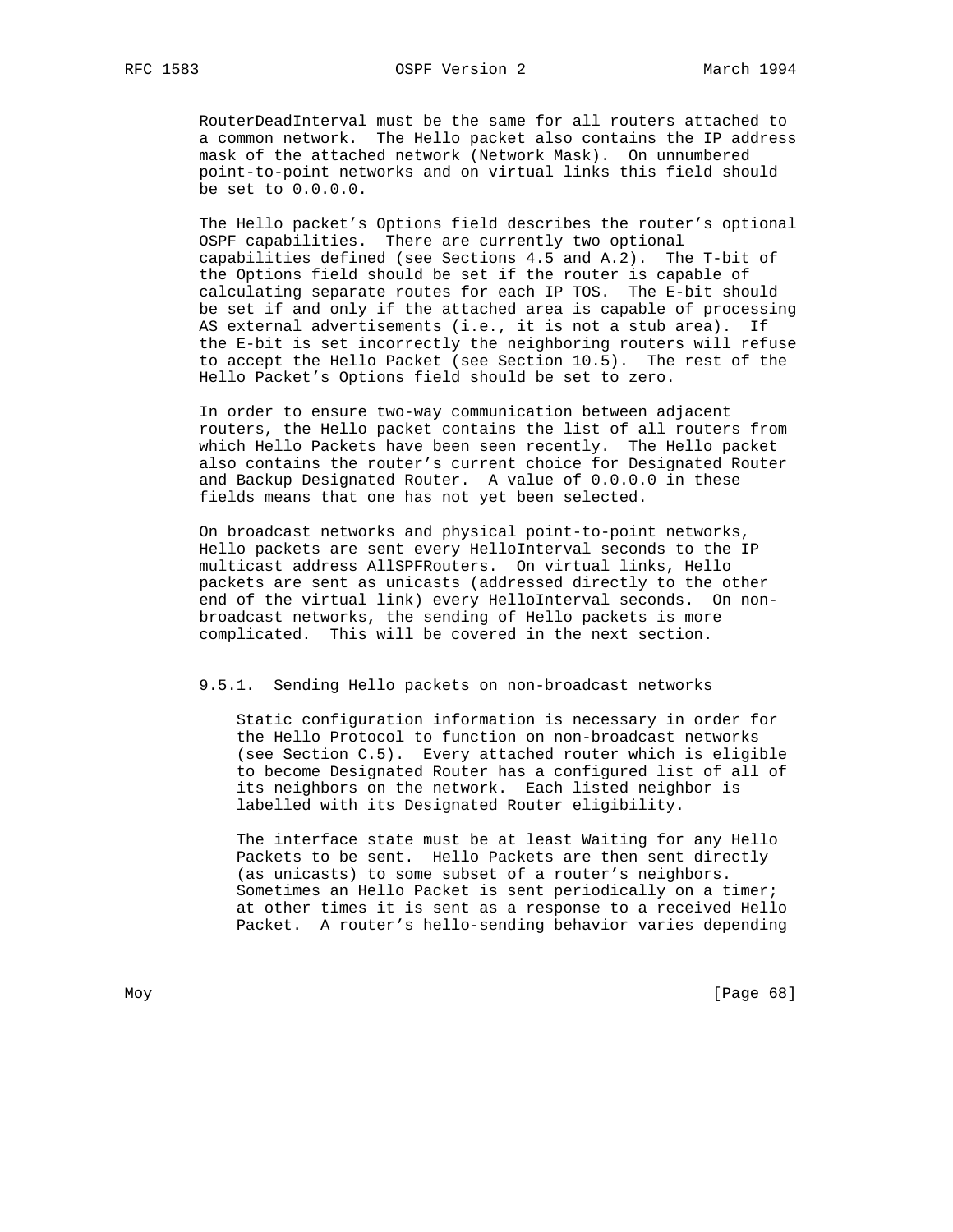on whether the router itself is eligible to become Designated Router.

 If the router is eligible to become Designated Router, it must periodically send Hello Packets to all neighbors that are also eligible. In addition, if the router is itself the Designated Router or Backup Designated Router, it must also send periodic Hello Packets to all other neighbors. This means that any two eligible routers are always exchanging Hello Packets, which is necessary for the correct operation of the Designated Router election algorithm. To minimize the number of Hello Packets sent, the number of eligible routers on a non-broadcast network should be kept small.

 If the router is not eligible to become Designated Router, it must periodically send Hello Packets to both the Designated Router and the Backup Designated Router (if they exist). It must also send an Hello Packet in reply to an Hello Packet received from any eligible neighbor (other than the current Designated Router and Backup Designated Router). This is needed to establish an initial bidirectional relationship with any potential Designated Router.

 When sending Hello packets periodically to any neighbor, the interval between Hello Packets is determined by the neighbor's state. If the neighbor is in state Down, Hello Packets are sent every PollInterval seconds. Otherwise, Hello Packets are sent every HelloInterval seconds.

## 10. The Neighbor Data Structure

 An OSPF router converses with its neighboring routers. Each separate conversation is described by a "neighbor data structure". Each conversation is bound to a particular OSPF router interface, and is identified either by the neighboring router's OSPF Router ID or by its Neighbor IP address (see below). Thus if the OSPF router and another router have multiple attached networks in common, multiple conversations ensue, each described by a unique neighbor data structure. Each separate conversation is loosely referred to in the text as being a separate "neighbor".

 The neighbor data structure contains all information pertinent to the forming or formed adjacency between the two neighbors. (However, remember that not all neighbors become adjacent.) An adjacency can be viewed as a highly developed conversation between two routers.

Moy [Page 69]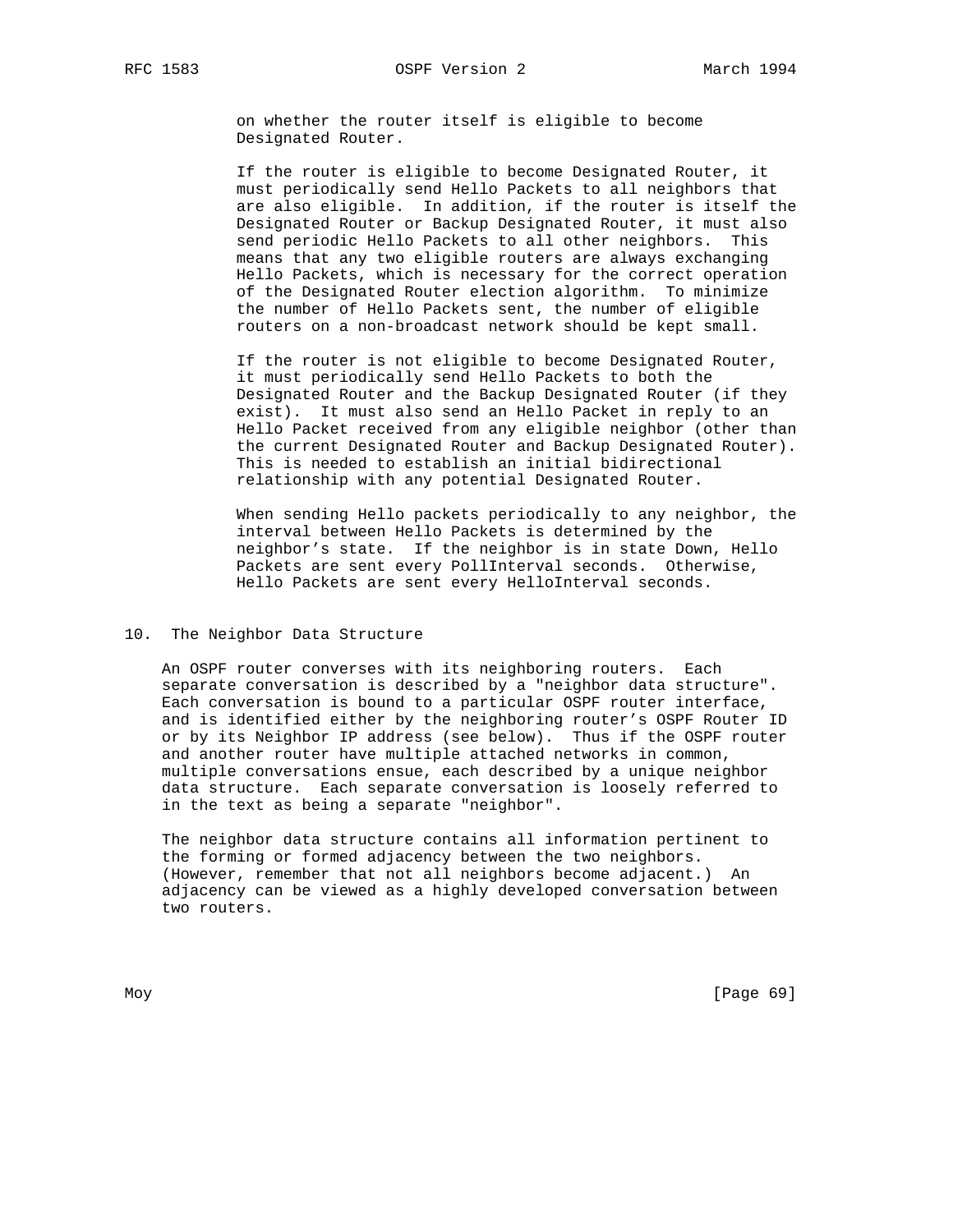State

 The functional level of the neighbor conversation. This is described in more detail in Section 10.1.

Inactivity Timer

 A single shot timer whose firing indicates that no Hello Packet has been seen from this neighbor recently. The length of the timer is RouterDeadInterval seconds.

Master/Slave

 When the two neighbors are exchanging databases, they form a master/slave relationship. The master sends the first Database Description Packet, and is the only part that is allowed to retransmit. The slave can only respond to the master's Database Description Packets. The master/slave relationship is negotiated in state ExStart.

DD Sequence Number

 A 32-bit number identifying individual Database Description packets. When the neighbor state ExStart is entered, the DD sequence number should be set to a value not previously seen by the neighboring router. One possible scheme is to use the machine's time of day counter. The DD sequence number is then incremented by the master with each new Database Description packet sent. The slave's DD sequence number indicates the last packet received from the master. Only one packet is allowed outstanding at a time.

### Neighbor ID

 The OSPF Router ID of the neighboring router. The Neighbor ID is learned when Hello packets are received from the neighbor, or is configured if this is a virtual adjacency (see Section C.4).

#### Neighbor Priority

 The Router Priority of the neighboring router. Contained in the neighbor's Hello packets, this item is used when selecting the Designated Router for the attached network.

### Neighbor IP address

 The IP address of the neighboring router's interface to the attached network. Used as the Destination IP address when protocol packets are sent as unicasts along this adjacency. Also used in router links advertisements as the Link ID for the attached network if the neighboring router is selected to be Designated Router (see Section 12.4.1). The Neighbor IP address is learned when Hello packets are received from the neighbor. For virtual links, the Neighbor IP address is learned during the routing table build process (see Section 15).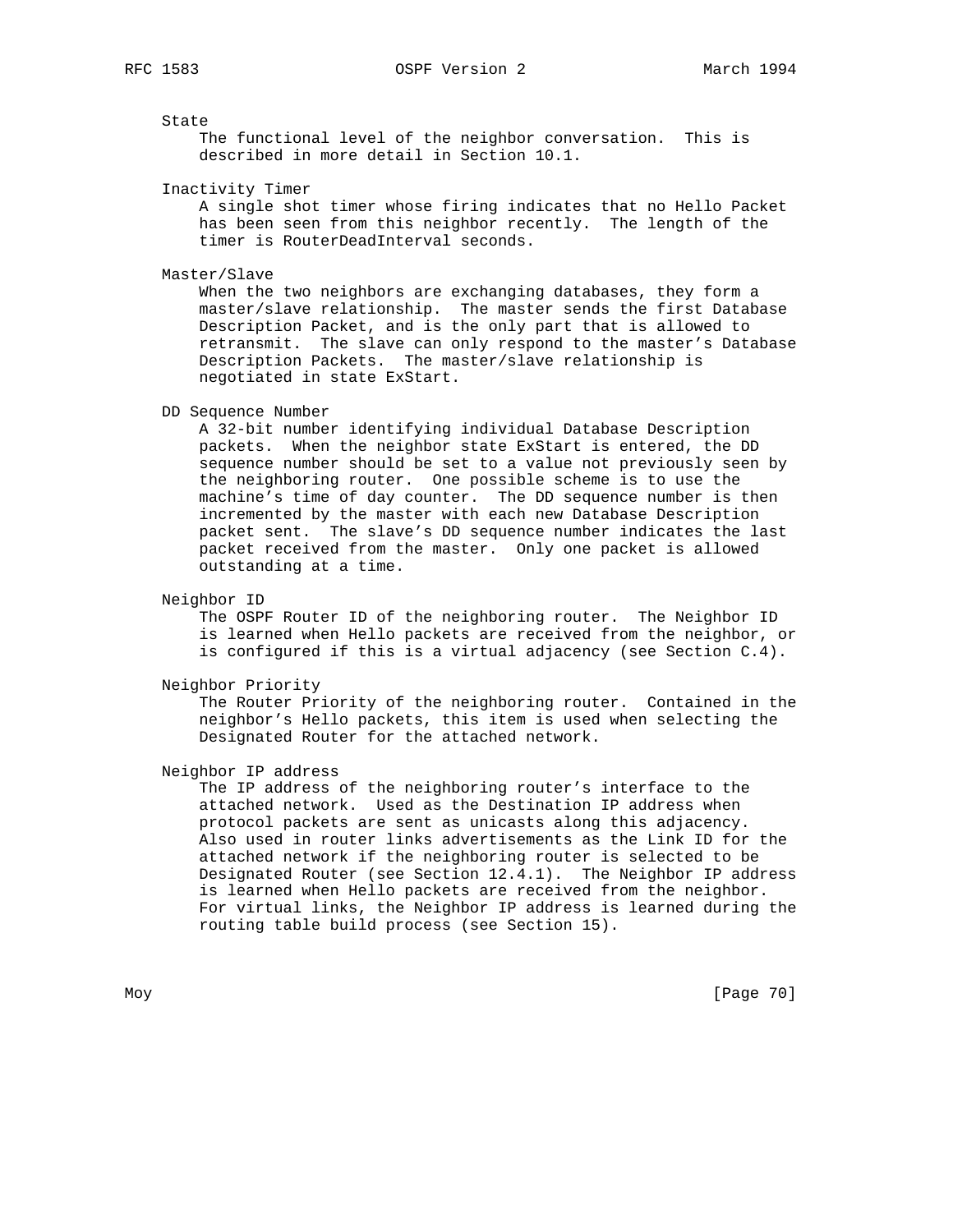Neighbor Options The optional OSPF capabilities supported by the neighbor. Learned during the Database Exchange process (see Section 10.6). The neighbor's optional OSPF capabilities are also listed in its Hello packets. This enables received Hello Packets to be rejected (i.e., neighbor relationships will not even start to form) if there is a mismatch in certain crucial OSPF capabilities (see Section 10.5). The optional OSPF capabilities are documented in Section 4.5.

 Neighbor's Designated Router The neighbor's idea of the Designated Router. If this is the neighbor itself, this is important in the local calculation of the Designated Router. Defined only on multi-access networks.

Neighbor's Backup Designated Router

 The neighbor's idea of the Backup Designated Router. If this is the neighbor itself, this is important in the local calculation of the Backup Designated Router. Defined only on multi-access networks.

 The next set of variables are lists of link state advertisements. These lists describe subsets of the area topological database. There can be five distinct types of link state advertisements in an area topological database: router links, network links, and Type 3 and 4 summary links (all stored in the area data structure), and AS external links (stored in the global data structure).

#### Link state retransmission list

 The list of link state advertisements that have been flooded but not acknowledged on this adjacency. These will be retransmitted at intervals until they are acknowledged, or until the adjacency is destroyed.

Database summary list

 The complete list of link state advertisements that make up the area topological database, at the moment the neighbor goes into Database Exchange state. This list is sent to the neighbor in Database Description packets.

Link state request list

 The list of link state advertisements that need to be received from this neighbor in order to synchronize the two neighbors' topological databases. This list is created as Database Description packets are received, and is then sent to the neighbor in Link State Request packets. The list is depleted as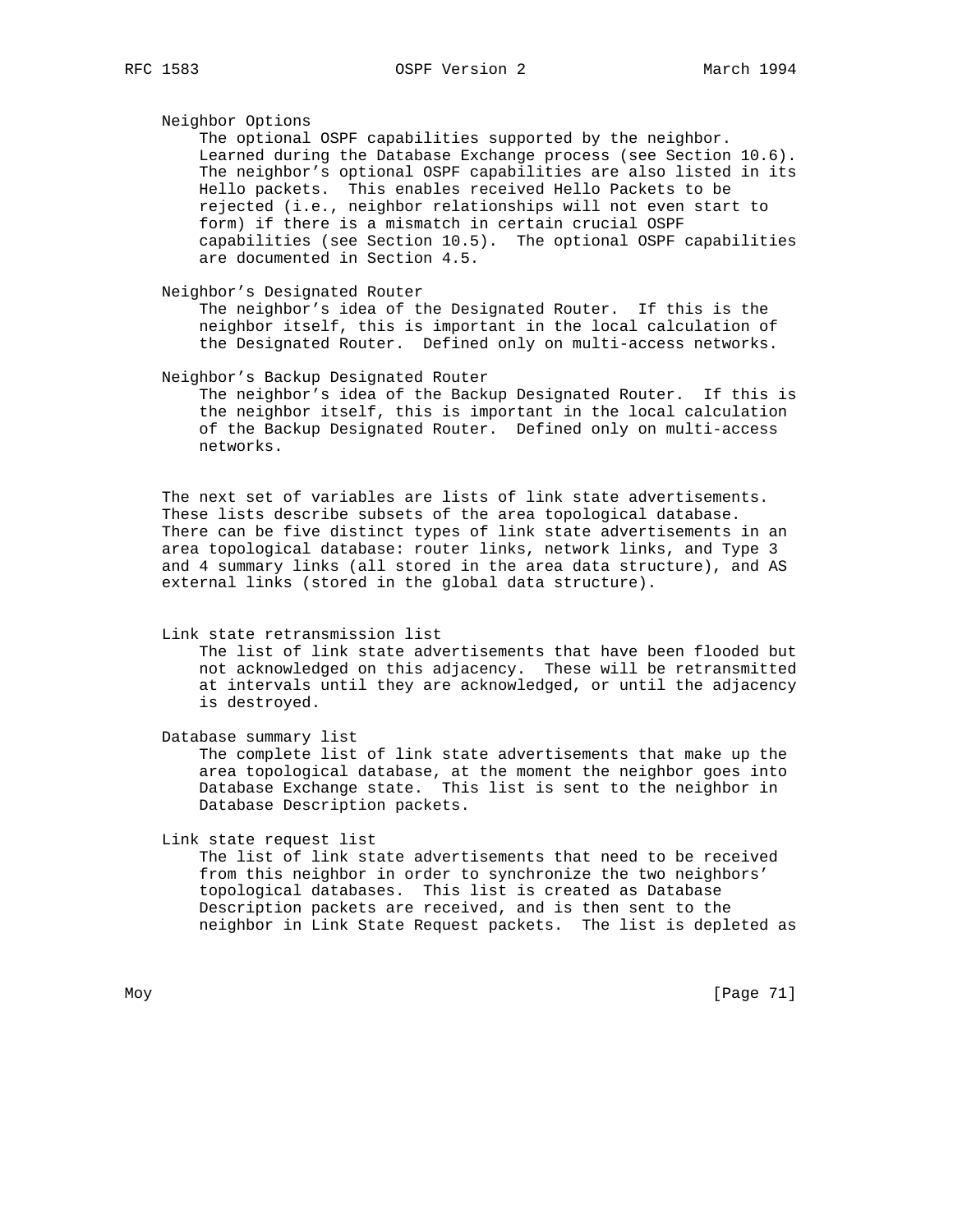appropriate Link State Update packets are received.

# 10.1. Neighbor states

 The state of a neighbor (really, the state of a conversation being held with a neighboring router) is documented in the following sections. The states are listed in order of progressing functionality. For example, the inoperative state is listed first, followed by a list of intermediate states before the final, fully functional state is achieved. The specification makes use of this ordering by sometimes making references such as "those neighbors/adjacencies in state greater than X". Figures 12 and 13 show the graph of neighbor state changes. The arcs of the graphs are labelled with the event causing the state change. The neighbor events are documented in Section 10.2.

 The graph in Figure 12 shows the state changes effected by the Hello Protocol. The Hello Protocol is responsible for neighbor



Figure 12: Neighbor state changes (Hello Protocol)

 In addition to the state transitions pictured, Event KillNbr always forces Down State, Event InactivityTimer always forces Down State, Event LLDown always forces Down State

Moy [Page 72]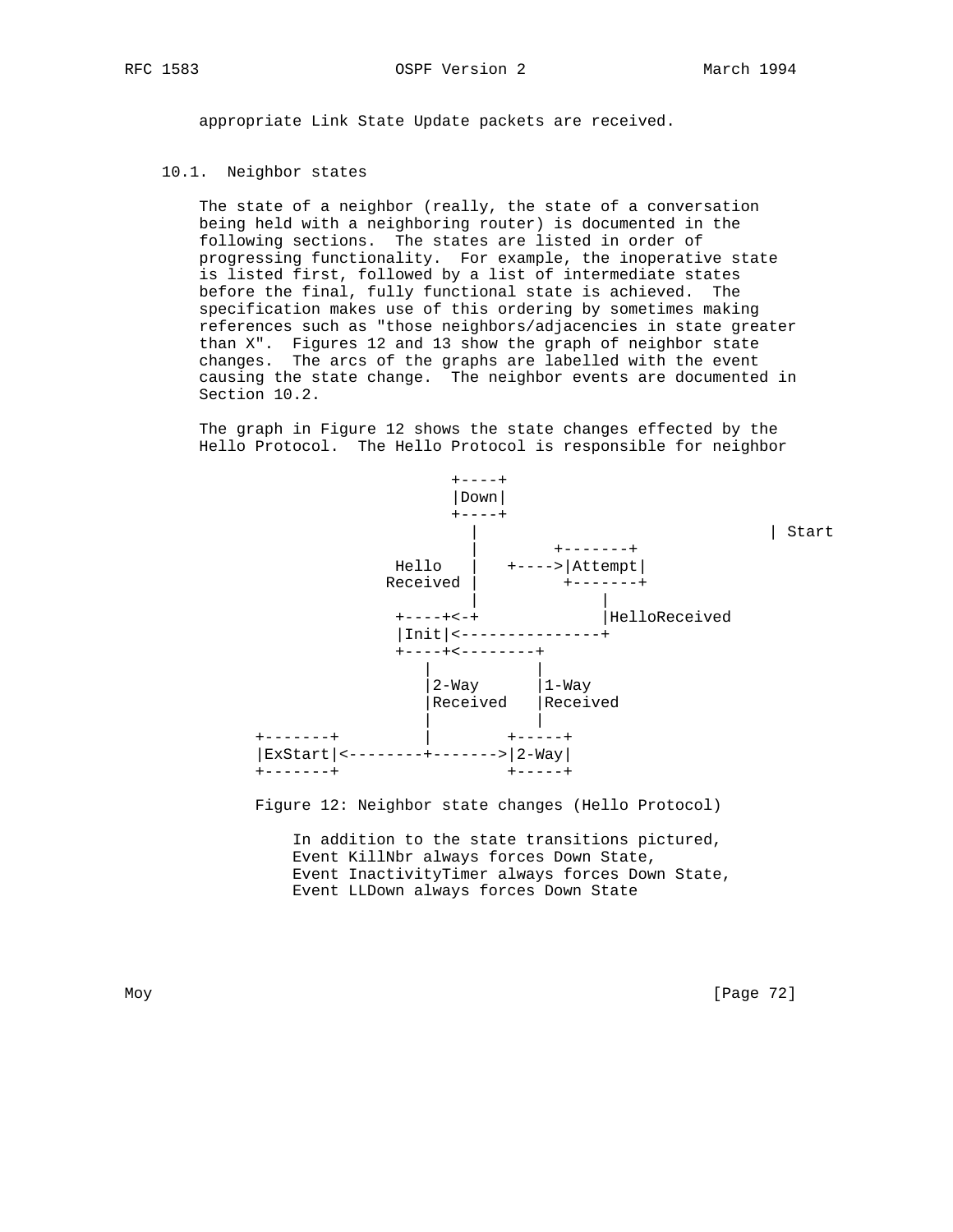acquisition and maintenance, and for ensuring two way communication between neighbors.

 The graph in Figure 13 shows the forming of an adjacency. Not every two neighboring routers become adjacent (see Section 10.4). The adjacency starts to form when the neighbor is in state ExStart. After the two routers discover their master/slave status, the state transitions to Exchange. At this point the neighbor starts to be used in the flooding procedure, and the two neighboring routers begin synchronizing their databases. When this synchronization is finished, the neighbor is in state Full and we say that the two routers are fully adjacent. At this point the adjacency is listed in link state advertisements.

 For a more detailed description of neighbor state changes, together with the additional actions involved in each change, see Section 10.3.



Figure 13: Neighbor state changes (Database Exchange)

 In addition to the state transitions pictured, Event SeqNumberMismatch forces ExStart state, Event BadLSReq forces ExStart state, Event 1-Way forces Init state, Event KillNbr always forces Down State, Event InactivityTimer always forces Down State, Event LLDown always forces Down State, Event AdjOK? leads to adjacency forming/breaking

Moy [Page 73]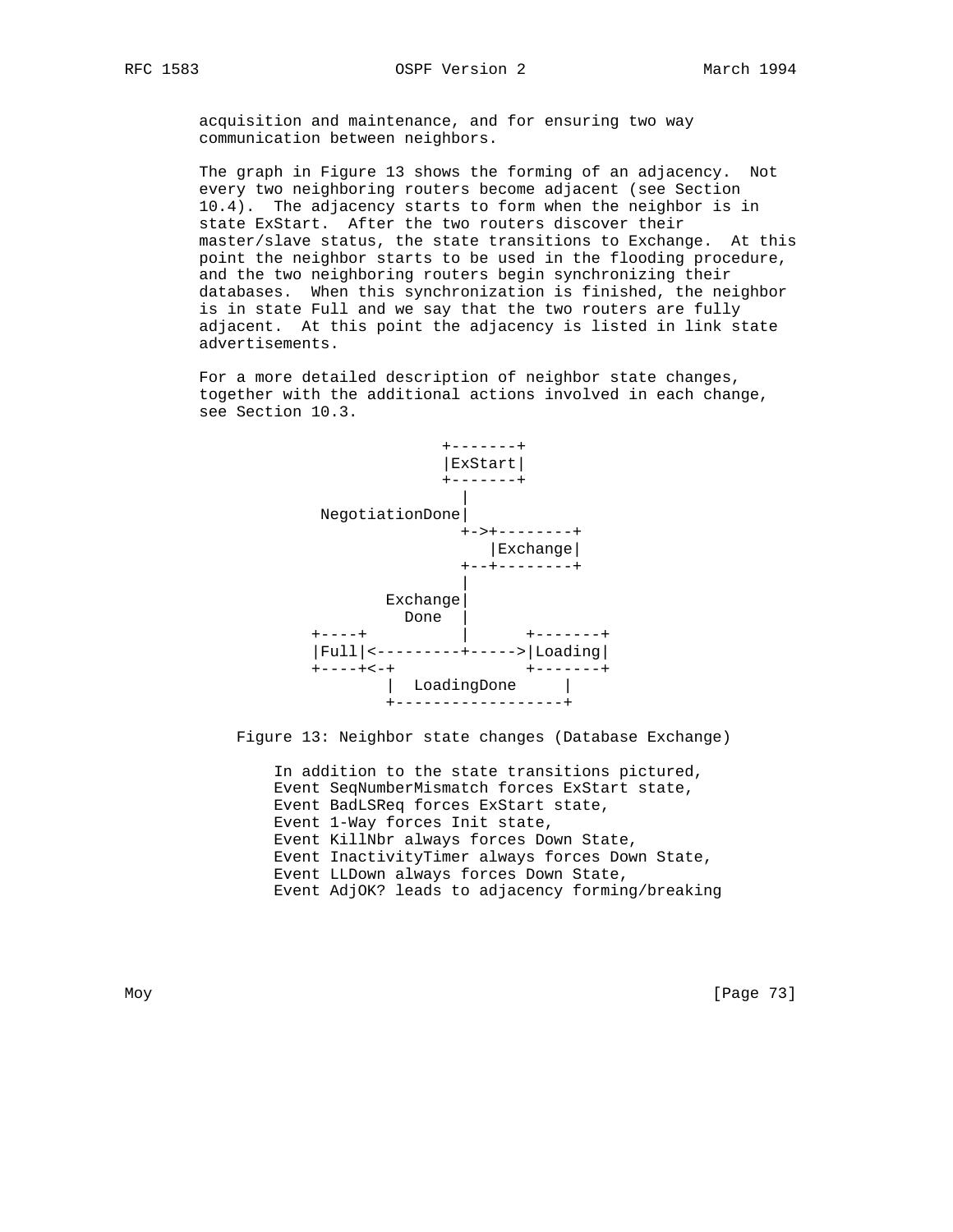# RFC 1583 OSPF Version 2 March 1994

### Down

 This is the initial state of a neighbor conversation. It indicates that there has been no recent information received from the neighbor. On non-broadcast networks, Hello packets may still be sent to "Down" neighbors, although at a reduced frequency (see Section 9.5.1).

#### Attempt

 This state is only valid for neighbors attached to non broadcast networks. It indicates that no recent information has been received from the neighbor, but that a more concerted effort should be made to contact the neighbor. This is done by sending the neighbor Hello packets at intervals of HelloInterval (see Section 9.5.1).

### Init

 In this state, an Hello packet has recently been seen from the neighbor. However, bidirectional communication has not yet been established with the neighbor (i.e., the router itself did not appear in the neighbor's Hello packet). All neighbors in this state (or higher) are listed in the Hello packets sent from the associated interface.

### 2-Way

 In this state, communication between the two routers is bidirectional. This has been assured by the operation of the Hello Protocol. This is the most advanced state short of beginning adjacency establishment. The (Backup) Designated Router is selected from the set of neighbors in state 2-Way or greater.

### ExStart

 This is the first step in creating an adjacency between the two neighboring routers. The goal of this step is to decide which router is the master, and to decide upon the initial DD sequence number. Neighbor conversations in this state or greater are called adjacencies.

### Exchange

 In this state the router is describing its entire link state database by sending Database Description packets to the neighbor. Each Database Description Packet has a DD sequence number, and is explicitly acknowledged. Only one Database Description Packet is allowed outstanding at any one time. In this state, Link State Request Packets may also be sent asking for the neighbor's more recent advertisements. All adjacencies in Exchange state or greater are used by the flooding procedure. In fact, these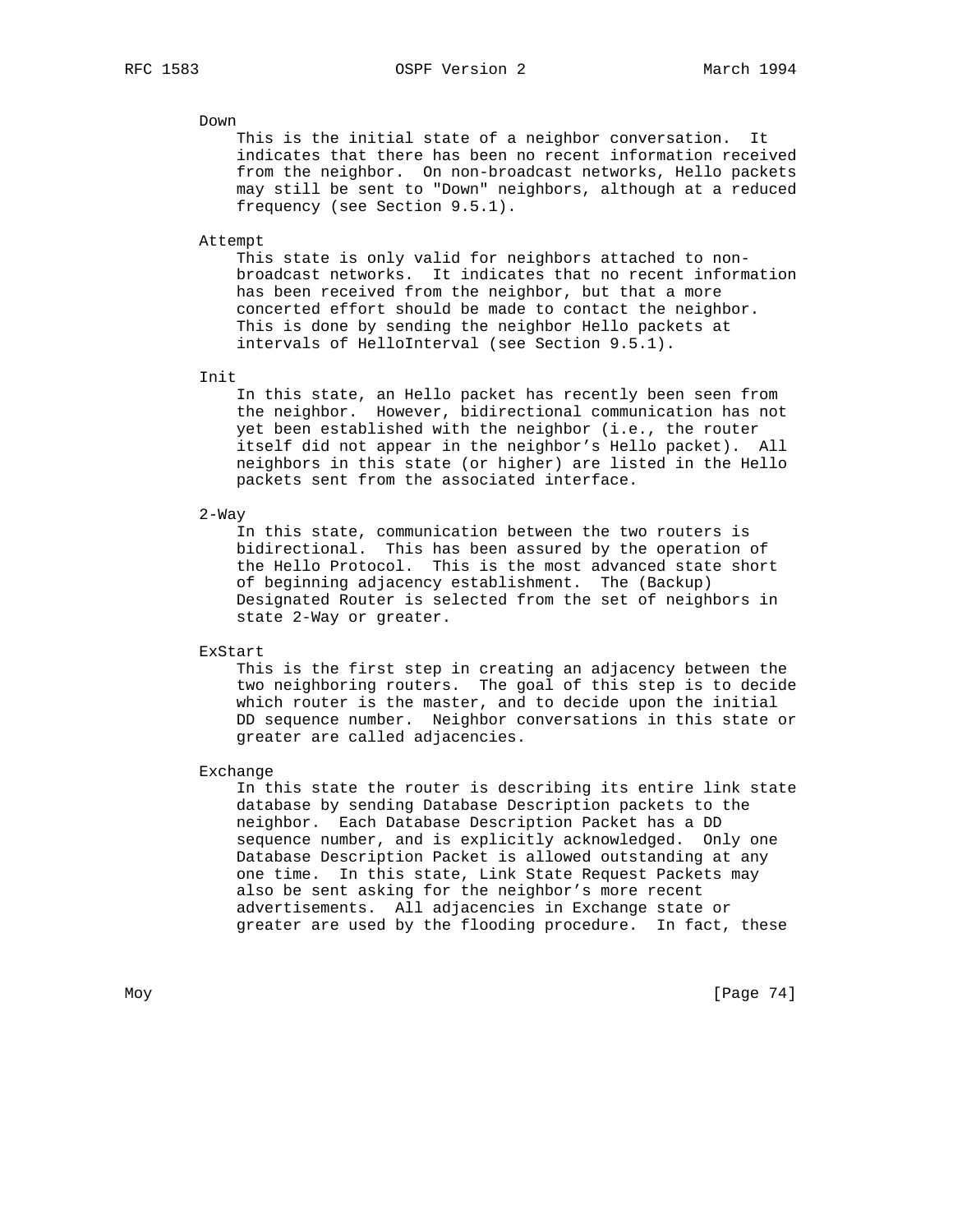RFC 1583 OSPF Version 2 March 1994

 adjacencies are fully capable of transmitting and receiving all types of OSPF routing protocol packets.

Loading

 In this state, Link State Request packets are sent to the neighbor asking for the more recent advertisements that have been discovered (but not yet received) in the Exchange state.

Full

 In this state, the neighboring routers are fully adjacent. These adjacencies will now appear in router links and network links advertisements.

## 10.2. Events causing neighbor state changes

 State changes can be effected by a number of events. These events are shown in the labels of the arcs in Figures 12 and 13. The label definitions are as follows:

### HelloReceived

A Hello packet has been received from a neighbor.

Start

 This is an indication that Hello Packets should now be sent to the neighbor at intervals of HelloInterval seconds. This event is generated only for neighbors associated with non broadcast networks.

2-WayReceived

 Bidirectional communication has been realized between the two neighboring routers. This is indicated by this router seeing itself in the other's Hello packet.

NegotiationDone

 The Master/Slave relationship has been negotiated, and DD sequence numbers have been exchanged. This signals the start of the sending/receiving of Database Description packets. For more information on the generation of this event, consult Section 10.8.

ExchangeDone

 Both routers have successfully transmitted a full sequence of Database Description packets. Each router now knows what parts of its link state database are out of date. For more information on the generation of this event, consult Section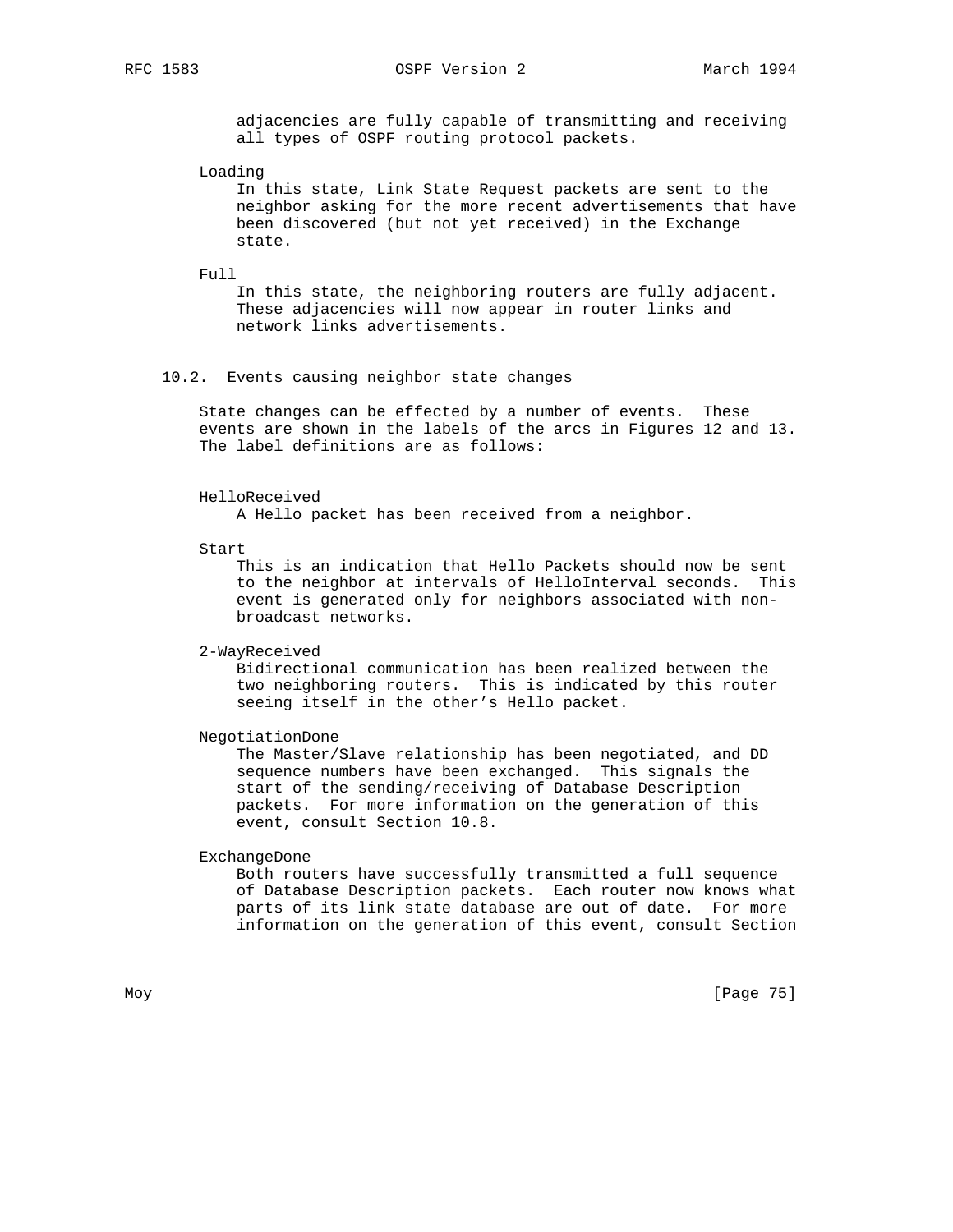10.8.

#### BadLSReq

 A Link State Request has been received for a link state advertisement not contained in the database. This indicates an error in the Database Exchange process.

#### Loading Done

 Link State Updates have been received for all out-of-date portions of the database. This is indicated by the Link state request list becoming empty after the Database Exchange process has completed.

#### AdjOK?

 A decision must be made (again) as to whether an adjacency should be established/maintained with the neighbor. This event will start some adjacencies forming, and destroy others.

 The following events cause well developed neighbors to revert to lesser states. Unlike the above events, these events may occur when the neighbor conversation is in any of a number of states.

### SeqNumberMismatch

 A Database Description packet has been received that either a) has an unexpected DD sequence number, b) unexpectedly has the Init bit set or c) has an Options field differing from the last Options field received in a Database Description packet. Any of these conditions indicate that some error has occurred during adjacency establishment.

#### 1-Way

 An Hello packet has been received from the neighbor, in which this router is not mentioned. This indicates that communication with the neighbor is not bidirectional.

#### KillNbr

 This is an indication that all communication with the neighbor is now impossible, forcing the neighbor to revert to Down state.

#### InactivityTimer

 The inactivity Timer has fired. This means that no Hello packets have been seen recently from the neighbor. The neighbor reverts to Down state.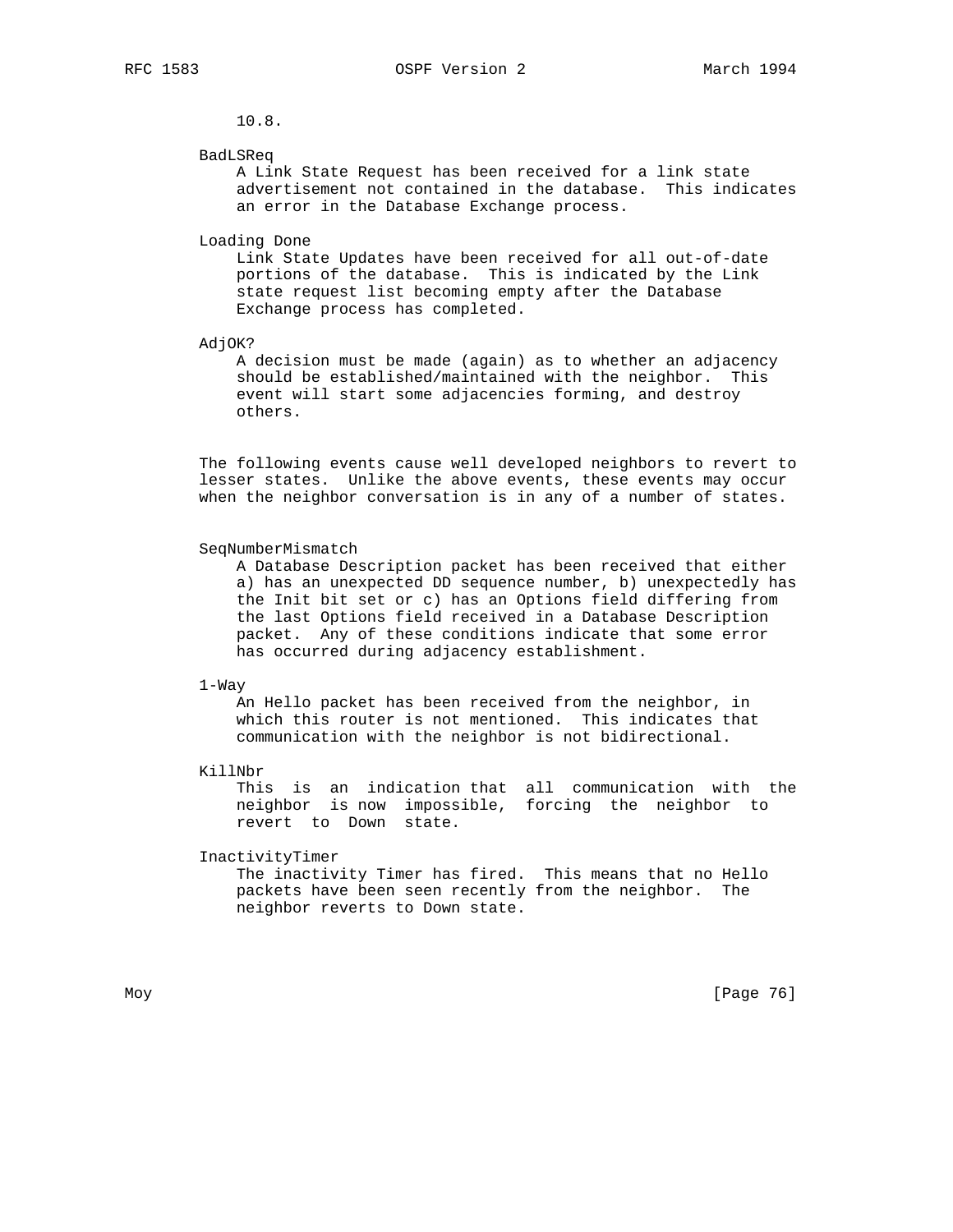### LLDown

 This is an indication from the lower level protocols that the neighbor is now unreachable. For example, on an X.25 network this could be indicated by an X.25 clear indication with appropriate cause and diagnostic fields. This event forces the neighbor into Down state.

## 10.3. The Neighbor state machine

 A detailed description of the neighbor state changes follows. Each state change is invoked by an event (Section 10.2). This event may produce different effects, depending on the current state of the neighbor. For this reason, the state machine below is organized by current neighbor state and received event. Each entry in the state machine describes the resulting new neighbor state and the required set of additional actions.

 When a neighbor's state changes, it may be necessary to rerun the Designated Router election algorithm. This is determined by whether the interface NeighborChange event is generated (see Section 9.2). Also, if the Interface is in DR state (the router is itself Designated Router), changes in neighbor state may cause a new network links advertisement to be originated (see Section 12.4).

 When the neighbor state machine needs to invoke the interface state machine, it should be done as a scheduled task (see Section 4.4). This simplifies things, by ensuring that neither state machine will be executed recursively.

State(s): Down

Event: Start

New state: Attempt

 Action: Send an Hello Packet to the neighbor (this neighbor is always associated with a non-broadcast network) and start the Inactivity Timer for the neighbor. The timer's later firing would indicate that communication with the neighbor was not attained.

State(s): Attempt

Moy [Page 77]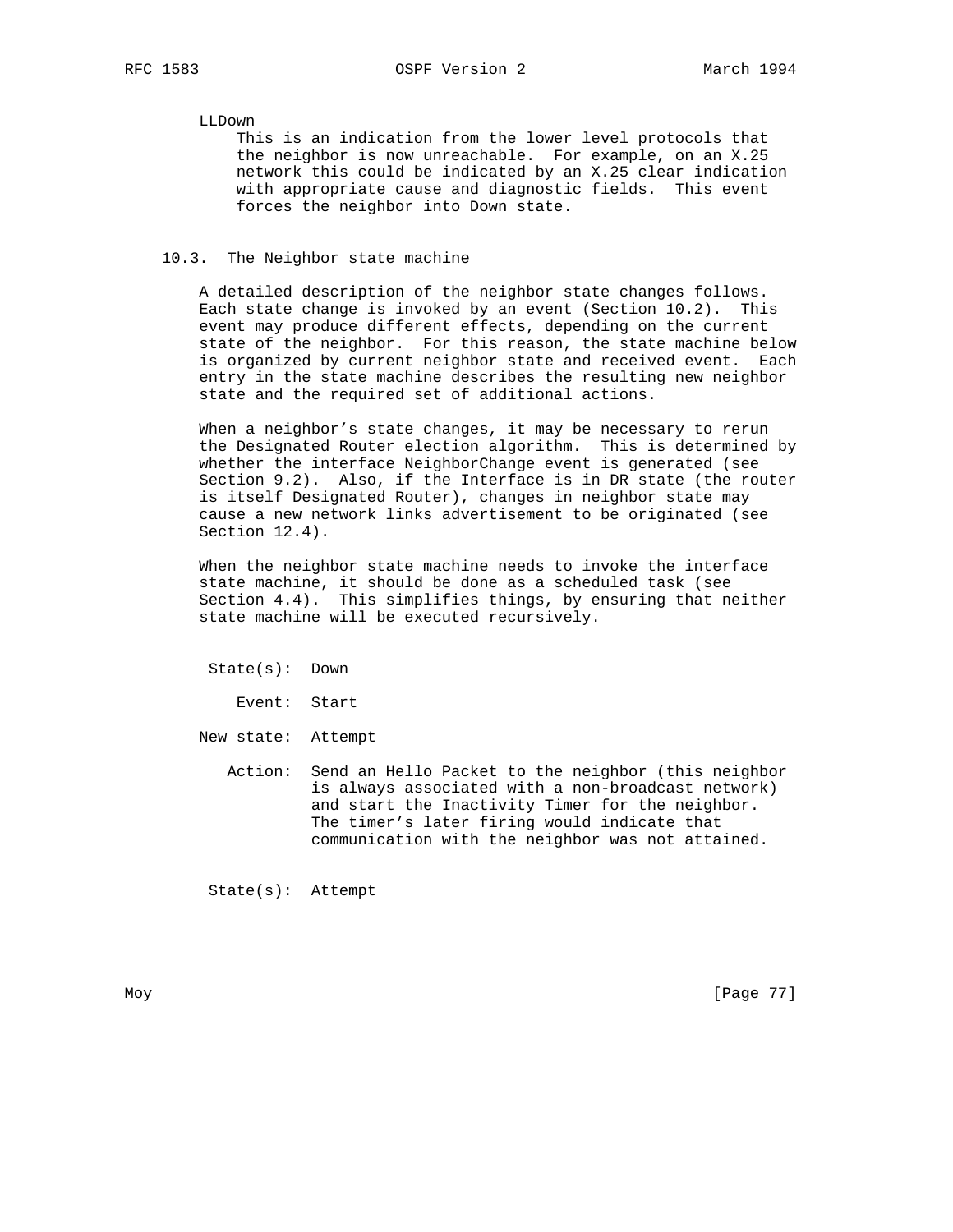Event: HelloReceived

New state: Init

 Action: Restart the Inactivity Timer for the neighbor, since the neighbor has now been heard from.

State(s): Down

Event: HelloReceived

New state: Init

 Action: Start the Inactivity Timer for the neighbor. The timer's later firing would indicate that the neighbor is dead.

- State(s): Init or greater
	- Event: HelloReceived
- New state: No state change.
	- Action: Restart the Inactivity Timer for the neighbor, since the neighbor has again been heard from.

State(s): Init

Event: 2-WayReceived

- New state: Depends upon action routine.
	- Action: Determine whether an adjacency should be established with the neighbor (see Section 10.4). If not, the new neighbor state is 2-Way.

 Otherwise (an adjacency should be established) the neighbor state transitions to ExStart. Upon entering this state, the router increments the DD sequence number for this neighbor. If this is the first time that an adjacency has been attempted, the DD sequence number should be assigned some unique value (like the time of day clock). It then declares itself master (sets the master/slave bit to master), and starts sending Database Description

Moy [Page 78]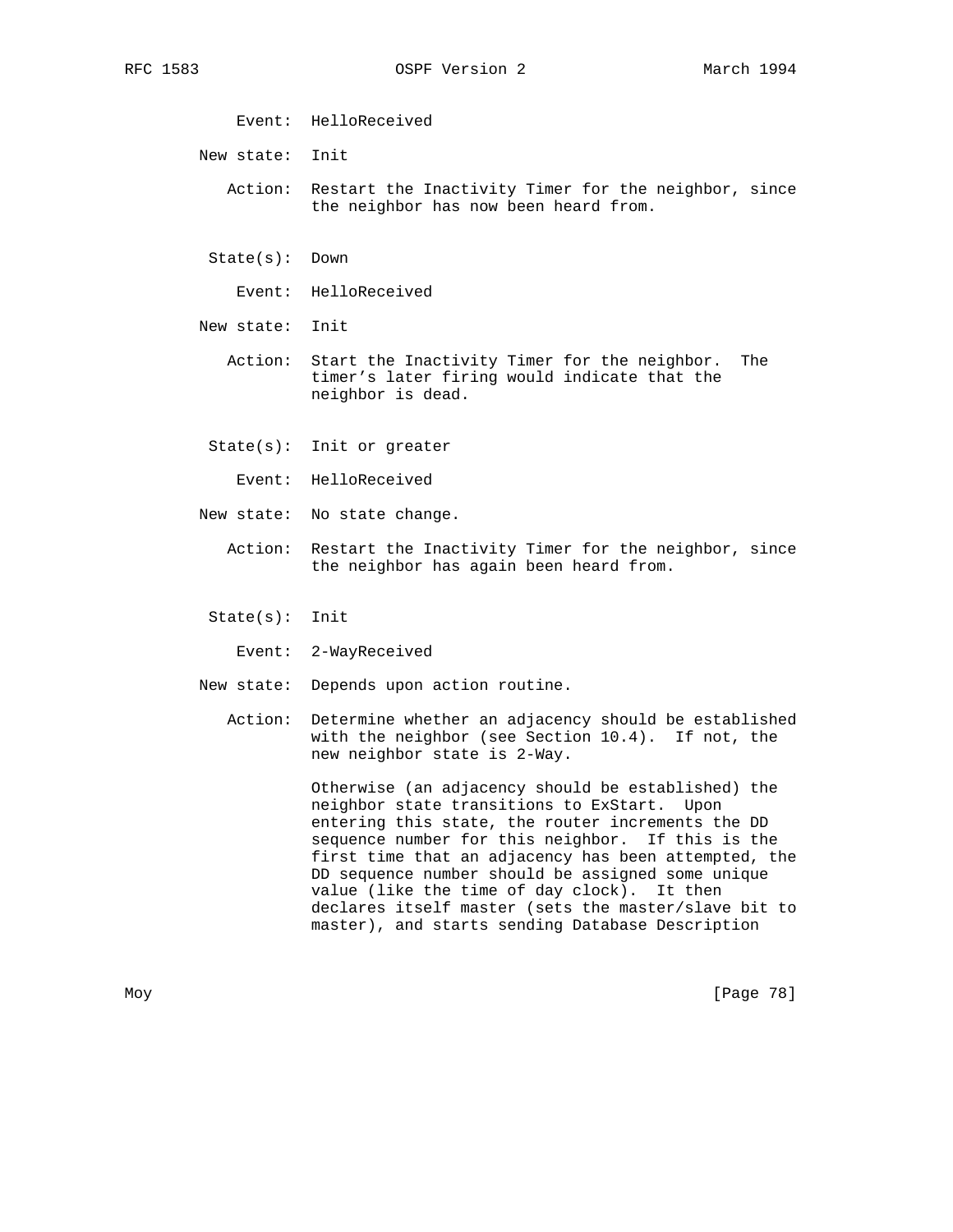Packets, with the initialize (I), more (M) and master (MS) bits set. This Database Description Packet should be otherwise empty. This Database Description Packet should be retransmitted at intervals of RxmtInterval until the next state is entered (see Section 10.8).

State(s): ExStart

Event: NegotiationDone

- New state: Exchange
	- Action: The router must list the contents of its entire area link state database in the neighbor Database summary list. The area link state database consists of the router links, network links and summary links contained in the area structure, along with the AS external links contained in the global structure. AS external link advertisements are omitted from a virtual neighbor's Database summary list. AS external advertisements are omitted from the Database summary list if the area has been configured as a stub (see Section 3.6). Advertisements whose age is equal to MaxAge are instead added to the neighbor's Link state retransmission list. A summary of the Database summary list will be sent to the neighbor in Database Description packets. Each Database Description Packet has a DD sequence number, and is explicitly acknowledged. Only one Database Description Packet is allowed outstanding at any one time. For more detail on the sending and receiving of Database Description packets, see Sections 10.8 and 10.6.
	- State(s): Exchange
		- Event: ExchangeDone
- New state: Depends upon action routine.
	- Action: If the neighbor Link state request list is empty, the new neighbor state is Full. No other action is required. This is an adjacency's final state.

Moy [Page 79]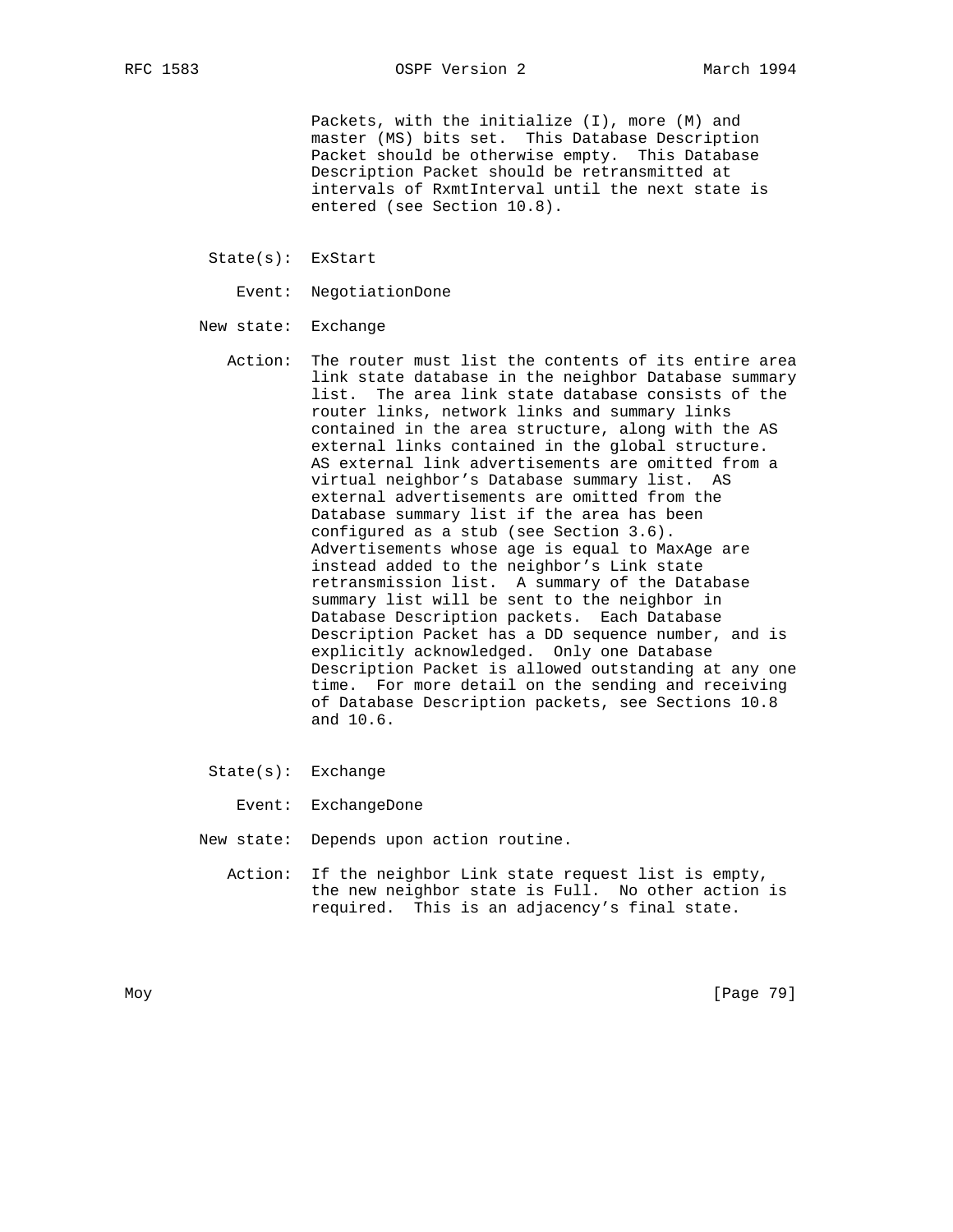RFC 1583 OSPF Version 2 March 1994

 Otherwise, the new neighbor state is Loading. Start (or continue) sending Link State Request packets to the neighbor (see Section 10.9). These are requests for the neighbor's more recent advertisements (which were discovered but not yet received in the Exchange state). These advertisements are listed in the Link state request list associated with the neighbor.

- State(s): Loading
	- Event: Loading Done
- New state: Full
	- Action: No action required. This is an adjacency's final state.
	- $State(s): 2-Way$

Event: AdjOK?

- New state: Depends upon action routine.
	- Action: Determine whether an adjacency should be formed with the neighboring router (see Section 10.4). If not, the neighbor state remains at 2-Way. Otherwise, transition the neighbor state to ExStart and perform the actions associated with the above state machine entry for state Init and event 2-WayReceived.
	- State(s): ExStart or greater

Event: AdjOK?

New state: Depends upon action routine.

 Action: Determine whether the neighboring router should still be adjacent. If yes, there is no state change and no further action is necessary.

> Otherwise, the (possibly partially formed) adjacency must be destroyed. The neighbor state transitions to 2-Way. The Link state retransmission list, Database summary list and Link state request list are cleared of link state advertisements.

Moy [Page 80]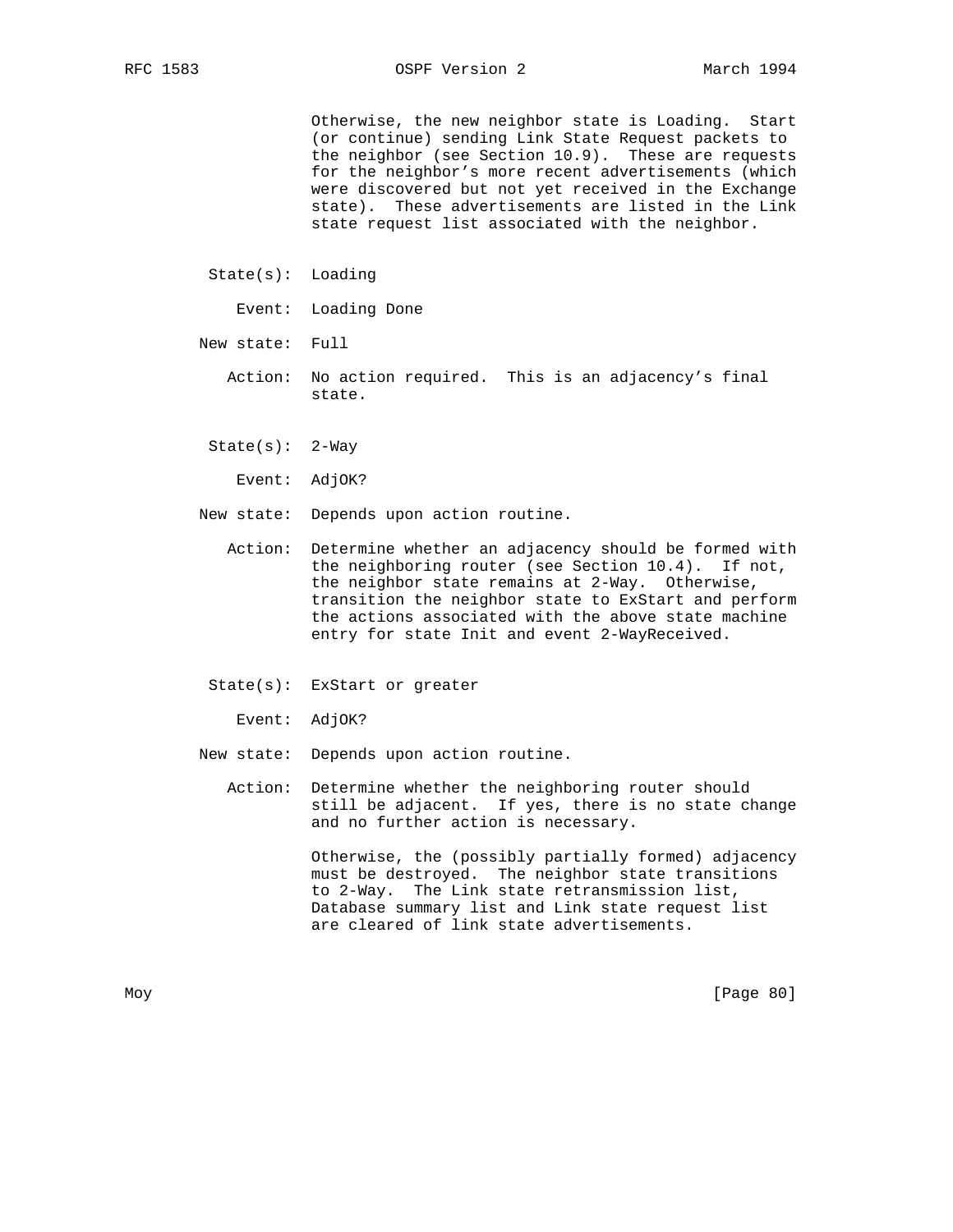- State(s): Exchange or greater
	- Event: SeqNumberMismatch
- New state: ExStart
	- Action: The (possibly partially formed) adjacency is torn down, and then an attempt is made at reestablishment. The neighbor state first transitions to ExStart. The Link state retransmission list, Database summary list and Link state request list are cleared of link state advertisements. Then the router increments the DD sequence number for this neighbor, declares itself master (sets the master/slave bit to master), and starts sending Database Description Packets, with the initialize (I), more (M) and master (MS) bits set. This Database Description Packet should be otherwise empty (see Section 10.8).
	- State(s): Exchange or greater
		- Event: BadLSReq
- New state: ExStart
	- Action: The action for event BadLSReq is exactly the same as for the neighbor event SeqNumberMismatch. The (possibly partially formed) adjacency is torn down, and then an attempt is made at reestablishment. For more information, see the neighbor state machine entry that is invoked when event SeqNumberMismatch is generated in state Exchange or greater.
- State(s): Any state

Event: KillNbr

- New state: Down
	- Action: The Link state retransmission list, Database summary list and Link state request list are cleared of link state advertisements. Also, the Inactivity Timer is disabled.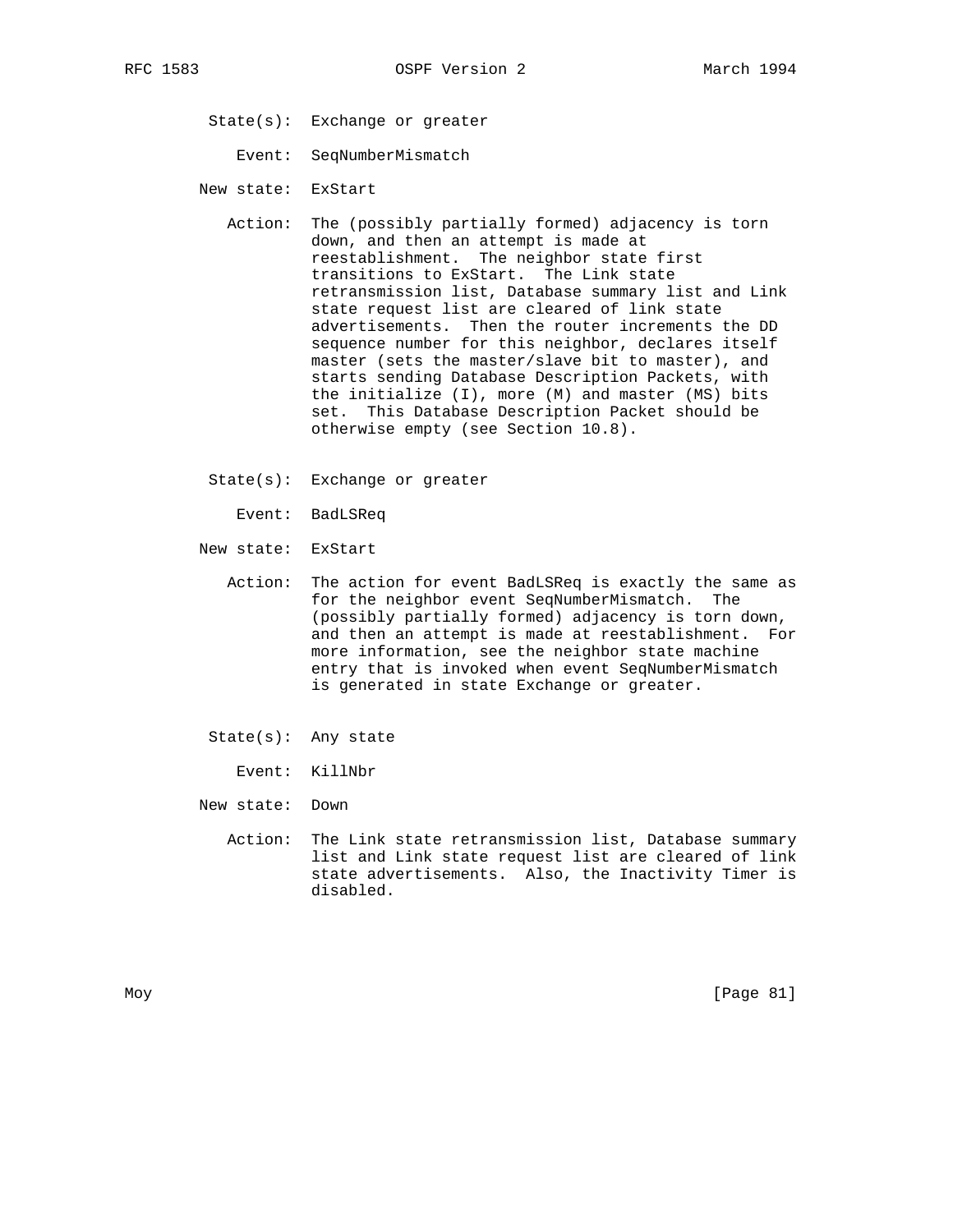State(s): Any state

Event: LLDown

New state: Down

- Action: The Link state retransmission list, Database summary list and Link state request list are cleared of link state advertisements. Also, the Inactivity Timer is disabled.
- State(s): Any state
	- Event: InactivityTimer
- New state: Down
	- Action: The Link state retransmission list, Database summary list and Link state request list are cleared of link state advertisements.
	- State(s): 2-Way or greater
		- Event: 1-WayReceived
- New state: Init
	- Action: The Link state retransmission list, Database summary list and Link state request list are cleared of link state advertisements.
	- State(s): 2-Way or greater
		- Event: 2-WayReceived
- New state: No state change.
	- Action: No action required.
	- State(s): Init
		- Event: 1-WayReceived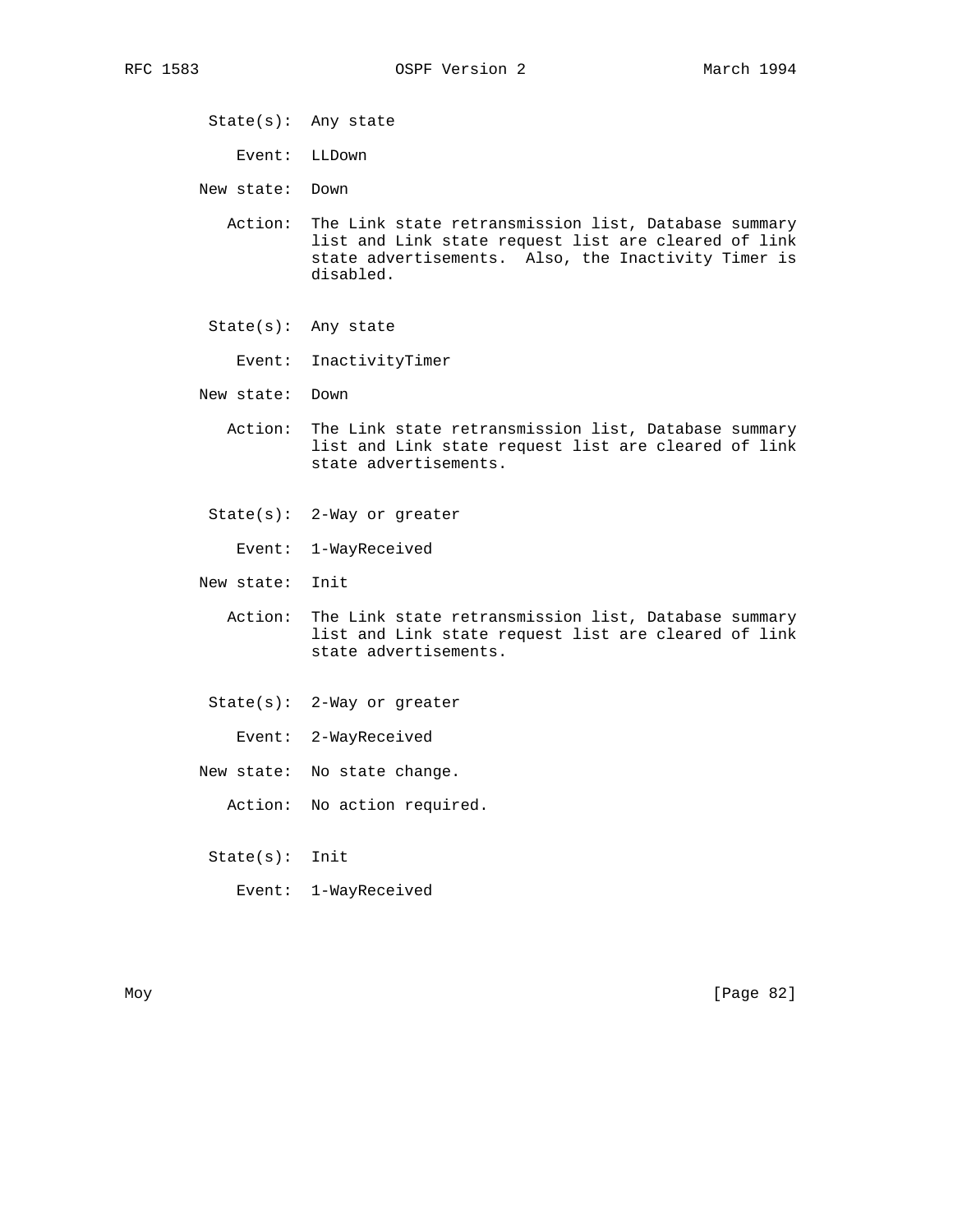New state: No state change.

Action: No action required.

10.4. Whether to become adjacent

 Adjacencies are established with some subset of the router's neighbors. Routers connected by point-to-point networks and virtual links always become adjacent. On multi-access networks, all routers become adjacent to both the Designated Router and the Backup Designated Router.

 The adjacency-forming decision occurs in two places in the neighbor state machine. First, when bidirectional communication is initially established with the neighbor, and secondly, when the identity of the attached network's (Backup) Designated Router changes. If the decision is made to not attempt an adjacency, the state of the neighbor communication stops at 2- Way.

 An adjacency should be established with a bidirectional neighbor when at least one of the following conditions holds:

- o The underlying network type is point-to-point
- o The underlying network type is virtual link
- o The router itself is the Designated Router
- o The router itself is the Backup Designated Router
- o The neighboring router is the Designated Router
- o The neighboring router is the Backup Designated Router

### 10.5. Receiving Hello Packets

 This section explains the detailed processing of a received Hello Packet. (See Section A.3.2 for the format of Hello packets.) The generic input processing of OSPF packets will have checked the validity of the IP header and the OSPF packet header. Next, the values of the Network Mask, HelloInterval, and RouterDeadInterval fields in the received Hello packet must be checked against the values configured for the receiving interface. Any mismatch causes processing to stop and the

Moy [Page 83]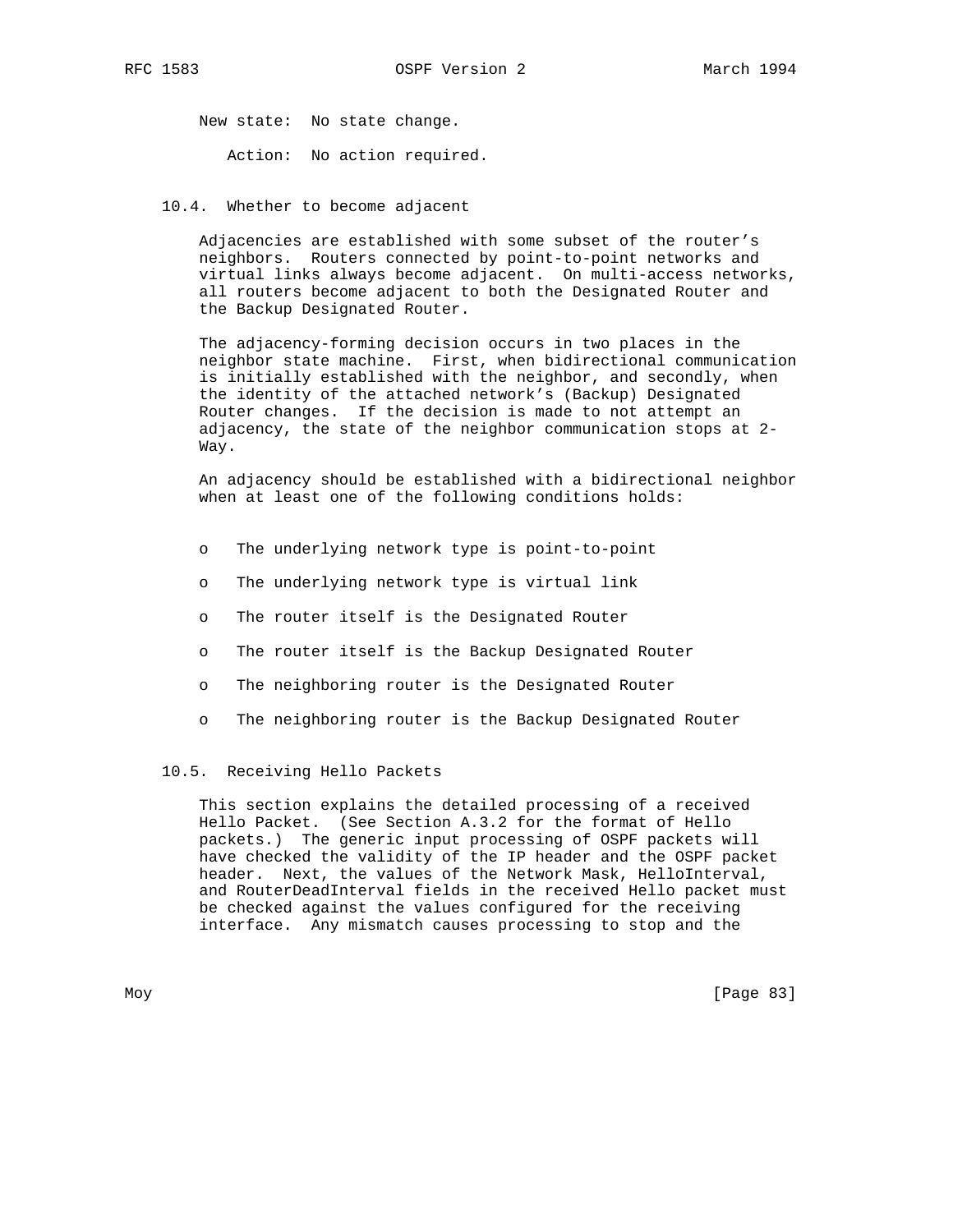packet to be dropped. In other words, the above fields are really describing the attached network's configuration. However, there is one exception to the above rule: on point-to-point networks and on virtual links, the Network Mask in the received Hello Packet should be ignored.

 The receiving interface attaches to a single OSPF area (this could be the backbone). The setting of the E-bit found in the Hello Packet's Options field must match this area's ExternalRoutingCapability. If AS external advertisements are not flooded into/throughout the area (i.e, the area is a "stub") the E-bit must be clear in received Hello Packets, otherwise the E-bit must be set. A mismatch causes processing to stop and the packet to be dropped. The setting of the rest of the bits in the Hello Packet's Options field should be ignored.

 At this point, an attempt is made to match the source of the Hello Packet to one of the receiving interface's neighbors. If the receiving interface is a multi-access network (either broadcast or non-broadcast) the source is identified by the IP source address found in the Hello's IP header. If the receiving interface is a point-to-point link or a virtual link, the source is identified by the Router ID found in the Hello's OSPF packet header. The interface's current list of neighbors is contained in the interface's data structure. If a matching neighbor structure cannot be found, (i.e., this is the first time the neighbor has been detected), one is created. The initial state of a newly created neighbor is set to Down.

 When receiving an Hello Packet from a neighbor on a multi-access network (broadcast or non-broadcast), set the neighbor structure's Neighbor ID equal to the Router ID found in the packet's OSPF header. When receiving an Hello on a point-to point network (but not on a virtual link) set the neighbor structure's Neighbor IP address to the packet's IP source address.

 Now the rest of the Hello Packet is examined, generating events to be given to the neighbor and interface state machines. These state machines are specified either to be executed or scheduled (see Section 4.4). For example, by specifying below that the neighbor state machine be executed in line, several neighbor state transitions may be effected by a single received Hello:

o Each Hello Packet causes the neighbor state machine to be executed with the event HelloReceived.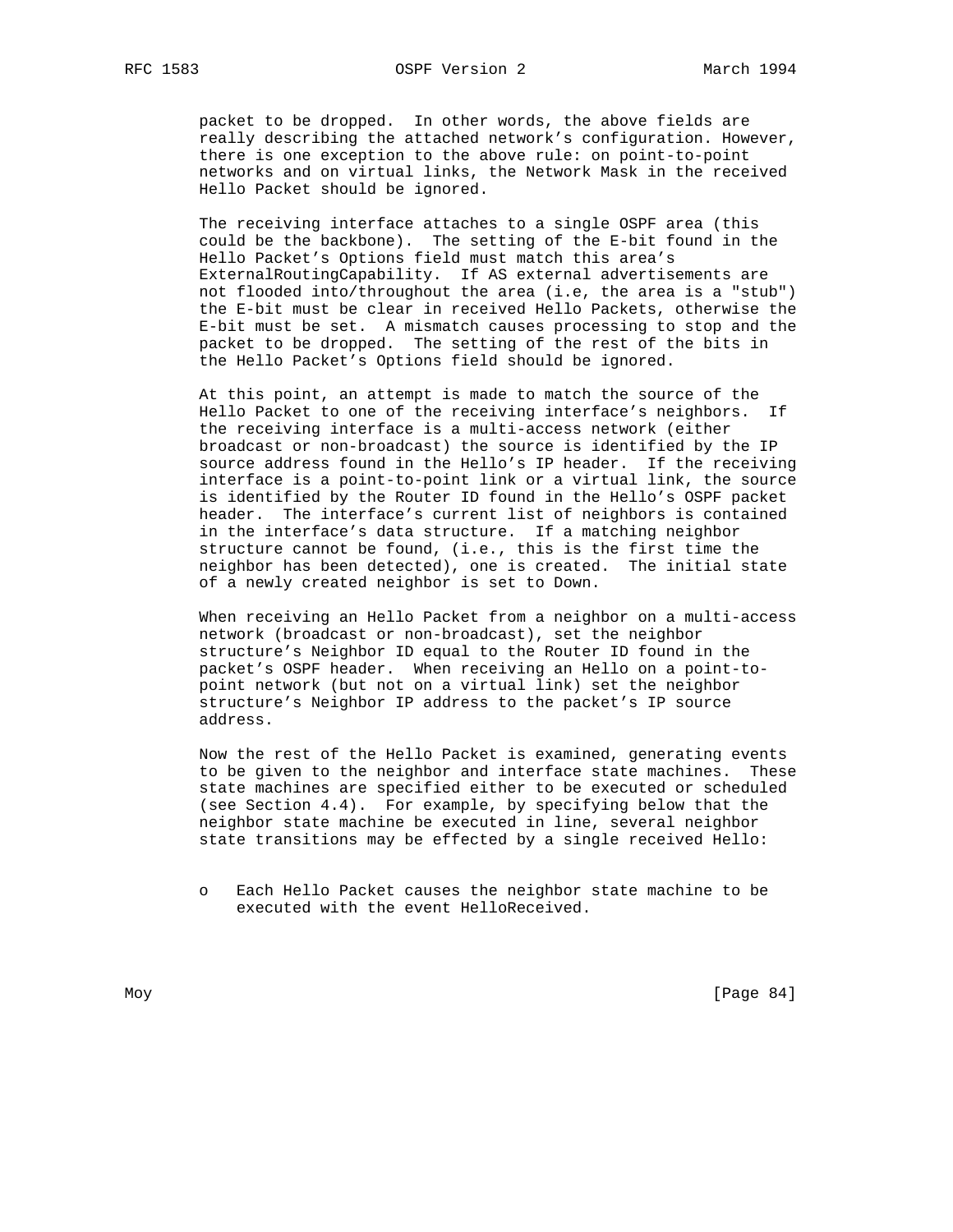- o Then the list of neighbors contained in the Hello Packet is examined. If the router itself appears in this list, the neighbor state machine should be executed with the event 2- WayReceived. Otherwise, the neighbor state machine should be executed with the event 1-WayReceived, and the processing of the packet stops.
- Next, the Hello Packet's Router Priority field is examined. If this field is different than the one previously received from the neighbor, the receiving interface's state machine is scheduled with the event NeighborChange. In any case, the Router Priority field in the neighbor data structure should be updated accordingly.
- o Next the Designated Router field in the Hello Packet is examined. If the neighbor is both declaring itself to be Designated Router (Designated Router field = Neighbor IP address) and the Backup Designated Router field in the packet is equal to 0.0.0.0 and the receiving interface is in state Waiting, the receiving interface's state machine is scheduled with the event BackupSeen. Otherwise, if the neighbor is declaring itself to be Designated Router and it had not previously, or the neighbor is not declaring itself Designated Router where it had previously, the receiving interface's state machine is scheduled with the event NeighborChange. In any case, the Neighbors' Designated Router item in the neighbor structure is updated accordingly.
- o Finally, the Backup Designated Router field in the Hello Packet is examined. If the neighbor is declaring itself to be Backup Designated Router (Backup Designated Router field = Neighbor IP address) and the receiving interface is in state Waiting, the receiving interface's state machine is scheduled with the event BackupSeen. Otherwise, if the neighbor is declaring itself to be Backup Designated Router and it had not previously, or the neighbor is not declaring itself Backup Designated Router where it had previously, the receiving interface's state machine is scheduled with the event NeighborChange. In any case, the Neighbor's Backup Designated Router item in the neighbor structure is updated accordingly.

 On non-broadcast multi-access networks, receipt of an Hello Packet may also cause an Hello Packet to be sent back to the neighbor in response. See Section 9.5.1 for more details.

Moy [Page 85]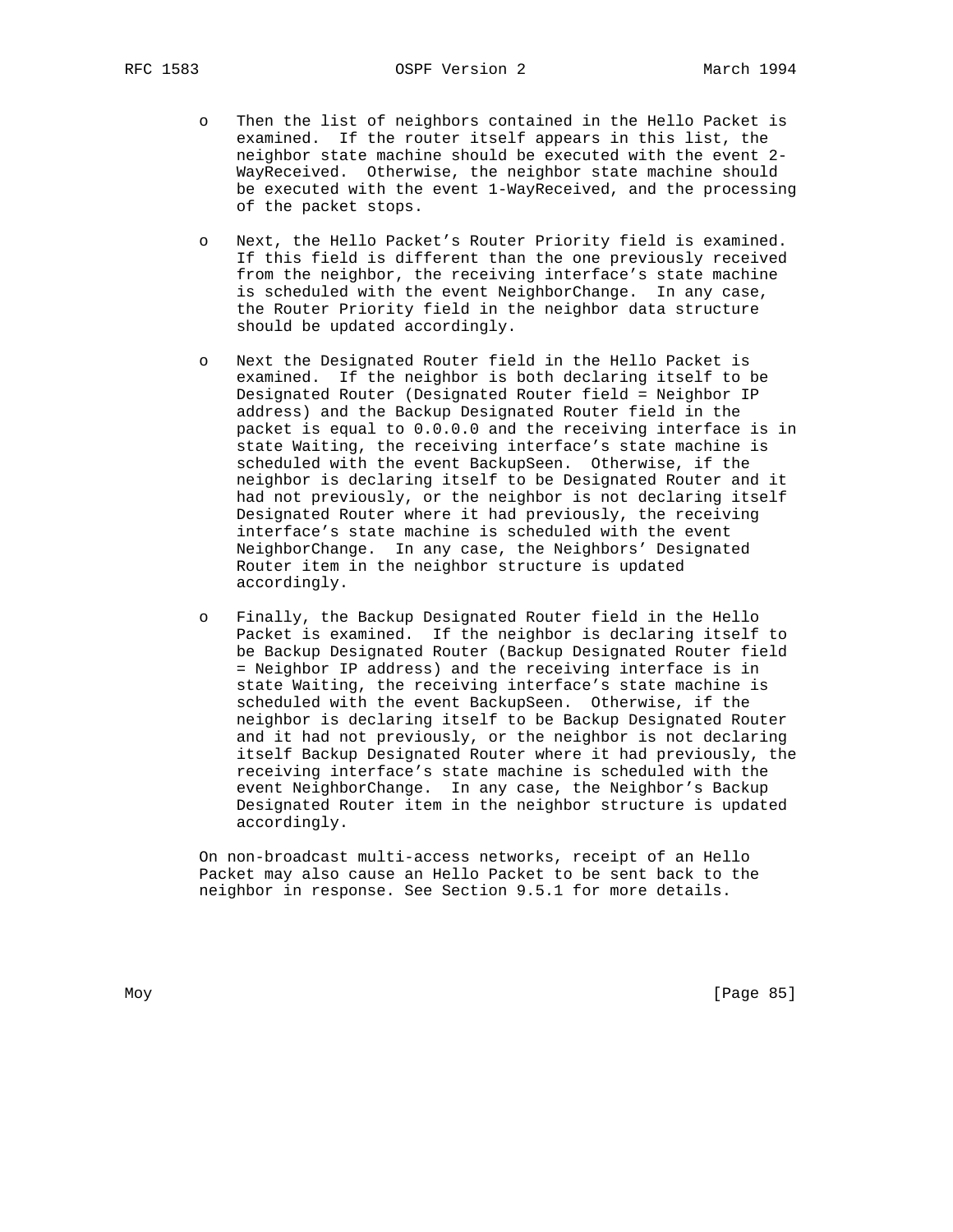# 10.6. Receiving Database Description Packets

 This section explains the detailed processing of a received Database Description Packet. The incoming Database Description Packet has already been associated with a neighbor and receiving interface by the generic input packet processing (Section 8.2). The further processing of the Database Description Packet depends on the neighbor state. If the neighbor's state is Down or Attempt the packet should be ignored. Otherwise, if the state is:

### Init

 The neighbor state machine should be executed with the event 2-WayReceived. This causes an immediate state change to either state 2-Way or state ExStart. If the new state is ExStart, the processing of the current packet should then continue in this new state by falling through to case ExStart below.

2-Way

 The packet should be ignored. Database Description Packets are used only for the purpose of bringing up adjacencies.[7]

#### ExStart

 If the received packet matches one of the following cases, then the neighbor state machine should be executed with the event NegotiationDone (causing the state to transition to Exchange), the packet's Options field should be recorded in the neighbor structure's Neighbor Options field and the packet should be accepted as next in sequence and processed further (see below). Otherwise, the packet should be ignored.

- o The initialize(I), more (M) and master(MS) bits are set, the contents of the packet are empty, and the neighbor's Router ID is larger than the router's own. In this case the router is now Slave. Set the master/slave bit to slave, and set the DD sequence number to that specified by the master.
- o The initialize(I) and master(MS) bits are off, the packet's DD sequence number equals the router's own DD sequence number (indicating acknowledgment) and the neighbor's Router ID is smaller than the router's own. In this case the router is Master.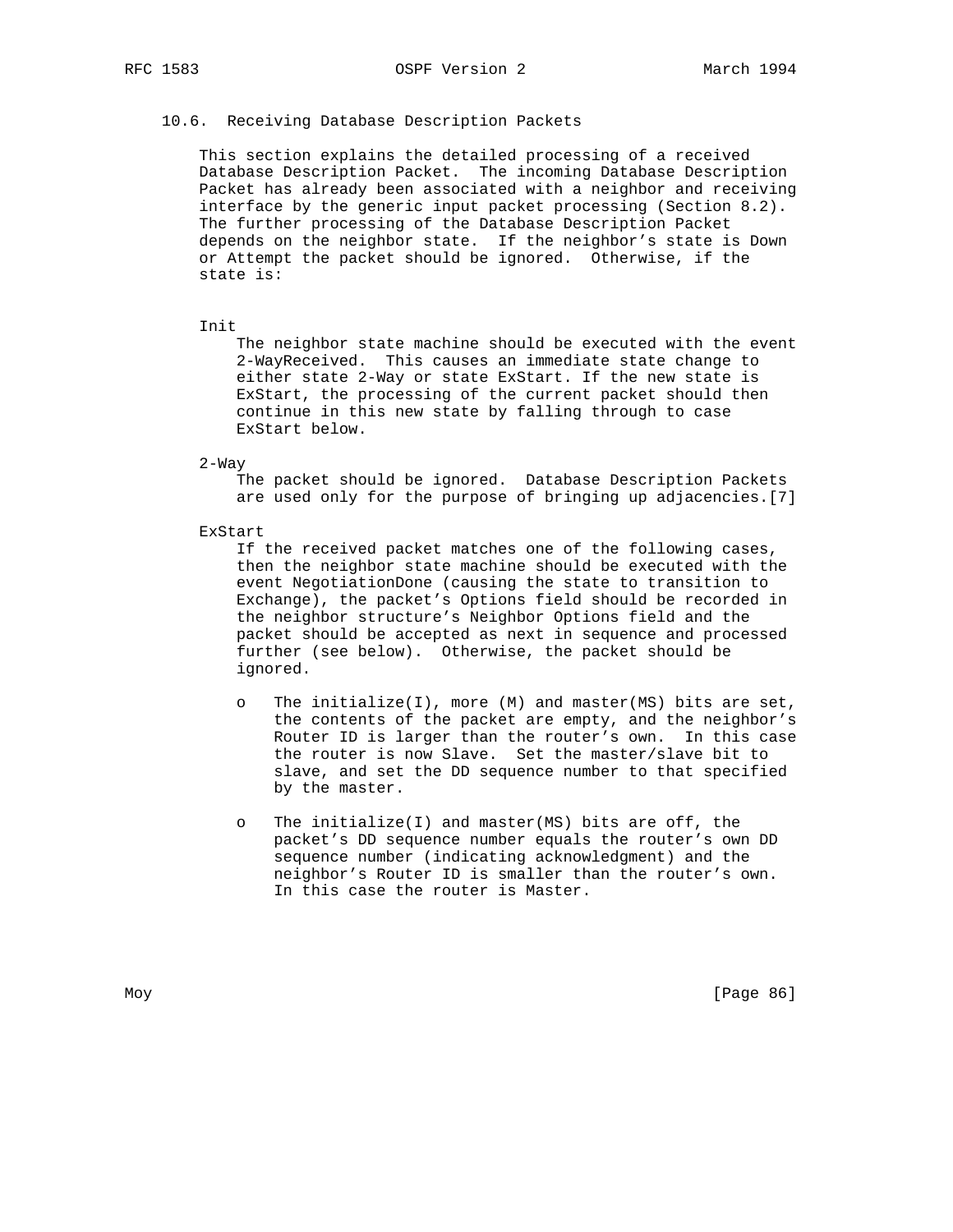Exchange

 If the state of the MS-bit is inconsistent with the master/slave state of the connection, generate the neighbor event SeqNumberMismatch and stop processing the packet. Otherwise:

- o If the initialize(I) bit is set, generate the neighbor event SeqNumberMismatch and stop processing the packet.
- o If the packet's Options field indicates a different set of optional OSPF capabilities than were previously received from the neighbor (recorded in the Neighbor Options field of the neighbor structure), generate the neighbor event SeqNumberMismatch and stop processing the packet.
- o If the router is master, and the packet's DD sequence number equals the router's own DD sequence number (this packet is the next in sequence) the packet should be accepted and its contents processed (below).
- o If the router is master, and the packet's DD sequence number is one less than the router's DD sequence number, the packet is a duplicate. Duplicates should be discarded by the master.
- If the router is slave, and the packet's DD sequence number is one more than the router's own DD sequence number (this packet is the next in sequence) the packet should be accepted and its contents processed (below).
- If the router is slave, and the packet's DD sequence number is equal to the router's DD sequence number, the packet is a duplicate. The slave must respond to duplicates by repeating the last Database Description packet that it had sent.
- o Else, generate the neighbor event SeqNumberMismatch and stop processing the packet.

Loading or Full

 In this state, the router has sent and received an entire sequence of Database Description Packets. The only packets received should be duplicates (see above). In particular, the packet's Options field should match the set of optional OSPF capabilities previously indicated by the neighbor (stored in the neighbor structure's Neighbor Options field). Any other packets received, including the reception of a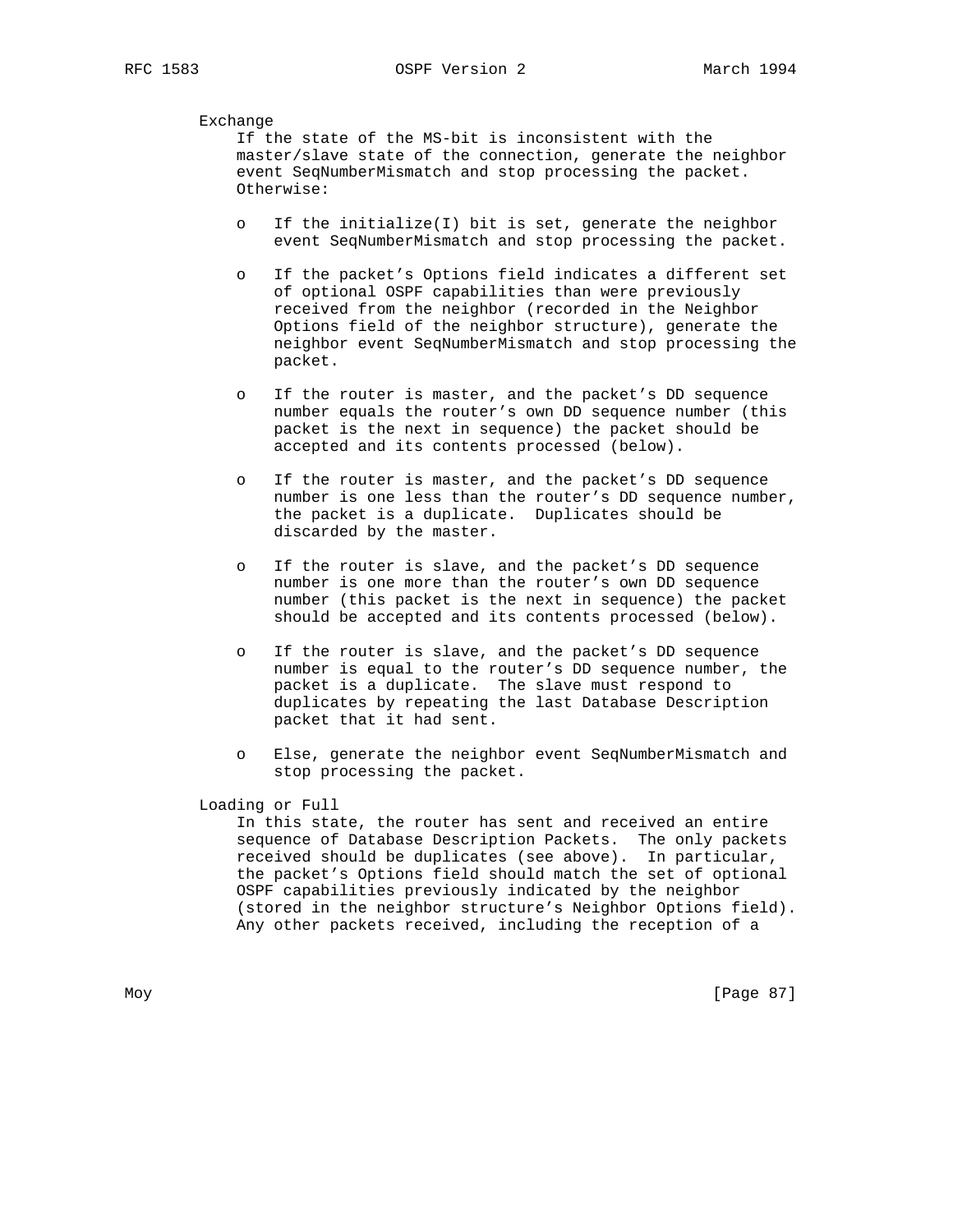packet with the Initialize(I) bit set, should generate the neighbor event SeqNumberMismatch.[8] Duplicates should be discarded by the master. The slave must respond to duplicates by repeating the last Database Description packet that it had sent.

 When the router accepts a received Database Description Packet as the next in sequence the packet contents are processed as follows. For each link state advertisement listed, the advertisement's LS type is checked for validity. If the LS type is unknown (e.g., not one of the LS types 1-5 defined by this specification), or if this is a AS external advertisement (LS type = 5) and the neighbor is associated with a stub area, generate the neighbor event SeqNumberMismatch and stop processing the packet. Otherwise, the router looks up the advertisement in its database to see whether it also has an instance of the link state advertisement. If it does not, or if the database copy is less recent (see Section 13.1), the link state advertisement is put on the Link state request list so that it can be requested (immediately or at some later time) in Link State Request Packets.

 When the router accepts a received Database Description Packet as the next in sequence, it also performs the following actions, depending on whether it is master or slave:

Master

 Increments the DD sequence number. If the router has already sent its entire sequence of Database Description Packets, and the just accepted packet has the more bit (M) set to 0, the neighbor event ExchangeDone is generated. Otherwise, it should send a new Database Description to the slave.

Slave

 Sets the DD sequence number to the DD sequence number appearing in the received packet. The slave must send a Database Description Packet in reply. If the received packet has the more bit (M) set to 0, and the packet to be sent by the slave will also have the M-bit set to 0, the neighbor event ExchangeDone is generated. Note that the slave always generates this event before the master.

Moy [Page 88]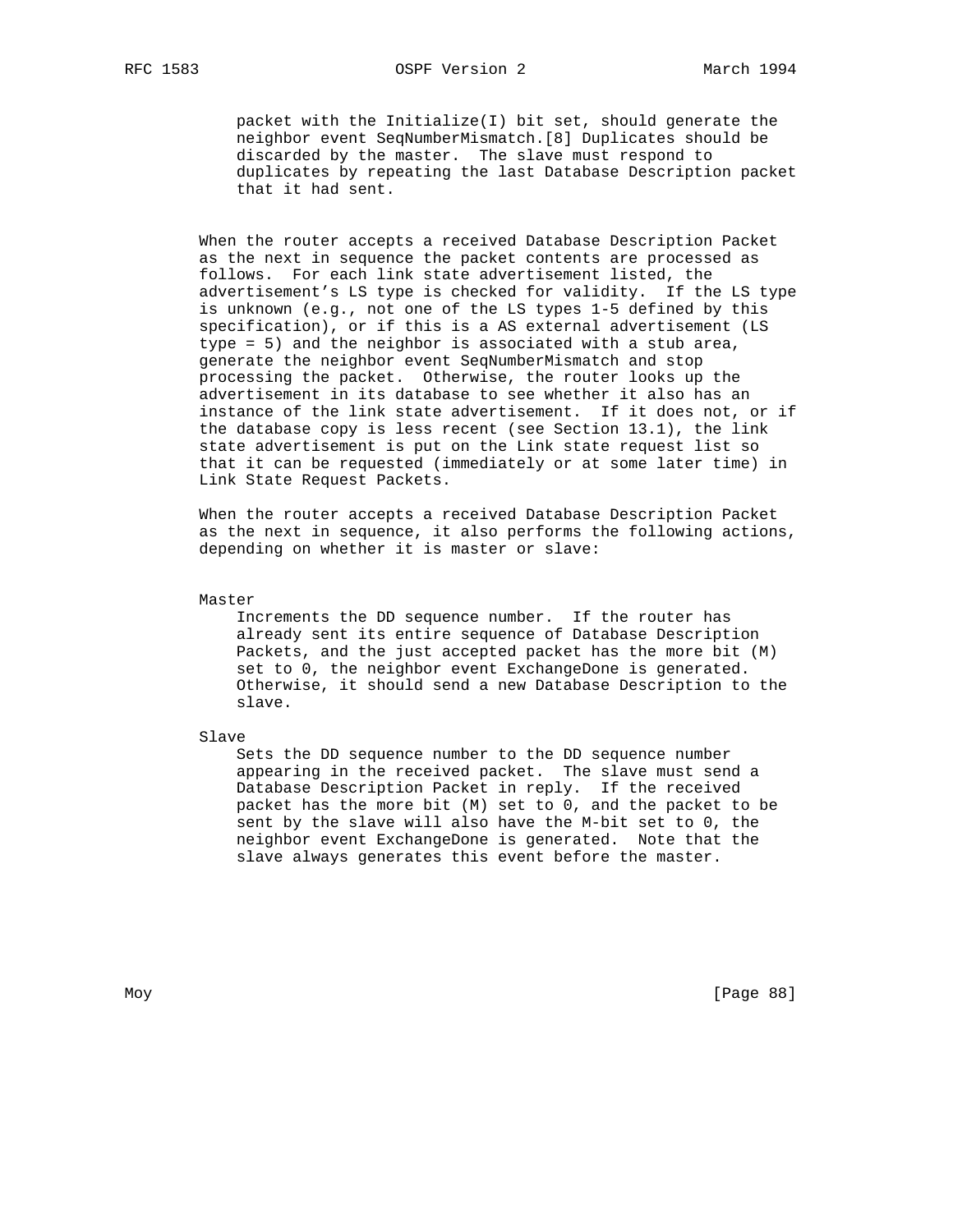## 10.7. Receiving Link State Request Packets

 This section explains the detailed processing of received Link State Request packets. Received Link State Request Packets specify a list of link state advertisements that the neighbor wishes to receive. Link State Request Packets should be accepted when the neighbor is in states Exchange, Loading, or Full. In all other states Link State Request Packets should be ignored.

 Each link state advertisement specified in the Link State Request packet should be located in the router's database, and copied into Link State Update packets for transmission to the neighbor. These link state advertisements should NOT be placed on the Link state retransmission list for the neighbor. If a link state advertisement cannot be found in the database, something has gone wrong with the Database Exchange process, and neighbor event BadLSReq should be generated.

### 10.8. Sending Database Description Packets

 This section describes how Database Description Packets are sent to a neighbor. The router's optional OSPF capabilities (see Section 4.5) are transmitted to the neighbor in the Options field of the Database Description packet. The router should maintain the same set of optional capabilities throughout the Database Exchange and flooding procedures. If for some reason the router's optional capabilities change, the Database Exchange procedure should be restarted by reverting to neighbor state ExStart. There are currently two optional capabilities defined. The T-bit should be set if and only if the router is capable of calculating separate routes for each IP TOS. The E-bit should be set if and only if the attached network belongs to a non-stub area. The rest of the Options field should be set to zero.

 The sending of Database Description packets depends on the neighbor's state. In state ExStart the router sends empty Database Description packets, with the initialize (I), more (M) and master (MS) bits set. These packets are retransmitted every RxmtInterval seconds.

 In state Exchange the Database Description Packets actually contain summaries of the link state information contained in the router's database. Each link state advertisement in the area's topological database (at the time the neighbor transitions into Exchange state) is listed in the neighbor Database summary list. When a new Database Description Packet is to be sent, the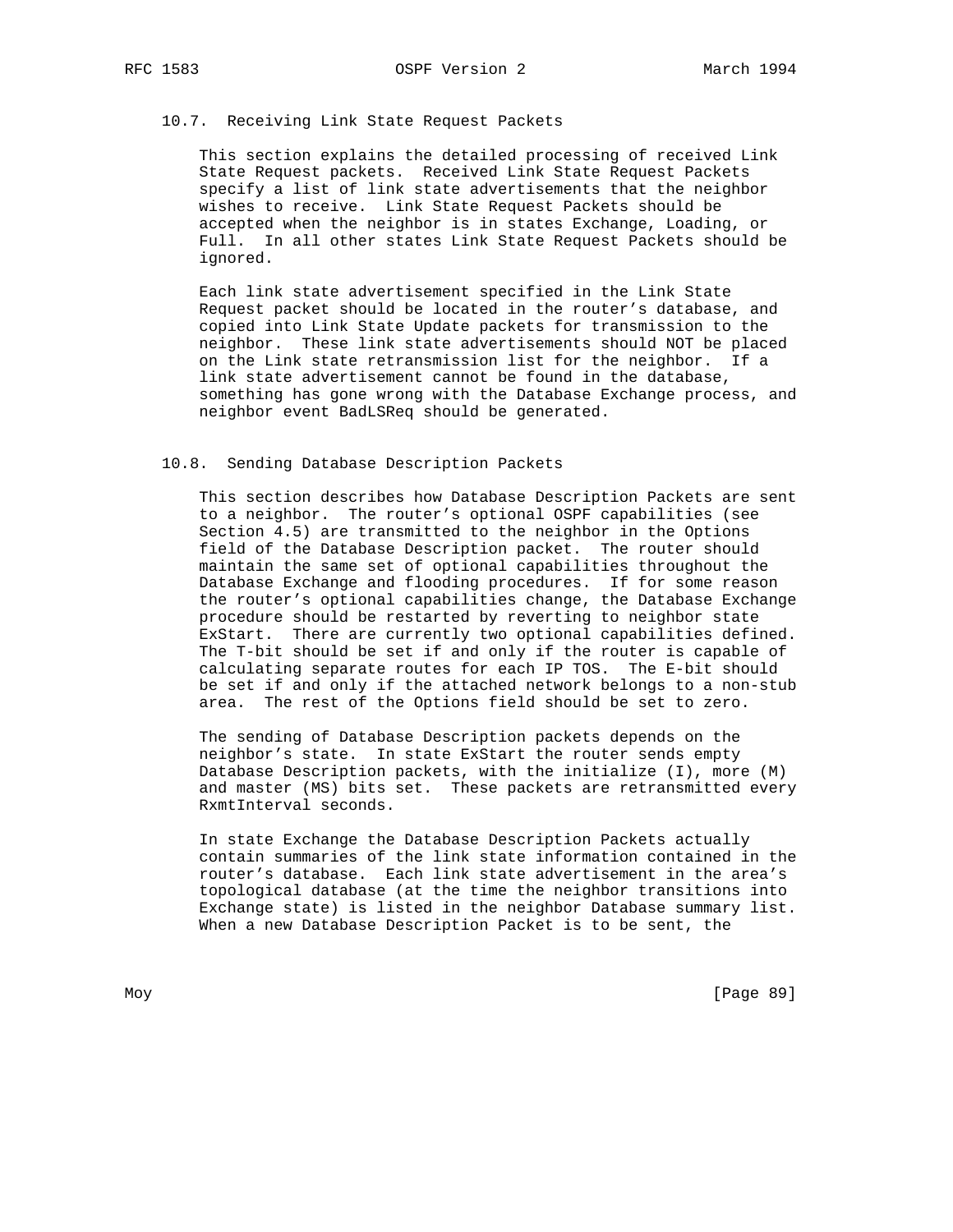### RFC 1583 OSPF Version 2 March 1994

 packet's DD sequence number is incremented, and the (new) top of the Database summary list is described by the packet. Items are removed from the Database summary list when the previous packet is acknowledged.

 In state Exchange, the determination of when to send a Database Description packet depends on whether the router is master or slave:

Master

 Database Description packets are sent when either a) the slave acknowledges the previous Database Description packet by echoing the DD sequence number or b) RxmtInterval seconds elapse without an acknowledgment, in which case the previous Database Description packet is retransmitted.

Slave

 Database Description packets are sent only in response to Database Description packets received from the master. If the Database Description packet received from the master is new, a new Database Description packet is sent, otherwise the previous Database Description packet is resent.

 In states Loading and Full the slave must resend its last Database Description packet in response to duplicate Database Description packets received from the master. For this reason the slave must wait RouterDeadInterval seconds before freeing the last Database Description packet. Reception of a Database Description packet from the master after this interval will generate a SeqNumberMismatch neighbor event.

## 10.9. Sending Link State Request Packets

 In neighbor states Exchange or Loading, the Link state request list contains a list of those link state advertisements that need to be obtained from the neighbor. To request these advertisements, a router sends the neighbor the beginning of the Link state request list, packaged in a Link State Request packet.

 When the neighbor responds to these requests with the proper Link State Update packet(s), the Link state request list is truncated and a new Link State Request packet is sent. This process continues until the Link state request list becomes empty. Unsatisfied Link State Request packets are retransmitted

Moy [Page 90]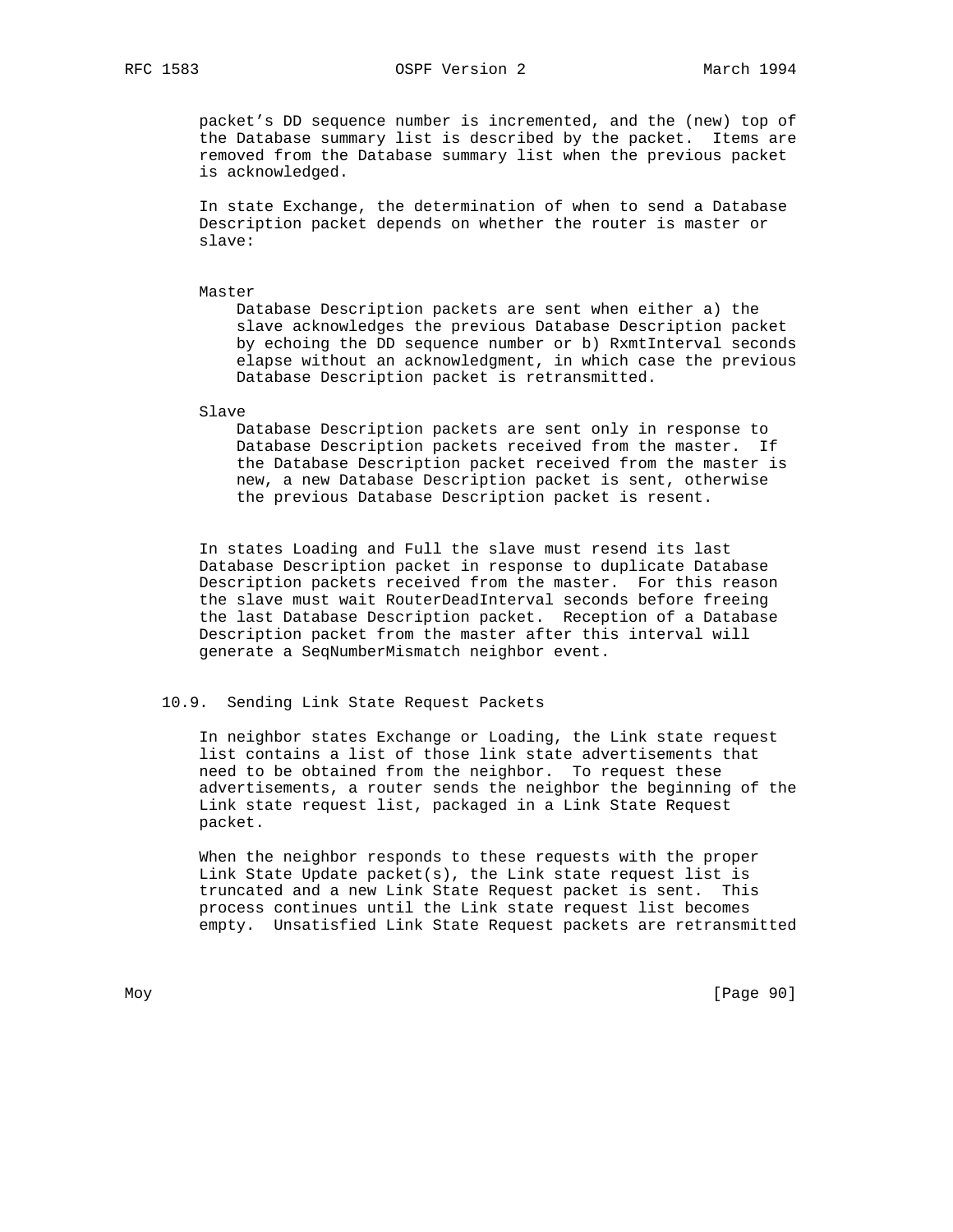RFC 1583 OSPF Version 2 March 1994

 at intervals of RxmtInterval. There should be at most one Link State Request packet outstanding at any one time.

 When the Link state request list becomes empty, and the neighbor state is Loading (i.e., a complete sequence of Database Description packets has been sent to and received from the neighbor), the Loading Done neighbor event is generated.

### 10.10. An Example

 Figure 14 shows an example of an adjacency forming. Routers RT1 and RT2 are both connected to a broadcast network. It is assumed that RT2 is the Designated Router for the network, and that RT2 has a higher Router ID than Router RT1.

 The neighbor state changes realized by each router are listed on the sides of the figure.

 At the beginning of Figure 14, Router RT1's interface to the network becomes operational. It begins sending Hello Packets, although it doesn't know the identity of the Designated Router or of any other neighboring routers. Router RT2 hears this hello (moving the neighbor to Init state), and in its next Hello Packet indicates that it is itself the Designated Router and that it has heard Hello Packets from RT1. This in turn causes RT1 to go to state ExStart, as it starts to bring up the adjacency.

 RT1 begins by asserting itself as the master. When it sees that RT2 is indeed the master (because of RT2's higher Router ID), RT1 transitions to slave state and adopts its neighbor's DD sequence number. Database Description packets are then exchanged, with polls coming from the master (RT2) and responses from the slave (RT1). This sequence of Database Description Packets ends when both the poll and associated response has the M-bit off.

 In this example, it is assumed that RT2 has a completely up to date database. In that case, RT2 goes immediately into Full state. RT1 will go into Full state after updating the necessary parts of its database. This is done by sending Link State Request Packets, and receiving Link State Update Packets in response. Note that, while RT1 has waited until a complete set of Database Description Packets has been received (from RT2) before sending any Link State Request Packets, this need not be the case. RT1 could have interleaved the sending of Link State Request Packets with the reception of Database Description

Moy [Page 91]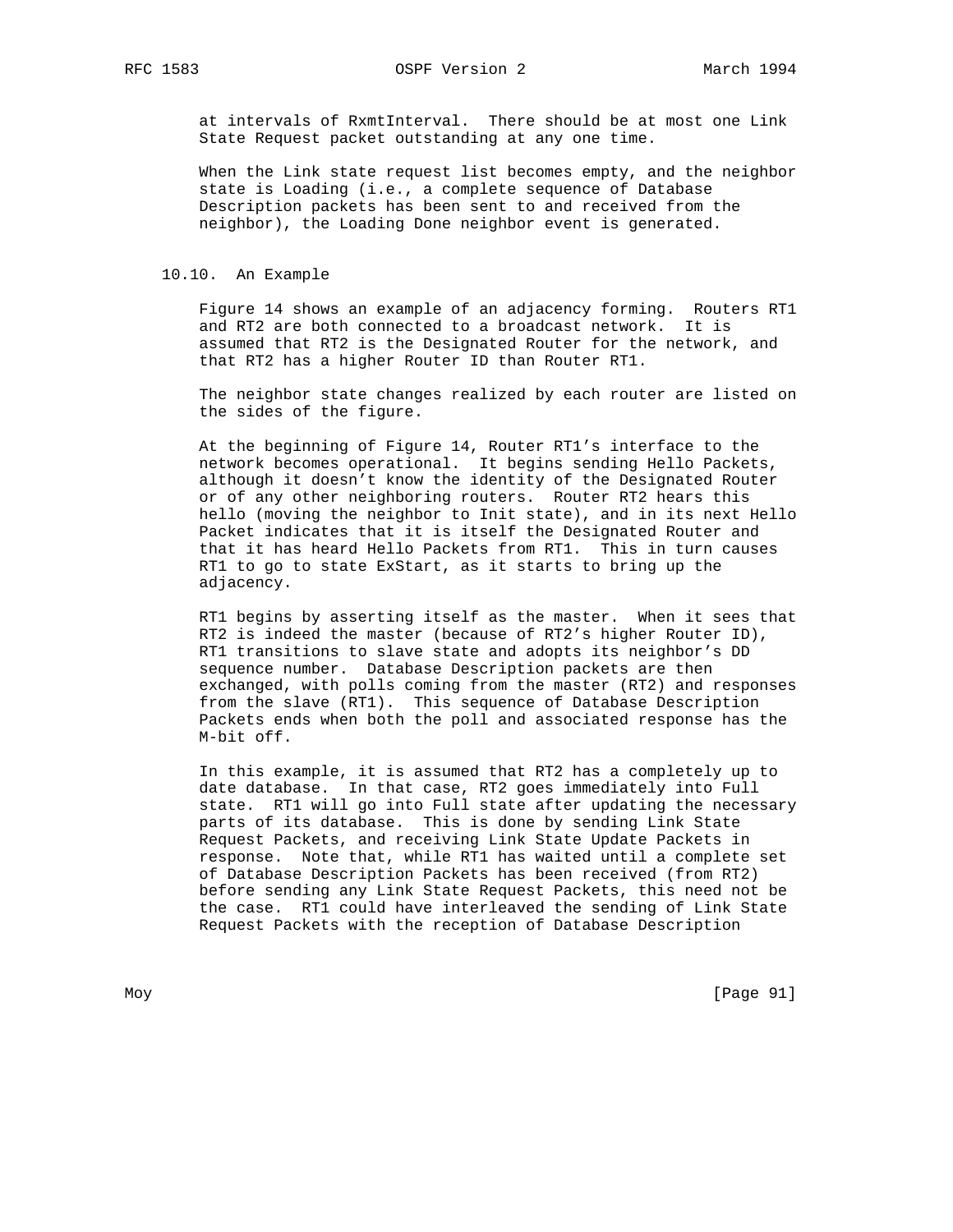| $+ - - - +$<br>RT1<br>$+ - - - +$ |          |                     |                         |                                                                                                 | $- - - +$<br>RT2<br>$+ - - - +$ |
|-----------------------------------|----------|---------------------|-------------------------|-------------------------------------------------------------------------------------------------|---------------------------------|
| Down                              |          |                     | $Hello(DR=0,seen=0)$    |                                                                                                 | Down                            |
|                                   |          |                     |                         | $Hello (DR=RT2,seen=RT1, )$<br>-------------------------------                                  | Init                            |
|                                   | ExStart  |                     |                         | D-D (Seq=x, I, M, Master)                                                                       |                                 |
|                                   |          |                     |                         | ------------------------------><br>D-D (Seq=y, I, M, Master)<br>------------------------------- | ExStart                         |
|                                   | Exchange |                     | $D-D$ (Seq=y, M, Slave) |                                                                                                 |                                 |
|                                   |          |                     |                         | D-D (Seq=y+1,M,Master)                                                                          | Exchange                        |
|                                   |          |                     |                         | -------------------------------<br>$D-D$ (Seq=y+1, M, Slave)                                    |                                 |
|                                   |          |                     |                         |                                                                                                 |                                 |
|                                   |          |                     |                         | D-D (Seq=y+n, Master)<br>-------------------------------                                        |                                 |
|                                   | Loading  |                     | D-D (Seq=y+n, Slave)    |                                                                                                 |                                 |
|                                   |          |                     | LS Request              | -------------------------------->                                                               | Full                            |
|                                   |          | $- - - - - - - - -$ | LS Update               | ----------------------                                                                          |                                 |
|                                   |          |                     | LS Request              | --------------------------------                                                                |                                 |
|                                   |          |                     | LS Update               | ------------------------                                                                        |                                 |
|                                   | Full     |                     |                         |                                                                                                 |                                 |

Figure 14: An adjacency bring-up example

Moy [Page 92]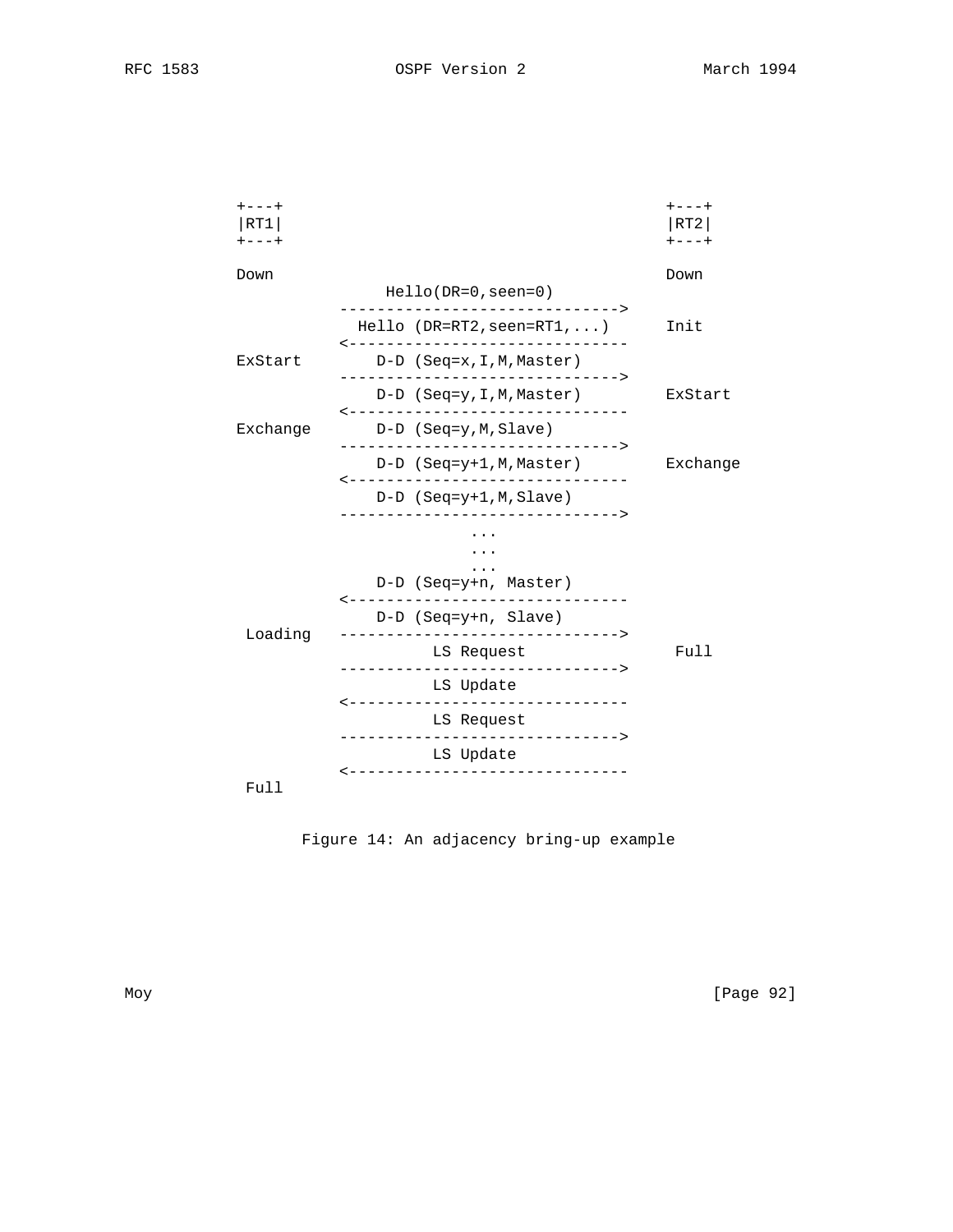Packets.

# 11. The Routing Table Structure

 The routing table data structure contains all the information necessary to forward an IP data packet toward its destination. Each routing table entry describes the collection of best paths to a particular destination. When forwarding an IP data packet, the routing table entry providing the best match for the packet's IP destination is located. The matching routing table entry then provides the next hop towards the packet's destination. OSPF also provides for the existence of a default route (Destination ID = DefaultDestination, Address Mask = 0x00000000). When the default route exists, it matches all IP destinations (although any other matching entry is a better match). Finding the routing table entry that best matches an IP destination is further described in Section 11.1.

 There is a single routing table in each router. Two sample routing tables are described in Sections 11.2 and 11.3. The building of the routing table is discussed in Section 16.

 The rest of this section defines the fields found in a routing table entry. The first set of fields describes the routing table entry's destination.

Destination Type

 The destination can be one of three types. Only the first type, Network, is actually used when forwarding IP data traffic. The other destinations are used solely as intermediate steps in the routing table build process.

Network

 A range of IP addresses, to which IP data traffic may be forwarded. This includes IP networks (class A, B, or C), IP subnets, IP supernets and single IP hosts. The default route also falls in this category.

Area border router

 Routers that are connected to multiple OSPF areas. Such routers originate summary link advertisements. These routing table entries are used when calculating the inter area routes (see Section 16.2). These routing table entries may also be associated with configured virtual links.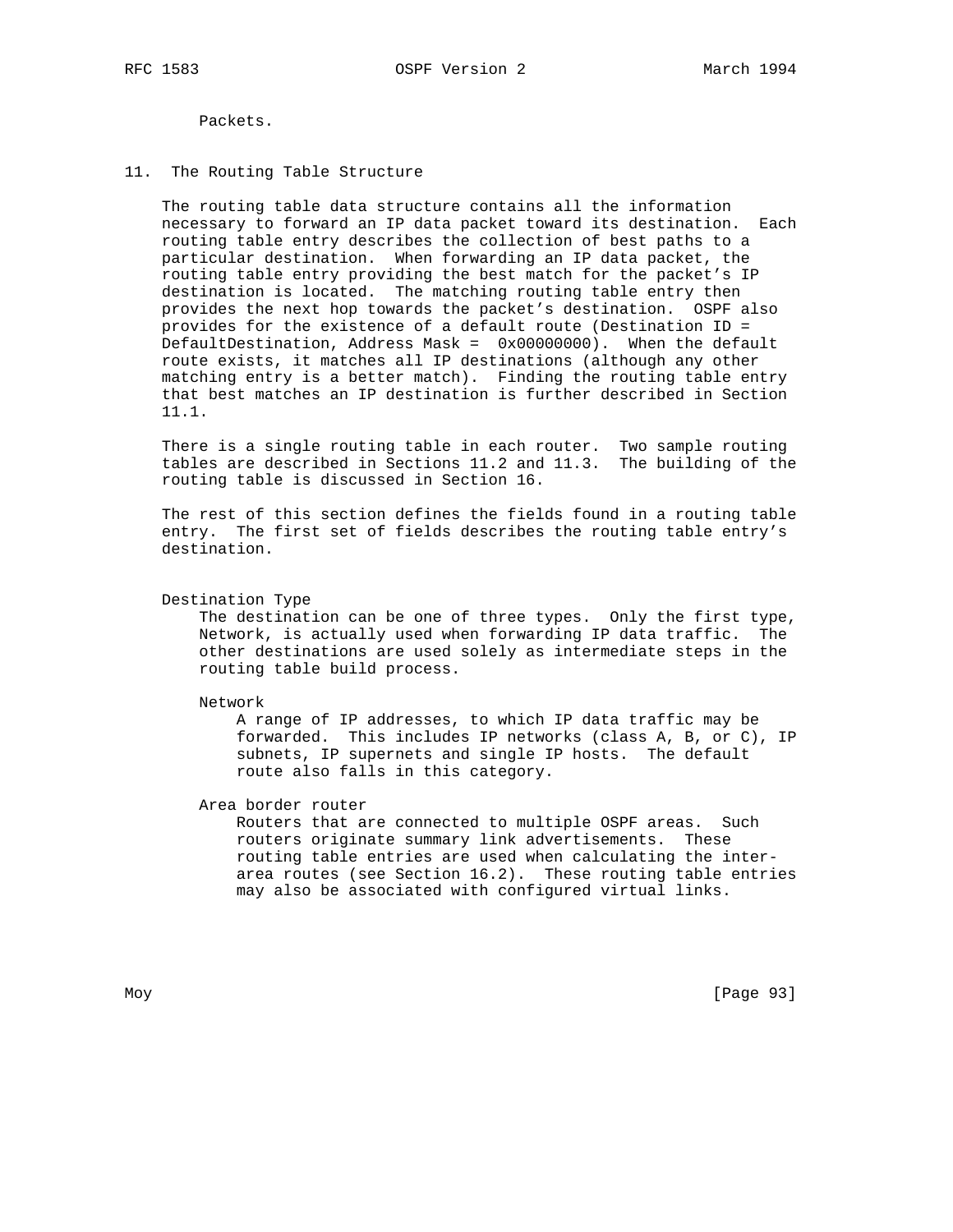AS boundary router

 Routers that originate AS external link advertisements. These routing table entries are used when calculating the AS external routes (see Section 16.4).

Destination ID

 The destination's identifier or name. This depends on the Destination Type. For networks, the identifier is their associated IP address. For all other types, the identifier is the OSPF Router ID.[9]

Address Mask

 Only defined for networks. The network's IP address together with its address mask defines a range of IP addresses. For IP subnets, the address mask is referred to as the subnet mask. For host routes, the mask is "all ones" (0xffffffff).

Optional Capabilities

 When the destination is a router (either an area border router or an AS boundary router) this field indicates the optional OSPF capabilities supported by the destination router. The two optional capabilities currently defined by this specification are the ability to route based on IP TOS and the ability to process AS external link advertisements. For a further discussion of OSPF's optional capabilities, see Section 4.5.

 The set of paths to use for a destination may vary based on IP Type of Service and the OSPF area to which the paths belong. This means that there may be multiple routing table entries for the same destination, depending on the values of the next two fields.

## Type of Service

 There can be a separate set of routes for each IP Type of Service. The encoding of TOS in OSPF link state advertisements is described in Section 12.3.

Area

 This field indicates the area whose link state information has led to the routing table entry's collection of paths. This is called the entry's associated area. For sets of AS external paths, this field is not defined. For destinations of type "area border router", there may be separate sets of paths (and therefore separate routing table entries) associated with each of several areas. This will happen when two area border routers share multiple areas in common. For all other destination types, only the set of paths associated with the best area (the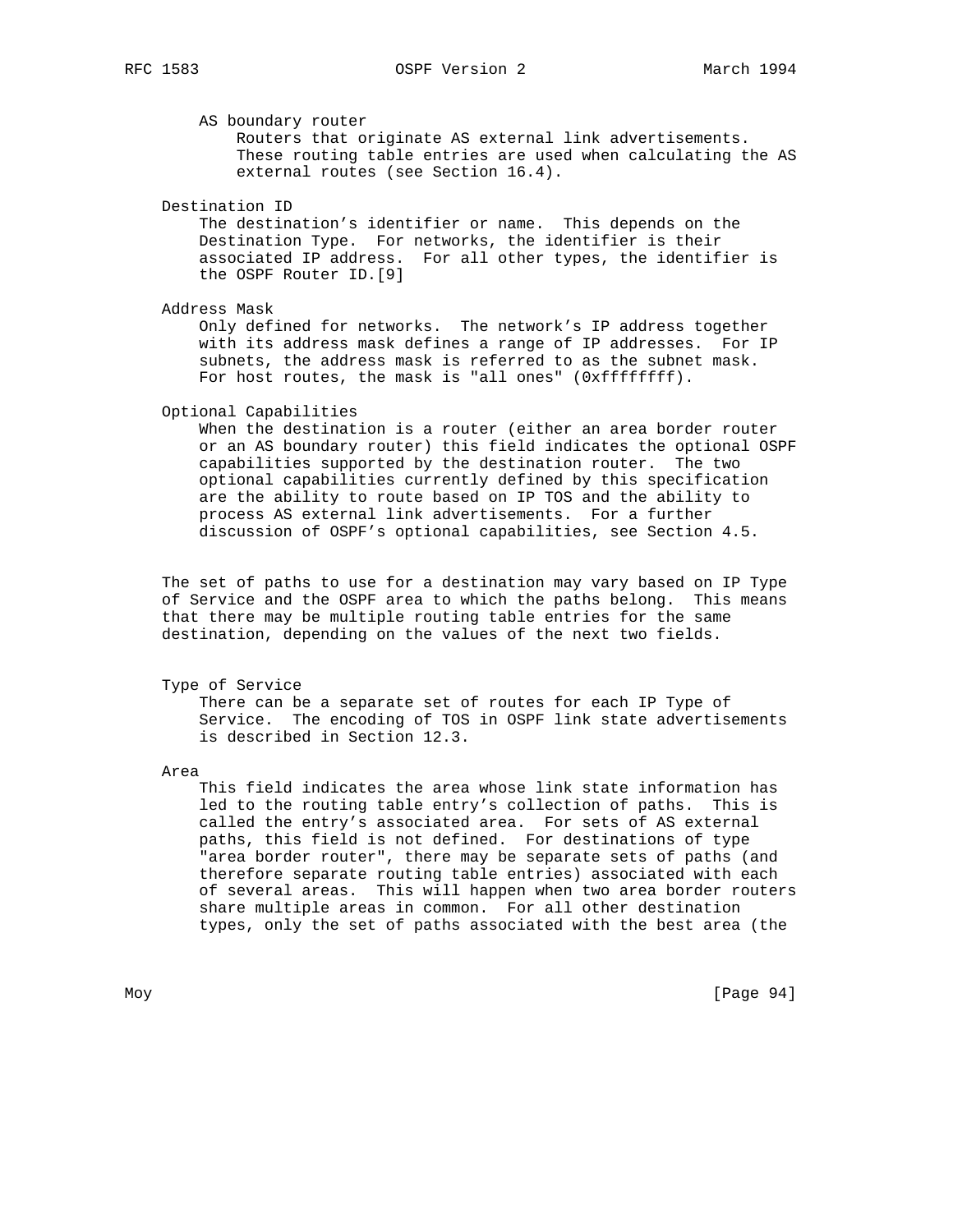one providing the shortest route) is kept.

 The rest of the routing table entry describes the set of paths to the destination. The following fields pertain to the set of paths as a whole. In other words, each one of the paths contained in a routing table entry is of the same path-type and cost (see below).

#### Path-type

 There are four possible types of paths used to route traffic to the destination, listed here in order of preference: intra-area, inter-area, type 1 external or type 2 external. Intra-area paths indicate destinations belonging to one of the router's attached areas. Inter-area paths are paths to destinations in other OSPF areas. These are discovered through the examination of received summary link advertisements. AS external paths are paths to destinations external to the AS. These are detected through the examination of received AS external link advertisements.

### Cost

 The link state cost of the path to the destination. For all paths except type 2 external paths this describes the entire path's cost. For Type 2 external paths, this field describes the cost of the portion of the path internal to the AS. This cost is calculated as the sum of the costs of the path's constituent links.

Type 2 cost

 Only valid for type 2 external paths. For these paths, this field indicates the cost of the path's external portion. This cost has been advertised by an AS boundary router, and is the most significant part of the total path cost. For example, a type 2 external path with type 2 cost of 5 is always preferred over a path with type 2 cost of 10, regardless of the cost of the two paths' internal components.

Link State Origin

 Valid only for intra-area paths, this field indicates the link state advertisement (router links or network links) that directly references the destination. For example, if the destination is a transit network, this is the transit network's network links advertisement. If the destination is a stub network, this is the router links advertisement for the attached router. The advertisement is discovered during the shortest path tree calculation (see Section 16.1). Multiple advertisements may reference the destination, however a tie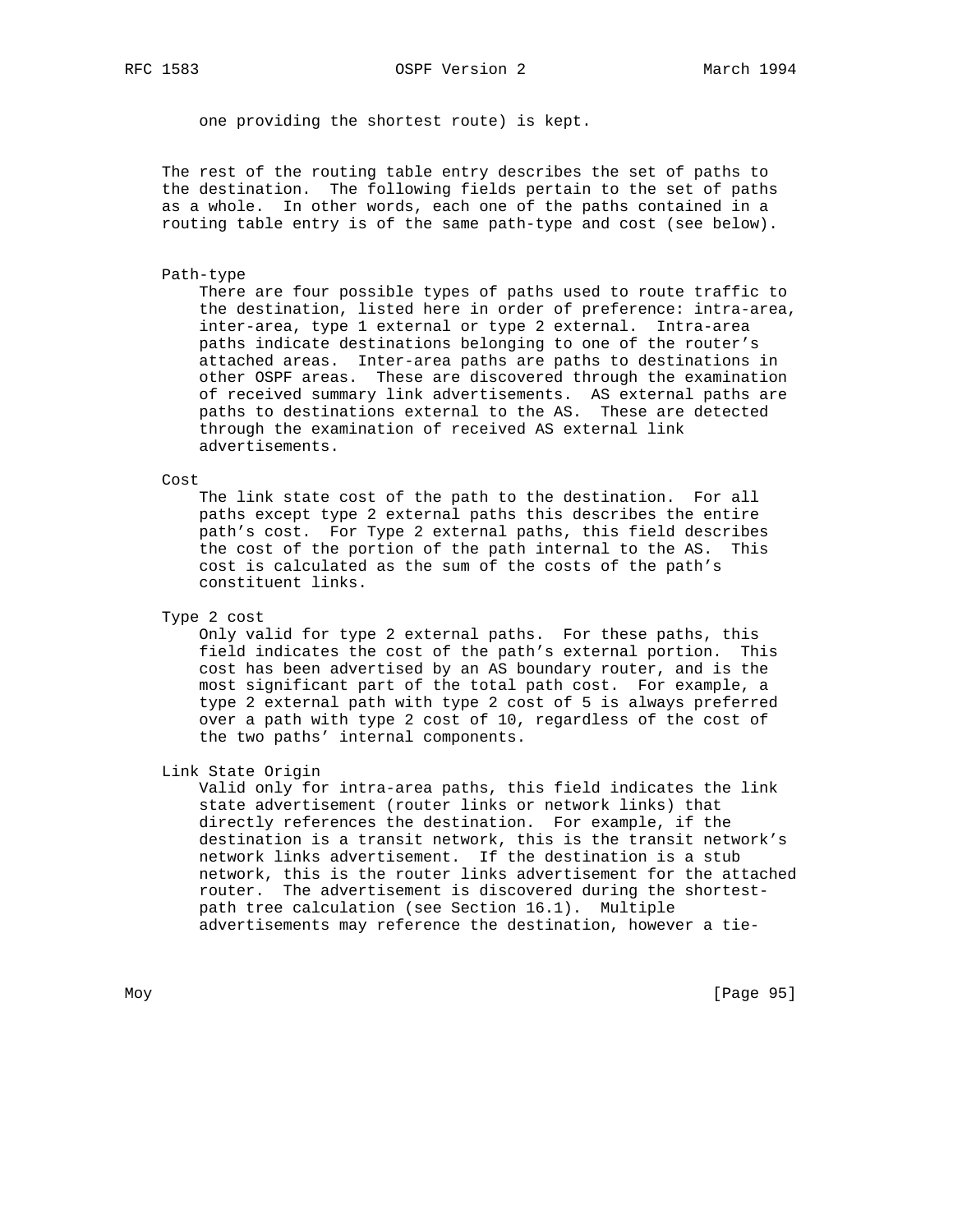breaking scheme always reduces the choice to a single advertisement. The Link State Origin field is not used by the OSPF protocol, but it is used by the routing table calculation in OSPF's Multicast routing extensions (MOSPF).

 When multiple paths of equal path-type and cost exist to a destination (called elsewhere "equal-cost" paths), they are stored in a single routing table entry. Each one of the "equal-cost" paths is distinguished by the following fields:

Next hop

 The outgoing router interface to use when forwarding traffic to the destination. On multi-access networks, the next hop also includes the IP address of the next router (if any) in the path towards the destination. This next router will always be one of the adjacent neighbors.

### Advertising router

 Valid only for inter-area and AS external paths. This field indicates the Router ID of the router advertising the summary link or AS external link that led to this path.

### 11.1. Routing table lookup

 When an IP data packet is received, an OSPF router finds the routing table entry that best matches the packet's destination. This routing table entry then provides the outgoing interface and next hop router to use in forwarding the packet. This section describes the process of finding the best matching routing table entry. The process consists of a number of steps, wherein the collection of routing table entries is progressively pruned. In the end, the single routing table entry remaining is the called best match.

 Note that the steps described below may fail to produce a best match routing table entry (i.e., all existing routing table entries are pruned for some reason or another). In this case, the packet's IP destination is considered unreachable. Instead of being forwarded, the packet should be dropped and an ICMP destination unreachable message should be returned to the packet's source.

 (1) Select the complete set of "matching" routing table entries from the routing table. Each routing table entry describes a (set of) path(s) to a range of IP addresses. If the data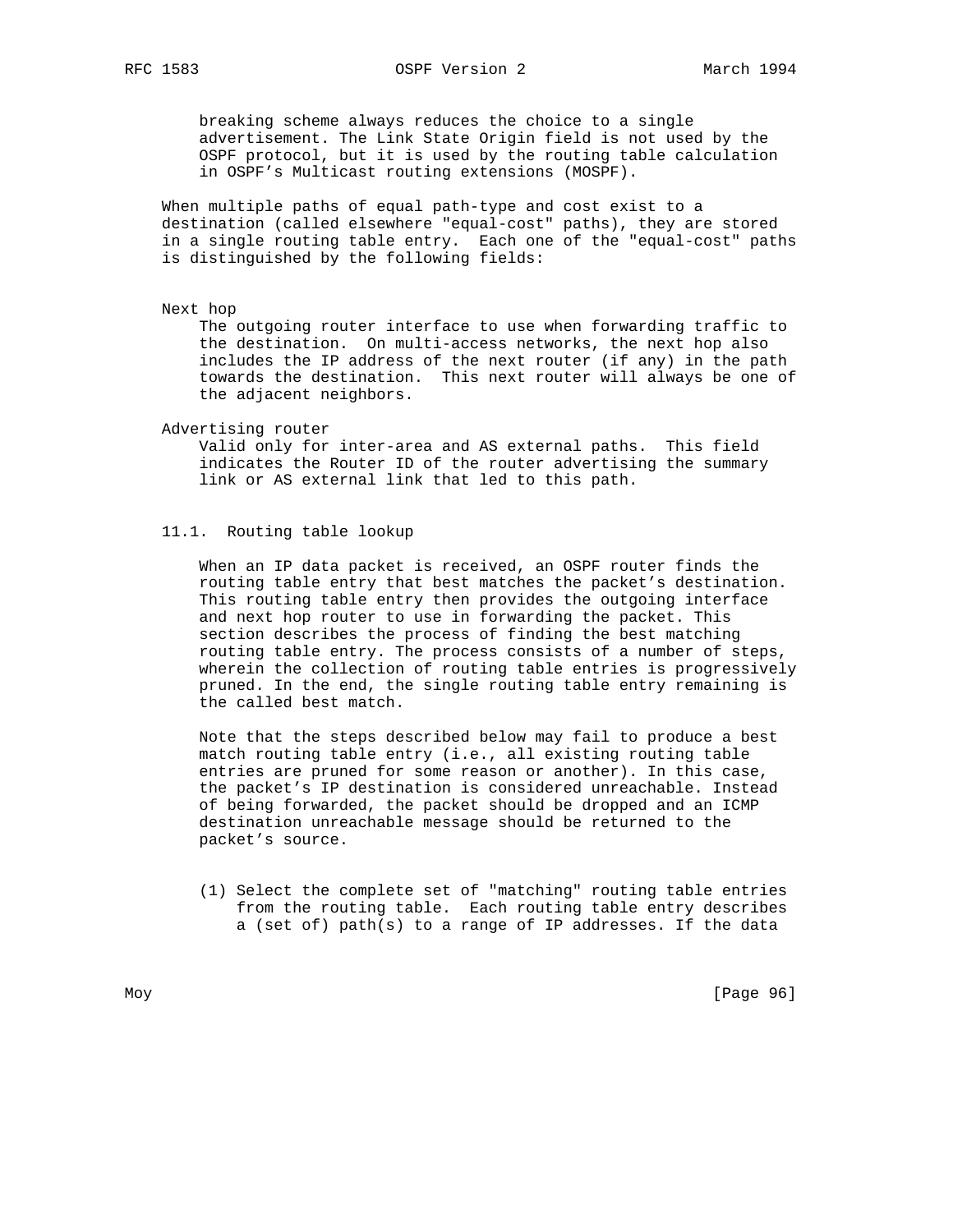packet's IP destination falls into an entry's range of IP addresses, the routing table entry is called a match. (It is quite likely that multiple entries will match the data packet. For example, a default route will match all packets.)

- (2) Suppose that the packet's IP destination falls into one of the router's configured area address ranges (see Section 3.5), and that the particular area address range is active. This means that there are one or more reachable (by intra area paths) networks contained in the area address range. The packet's IP destination is then required to belong to one of these constituent networks. For this reason, only matching routing table entries with path-type of intra-area are considered (all others are pruned). If no such matching entries exist, the destination is unreachable (see above). Otherwise, skip to step 4.
- (3) Reduce the set of matching entries to those having the most preferential path-type (see Section 11). OSPF has a four level hierarchy of paths. Intra-area paths are the most preferred, followed in order by inter-area, type 1 external and type 2 external paths.
- (4) Select the remaining routing table entry that provides the longest (most specific) match. Another way of saying this is to choose the remaining entry that specifies the narrowest range of IP addresses.[10] For example, the entry for the address/mask pair of (128.185.1.0, 0xffffff00) is more specific than an entry for the pair (128.185.0.0, 0xffff0000). The default route is the least specific match, since it matches all destinations.
- (5) At this point, there may still be multiple routing table entries remaining. Each routing entry will specify the same range of IP addresses, but a different IP Type of Service. Select the routing table entry whose TOS value matches the TOS found in the packet header. If there is no routing table entry for this TOS, select the routing table entry for TOS 0. In other words, packets requesting TOS X are routed along the TOS 0 path if a TOS X path does not exist.

### 11.2. Sample routing table, without areas

 Consider the Autonomous System pictured in Figure 2. No OSPF areas have been configured. A single metric is shown per outbound interface, indicating that routes will not vary based

Moy [Page 97]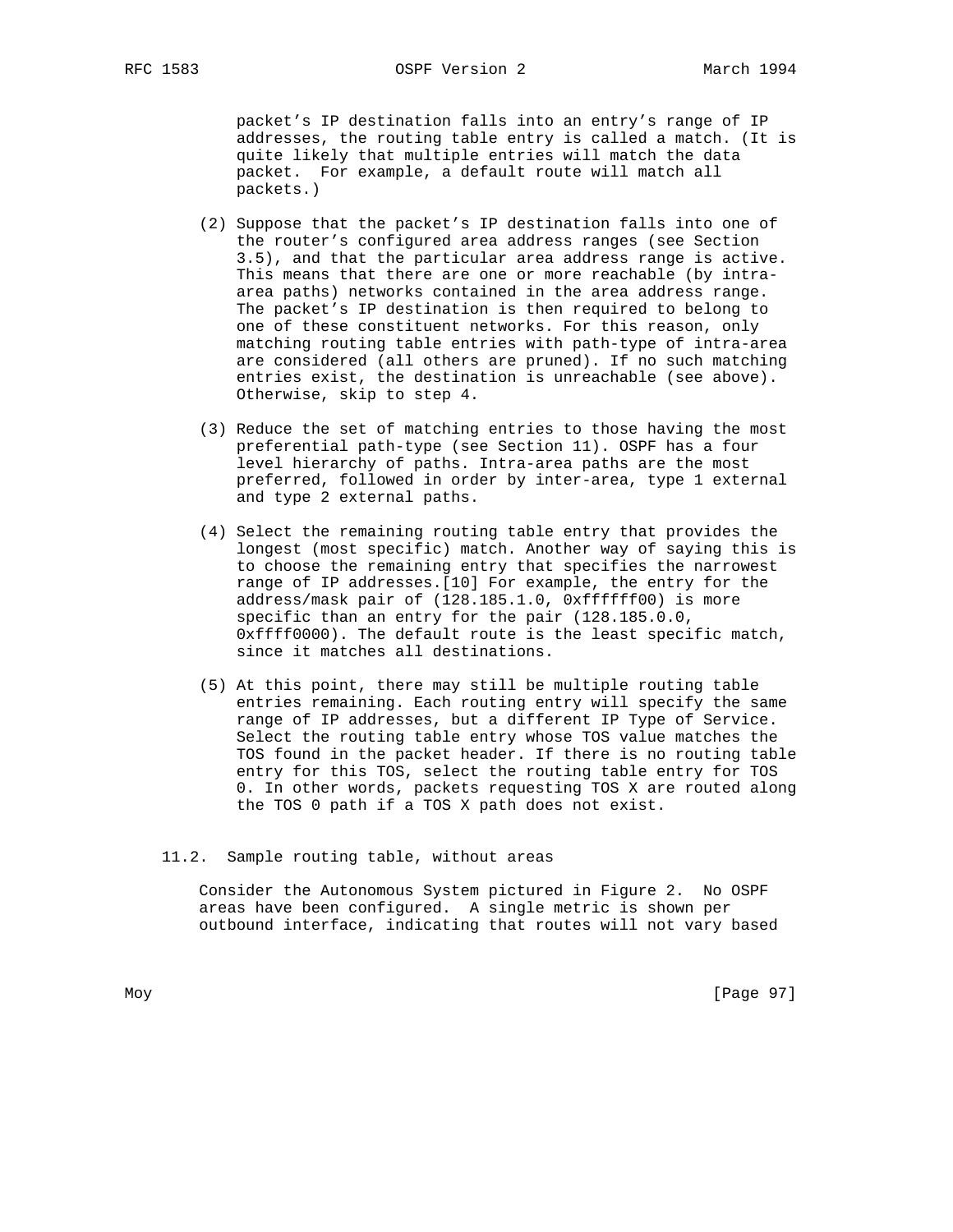on TOS. The calculation of Router RT6's routing table proceeds as described in Section 2.1. The resulting routing table is shown in Table 12. Destination types are abbreviated: Network as "N", area border router as "BR" and AS boundary router as "ASBR".

 There are no instances of multiple equal-cost shortest paths in this example. Also, since there are no areas, there are no inter-area paths.

 Routers RT5 and RT7 are AS boundary routers. Intra-area routes have been calculated to Routers RT5 and RT7. This allows external routes to be calculated to the destinations advertised by RT5 and RT7 (i.e., Networks N12, N13, N14 and N15). It is assumed all AS external advertisements originated by RT5 and RT7 are advertising type 1 external metrics. This results in type 1 external paths being calculated to destinations N12-N15.

## 11.3. Sample routing table, with areas

 Consider the previous example, this time split into OSPF areas. An OSPF area configuration is pictured in Figure 6. Router RT4's routing table will be described for this area configuration. Router RT4 has a connection to Area 1 and a backbone connection. This causes Router RT4 to view the AS as the concatenation of the two graphs shown in Figures 7 and 8. The resulting routing table is displayed in Table 13.

 Again, Routers RT5 and RT7 are AS boundary routers. Routers RT3, RT4, RT7, RT10 and RT11 are area border routers. Note that there are two routing table entries (in this case having identical paths) for Router RT7, in its dual capacities as an area border router and an AS boundary router. Note also that there are two routing entries for the area border router RT3, since it has two areas in common with RT4 (Area 1 and the backbone).

 Backbone paths have been calculated to all area border routers (BR). These are used when determining the inter-area routes. Note that all of the inter-area routes are associated with the backbone; this is always the case when the calculating router is itself an area border router. Routing information is condensed at area boundaries. In this example, we assume that Area 3 has been defined so that networks N9-N11 and the host route to H1 are all condensed to a single route when advertised into the backbone (by Router RT11). Note that the cost of this route is

Moy [Page 98]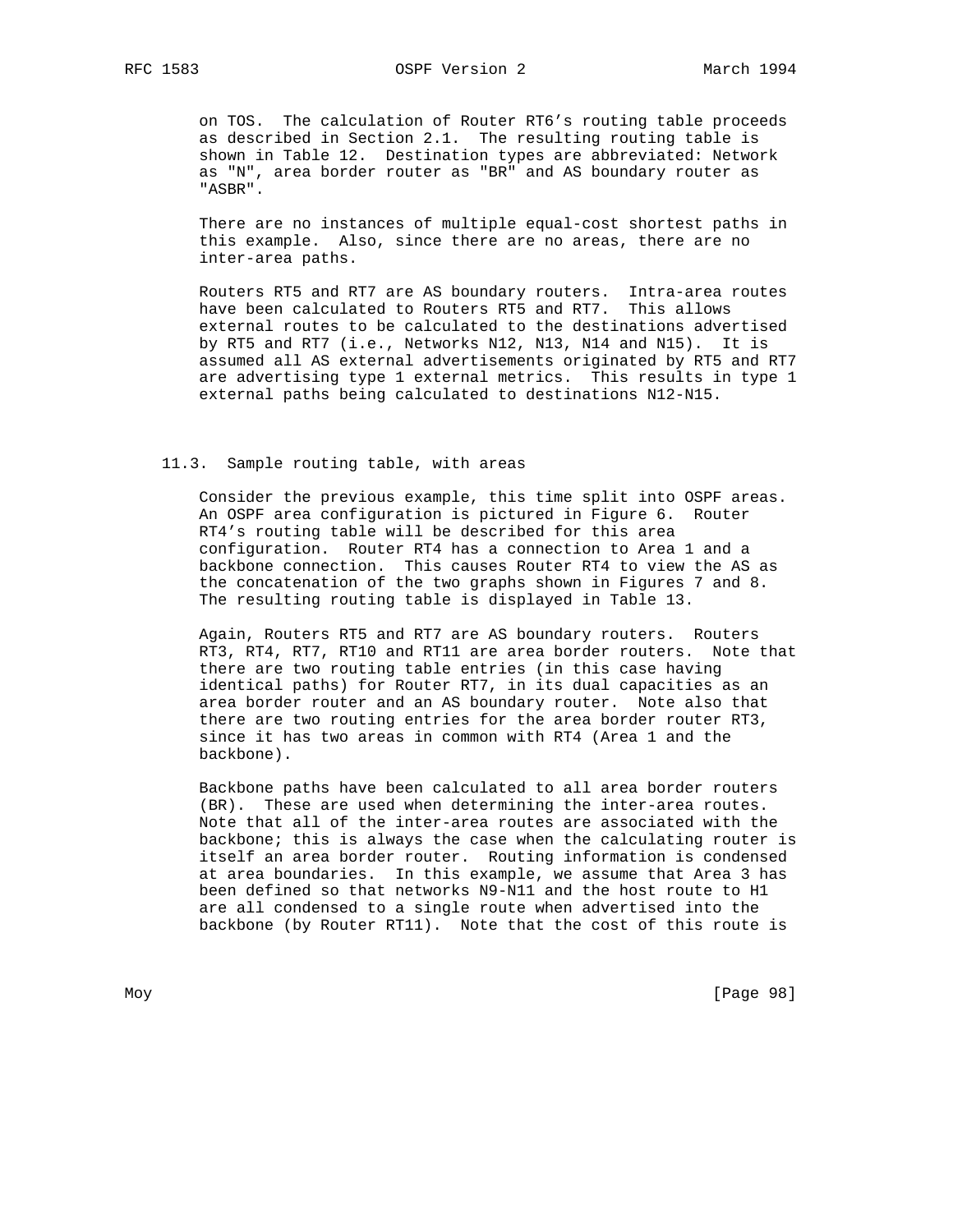| Type | Dest | Area        | Path<br>Type | Cost            | Next<br>Hop(s) | Adv.<br>Router(s) |
|------|------|-------------|--------------|-----------------|----------------|-------------------|
| N    | N1   | $\Omega$    | intra-area   | 10              | RT3            | $^\star$          |
| N    | N2   | $\Omega$    | intra-area   | 10              | RT3            | $^\star$          |
| N    | N3   | $\mathbf 0$ | intra-area   | 7               | RT3            | $^\star$          |
| N    | N4   | $\mathbf 0$ | intra-area   | 8               | RT3            | $^\star$          |
| N    | Ib   | $\mathbf 0$ | intra-area   | 7               | $^\star$       | $\star$           |
| Ν    | Ia   | 0           | intra-area   | 12 <sup>°</sup> | RT10           | $\star$           |
| N    | N6   | $\Omega$    | intra-area   | 8               | RT10           | $\star$           |
| N    | N7   | $\mathbf 0$ | intra-area   | 12 <sup>°</sup> | RT10           | $^\star$          |
| N    | N8   | 0           | intra-area   | 10              | RT10           | $^\star$          |
| N    | N9   | $\Omega$    | intra-area   | 11              | RT10           | $^\star$          |
| N    | N10  | 0           | intra-area   | 13              | RT10           | $\star$           |
| N    | N11  | $\Omega$    | intra-area   | 14              | RT10           | $^\star$          |
| N    | H1   | $\mathbf 0$ | intra-area   | 21              | RT10           | $^\star$          |
| ASBR | RT5  | $\Omega$    | intra-area   | 6               | RT5            | $^\star$          |
| ASBR | RT7  | $\Omega$    | intra-area   | 8               | RT10           | $\star$           |
| N    | N12  | $\star$     | type 1 ext.  | 10              | RT10           | RT7               |
| Ν    | N13  | $^\star$    | type 1 ext.  | 14              | RT5            | RT5               |
| N    | N14  | $^\star$    | type 1 ext.  | 14              | RT5            | RT5               |
| N    | N15  | $^\star$    | type 1 ext.  | 17              | RT10           | RT7               |

# Table 12: The routing table for Router RT6 (no configured areas).

the minimum of the set of costs to its individual components.

 There is a virtual link configured between Routers RT10 and RT11. Without this configured virtual link, RT11 would be unable to advertise a route for networks N9-N11 and Host H1 into the backbone, and there would not be an entry for these networks in Router RT4's routing table.

 In this example there are two equal-cost paths to Network N12. However, they both use the same next hop (Router RT5).

 Router RT4's routing table would improve (i.e., some of the paths in the routing table would become shorter) if an additional virtual link were configured between Router RT4 and Router RT3. The new virtual link would itself be associated with the first entry for area border router RT3 in Table 13 (an

Moy [Page 99]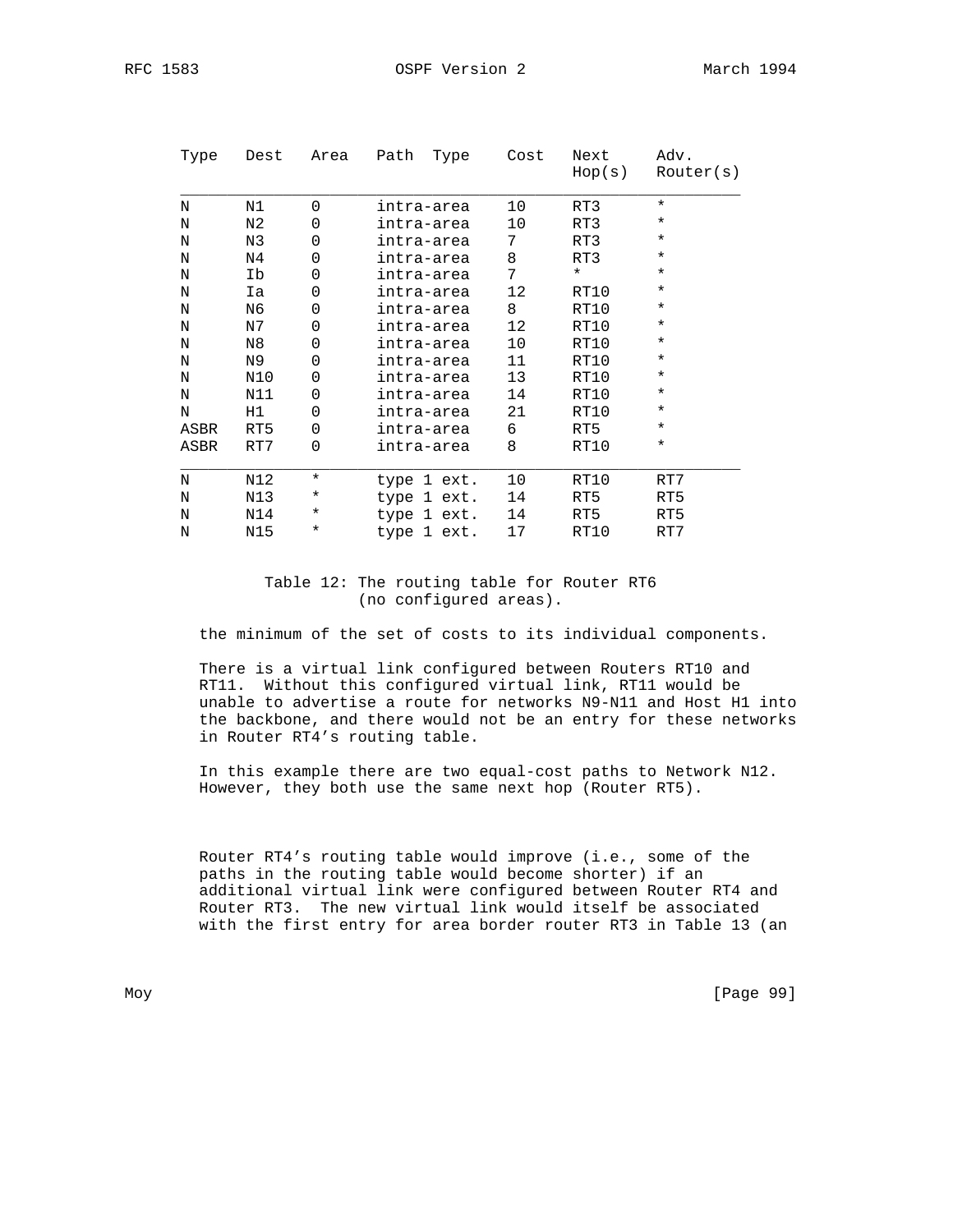RFC 1583 OSPF Version 2 March 1994

| Type      | Dest           | Area         | Path<br>Type | Cost         | Next<br>Hops(s) | Adv.<br>Router(s) |
|-----------|----------------|--------------|--------------|--------------|-----------------|-------------------|
| N         | N1             | $\mathbf 1$  | intra-area   | 4            | RT1             | $\star$           |
| N         | N2             | 1            | intra-area   | 4            | RT2             | $\star$           |
| N         | N3             | $\mathbf 1$  | intra-area   | 1            | $^\star$        | $\star$           |
| N         | N4             | 1            | intra-area   | 3            | RT3             | $\ast$            |
| <b>BR</b> | RT3            | $\mathbf{1}$ | intra-area   | $\mathbf{1}$ | $\star$         | $\star$           |
| N         | Ib             | 0            | intra-area   | 22           | RT5             | $\star$           |
| N         | Ia             | 0            | intra-area   | 27           | RT5             | $\star$           |
| <b>BR</b> | RT3            | 0            | intra-area   | 21           | RT5             | $\ast$            |
| <b>BR</b> | RT7            | 0            | intra-area   | 14           | RT5             | $^\star$          |
| BR        | RT10           | 0            | intra-area   | 22           | RT5             | $^\star$          |
| BR        | RT11           | 0            | intra-area   | 25           | RT5             | ¥                 |
| ASBR      | RT5            | 0            | intra-area   | 8            | $^\star$        | $\star$           |
| ASBR      | RT7            | 0            | intra-area   | 14           | RT5             | $\star$           |
| N         | N <sub>6</sub> | 0            | inter-area   | 15           | RT5             | RT7               |
| N         | N7             | 0            | inter-area   | 19           | RT5             | RT7               |
| N         | N <sub>8</sub> | 0            | inter-area   | 18           | RT5             | RT7               |
| N         | N9-N11, H1     | 0            | inter-area   | 26           | RT5             | RT11              |
| N         | N12            | $\star$      | type 1 ext.  | 16           | RT5             | RT5, RT7          |
| N         | N13            | *            | type 1 ext.  | 16           | RT5             | RT5               |
| N         | N14            | *            | type 1 ext.  | 16           | RT5             | RT5               |
| N         | N15            | $^\star$     | type 1 ext.  | 23           | RT5             | RT7               |

# Table 13: Router RT4's routing table in the presence of areas.

 intra-area path through Area 1). This would yield a cost of 1 for the virtual link. The routing table entries changes that would be caused by the addition of this virtual link are shown in Table 14.

# 12. Link State Advertisements

 Each router in the Autonomous System originates one or more link state advertisements. There are five distinct types of link state advertisements, which are described in Section 4.3. The collection of link state advertisements forms the link state or topological database. Each separate type of advertisement has a separate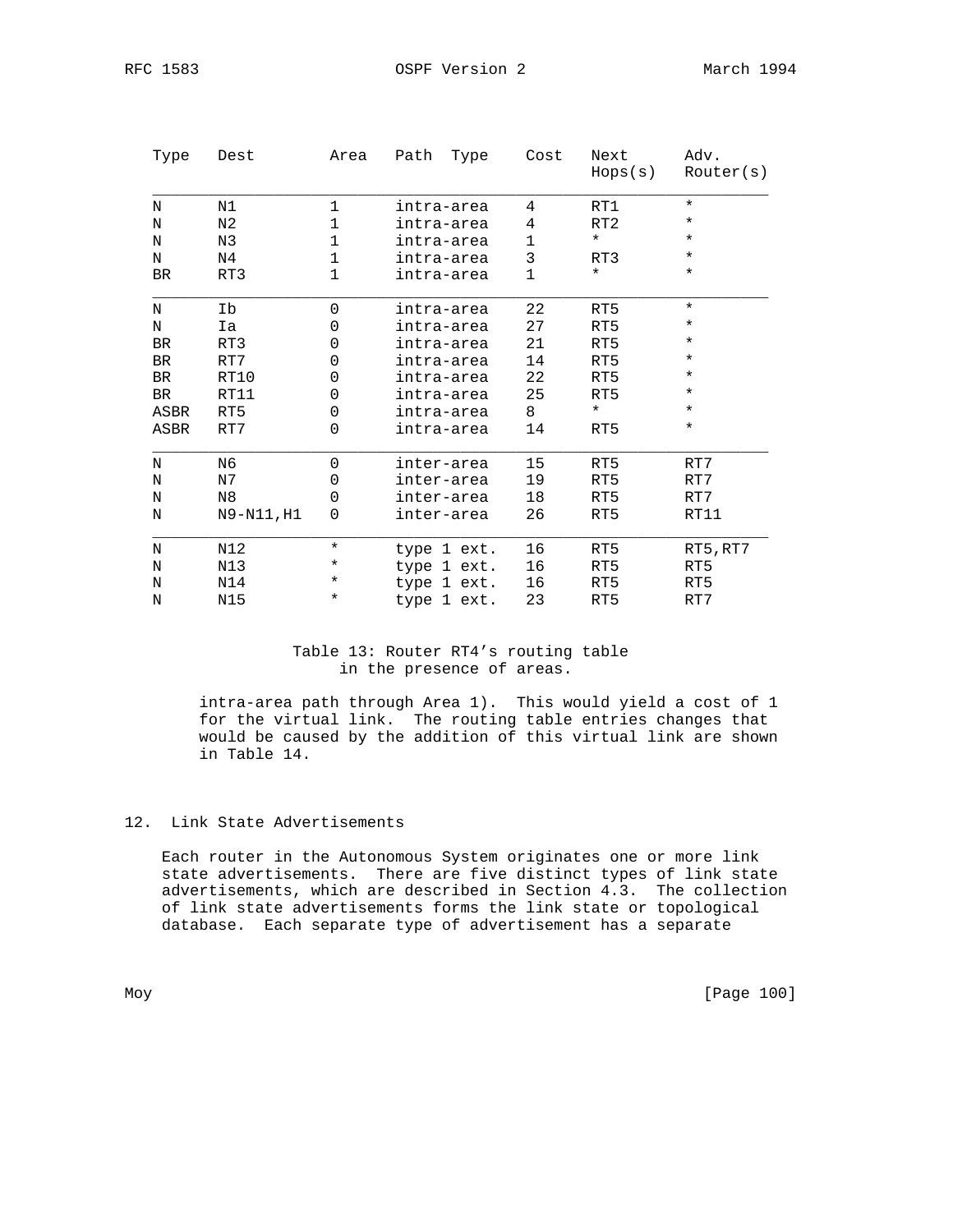| Type      | Dest       | Area | Path<br>Type | Cost | Next<br>Hop(s) | Adv.<br>Router(s) |
|-----------|------------|------|--------------|------|----------------|-------------------|
| N         | Ib         | 0    | intra-area   | 16   | RT3            | $\star$           |
| N         | Ia         |      | intra-area   | 21   | RT3            | $\star$           |
| <b>BR</b> | RT3        | 0    | intra-area   |      | $\star$        | $\star$           |
| BR        | RT10       | 0    | intra-area   | 16   | RT3            | $\star$           |
| BR        | RT11       | 0    | intra-area   | 19   | RT3            | $\star$           |
| N         | N9-N11, H1 |      | inter-area   | 20   | RT3            | RT11              |

# Table 14: Changes resulting from an additional virtual link.

 function. Router links and network links advertisements describe how an area's routers and networks are interconnected. Summary link advertisements provide a way of condensing an area's routing information. AS external advertisements provide a way of transparently advertising externally-derived routing information throughout the Autonomous System.

 Each link state advertisement begins with a standard 20-byte header. This link state advertisement header is discussed below.

## 12.1. The Link State Advertisement Header

 The link state advertisement header contains the LS type, Link State ID and Advertising Router fields. The combination of these three fields uniquely identifies the link state advertisement.

 There may be several instances of an advertisement present in the Autonomous System, all at the same time. It must then be determined which instance is more recent. This determination is made by examining the LS sequence, LS checksum and LS age fields. These fields are also contained in the 20-byte link state advertisement header.

 Several of the OSPF packet types list link state advertisements. When the instance is not important, an advertisement is referred to by its LS type, Link State ID and Advertising Router (see Link State Request Packets). Otherwise, the LS sequence number, LS age and LS checksum fields must also be referenced.

Moy [Page 101]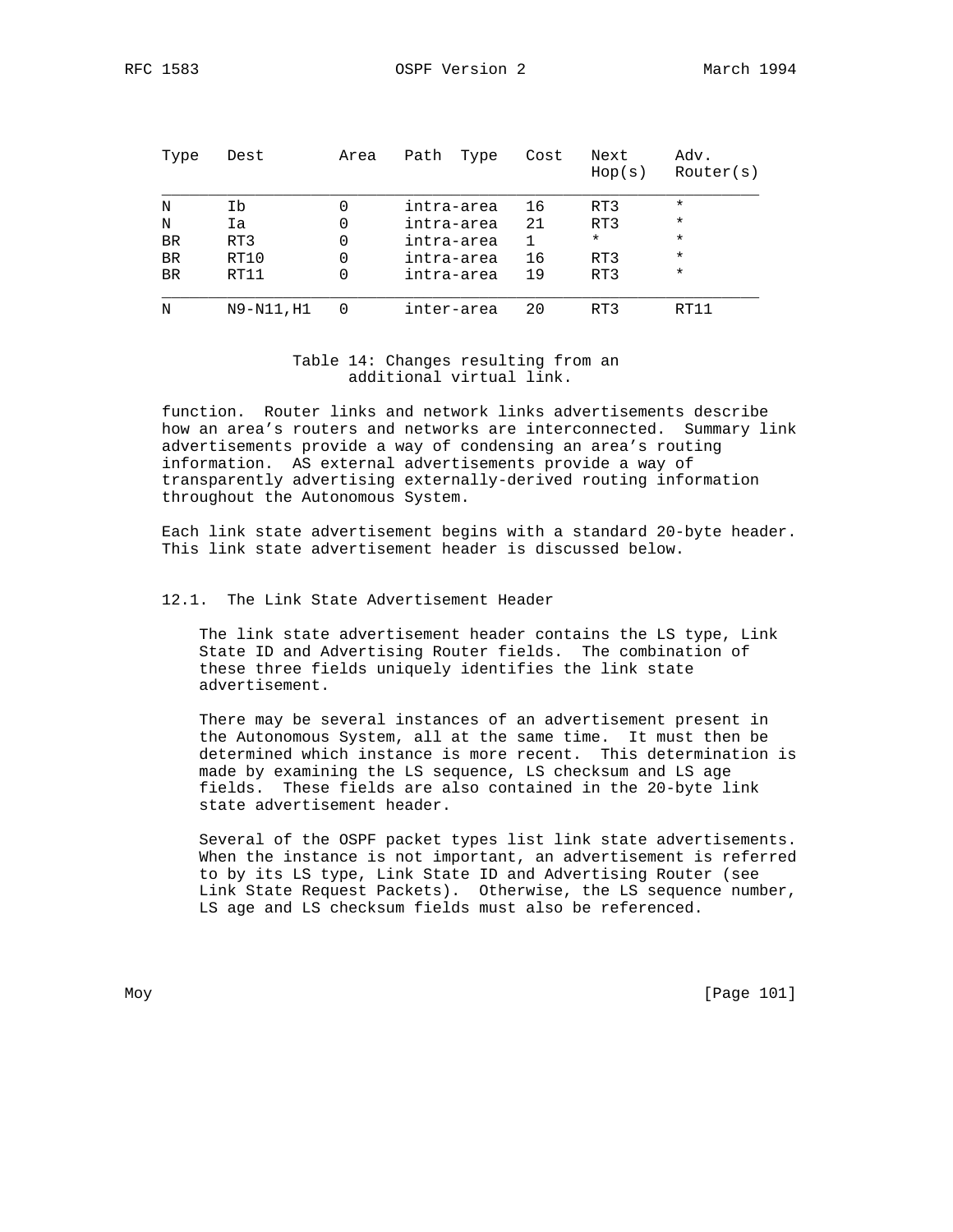A detailed explanation of the fields contained in the link state advertisement header follows.

## 12.1.1. LS age

 This field is the age of the link state advertisement in seconds. It should be processed as an unsigned 16-bit integer. It is set to 0 when the link state advertisement is originated. It must be incremented by InfTransDelay on every hop of the flooding procedure. Link state advertisements are also aged as they are held in each router's database.

 The age of a link state advertisement is never incremented past MaxAge. Advertisements having age MaxAge are not used in the routing table calculation. When an advertisement's age first reaches MaxAge, it is reflooded. A link state advertisement of age MaxAge is finally flushed from the database when it is no longer needed to ensure database synchronization. For more information on the aging of link state advertisements, consult Section 14.

 The LS age field is examined when a router receives two instances of a link state advertisement, both having identical LS sequence numbers and LS checksums. An instance of age MaxAge is then always accepted as most recent; this allows old advertisements to be flushed quickly from the routing domain. Otherwise, if the ages differ by more than MaxAgeDiff, the instance having the smaller age is accepted as most recent.[11] See Section 13.1 for more details.

## 12.1.2. Options

 The Options field in the link state advertisement header indicates which optional capabilities are associated with the advertisement. OSPF's optional capabilities are described in Section 4.5. There are currently two optional capabilities defined; they are represented by the T-bit and E-bit found in the Options field. The rest of the Options field should be set to zero.

 The E-bit represents OSPF's ExternalRoutingCapability. This bit should be set in all advertisements associated with the backbone, and all advertisements associated with non-stub areas (see Section 3.6). It should also be set in all AS external link advertisements. It should be reset in all

Moy [Page 102]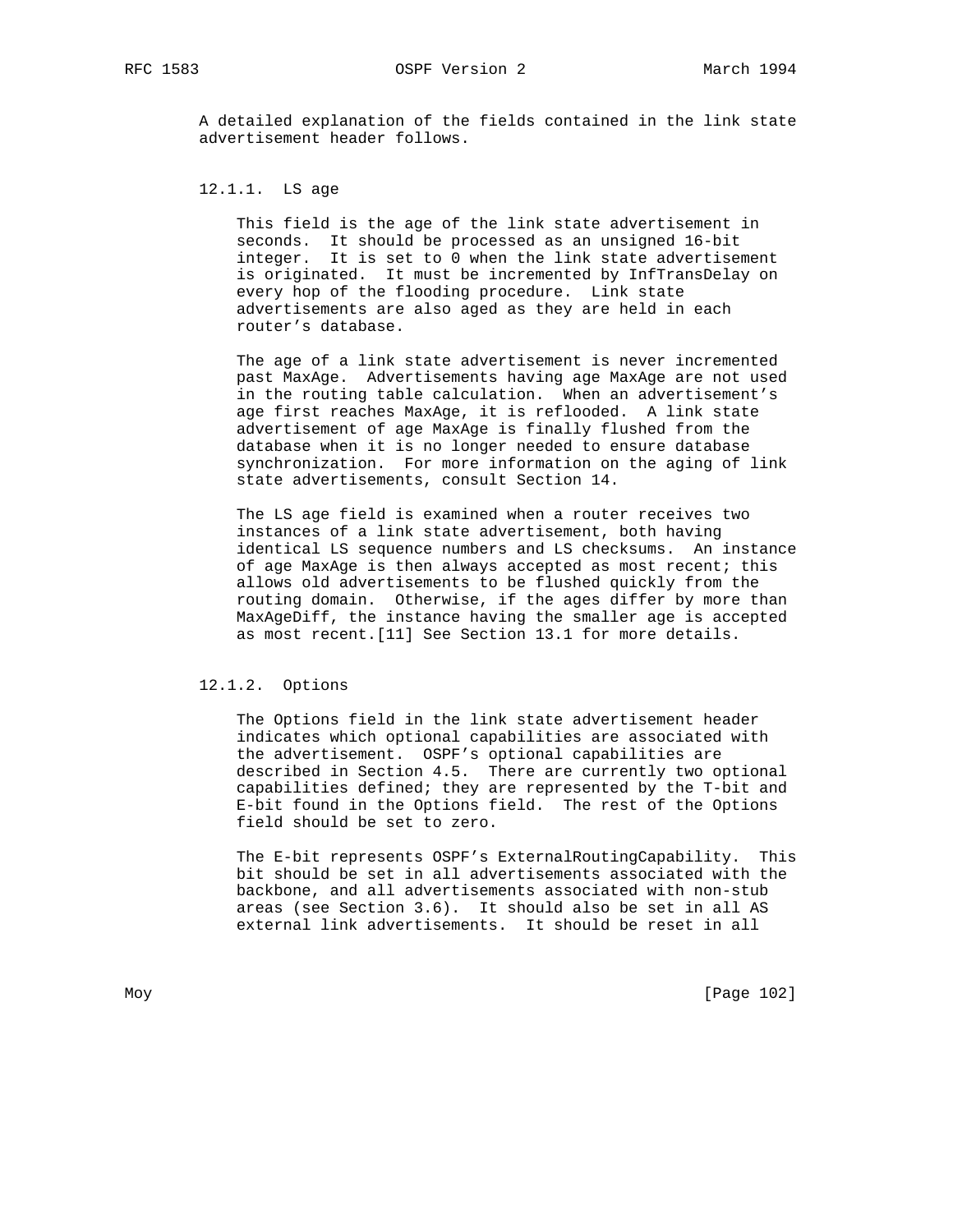router links, network links and summary link advertisements associated with a stub area. For all link state advertisements, the setting of the E-bit is for informational purposes only; it does not affect the routing table calculation.

 The T-bit represents OSPF's TOS routing capability. This bit should be set in a router links advertisement if and only if the router is capable of calculating separate routes for each IP TOS (see Section 2.4). The T-bit should always be set in network links advertisements. It should be set in summary link and AS external link advertisements if and only if the advertisement describes paths for all TOS values, instead of just the TOS 0 path. Note that, with the T-bit set, there may still be only a single metric in the advertisement (the TOS 0 metric). This would mean that paths for non-zero TOS exist, but are equivalent to the TOS 0 path. A link state advertisement's T-bit is examined when calculating the routing table's non-zero TOS paths (see Section 16.9).

## 12.1.3. LS type

 The LS type field dictates the format and function of the link state advertisement. Advertisements of different types have different names (e.g., router links or network links). All advertisement types, except the AS external link advertisements (LS type = 5), are flooded throughout a single area only. AS external link advertisements are flooded throughout the entire Autonomous System, excepting stub areas (see Section 3.6). Each separate advertisement type is briefly described below in Table 15.

## 12.1.4. Link State ID

 This field identifies the piece of the routing domain that is being described by the advertisement. Depending on the advertisement's LS type, the Link State ID takes on the values listed in Table 16.

 Actually, for Type 3 summary link (LS type = 3) advertisements and AS external link (LS type = 5) advertisements, the Link State ID may additionally have one or more of the destination network's "host" bits set. For example, when originating an AS external link for the network 10.0.0.0 with mask of 255.0.0.0, the Link State ID

Moy [Page 103]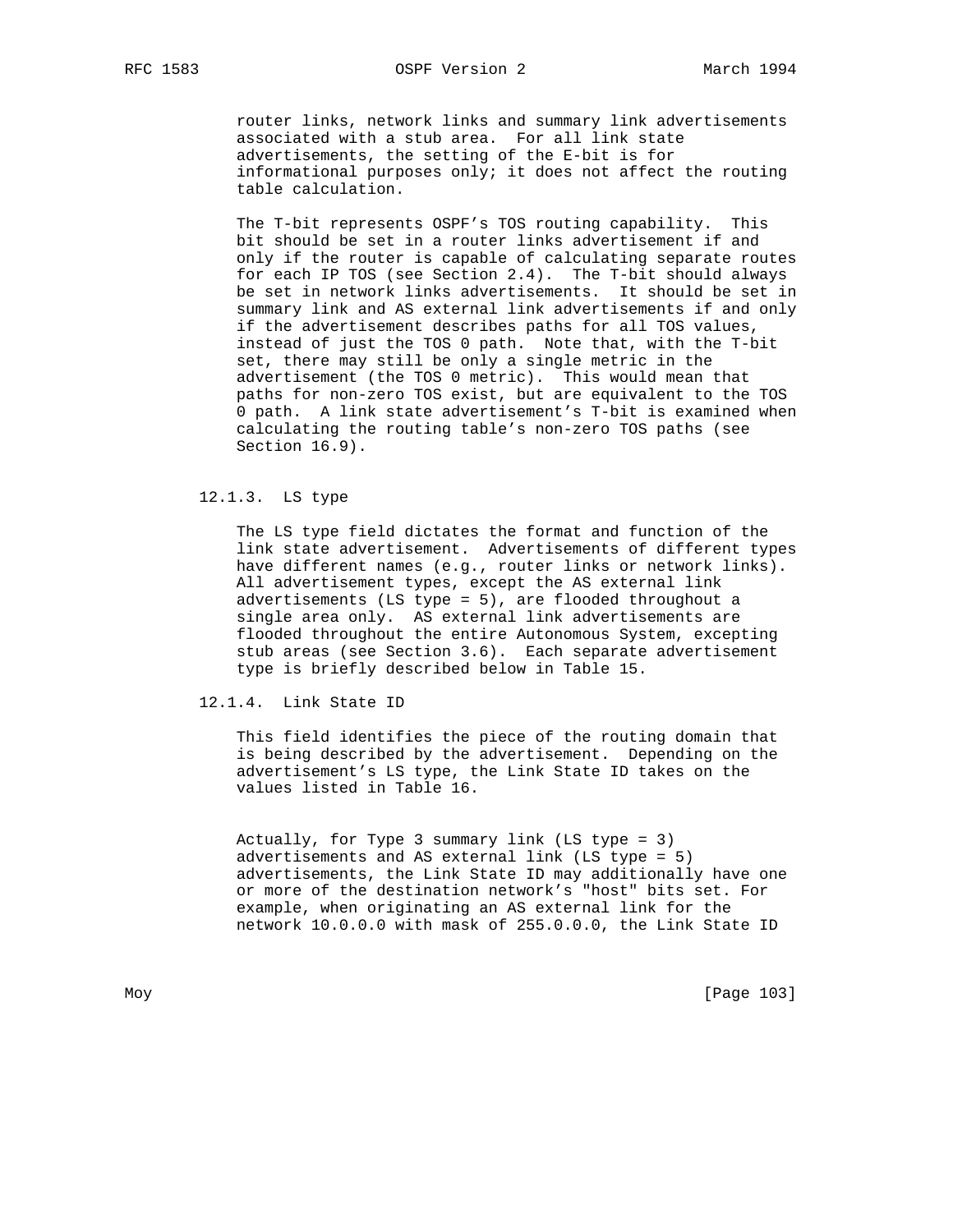LS Type Advertisement description

| These are the router links<br>1<br>advertisements. They describe the<br>collected states of the router's<br>interfaces. For more information,<br>consult Section 12.4.1.<br>$\mathfrak{D}$<br>These are the network links<br>advertisements. They describe the set<br>of routers attached to the network. For<br>more information, consult<br>Section 12.4.2.<br>$3$ or $4$<br>These are the summary link<br>advertisements. They describe<br>inter-area routes, and enable the<br>condensation of routing information at<br>area borders. Originated by area border<br>routers, the Type 3 advertisements<br>describe routes to networks while the<br>Type 4 advertisements describe routes to<br>AS boundary routers.<br>5<br>These are the AS external link<br>advertisements. Originated by AS<br>boundary routers, they describe routes<br>to destinations external to the<br>Autonomous System. A default route for<br>the Autonomous System can also be<br>described by an AS external link<br>advertisement. |  |
|----------------------------------------------------------------------------------------------------------------------------------------------------------------------------------------------------------------------------------------------------------------------------------------------------------------------------------------------------------------------------------------------------------------------------------------------------------------------------------------------------------------------------------------------------------------------------------------------------------------------------------------------------------------------------------------------------------------------------------------------------------------------------------------------------------------------------------------------------------------------------------------------------------------------------------------------------------------------------------------------------------------------|--|
|                                                                                                                                                                                                                                                                                                                                                                                                                                                                                                                                                                                                                                                                                                                                                                                                                                                                                                                                                                                                                      |  |
|                                                                                                                                                                                                                                                                                                                                                                                                                                                                                                                                                                                                                                                                                                                                                                                                                                                                                                                                                                                                                      |  |
|                                                                                                                                                                                                                                                                                                                                                                                                                                                                                                                                                                                                                                                                                                                                                                                                                                                                                                                                                                                                                      |  |
|                                                                                                                                                                                                                                                                                                                                                                                                                                                                                                                                                                                                                                                                                                                                                                                                                                                                                                                                                                                                                      |  |

Table 15: OSPF link state advertisements.

Moy [Page 104]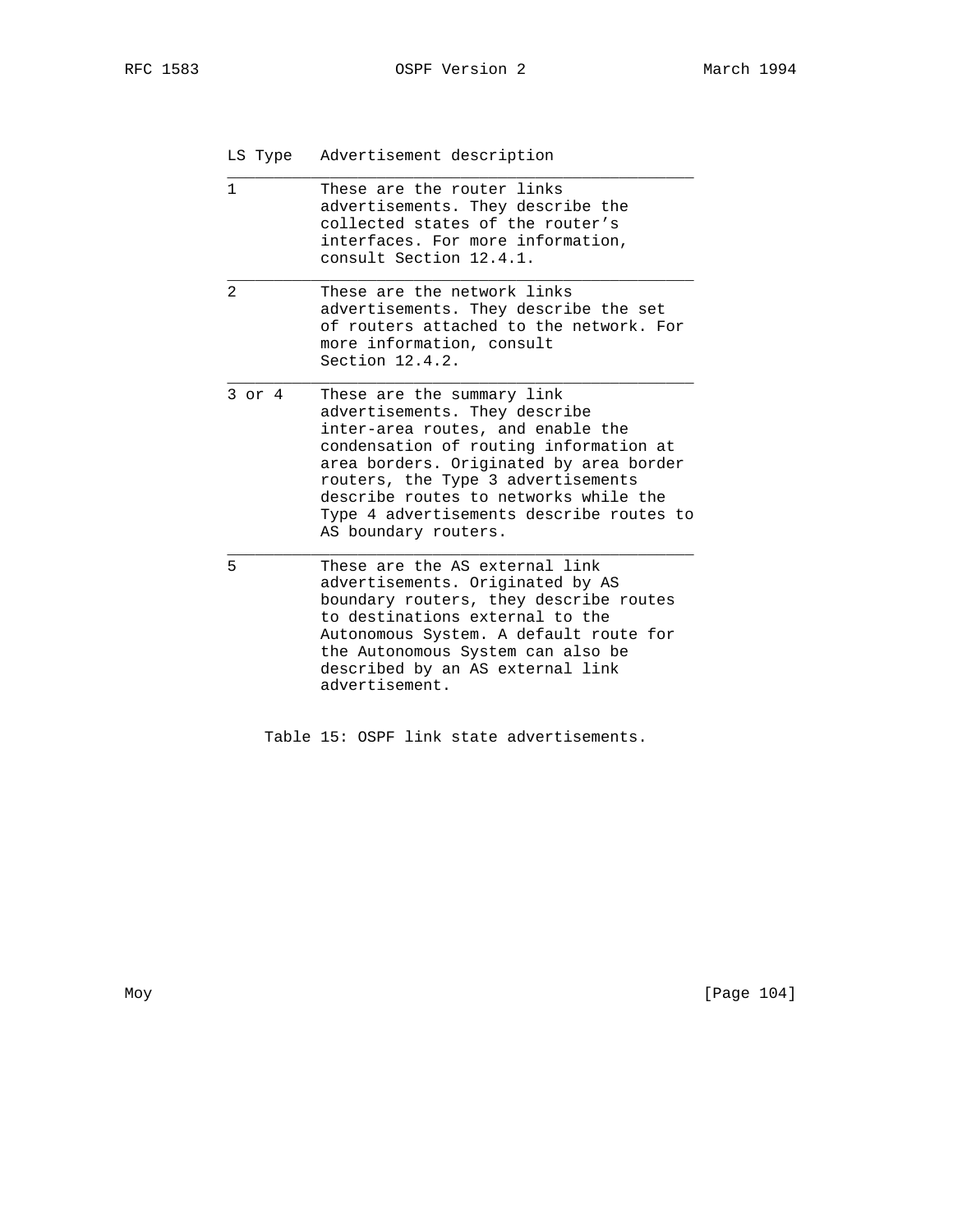RFC 1583 OSPF Version 2 March 1994

LS Type Link State ID

| The originating router's Router ID.   |
|---------------------------------------|
| The IP interface address of the       |
| network's Designated Router.          |
| The destination network's IP address. |
| The Router ID of the described AS     |
| boundary router.                      |
| The destination network's IP address. |
|                                       |

Table 16: The advertisement's Link State ID.

 can be set to anything in the range 10.0.0.0 through 10.255.255.255 inclusive (although 10.0.0.0 should be used whenever possible). The freedom to set certain host bits allows a router to originate separate advertisements for two networks having the same address but different masks. See Appendix F for details.

 When the link state advertisement is describing a network (LS type = 2, 3 or 5), the network's IP address is easily derived by masking the Link State ID with the network/subnet mask contained in the body of the link state advertisement. When the link state advertisement is describing a router (LS type = 1 or 4), the Link State ID is always the described router's OSPF Router ID.

When an AS external advertisement (LS Type = 5) is describing a default route, its Link State ID is set to DefaultDestination (0.0.0.0).

## 12.1.5. Advertising Router

 This field specifies the OSPF Router ID of the advertisement's originator. For router links advertisements, this field is identical to the Link State ID field. Network link advertisements are originated by the network's Designated Router. Summary link advertisements are originated by area border routers. AS external link advertisements are originated by AS boundary routers.

#### 12.1.6. LS sequence number

 The sequence number field is a signed 32-bit integer. It is used to detect old and duplicate link state advertisements.

Moy [Page 105]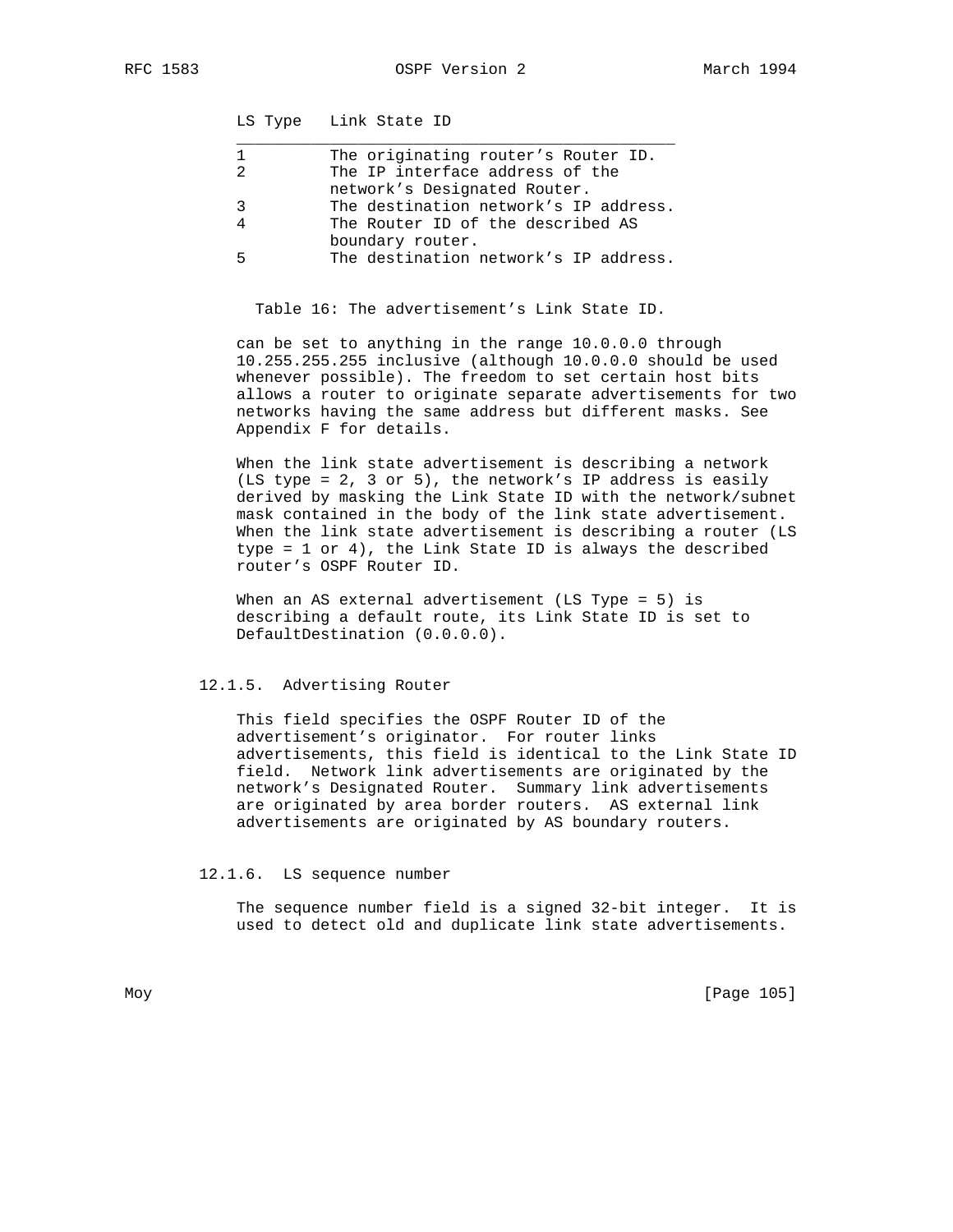The space of sequence numbers is linearly ordered. The larger the sequence number (when compared as signed 32-bit integers) the more recent the advertisement. To describe to sequence number space more precisely, let N refer in the discussion below to the constant 2\*\*31.

The sequence number -N (0x80000000) is reserved (and unused). This leaves  $-N + 1$  (0x80000001) as the smallest (and therefore oldest) sequence number. A router uses this sequence number the first time it originates any link state advertisement. Afterwards, the advertisement's sequence number is incremented each time the router originates a new instance of the advertisement. When an attempt is made to increment the sequence number past the maximum value of N - 1 (0x7fffffff), the current instance of the advertisement must first be flushed from the routing domain. This is done by prematurely aging the advertisement (see Section 14.1) and reflooding it. As soon as this flood has been acknowledged by all adjacent neighbors, a new instance can be originated with sequence number of  $-N + 1$  (0x80000001).

 The router may be forced to promote the sequence number of one of its advertisements when a more recent instance of the advertisement is unexpectedly received during the flooding process. This should be a rare event. This may indicate that an out-of-date advertisement, originated by the router itself before its last restart/reload, still exists in the Autonomous System. For more information see Section 13.4.

# 12.1.7. LS checksum

 This field is the checksum of the complete contents of the advertisement, excepting the LS age field. The LS age field is excepted so that an advertisement's age can be incremented without updating the checksum. The checksum used is the same that is used for ISO connectionless datagrams; it is commonly referred to as the Fletcher checksum. It is documented in Annex B of [RFC 905]. The link state advertisement header also contains the length of the advertisement in bytes; subtracting the size of the LS age field (two bytes) yields the amount of data to checksum.

 The checksum is used to detect data corruption of an advertisement. This corruption can occur while an advertisement is being flooded, or while it is being held in a router's memory. The LS checksum field cannot take on the value of zero; the occurrence of such a value should be

Moy [Page 106]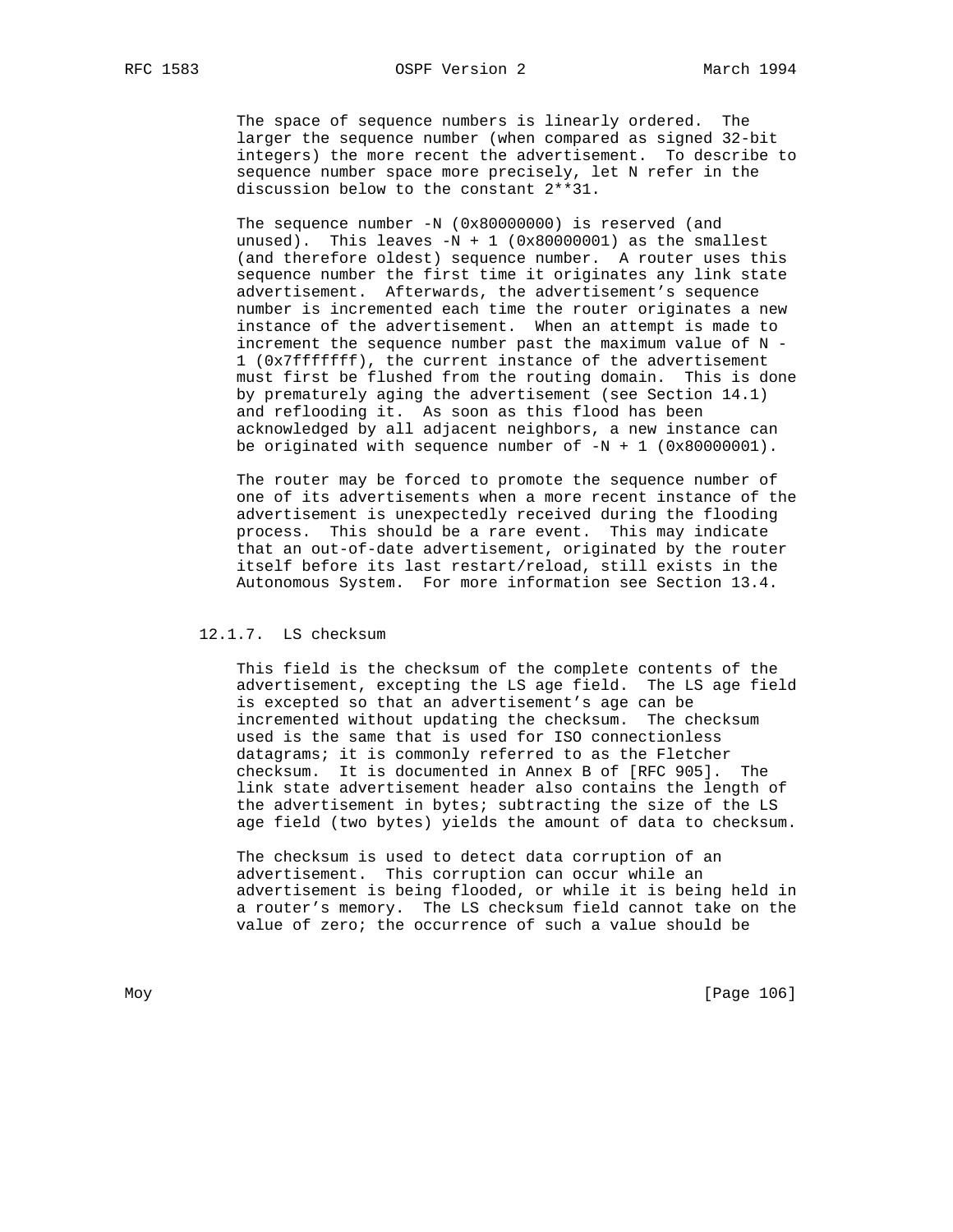considered a checksum failure. In other words, calculation of the checksum is not optional.

 The checksum of a link state advertisement is verified in two cases: a) when it is received in a Link State Update Packet and b) at times during the aging of the link state database. The detection of a checksum failure leads to separate actions in each case. See Sections 13 and 14 for more details.

 Whenever the LS sequence number field indicates that two instances of an advertisement are the same, the LS checksum field is examined. If there is a difference, the instance with the larger LS checksum is considered to be most recent.[12] See Section 13.1 for more details.

# 12.2. The link state database

 A router has a separate link state database for every area to which it belongs. The link state database has been referred to elsewhere in the text as the topological database. All routers belonging to the same area have identical topological databases for the area.

 The databases for each individual area are always dealt with separately. The shortest path calculation is performed separately for each area (see Section 16). Components of the area topological database are flooded throughout the area only. Finally, when an adjacency (belonging to Area A) is being brought up, only the database for Area A is synchronized between the two routers.

 The area database is composed of router links advertisements, network links advertisements, and summary link advertisements (all listed in the area data structure). In addition, external routes (AS external advertisements) are included in all non-stub area databases (see Section 3.6).

 An implementation of OSPF must be able to access individual pieces of an area database. This lookup function is based on an advertisement's LS type, Link State ID and Advertising Router.[13] There will be a single instance (the most up-to date) of each link state advertisement in the database. The database lookup function is invoked during the link state flooding procedure (Section 13) and the routing table calculation (Section 16). In addition, using this lookup function the router can determine whether it has itself ever

Moy [Page 107]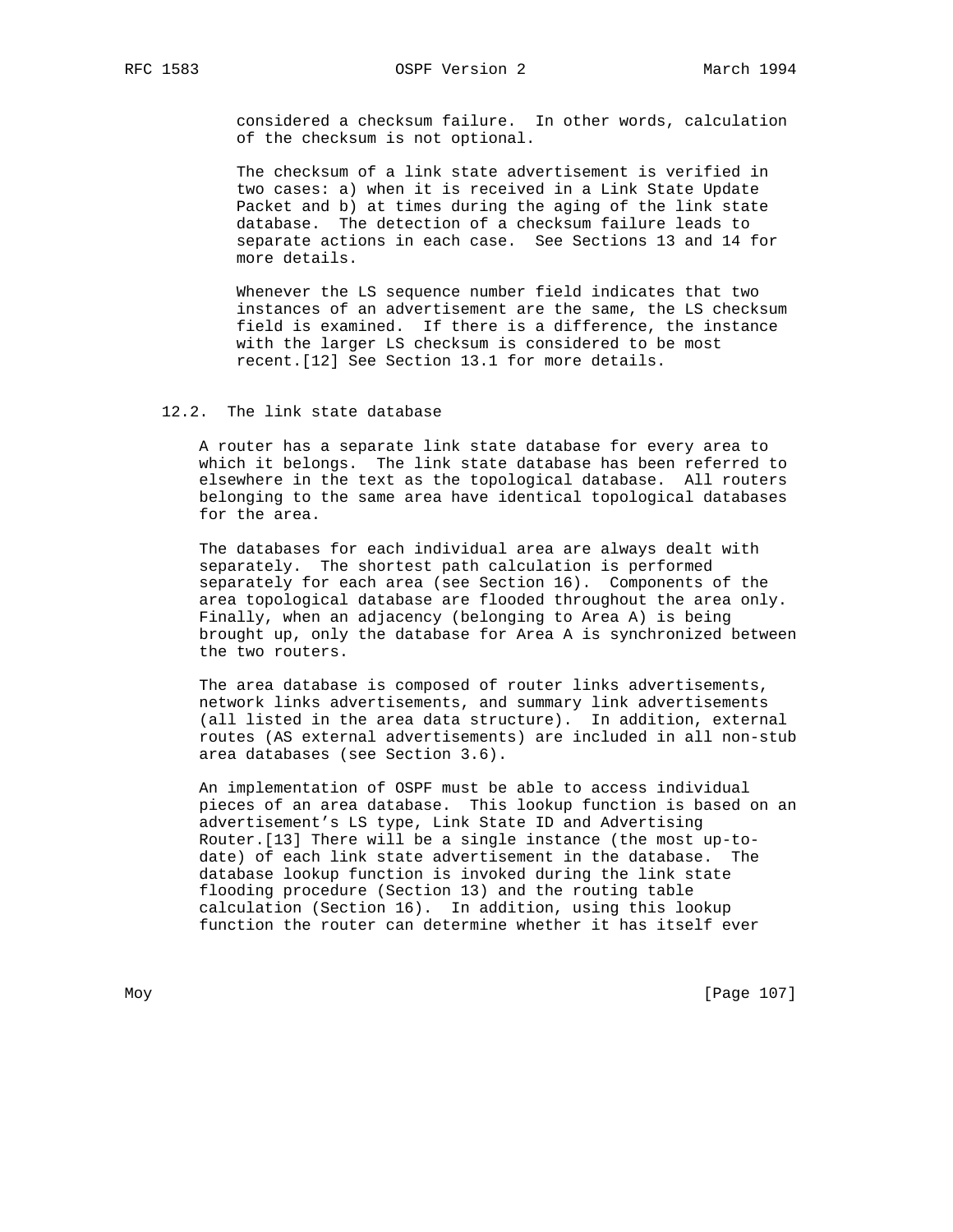originated a particular link state advertisement, and if so, with what LS sequence number.

 A link state advertisement is added to a router's database when either a) it is received during the flooding process (Section 13) or b) it is originated by the router itself (Section 12.4). A link state advertisement is deleted from a router's database when either a) it has been overwritten by a newer instance during the flooding process (Section 13) or b) the router originates a newer instance of one of its self-originated advertisements (Section 12.4) or c) the advertisement ages out and is flushed from the routing domain (Section 14). Whenever a link state advertisement is deleted from the database it must also be removed from all neighbors' Link state retransmission lists (see Section 10).

## 12.3. Representation of TOS

 All OSPF link state advertisements (with the exception of network links advertisements) specify metrics. In router links advertisements, the metrics indicate the costs of the described interfaces. In summary link and AS external link advertisements, the metric indicates the cost of the described path. In all of these advertisements, a separate metric can be specified for each IP TOS. The encoding of TOS in OSPF link state advertisements is specified in Table 17. That table relates the OSPF encoding to the IP packet header's TOS field (defined in [RFC 1349]). The OSPF encoding is expressed as a decimal integer, and the IP packet header's TOS field is expressed in the binary TOS values used in [RFC 1349].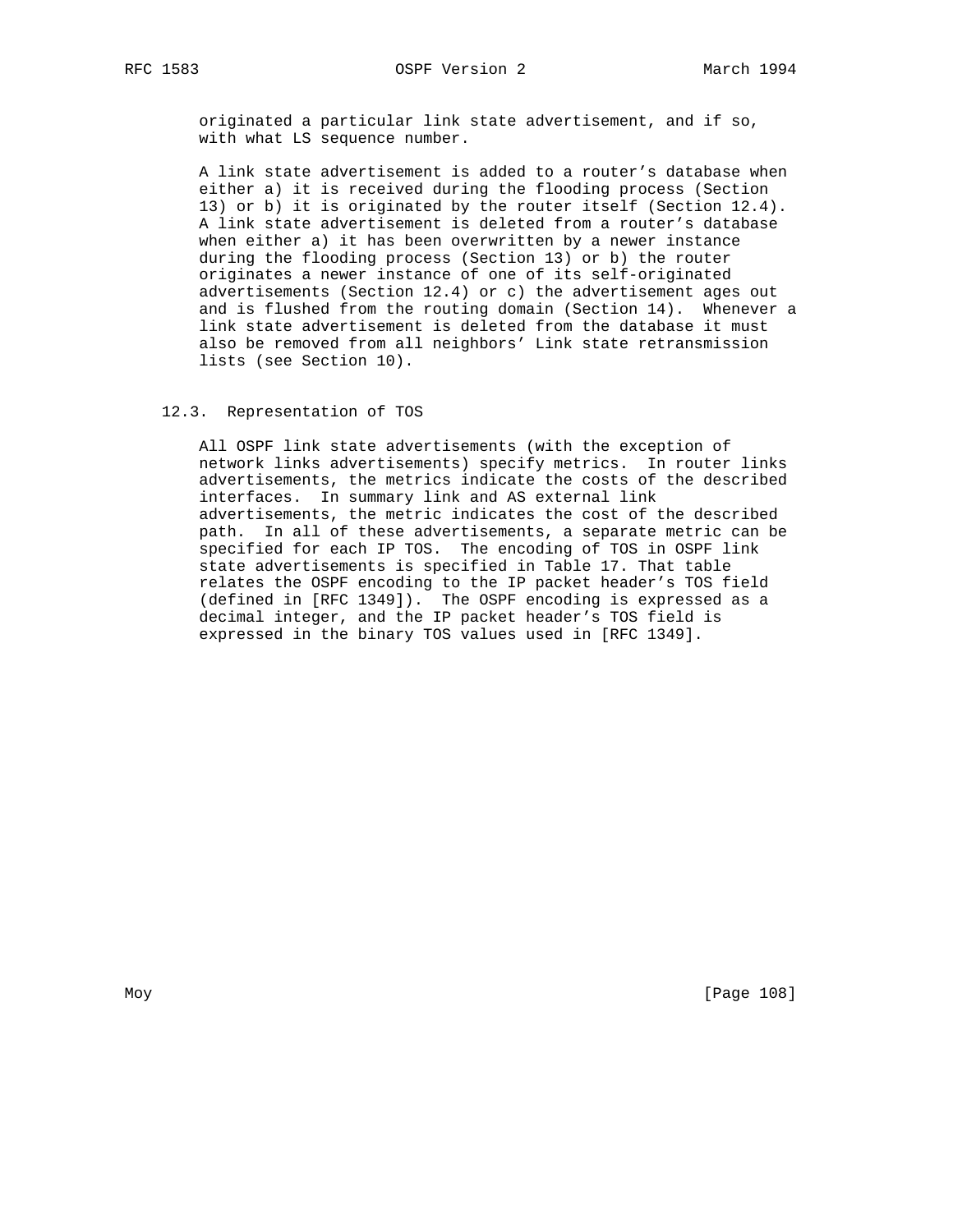|          | OSPF encoding RFC 1349 TOS values |
|----------|-----------------------------------|
| $\Omega$ | 0000 normal service               |
| 2        | 0001 minimize monetary cost       |
| 4        | 0010 maximize reliability         |
| 6        | 0011                              |
| 8        | 0100 maximize throughput          |
| 10       | 0101                              |
| 12       | 0110                              |
| 14       | 0111                              |
| 16       | 1000 minimize delay               |
| 18       | 1001                              |
| 20       | 1010                              |
| 22       | 1011                              |
| 24       | 1100                              |
| 26       | 1101                              |
| 28       | 1110                              |
| 30       | 1111                              |

Table 17: Representing TOS in OSPF.

 Each OSPF link state advertisement must specify the TOS 0 metric. Other TOS metrics, if they appear, must appear in order of increasing TOS encoding. For example, the TOS 8 (maximize throughput) metric must always appear before the TOS 16 (minimize delay) metric when both are specified. If a metric for some non-zero TOS is not specified, its cost defaults to the cost for TOS 0, unless the T-bit is reset in the advertisement's Options field (see Section 12.1.2 for more details).

### 12.4. Originating link state advertisements

 Into any given OSPF area, a router will originate several link state advertisements. Each router originates a router links advertisement. If the router is also the Designated Router for any of the area's networks, it will originate network links advertisements for those networks.

 Area border routers originate a single summary link advertisement for each known inter-area destination. AS boundary routers originate a single AS external link advertisement for each known AS external destination. Destinations are advertised one at a time so that the change in any single route can be flooded without reflooding the entire

Moy [Page 109]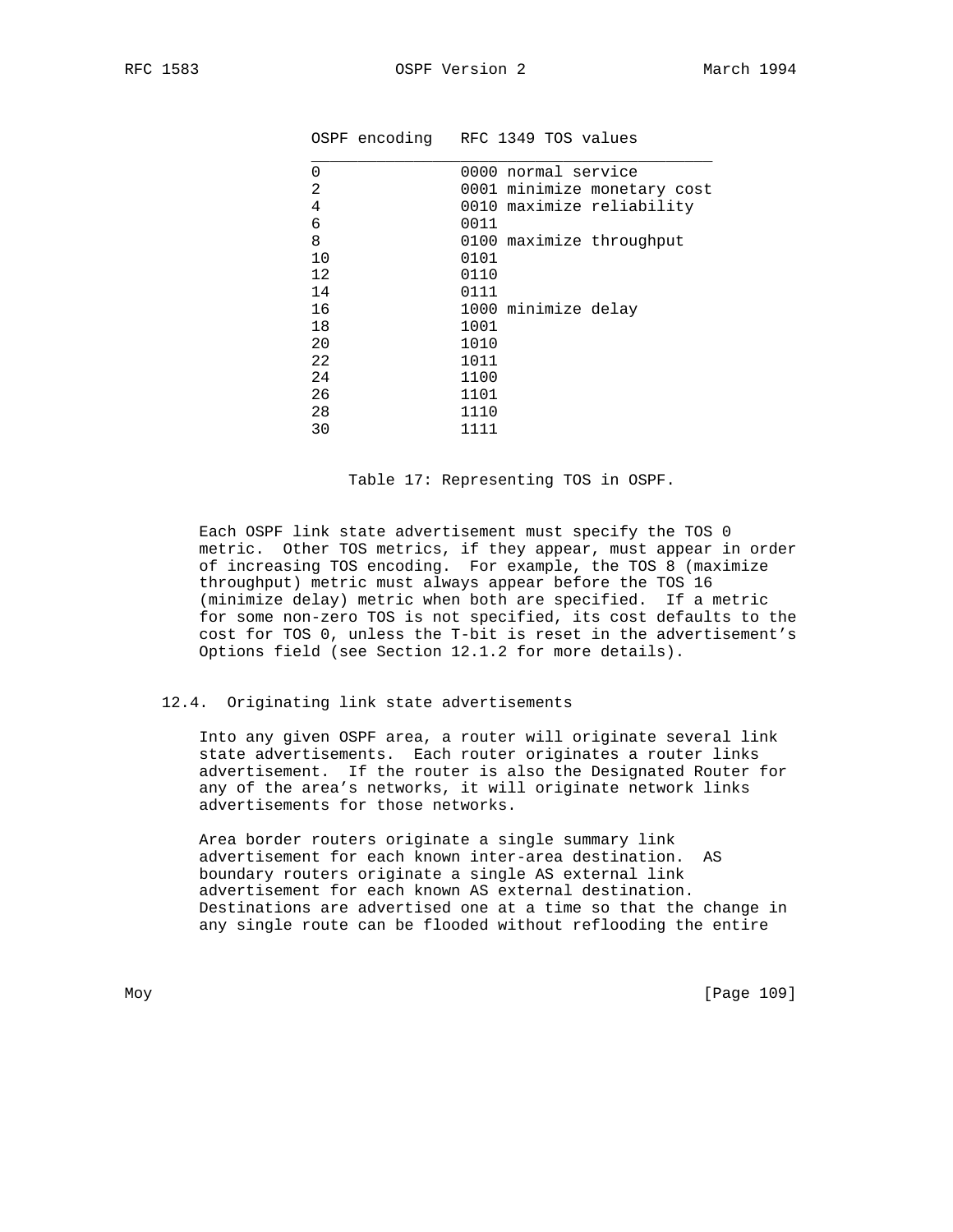collection of routes. During the flooding procedure, many link state advertisements can be carried by a single Link State Update packet.

 As an example, consider Router RT4 in Figure 6. It is an area border router, having a connection to Area 1 and the backbone. Router RT4 originates 5 distinct link state advertisements into the backbone (one router links, and one summary link for each of the networks N1-N4). Router RT4 will also originate 8 distinct link state advertisements into Area 1 (one router links and seven summary link advertisements as pictured in Figure 7). If RT4 has been selected as Designated Router for Network N3, it will also originate a network links advertisement for N3 into Area 1.

 In this same figure, Router RT5 will be originating 3 distinct AS external link advertisements (one for each of the networks N12-N14). These will be flooded throughout the entire AS, assuming that none of the areas have been configured as stubs. However, if area 3 has been configured as a stub area, the external advertisements for networks N12-N14 will not be flooded into area 3 (see Section 3.6). Instead, Router RT11 would originate a default summary link advertisement that would be flooded throughout area 3 (see Section 12.4.3). This instructs all of area 3's internal routers to send their AS external traffic to RT11.

 Whenever a new instance of a link state advertisement is originated, its LS sequence number is incremented, its LS age is set to 0, its LS checksum is calculated, and the advertisement is added to the link state database and flooded out the appropriate interfaces. See Section 13.2 for details concerning the installation of the advertisement into the link state database. See Section 13.3 for details concerning the flooding of newly originated advertisements.

 The ten events that can cause a new instance of a link state advertisement to be originated are:

 (1) The LS age field of one of the router's self-originated advertisements reaches the value LSRefreshTime. In this case, a new instance of the link state advertisement is originated, even though the contents of the advertisement (apart from the link state advertisement header) will be the same. This guarantees periodic originations of all link state advertisements. This periodic updating of link state

Moy [Page 110]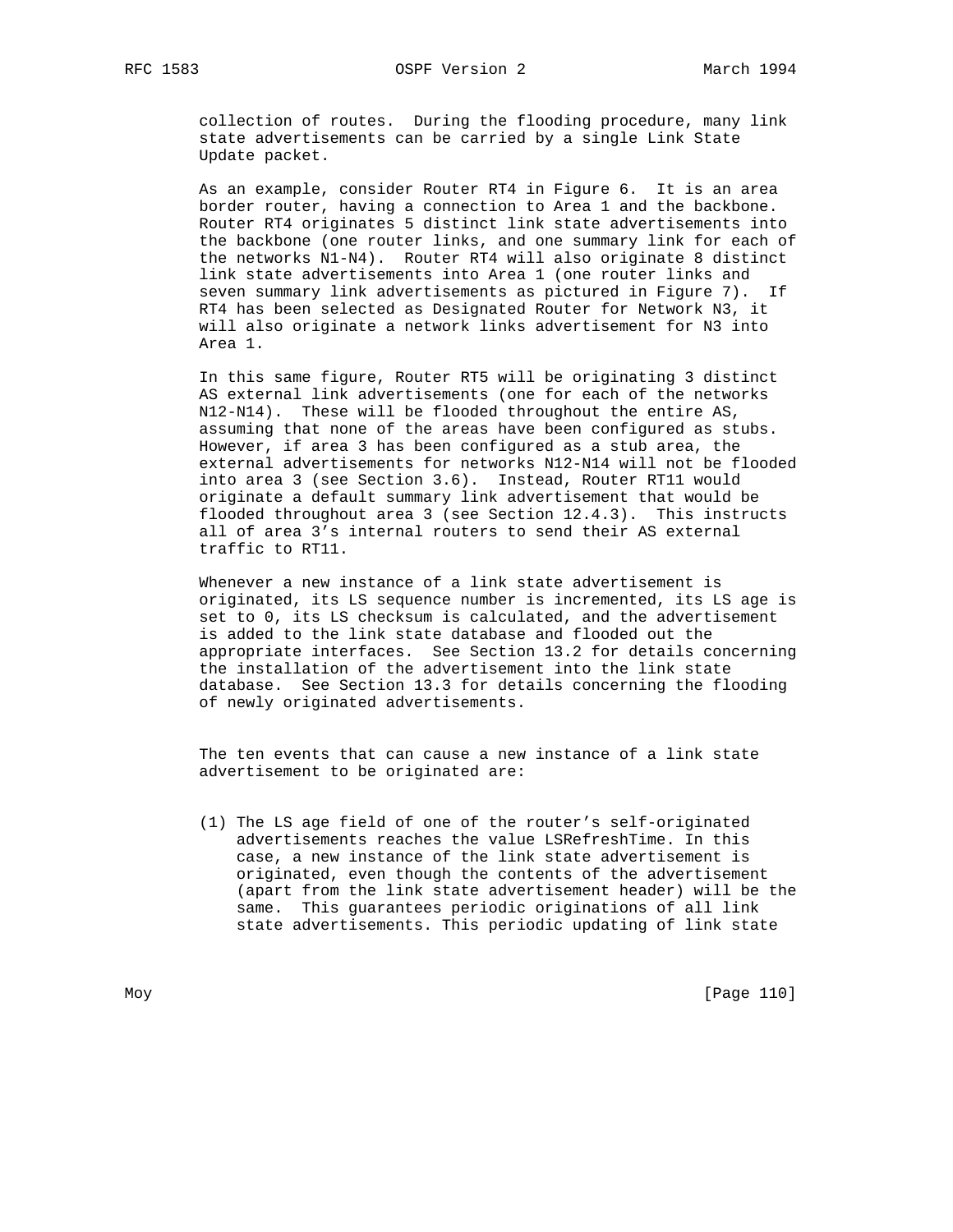advertisements adds robustness to the link state algorithm. Link state advertisements that solely describe unreachable destinations should not be refreshed, but should instead be flushed from the routing domain (see Section 14.1).

 When whatever is being described by a link state advertisement changes, a new advertisement is originated. However, two instances of the same link state advertisement may not be originated within the time period MinLSInterval. This may require that the generation of the next instance be delayed by up to MinLSInterval. The following events may cause the contents of a link state advertisement to change. These events should cause new originations if and only if the contents of the new advertisement would be different:

- (2) An interface's state changes (see Section 9.1). This may mean that it is necessary to produce a new instance of the router links advertisement.
- (3) An attached network's Designated Router changes. A new router links advertisement should be originated. Also, if the router itself is now the Designated Router, a new network links advertisement should be produced. If the router itself is no longer the Designated Router, any network links advertisement that it might have originated for the network should be flushed from the routing domain (see Section 14.1).
- (4) One of the neighboring routers changes to/from the FULL state. This may mean that it is necessary to produce a new instance of the router links advertisement. Also, if the router is itself the Designated Router for the attached network, a new network links advertisement should be produced.

The next four events concern area border routers only:

- (5) An intra-area route has been added/deleted/modified in the routing table. This may cause a new instance of a summary links advertisement (for this route) to be originated in each attached area (possibly including the backbone).
- (6) An inter-area route has been added/deleted/modified in the routing table. This may cause a new instance of a summary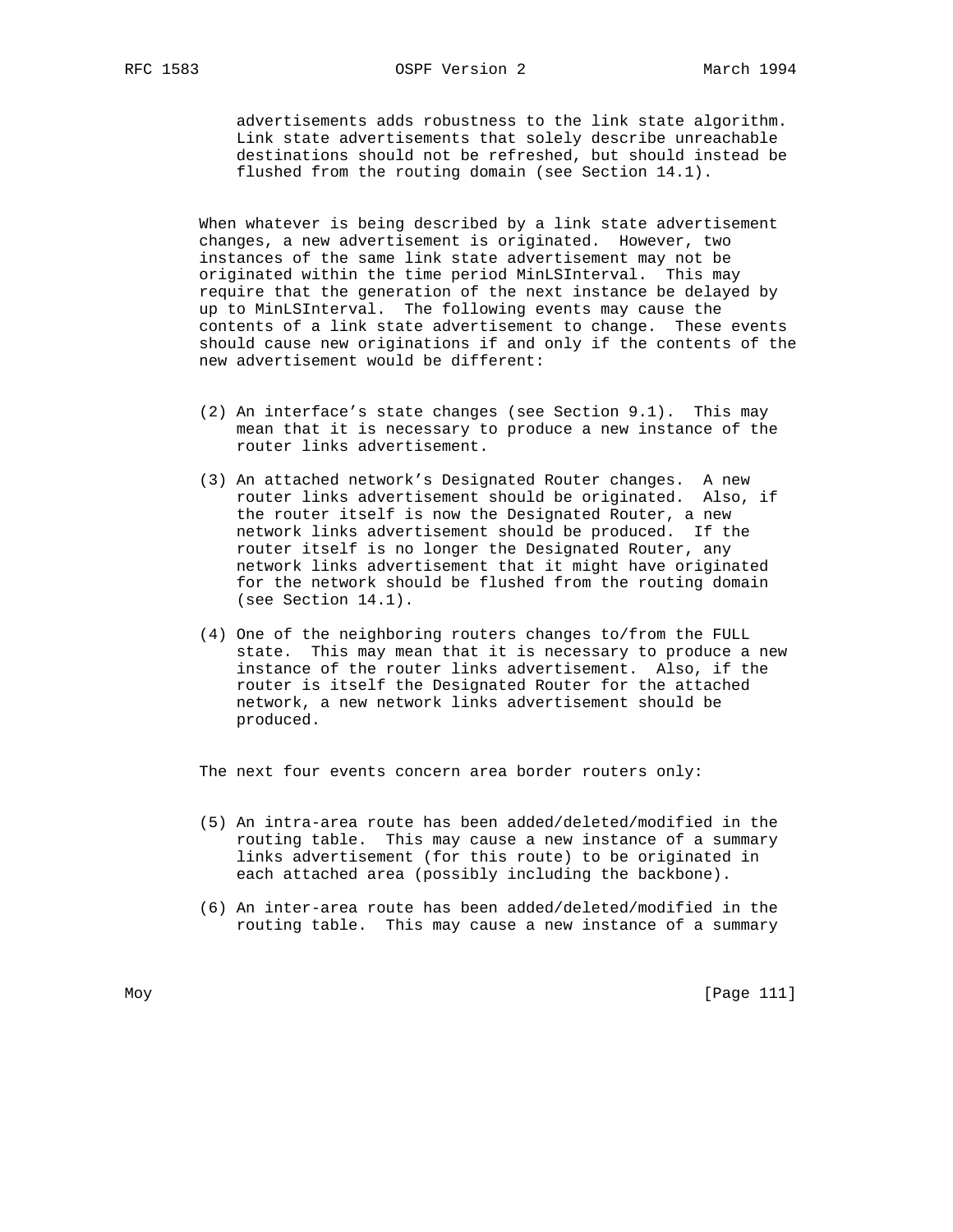links advertisement (for this route) to be originated in each attached area (but NEVER for the backbone).

- (7) The router becomes newly attached to an area. The router must then originate summary link advertisements into the newly attached area for all pertinent intra-area and inter area routes in the router's routing table. See Section 12.4.3 for more details.
- (8) When the state of one of the router's configured virtual links changes, it may be necessary to originate a new router links advertisement into the virtual link's transit area (see the discussion of the router links advertisement's bit V in Section 12.4.1), as well as originating a new router links advertisement into the backbone.

 The last two events concern AS boundary routers (and former AS boundary routers) only:

- (9) An external route gained through direct experience with an external routing protocol (like EGP) changes. This will cause an AS boundary router to originate a new instance of an AS external link advertisement.
- (10)

 A router ceases to be an AS boundary router, perhaps after restarting. In this situation the router should flush all AS external link advertisements that it had previously originated. These advertisements can be flushed via the premature aging procedure specified in Section 14.1.

 The construction of each type of link state advertisement is explained in detail below. In general, these sections describe the contents of the advertisement body (i.e., the part coming after the 20-byte advertisement header). For information concerning the building of the link state advertisement header, see Section 12.1.

12.4.1. Router links

 A router originates a router links advertisement for each area that it belongs to. Such an advertisement describes the collected states of the router's links to the area. The advertisement is flooded throughout the particular area, and no further.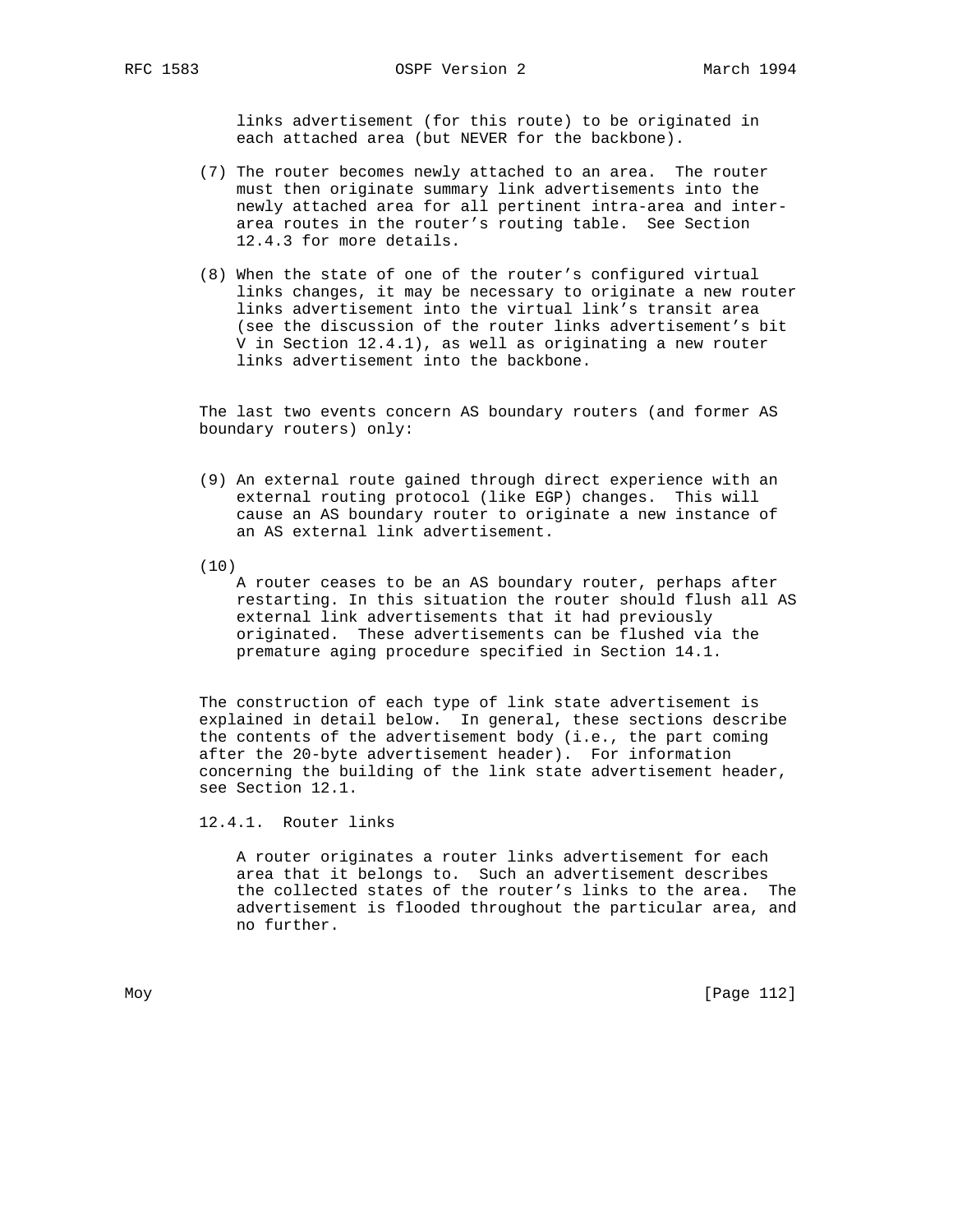

Figure 15: Area 1 with IP addresses shown

 The format of a router links advertisement is shown in Appendix A (Section A.4.2). The first 20 bytes of the advertisement consist of the generic link state advertisement header that was discussed in Section 12.1. Router links advertisements have LS type = 1. The router indicates whether it is willing to calculate separate routes for each IP TOS by setting (or resetting) the T-bit of the link state advertisement's Options field.

 A router also indicates whether it is an area border router, or an AS boundary router, by setting the appropriate bits (bit B and bit E, respectively) in its router links advertisements. This enables paths to those types of routers to be saved in the routing table, for later processing of summary link advertisements and AS external link advertisements. Bit B should be set whenever the router is actively attached to two or more areas, even if the router is not currently attached to the OSPF backbone area. Bit E should never be set in a router links advertisement for a stub area (stub areas cannot contain AS boundary routers). In addition, the router sets bit V in its router links

Moy [Page 113]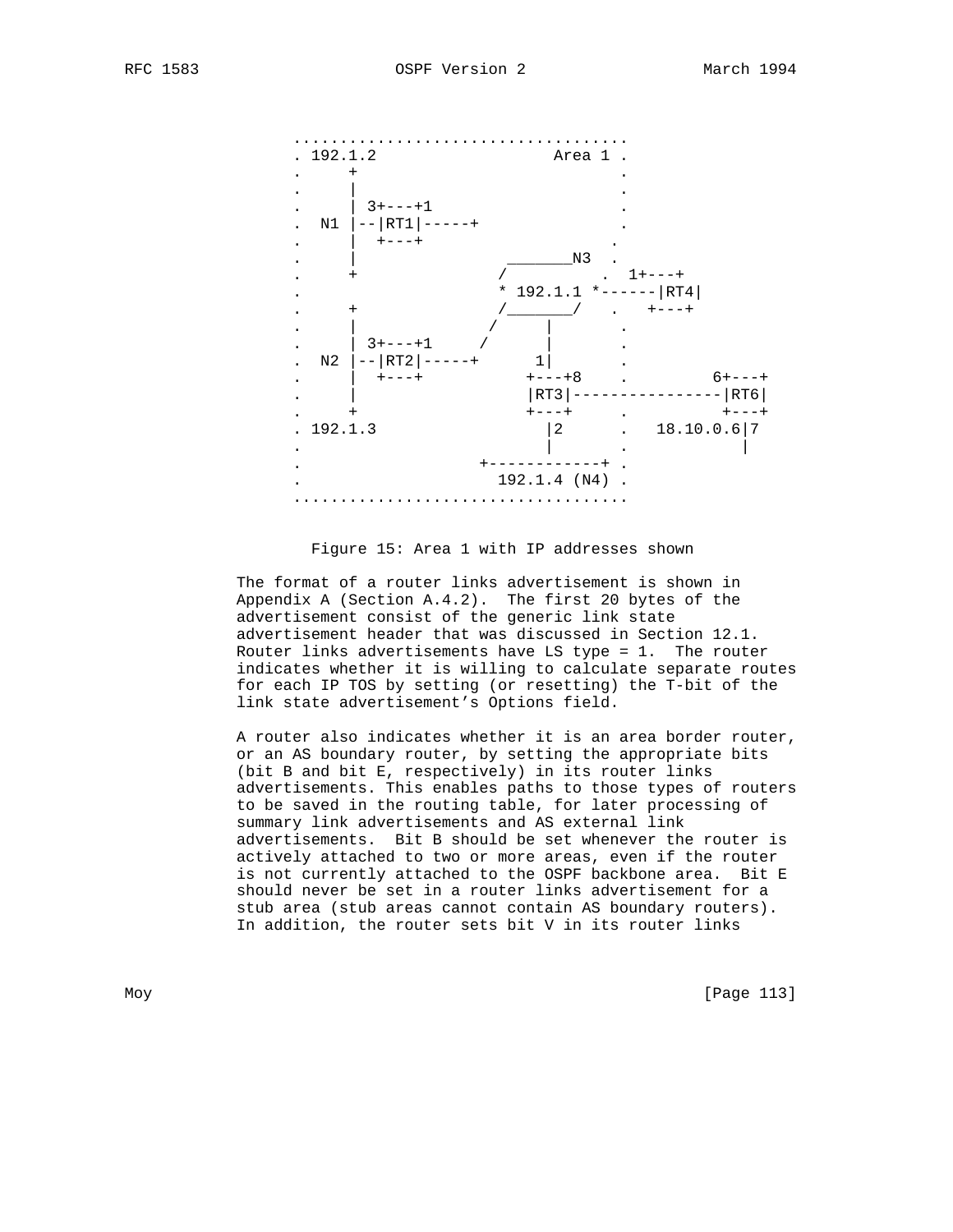advertisement for Area A if and only if it is the endpoint of an active virtual link using Area A as its Transit area. This enables the other routers attached to Area A to discover whether the area supports any virtual links (i.e., is a transit area).

 The router links advertisement then describes the router's working connections (i.e., interfaces or links) to the area. Each link is typed according to the kind of attached network. Each link is also labelled with its Link ID. This Link ID gives a name to the entity that is on the other end of the link. Table 18 summarizes the values used for the Type and Link ID fields.

|               | Link type Description      | Link ID                                   |
|---------------|----------------------------|-------------------------------------------|
|               | Point-to-point<br>link     | Neighbor Router ID                        |
| $\mathcal{L}$ | Link to transit<br>network | Interface address of<br>Designated Router |
| 3             | Link to stub<br>network    | IP network number                         |
| 4             | Virtual link               | Neighbor Router ID                        |

 Table 18: Link descriptions in the router links advertisement.

 In addition, the Link Data field is specified for each link. This field gives 32 bits of extra information for the link. For links to transit networks, numbered links to routers and virtual links, this field specifies the IP interface address of the associated router interface (this is needed by the routing table calculation, see Section 16.1.1). For links to stub networks, this field specifies the network's IP address mask. For unnumbered point-to-point networks, the Link Data field should be set to the unnumbered interface's MIB-II [RFC 1213] ifIndex value.

 Finally, the cost of using the link for output (possibly specifying a different cost for each Type of Service) is specified. The output cost of a link is configurable. It must always be non-zero.

To further describe the process of building the list of link

Moy [Page 114]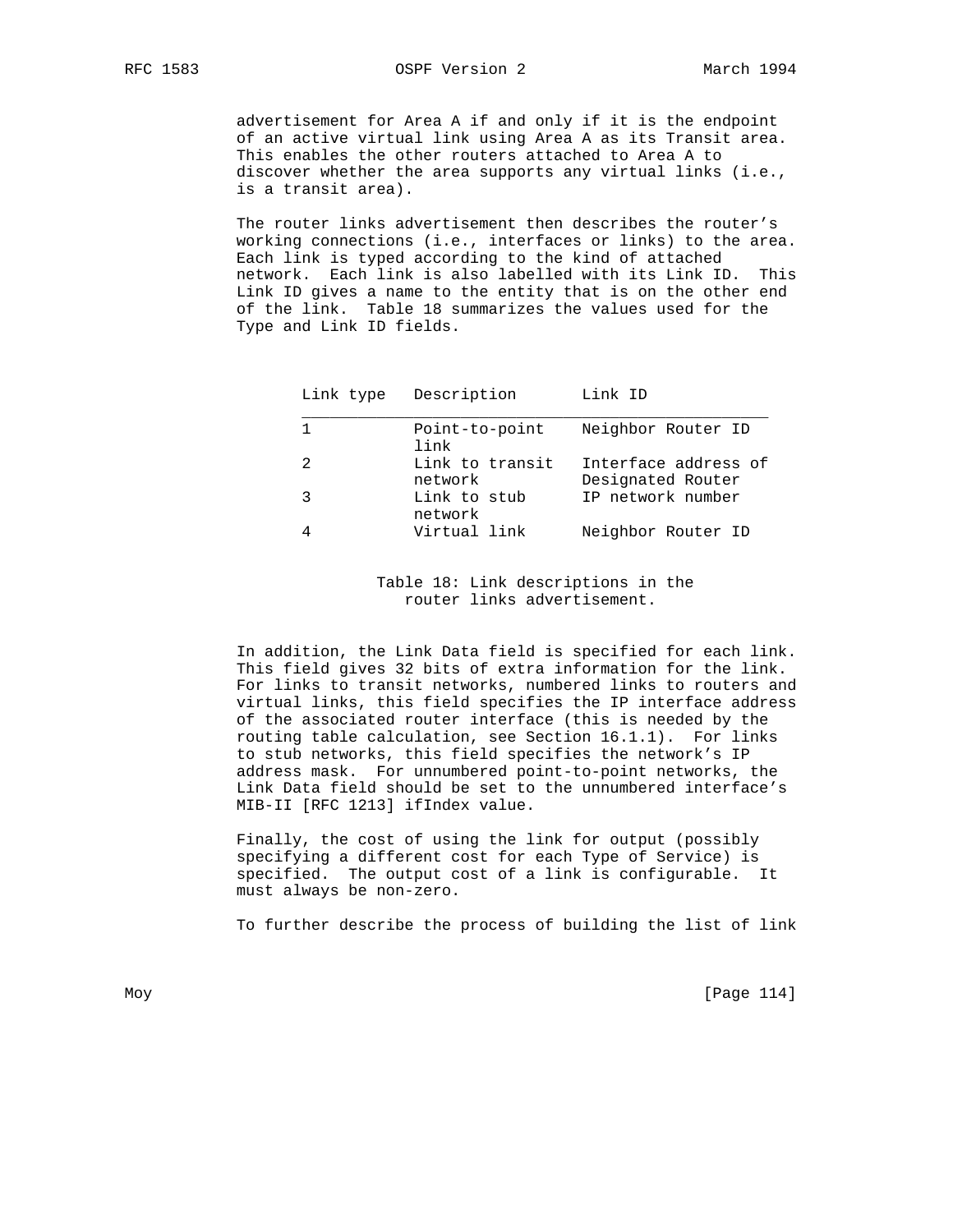RFC 1583 OSPF Version 2 March 1994

 descriptions, suppose a router wishes to build a router links advertisement for Area A. The router examines its collection of interface data structures. For each interface, the following steps are taken:

- o If the attached network does not belong to Area A, no links are added to the advertisement, and the next interface should be examined.
- o Else, if the state of the interface is Down, no links are added.
- Else, if the state of the interface is Point-to-Point, then add links according to the following:
	- If the neighboring router is fully adjacent, add a Type 1 link (point-to-point) if this is an interface to a point-to-point network, or add a Type 4 link (virtual link) if this is a virtual link. The Link ID should be set to the Router ID of the neighboring router. For virtual links and numbered point-to point networks, the Link Data should specify the IP interface address. For unnumbered point-to-point networks, the Link Data field should specify the interface's MIB-II [RFC 1213] ifIndex value.
	- If this is a numbered point-to-point network (i.e, not a virtual link and not an unnumbered point-to point network) and the neighboring router's IP address is known, add a Type 3 link (stub network) whose Link ID is the neighbor's IP address, whose Link Data is the mask 0xffffffff indicating a host route, and whose cost is the interface's configured output cost.
- o Else if the state of the interface is Loopback, add a Type 3 link (stub network) as long as this is not an interface to an unnumbered serial line. The Link ID should be set to the IP interface address, the Link Data set to the mask 0xffffffff (indicating a host route), and the cost set to 0.
- Else if the state of the interface is Waiting, add a Type 3 link (stub network) whose Link ID is the IP network number of the attached network and whose Link Data is the attached network's address mask.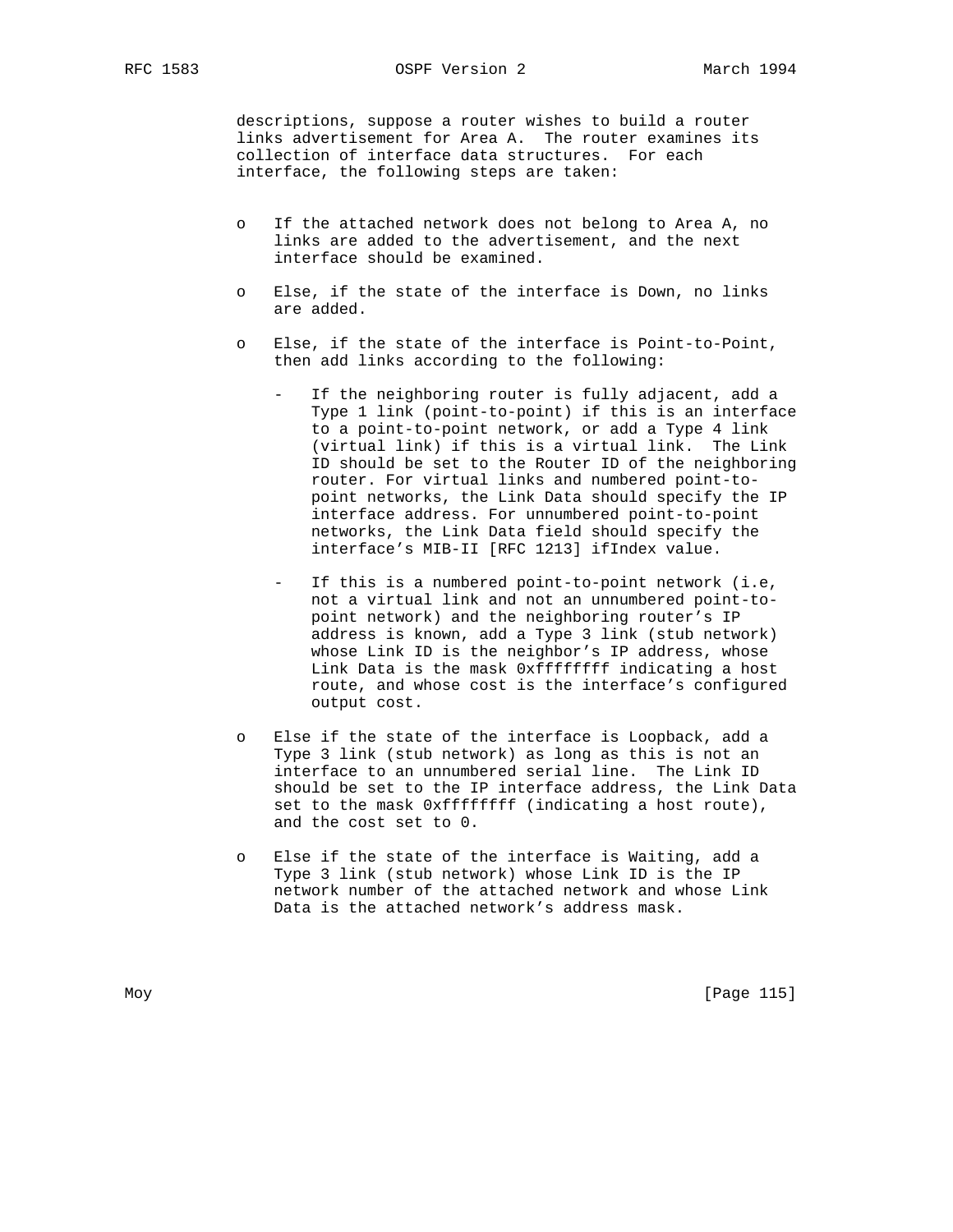o Else, there has been a Designated Router selected for the attached network. If the router is fully adjacent to the Designated Router, or if the router itself is Designated Router and is fully adjacent to at least one other router, add a single Type 2 link (transit network) whose Link ID is the IP interface address of the attached network's Designated Router (which may be the router itself) and whose Link Data is the router's own IP interface address. Otherwise, add a link as if the interface state were Waiting (see above).

 Unless otherwise specified, the cost of each link generated by the above procedure is equal to the output cost of the associated interface. Note that in the case of serial lines, multiple links may be generated by a single interface.

 After consideration of all the router interfaces, host links are added to the advertisement by examining the list of attached hosts. A host route is represented as a Type 3 link (stub network) whose Link ID is the host's IP address and whose Link Data is the mask of all ones (0xffffffff).

 As an example, consider the router links advertisements generated by Router RT3, as pictured in Figure 6. The area containing Router RT3 (Area 1) has been redrawn, with actual network addresses, in Figure 15. Assume that the last byte of all of RT3's interface addresses is 3, giving it the interface addresses 192.1.1.3 and 192.1.4.3, and that the other routers have similar addressing schemes. In addition, assume that all links are functional, and that Router IDs are assigned as the smallest IP interface address.

 RT3 originates two router links advertisements, one for Area 1 and one for the backbone. Assume that Router RT4 has been selected as the Designated router for network 192.1.1.0. RT3's router links advertisement for Area 1 is then shown below. It indicates that RT3 has two connections to Area 1, the first a link to the transit network 192.1.1.0 and the second a link to the stub network 192.1.4.0. Note that the transit network is identified by the IP interface of its Designated Router (i.e., the Link ID = 192.1.1.4 which is the Designated Router RT4's IP interface to 192.1.1.0). Note also that RT3 has indicated that it is capable of calculating separate routes based on IP TOS, through setting the T-bit in the Options field. It has also indicated that it is an area border router.

Moy [Page 116]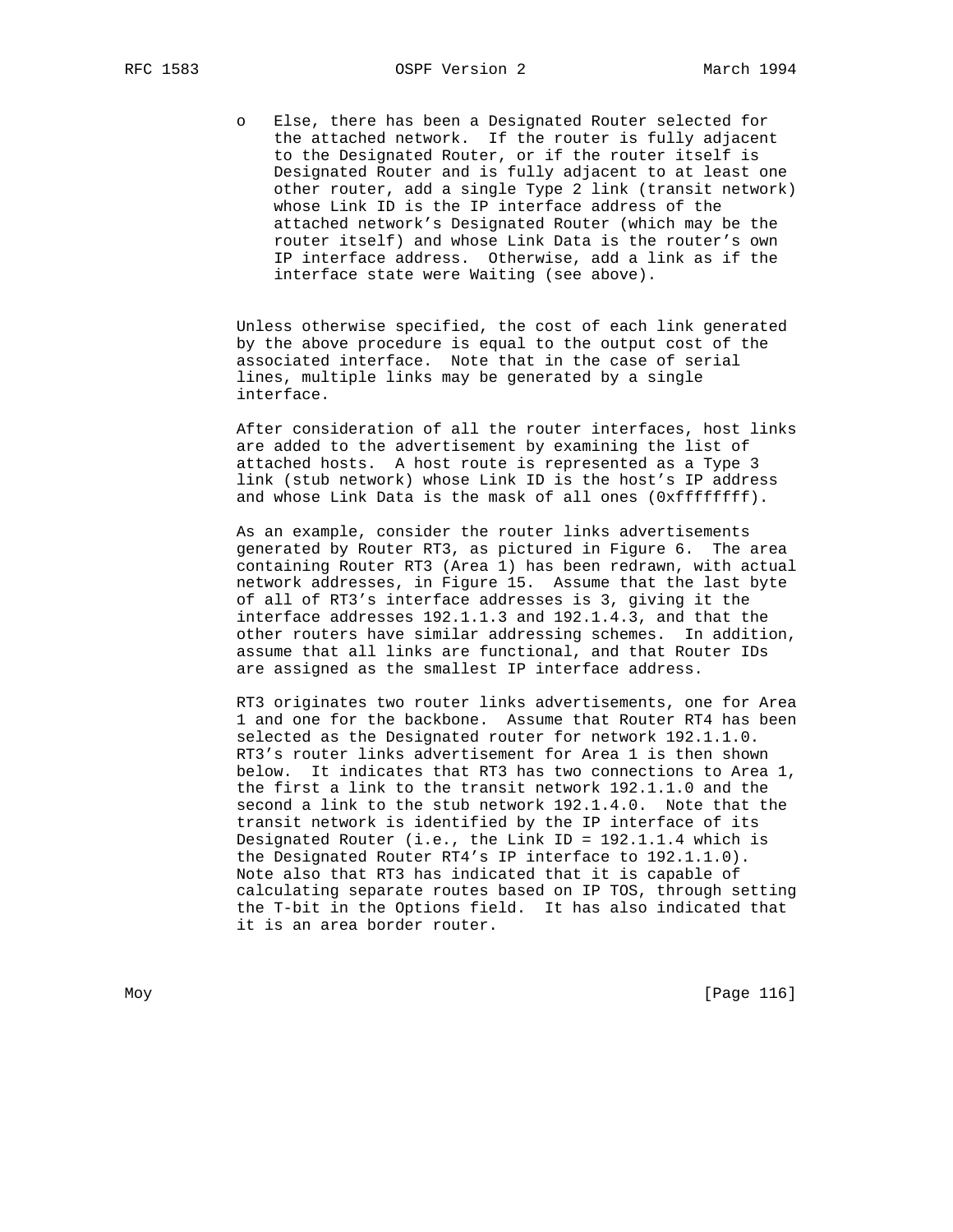; RT3's router links advertisement for Area 1

```
LS age = 0 \hspace{1.5cm} ;always true on origination
Options = (T-bit|E-bit)               ;TOS-capable
LS type = 1 \qquad \qquad ; indicates router links
Link State ID = 192.1.1.3 ;RT3's Router ID
            Advertising Router = 192.1.1.3 ; RT3's Router ID<br>bit E = 0 :not an AS bounda
            bit E = 0<br>bit B = 1<br>bit B = 1<br>iarea border router
                                         ;area border router
            \text{\#links} = 2Link ID = 192.1.1.4 ; IP address of Desig. Rtr.
                   Link Data = 192.1.1.3 ;RT3's IP interface to net
                   Type = 2 i connects to transit network
                    # other metrics = 0
                    TOS 0 metric = 1
                   Link ID = 192.1.4.0 ; IP Network number
                    Link Data = 0xffffff00 ;Network mask
                                        ; connects to stub network
                    # other metrics = 0
                    TOS 0 metric = 2
```
 Next RT3's router links advertisement for the backbone is shown. It indicates that RT3 has a single attachment to the backbone. This attachment is via an unnumbered point-to point link to Router RT6. RT3 has again indicated that it is TOS-capable, and that it is an area border router.

; RT3's router links advertisement for the backbone

LS age = 0  $\frac{1}{5}$  ialways true on origination<br>Options = (T-bit|E-bit)  $\frac{1}{5}$  iTOS-capable Options =  $(T-bit|E-bit)$ LS type = 1  $\qquad \qquad$  ; indicates router links  $Link$  State ID = 192.1.1.3 ;RT3's router ID Advertising Router = 192.1.1.3 ;RT3's router ID bit  $E = 0$ <br>bit  $B = 1$ <br>bit  $B = 1$ <br>iarea border router iarea border router #links = 1 Link ID = 18.10.0.6 ;Neighbor's Router ID Link Data = 0.0.0.3 ;MIB-II ifIndex of P-P link Type = 1  $\blacksquare$  ; connects to router # other metrics = 0 TOS 0 metric = 8

> Even though Router RT3 has indicated that it is TOS-capable in the above examples, only a single metric (the TOS 0 metric) has been specified for each interface. Different metrics can be specified for each TOS. The encoding of TOS

Moy [Page 117]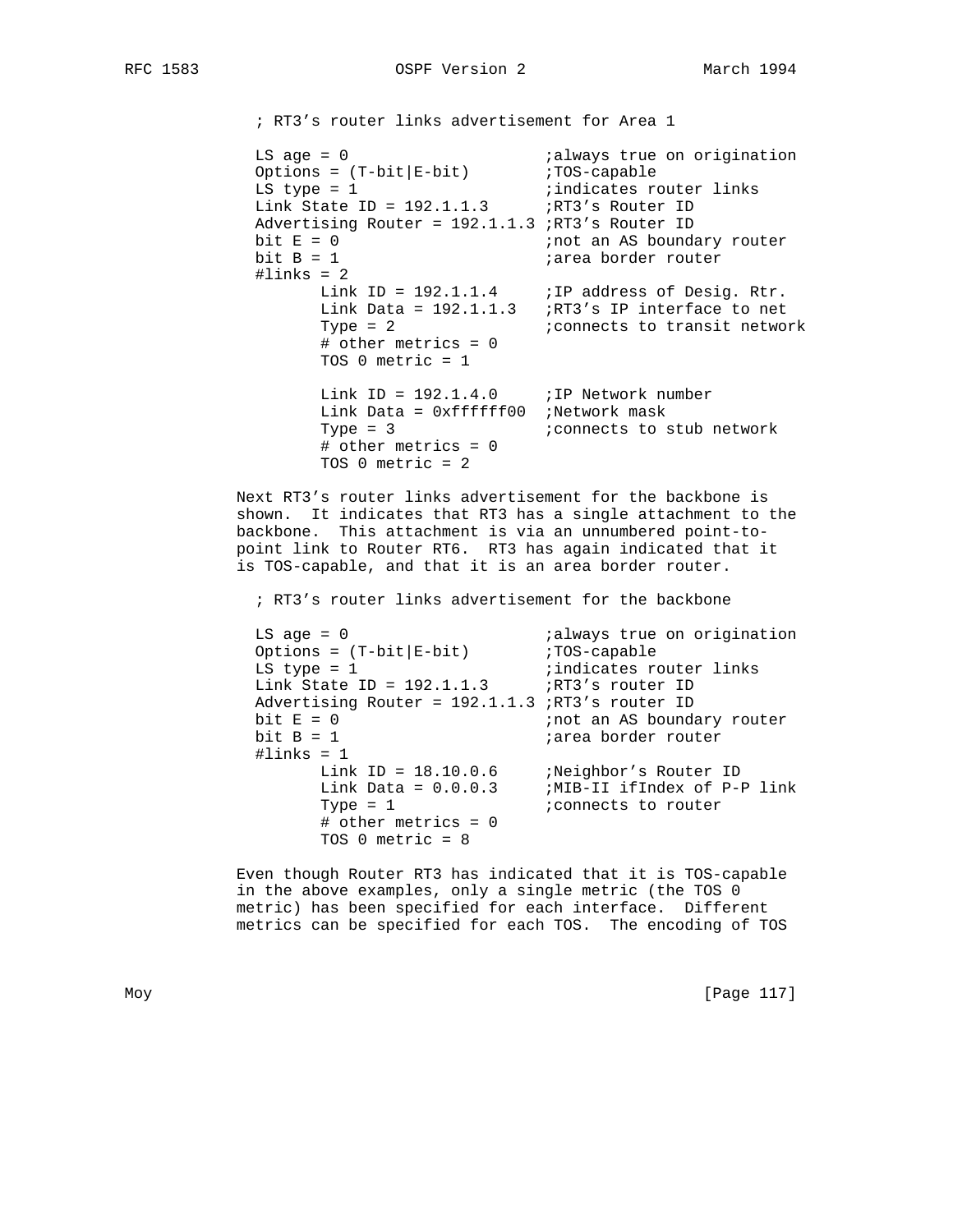in OSPF link state advertisements is described in Section 12.3.

 As an example, suppose the point-to-point link between Routers RT3 and RT6 in Figure 15 is a satellite link. The AS administrator may want to encourage the use of the line for high bandwidth traffic. This would be done by setting the metric artificially low for the appropriate TOS value. Router RT3 would then originate the following router links advertisement for the backbone (TOS 8 = maximize throughput):

; RT3's router links advertisement for the backbone

LS age = 0  $i$ always true on origination Options =  $(T-bit|E-bit)$  ;  $TOS-capable$ LS type = 1  $\qquad \qquad$  ; indicates router links Link State ID =  $192.1.1.3$  ;RT3's Router ID Advertising Router = 192.1.1.3 bit E = 0  $\qquad \qquad$  ; not an AS boundary router  $bit B = 1$  ; area border router  $\sharp$ links = 1 Link ID = 18.10.0.6 ;Neighbor's Router ID Link Data = 0.0.0.3 ;MIB-II ifIndex of P-P link Type = 1  $\blacksquare$  ; connects to router # other metrics = 1 TOS 0 metric = 8 TOS = 8  $\blacksquare$  ; maximize throughput metric = 1 ;traffic preferred

12.4.2. Network links

 A network links advertisement is generated for every transit multi-access network. (A transit network is a network having two or more attached routers). The network links advertisement describes all the routers that are attached to the network.

 The Designated Router for the network originates the advertisement. The Designated Router originates the advertisement only if it is fully adjacent to at least one other router on the network. The network links advertisement is flooded throughout the area that contains the transit network, and no further. The networks links advertisement lists those routers that are fully adjacent to the Designated Router; each fully adjacent router is identified by its OSPF Router ID. The Designated Router

Moy [Page 118]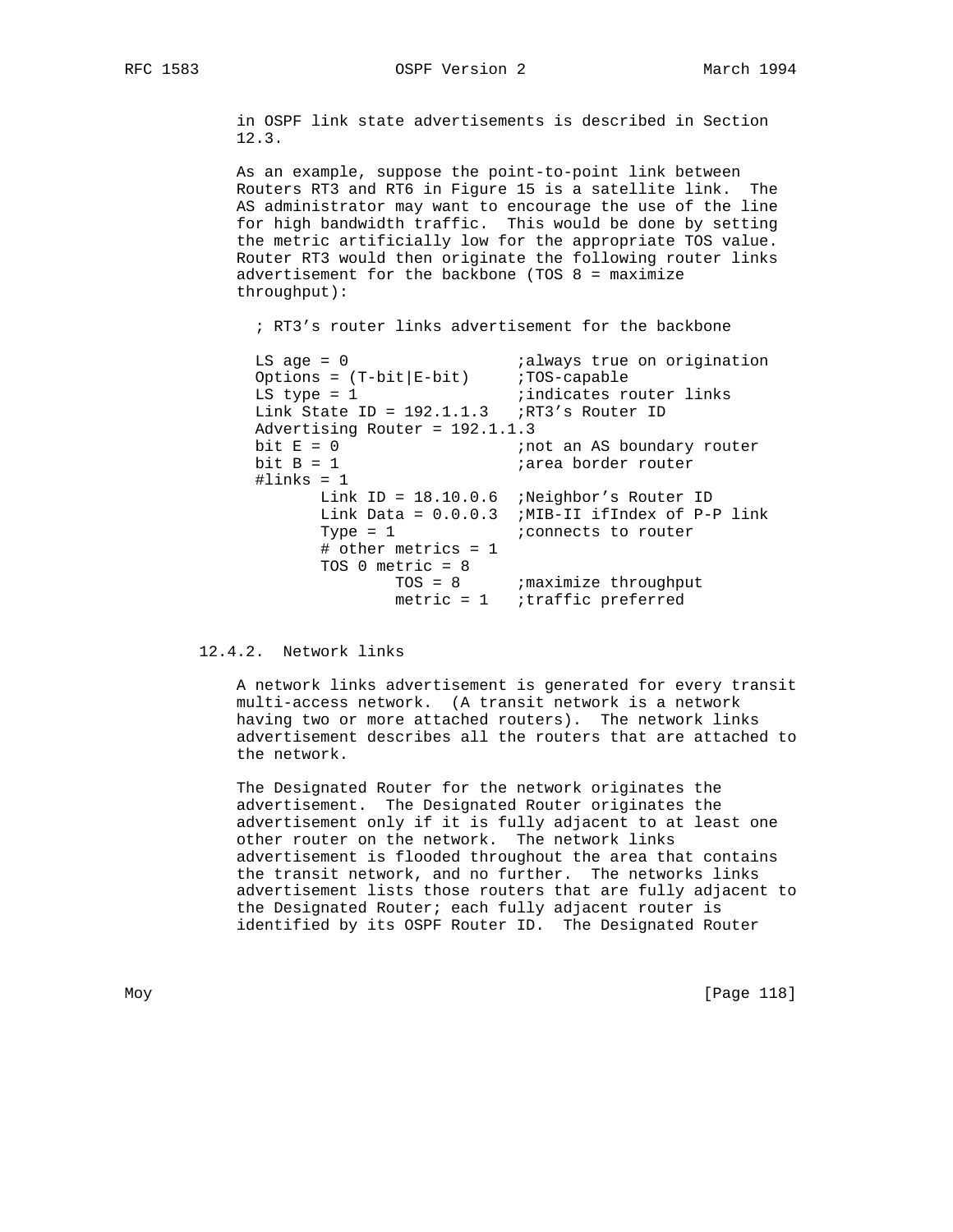includes itself in this list.

 The Link State ID for a network links advertisement is the IP interface address of the Designated Router. This value, masked by the network's address mask (which is also contained in the network links advertisement) yields the network's IP address.

 A router that has formerly been the Designated Router for a network, but is no longer, should flush the network links advertisement that it had previously originated. This advertisement is no longer used in the routing table calculation. It is flushed by prematurely incrementing the advertisement's age to MaxAge and reflooding (see Section 14.1). In addition, in those rare cases where a router's Router ID has changed, any network links advertisements that were originated with the router's previous Router ID must be flushed. Since the router may have no idea what it's previous Router ID might have been, these network links advertisements are indicated by having their Link State ID equal to one of the router's IP interface addresses and their Advertising Router not equal to the router's current Router ID (see Section 13.4 for more details).

 As an example of a network links advertisement, again consider the area configuration in Figure 6. Network links advertisements are originated for Network N3 in Area 1, Networks N6 and N8 in Area 2, and Network N9 in Area 3. Assuming that Router RT4 has been selected as the Designated Router for Network N3, the following network links advertisement is generated by RT4 on behalf of Network N3 (see Figure 15 for the address assignments):

; network links advertisement for Network N3

| $LS$ age = $0$                                          | <i>ialways</i> true on origination |
|---------------------------------------------------------|------------------------------------|
| Options = $(T-bit   E-bit)$                             | :TOS-capable                       |
| $LS$ type = 2                                           | ; indicates network links          |
| Link State ID = $192.1.1.4$ ; IP address of Desig. Rtr. |                                    |
| Advertising Router = 192.1.1.4 ;RT4's Router ID         |                                    |
| Network Mask = 0xffffff00                               |                                    |
| Attached Router = $192.1.1.4$                           | ;Router ID                         |
| $Attached$ Router = $192.1.1.1$                         | ;Router ID                         |
| Attached Router = $192.1.1.2$                           | ;Router ID                         |
| Attached Router = $192.1.1.3$                           | ;Router ID                         |

Moy [Page 119]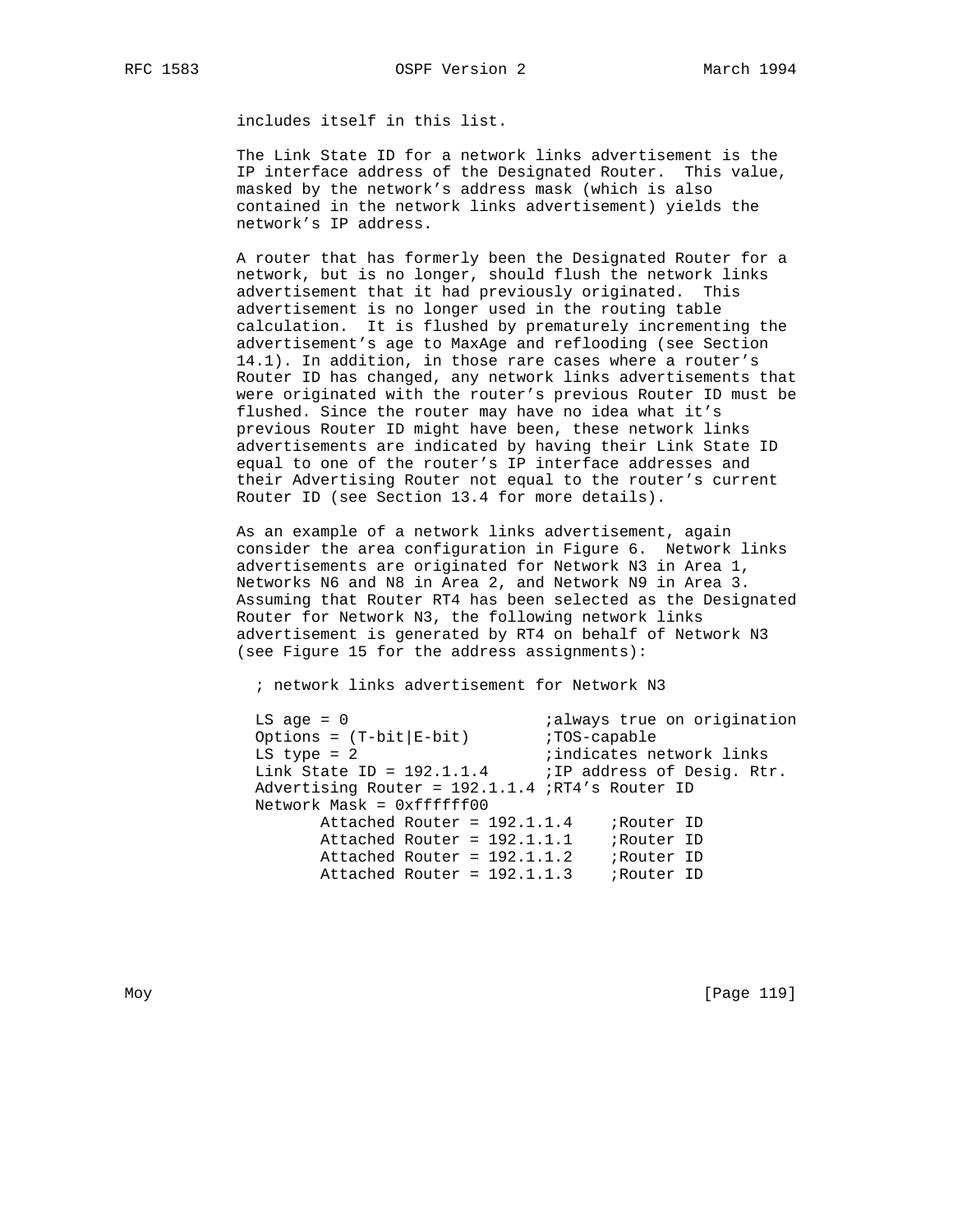# 12.4.3. Summary links

 Each summary link advertisement describes a route to a single destination. Summary link advertisements are flooded throughout a single area only. The destination described is one that is external to the area, yet still belonging to the Autonomous System.

 Summary link advertisements are originated by area border routers. The precise summary routes to advertise into an area are determined by examining the routing table structure (see Section 11) in accordance with the algorithm described below. Note that only intra-area routes are advertised into the backbone, while both intra-area and inter-area routes are advertised into the other areas.

 To determine which routes to advertise into an attached Area A, each routing table entry is processed as follows. Remember that each routing table entry describes a set of equal-cost best paths to a particular destination:

- o Only Destination Types of network and AS boundary router are advertised in summary link advertisements. If the routing table entry's Destination Type is area border router, examine the next routing table entry.
- o AS external routes are never advertised in summary link advertisements. If the routing table entry has Path type of type 1 external or type 2 external, examine the next routing table entry.
- Else, if the area associated with this set of paths is the Area A itself, do not generate a summary link advertisement for the route.[14]
- o Else, if the next hops associated with this set of paths belong to Area A itself, do not generate a summary link advertisement for the route.[15] This is the logical equivalent of a Distance Vector protocol's split horizon logic.
- o Else, if the routing table cost equals or exceeds the value LSInfinity, a summary link advertisement cannot be generated for this route.
- o Else, if the destination of this route is an AS boundary router, generate a Type 4 link state advertisement for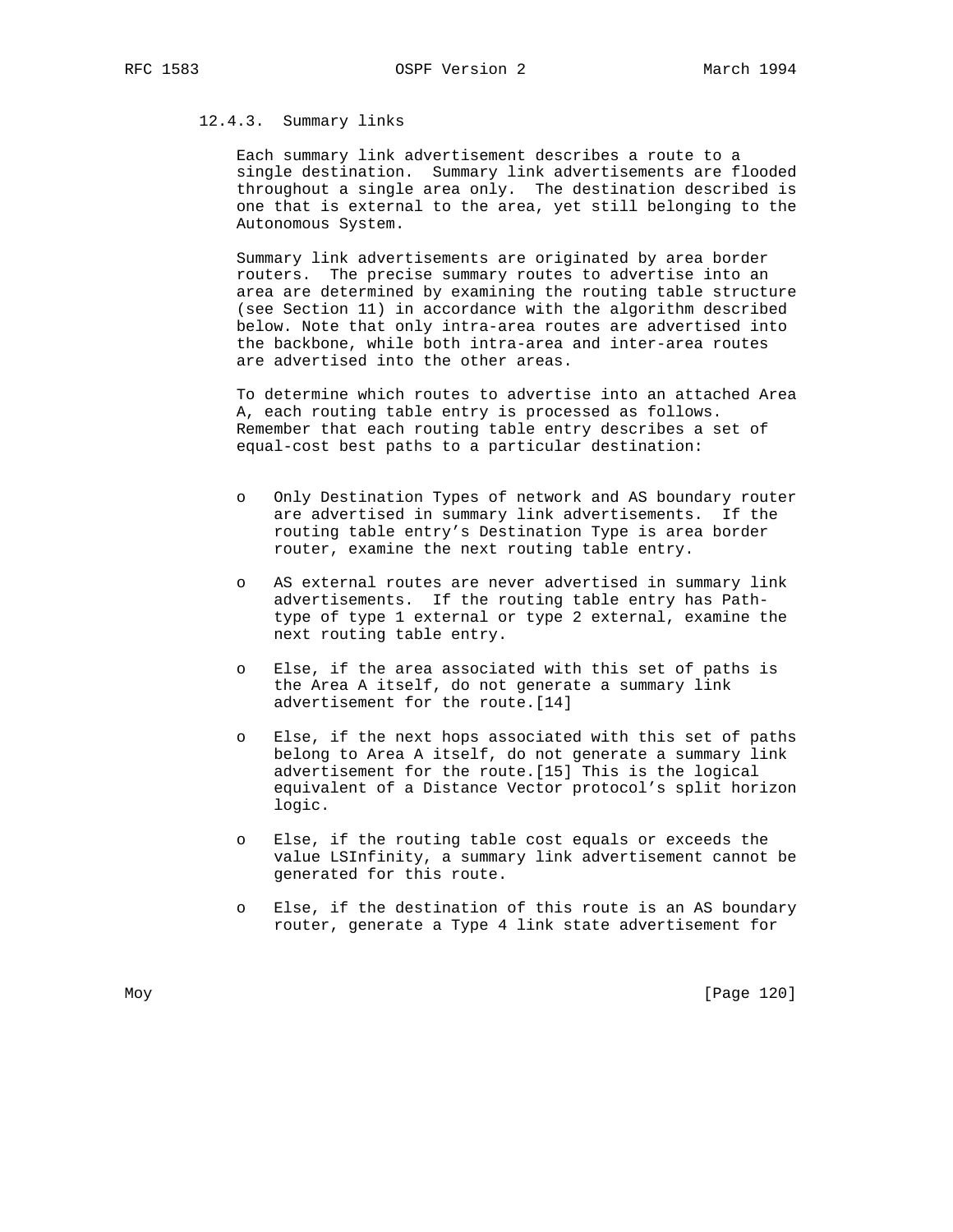the destination, with Link State ID equal to the AS boundary router's Router ID and metric equal to the routing table entry's cost. These advertisements should not be generated if Area A has been configured as a stub area.

- o Else, the Destination type is network. If this is an inter-area route, generate a Type 3 advertisement for the destination, with Link State ID equal to the network's address (if necessary, the Link State ID can also have one or more of the network's host bits set; see Appendix F for details) and metric equal to the routing table cost.
- o The one remaining case is an intra-area route to a network. This means that the network is contained in one of the router's directly attached areas. In general, this information must be condensed before appearing in summary link advertisements. Remember that an area has been defined as a list of address ranges, each range consisting of an [address,mask] pair and a status indication of either Advertise or DoNotAdvertise. At most a single Type 3 advertisement is made for each range. When the range's status indicates Advertise, a Type 3 advertisement is generated with Link State ID equal to the range's address (if necessary, the Link State ID can also have one or more of the range's "host" bits set; see Appendix F for details) and cost equal to the smallest cost of any of the component networks. When the range's status indicates DoNotAdvertise, the Type 3 advertisement is suppressed and the component networks remain hidden from other areas.

 By default, if a network is not contained in any explicitly configured address range, a Type 3 advertisement is generated with Link State ID equal to the network's address (if necessary, the Link State ID can also have one or more of the network's "host" bits set; see Appendix F for details) and metric equal to the network's routing table cost.

 If virtual links are being used to provide/increase connectivity of the backbone, routing information concerning the backbone networks should not be condensed before being summarized into the virtual links' Transit areas. Nor should the advertisement of backbone networks into Transit areas be suppressed. In other words, the backbone's configured ranges should be ignored when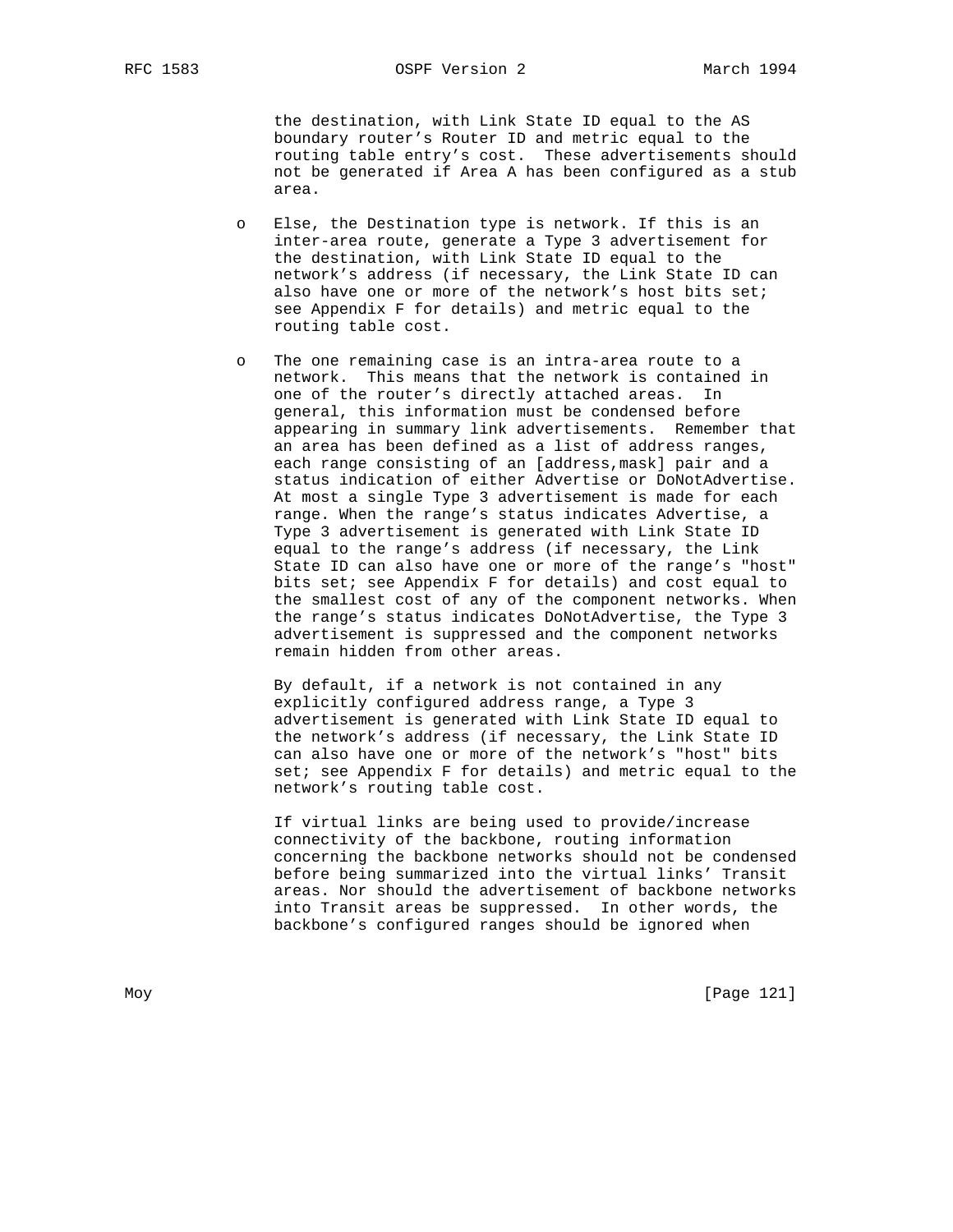originating summary links into Transit areas. The existence of virtual links is determined during the shortest path calculation for the Transit areas (see Section 16.1).

 If a router advertises a summary advertisement for a destination which then becomes unreachable, the router must then flush the advertisement from the routing domain by setting its age to MaxAge and reflooding (see Section 14.1). Also, if the destination is still reachable, yet can no longer be advertised according to the above procedure (e.g., it is now an inter-area route, when it used to be an intra area route associated with some non-backbone area; it would thus no longer be advertisable to the backbone), the advertisement should also be flushed from the routing domain.

 For an example of summary link advertisements, consider again the area configuration in Figure 6. Routers RT3, RT4, RT7, RT10 and RT11 are all area border routers, and therefore are originating summary link advertisements. Consider in particular Router RT4. Its routing table was calculated as the example in Section 11.3. RT4 originates summary link advertisements into both the backbone and Area 1. Into the backbone, Router RT4 originates separate advertisements for each of the networks N1-N4. Into Area 1, Router RT4 originates separate advertisements for networks N6-N8 and the AS boundary routers RT5,RT7. It also condenses host routes Ia and Ib into a single summary link advertisement. Finally, the routes to networks N9,N10,N11 and Host H1 are advertised by a single summary link advertisement. This condensation was originally performed by the router RT11.

 These advertisements are illustrated graphically in Figures 7 and 8. Two of the summary link advertisements originated by Router RT4 follow. The actual IP addresses for the networks and routers in question have been assigned in Figure 15.

 ; summary link advertisement for Network N1, ; originated by Router RT4 into the backbone

LS age = 0  $i$ always true on origination Options =  $(T-bit|E-bit)$  ;TOS-capable LS type =  $3$  ; summary link to IP net Link State ID =  $192.1.2.0$  ;N1's IP network number Advertising Router =  $192.1.1.4$  ;RT4's ID

Moy [Page 122]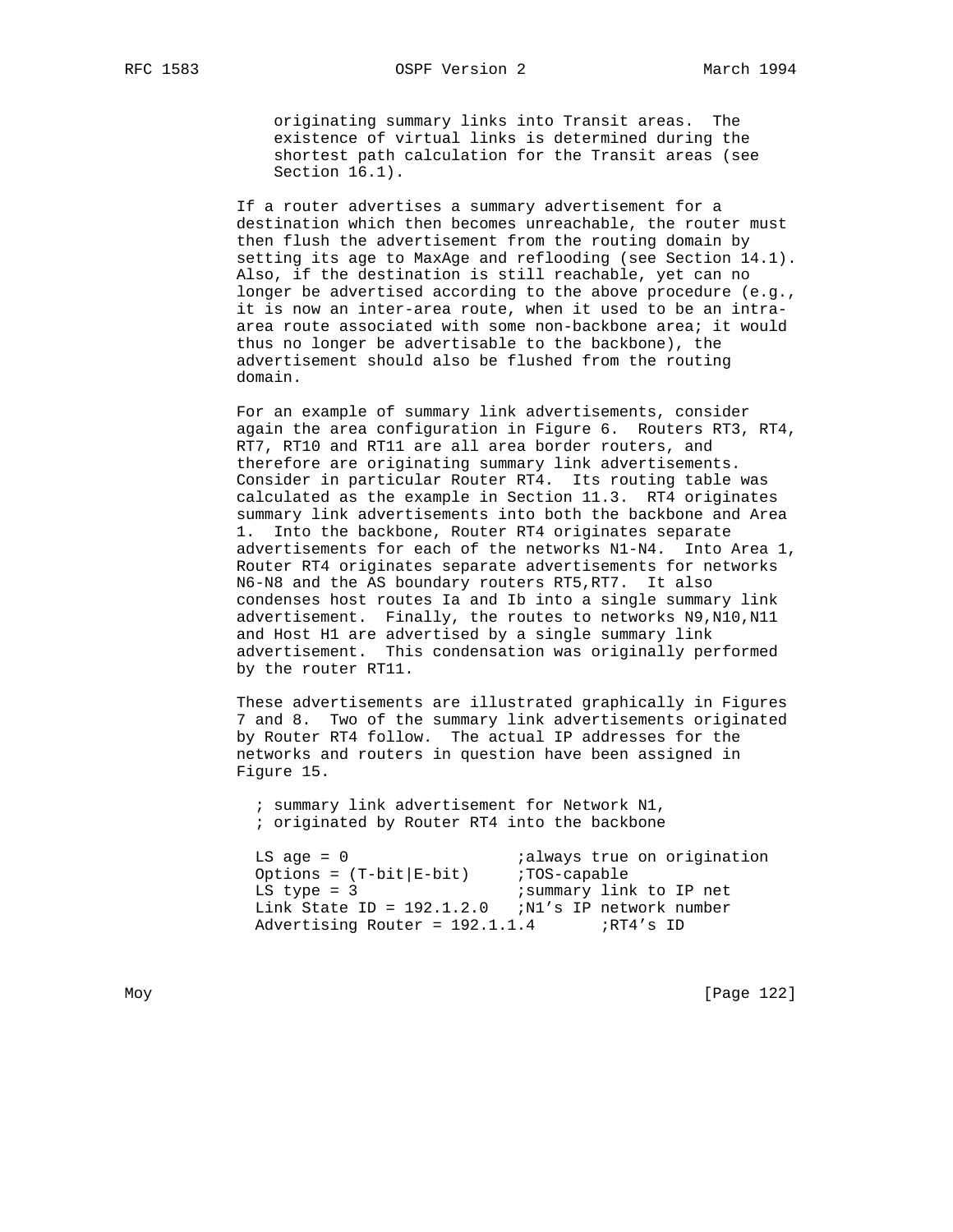$TOS = 0$ metric  $= 4$ 

 ; summary link advertisement for AS boundary router RT7 ; originated by Router RT4 into Area 1

```
LS age = 0 ialways true on origination
 Options = (T-bit|E-bit) ;TOS-capable
LS type = 4 \qquad \qquad ; summary link to ASBR
 Link State ID = Router RT7's ID
Advertising Router = 192.1.1.4 ;RT4's ID
     TOS = 0 metric = 14
```
 Summary link advertisements pertain to a single destination (IP network or AS boundary router). However, for a single destination there may be separate sets of paths, and therefore separate routing table entries, for each Type of Service. All these entries must be considered when building the summary link advertisement for the destination; a single advertisement must specify the separate costs (if they exist) for each TOS. The encoding of TOS in OSPF link state advertisements is described in Section 12.3.

 Clearing the T-bit in the Options field of a summary link advertisement indicates that there is a TOS 0 path to the destination, but no paths for non-zero TOS. This can happen when non-TOS-capable routers exist in the routing domain (see Section 2.4).

12.4.4. Originating summary links into stub areas

 The algorithm in Section 12.4.3 is optional when Area A is an OSPF stub area. Area border routers connecting to a stub area can originate summary link advertisements into the area according to the above Section's algorithm, or can choose to originate only a subset of the advertisements, possibly under configuration control. The fewer advertisements originated, the smaller the stub area's link state database, further reducing the demands on its routers' resources. However, omitting advertisements may also lead to sub optimal inter-area routing, although routing will continue to function.

 As specified in Section 12.4.3, Type 4 link state advertisements (ASBR summary links) are never originated into stub areas.

Moy [Page 123]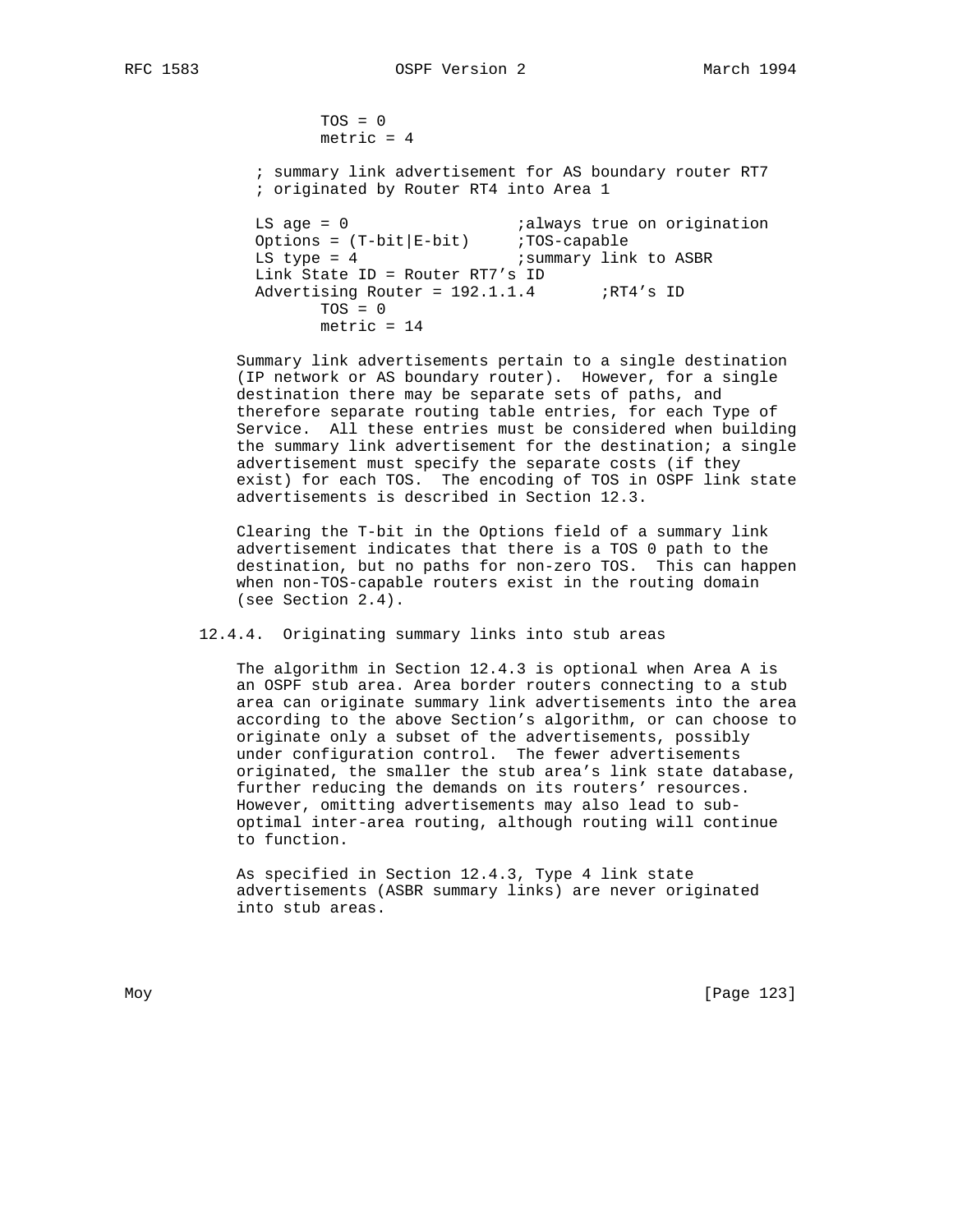In a stub area, instead of importing external routes each area border router originates a "default summary link" into the area. The Link State ID for the default summary link is set to DefaultDestination, and the metric set to the (per area) configurable parameter StubDefaultCost. Note that StubDefaultCost need not be configured identically in all of the stub area's area border routers.

# 12.4.5. AS external links

 AS external link advertisements describe routes to destinations external to the Autonomous System. Most AS external link advertisements describe routes to specific external destinations; in these cases the advertisement's Link State ID is set to the destination network's IP address (if necessary, the Link State ID can also have one or more of the network's "host" bits set; see Appendix F for details). However, a default route for the Autonomous System can be described in an AS external link advertisement by setting the advertisement's Link State ID to DefaultDestination (0.0.0.0). AS external link advertisements are originated by AS boundary routers. An AS boundary router originates a single AS external link advertisement for each external route that it has learned, either through another routing protocol (such as EGP), or through configuration information.

 In general, AS external link advertisements are the only type of link state advertisements that are flooded throughout the entire Autonomous System; all other types of link state advertisements are specific to a single area. However, AS external link advertisements are not flooded into/throughout stub areas (see Section 3.6). This enables a reduction in link state database size for routers internal to stub areas.

 The metric that is advertised for an external route can be one of two types. Type 1 metrics are comparable to the link state metric. Type 2 metrics are assumed to be larger than the cost of any intra-AS path. As with summary link advertisements, if separate paths exist based on TOS, separate TOS costs can be included in the AS external link advertisement. The encoding of TOS in OSPF link state advertisements is described in Section 12.3. If the T-bit of the advertisement's Options field is clear, no non-zero TOS paths to the destination exist.

If a router advertises an AS external link advertisement for

Moy [Page 124]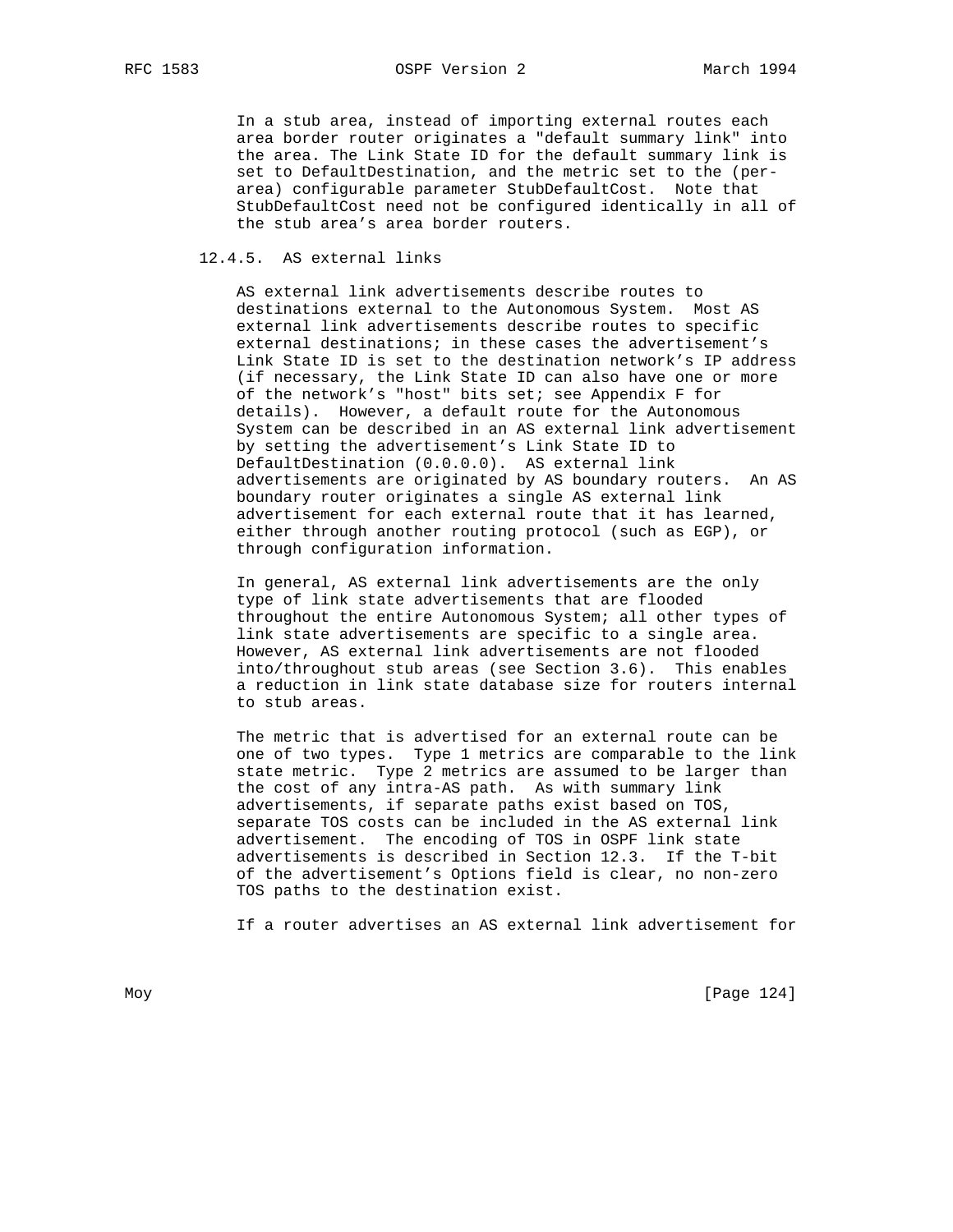a destination which then becomes unreachable, the router must then flush the advertisement from the routing domain by setting its age to MaxAge and reflooding (see Section 14.1).

 For an example of AS external link advertisements, consider once again the AS pictured in Figure 6. There are two AS boundary routers: RT5 and RT7. Router RT5 originates three external link advertisements, for networks N12-N14. Router RT7 originates two external link advertisements, for networks N12 and N15. Assume that RT7 has learned its route to N12 via EGP, and that it wishes to advertise a Type 2 metric to the AS. RT7 would then originate the following advertisement for N12:

 ; AS external link advertisement for Network N12, ; originated by Router RT7

LS age = 0  $\qquad \qquad$  ; always true on origination Options =  $(T-bit|E-bit)$  ;  $TOS-capable$ LS type = 5  $\qquad \qquad \text{indicates AS external link}$  Link State ID = N12's IP network number Advertising Router = Router RT7's ID bit  $E = 1$  ; Type 2 metric  $TOS = 0$  metric = 2 Forwarding address = 0.0.0.0

 In the above example, the forwarding address field has been set to 0.0.0.0, indicating that packets for the external destination should be forwarded to the advertising OSPF router (RT7). This is not always desirable. Consider the example pictured in Figure 16. There are three OSPF routers (RTA, RTB and RTC) connected to a common network. Only one of these routers, RTA, is exchanging EGP information with the non-OSPF router RTX. RTA must then originate AS external link advertisements for those destinations it has learned from RTX. By using the AS external link advertisement's forwarding address field, RTA can specify that packets for these destinations be forwarded directly to RTX. Without this feature, Routers RTB and RTC would take an extra hop to get to these destinations.

 Note that when the forwarding address field is non-zero, it should point to a router belonging to another Autonomous System.

 A forwarding address can also be specified for the default route. For example, in figure 16 RTA may want to specify

Moy [Page 125]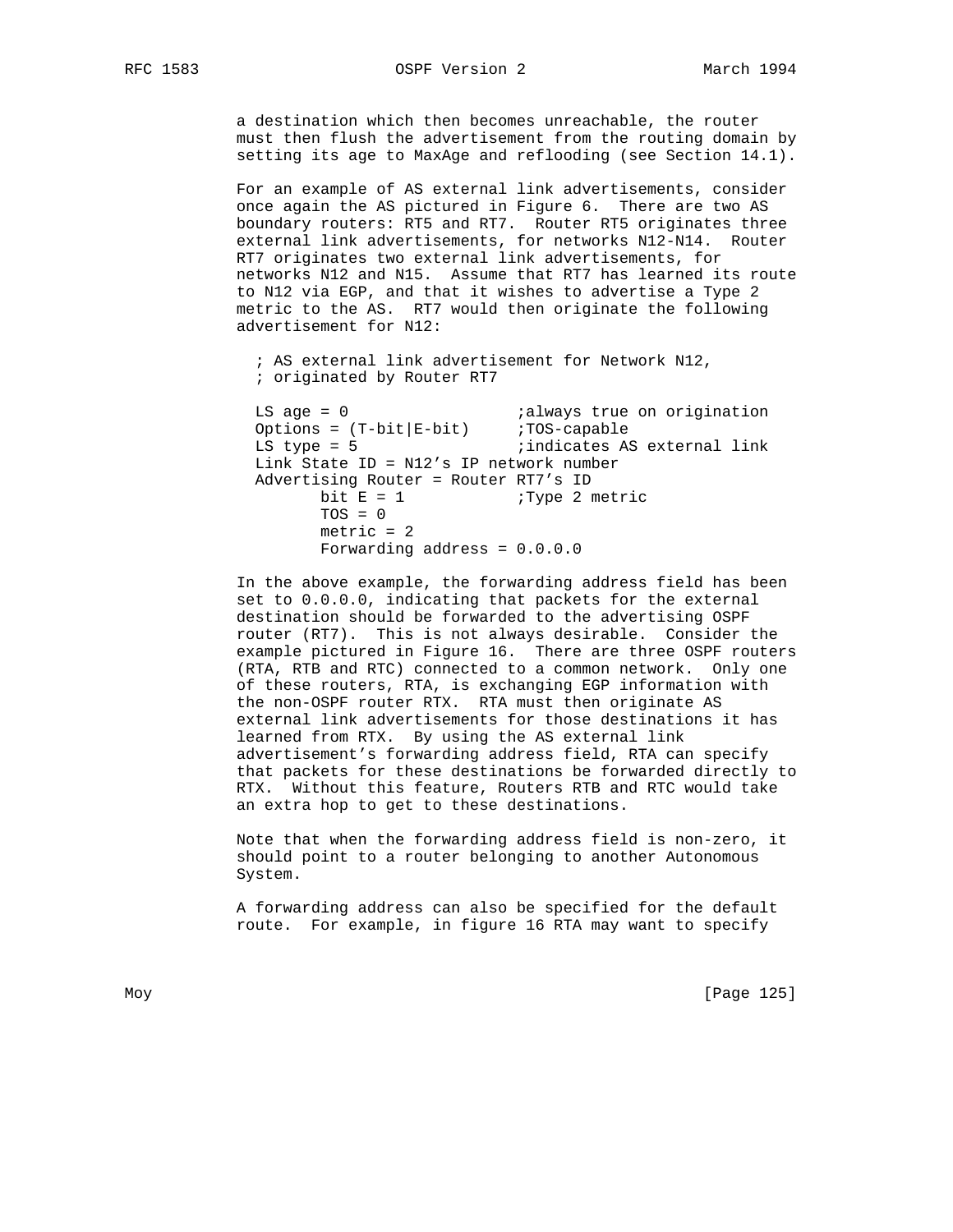that all externally-destined packets should by default be forwarded to its EGP peer RTX. The resulting AS external link advertisement is pictured below. Note that the Link State ID is set to DefaultDestination.

 ; Default route, originated by Router RTA ; Packets forwarded through RTX

LS age = 0  $\qquad \qquad$  ; always true on origination Options = (T-bit|E-bit) ;TOS-capable LS type = 5  $\qquad \qquad$  ; indicates AS external link Link State ID = DefaultDestination  $\cdot$  default route Advertising Router = Router RTA's ID bit  $E = 1$  ; Type 2 metric  $TOS = 0$  $metric = 1$ Forwarding address = RTX's IP address

> In figure 16, suppose instead that both RTA and RTB exchange EGP information with RTX. In this case, RTA and RTB would originate the same set of AS external link advertisements. These advertisements, if they specify the same metric, would be functionally equivalent since they would specify the same destination and forwarding address (RTX). This leads to a clear duplication of effort. If only one of RTA or RTB originated the set of external advertisements, the routing would remain the same, and the size of the link state database would decrease. However, it must be unambiguously defined as to which router originates the advertisements (otherwise neither may, or the identity of the originator may oscillate). The following rule is thereby established: if two routers, both reachable from one another, originate functionally equivalent AS external advertisements (i.e., same destination, cost and non-zero forwarding address), then the advertisement originated by the router having the highest OSPF Router ID is used. The router having the lower OSPF Router ID can then flush its advertisement. Flushing a link state advertisement is discussed in Section 14.1.

13. The Flooding Procedure

 Link State Update packets provide the mechanism for flooding link state advertisements. A Link State Update packet may contain several distinct advertisements, and floods each advertisement one hop further from its point of origination. To make the flooding procedure reliable, each advertisement must be acknowledged separately. Acknowledgments are transmitted in Link State Acknowledgment packets. Many separate acknowledgments can also be

Moy [Page 126]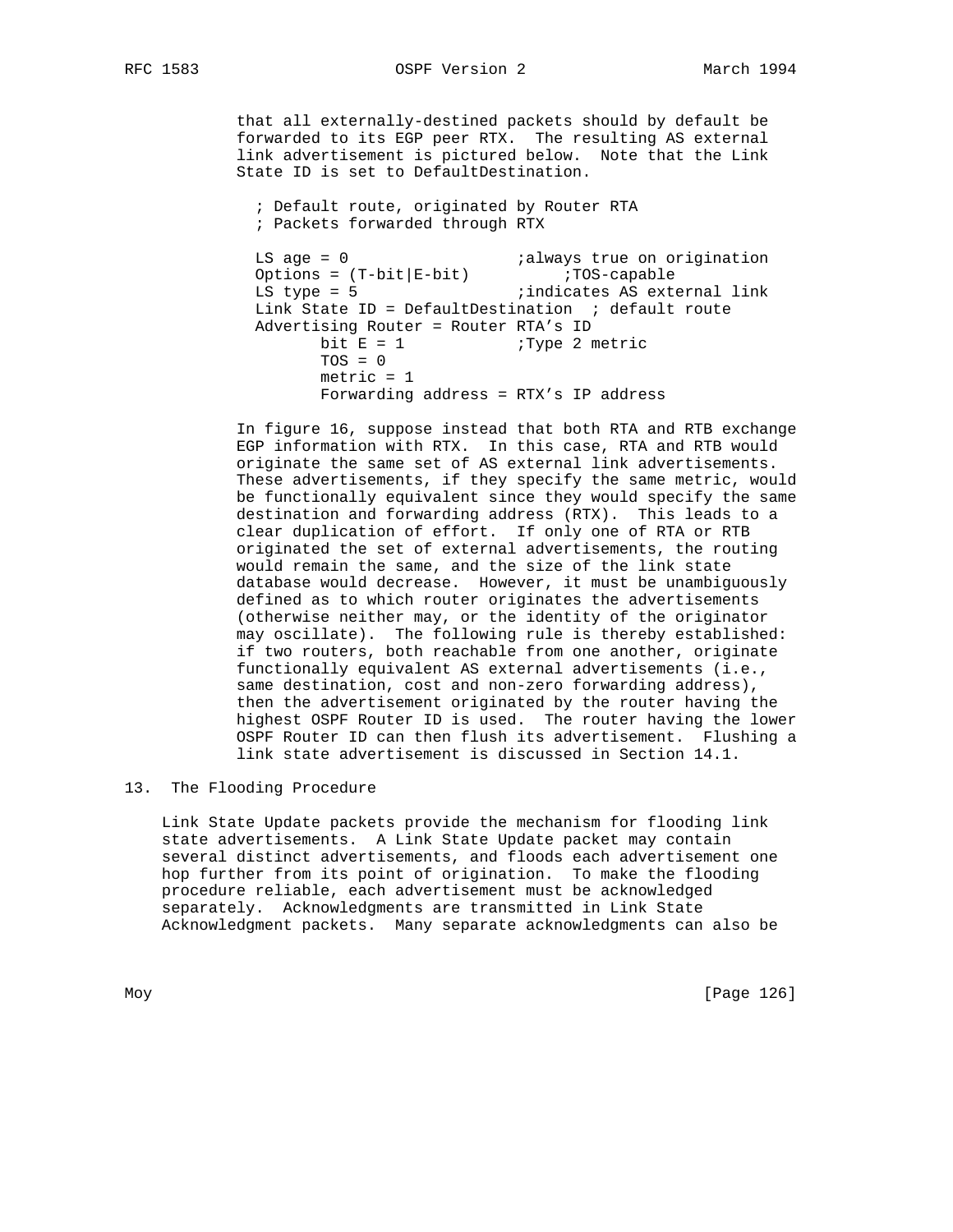

Figure 16: Forwarding address example

grouped together into a single packet.

 The flooding procedure starts when a Link State Update packet has been received. Many consistency checks have been made on the received packet before being handed to the flooding procedure (see Section 8.2). In particular, the Link State Update packet has been associated with a particular neighbor, and a particular area. If the neighbor is in a lesser state than Exchange, the packet should be dropped without further processing.

 All types of link state advertisements, other than AS external link advertisements, are associated with a specific area. However, link state advertisements do not contain an area field. A link state advertisement's area must be deduced from the Link State Update packet header.

 For each link state advertisement contained in the packet, the following steps are taken:

- (1) Validate the advertisement's LS checksum. If the checksum turns out to be invalid, discard the advertisement and get the next one from the Link State Update packet.
- (2) Examine the link state advertisement's LS type. If the LS type is unknown, discard the advertisement and get the next one from the Link State Update Packet. This specification defines LS types 1-5 (see Section 4.3).

Moy [Page 127]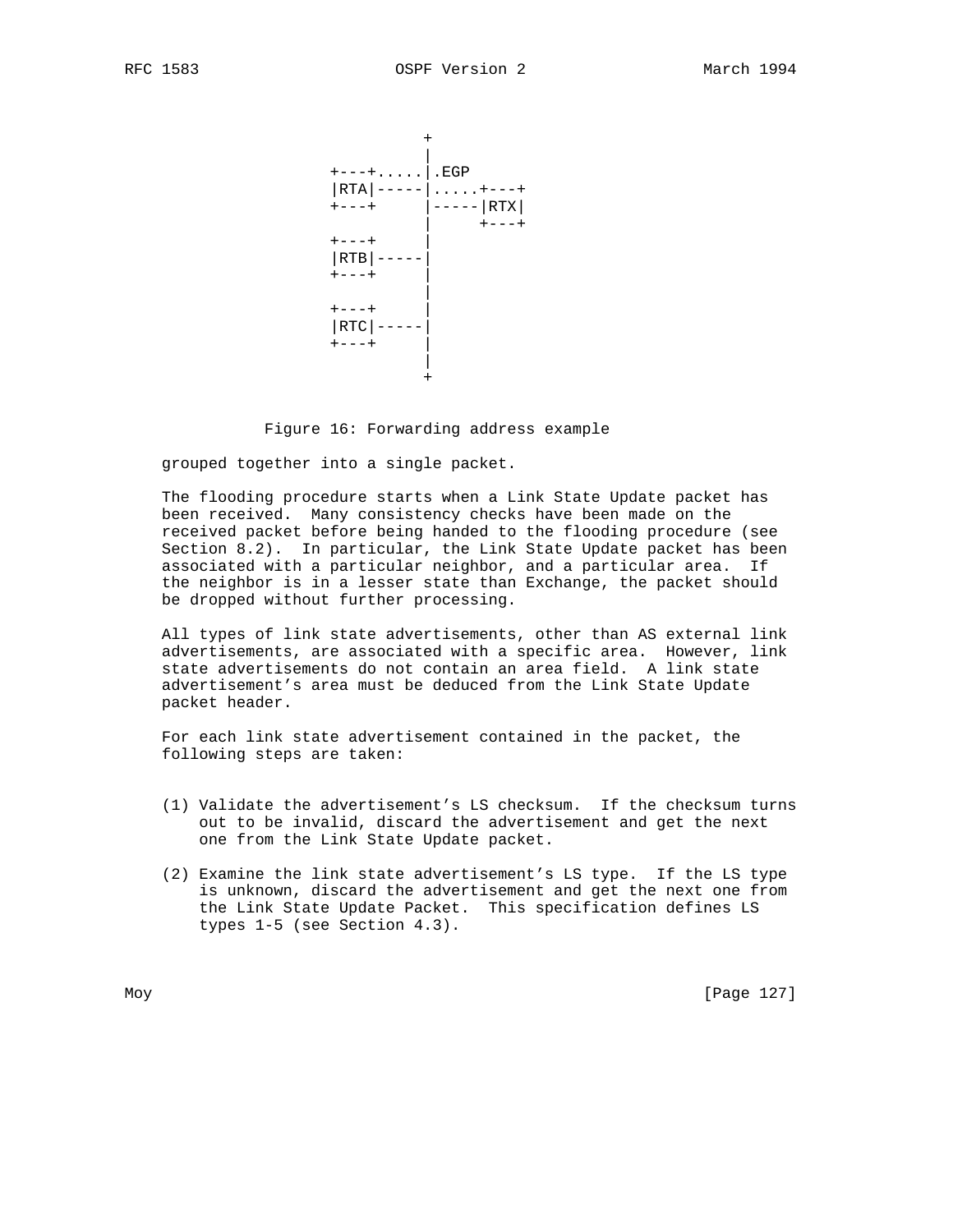RFC 1583 OSPF Version 2 March 1994

- (3) Else if this is a AS external link advertisement (LS type = 5), and the area has been configured as a stub area, discard the advertisement and get the next one from the Link State Update Packet. AS external link advertisements are not flooded into/throughout stub areas (see Section 3.6).
- (4) Else if the advertisement's LS age is equal to MaxAge, and there is currently no instance of the advertisement in the router's link state database, then take the following actions:
	- (a) Acknowledge the receipt of the advertisement by sending a Link State Acknowledgment packet back to the sending neighbor (see Section 13.5).
	- (b) Purge all outstanding requests for equal or previous instances of the advertisement from the sending neighbor's Link State Request list (see Section 10).
	- (c) If the sending neighbor is in state Exchange or in state Loading, then install the MaxAge advertisement in the link state database. Otherwise, simply discard the advertisement. In either case, examine the next advertisement (if any) listed in the Link State Update packet.
- (5) Otherwise, find the instance of this advertisement that is currently contained in the router's link state database. If there is no database copy, or the received advertisement is more recent than the database copy (see Section 13.1 below for the determination of which advertisement is more recent) the following steps must be performed:
	- (a) If there is already a database copy, and if the database copy was installed less than MinLSInterval seconds ago, discard the new advertisement (without acknowledging it) and examine the next advertisement (if any) listed in the Link State Update packet.
	- (b) Otherwise immediately flood the new advertisement out some subset of the router's interfaces (see Section 13.3). In some cases (e.g., the state of the receiving interface is DR and the advertisement was received from a router other than the Backup DR) the advertisement will be flooded back out the receiving interface. This occurrence should be noted for later use by the acknowledgment process (Section 13.5).
	- (c) Remove the current database copy from all neighbors' Link state retransmission lists.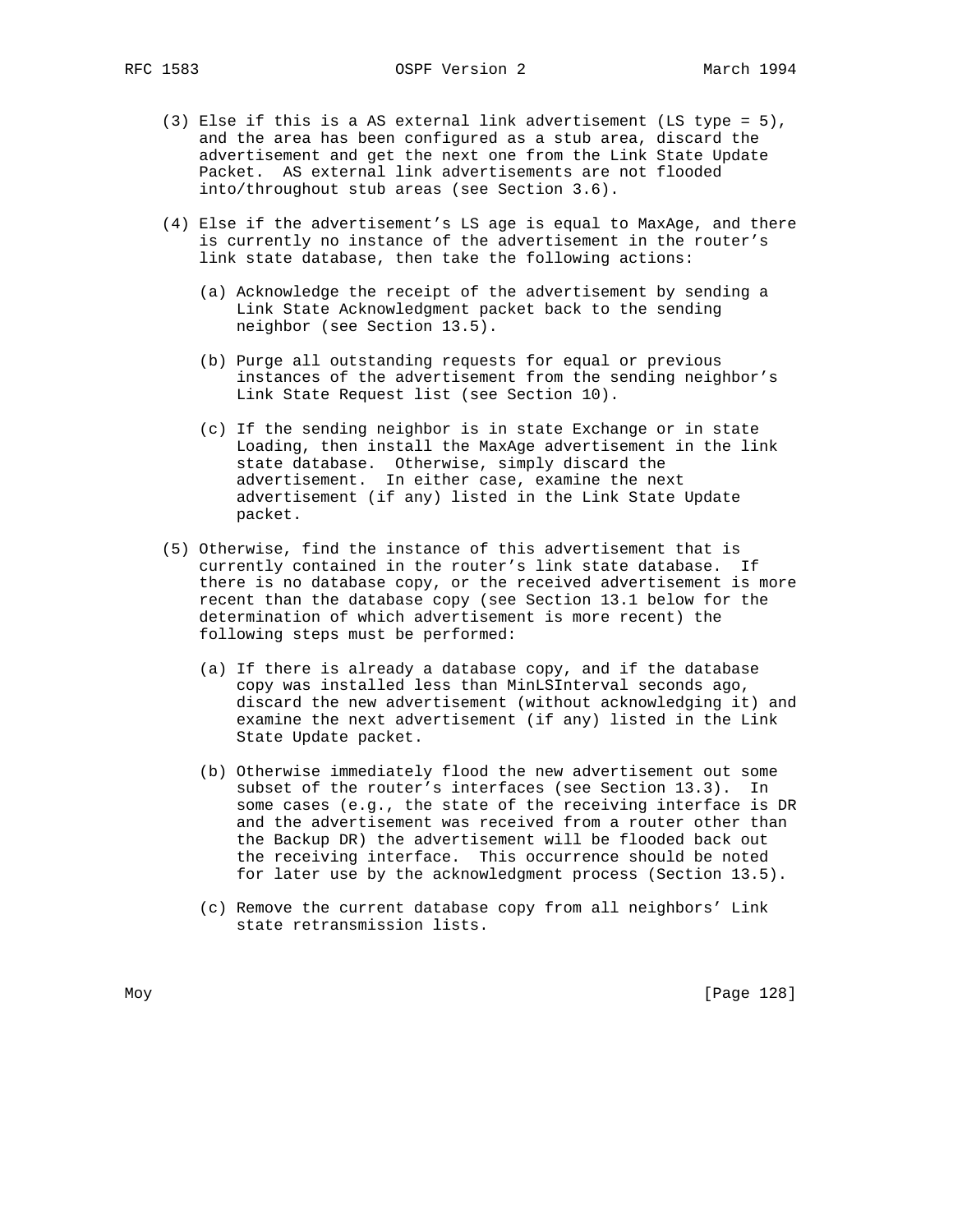- (d) Install the new advertisement in the link state database (replacing the current database copy). This may cause the routing table calculation to be scheduled. In addition, timestamp the new advertisement with the current time (i.e., the time it was received). The flooding procedure cannot overwrite the newly installed advertisement until MinLSInterval seconds have elapsed. The advertisement installation process is discussed further in Section 13.2.
- (e) Possibly acknowledge the receipt of the advertisement by sending a Link State Acknowledgment packet back out the receiving interface. This is explained below in Section 13.5.
- (f) If this new link state advertisement indicates that it was originated by the receiving router itself (i.e., is considered a self-originated advertisement), the router must take special action, either updating the advertisement or in some cases flushing it from the routing domain. For a description of how self-originated advertisements are detected and subsequently handled, see Section 13.4.
- (6) Else, if there is an instance of the advertisement on the sending neighbor's Link state request list, an error has occurred in the Database Exchange process. In this case, restart the Database Exchange process by generating the neighbor event BadLSReq for the sending neighbor and stop processing the Link State Update packet.
- (7) Else, if the received advertisement is the same instance as the database copy (i.e., neither one is more recent) the following two steps should be performed:
	- (a) If the advertisement is listed in the Link state retransmission list for the receiving adjacency, the router itself is expecting an acknowledgment for this advertisement. The router should treat the received advertisement as an acknowledgment, by removing the advertisement from the Link state retransmission list. This is termed an "implied acknowledgment". Its occurrence should be noted for later use by the acknowledgment process (Section 13.5).
	- (b) Possibly acknowledge the receipt of the advertisement by sending a Link State Acknowledgment packet back out the receiving interface. This is explained below in Section 13.5.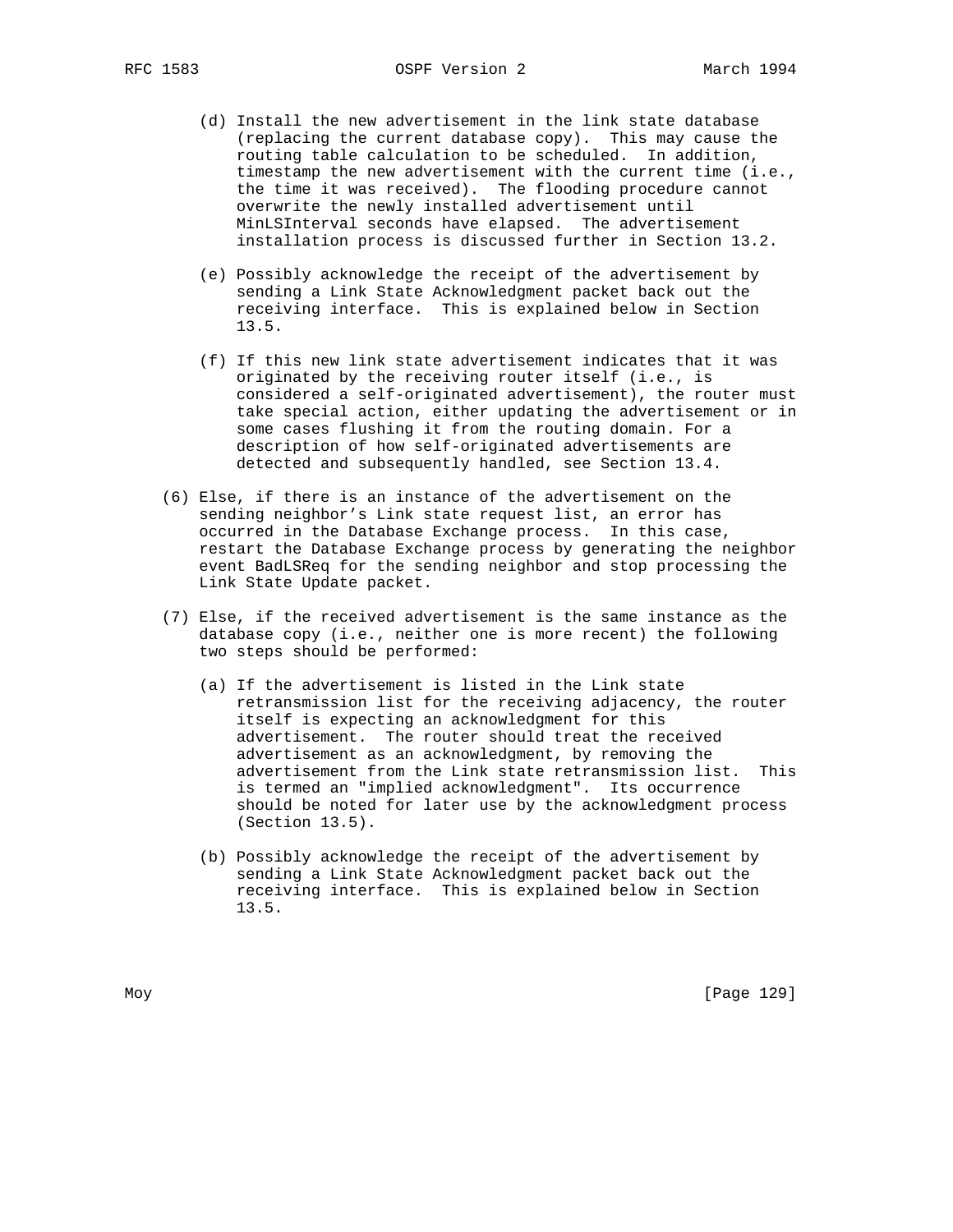(8) Else, the database copy is more recent. Note an unusual event to network management, discard the advertisement and process the next link state advertisement contained in the Link State Update packet.

# 13.1. Determining which link state is newer

 When a router encounters two instances of a link state advertisement, it must determine which is more recent. This occurred above when comparing a received advertisement to its database copy. This comparison must also be done during the Database Exchange procedure which occurs during adjacency bring-up.

 A link state advertisement is identified by its LS type, Link State ID and Advertising Router. For two instances of the same advertisement, the LS sequence number, LS age, and LS checksum fields are used to determine which instance is more recent:

- o The advertisement having the newer LS sequence number is more recent. See Section 12.1.6 for an explanation of the LS sequence number space. If both instances have the same LS sequence number, then:
- o If the two instances have different LS checksums, then the instance having the larger LS checksum (when considered as a 16-bit unsigned integer) is considered more recent.
- o Else, if only one of the instances has its LS age field set to MaxAge, the instance of age MaxAge is considered to be more recent.
- o Else, if the LS age fields of the two instances differ by more than MaxAgeDiff, the instance having the smaller (younger) LS age is considered to be more recent.
- o Else, the two instances are considered to be identical.

13.2. Installing link state advertisements in the database

 Installing a new link state advertisement in the database, either as the result of flooding or a newly self-originated advertisement, may cause the OSPF routing table structure to be recalculated. The contents of the new advertisement should be compared to the old instance, if present. If there is no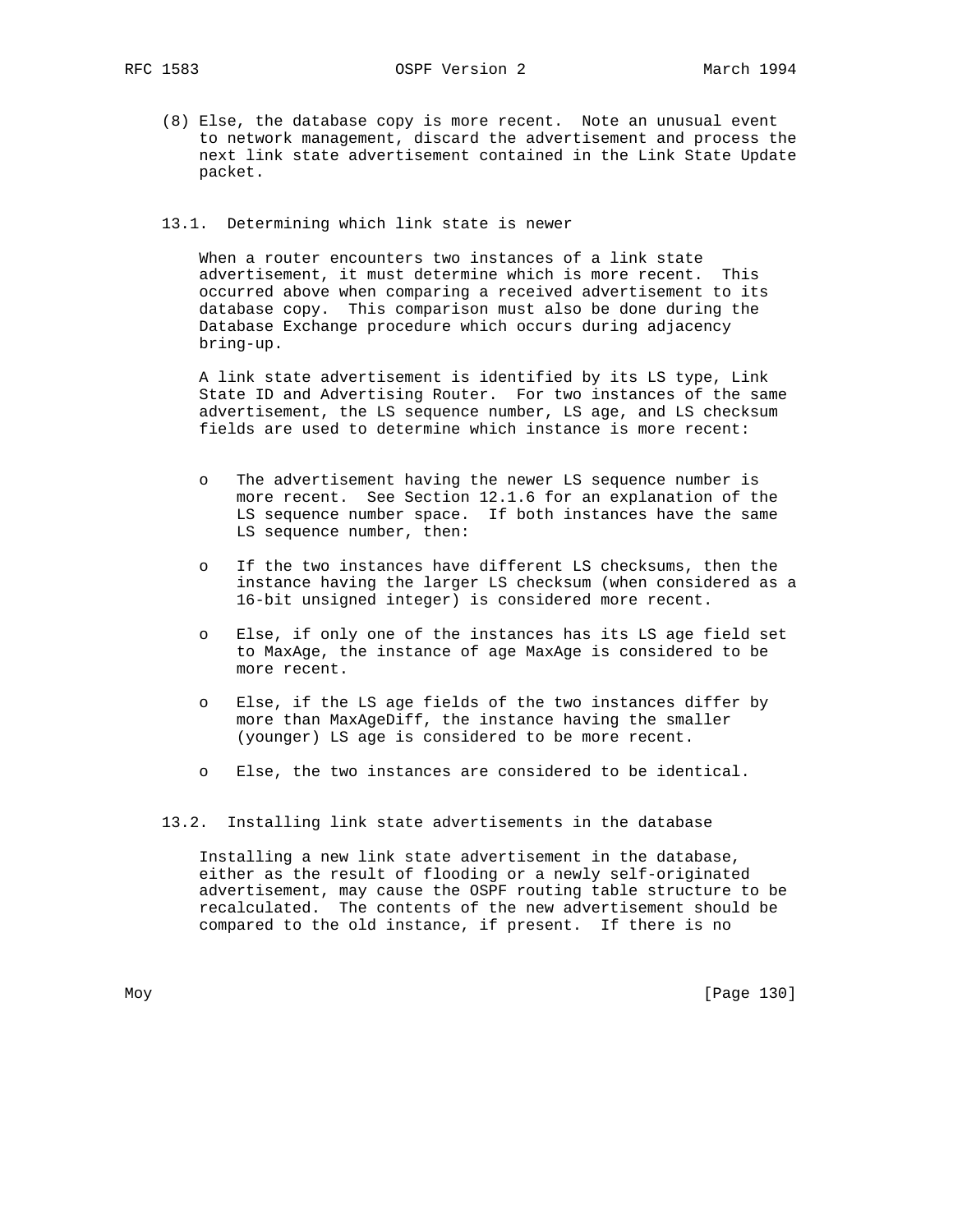difference, there is no need to recalculate the routing table. (Note that even if the contents are the same, the LS checksum will probably be different, since the checksum covers the LS sequence number.)

 If the contents are different, the following pieces of the routing table must be recalculated, depending on the new advertisement's LS type field:

Router links and network links advertisements

 The entire routing table must be recalculated, starting with the shortest path calculations for each area (not just the area whose topological database has changed). The reason that the shortest path calculation cannot be restricted to the single changed area has to do with the fact that AS boundary routers may belong to multiple areas. A change in the area currently providing the best route may force the router to use an intra-area route provided by a different area.[16]

Summary link advertisements

 The best route to the destination described by the summary link advertisement must be recalculated (see Section 16.5). If this destination is an AS boundary router, it may also be necessary to re-examine all the AS external link advertisements.

 AS external link advertisements The best route to the destination described by the AS external link advertisement must be recalculated (see Section 16.6).

 Also, any old instance of the advertisement must be removed from the database when the new advertisement is installed. This old instance must also be removed from all neighbors' Link state retransmission lists (see Section 10).

# 13.3. Next step in the flooding procedure

 When a new (and more recent) advertisement has been received, it must be flooded out some set of the router's interfaces. This section describes the second part of flooding procedure (the first part being the processing that occurred in Section 13), namely, selecting the outgoing interfaces and adding the advertisement to the appropriate neighbors' Link state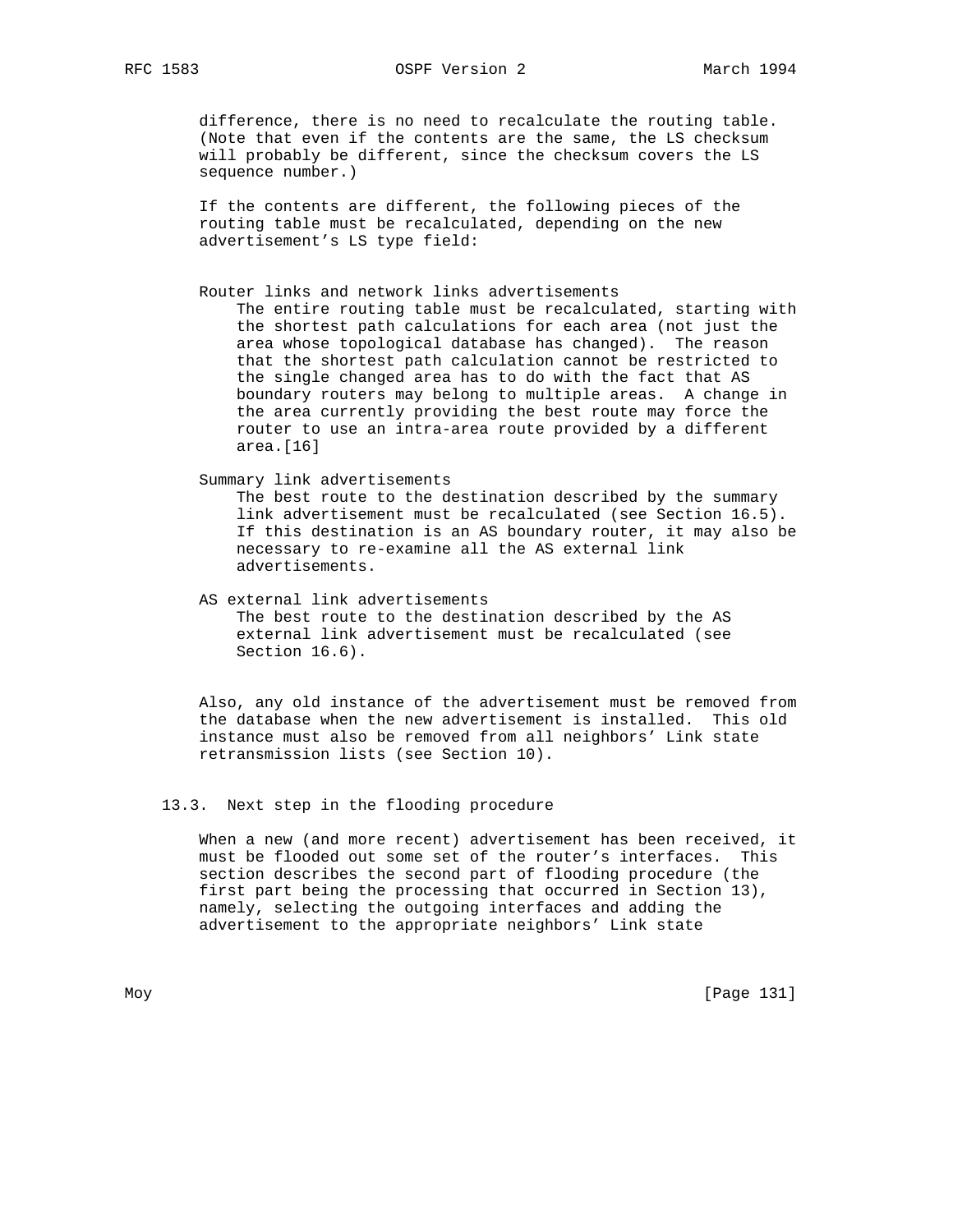retransmission lists. Also included in this part of the flooding procedure is the maintenance of the neighbors' Link state request lists.

 This section is equally applicable to the flooding of an advertisement that the router itself has just originated (see Section 12.4). For these advertisements, this section provides the entirety of the flooding procedure (i.e., the processing of Section 13 is not performed, since, for example, the advertisement has not been received from a neighbor and therefore does not need to be acknowledged).

 Depending upon the advertisement's LS type, the advertisement can be flooded out only certain interfaces. These interfaces, defined by the following, are called the eligible interfaces:

- AS external link advertisements (LS Type = 5) AS external link advertisements are flooded throughout the entire AS, with the exception of stub areas (see Section 3.6). The eligible interfaces are all the router's interfaces, excluding virtual links and those interfaces attaching to stub areas.
- All other LS types

 All other types are specific to a single area (Area A). The eligible interfaces are all those interfaces attaching to the Area A. If Area A is the backbone, this includes all the virtual links.

 Link state databases must remain synchronized over all adjacencies associated with the above eligible interfaces. This is accomplished by executing the following steps on each eligible interface. It should be noted that this procedure may decide not to flood a link state advertisement out a particular interface, if there is a high probability that the attached neighbors have already received the advertisement. However, in these cases the flooding procedure must be absolutely sure that the neighbors eventually do receive the advertisement, so the advertisement is still added to each adjacency's Link state retransmission list. For each eligible interface:

 (1) Each of the neighbors attached to this interface are examined, to determine whether they must receive the new advertisement. The following steps are executed for each neighbor: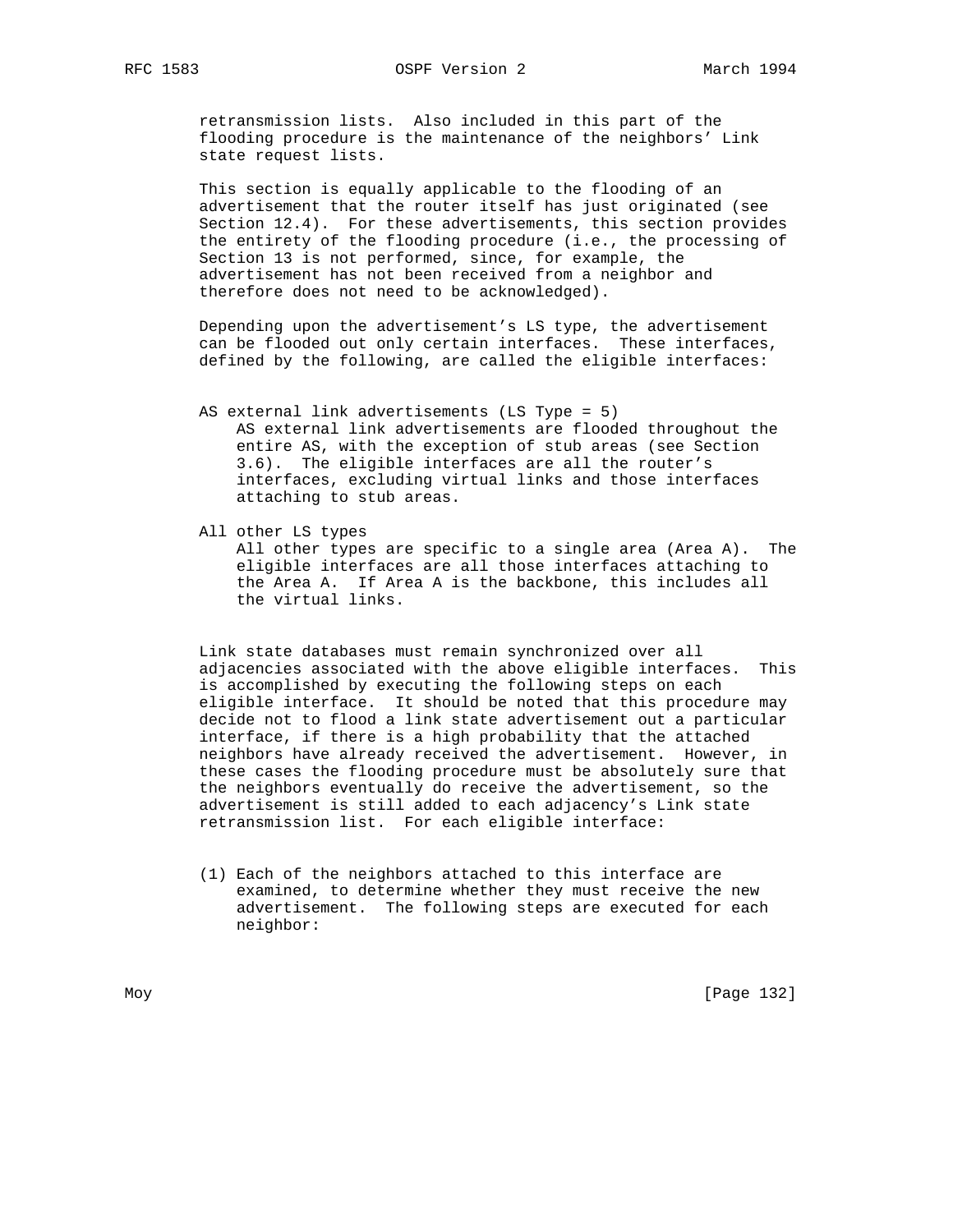- (a) If the neighbor is in a lesser state than Exchange, it does not participate in flooding, and the next neighbor should be examined.
- (b) Else, if the adjacency is not yet full (neighbor state is Exchange or Loading), examine the Link state request list associated with this adjacency. If there is an instance of the new advertisement on the list, it indicates that the neighboring router has an instance of the advertisement already. Compare the new advertisement to the neighbor's copy:
	- o If the new advertisement is less recent, then examine the next neighbor.
	- o If the two copies are the same instance, then delete the advertisement from the Link state request list, and examine the next neighbor.[17]
	- o Else, the new advertisement is more recent. Delete the advertisement from the Link state request list.
- (c) If the new advertisement was received from this neighbor, examine the next neighbor.
- (d) At this point we are not positive that the neighbor has an up-to-date instance of this new advertisement. Add the new advertisement to the Link state retransmission list for the adjacency. This ensures that the flooding procedure is reliable; the advertisement will be retransmitted at intervals until an acknowledgment is seen from the neighbor.
	- (2) The router must now decide whether to flood the new link state advertisement out this interface. If in the previous step, the link state advertisement was NOT added to any of the Link state retransmission lists, there is no need to flood the advertisement out the interface and the next interface should be examined.
	- (3) If the new advertisement was received on this interface, and it was received from either the Designated Router or the Backup Designated Router, chances are that all the neighbors have received the advertisement already. Therefore, examine the next interface.
	- (4) If the new advertisement was received on this interface, and the interface state is Backup (i.e., the router itself is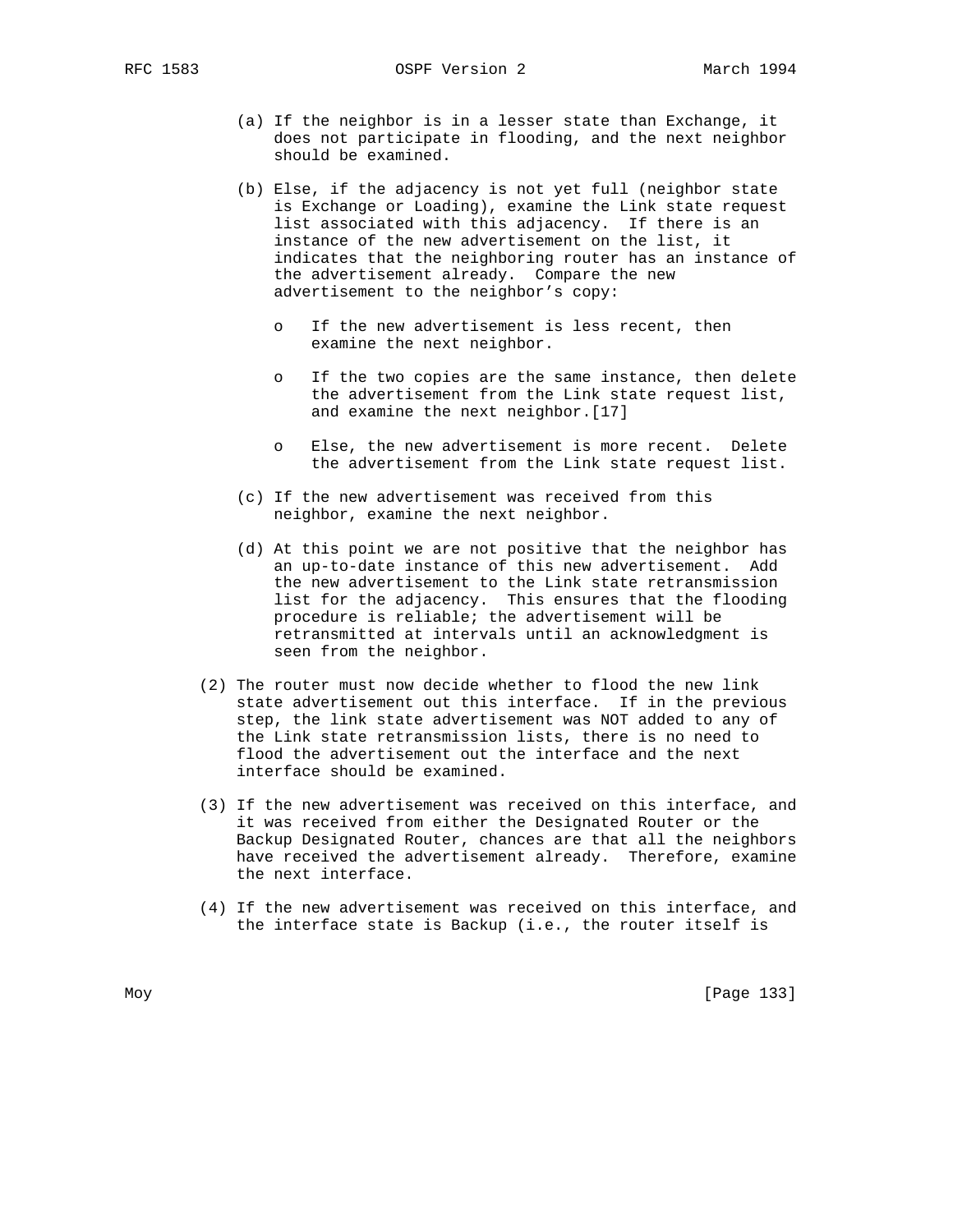the Backup Designated Router), examine the next interface. The Designated Router will do the flooding on this interface. If the Designated Router fails, this router will end up retransmitting the updates.

 (5) If this step is reached, the advertisement must be flooded out the interface. Send a Link State Update packet (with the new advertisement as contents) out the interface. The advertisement's LS age must be incremented by InfTransDelay (which must be > 0) when copied into the outgoing Link State Update packet (until the LS age field reaches its maximum value of MaxAge).

 On broadcast networks, the Link State Update packets are multicast. The destination IP address specified for the Link State Update Packet depends on the state of the interface. If the interface state is DR or Backup, the address AllSPFRouters should be used. Otherwise, the address AllDRouters should be used.

 On non-broadcast, multi-access networks, separate Link State Update packets must be sent, as unicasts, to each adjacent neighbor (i.e., those in state Exchange or greater). The destination IP addresses for these packets are the neighbors' IP addresses.

#### 13.4. Receiving self-originated link state

 It is a common occurrence for a router to receive self originated link state advertisements via the flooding procedure. A self-originated advertisement is detected when either 1) the advertisement's Advertising Router is equal to the router's own Router ID or 2) the advertisement is a network links advertisement and its Link State ID is equal to one of the router's own IP interface addresses.

 However, if the received self-originated advertisement is newer than the last instance that the router actually originated, the router must take special action. The reception of such an advertisement indicates that there are link state advertisements in the routing domain that were originated before the last time the router was restarted. In most cases, the router must then advance the advertisement's LS sequence number one past the received LS sequence number, and originate a new instance of the advertisement.

It may be the case the router no longer wishes to originate the

Moy [Page 134]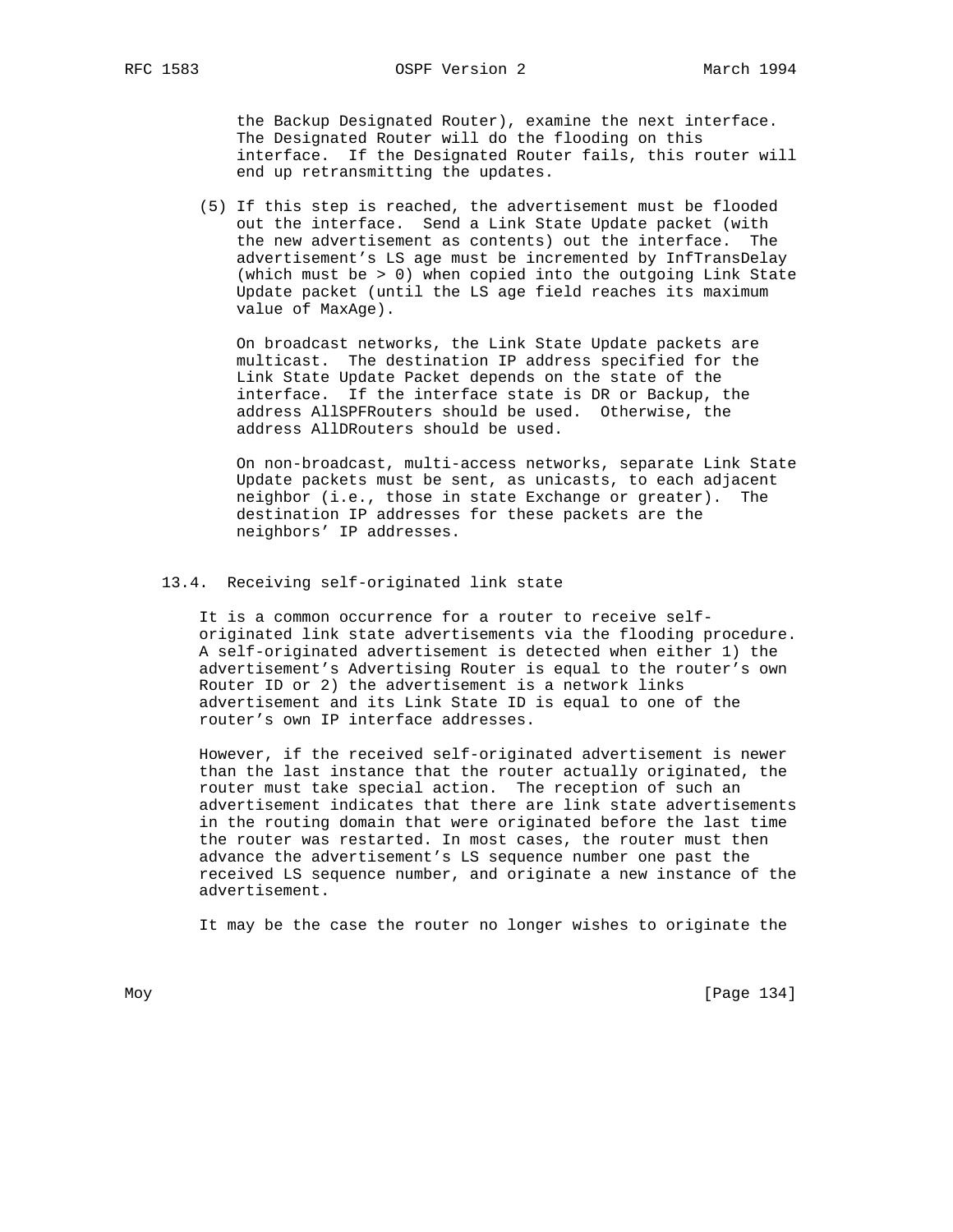received advertisement. Possible examples include: 1) the advertisement is a summary link or AS external link and the router no longer has an (advertisable) route to the destination, 2) the advertisement is a network links advertisement but the router is no longer Designated Router for the network or 3) the advertisement is a network links advertisement whose Link State ID is one of the router's own IP interface addresses but whose Advertising Router is not equal to the router's own Router ID (this latter case should be rare, and it indicates that the router's Router ID has changed since originating the advertisement). In all these cases, instead of updating the advertisement, the advertisement should be flushed from the routing domain by incrementing the received advertisement's LS age to MaxAge and reflooding (see Section 14.1).

13.5. Sending Link State Acknowledgment packets

 Each newly received link state advertisement must be acknowledged. This is usually done by sending Link State Acknowledgment packets. However, acknowledgments can also be accomplished implicitly by sending Link State Update packets (see step 7a of Section 13).

 Many acknowledgments may be grouped together into a single Link State Acknowledgment packet. Such a packet is sent back out the interface that has received the advertisements. The packet can be sent in one of two ways: delayed and sent on an interval timer, or sent directly (as a unicast) to a particular neighbor. The particular acknowledgment strategy used depends on the circumstances surrounding the receipt of the advertisement.

 Sending delayed acknowledgments accomplishes several things: it facilitates the packaging of multiple acknowledgments in a single Link State Acknowledgment packet; it enables a single Link State Acknowledgment packet to indicate acknowledgments to several neighbors at once (through multicasting); and it randomizes the Link State Acknowledgment packets sent by the various routers attached to a multi-access network. The fixed interval between a router's delayed transmissions must be short (less than RxmtInterval) or needless retransmissions will ensue.

 Direct acknowledgments are sent to a particular neighbor in response to the receipt of duplicate link state advertisements. These acknowledgments are sent as unicasts, and are sent immediately when the duplicate is received.

The precise procedure for sending Link State Acknowledgment

Moy [Page 135]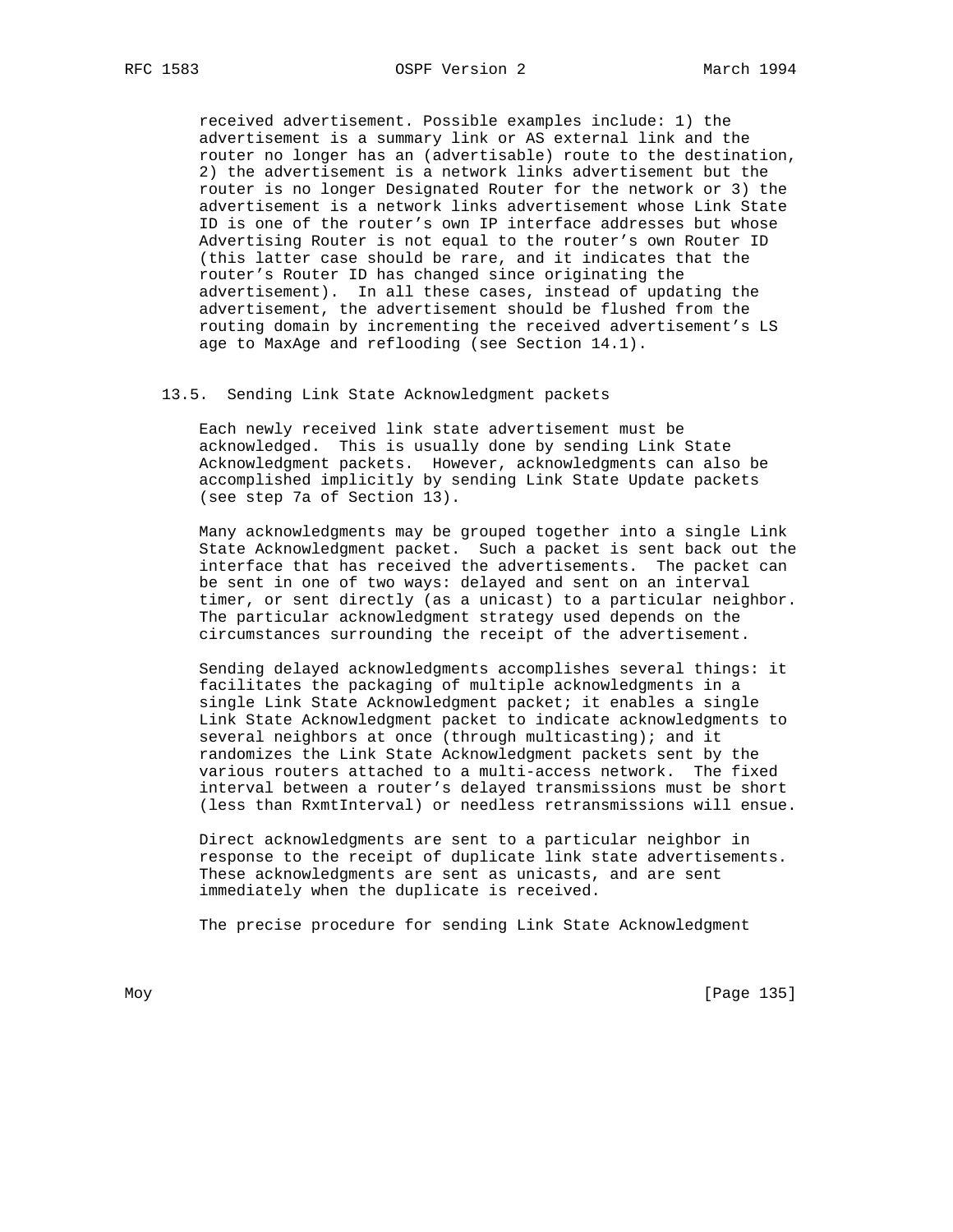packets is described in Table 19. The circumstances surrounding the receipt of the advertisement are listed in the left column. The acknowledgment action then taken is listed in one of the two right columns. This action depends on the state of the concerned interface; interfaces in state Backup behave differently from interfaces in all other states. Delayed acknowledgments must be delivered to all adjacent routers associated with the interface. On broadcast networks, this is accomplished by sending the delayed Link State Acknowledgment packets as multicasts. The Destination IP address used depends on the state of the interface. If the state is DR or Backup, the destination AllSPFRouters is used. In other states, the destination AllDRouters is used. On non-broadcast networks, delayed Link State Acknowledgment packets must be unicast separately over each adjacency  $(i.e.,$  neighbor whose state is  $>=$ Exchange).

 The reasoning behind sending the above packets as multicasts is best explained by an example. Consider the network configuration depicted in Figure 15. Suppose RT4 has been elected as Designated Router, and RT3 as Backup Designated Router for the network N3. When Router RT4 floods a new advertisement to Network N3, it is received by routers RT1, RT2, and RT3. These routers will not flood the advertisement back onto net N3, but they still must ensure that their topological databases remain synchronized with their adjacent neighbors. So RT1, RT2, and RT4 are waiting to see an acknowledgment from RT3. Likewise, RT4 and RT3 are both waiting to see acknowledgments from RT1 and RT2. This is best achieved by sending the acknowledgments as multicasts.

 The reason that the acknowledgment logic for Backup DRs is slightly different is because they perform differently during the flooding of link state advertisements (see Section 13.3, step 4).

### 13.6. Retransmitting link state advertisements

 Advertisements flooded out an adjacency are placed on the adjacency's Link state retransmission list. In order to ensure that flooding is reliable, these advertisements are retransmitted until they are acknowledged. The length of time between retransmissions is a configurable per-interface value, RxmtInterval. If this is set too low for an interface, needless retransmissions will ensue. If the value is set too high, the speed of the flooding, in the face of lost packets, may be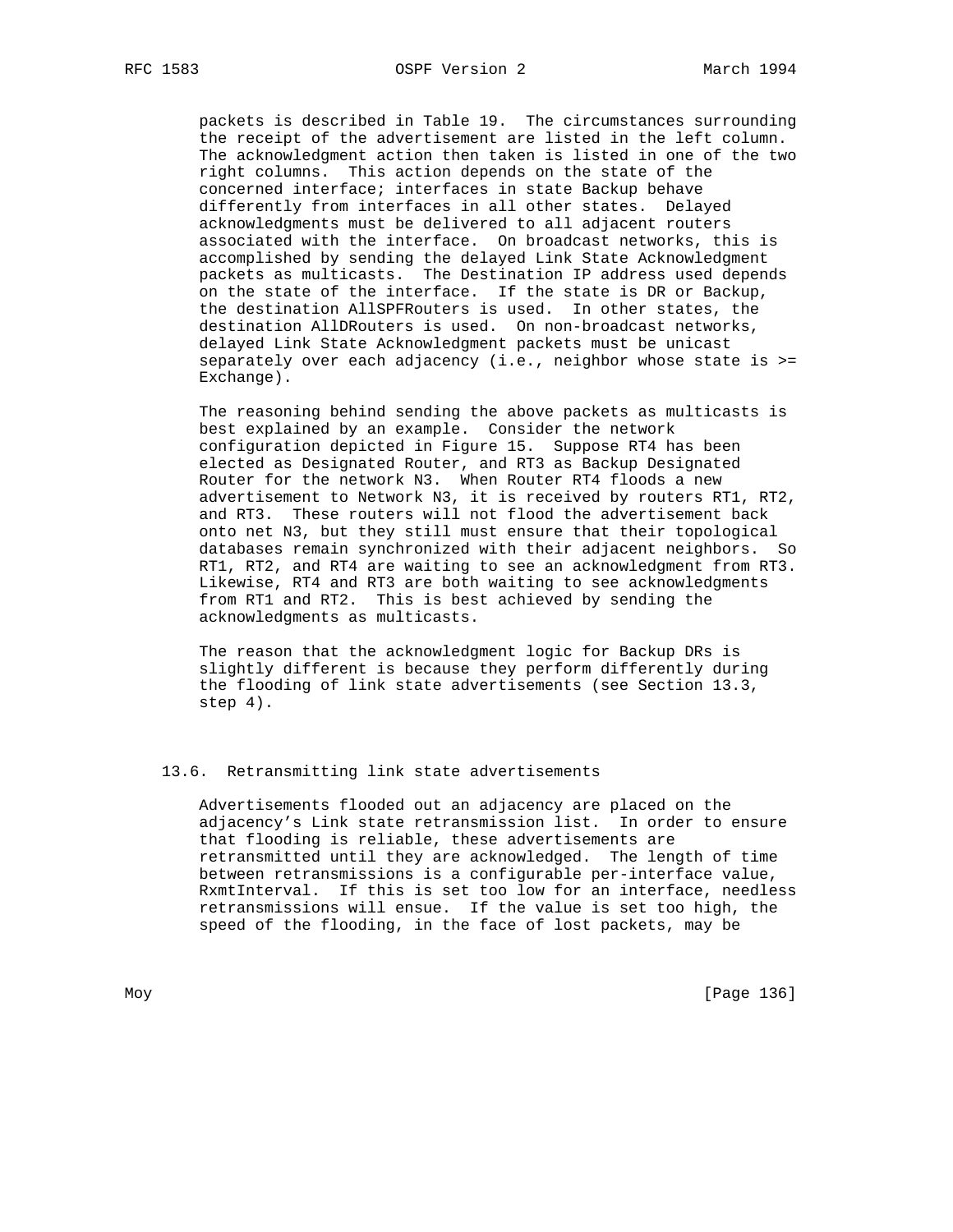| Circumstances                                                                                                                                                              | Action taken in state<br>Backup                                                                                          | All other states                        |
|----------------------------------------------------------------------------------------------------------------------------------------------------------------------------|--------------------------------------------------------------------------------------------------------------------------|-----------------------------------------|
| Advertisement has<br>been flooded back<br>out receiving in-<br>terface (see Sec-<br>tion 13, step 5b).                                                                     | No acknowledgment<br>sent.                                                                                               | No acknowledgment<br>sent.              |
| Advertisement<br>is<br>more recent than<br>database copy, but<br>not flooded<br>was<br>back out receiving<br>interface                                                     | Delayed acknowledg-<br>ment sent if adver-<br>tisement received<br>Designated<br>from<br>Router, otherwise<br>do nothing | Delayed<br>$ack -$<br>nowledgment sent. |
| Advertisement is a<br>duplicate, and was<br>treated as an<br>$im-$<br>plied acknowledg-<br>ment (see Section<br>13, step 7a).                                              | Delayed acknowledg-<br>ment sent if adver-<br>tisement received<br>Designated<br>from<br>Router, otherwise<br>do nothing | No acknowledgment<br>sent.              |
| Advertisement is a<br>duplicate, and was<br>not treated as an<br>implied<br>ack-<br>nowledgment.                                                                           | Direct acknowledg-<br>ment sent.                                                                                         | Direct acknowledg-<br>ment sent.        |
| Advertisement's LS<br>age is equal to<br>MaxAge, and there is<br>no current instance<br>of the advertisement<br>in the link state<br>database (see<br>Section 13, step 4). | Direct acknowledg-<br>ment sent.                                                                                         | Direct acknowledg-<br>ment sent.        |

Table 19: Sending link state acknowledgements.

Moy [Page 137]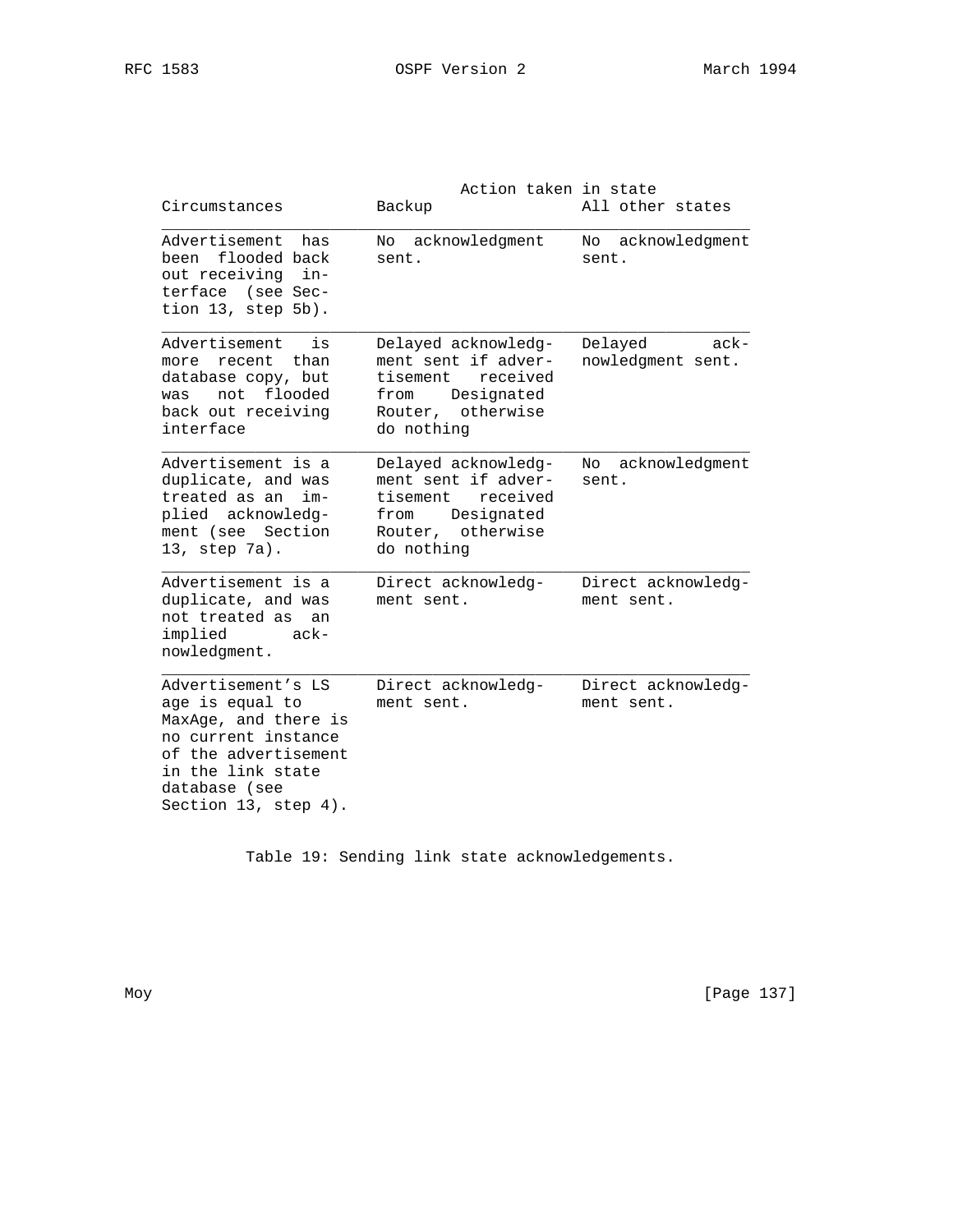affected.

 Several retransmitted advertisements may fit into a single Link State Update packet. When advertisements are to be retransmitted, only the number fitting in a single Link State Update packet should be transmitted. Another packet of retransmissions can be sent when some of the advertisements are acknowledged, or on the next firing of the retransmission timer.

 Link State Update Packets carrying retransmissions are always sent as unicasts (directly to the physical address of the neighbor). They are never sent as multicasts. Each advertisement's LS age must be incremented by InfTransDelay (which must be > 0) when copied into the outgoing Link State Update packet (until the LS age field reaches its maximum value of MaxAge).

 If the adjacent router goes down, retransmissions may occur until the adjacency is destroyed by OSPF's Hello Protocol. When the adjacency is destroyed, the Link state retransmission list is cleared.

### 13.7. Receiving link state acknowledgments

 Many consistency checks have been made on a received Link State Acknowledgment packet before it is handed to the flooding procedure. In particular, it has been associated with a particular neighbor. If this neighbor is in a lesser state than Exchange, the Link State Acknowledgment packet is discarded.

 Otherwise, for each acknowledgment in the Link State Acknowledgment packet, the following steps are performed:

- o Does the advertisement acknowledged have an instance on the Link state retransmission list for the neighbor? If not, examine the next acknowledgment. Otherwise:
- o If the acknowledgment is for the same instance that is contained on the list, remove the item from the list and examine the next acknowledgment. Otherwise:
- o Log the questionable acknowledgment, and examine the next one.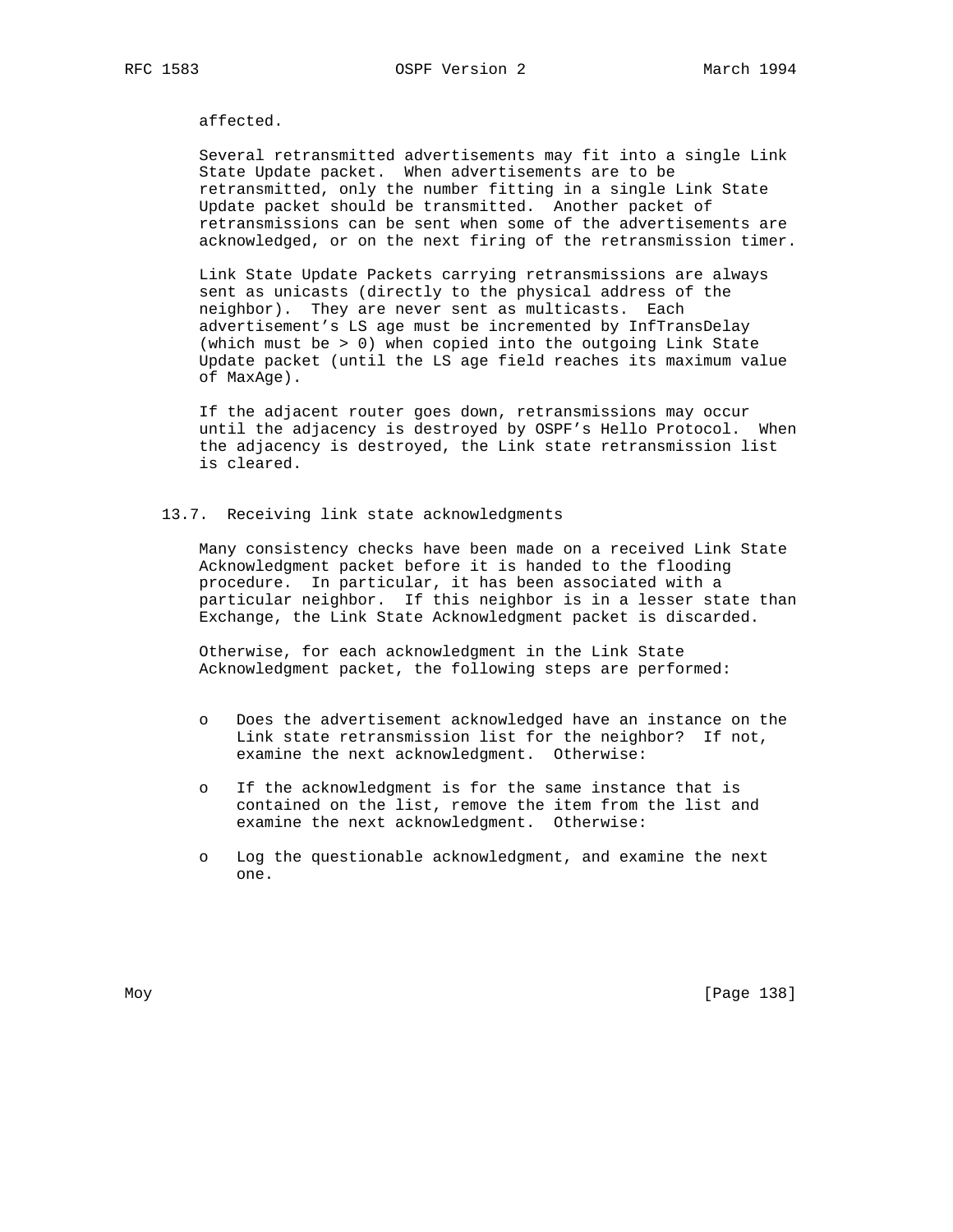# 14. Aging The Link State Database

 Each link state advertisement has an LS age field. The LS age is expressed in seconds. An advertisement's LS age field is incremented while it is contained in a router's database. Also, when copied into a Link State Update Packet for flooding out a particular interface, the advertisement's LS age is incremented by InfTransDelay.

 An advertisement's LS age is never incremented past the value MaxAge. Advertisements having age MaxAge are not used in the routing table calculation. As a router ages its link state database, an advertisement's LS age may reach MaxAge.[18] At this time, the router must attempt to flush the advertisement from the routing domain. This is done simply by reflooding the MaxAge advertisement just as if it was a newly originated advertisement (see Section 13.3).

 When creating a Database summary list for a newly forming adjacency, any MaxAge advertisements present in the link state database are added to the neighbor's Link state retransmission list instead of the neighbor's Database summary list. See Section 10.3 for more details.

 A MaxAge advertisement must be removed immediately from the router's link state database as soon as both a) it is no longer contained on any neighbor Link state retransmission lists and b) none of the router's neighbors are in states Exchange or Loading.

When, in the process of aging the link state database, an advertisement's LS age hits a multiple of CheckAge, its LS checksum should be verified. If the LS checksum is incorrect, a program or memory error has been detected, and at the very least the router itself should be restarted.

14.1. Premature aging of advertisements

 A link state advertisement can be flushed from the routing domain by setting its LS age to MaxAge and reflooding the advertisement. This procedure follows the same course as flushing an advertisement whose LS age has naturally reached the value MaxAge (see Section 14). In particular, the MaxAge advertisement is removed from the router's link state database as soon as a) it is no longer contained on any neighbor Link state retransmission lists and b) none of the router's neighbors are in states Exchange or Loading. We call the setting of an advertisement's LS age to MaxAge premature aging.

Moy [Page 139]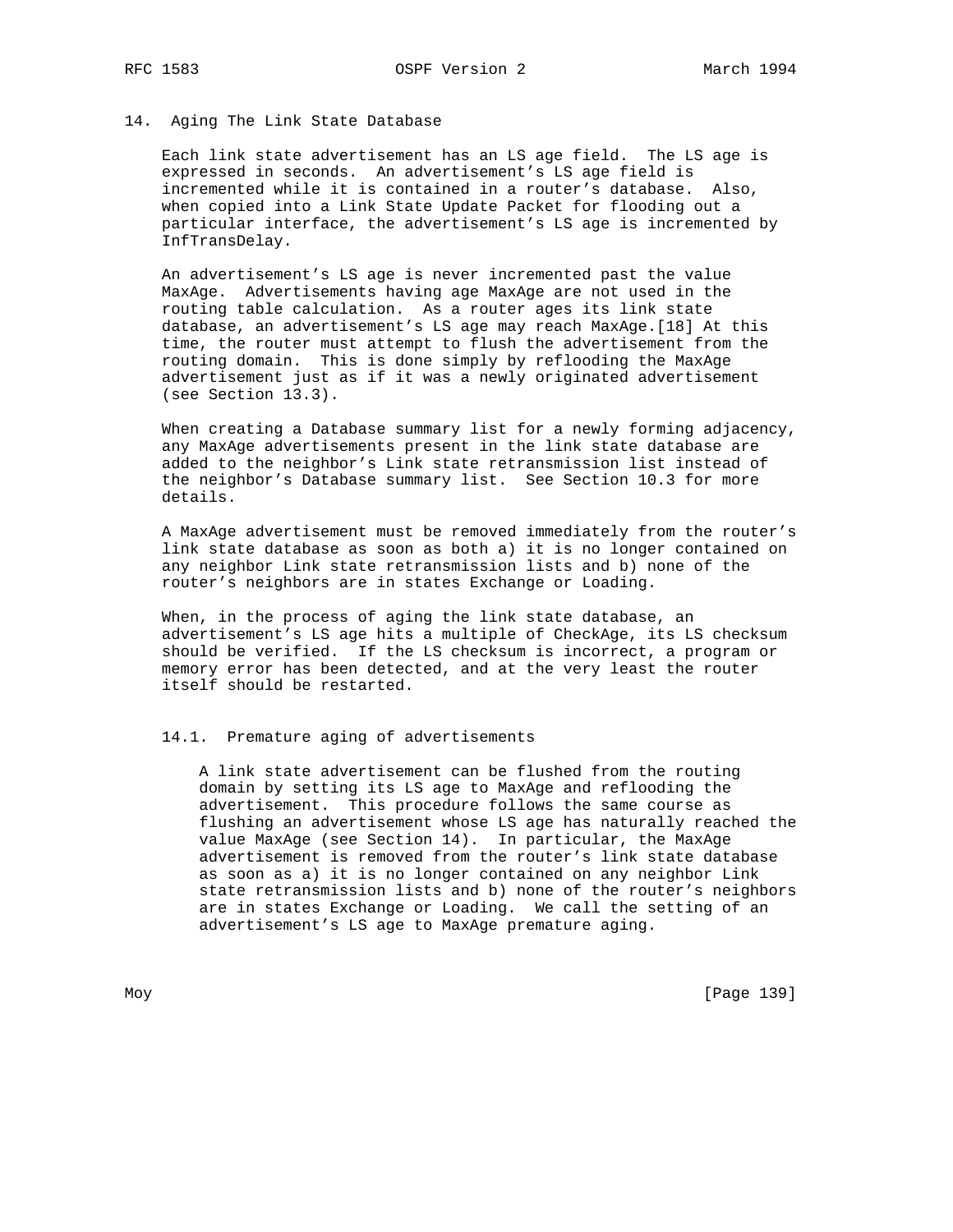Premature aging is used when it is time for a self-originated advertisement's sequence number field to wrap. At this point, the current advertisement instance (having LS sequence number of 0x7fffffff) must be prematurely aged and flushed from the routing domain before a new instance with sequence number 0x80000001 can be originated. See Section 12.1.6 for more information.

 Premature aging can also be used when, for example, one of the router's previously advertised external routes is no longer reachable. In this circumstance, the router can flush its external advertisement from the routing domain via premature aging. This procedure is preferable to the alternative, which is to originate a new advertisement for the destination specifying a metric of LSInfinity. Premature aging is also be used when unexpectedly receiving self-originated advertisements during the flooding procedure (see Section 13.4).

 A router may only prematurely age its own self-originated link state advertisements. The router may not prematurely age advertisements that have been originated by other routers. An advertisement is considered self-originated when either 1) the advertisement's Advertising Router is equal to the router's own Router ID or 2) the advertisement is a network links advertisement and its Link State ID is equal to one of the router's own IP interface addresses.

### 15. Virtual Links

The single backbone area (Area ID =  $0.0.0.0$ ) cannot be disconnected, or some areas of the Autonomous System will become unreachable. To establish/maintain connectivity of the backbone, virtual links can be configured through non-backbone areas. Virtual links serve to connect physically separate components of the backbone. The two endpoints of a virtual link are area border routers. The virtual link must be configured in both routers. The configuration information in each router consists of the other virtual endpoint (the other area border router), and the non-backbone area the two routers have in common (called the transit area). Virtual links cannot be configured through stub areas (see Section 3.6).

 The virtual link is treated as if it were an unnumbered point-to point network (belonging to the backbone) joining the two area border routers. An attempt is made to establish an adjacency over the virtual link. When this adjacency is established, the virtual link will be included in backbone router links advertisements, and OSPF packets pertaining to the backbone area will flow over the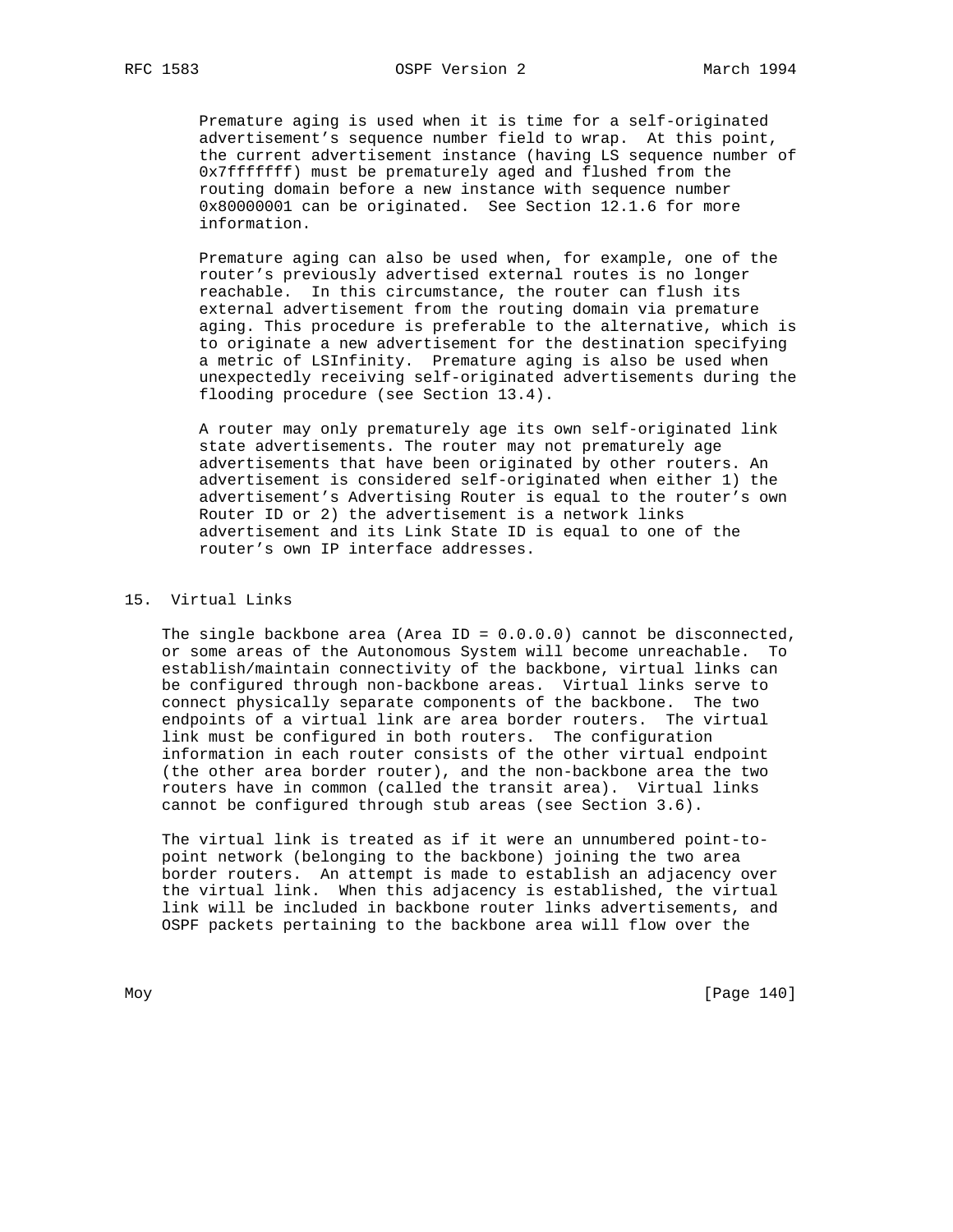adjacency. Such an adjacency has been referred to in this document as a "virtual adjacency".

 In each endpoint router, the cost and viability of the virtual link is discovered by examining the routing table entry for the other endpoint router. (The entry's associated area must be the configured transit area). Actually, there may be a separate routing table entry for each Type of Service. These are called the virtual link's corresponding routing table entries. The InterfaceUp event occurs for a virtual link when its corresponding TOS 0 routing table entry becomes reachable. Conversely, the InterfaceDown event occurs when its TOS 0 routing table entry becomes unreachable.[19] In other words, the virtual link's viability is determined by the existence of an intra-area path, through the transit area, between the two endpoints. Note that a virtual link whose underlying path has cost greater than hexadecimal 0xffff (the maximum size of an interface cost in a router links advertisement) should be considered inoperational (i.e., treated the same as if the path did not exist).

The other details concerning virtual links are as follows:

- o AS external links are NEVER flooded over virtual adjacencies. This would be duplication of effort, since the same AS external links are already flooded throughout the virtual link's transit area. For this same reason, AS external link advertisements are not summarized over virtual adjacencies during the Database Exchange process.
- o The cost of a virtual link is NOT configured. It is defined to be the cost of the intra-area path between the two defining area border routers. This cost appears in the virtual link's corresponding routing table entry. When the cost of a virtual link changes, a new router links advertisement should be originated for the backbone area.
- o Just as the virtual link's cost and viability are determined by the routing table build process (through construction of the routing table entry for the other endpoint), so are the IP interface address for the virtual interface and the virtual neighbor's IP address. These are used when sending OSPF protocol packets over the virtual link. Note that when one (or both) of the virtual link endpoints connect to the transit area via an unnumbered point-to-point link, it may be impossible to calculate either the virtual interface's IP address and/or the virtual neighbor's IP address, thereby causing the virtual link to fail.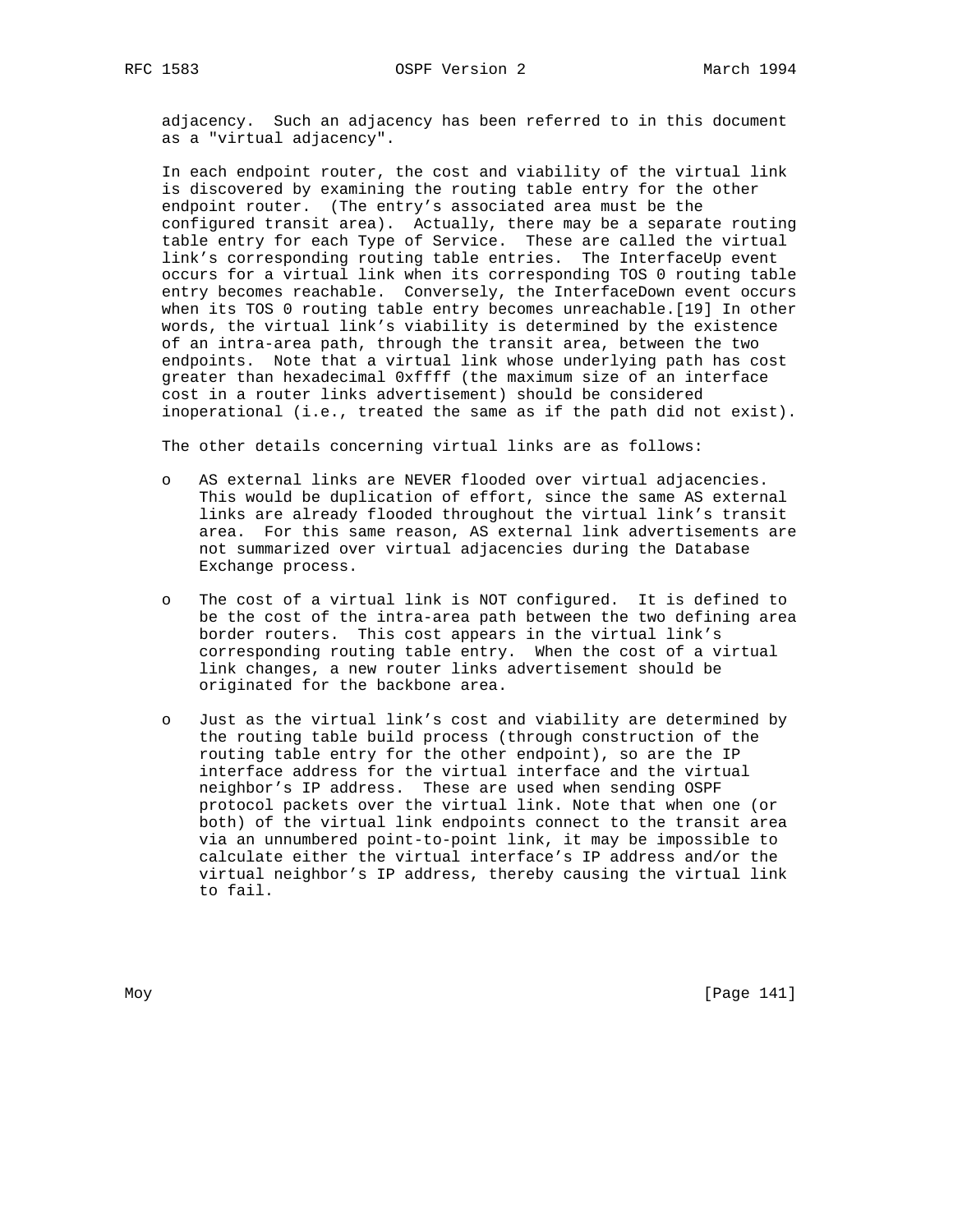- o In each endpoint's router links advertisement for the backbone, the virtual link is represented as a Type 4 link whose Link ID is set to the virtual neighbor's OSPF Router ID and whose Link Data is set to the virtual interface's IP address. See Section 12.4.1 for more information. Note that it may be the case that there is a TOS 0 path, but no non-zero TOS paths, between the two endpoint routers. In this case, both routers must revert to being non-TOS-capable, clearing the T-bit in the Options field of their backbone router links advertisements.
- o When virtual links are configured for the backbone, information concerning backbone networks should not be condensed before being summarized for the transit areas. In other words, each backbone network should be advertised into the transit areas in a separate summary link advertisement, regardless of the backbone's configured area address ranges. See Section 12.4.3 for more information.
- o The time between link state retransmissions, RxmtInterval, is configured for a virtual link. This should be well over the expected round-trip delay between the two routers. This may be hard to estimate for a virtual link; it is better to err on the side of making it too large.
- 16. Calculation Of The Routing Table

 This section details the OSPF routing table calculation. Using its attached areas' link state databases as input, a router runs the following algorithm, building its routing table step by step. At each step, the router must access individual pieces of the link state databases (e.g., a router links advertisement originated by a certain router). This access is performed by the lookup function discussed in Section 12.2. The lookup process may return a link state advertisement whose LS age is equal to MaxAge. Such an advertisement should not be used in the routing table calculation, and is treated just as if the lookup process had failed.

 The OSPF routing table's organization is explained in Section 11. Two examples of the routing table build process are presented in Sections 11.2 and 11.3. This process can be broken into the following steps:

 (1) The present routing table is invalidated. The routing table is built again from scratch. The old routing table is saved so that changes in routing table entries can be identified.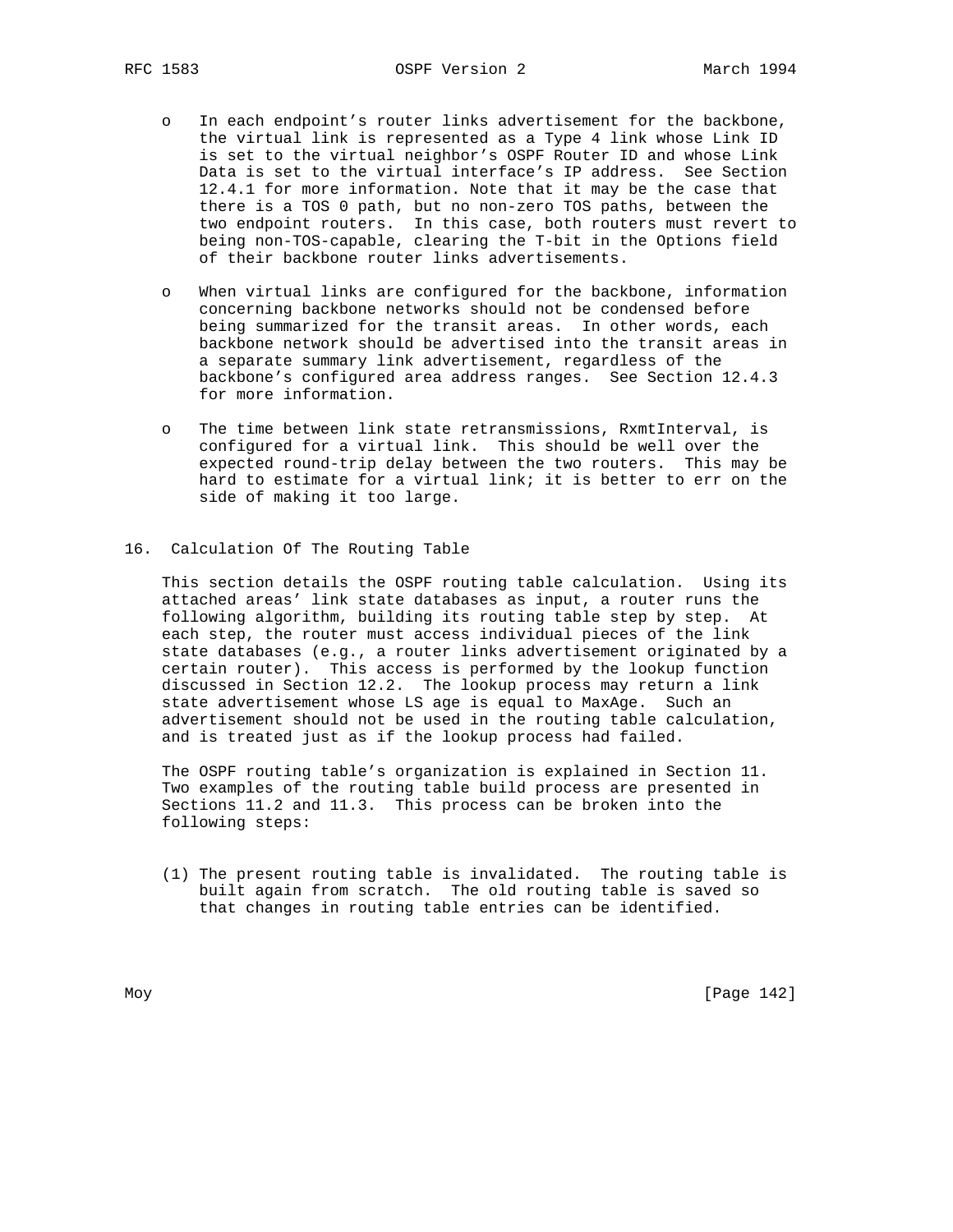- (2) The intra-area routes are calculated by building the shortest path tree for each attached area. In particular, all routing table entries whose Destination Type is "area border router" are calculated in this step. This step is described in two parts. At first the tree is constructed by only considering those links between routers and transit networks. Then the stub networks are incorporated into the tree. During the area's shortest-path tree calculation, the area's TransitCapability is also calculated for later use in Step 4.
- (3) The inter-area routes are calculated, through examination of summary link advertisements. If the router is attached to multiple areas (i.e., it is an area border router), only backbone summary link advertisements are examined.
- (4) In area border routers connecting to one or more transit areas (i.e, non-backbone areas whose TransitCapability is found to be TRUE), the transit areas' summary link advertisements are examined to see whether better paths exist using the transit areas than were found in Steps 2-3 above.
- (5) Routes to external destinations are calculated, through examination of AS external link advertisements. The locations of the AS boundary routers (which originate the AS external link advertisements) have been determined in steps 2-4.

 Steps 2-5 are explained in further detail below. The explanations describe the calculations for TOS 0 only. It may also be necessary to perform each step (separately) for each of the non-zero TOS values.[20] For more information concerning the building of non-zero TOS routes see Section 16.9.

 Changes made to routing table entries as a result of these calculations can cause the OSPF protocol to take further actions. For example, a change to an intra-area route will cause an area border router to originate new summary link advertisements (see Section 12.4). See Section 16.7 for a complete list of the OSPF protocol actions resulting from routing table changes.

16.1. Calculating the shortest-path tree for an area

 This calculation yields the set of intra-area routes associated with an area (called hereafter Area A). A router calculates the shortest-path tree using itself as the root.[21] The formation of the shortest path tree is done here in two stages. In the first stage, only links between routers and transit networks are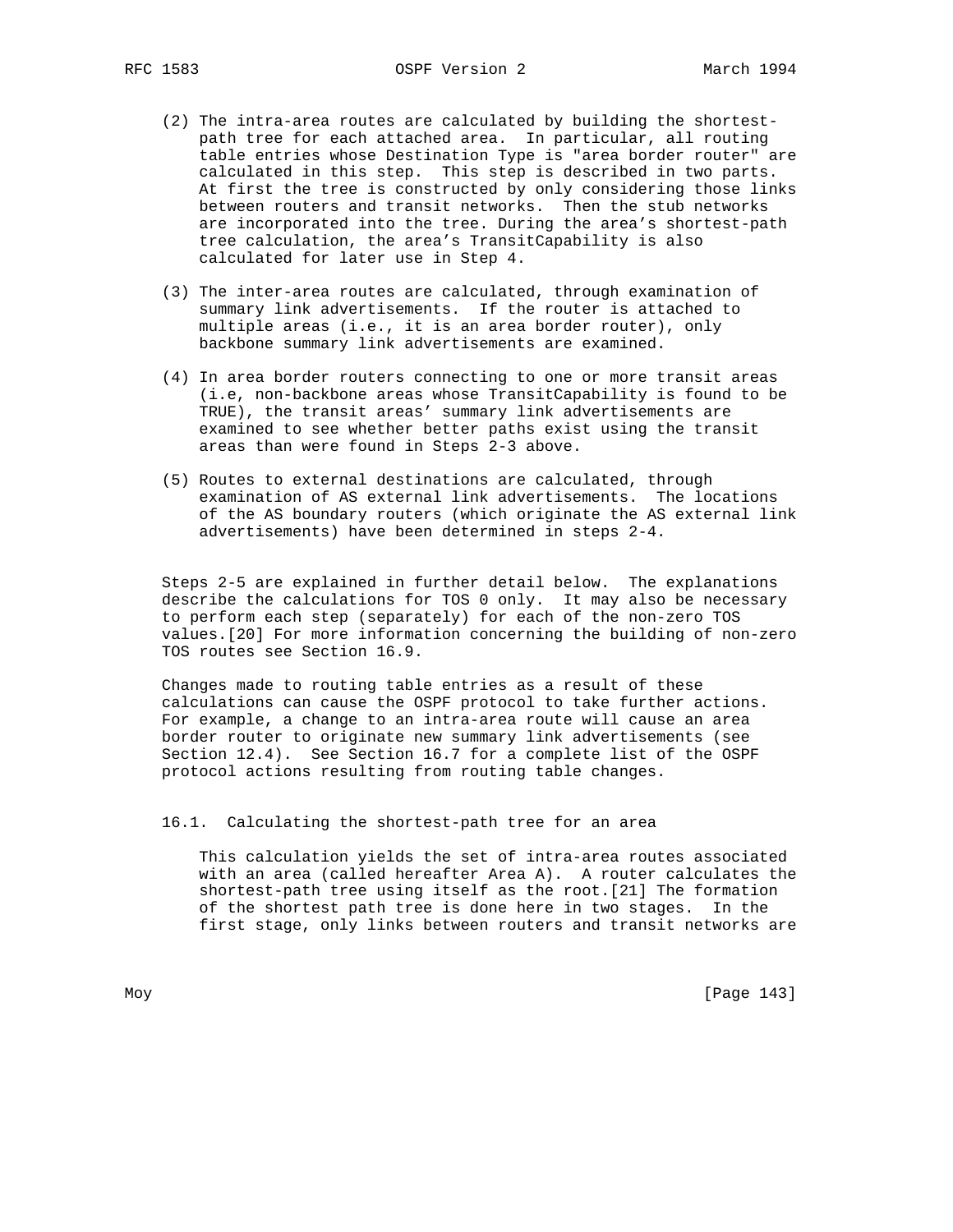considered. Using the Dijkstra algorithm, a tree is formed from this subset of the link state database. In the second stage, leaves are added to the tree by considering the links to stub networks.

 The procedure will be explained using the graph terminology that was introduced in Section 2. The area's link state database is represented as a directed graph. The graph's vertices are routers, transit networks and stub networks. The first stage of the procedure concerns only the transit vertices (routers and transit networks) and their connecting links. Throughout the shortest path calculation, the following data is also associated with each transit vertex:

```
 Vertex (node) ID
```
 A 32-bit number uniquely identifying the vertex. For router vertices this is the router's OSPF Router ID. For network vertices, this is the IP address of the network's Designated Router.

A link state advertisement

 Each transit vertex has an associated link state advertisement. For router vertices, this is a router links advertisement. For transit networks, this is a network links advertisement (which is actually originated by the network's Designated Router). In any case, the advertisement's Link State ID is always equal to the above Vertex ID.

List of next hops

 The list of next hops for the current set of shortest paths from the root to this vertex. There can be multiple shortest paths due to the equal-cost multipath capability. Each next hop indicates the outgoing router interface to use when forwarding traffic to the destination. On multi-access networks, the next hop also includes the IP address of the next router (if any) in the path towards the destination.

Distance from root

 The link state cost of the current set of shortest paths from the root to the vertex. The link state cost of a path is calculated as the sum of the costs of the path's constituent links (as advertised in router links and network links advertisements). One path is said to be "shorter" than another if it has a smaller link state cost.

Moy [Page 144]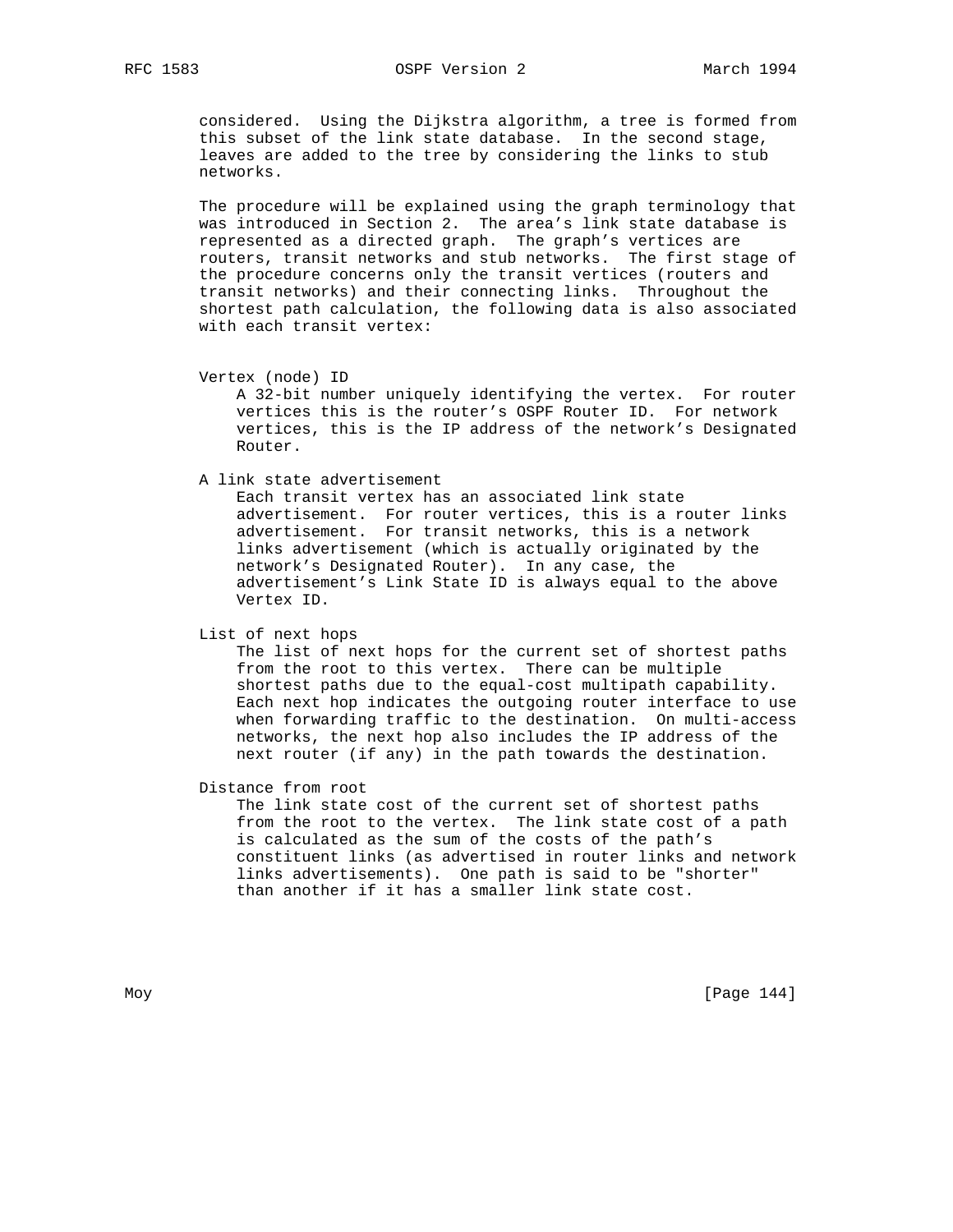The first stage of the procedure (i.e., the Dijkstra algorithm) can now be summarized as follows. At each iteration of the algorithm, there is a list of candidate vertices. Paths from the root to these vertices have been found, but not necessarily the shortest ones. However, the paths to the candidate vertex that is closest to the root are guaranteed to be shortest; this vertex is added to the shortest-path tree, removed from the candidate list, and its adjacent vertices are examined for possible addition to/modification of the candidate list. The algorithm then iterates again. It terminates when the candidate list becomes empty.

 The following steps describe the algorithm in detail. Remember that we are computing the shortest path tree for Area A. All references to link state database lookup below are from Area A's database.

- (1) Initialize the algorithm's data structures. Clear the list of candidate vertices. Initialize the shortest-path tree to only the root (which is the router doing the calculation). Set Area A's TransitCapability to FALSE.
- (2) Call the vertex just added to the tree vertex V. Examine the link state advertisement associated with vertex V. This is a lookup in the Area A's link state database based on the Vertex ID. If this is a router links advertisement, and bit V of the router links advertisement (see Section A.4.2) is set, set Area A's TransitCapability to TRUE. In any case, each link described by the advertisement gives the cost to an adjacent vertex. For each described link, (say it joins vertex V to vertex W):
	- (a) If this is a link to a stub network, examine the next link in V's advertisement. Links to stub networks will be considered in the second stage of the shortest path calculation.
	- (b) Otherwise, W is a transit vertex (router or transit network). Look up the vertex W's link state advertisement (router links or network links) in Area A's link state database. If the advertisement does not exist, or its LS age is equal to MaxAge, or it does not have a link back to vertex V, examine the next link in V's advertisement.[22]
	- (c) If vertex W is already on the shortest-path tree, examine the next link in the advertisement.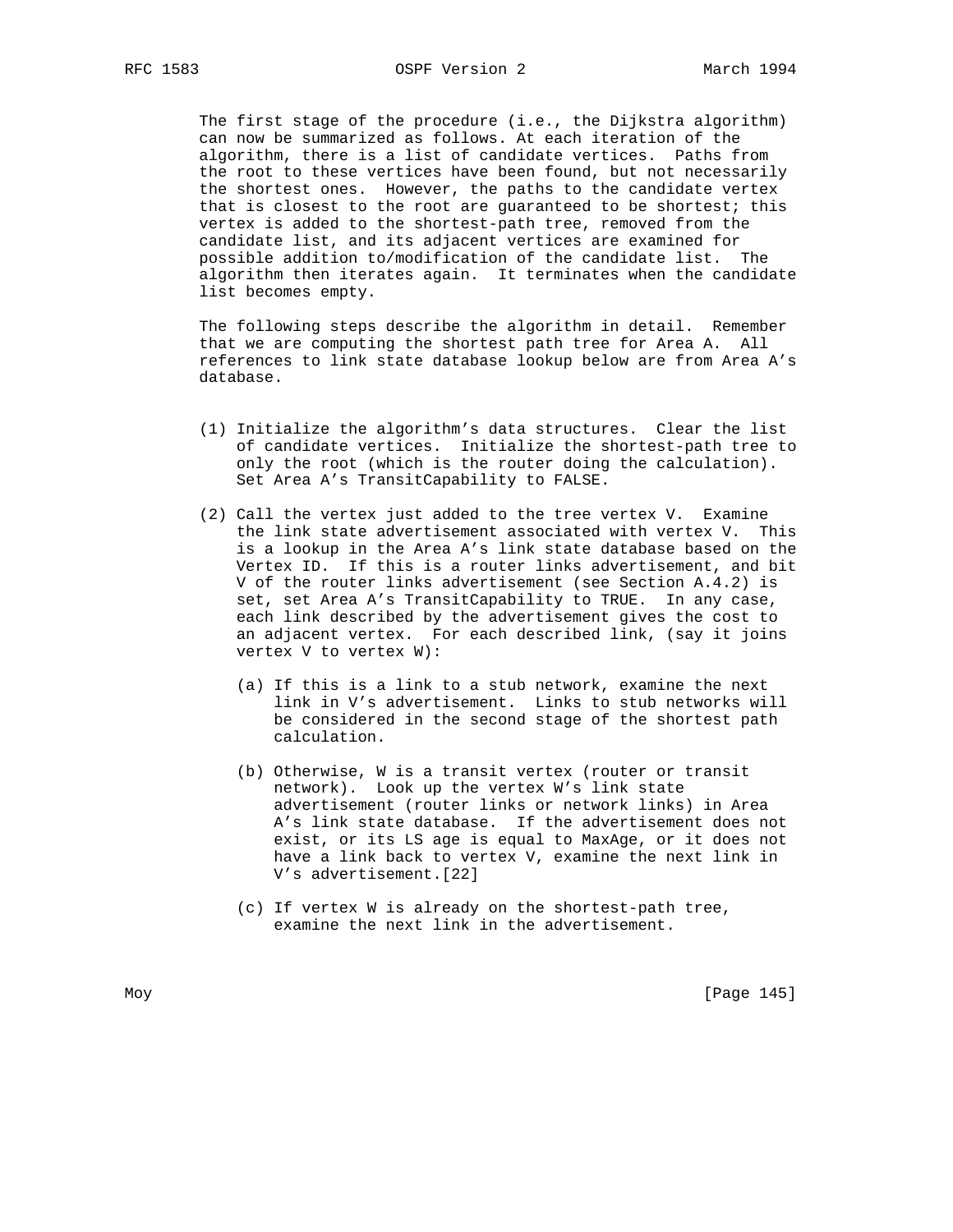RFC 1583 OSPF Version 2 March 1994

- (d) Calculate the link state cost D of the resulting path from the root to vertex W. D is equal to the sum of the link state cost of the (already calculated) shortest path to vertex V and the advertised cost of the link between vertices V and W. If D is:
	- o Greater than the value that already appears for vertex W on the candidate list, then examine the next link.
	- o Equal to the value that appears for vertex W on the candidate list, calculate the set of next hops that result from using the advertised link. Input to this calculation is the destination (W), and its parent (V). This calculation is shown in Section 16.1.1. This set of hops should be added to the next hop values that appear for W on the candidate list.
	- Less than the value that appears for vertex W on the candidate list, or if W does not yet appear on the candidate list, then set the entry for W on the candidate list to indicate a distance of D from the root. Also calculate the list of next hops that result from using the advertised link, setting the next hop values for W accordingly. The next hop calculation is described in Section 16.1.1; it takes as input the destination (W) and its parent (V).
- (3) If at this step the candidate list is empty, the shortest path tree (of transit vertices) has been completely built and this stage of the procedure terminates. Otherwise, choose the vertex belonging to the candidate list that is closest to the root, and add it to the shortest-path tree (removing it from the candidate list in the process). Note that when there is a choice of vertices closest to the root, network vertices must be chosen before router vertices in order to necessarily find all equal-cost paths. This is consistent with the tie-breakers that were introduced in the modified Dijkstra algorithm used by OSPF's Multicast routing extensions (MOSPF).
- (4) Possibly modify the routing table. For those routing table entries modified, the associated area will be set to Area A, the path type will be set to intra-area, and the cost will be set to the newly discovered shortest path's calculated distance.

Moy [Page 146]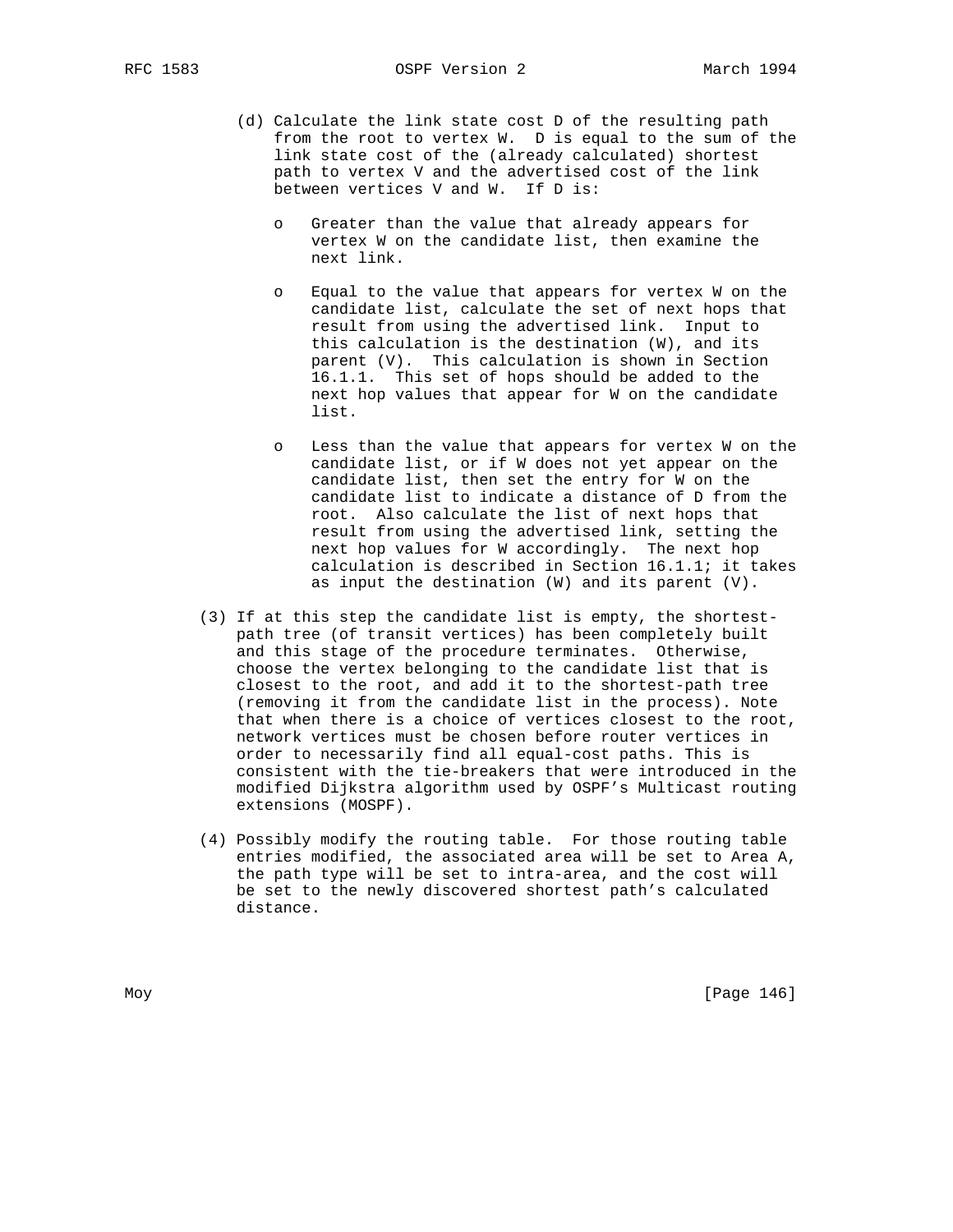If the newly added vertex is an area border router (call it ABR), a routing table entry is added whose destination type is "area border router". The Options field found in the associated router links advertisement is copied into the routing table entry's Optional capabilities field. If in addition ABR is the endpoint of one of the calculating router's configured virtual links that uses Area A as its Transit area: the virtual link is declared up, the IP address of the virtual interface is set to the IP address of the outgoing interface calculated above for ABR, and the virtual neighbor's IP address is set to the ABR interface address (contained in ABR's router links advertisement) that points back to the root of the shortest-path tree; equivalently, this is the interface that points back to ABR's parent vertex on the shortest-path tree (similar to the calculation in Section 16.1.1).

 If the newly added vertex is an AS boundary router, the routing table entry of type "AS boundary router" for the destination is located. Since routers can belong to more than one area, it is possible that several sets of intra area paths exist to the AS boundary router, each set using a different area. However, the AS boundary router's routing table entry must indicate a set of paths which utilize a single area. The area leading to the routing table entry is selected as follows: The area providing the shortest path is always chosen; if more than one area provides paths with the same minimum cost, the area with the largest OSPF Area ID (when considered as an unsigned 32-bit integer) is chosen. Note that whenever an AS boundary router's routing table entry is added/modified, the Options found in the associated router links advertisement is copied into the routing table entry's Optional capabilities field.

 If the newly added vertex is a transit network, the routing table entry for the network is located. The entry's Destination ID is the IP network number, which can be obtained by masking the Vertex ID (Link State ID) with its associated subnet mask (found in the body of the associated network links advertisement). If the routing table entry already exists (i.e., there is already an intra-area route to the destination installed in the routing table), multiple vertices have mapped to the same IP network. For example, this can occur when a new Designated Router is being established. In this case, the current routing table entry should be overwritten if and only if the newly found path is just as short and the current routing table entry's Link State Origin has a smaller Link State ID than the newly

Moy [Page 147]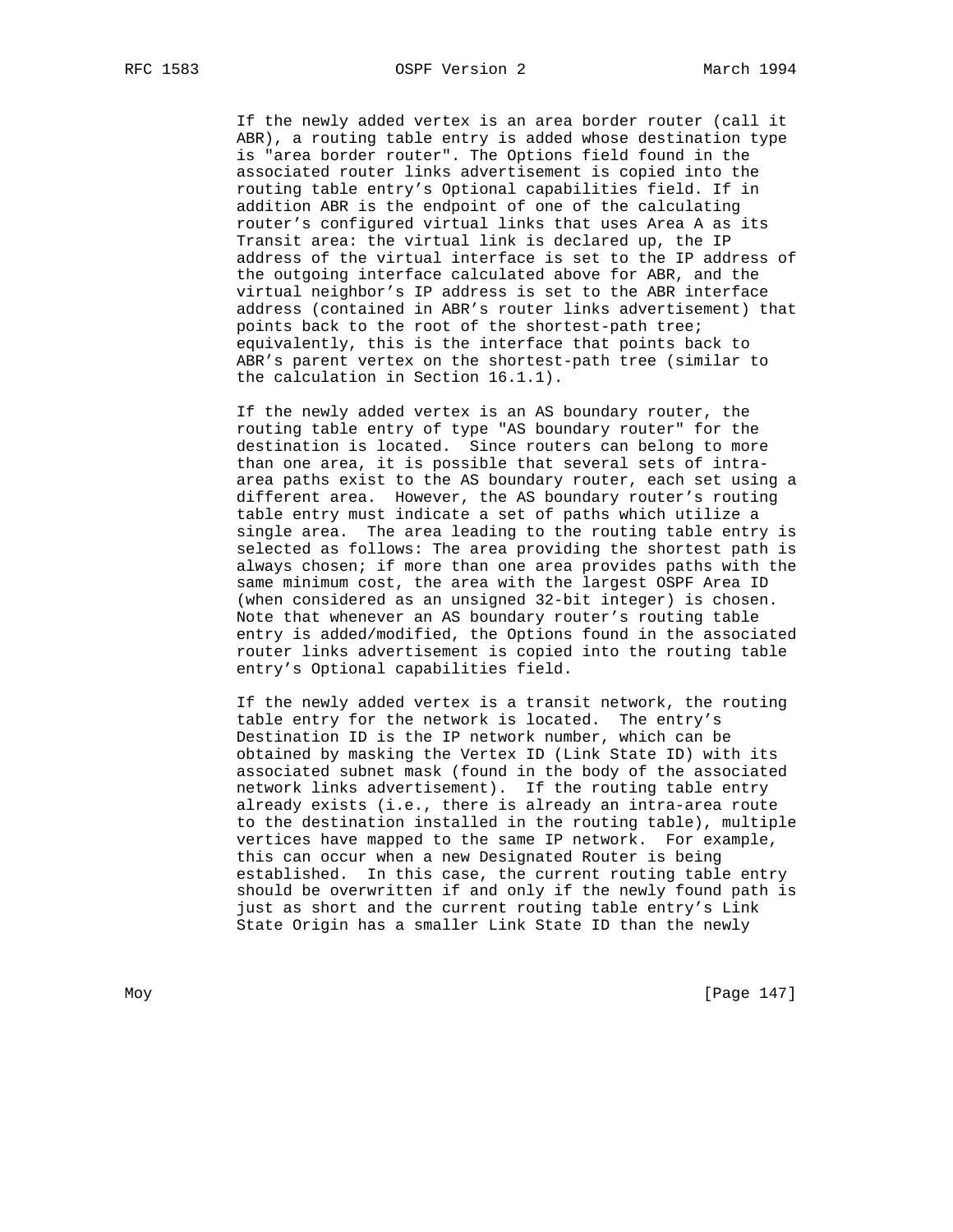RFC 1583 OSPF Version 2 March 1994

added vertex' link state advertisement.

 If there is no routing table entry for the network (the usual case), a routing table entry for the IP network should be added. The routing table entry's Link State Origin should be set to the newly added vertex' link state advertisement.

(5) Iterate the algorithm by returning to Step 2.

 The stub networks are added to the tree in the procedure's second stage. In this stage, all router vertices are again examined. Those that have been determined to be unreachable in the above first phase are discarded. For each reachable router vertex (call it V), the associated router links advertisement is found in the link state database. Each stub network link appearing in the advertisement is then examined, and the following steps are executed:

- (1) Calculate the distance D of stub network from the root. D is equal to the distance from the root to the router vertex (calculated in stage 1), plus the stub network link's advertised cost. Compare this distance to the current best cost to the stub network. This is done by looking up the stub network's current routing table entry. If the calculated distance D is larger, go on to examine the next stub network link in the advertisement.
- (2) If this step is reached, the stub network's routing table entry must be updated. Calculate the set of next hops that would result from using the stub network link. This calculation is shown in Section 16.1.1; input to this calculation is the destination (the stub network) and the parent vertex (the router vertex). If the distance D is the same as the current routing table cost, simply add this set of next hops to the routing table entry's list of next hops. In this case, the routing table already has a Link State Origin. If this Link State Origin is a router links advertisement whose Link State ID is smaller than V's Router ID, reset the Link State Origin to V's router links advertisement.

 Otherwise D is smaller than the routing table cost. Overwrite the current routing table entry by setting the routing table entry's cost to D, and by setting the entry's list of next hops to the newly calculated set. Set the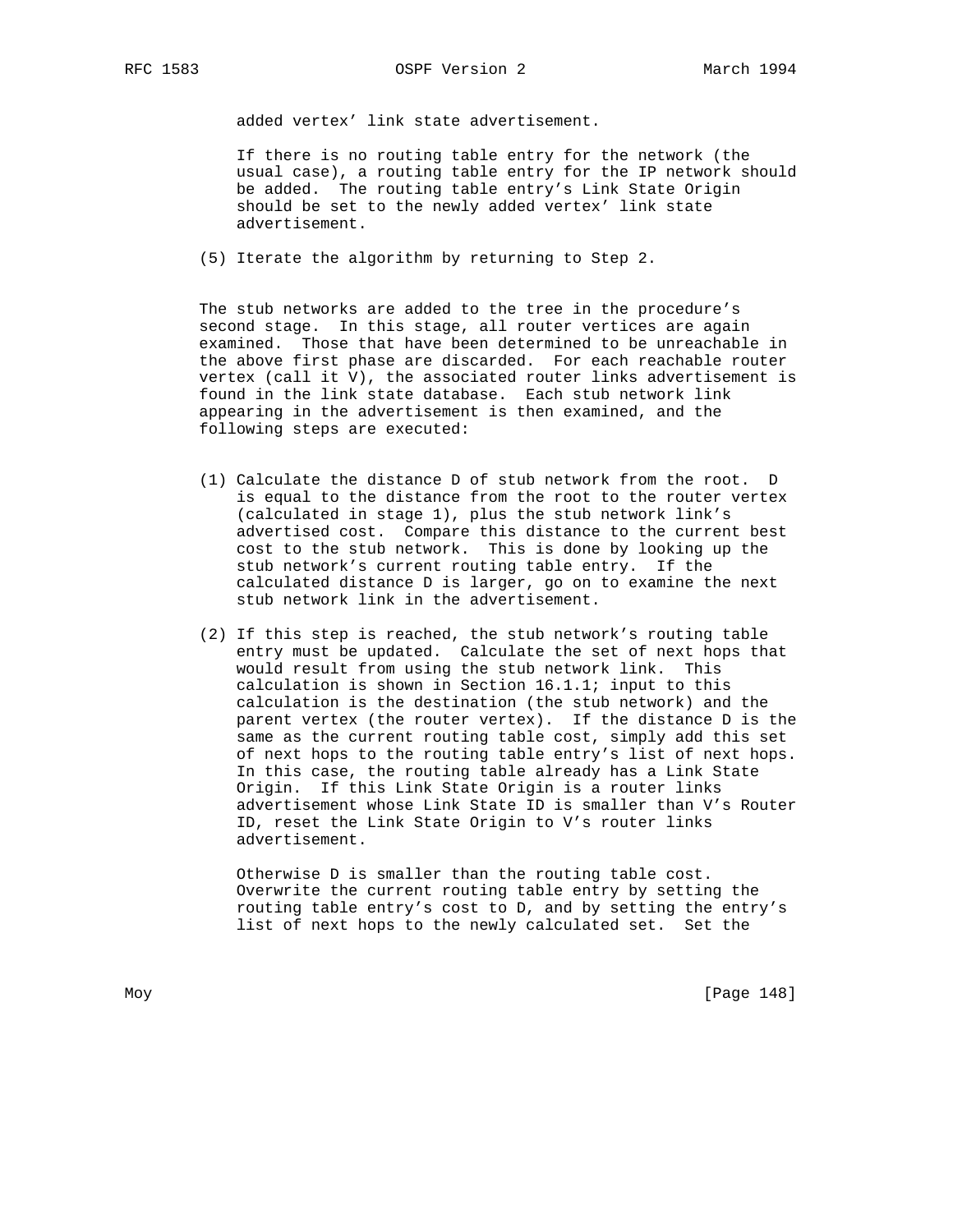routing table entry's Link State Origin to V's router links advertisement. Then go on to examine the next stub network link.

 For all routing table entries added/modified in the second stage, the associated area will be set to Area A and the path type will be set to intra-area. When the list of reachable router links is exhausted, the second stage is completed. At this time, all intra-area routes associated with Area A have been determined.

 The specification does not require that the above two stage method be used to calculate the shortest path tree. However, if another algorithm is used, an identical tree must be produced. For this reason, it is important to note that links between transit vertices must be bidirectional in ordered to be included in the above tree. It should also be mentioned that more efficient algorithms exist for calculating the tree; for example, the incremental SPF algorithm described in [BBN].

## 16.1.1. The next hop calculation

 This section explains how to calculate the current set of next hops to use for a destination. Each next hop consists of the outgoing interface to use in forwarding packets to the destination together with the next hop router (if any). The next hop calculation is invoked each time a shorter path to the destination is discovered. This can happen in either stage of the shortest-path tree calculation (see Section 16.1). In stage 1 of the shortest-path tree calculation a shorter path is found as the destination is added to the candidate list, or when the destination's entry on the candidate list is modified (Step 2d of Stage 1). In stage 2 a shorter path is discovered each time the destination's routing table entry is modified (Step 2 of Stage 2).

 The set of next hops to use for the destination may be recalculated several times during the shortest-path tree calculation, as shorter and shorter paths are discovered. In the end, the destination's routing table entry will always reflect the next hops resulting from the absolute shortest path(s).

 Input to the next hop calculation is a) the destination and b) its parent in the current shortest path between the root (the calculating router) and the destination. The parent is

Moy [Page 149]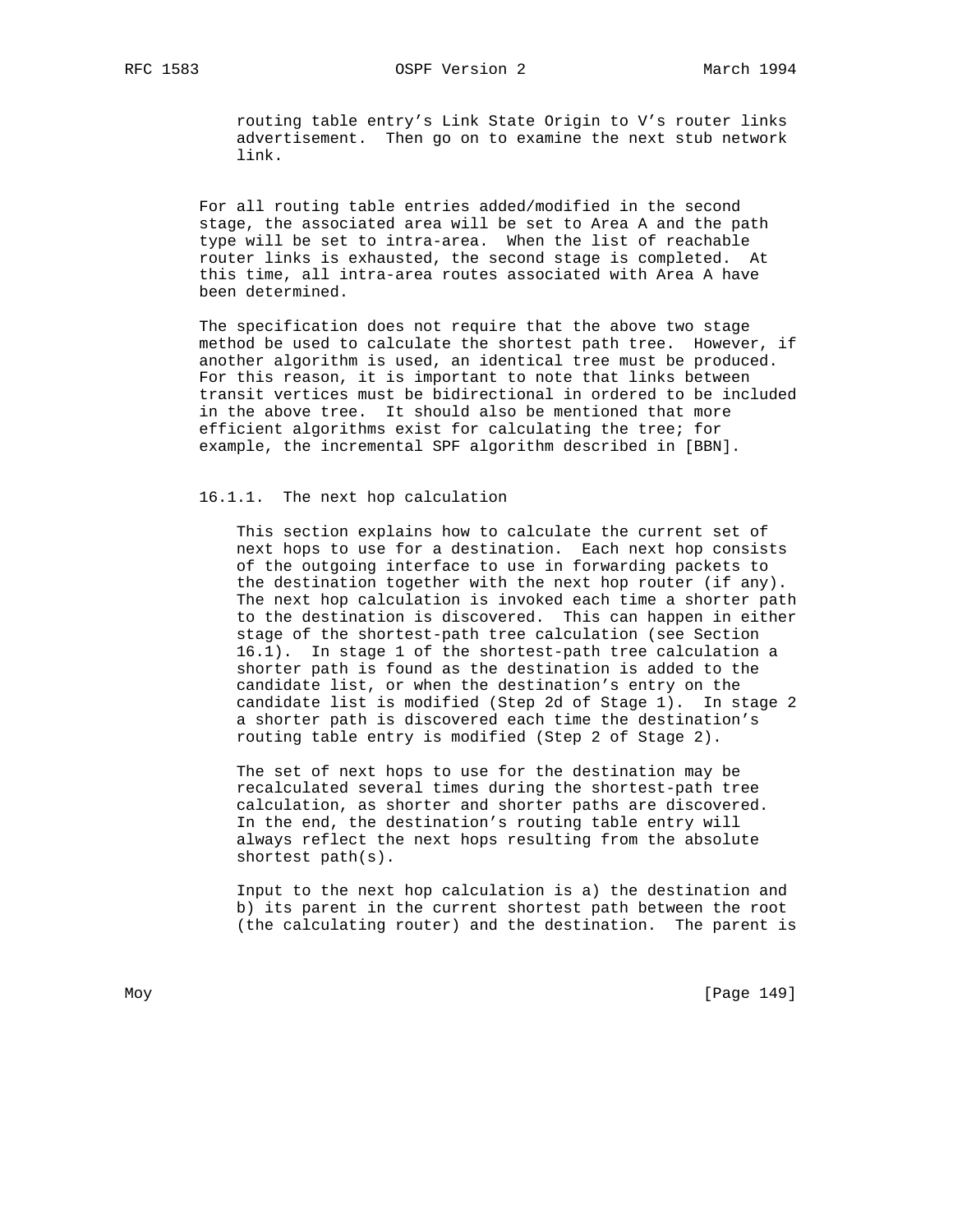always a transit vertex (i.e., always a router or a transit network).

 If there is at least one intervening router in the current shortest path between the destination and the root, the destination simply inherits the set of next hops from the parent. Otherwise, there are two cases. In the first case, the parent vertex is the root (the calculating router itself). This means that the destination is either a directly connected network or directly connected router. The next hop in this case is simply the OSPF interface connecting to the network/router; no next hop router is required. If the connecting OSPF interface in this case is a virtual link, the setting of the next hop should be deferred until the calculation in Section 16.3.

 In the second case, the parent vertex is a network that directly connects the calculating router to the destination router. The list of next hops is then determined by examining the destination's router links advertisement. For each link in the advertisement that points back to the parent network, the link's Link Data field provides the IP address of a next hop router. The outgoing interface to use can then be derived from the next hop IP address (or it can be inherited from the parent network).

## 16.2. Calculating the inter-area routes

 The inter-area routes are calculated by examining summary link advertisements. If the router has active attachments to multiple areas, only backbone summary link advertisements are examined. Routers attached to a single area examine that area's summary links. In either case, the summary links examined below are all part of a single area's link state database (call it Area A).

 Summary link advertisements are originated by the area border routers. Each summary link advertisement in Area A is considered in turn. Remember that the destination described by a summary link advertisement is either a network (Type 3 summary link advertisements) or an AS boundary router (Type 4 summary link advertisements). For each summary link advertisement:

 (1) If the cost specified by the advertisement is LSInfinity, or if the advertisement's LS age is equal to MaxAge, then examine the the next advertisement.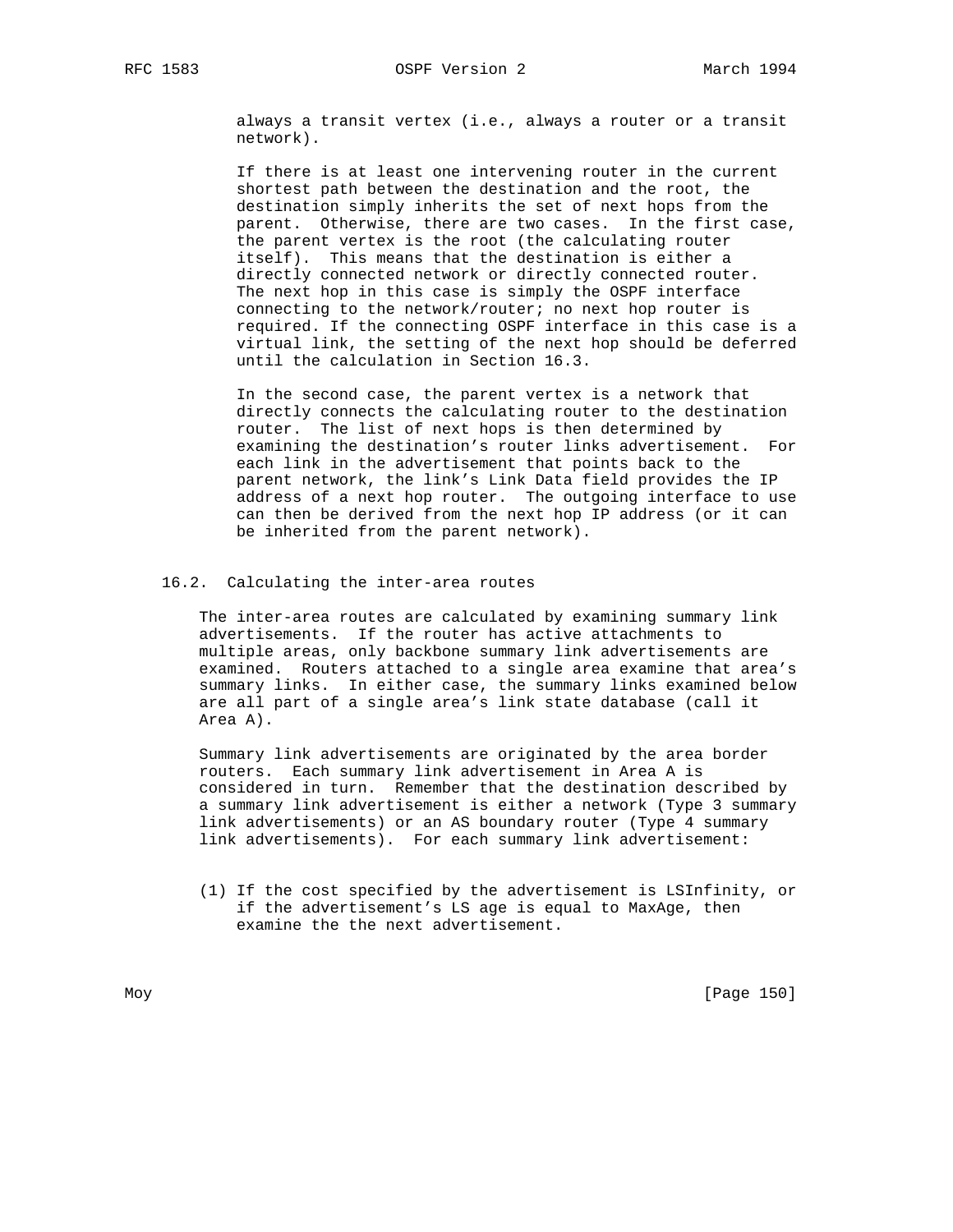- (2) If the advertisement was originated by the calculating router itself, examine the next advertisement.
- (3) If the collection of destinations described by the summary link advertisement falls into one of the router's configured area address ranges (see Section 3.5) and the particular area address range is active, the summary link advertisement should be ignored. Active means that there are one or more reachable (by intra-area paths) networks contained in the area range. In this case, all addresses in the area range are assumed to be either reachable via intra-area paths, or else to be unreachable by any other means.
- (4) Else, call the destination described by the advertisement N (for Type 3 summary links, N's address is obtained by masking the advertisement's Link State ID with the network/subnet mask contained in the body of the advertisement), and the area border originating the advertisement BR. Look up the routing table entry for BR having Area A as its associated area. If no such entry exists for router BR (i.e., BR is unreachable in Area A), do nothing with this advertisement and consider the next in the list. Else, this advertisement describes an inter-area path to destination N, whose cost is the distance to BR plus the cost specified in the advertisement. Call the cost of this inter-area path IAC.
- (5) Next, look up the routing table entry for the destination N. (The entry's Destination Type is either Network or AS boundary router.) If no entry exists for N or if the entry's path type is "type 1 external" or "type 2 external", then install the inter-area path to N, with associated area Area A, cost IAC, next hop equal to the list of next hops to router BR, and Advertising router equal to BR.
- (6) Else, if the paths present in the table are intra-area paths, do nothing with the advertisement (intra-area paths are always preferred).
- (7) Else, the paths present in the routing table are also inter-area paths. Install the new path through BR if it is cheaper, overriding the paths in the routing table. Otherwise, if the new path is the same cost, add it to the list of paths that appear in the routing table entry.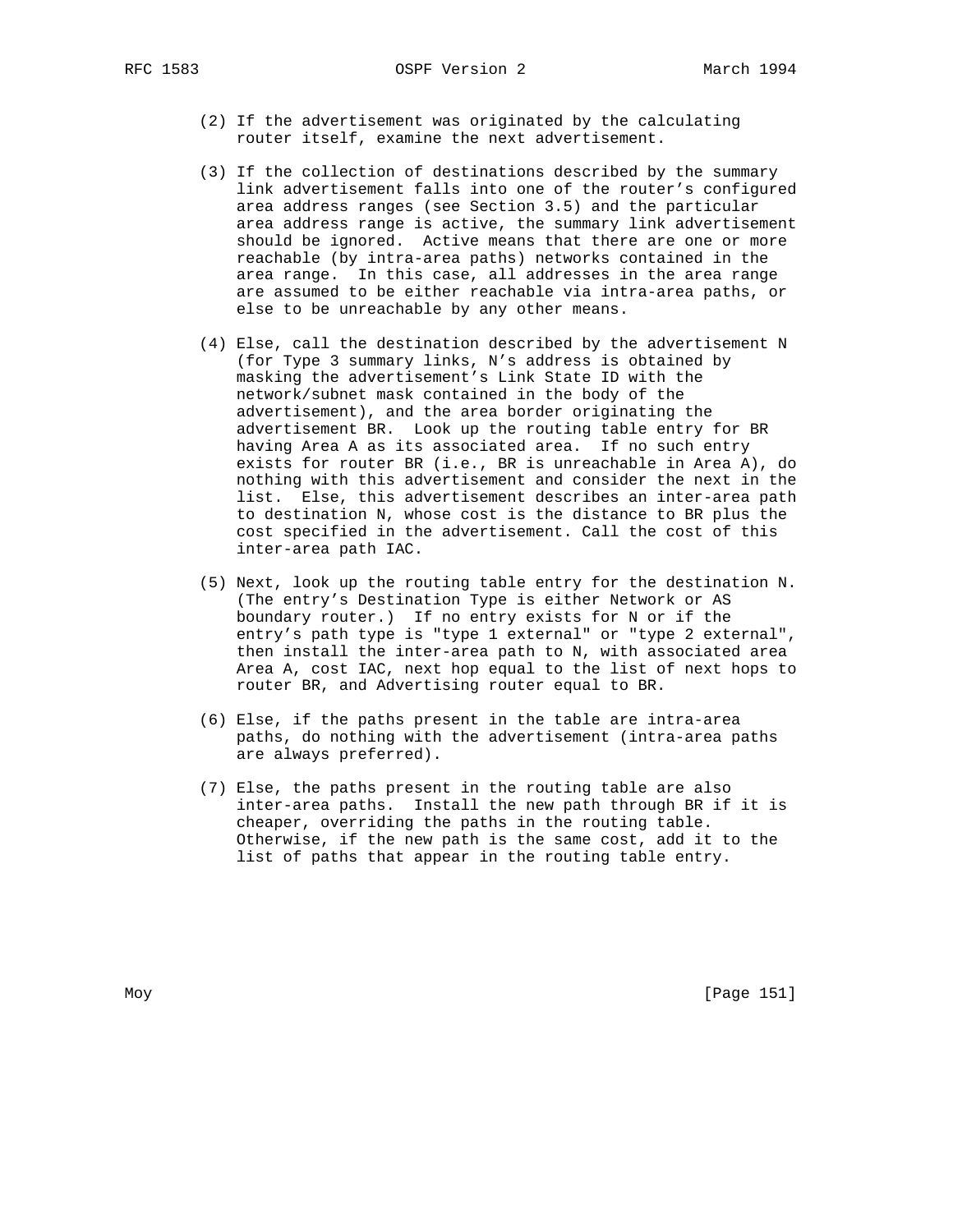#### 16.3. Examining transit areas' summary links

 This step is only performed by area border routers attached to one or more transit areas. Transit areas are those areas supporting one or more virtual links; their TransitCapability parameter has been set to TRUE in Step 2 of the Dijkstra algorithm (see Section 16.1). They are the only non-backbone areas that can carry data traffic that neither originates nor terminates in the area itself.

 The purpose of the calculation below is to examine the transit areas to see whether they provide any better (shorter) paths than the paths previously calculated in Sections 16.1 and 16.2. Any paths found that are better than or equal to previously discovered paths are installed in the routing table.

 The calculation proceeds as follows. All the transit areas' summary link advertisements are examined in turn. Each such summary link advertisement describes a route through a transit area Area A to a Network N (N's address is obtained by masking the advertisement's Link State ID with the network/subnet mask contained in the body of the advertisement) or in the case of a Type 4 summary link advertisement, to an AS boundary router N. Suppose also that the summary link advertisement was originated by an area border router BR.

- (1) If the cost advertised by the summary link advertisement is LSInfinity, or if the advertisement's LS age is equal to MaxAge, then examine the next advertisement.
- (2) If the summary link advertisement was originated by the calculating router itself, examine the next advertisement.
- (3) Look up the routing table entry for N. If it does not exist, or if the route type is other than intra-area or inter-area, or if the area associated with the routing table entry is not the backbone area, then examine the next advertisement. In other words, this calculation only updates backbone intra-area routes found in Section 16.1 and inter-area routes found in Section 16.2.
- (4) Look up the routing table entry for the advertising router BR associated with the Area A. If it is unreachable, examine the next advertisement. Otherwise, the cost to destination N is the sum of the cost in BR's Area A routing table entry and the cost advertised in the advertisement. Call this cost IAC.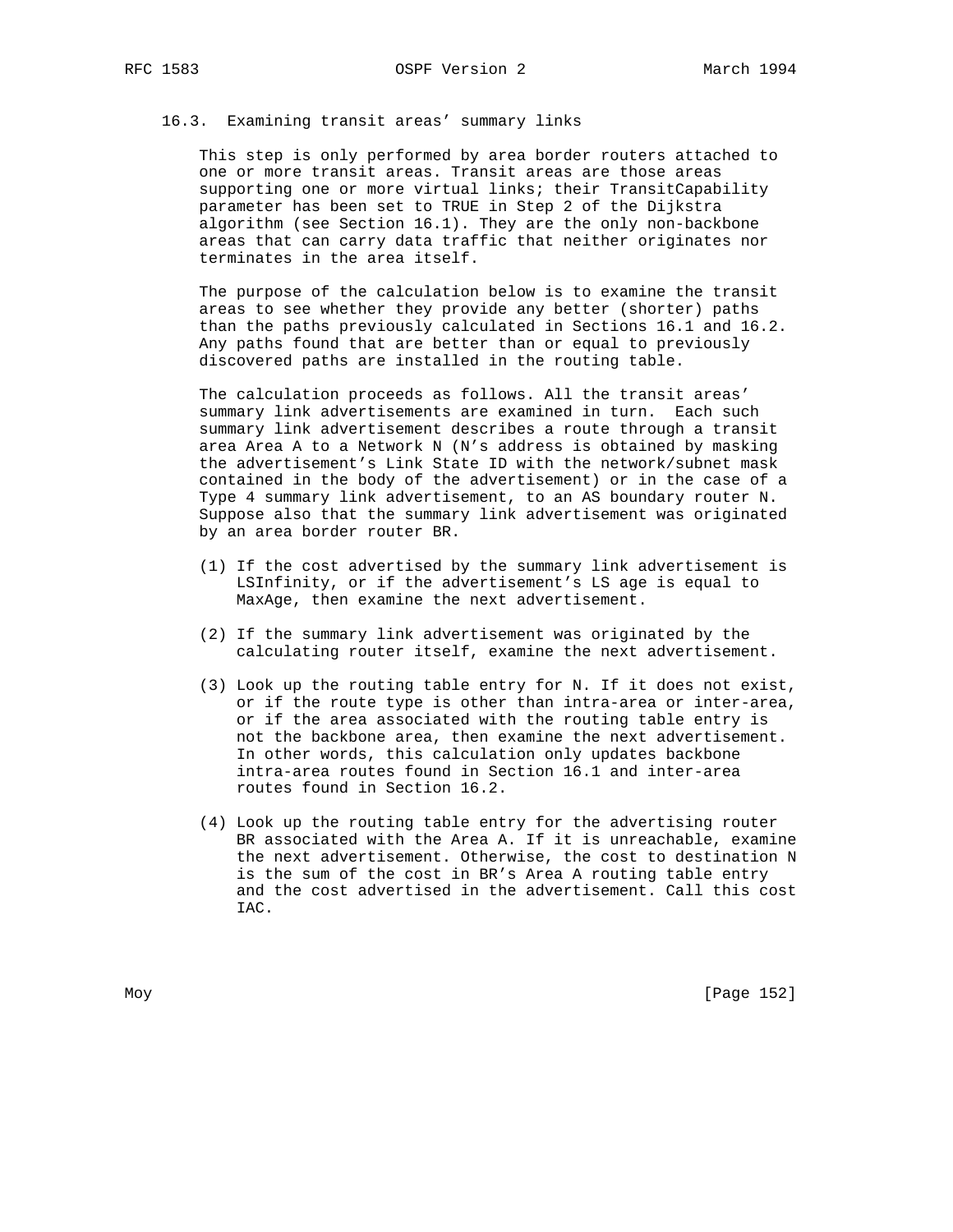(5) If this cost is less than the cost occurring in N's routing table entry, overwrite N's list of next hops with those used for BR, and set N's routing table cost to IAC. Else, if IAC is the same as N's current cost, add BR's list of next hops to N's list of next hops. In any case, the area associated with N's routing table entry must remain the backbone area, and the path type (either intra-area or inter-area) must also remain the same.

 It is important to note that the above calculation never makes unreachable destinations reachable, but instead just potentially finds better paths to already reachable destinations. Also, unlike Section 16.3 of [RFC 1247], the above calculation installs any better cost found into the routing table entry, from which it may be readvertised in summary link advertisements to other areas.

 As an example of the calculation, consider the Autonomous System pictured in Figure 17. There is a single non-backbone area (Area 1) that physically divides the backbone into two separate pieces. To maintain connectivity of the backbone, a virtual link has been configured between routers RT1 and RT4. On the right side of the figure, Network N1 belongs to the backbone. The dotted lines indicate that there is a much shorter intra-area



Figure 17: Routing through transit areas

Moy [Page 153]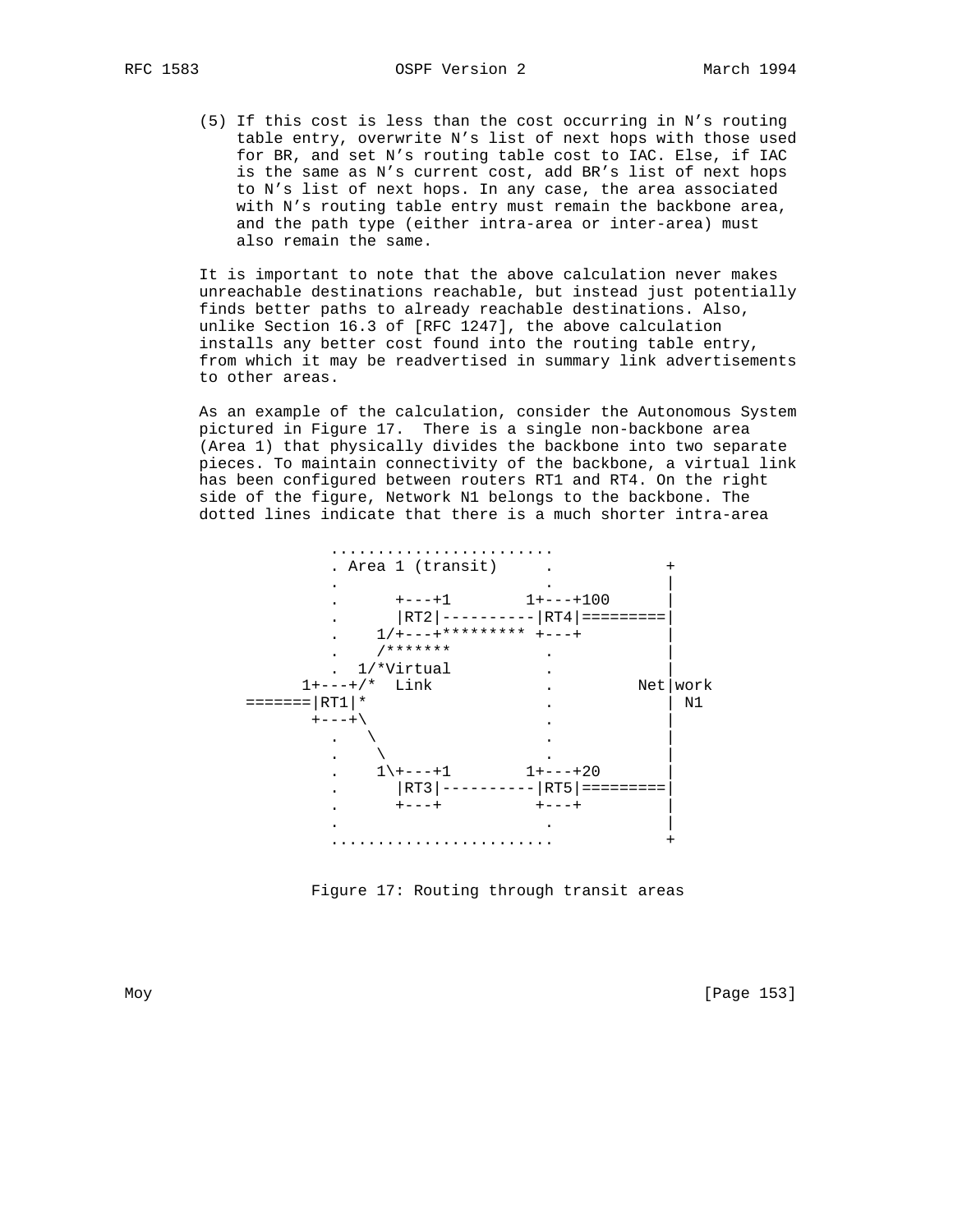backbone path between router RT5 and Network N1 (cost 20) than there is between Router RT4 and Network N1 (cost 100). Both Router RT4 and Router RT5 will inject summary link advertisements for Network N1 into Area 1.

 After the shortest-path tree has been calculated for the backbone in Section 16.1, Router RT1 (left end of the virtual link) will have calculated a path through Router RT4 for all data traffic destined for Network N1. However, since Router RT5 is so much closer to Network N1, all routers internal to Area 1 (e.g., Routers RT2 and RT3) will forward their Network N1 traffic towards Router RT5, instead of RT4. And indeed, after examining Area 1's summary link advertisements by the above calculation, Router RT1 will also forward Network N1 traffic towards RT5. Note that in this example the virtual link enables Network N1 traffic to be forwarded through the transit area Area 1, but the actual path the data traffic takes does not follow the virtual link. In other words, virtual links allow transit traffic to be forwarded through an area, but do not dictate the precise path that the traffic will take.

16.4. Calculating AS external routes

 AS external routes are calculated by examining AS external link advertisements. Each of the AS external link advertisements is considered in turn. Most AS external link advertisements describe routes to specific IP destinations. An AS external link advertisement can also describe a default route for the Autonomous System (Destination ID = DefaultDestination, network/subnet mask = 0x00000000). For each AS external link advertisement:

- (1) If the cost specified by the advertisement is LSInfinity, or if the advertisement's LS age is equal to MaxAge, then examine the next advertisement.
- (2) If the advertisement was originated by the calculating router itself, examine the next advertisement.
- (3) Call the destination described by the advertisement N. N's address is obtained by masking the advertisement's Link State ID with the network/subnet mask contained in the body of the advertisement. Look up the routing table entry for the AS boundary router (ASBR) that originated the advertisement. If no entry exists for router ASBR (i.e., ASBR is unreachable), do nothing with this advertisement and consider the next in the list.

Moy [Page 154]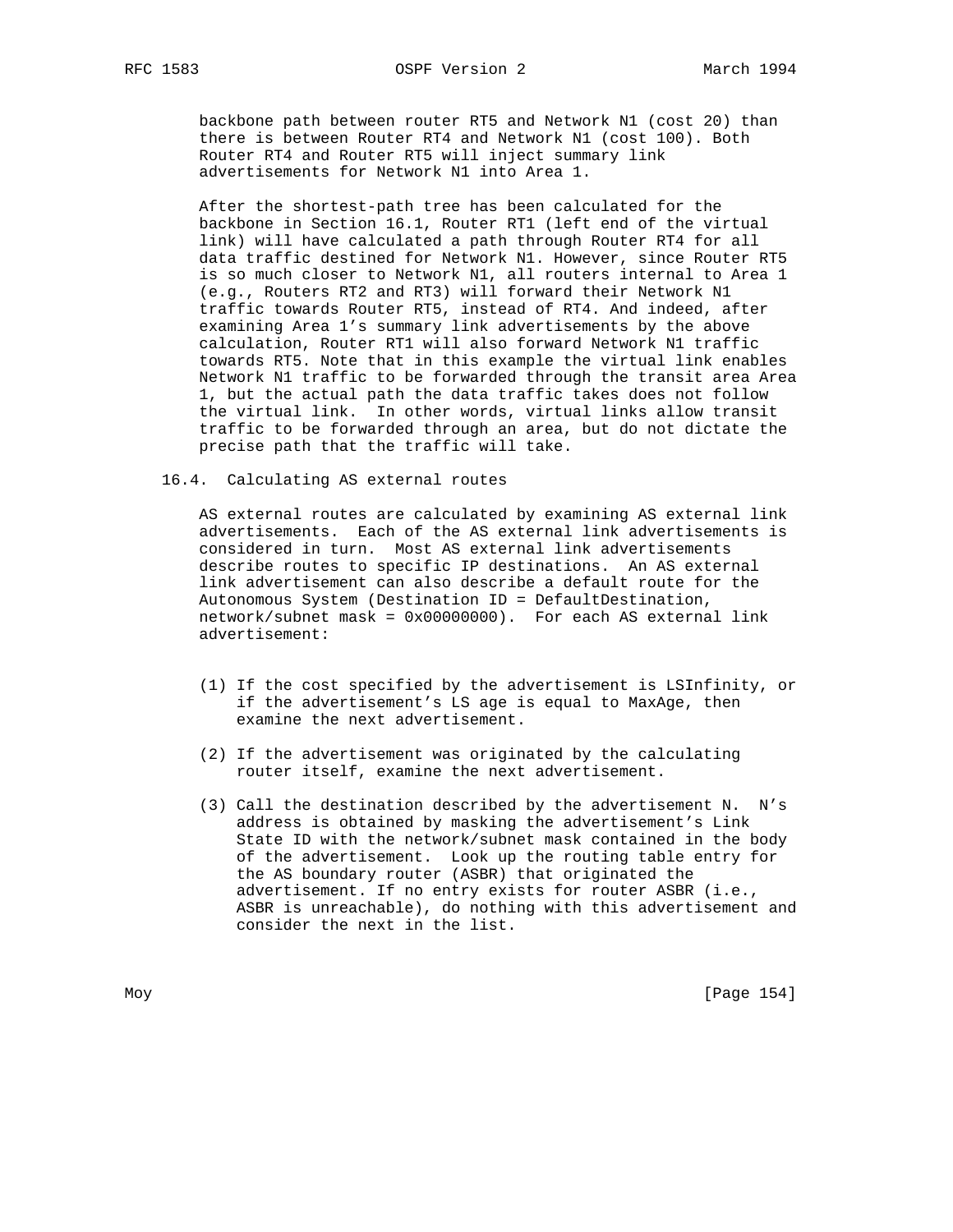Else, this advertisement describes an AS external path to destination N. Examine the forwarding address specified in the AS external link advertisement. This indicates the IP address to which packets for the destination should be forwarded. If the forwarding address is set to 0.0.0.0, packets should be sent to the ASBR itself. Otherwise, look up the forwarding address in the routing table.[23] An intra-area or inter-area path must exist to the forwarding address. If no such path exists, do nothing with the advertisement and consider the next in the list.

 Call the routing table distance to the forwarding address X (when the forwarding address is set to 0.0.0.0, this is the distance to the ASBR itself), and the cost specified in the advertisement Y. X is in terms of the link state metric, and Y is a type 1 or 2 external metric.

- (4) Next, look up the routing table entry for the destination N. If no entry exists for N, install the AS external path to N, with next hop equal to the list of next hops to the forwarding address, and advertising router equal to ASBR. If the external metric type is 1, then the path-type is set to type 1 external and the cost is equal to X+Y. If the external metric type is 2, the path-type is set to type 2 external, the link state component of the route's cost is X, and the type 2 cost is Y.
- (5) Else, if the paths present in the table are not type 1 or type 2 external paths, do nothing (AS external paths have the lowest priority).
- (6) Otherwise, compare the cost of this new AS external path to the ones present in the table. Type 1 external paths are always shorter than type 2 external paths. Type 1 external paths are compared by looking at the sum of the distance to the forwarding address and the advertised type 1 metric (X+Y). Type 2 external paths are compared by looking at the advertised type 2 metrics, and then if necessary, the distance to the forwarding addresses.

 If the new path is shorter, it replaces the present paths in the routing table entry. If the new path is the same cost, it is added to the routing table entry's list of paths.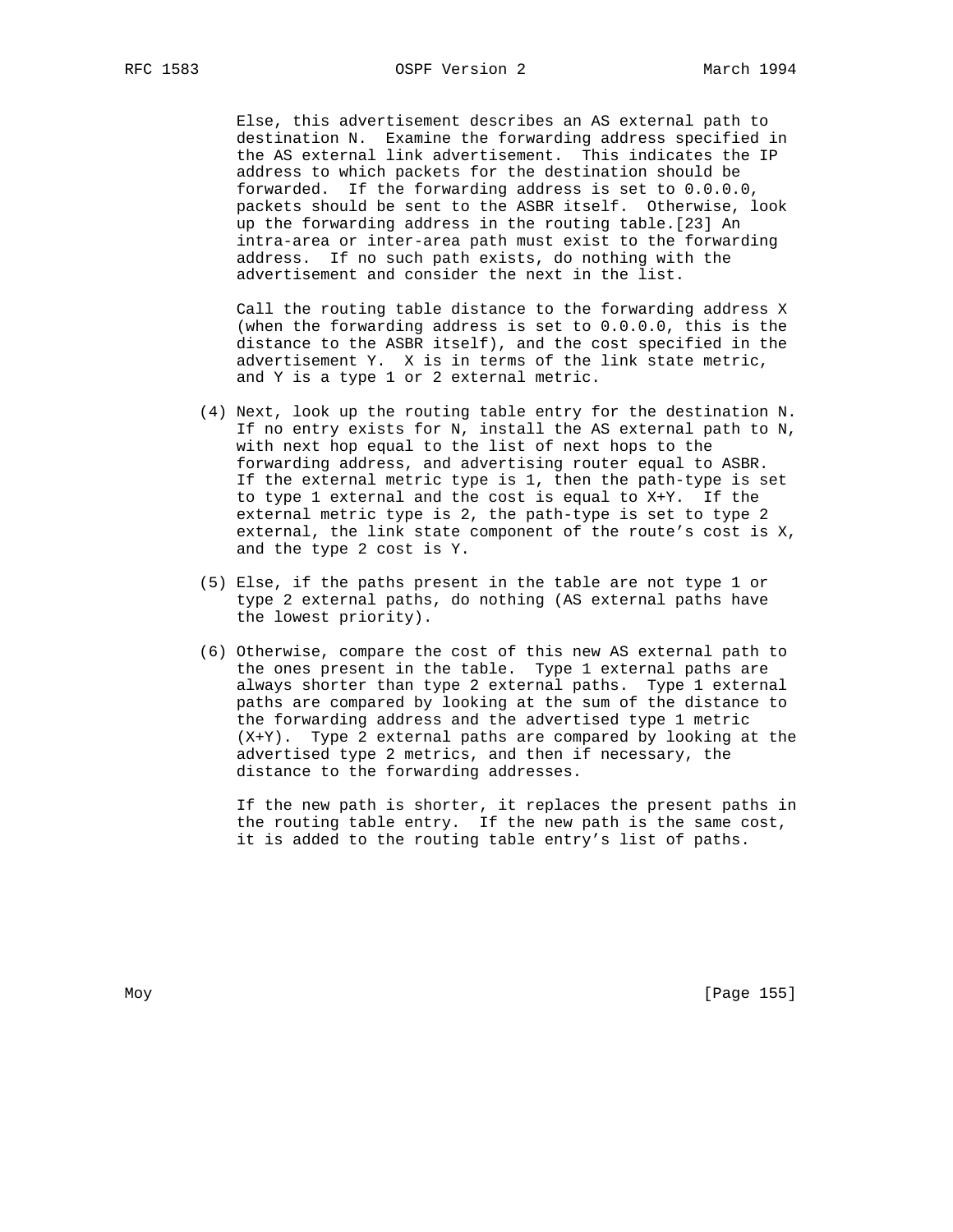16.5. Incremental updates -- summary link advertisements

 When a new summary link advertisement is received, it is not necessary to recalculate the entire routing table. Call the destination described by the summary link advertisement N (N's address is obtained by masking the advertisement's Link State ID with the network/subnet mask contained in the body of the advertisement), and let Area A be the area to which the advertisement belongs. There are then two separate cases:

 Case 1: Area A is the backbone and/or the router is not an area border router.

 In this case, the following calculations must be performed. First, if there is presently an inter-area route to the destination N, N's routing table entry is invalidated, saving the entry's values for later comparisons. Then the calculation in Section 16.2 is run again for the single destination N. In this calculation, all of Area A's summary link advertisements that describe a route to N are examined. In addition, if the router is an area border router attached to one or more transit areas, the calculation in Section 16.3 must be run again for the single destination. If the results of these calculations have changed the cost/path to an AS boundary router (as would be the case for a Type 4 summary link advertisement) or to any forwarding addresses, all AS external link advertisements will have to be reexamined by rerunning the calculation in Section 16.4. Otherwise, if N is now newly unreachable, the calculation in Section 16.4 must be rerun for the single destination N, in case an alternate external route to N exists.

 Case 2: Area A is a transit area and the router is an area border router.

 In this case, the following calculations must be performed. First, if N's routing table entry presently contains one or more inter-area paths that utilize the transit area Area A, these paths should be removed. If this removes all paths from the routing table entry, the entry should be invalidated. The entry's old values should be saved for later comparisons. Next the calculation in Section 16.3 must be run again for the single destination N. If the results of this calculation have caused the cost to N to increase, the complete routing table calculation must be rerun starting with the Dijkstra algorithm specified in Section 16.1. Otherwise, if the cost/path to an AS boundary router (as would be the case for a Type 4 summary link advertisement) or to any forwarding addresses has changed, all AS external link advertisements will have to be reexamined by rerunning

Moy [Page 156]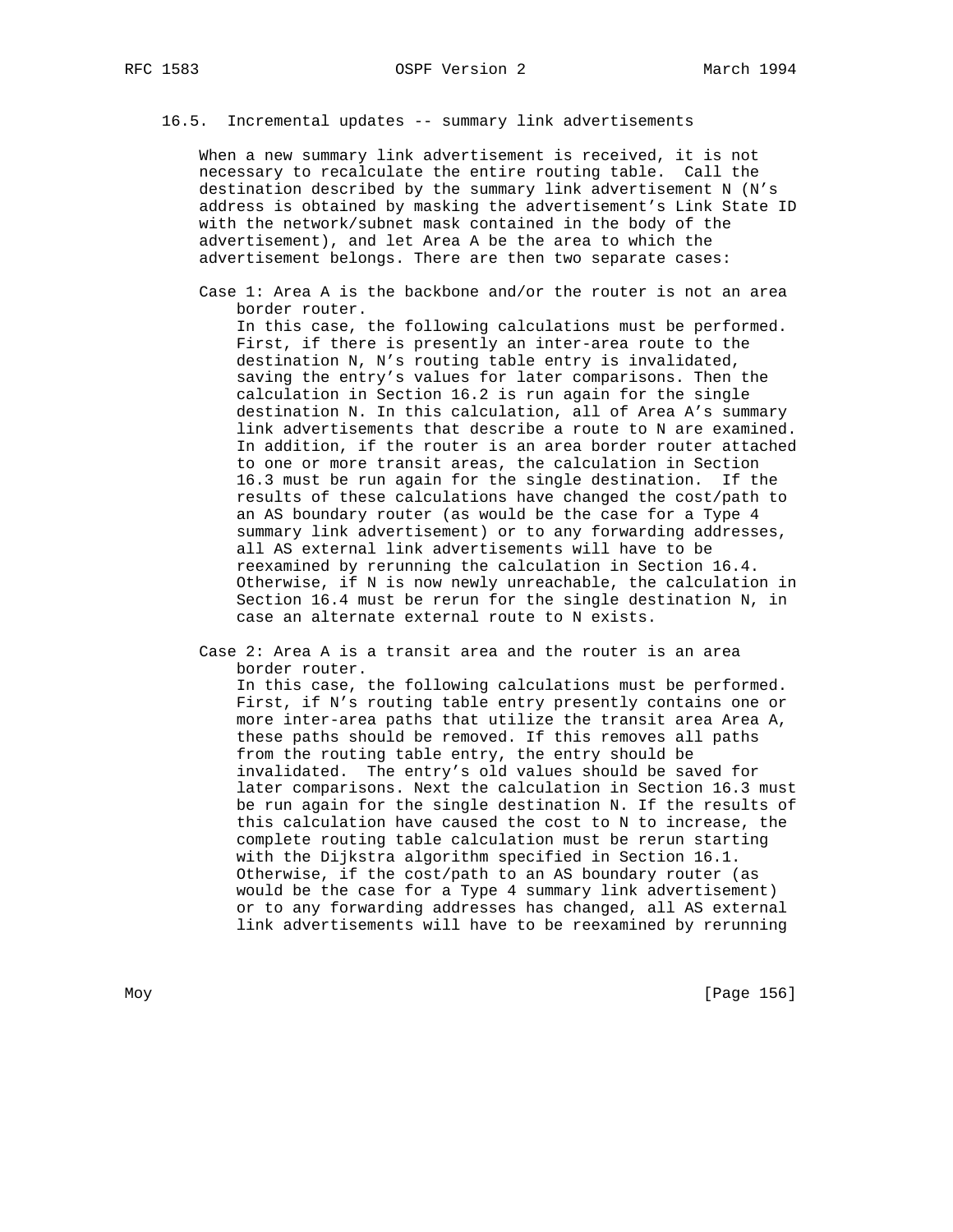the calculation in Section 16.4. Otherwise, if N is now newly unreachable, the calculation in Section 16.4 must be rerun for the single destination N, in case an alternate external route to N exists.

16.6. Incremental updates -- AS external link advertisements

 When a new AS external link advertisement is received, it is not necessary to recalculate the entire routing table. Call the destination described by the AS external link advertisement N. N's address is obtained by masking the advertisement's Link State ID with the network/subnet mask contained in the body of the advertisement. If there is already an intra-area or inter area route to the destination, no recalculation is necessary (internal routes take precedence).

 Otherwise, the procedure in Section 16.4 will have to be performed, but only for those AS external link advertisements whose destination is N. Before this procedure is performed, the present routing table entry for N should be invalidated.

16.7. Events generated as a result of routing table changes

 Changes to routing table entries sometimes cause the OSPF area border routers to take additional actions. These routers need to act on the following routing table changes:

- o The cost or path type of a routing table entry has changed. If the destination described by this entry is a Network or AS boundary router, and this is not simply a change of AS external routes, new summary link advertisements may have to be generated (potentially one for each attached area, including the backbone). See Section 12.4.3 for more information. If a previously advertised entry has been deleted, or is no longer advertisable to a particular area, the advertisement must be flushed from the routing domain by setting its LS age to MaxAge and reflooding (see Section 14.1).
- o A routing table entry associated with a configured virtual link has changed. The destination of such a routing table entry is an area border router. The change indicates a modification to the virtual link's cost or viability.

 If the entry indicates that the area border router is newly reachable (via TOS 0), the corresponding virtual link is now

Moy [Page 157]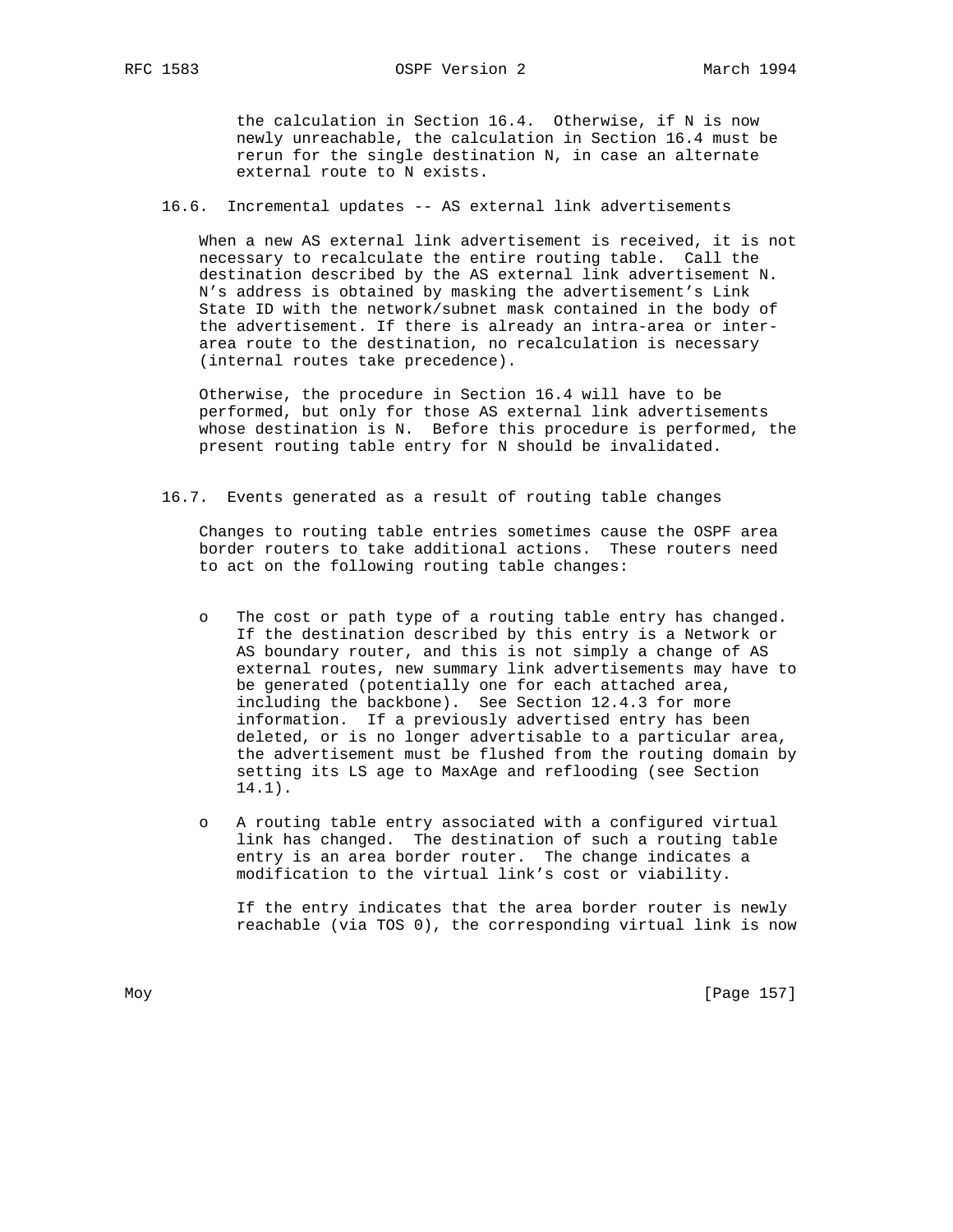operational. An InterfaceUp event should be generated for the virtual link, which will cause a virtual adjacency to begin to form (see Section 10.3). At this time the virtual link's IP interface address and the virtual neighbor's Neighbor IP address are also calculated.

 If the entry indicates that the area border router is no longer reachable (via TOS 0), the virtual link and its associated adjacency should be destroyed. This means an InterfaceDown event should be generated for the associated virtual link.

 If the cost of the entry has changed, and there is a fully established virtual adjacency, a new router links advertisement for the backbone must be originated. This in turn may cause further routing table changes.

## 16.8. Equal-cost multipath

 The OSPF protocol maintains multiple equal-cost routes to all destinations. This can be seen in the steps used above to calculate the routing table, and in the definition of the routing table structure.

 Each one of the multiple routes will be of the same type (intra-area, inter-area, type 1 external or type 2 external), cost, and will have the same associated area. However, each route specifies a separate next hop and Advertising router.

 There is no requirement that a router running OSPF keep track of all possible equal-cost routes to a destination. An implementation may choose to keep only a fixed number of routes to any given destination. This does not affect any of the algorithms presented in this specification.

#### 16.9. Building the non-zero-TOS portion of the routing table

 The OSPF protocol can calculate a different set of routes for each IP TOS (see Section 2.4). Support for TOS-based routing is optional. TOS-capable and non-TOS-capable routers can be mixed in an OSPF routing domain. Routers not supporting TOS calculate only the TOS 0 route to each destination. These routes are then used to forward all data traffic, regardless of the TOS indications in the data packet's IP header. A router that does not support TOS indicates this fact to the other OSPF routers by clearing the T-bit in the Options field of its router links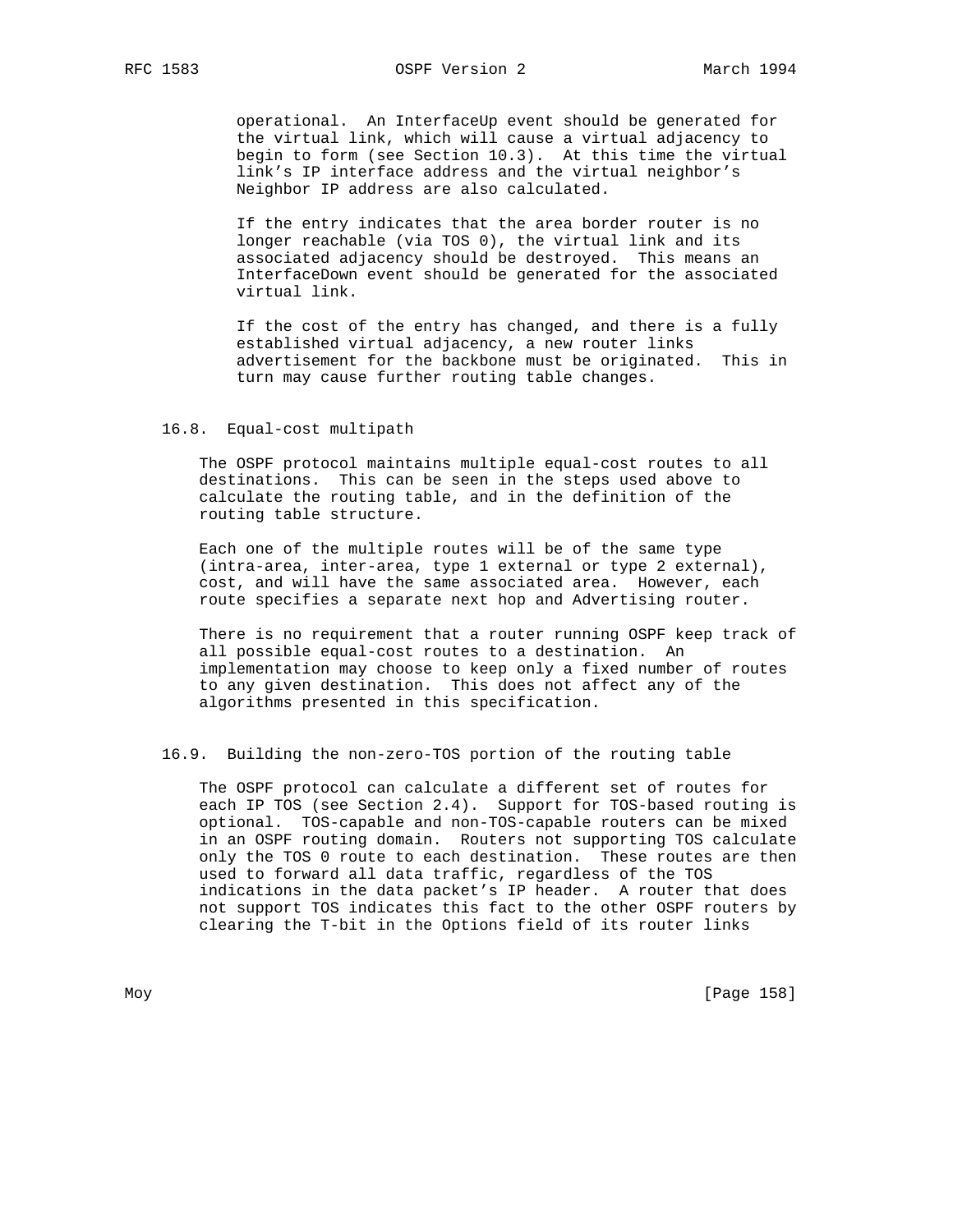advertisement.

 The above sections detailing the routing table calculations handle the TOS 0 case only. In general, for routers supporting TOS-based routing, each piece of the routing table calculation must be rerun separately for the non-zero TOS values. When calculating routes for TOS X, only TOS X metrics can be used. Any link state advertisement may specify a separate cost for each TOS (a cost for TOS 0 must always be specified). The encoding of TOS in OSPF link state advertisements is described in Section 12.3.

 An advertisement can specify that it is restricted to TOS 0 (i.e., non-zero TOS is not handled) by clearing the T-bit in the link state advertisement's Option field. Such advertisements are not used when calculating routes for non-zero TOS. For this reason, it is possible that a destination is unreachable for some non-zero TOS. In this case, the TOS 0 path is used when forwarding packets (see Section 11.1).

 The following lists the modifications needed when running the routing table calculation for a non-zero TOS value (called TOS X). In general, routers and advertisements that do not support TOS are omitted from the calculation.

- Calculating the shortest-path tree (Section 16.1). Routers that do not support TOS-based routing should be omitted from the shortest-path tree calculation. These routers are identified as those having the T-bit reset in the Options field of their router links advertisements. Such routers should never be added to the Dijktra algorithm's candidate list, nor should their router links advertisements be examined when adding the stub networks to the tree. In particular, if the T-bit is reset in the calculating router's own router links advertisement, it does not run the shortest-path tree calculation for non-zero TOS values.
- Calculating the inter-area routes (Section 16.2). Inter-area paths are the concatenation of a path to an area border router with a summary link. When calculating TOS X routes, both path components must also specify TOS X. In other words, only TOS X paths to the area border router are examined, and the area border router must be advertising a TOS X route to the destination. Note that this means that summary link advertisements having the T-bit reset in their Options field are not considered.

Moy [Page 159]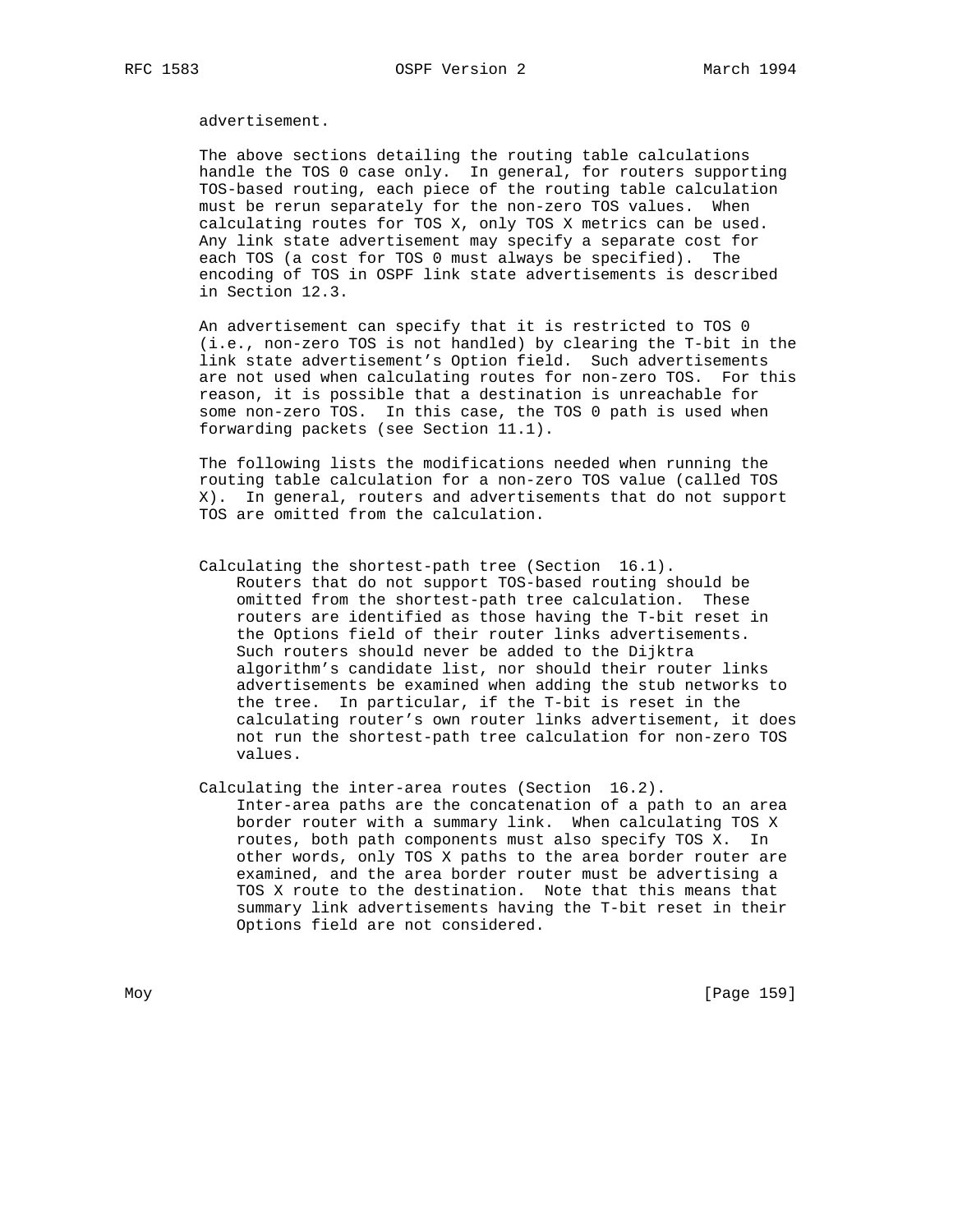Examining transit areas' summary links (Section 16.3). This calculation again considers the concatenation of a path to an area border router with a summary link. As with inter-area routes, only TOS X paths to the area border router are examined, and the area border router must be advertising a TOS X route to the destination.

Calculating AS external routes (Section 16.4).

 This calculation considers the concatenation of a path to a forwarding address with an AS external link. Only TOS X paths to the forwarding address are examined, and the AS boundary router must be advertising a TOS X route to the destination. Note that this means that AS external link advertisements having the T-bit reset in their Options field are not considered.

 In addition, the advertising AS boundary router must also be reachable for its advertisements to be considered (see Section 16.4). However, if the advertising router and the forwarding address are not one in the same, the advertising router need only be reachable via TOS 0.

Moy [Page 160]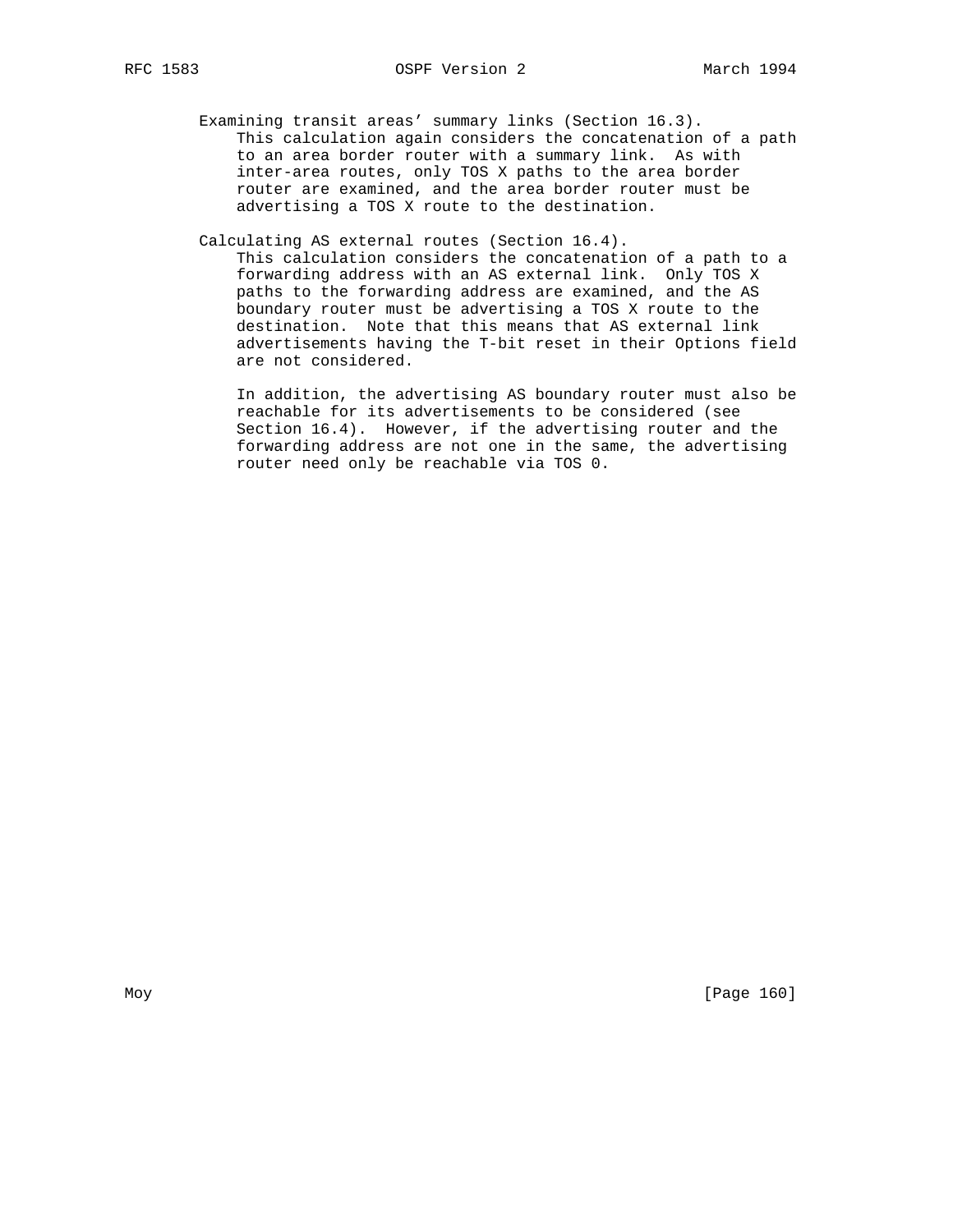Footnotes

 [1]The graph's vertices represent either routers, transit networks, or stub networks. Since routers may belong to multiple areas, it is not possible to color the graph's vertices.

 [2]It is possible for all of a router's interfaces to be unnumbered point-to-point links. In this case, an IP address must be assigned to the router. This address will then be advertised in the router's router links advertisement as a host route.

 [3]Note that in these cases both interfaces, the non-virtual and the virtual, would have the same IP address.

 [4]Note that no host route is generated for, and no IP packets can be addressed to, interfaces to unnumbered point-to-point networks. This is regardless of such an interface's state.

 [5]It is instructive to see what happens when the Designated Router for the network crashes. Call the Designated Router for the network RT1, and the Backup Designated Router RT2. If Router RT1 crashes (or maybe its interface to the network dies), the other routers on the network will detect RT1's absence within RouterDeadInterval seconds. All routers may not detect this at precisely the same time; the routers that detect RT1's absence before RT2 does will, for a time, select RT2 to be both Designated Router and Backup Designated Router. When RT2 detects that RT1 is gone it will move itself to Designated Router. At this time, the remaining router having highest Router Priority will be selected as Backup Designated Router.

 [6]On point-to-point networks, the lower level protocols indicate whether the neighbor is up and running. Likewise, existence of the neighbor on virtual links is indicated by the routing table calculation. However, in both these cases, the Hello Protocol is still used. This ensures that communication between the neighbors is bidirectional, and that each of the neighbors has a functioning routing protocol layer.

 [7]When the identity of the Designated Router is changing, it may be quite common for a neighbor in this state to send the router a Database Description packet; this means that there is some momentary disagreement on the Designated Router's identity.

 [8]Note that it is possible for a router to resynchronize any of its fully established adjacencies by setting the adjacency's state back to ExStart. This will cause the other end of the adjacency to

Moy [Page 161]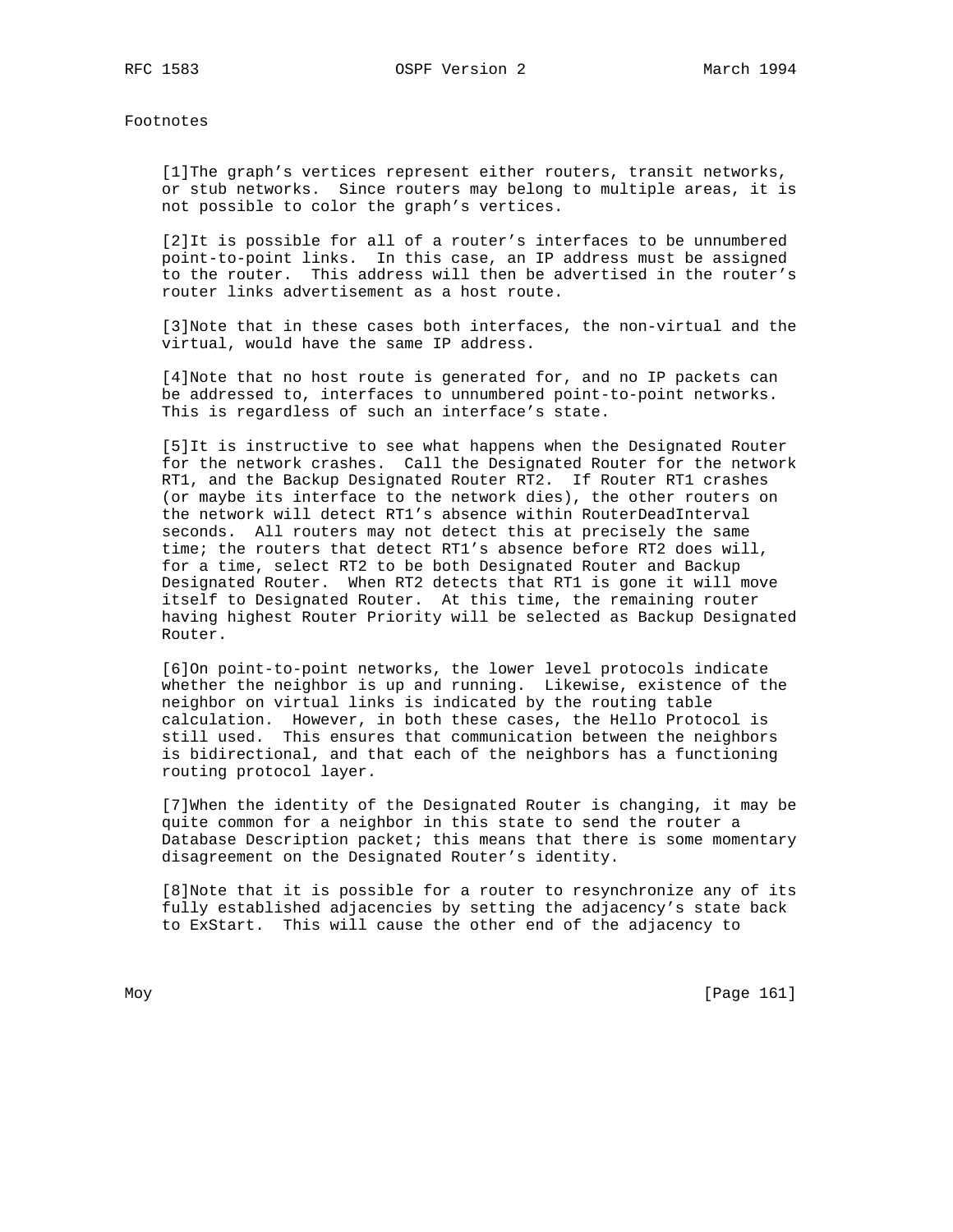process a SeqNumberMismatch event, and therefore to also go back to ExStart state.

 [9]The address space of IP networks and the address space of OSPF Router IDs may overlap. That is, a network may have an IP address which is identical (when considered as a 32-bit number) to some router's Router ID.

 [10]It is assumed that, for two different address ranges matching the destination, one range is more specific than the other. Non contiguous subnet masks can be configured to violate this assumption. Such subnet mask configurations cannot be handled by the OSPF protocol.

 [11]MaxAgeDiff is an architectural constant. It indicates the maximum dispersion of ages, in seconds, that can occur for a single link state instance as it is flooded throughout the routing domain. If two advertisements differ by more than this, they are assumed to be different instances of the same advertisement. This can occur when a router restarts and loses track of the advertisement's previous LS sequence number. See Section 13.4 for more details.

 [12]When two advertisements have different LS checksums, they are assumed to be separate instances. This can occur when a router restarts, and loses track of the advertisement's previous LS sequence number. In the case where the two advertisements have the same LS sequence number, it is not possible to determine which link state is actually newer. If the wrong advertisement is accepted as newer, the originating router will originate another instance. See Section 13.4 for further details.

 [13]There is one instance where a lookup must be done based on partial information. This is during the routing table calculation, when a network links advertisement must be found based solely on its Link State ID. The lookup in this case is still well defined, since no two network links advertisements can have the same Link State ID.

 [14]This clause covers the case: Inter-area routes are not summarized to the backbone. This is because inter-area routes are always associated with the backbone area.

 [15]This clause is only invoked when Area A is a Transit area supporting one or more virtual links. For example, in the area configuration of Figure 6, Router RT11 need only originate a single summary link having the (collapsed) destination N9-N11,H1 into its connected Transit area Area 2, since all of its other eligible routes have next hops belonging to Area 2 (and as such only need be advertised by other area border routers; in this case, Routers RT10

Moy [Page 162]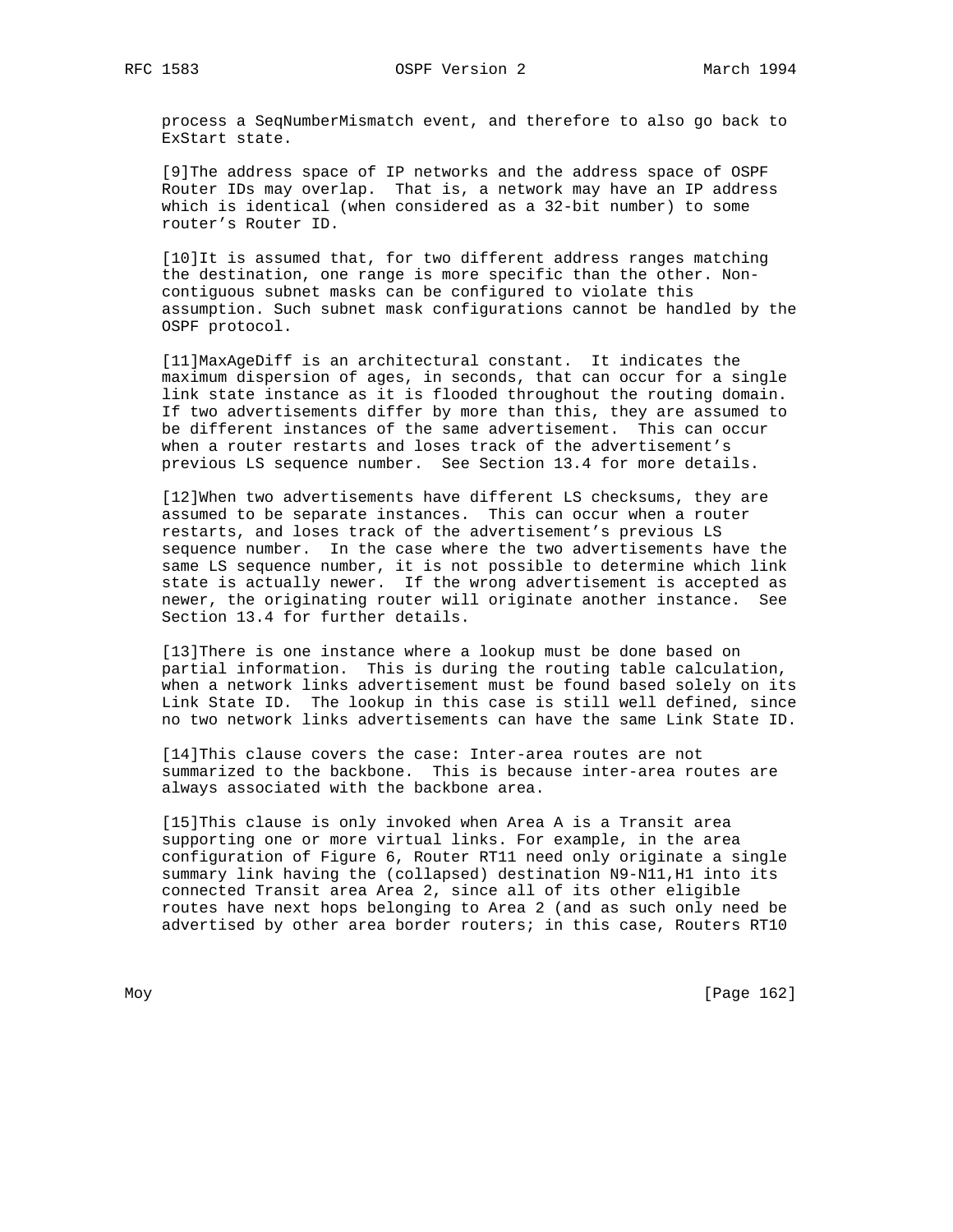and RT7).

 [16]By keeping more information in the routing table, it is possible for an implementation to recalculate the shortest path tree only for a single area. In fact, there are incremental algorithms that allow an implementation to recalculate only a portion of a single area's shortest path tree [BBN]. However, these algorithms are beyond the scope of this specification.

 [17]This is how the Link state request list is emptied, which eventually causes the neighbor state to transition to Full. See Section 10.9 for more details.

 [18]It should be a relatively rare occurrence for an advertisement's LS age to reach MaxAge in this fashion. Usually, the advertisement will be replaced by a more recent instance before it ages out.

 [19]Only the TOS 0 routes are important here because all OSPF protocol packets are sent with TOS = 0. See Appendix A.

 [20]It may be the case that paths to certain destinations do not vary based on TOS. For these destinations, the routing calculation need not be repeated for each TOS value. In addition, there need only be a single routing table entry for these destinations (instead of a separate entry for each TOS value).

 [21]Strictly speaking, because of equal-cost multipath, the algorithm does not create a tree. We continue to use the "tree" terminology because that is what occurs most often in the existing literature.

 [22]Note that the presence of any link back to V is sufficient; it need not be the matching half of the link under consideration from V to W. This is enough to ensure that, before data traffic flows between a pair of neighboring routers, their link state databases will be synchronized.

 [23]When the forwarding address is non-zero, it should point to a router belonging to another Autonomous System. See Section 12.4.5 for more details.

Moy [Page 163]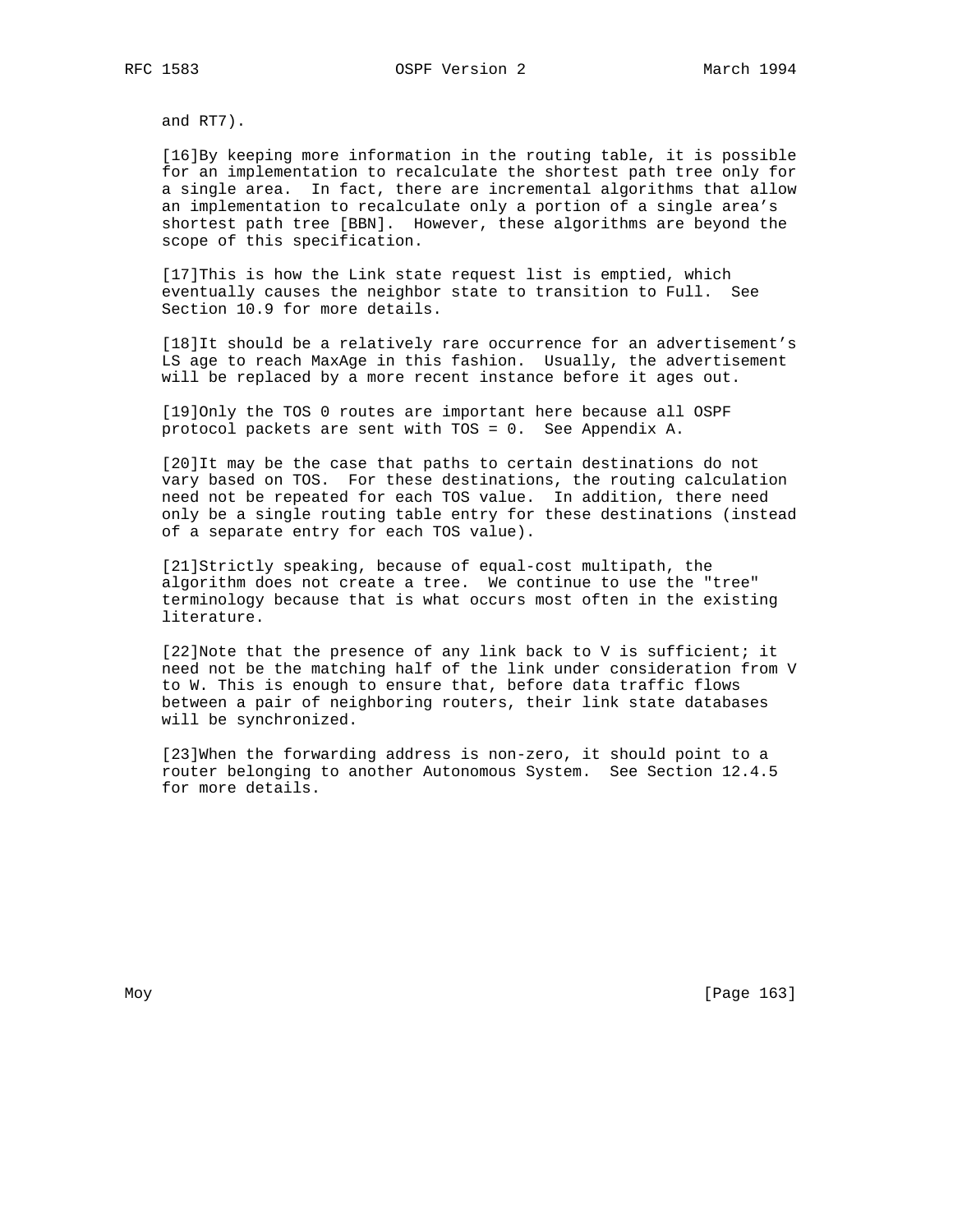References

| $[$ BBN $]$ | McQuillan, J., I. Richer and E. Rosen, "ARPANET<br>Routing Algorithm Improvements", BBN Technical<br>Report 3803, April 1978.                                                                                         |
|-------------|-----------------------------------------------------------------------------------------------------------------------------------------------------------------------------------------------------------------------|
| [DEC]       | Digital Equipment Corporation, "Information<br>processing systems -- Data communications --<br>Intermediate System to Intermediate System Intra-<br>Domain Routing Protocol", October 1987.                           |
| [McQuillan] | McQuillan, J. et.al., "The New Routing Algorithm for<br>the Arpanet", IEEE Transactions on Communications,<br>May 1980.                                                                                               |
| [Perlman]   | Perlman, R., "Fault-Tolerant Broadcast of Routing<br>Information", Computer Networks, December 1983.                                                                                                                  |
| [RFC 791]   | Postel, J., "Internet Protocol", STD 5, RFC 791,<br>USC/Information Sciences Institute, September 1981.                                                                                                               |
| [RFC 905]   | McKenzie, A., "ISO Transport Protocol specification<br>ISO DP 8073", RFC 905, ISO, April 1984.                                                                                                                        |
| [RFC 1112]  | Deering, S., "Host extensions for IP multicasting",<br>STD 5, RFC 1112, Stanford University, May 1988.                                                                                                                |
| [RFC 1213]  | McCloghrie, K., and M. Rose, "Management Information<br>Base for network management of TCP/IP-based<br>internets: MIB-II", STD 17, RFC 1213, Hughes LAN<br>Systems, Performance Systems International, March<br>1991. |
| [RFC 1247]  | Moy, J., "OSPF Version 2", RFC 1247, Proteon, Inc.,<br>July 1991.                                                                                                                                                     |
| [RFC 1519]  | Fuller, V., T. Li, J. Yu, and K. Varadhan,<br>"Classless Inter-Domain Routing (CIDR): an Address<br>Assignment and Aggregation Strategy", RFC1519,<br>BARRNet, cisco, MERIT, OARnet, September 1993.                  |
| [RFC 1340]  | Reynolds, J., and J. Postel, "Assigned Numbers", STD<br>2, RFC 1340, USC/Information Sciences Institute,<br>July 1992.                                                                                                |
| [RFC 1349]  | Almquist, P., "Type of Service in the Internet<br>Protocol Suite", RFC 1349, July 1992.                                                                                                                               |

Moy [Page 164]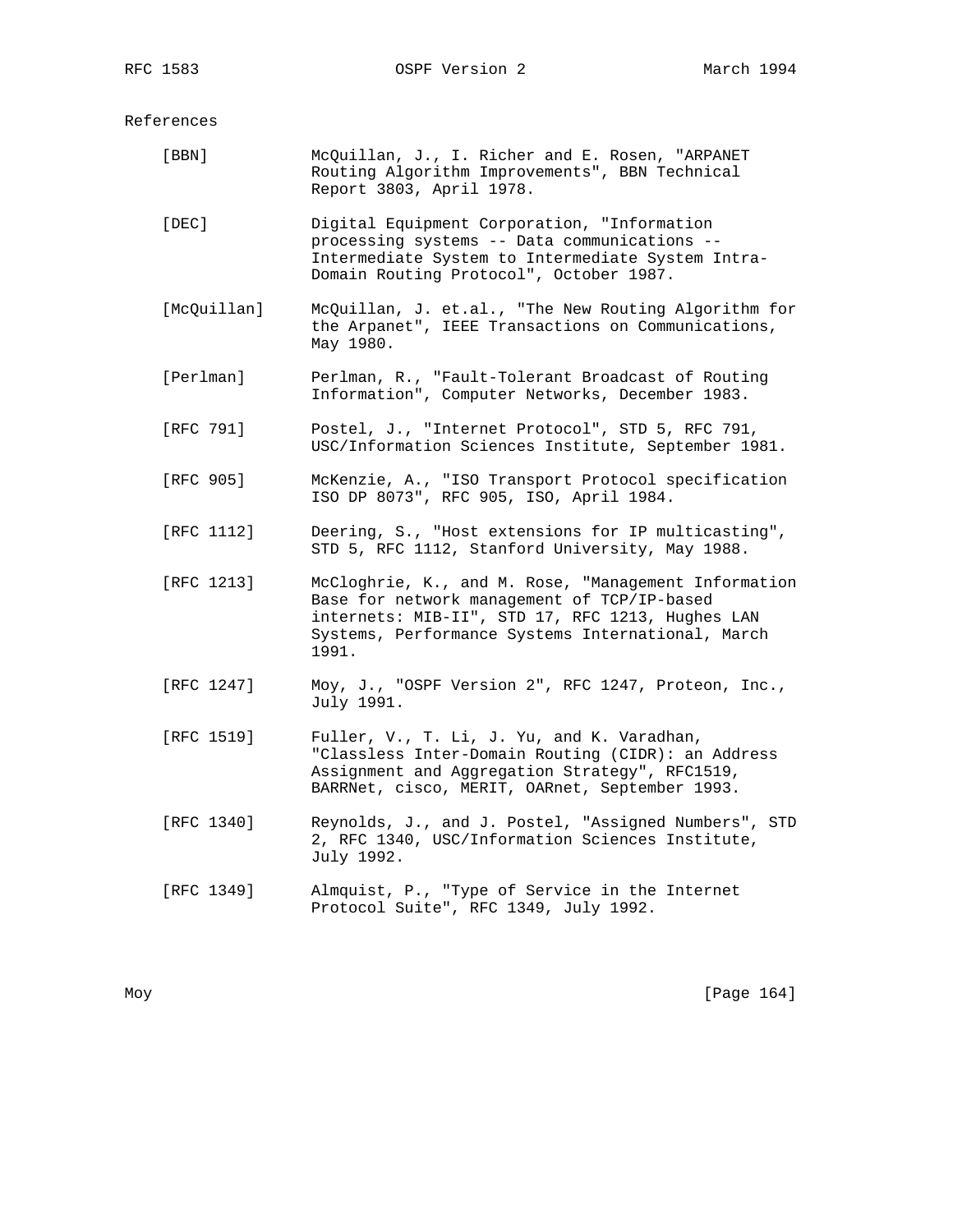[RS-85-153] Leiner, B., et.al., "The DARPA Internet Protocol Suite", DDN Protocol Handbook, April 1985.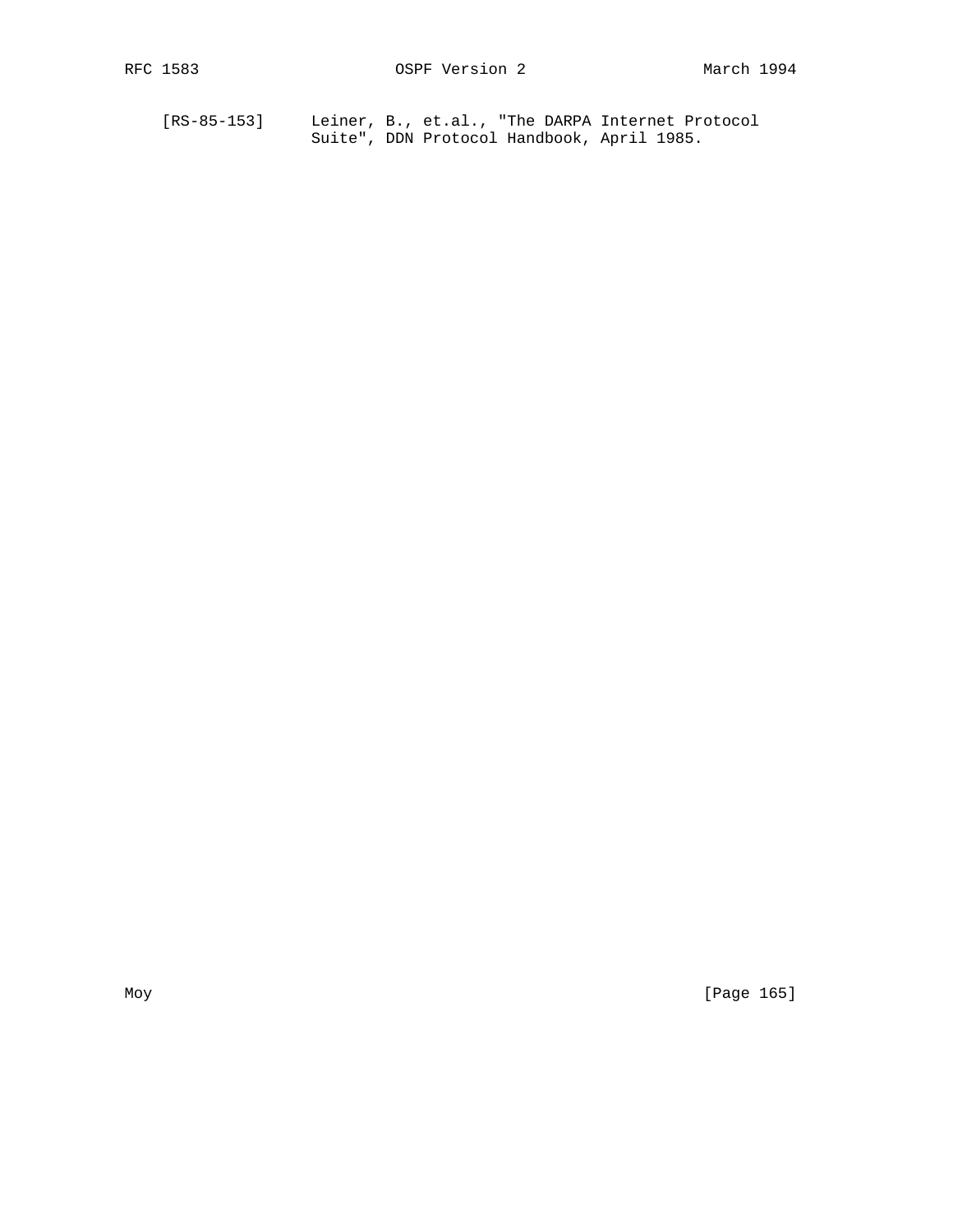## A. OSPF data formats

 This appendix describes the format of OSPF protocol packets and OSPF link state advertisements. The OSPF protocol runs directly over the IP network layer. Before any data formats are described, the details of the OSPF encapsulation are explained.

 Next the OSPF Options field is described. This field describes various capabilities that may or may not be supported by pieces of the OSPF routing domain. The OSPF Options field is contained in OSPF Hello packets, Database Description packets and in OSPF link state advertisements.

 OSPF packet formats are detailed in Section A.3. A description of OSPF link state advertisements appears in Section A.4.

#### A.1 Encapsulation of OSPF packets

 OSPF runs directly over the Internet Protocol's network layer. OSPF packets are therefore encapsulated solely by IP and local data-link headers.

 OSPF does not define a way to fragment its protocol packets, and depends on IP fragmentation when transmitting packets larger than the network MTU. The OSPF packet types that are likely to be large (Database Description Packets, Link State Request, Link State Update, and Link State Acknowledgment packets) can usually be split into several separate protocol packets, without loss of functionality. This is recommended; IP fragmentation should be avoided whenever possible. Using this reasoning, an attempt should be made to limit the sizes of packets sent over virtual links to 576 bytes. However, if necessary, the length of OSPF packets can be up to 65,535 bytes (including the IP header).

The other important features of OSPF's IP encapsulation are:

 o Use of IP multicast. Some OSPF messages are multicast, when sent over multi-access networks. Two distinct IP multicast addresses are used. Packets sent to these multicast addresses should never be forwarded; they are meant to travel a single hop only. To ensure that these packets will not travel multiple hops, their IP TTL must be set to 1.

#### AllSPFRouters

 This multicast address has been assigned the value 224.0.0.5. All routers running OSPF should be prepared to receive packets sent to this address. Hello packets are always sent to this destination. Also, certain OSPF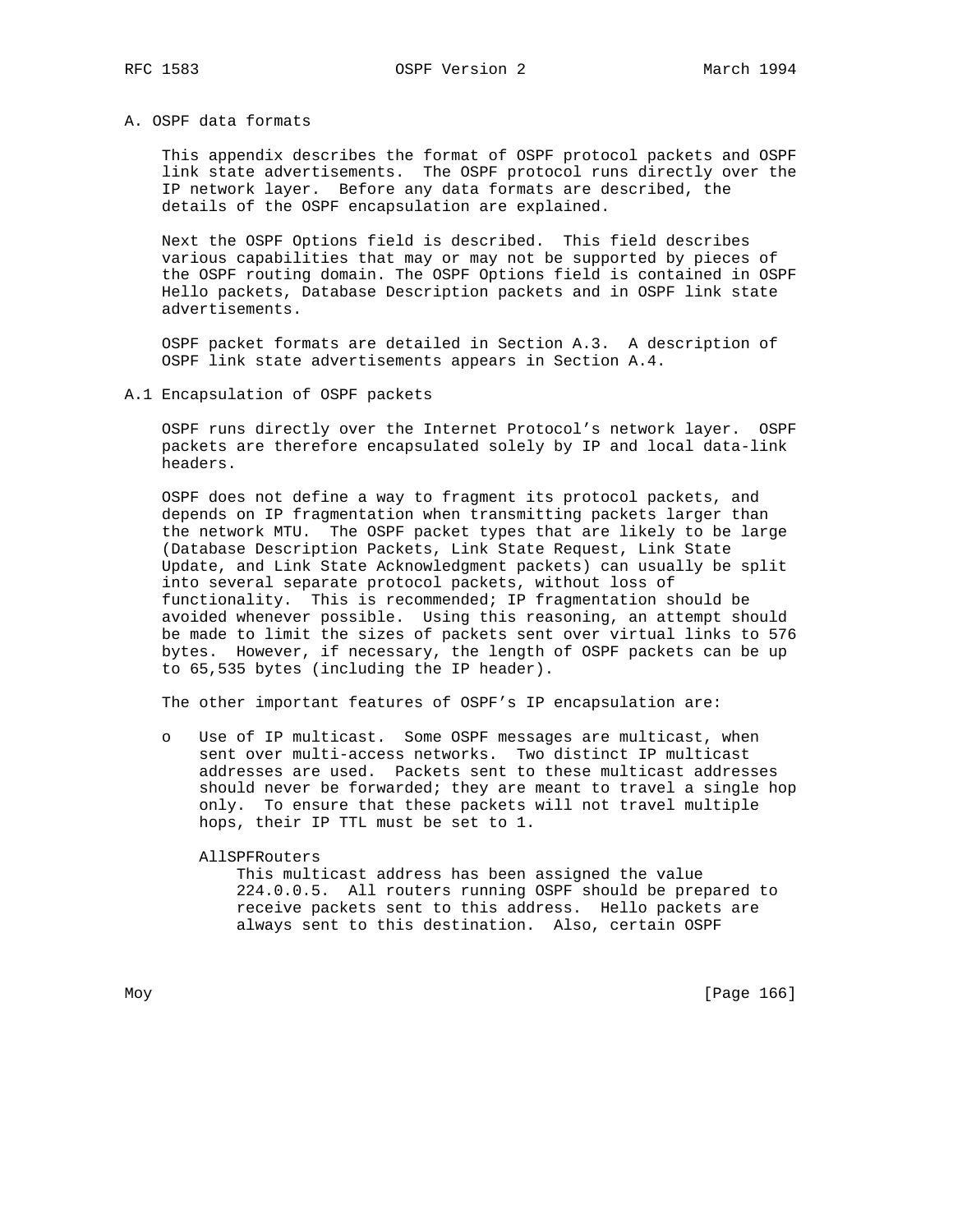protocol packets are sent to this address during the flooding procedure.

AllDRouters

 This multicast address has been assigned the value 224.0.0.6. Both the Designated Router and Backup Designated Router must be prepared to receive packets destined to this address. Certain OSPF protocol packets are sent to this address during the flooding procedure.

- o OSPF is IP protocol number 89. This number has been registered with the Network Information Center. IP protocol number assignments are documented in [RFC 1340].
- o Routing protocol packets are sent with IP TOS of 0. The OSPF protocol supports TOS-based routing. Routes to any particular destination may vary based on TOS. However, all OSPF routing protocol packets are sent using the normal service TOS value of binary 0000 defined in [RFC 1349].
- o Routing protocol packets are sent with IP precedence set to Internetwork Control. OSPF protocol packets should be given precedence over regular IP data traffic, in both sending and receiving. Setting the IP precedence field in the IP header to Internetwork Control [RFC 791] may help implement this objective.

Moy [Page 167]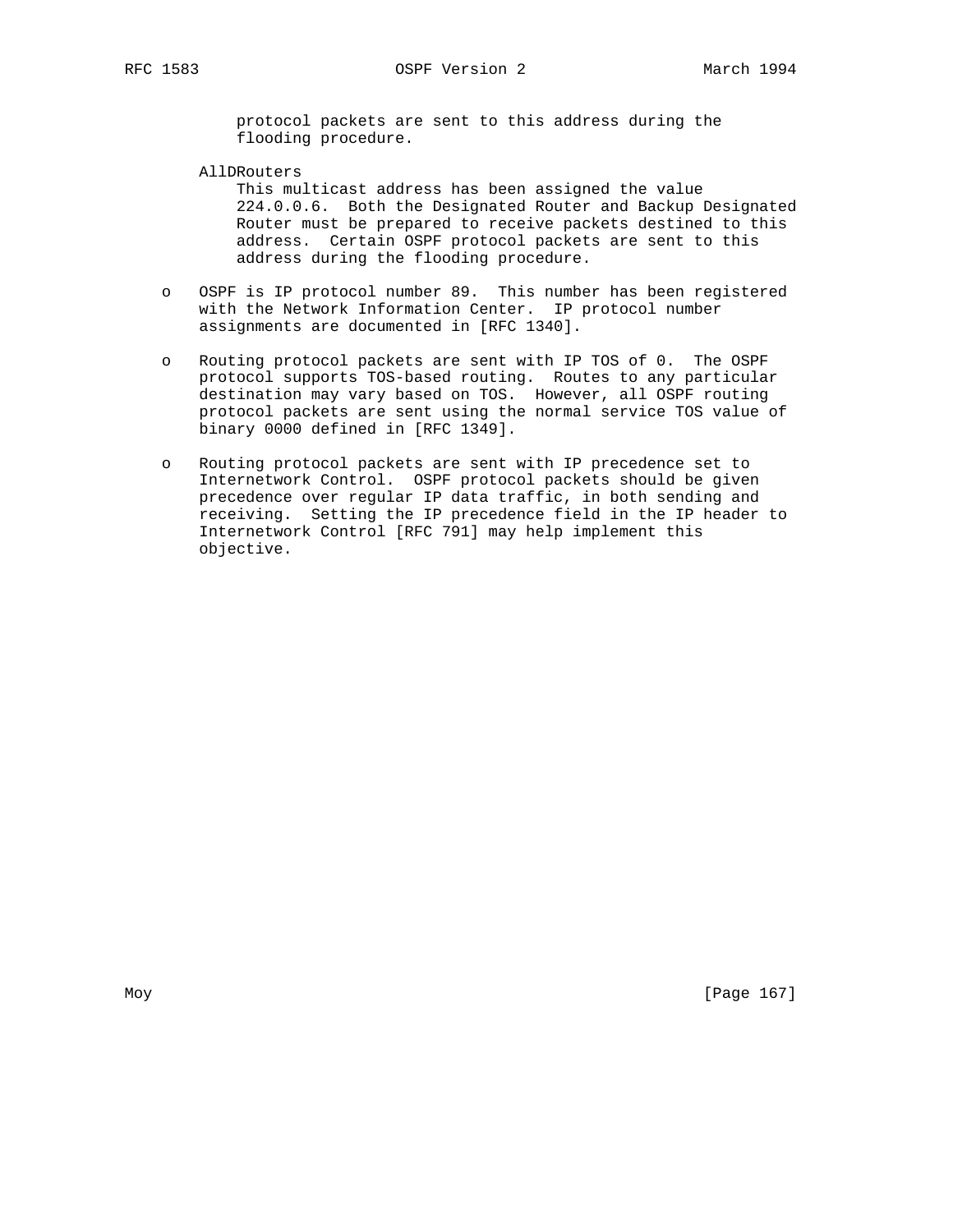#### A.2 The Options field

 The OSPF Options field is present in OSPF Hello packets, Database Description packets and all link state advertisements. The Options field enables OSPF routers to support (or not support) optional capabilities, and to communicate their capability level to other OSPF routers. Through this mechanism routers of differing capabilities can be mixed within an OSPF routing domain.

 When used in Hello packets, the Options field allows a router to reject a neighbor because of a capability mismatch. Alternatively, when capabilities are exchanged in Database Description packets a router can choose not to forward certain link state advertisements to a neighbor because of its reduced functionality. Lastly, listing capabilities in link state advertisements allows routers to route traffic around reduced functionality routers, by excluding them from parts of the routing table calculation.

 Two capabilities are currently defined. For each capability, the effect of the capability's appearance (or lack of appearance) in Hello packets, Database Description packets and link state advertisements is specified below. For example, the ExternalRoutingCapability (below called the E-bit) has meaning only in OSPF Hello Packets. Routers should reset (i.e. clear) the unassigned part of the capability field when sending Hello packets or Database Description packets and when originating link state advertisements.

 Additional capabilities may be assigned in the future. Routers encountering unrecognized capabilities in received Hello Packets, Database Description packets or link state advertisements should ignore the capability and process the packet/advertisement normally.

| +-+-+-+-+-+-+-+-+ |
|-------------------|
| E                 |
| +-+-+-+-+-+-+-+-+ |

#### The Options field

T-bit

 This describes the router's TOS capability. If the T-bit is reset, then the router supports only a single TOS (TOS 0). Such a router is also said to be incapable of TOS-routing, and elsewhere in this document referred to as a TOS-0-only router. The absence of the T-bit in a router links advertisement causes the router to be skipped when building a non-zero TOS shortest path tree (see Section 16.9). In other words, routers incapable

Moy [Page 168]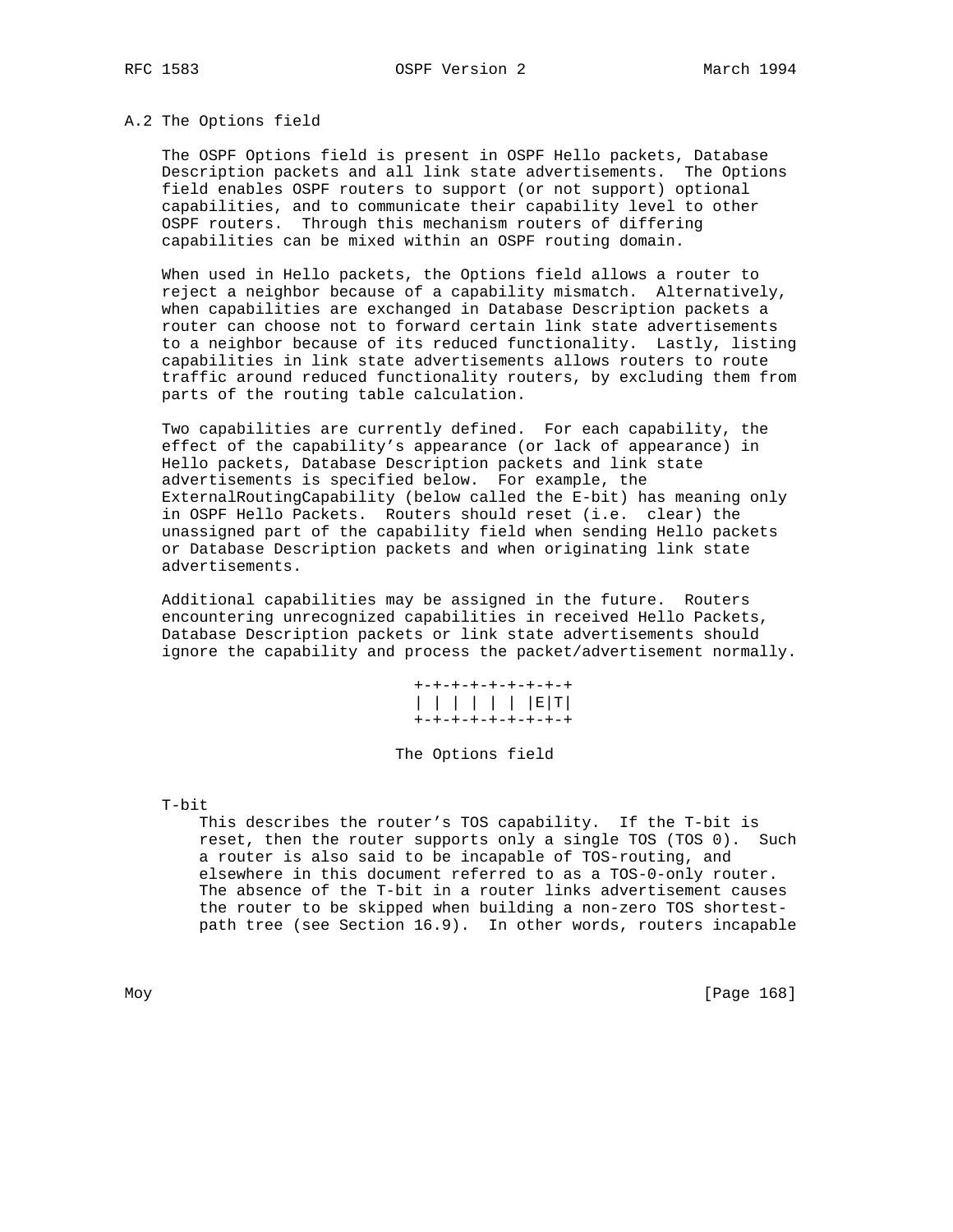of TOS routing will be avoided as much as possible when forwarding data traffic requesting a non-zero TOS. The absence of the T-bit in a summary link advertisement or an AS external link advertisement indicates that the advertisement is describing a TOS 0 route only (and not routes for non-zero TOS).

E-bit

 This bit reflects the associated area's ExternalRoutingCapability. AS external link advertisements are not flooded into/through OSPF stub areas (see Section 3.6). The E-bit ensures that all members of a stub area agree on that area's configuration. The E-bit is meaningful only in OSPF Hello packets. When the E-bit is reset in the Hello packet sent out a particular interface, it means that the router will neither send nor receive AS external link state advertisements on that interface (in other words, the interface connects to a stub area). Two routers will not become neighbors unless they agree on the state of the E-bit.

Moy [Page 169]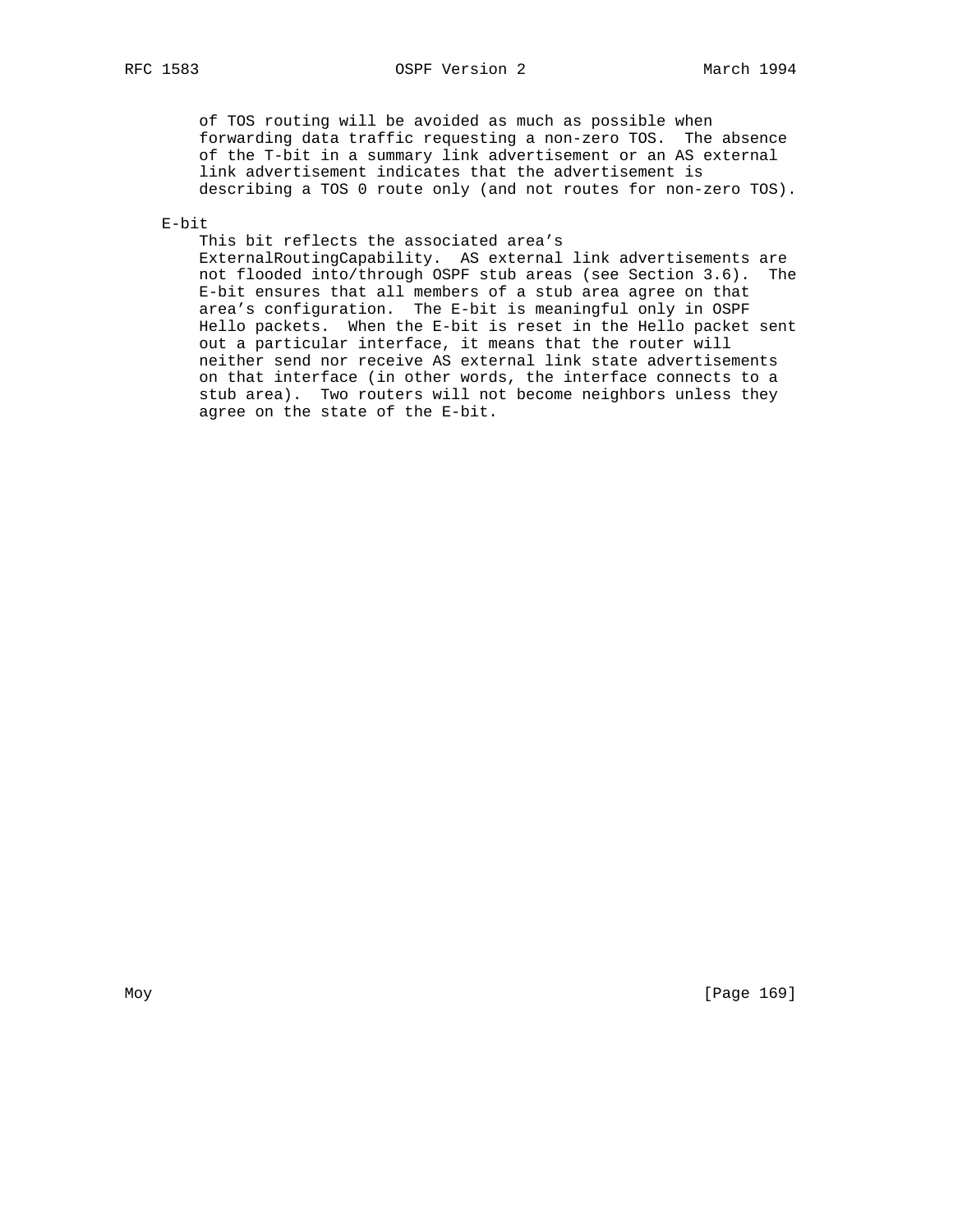# A.3 OSPF Packet Formats

 There are five distinct OSPF packet types. All OSPF packet types begin with a standard 24 byte header. This header is described first. Each packet type is then described in a succeeding section. In these sections each packet's division into fields is displayed, and then the field definitions are enumerated.

 All OSPF packet types (other than the OSPF Hello packets) deal with lists of link state advertisements. For example, Link State Update packets implement the flooding of advertisements throughout the OSPF routing domain. Because of this, OSPF protocol packets cannot be parsed unless the format of link state advertisements is also understood. The format of Link state advertisements is described in Section A.4.

 The receive processing of OSPF packets is detailed in Section 8.2. The sending of OSPF packets is explained in Section 8.1.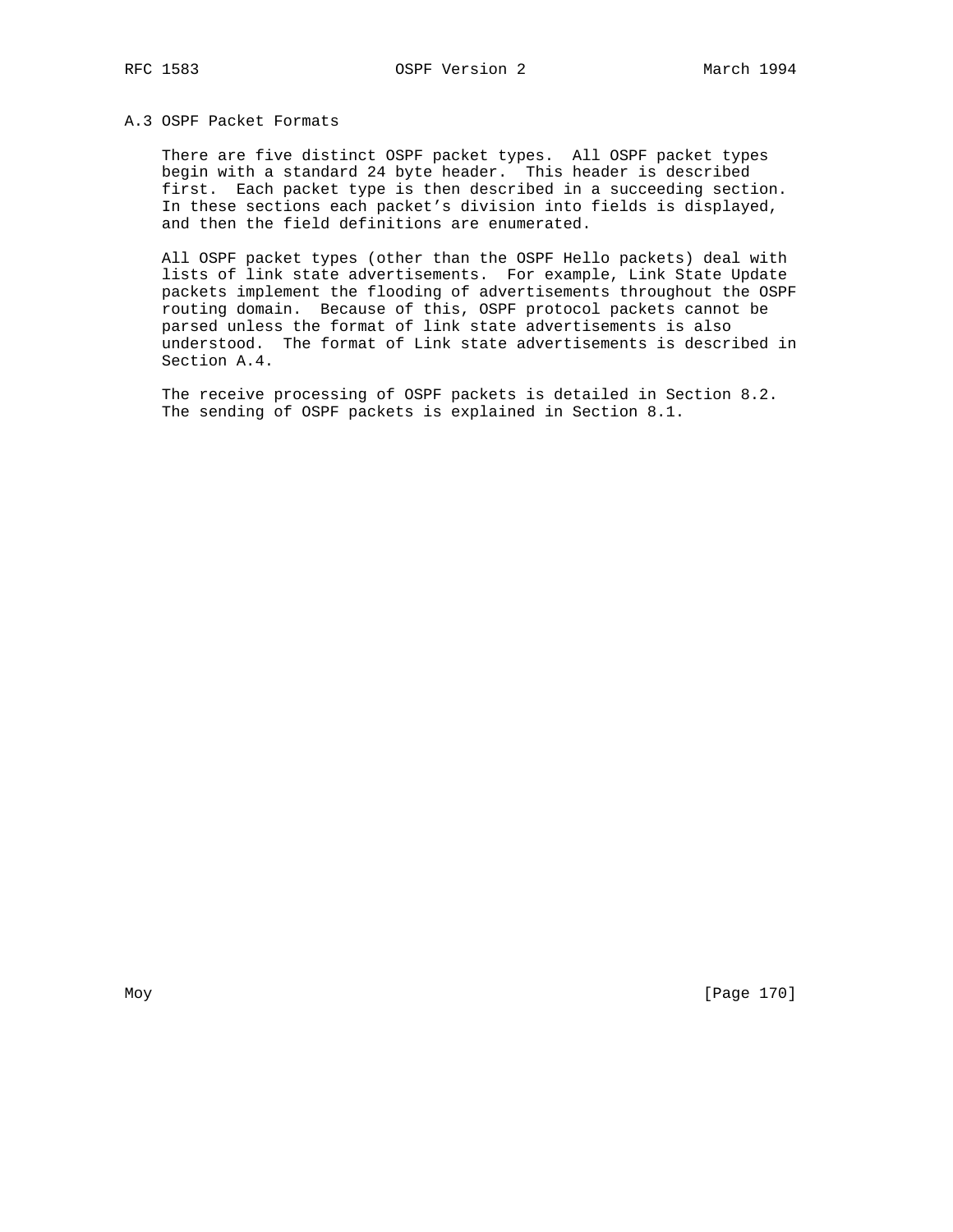RFC 1583 **OSPF** Version 2 March 1994

# A.3.1 The OSPF packet header

 Every OSPF packet starts with a common 24 byte header. This header contains all the necessary information to determine whether the packet should be accepted for further processing. This determination is described in Section 8.2 of the specification.

| 0 1 2 3 4 5 6 7 8 9 0 1 2 3 4 5 6 7 8 9 0 1 2 3 4 5 6 7 8 9 |                   |           |                             |  |
|-------------------------------------------------------------|-------------------|-----------|-----------------------------|--|
| $+ - + - +$                                                 |                   |           |                             |  |
| Version #                                                   | Type              |           | Packet length               |  |
| +-+-+-+-+-+-+-+-+                                           | --+-+-+-+-+-+-+-+ | Router ID | -+-+-+-+-+-+-+-+-+-+-+-+-+- |  |
|                                                             |                   |           |                             |  |
|                                                             | Area ID           |           |                             |  |
|                                                             |                   |           |                             |  |
| Checksum                                                    |                   |           | AuType                      |  |
|                                                             | Authentication    |           |                             |  |
|                                                             |                   |           |                             |  |
|                                                             | Authentication    |           |                             |  |
|                                                             | -+-+-+-+-+-+-+-+  |           |                             |  |

#### Version #

 The OSPF version number. This specification documents version 2 of the protocol.

Type

 The OSPF packet types are as follows. The format of each of these packet types is described in a succeeding section.

Type Description

|   | Hello                     |
|---|---------------------------|
|   | Database Description      |
| 2 | Link State Request        |
| 4 | Link State Update         |
| ᄃ | Link State Acknowledgment |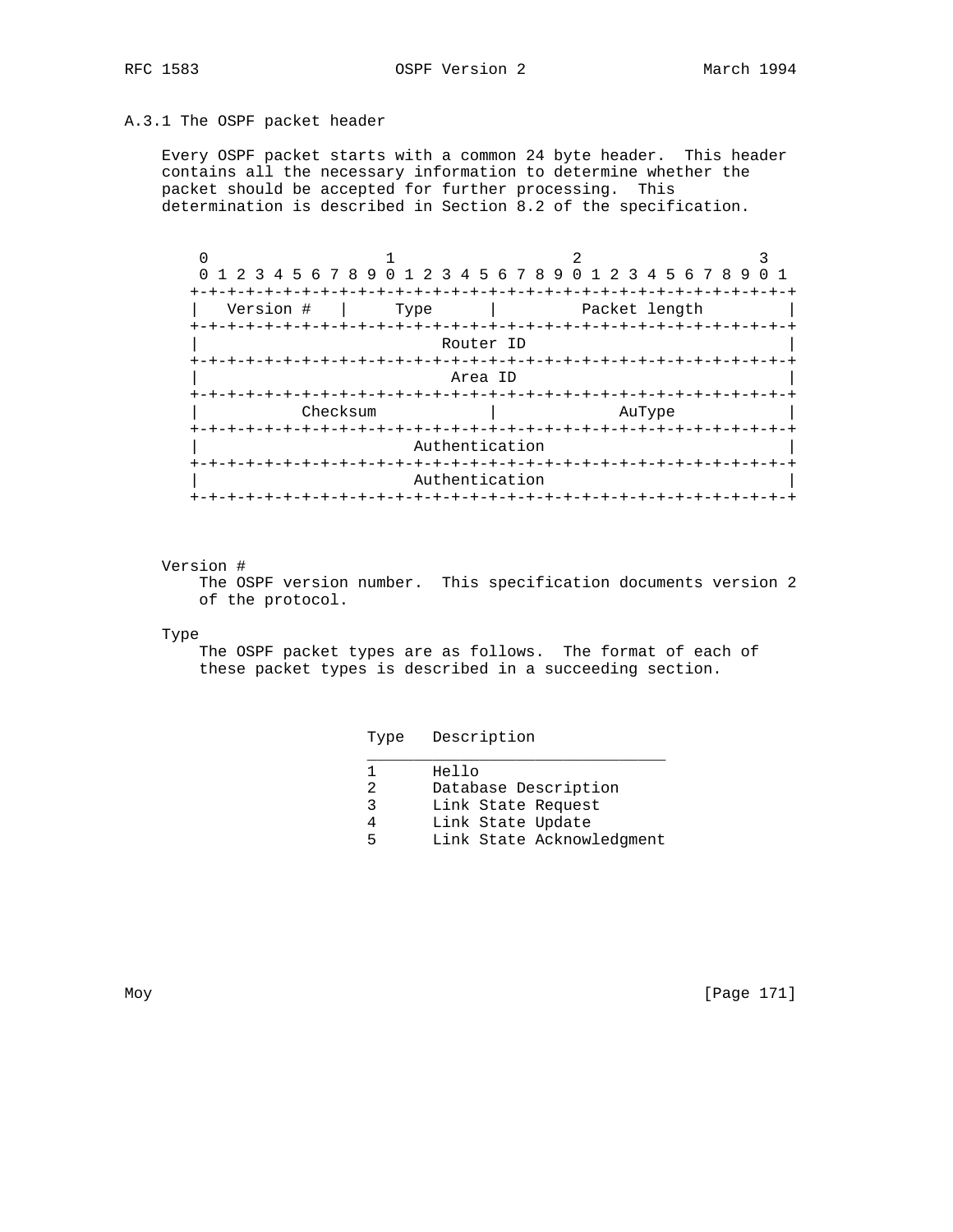Packet length

 The length of the protocol packet in bytes. This length includes the standard OSPF header.

Router ID

 The Router ID of the packet's source. In OSPF, the source and destination of a routing protocol packet are the two ends of an (potential) adjacency.

#### Area ID

 A 32 bit number identifying the area that this packet belongs to. All OSPF packets are associated with a single area. Most travel a single hop only. Packets travelling over a virtual link are labelled with the backbone Area ID of 0.0.0.0.

#### Checksum

 The standard IP checksum of the entire contents of the packet, starting with the OSPF packet header but excluding the 64-bit authentication field. This checksum is calculated as the 16-bit one's complement of the one's complement sum of all the 16-bit words in the packet, excepting the authentication field. If the packet's length is not an integral number of 16-bit words, the packet is padded with a byte of zero before checksumming.

## AuType

 Identifies the authentication scheme to be used for the packet. Authentication is discussed in Appendix D of the specification. Consult Appendix D for a list of the currently defined authentication types.

#### Authentication

A 64-bit field for use by the authentication scheme.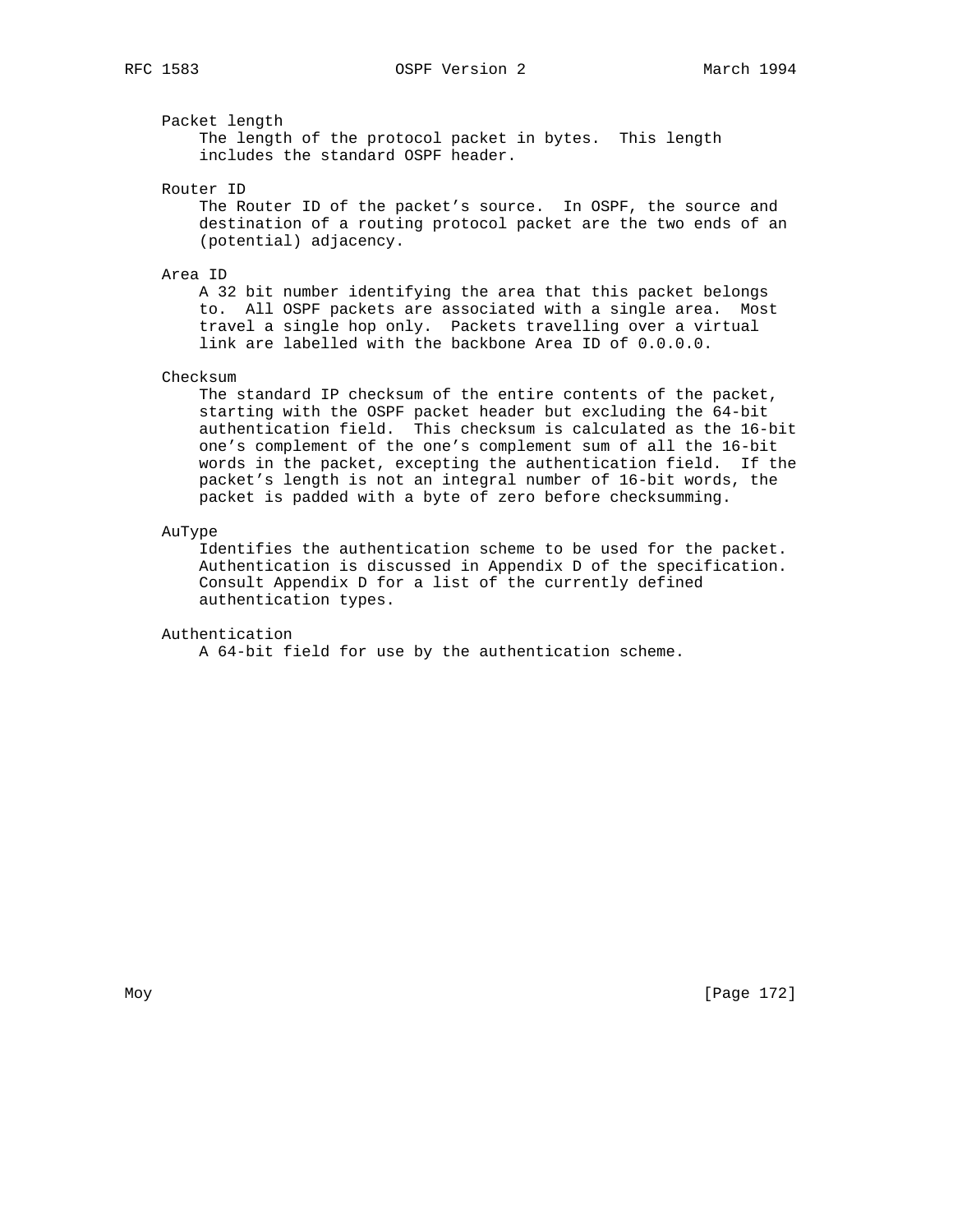# A.3.2 The Hello packet

 Hello packets are OSPF packet type 1. These packets are sent periodically on all interfaces (including virtual links) in order to establish and maintain neighbor relationships. In addition, Hello Packets are multicast on those physical networks having a multicast or broadcast capability, enabling dynamic discovery of neighboring routers.

 All routers connected to a common network must agree on certain parameters (Network mask, HelloInterval and RouterDeadInterval). These parameters are included in Hello packets, so that differences can inhibit the forming of neighbor relationships. A detailed explanation of the receive processing for Hello packets is presented in Section 10.5. The sending of Hello packets is covered in Section 9.5.

| $\Omega$<br>$\Omega$            | 1<br>9 0 1                   | $\overline{2}$<br>789<br>$\Omega$                   | $\overline{1}$                | 3<br>$\mathbf{1}$               |  |
|---------------------------------|------------------------------|-----------------------------------------------------|-------------------------------|---------------------------------|--|
| 678<br>45<br>3                  | $\overline{a}$<br>3<br>4     | -6<br>-5                                            | 2 3 4 5 6 7 8 9               | <sup>n</sup>                    |  |
| Version #                       | 1                            |                                                     | Packet length                 |                                 |  |
| +-+-+-+-+-+-+-+-+-+-+-+-+-+-+-+ | $-+ - + - + - + - + - + - +$ | Router ID                                           |                               | -+-+-+-+-+-+-+-+-+-+-+-+-+-+-+- |  |
|                                 |                              | Area ID                                             |                               |                                 |  |
| Checksum                        |                              | -+-+-+-+-+                                          | AuType                        |                                 |  |
| -+-+-+-+-+-+-+-+-               | Authentication               |                                                     |                               | +-+-+-+-+-+-+-+-+-+-+-+-+-+     |  |
|                                 | Authentication               |                                                     |                               |                                 |  |
|                                 | Network Mask                 |                                                     | -+-+-+-+-+-+-+-+-+-+-+        |                                 |  |
|                                 | -+-+-+-+<br>HelloInterval    | -+-+-+-+-+-+-+-+-+-+-+-+-+-<br>Options              |                               | Rtr Pri                         |  |
| -+-+-+-+-+-+-+-+-+              | RouterDeadInterval           | -+-+-+-+-+-+                                        |                               | -+-+-+-+                        |  |
|                                 |                              | -+-+-+-+-+-+-+-+-+-+-+-+-+-+-+<br>Designated Router |                               |                                 |  |
|                                 | -+-+-+-+-+-+-+-+             | Backup Designated Router                            | -+-+-+-+-+-+-+-+-+-+-+-+-+-+- |                                 |  |
|                                 | -+-+-+-+-+-+-+-+-+-+         |                                                     | -+-+-+-+-+                    |                                 |  |
|                                 | Neighbor                     |                                                     |                               |                                 |  |

Moy [Page 173]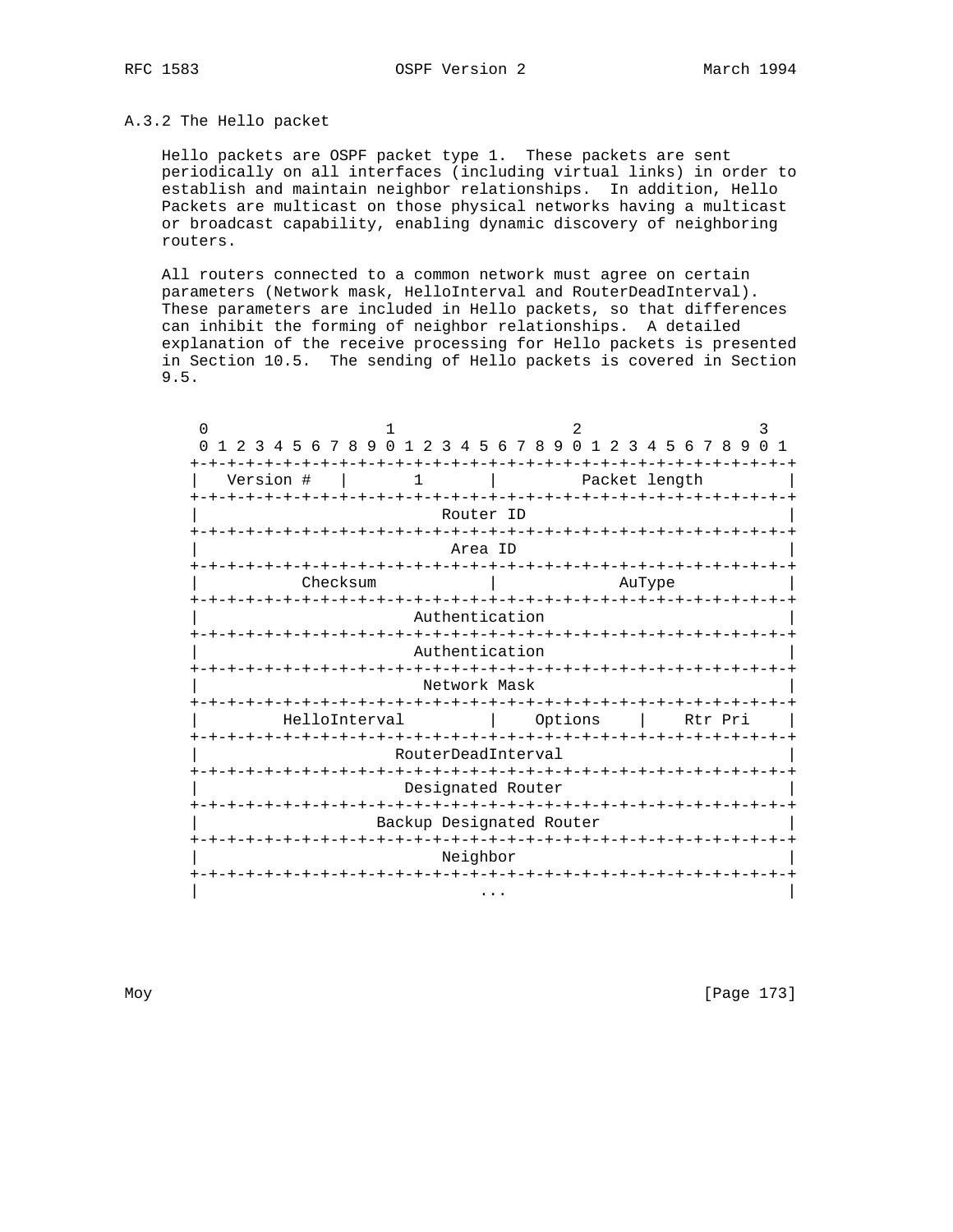## Network mask

 The network mask associated with this interface. For example, if the interface is to a class B network whose third byte is used for subnetting, the network mask is 0xffffff00.

## Options

 The optional capabilities supported by the router, as documented in Section A.2.

#### HelloInterval

The number of seconds between this router's Hello packets.

#### Rtr Pri

 This router's Router Priority. Used in (Backup) Designated Router election. If set to 0, the router will be ineligible to become (Backup) Designated Router.

#### RouterDeadInterval

The number of seconds before declaring a silent router down.

#### Designated Router

 The identity of the Designated Router for this network, in the view of the advertising router. The Designated Router is identified here by its IP interface address on the network. Set to 0.0.0.0 if there is no Designated Router.

#### Backup Designated Router

 The identity of the Backup Designated Router for this network, in the view of the advertising router. The Backup Designated Router is identified here by its IP interface address on the network. Set to 0.0.0.0 if there is no Backup Designated Router.

#### Neighbor

 The Router IDs of each router from whom valid Hello packets have been seen recently on the network. Recently means in the last RouterDeadInterval seconds.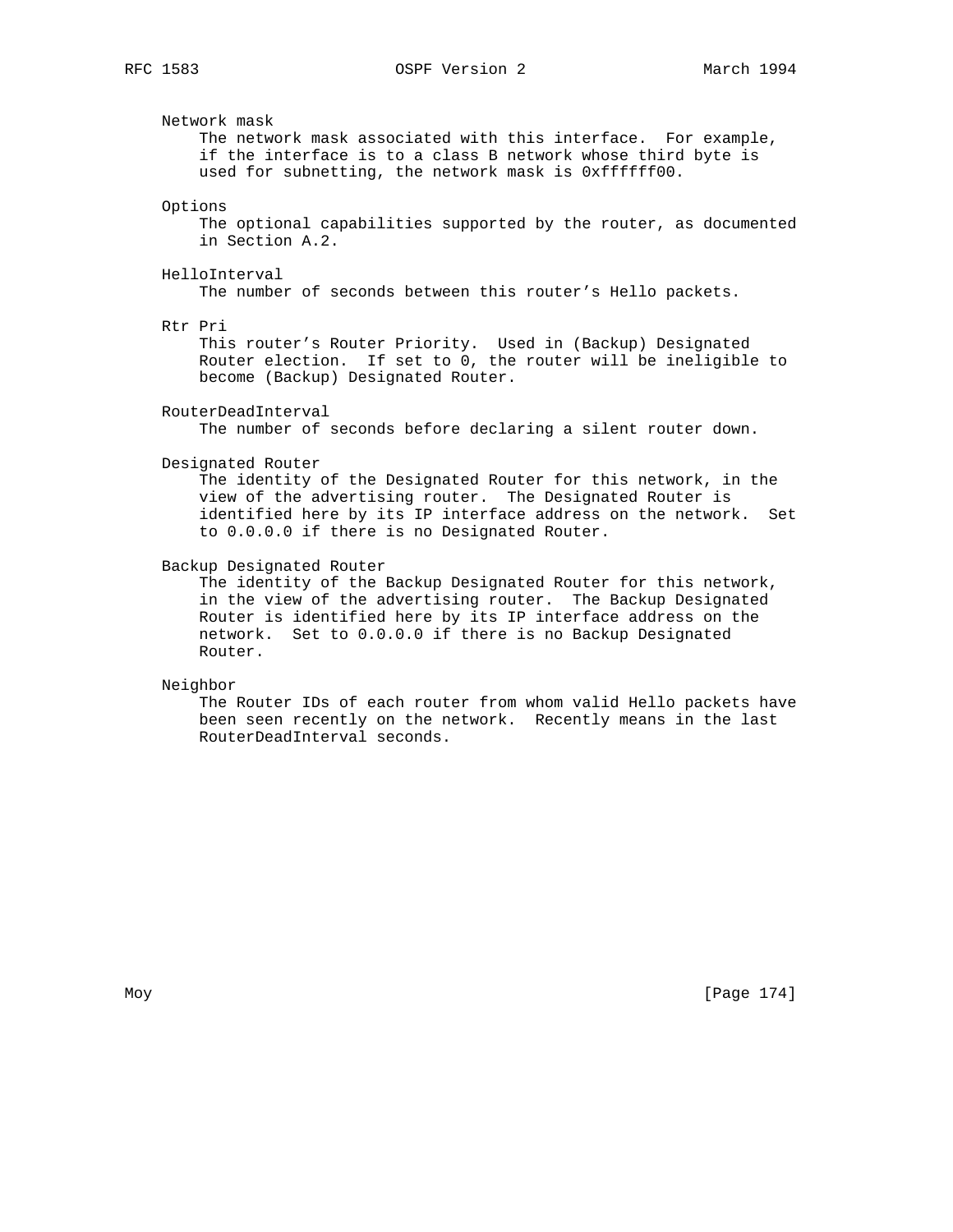# A.3.3 The Database Description packet

 Database Description packets are OSPF packet type 2. These packets are exchanged when an adjacency is being initialized. They describe the contents of the topological database. Multiple packets may be used to describe the database. For this purpose a poll-response procedure is used. One of the routers is designated to be master, the other a slave. The master sends Database Description packets (polls) which are acknowledged by Database Description packets sent by the slave (responses). The responses are linked to the polls via the packets' DD sequence numbers.

 $0$  1 2 3 0 1 2 3 4 5 6 7 8 9 0 1 2 3 4 5 6 7 8 9 0 1 2 3 4 5 6 7 8 9 0 1 +-+-+-+-+-+-+-+-+-+-+-+-+-+-+-+-+-+-+-+-+-+-+-+-+-+-+-+-+-+-+-+-+ | Version # | 2 | Packet length | +-+-+-+-+-+-+-+-+-+-+-+-+-+-+-+-+-+-+-+-+-+-+-+-+-+-+-+-+-+-+-+-+ Router ID +-+-+-+-+-+-+-+-+-+-+-+-+-+-+-+-+-+-+-+-+-+-+-+-+-+-+-+-+-+-+-+-+ | Area ID | +-+-+-+-+-+-+-+-+-+-+-+-+-+-+-+-+-+-+-+-+-+-+-+-+-+-+-+-+-+-+-+-+ | Checksum | AuType | +-+-+-+-+-+-+-+-+-+-+-+-+-+-+-+-+-+-+-+-+-+-+-+-+-+-+-+-+-+-+-+-+ Authentication +-+-+-+-+-+-+-+-+-+-+-+-+-+-+-+-+-+-+-+-+-+-+-+-+-+-+-+-+-+-+-+-+ Authentication +-+-+-+-+-+-+-+-+-+-+-+-+-+-+-+-+-+-+-+-+-+-+-+-+-+-+-+-+-+-+-+-+ | 0 | 0 | Options |0|0|0|0|0|I|M|MS +-+-+-+-+-+-+-+-+-+-+-+-+-+-+-+-+-+-+-+-+-+-+-+-+-+-+-+-+-+-+-+-+ DD sequence number +-+-+-+-+-+-+-+-+-+-+-+-+-+-+-+-+-+-+-+-+-+-+-+-+-+-+-+-+-+-+-+-+ | | +- -+ | A | +- Link State Advertisement -+ | Header | Header | Header | Header | Header | Header | Header | Header | Header | Header | Header | Header | H +- -+ | | +- -+ | | +-+-+-+-+-+-+-+-+-+-+-+-+-+-+-+-+-+-+-+-+-+-+-+-+-+-+-+-+-+-+-+-+ | ... | ... | ... | ... | ... | ... | ... | ... | ... | ... | ... | ... | ... | ... | ... | ... | ... | ... |

 The format of the Database Description packet is very similar to both the Link State Request and Link State Acknowledgment packets. The main part of all three is a list of items, each item describing

Moy [Page 175]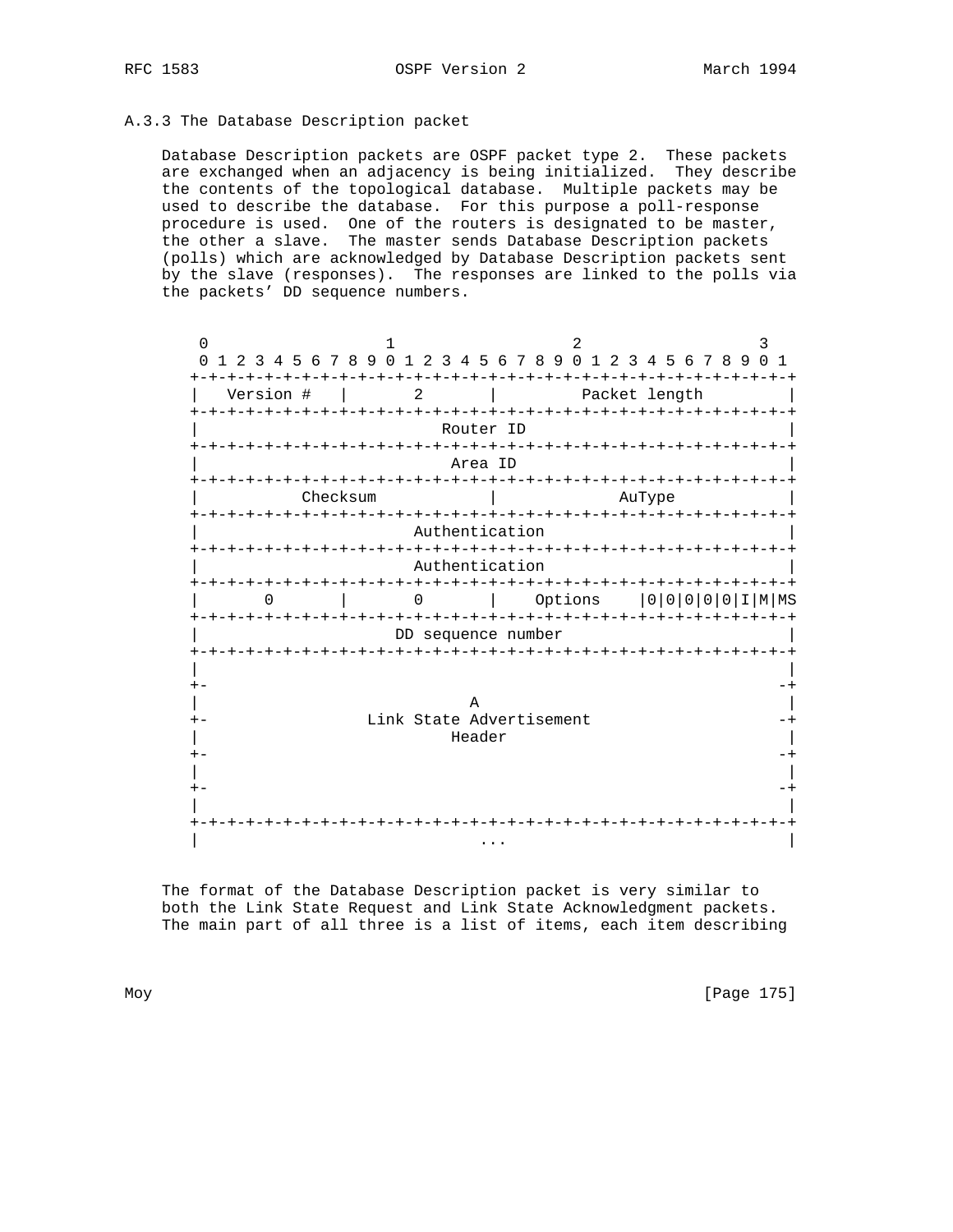RFC 1583 OSPF Version 2 March 1994

 a piece of the topological database. The sending of Database Description Packets is documented in Section 10.8. The reception of Database Description packets is documented in Section 10.6.

0 These fields are reserved. They must be 0.

Options

 The optional capabilities supported by the router, as documented in Section A.2.

I-bit

 The Init bit. When set to 1, this packet is the first in the sequence of Database Description Packets.

M-bit

 The More bit. When set to 1, it indicates that more Database Description Packets are to follow.

MS-bit

 The Master/Slave bit. When set to 1, it indicates that the router is the master during the Database Exchange process. Otherwise, the router is the slave.

DD sequence number

 Used to sequence the collection of Database Description Packets. The initial value (indicated by the Init bit being set) should be unique. The DD sequence number then increments until the complete database description has been sent.

 The rest of the packet consists of a (possibly partial) list of the topological database's pieces. Each link state advertisement in the database is described by its link state advertisement header. The link state advertisement header is documented in Section A.4.1. It contains all the information required to uniquely identify both the advertisement and the advertisement's current instance.

Moy [Page 176]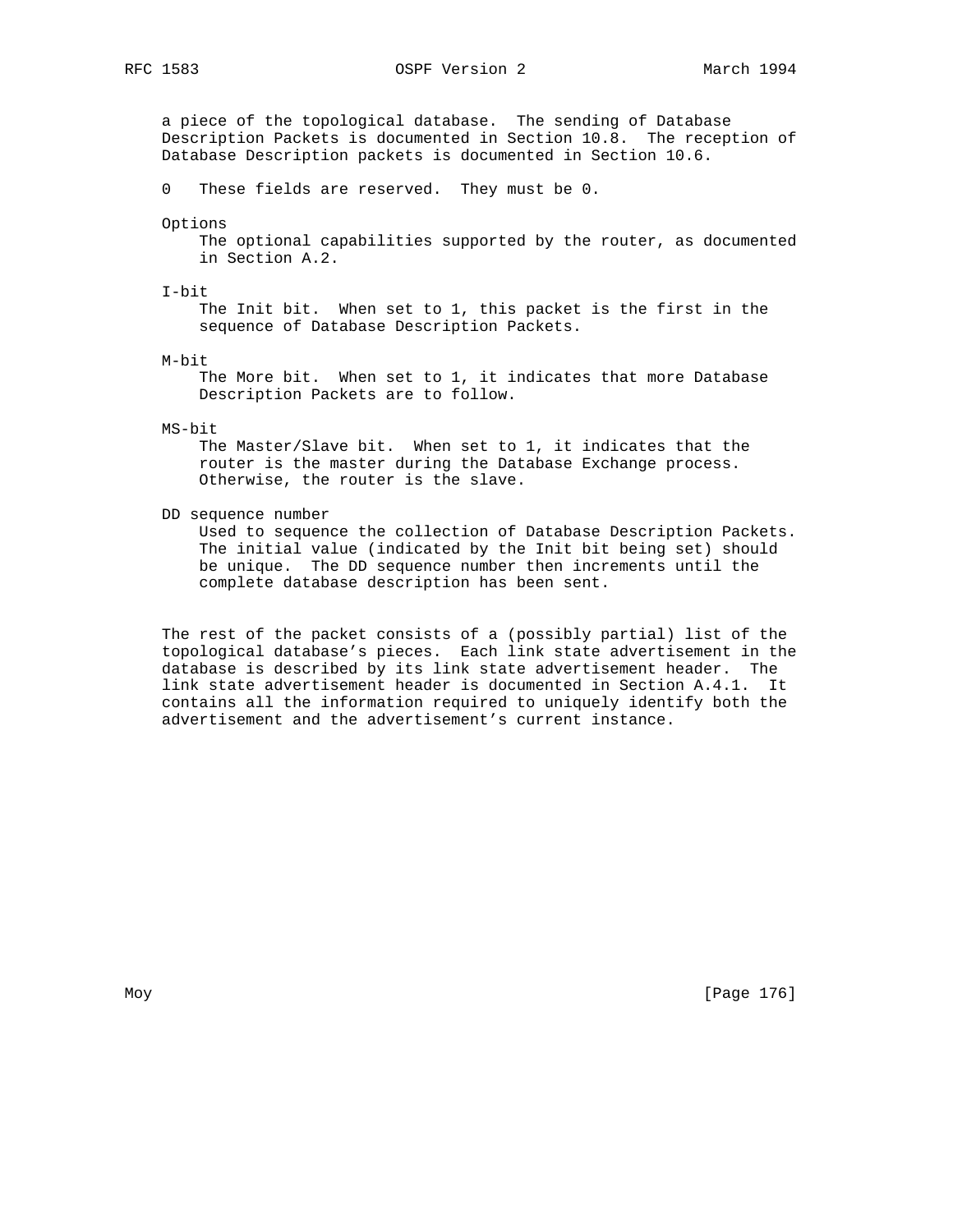## A.3.4 The Link State Request packet

 Link State Request packets are OSPF packet type 3. After exchanging Database Description packets with a neighboring router, a router may find that parts of its topological database are out of date. The Link State Request packet is used to request the pieces of the neighbor's database that are more up to date. Multiple Link State Request packets may need to be used. The sending of Link State Request packets is the last step in bringing up an adjacency.

 A router that sends a Link State Request packet has in mind the precise instance of the database pieces it is requesting, defined by LS sequence number, LS checksum, and LS age, although these fields are not specified in the Link State Request Packet itself. The router may receive even more recent instances in response.

 The sending of Link State Request packets is documented in Section 10.9. The reception of Link State Request packets is documented in Section 10.7.

| 3                                | 4 5 6 7 8 9 0                     | 2<br>$\overline{3}$ | 456                | 789<br>∩ | 2                               | 3 4 5 6 7 8 9 |  |
|----------------------------------|-----------------------------------|---------------------|--------------------|----------|---------------------------------|---------------|--|
|                                  |                                   |                     |                    |          |                                 |               |  |
| Version #                        |                                   | 3                   |                    |          | Packet length                   |               |  |
|                                  |                                   |                     |                    |          | -+-+-+-+-+                      |               |  |
|                                  |                                   |                     | Router ID          |          |                                 |               |  |
|                                  | -+-+-+-+-+-+-+-+-+-+-+-+          |                     |                    |          | -+-+-+-+-+-+-+-+-+-+            |               |  |
|                                  |                                   |                     | Area ID            |          |                                 |               |  |
|                                  |                                   |                     | -+-+-+-+-+-+-+-+   |          |                                 |               |  |
|                                  | Checksum                          |                     |                    |          | AuType                          |               |  |
| -+-+-+-+-+-+-+-+-+-+-+-+-+-+-+-+ |                                   |                     |                    |          | -+-+-+-+-+-+-+-+-+-+-+          |               |  |
|                                  |                                   |                     | Authentication     |          |                                 |               |  |
|                                  | -+-+-+-+-+                        |                     |                    |          | -+-+-+-+-+-+-+-+                |               |  |
|                                  |                                   |                     | Authentication     |          |                                 |               |  |
|                                  |                                   | -+-+-+-+-+-+-+-+-+  |                    |          | -+-+-+-+-+-+-+-+-+-+-+          |               |  |
|                                  |                                   |                     | LS type            |          |                                 |               |  |
|                                  | -+-+-+-+-+-+-+-+-+-+-+-+-+-+-+-+- |                     |                    |          |                                 |               |  |
|                                  | -+-+-+-+                          |                     | Link State ID      |          | -+-+-+-+-+-+-+-+-+-+-+-+-+-+-+- |               |  |
|                                  |                                   |                     | Advertising Router |          |                                 |               |  |
|                                  |                                   |                     |                    |          |                                 |               |  |
|                                  |                                   |                     |                    |          |                                 |               |  |
|                                  |                                   |                     |                    |          |                                 |               |  |

 Each advertisement requested is specified by its LS type, Link State ID, and Advertising Router. This uniquely identifies the advertisement, but not its instance. Link State Request packets are

Moy [Page 177]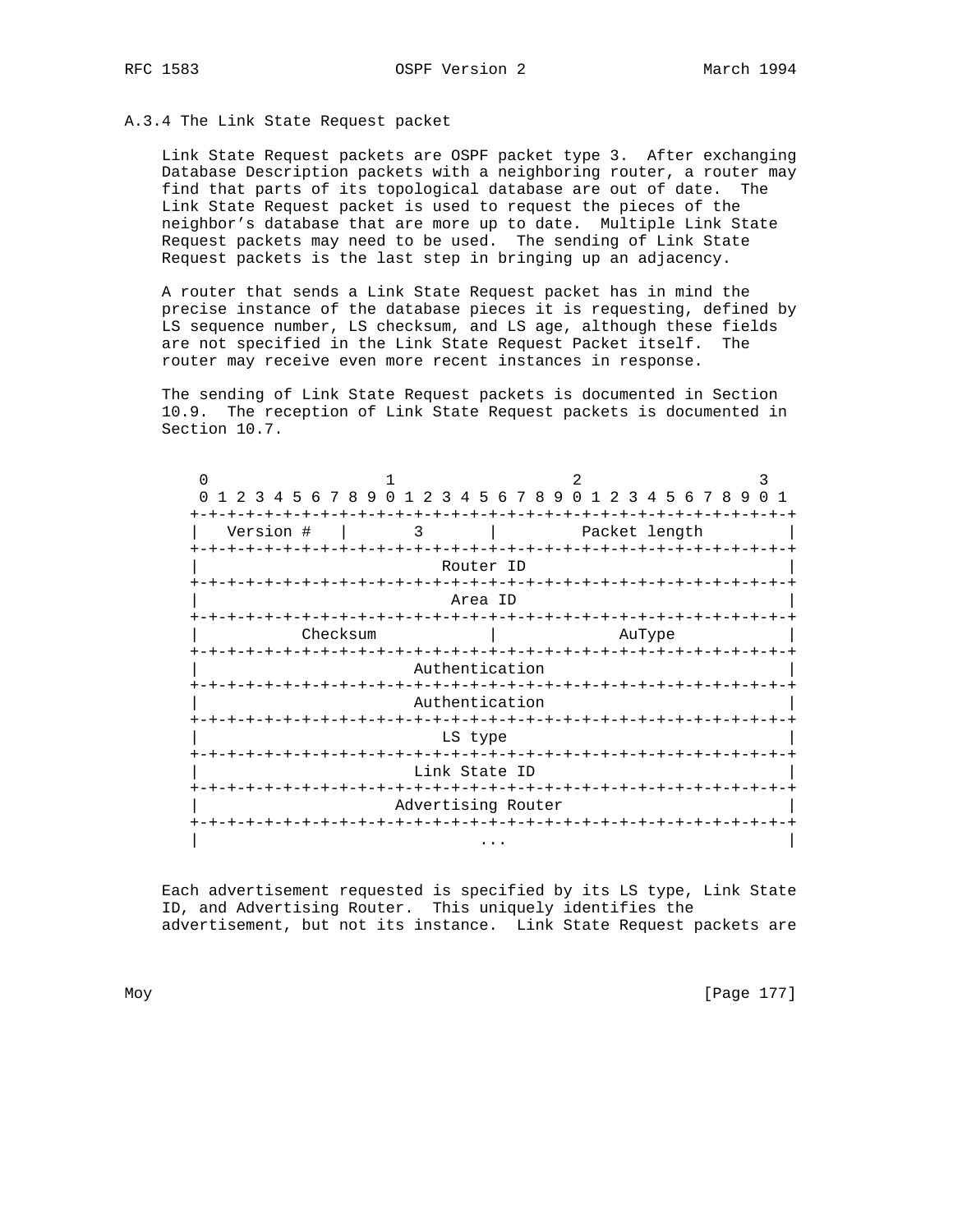understood to be requests for the most recent instance (whatever that might be).

Moy [Page 178]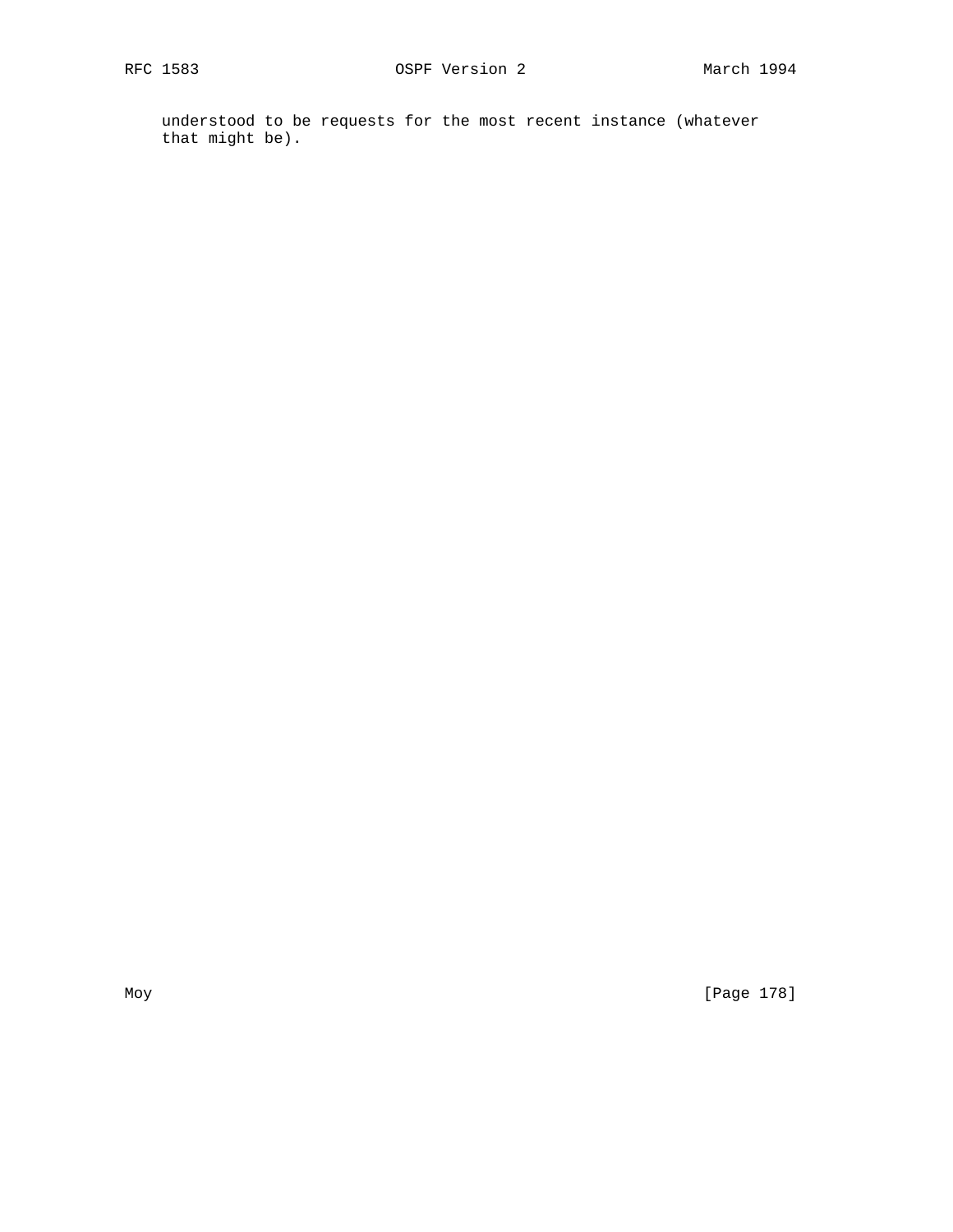# A.3.5 The Link State Update packet

 Link State Update packets are OSPF packet type 4. These packets implement the flooding of link state advertisements. Each Link State Update packet carries a collection of link state advertisements one hop further from its origin. Several link state advertisements may be included in a single packet.

 Link State Update packets are multicast on those physical networks that support multicast/broadcast. In order to make the flooding procedure reliable, flooded advertisements are acknowledged in Link State Acknowledgment packets. If retransmission of certain advertisements is necessary, the retransmitted advertisements are always carried by unicast Link State Update packets. For more information on the reliable flooding of link state advertisements, consult Section 13.

| N<br>$\Omega$<br>2<br>-3   | 4 5 6 7 8 9 0 1 2 3  | 456789                                        | $\Omega$                            | 2 3 4 5 6 7 8 9              |
|----------------------------|----------------------|-----------------------------------------------|-------------------------------------|------------------------------|
| Version #<br>$- + - + - +$ | 4                    | $- + - + - +$                                 | Packet length<br>-+-+-+-+-+-+-+-+-+ |                              |
|                            |                      | Router ID                                     |                                     |                              |
|                            | $-+ - + - + - + - +$ |                                               |                                     |                              |
|                            |                      | Area ID<br>-+-+-+-+-+-+-+-+-+-+               |                                     |                              |
|                            | Checksum             |                                               | AuType                              |                              |
|                            |                      | Authentication                                |                                     |                              |
|                            | $- + - + - + -$      | $+ - + - + - + - + - + - +$<br>Authentication |                                     | -+-+-+-+-+-+-+-+-+-+-+-+-+-+ |
|                            |                      | # advertisements                              |                                     |                              |
|                            | -+-+-+-+-+-+-+-+-+   |                                               |                                     | -+-+-+-+-+-+-+-+-+-+-+-+-+   |
| $+ -$                      |                      |                                               |                                     |                              |
|                            |                      | Link state advertisements                     |                                     |                              |
| $+ -$                      |                      |                                               |                                     |                              |
|                            |                      |                                               |                                     |                              |

 # advertisements The number of link state advertisements included in this update.

Moy [Page 179]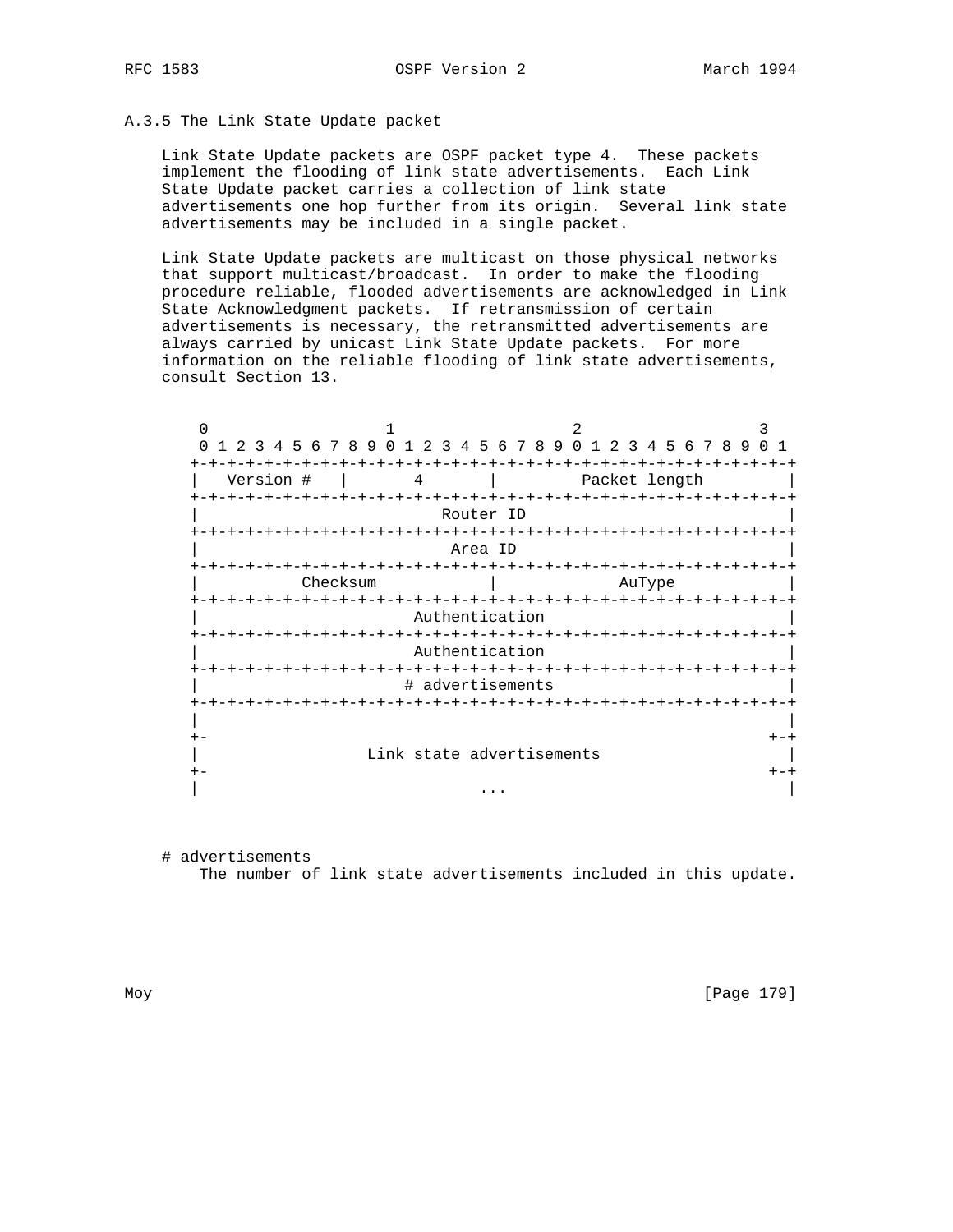The body of the Link State Update packet consists of a list of link state advertisements. Each advertisement begins with a common 20 byte header, the link state advertisement header. This header is described in Section A.4.1. Otherwise, the format of each of the five types of link state advertisements is different. Their formats are described in Section A.4.

Moy [Page 180]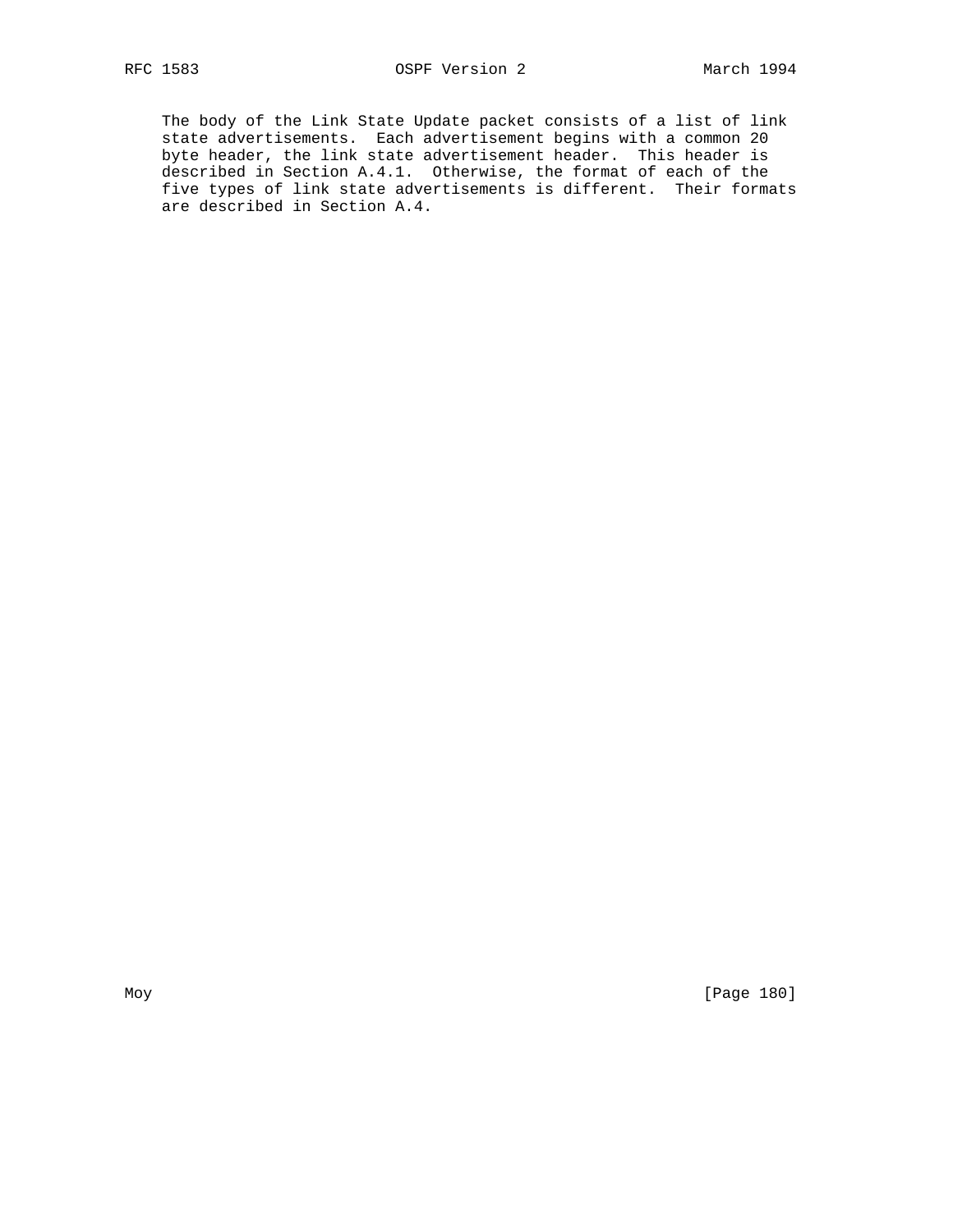# A.3.6 The Link State Acknowledgment packet

 Link State Acknowledgment Packets are OSPF packet type 5. To make the flooding of link state advertisements reliable, flooded advertisements are explicitly acknowledged. This acknowledgment is accomplished through the sending and receiving of Link State Acknowledgment packets. Multiple link state advertisements can be acknowledged in a single Link State Acknowledgment packet.

 Depending on the state of the sending interface and the source of the advertisements being acknowledged, a Link State Acknowledgment packet is sent either to the multicast address AllSPFRouters, to the multicast address AllDRouters, or as a unicast. The sending of Link State Acknowledgement packets is documented in Section 13.5. The reception of Link State Acknowledgement packets is documented in Section 13.7.

 The format of this packet is similar to that of the Data Description packet. The body of both packets is simply a list of link state advertisement headers.

 $0$  1 2 3 0 1 2 3 4 5 6 7 8 9 0 1 2 3 4 5 6 7 8 9 0 1 2 3 4 5 6 7 8 9 0 1 +-+-+-+-+-+-+-+-+-+-+-+-+-+-+-+-+-+-+-+-+-+-+-+-+-+-+-+-+-+-+-+-+ | Version # | 5 | Packet length | +-+-+-+-+-+-+-+-+-+-+-+-+-+-+-+-+-+-+-+-+-+-+-+-+-+-+-+-+-+-+-+-+ Router ID +-+-+-+-+-+-+-+-+-+-+-+-+-+-+-+-+-+-+-+-+-+-+-+-+-+-+-+-+-+-+-+-+ | Area ID | +-+-+-+-+-+-+-+-+-+-+-+-+-+-+-+-+-+-+-+-+-+-+-+-+-+-+-+-+-+-+-+-+ | Checksum | AuType +-+-+-+-+-+-+-+-+-+-+-+-+-+-+-+-+-+-+-+-+-+-+-+-+-+-+-+-+-+-+-+-+ Authentication +-+-+-+-+-+-+-+-+-+-+-+-+-+-+-+-+-+-+-+-+-+-+-+-+-+-+-+-+-+-+-+-+ Authentication +-+-+-+-+-+-+-+-+-+-+-+-+-+-+-+-+-+-+-+-+-+-+-+-+-+-+-+-+-+-+-+-+ | | +- -+ | A | +- Link State Advertisement -+ | Header | +- -+ | | +- -+ | | +-+-+-+-+-+-+-+-+-+-+-+-+-+-+-+-+-+-+-+-+-+-+-+-+-+-+-+-+-+-+-+-+ | ... | ... | ... | ... | ... | ... | ... | ... | ... | ... | ... | ... | ... | ... | ... | ... | ... | ... | .<br>| ... | ... | ... | ... | ... | ... | ... | ... | ... | ... | ... | ... | ... | .

Moy [Page 181]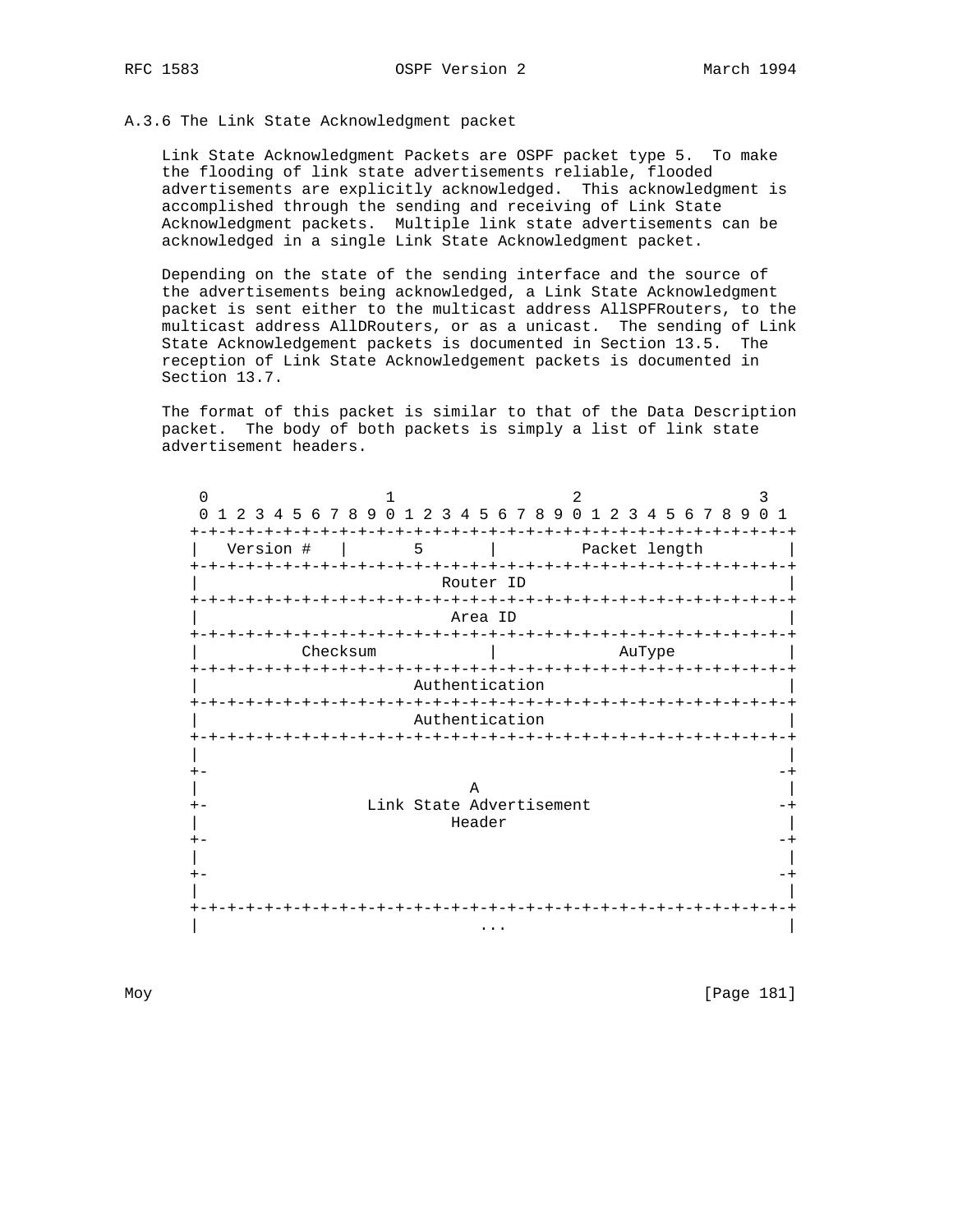Each acknowledged link state advertisement is described by its link state advertisement header. The link state advertisement header is documented in Section A.4.1. It contains all the information required to uniquely identify both the advertisement and the advertisement's current instance.

Moy [Page 182]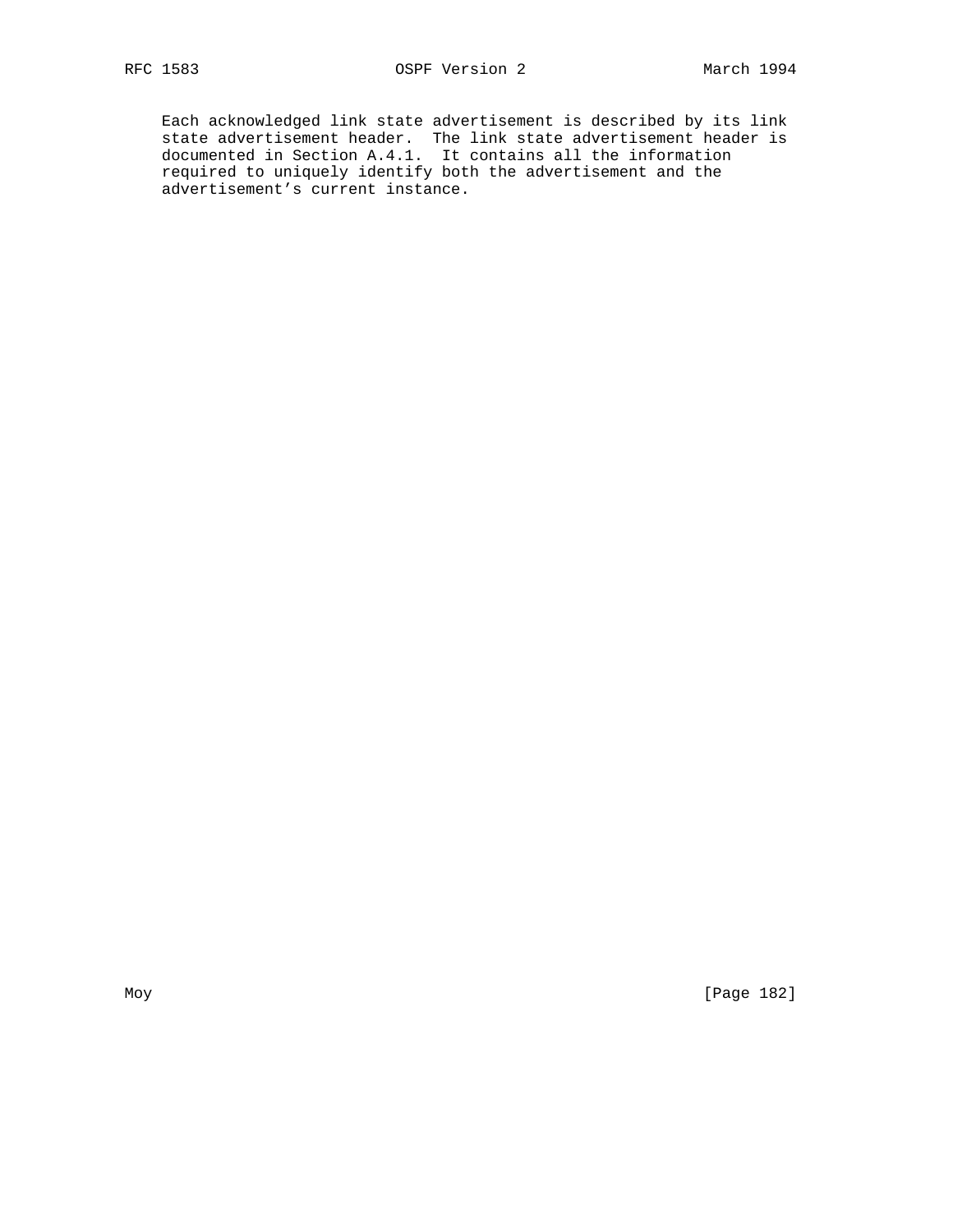# A.4 Link state advertisement formats

 There are five distinct types of link state advertisements. Each link state advertisement begins with a standard 20-byte link state advertisement header. This header is explained in Section A.4.1. Succeeding sections then diagram the separate link state advertisement types.

 Each link state advertisement describes a piece of the OSPF routing domain. Every router originates a router links advertisement. In addition, whenever the router is elected Designated Router, it originates a network links advertisement. Other types of link state advertisements may also be originated (see Section 12.4). All link state advertisements are then flooded throughout the OSPF routing domain. The flooding algorithm is reliable, ensuring that all routers have the same collection of link state advertisements. (See Section 13 for more information concerning the flooding algorithm). This collection of advertisements is called the link state (or topological) database.

 From the link state database, each router constructs a shortest path tree with itself as root. This yields a routing table (see Section 11). For the details of the routing table build process, see Section 16.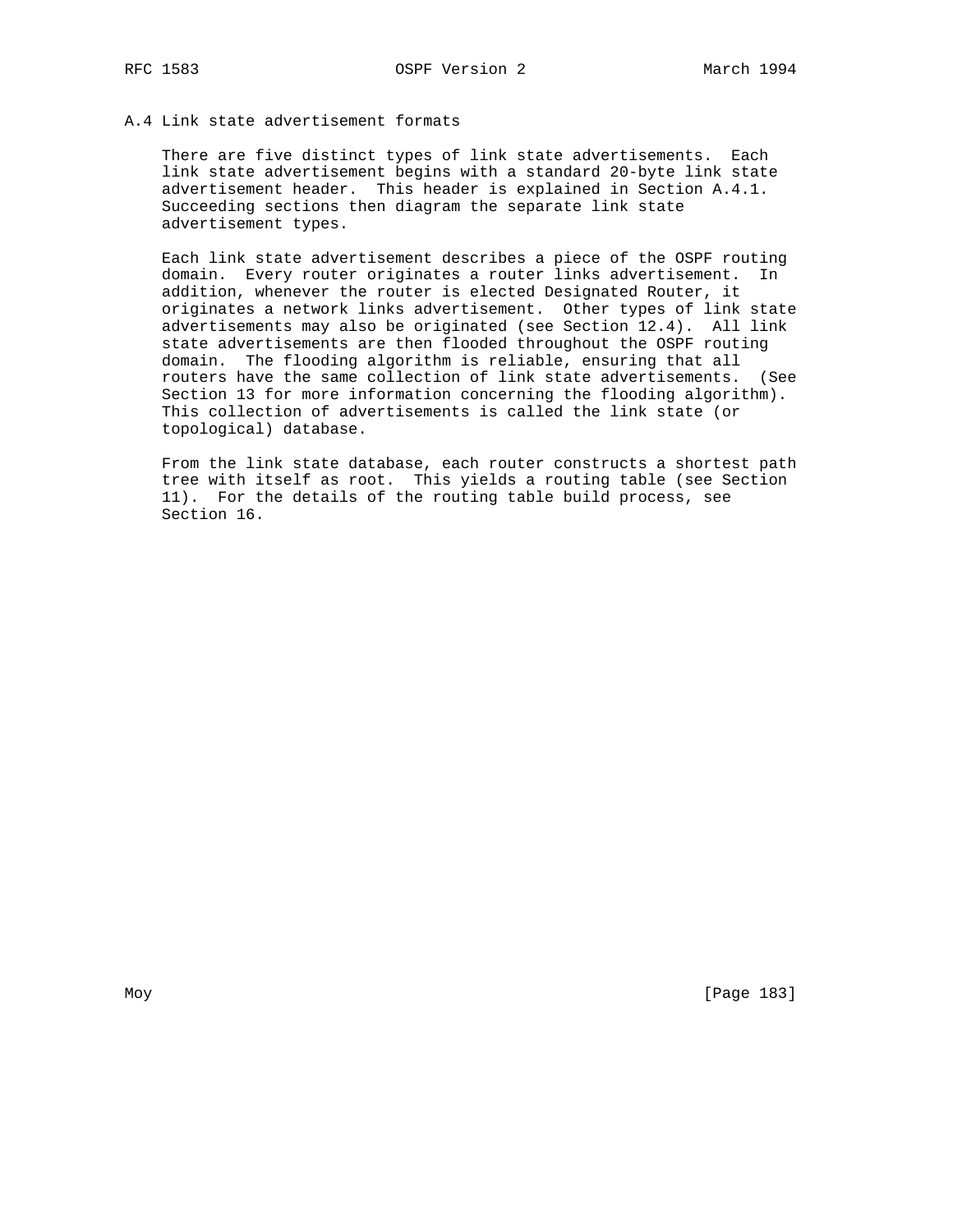# A.4.1 The Link State Advertisement header

 All link state advertisements begin with a common 20 byte header. This header contains enough information to uniquely identify the advertisement (LS type, Link State ID, and Advertising Router). Multiple instances of the link state advertisement may exist in the routing domain at the same time. It is then necessary to determine which instance is more recent. This is accomplished by examining the LS age, LS sequence number and LS checksum fields that are also contained in the link state advertisement header.

| 0 1 2 3 4 5 6 7 8 9 0 1 2 3 4 5 6 7 8 9 0 1 2 3 4 5 6 7 8 9 |                    |                    |  |  |  |  |  |
|-------------------------------------------------------------|--------------------|--------------------|--|--|--|--|--|
|                                                             |                    |                    |  |  |  |  |  |
| LS age                                                      |                    | Options<br>LS type |  |  |  |  |  |
|                                                             |                    |                    |  |  |  |  |  |
|                                                             | Link State ID      |                    |  |  |  |  |  |
|                                                             |                    |                    |  |  |  |  |  |
|                                                             | Advertising Router |                    |  |  |  |  |  |
|                                                             |                    |                    |  |  |  |  |  |
| LS sequence number                                          |                    |                    |  |  |  |  |  |
| $+ - + -$                                                   |                    |                    |  |  |  |  |  |
| LS checksum                                                 |                    | length             |  |  |  |  |  |
|                                                             |                    |                    |  |  |  |  |  |

#### LS age

 The time in seconds since the link state advertisement was originated.

#### Options

 The optional capabilities supported by the described portion of the routing domain. OSPF's optional capabilities are documented in Section A.2.

LS type

 The type of the link state advertisement. Each link state type has a separate advertisement format. The link state types are as follows (see Section 12.1.3 for further explanation):

Moy [Page 184]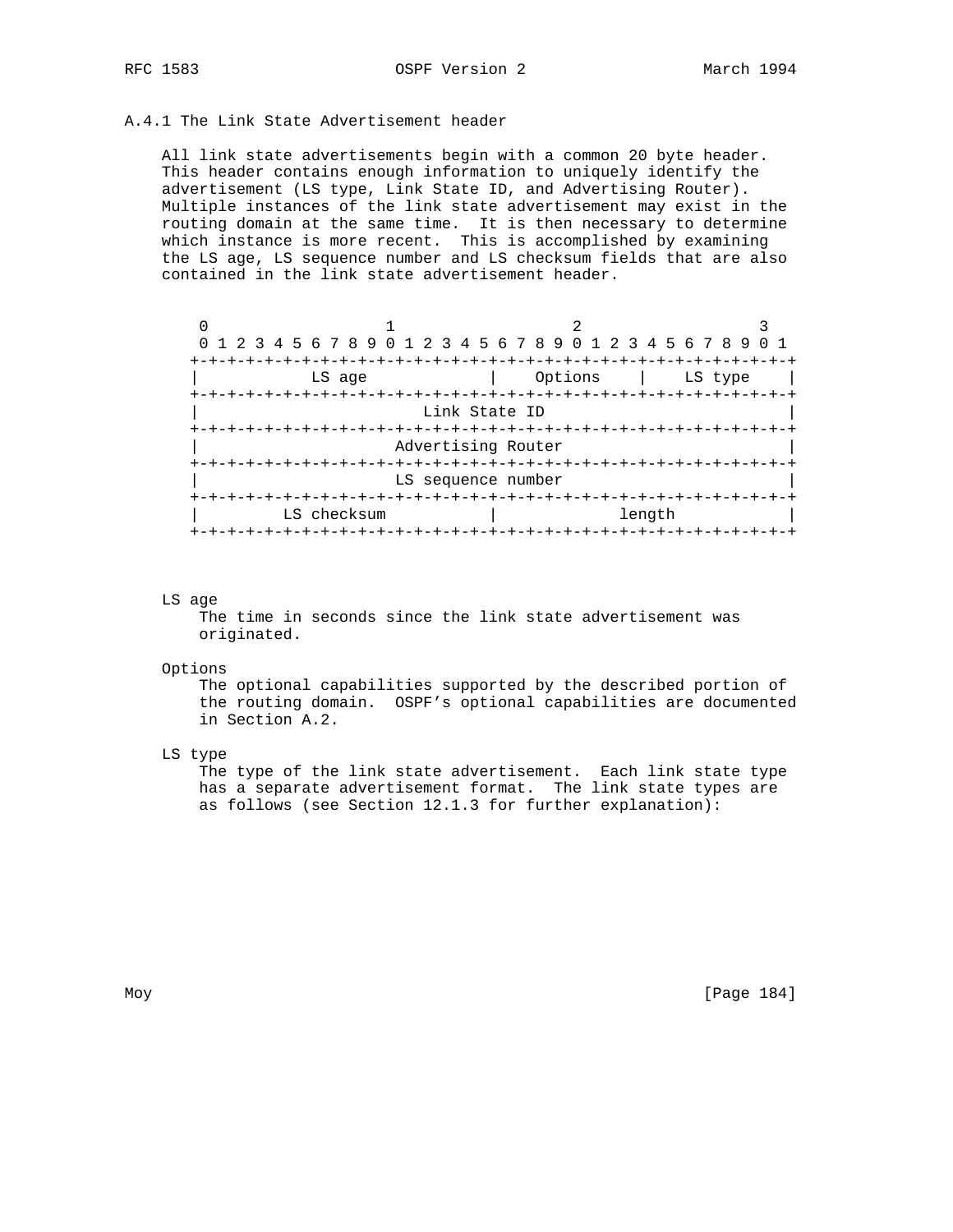#### LS Type Description

| Router links              |
|---------------------------|
| Network links             |
| Summary link (IP network) |
| Summary link (ASBR)       |
| AS external link          |
|                           |

#### Link State ID

 This field identifies the portion of the internet environment that is being described by the advertisement. The contents of this field depend on the advertisement's LS type. For example, in network links advertisements the Link State ID is set to the IP interface address of the network's Designated Router (from which the network's IP address can be derived). The Link State ID is further discussed in Section 12.1.4.

## Advertising Router

 The Router ID of the router that originated the link state advertisement. For example, in network links advertisements this field is set to the Router ID of the network's Designated Router.

LS sequence number

 Detects old or duplicate link state advertisements. Successive instances of a link state advertisement are given successive LS sequence numbers. See Section 12.1.6 for more details.

#### LS checksum

 The Fletcher checksum of the complete contents of the link state advertisement, including the link state advertisement header but excepting the LS age field. See Section 12.1.7 for more details.

#### length

 The length in bytes of the link state advertisement. This includes the 20 byte link state advertisement header.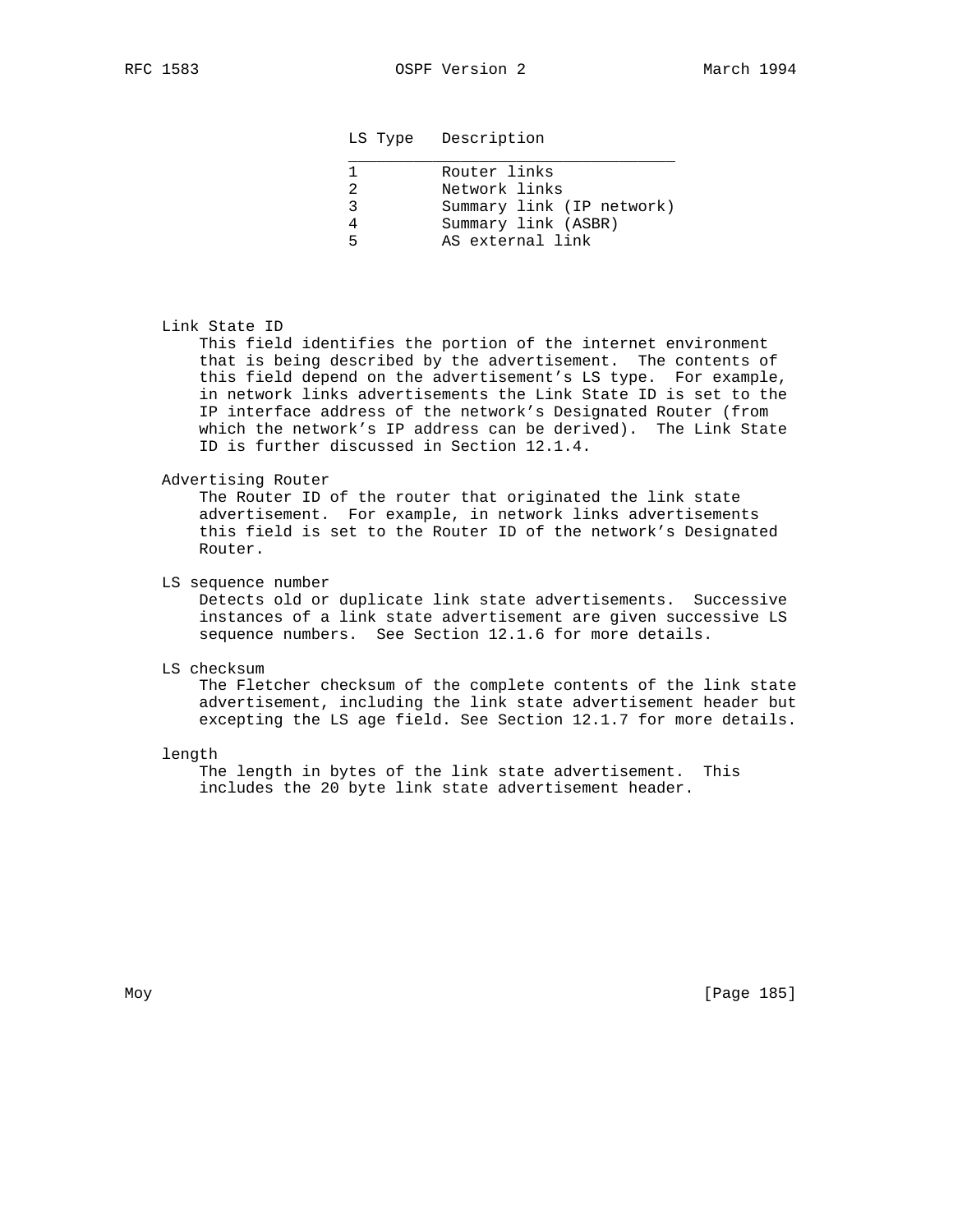# A.4.2 Router links advertisements

 Router links advertisements are the Type 1 link state advertisements. Each router in an area originates a router links advertisement. The advertisement describes the state and cost of the router's links (i.e., interfaces) to the area. All of the router's links to the area must be described in a single router links advertisement. For details concerning the construction of router links advertisements, see Section 12.4.1.

|                                    |                                  | 3                                                                                                                                                                                                                                                                                  |  |  |  |  |  |  |
|------------------------------------|----------------------------------|------------------------------------------------------------------------------------------------------------------------------------------------------------------------------------------------------------------------------------------------------------------------------------|--|--|--|--|--|--|
|                                    |                                  | $\Omega$<br>$\mathbf{1}$                                                                                                                                                                                                                                                           |  |  |  |  |  |  |
| LS age                             | Options                          | 1                                                                                                                                                                                                                                                                                  |  |  |  |  |  |  |
|                                    |                                  | -+-+-+-+-+-+-+-+-+                                                                                                                                                                                                                                                                 |  |  |  |  |  |  |
|                                    |                                  |                                                                                                                                                                                                                                                                                    |  |  |  |  |  |  |
|                                    |                                  |                                                                                                                                                                                                                                                                                    |  |  |  |  |  |  |
|                                    |                                  |                                                                                                                                                                                                                                                                                    |  |  |  |  |  |  |
| LS checksum                        | length                           |                                                                                                                                                                                                                                                                                    |  |  |  |  |  |  |
|                                    | # links                          |                                                                                                                                                                                                                                                                                    |  |  |  |  |  |  |
|                                    |                                  |                                                                                                                                                                                                                                                                                    |  |  |  |  |  |  |
|                                    |                                  |                                                                                                                                                                                                                                                                                    |  |  |  |  |  |  |
| # TOS                              | TOS 0 metric                     |                                                                                                                                                                                                                                                                                    |  |  |  |  |  |  |
|                                    | metric                           |                                                                                                                                                                                                                                                                                    |  |  |  |  |  |  |
|                                    |                                  |                                                                                                                                                                                                                                                                                    |  |  |  |  |  |  |
|                                    | metric                           |                                                                                                                                                                                                                                                                                    |  |  |  |  |  |  |
|                                    |                                  | -+-+-+-+-+-+-+-+-+-+                                                                                                                                                                                                                                                               |  |  |  |  |  |  |
| $+ \cdot$<br>-+-+-+-+<br>Link Data |                                  |                                                                                                                                                                                                                                                                                    |  |  |  |  |  |  |
|                                    |                                  |                                                                                                                                                                                                                                                                                    |  |  |  |  |  |  |
|                                    | -+-+-+<br>ーナーナーナーナーナ<br>-+-+-+-+ | 0 1 2 3 4 5 6 7 8 9 0 1 2 3 4 5 6 7 8 9 0 1 2 3 4 5 6 7 8 9<br>ーナーナーナーナ<br>Link State ID<br>Advertising Router<br>LS sequence number<br>-+-+-+-+-+-+-+-+-+-+-+-+-+-<br>-+-+-+-+-+-+-+-+-+-+-+<br>Link ID<br>-+-+<br>Link Data<br>-+-+-+-+-+-+-+-+-+-+-+-+<br>-+-+-+-+-+<br>Link ID |  |  |  |  |  |  |

 In router links advertisements, the Link State ID field is set to the router's OSPF Router ID. The T-bit is set in the advertisement's Option field if and only if the router is able to

Moy [Page 186]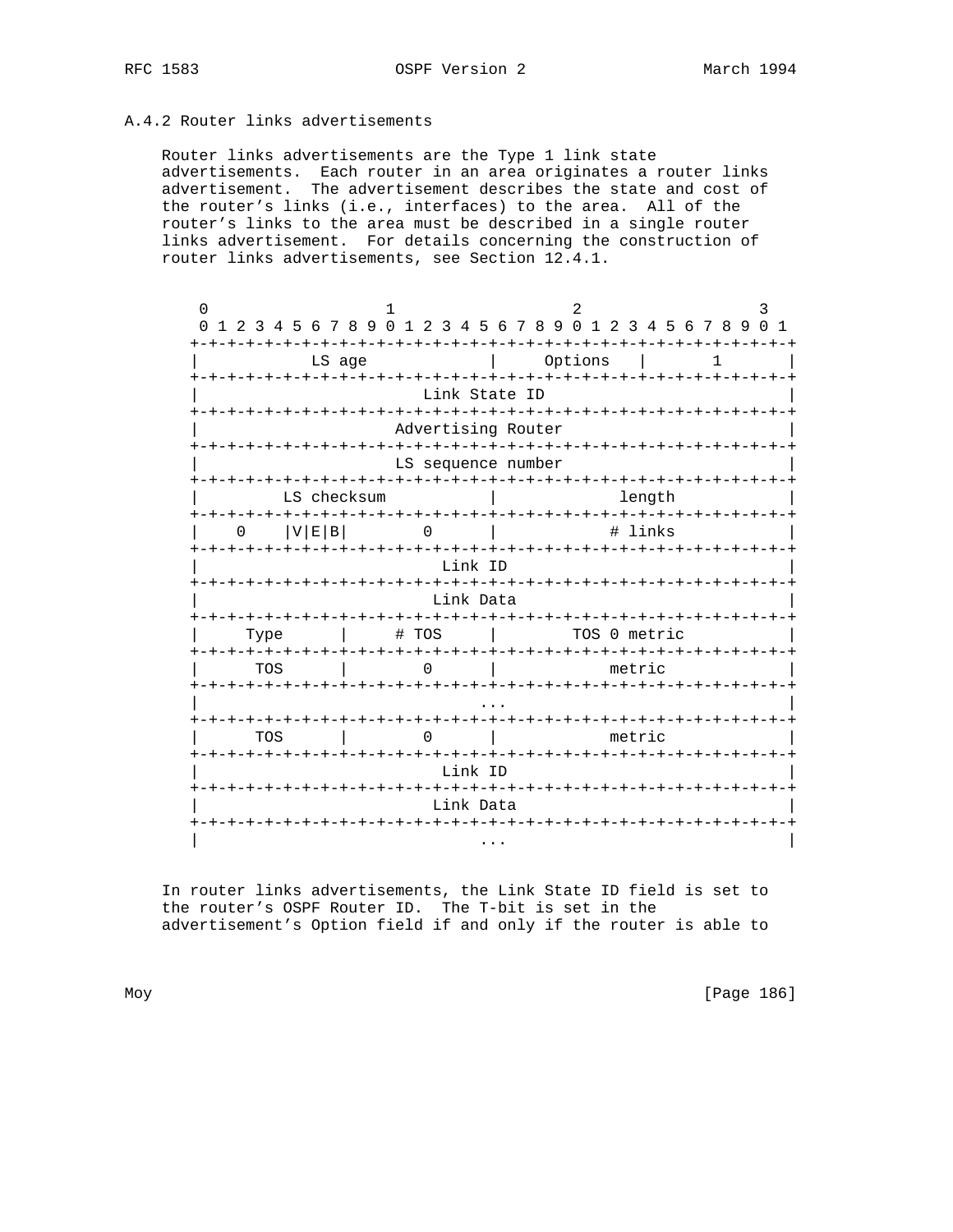RFC 1583 OSPF Version 2 March 1994

 calculate a separate set of routes for each IP TOS. Router links advertisements are flooded throughout a single area only.

bit V

 When set, the router is an endpoint of an active virtual link that is using the described area as a Transit area (V is for virtual link endpoint).

bit E

When set, the router is an AS boundary router (E is for external)

# bit B

When set, the router is an area border router (B is for border)

# links

 The number of router links described by this advertisement. This must be the total collection of router links (i.e., interfaces) to the area.

 The following fields are used to describe each router link (i.e., interface). Each router link is typed (see the below Type field). The Type field indicates the kind of link being described. It may be a link to a transit network, to another router or to a stub network. The values of all the other fields describing a router link depend on the link's Type. For example, each link has an associated 32-bit data field. For links to stub networks this field specifies the network's IP address mask. For other link types the Link Data specifies the router's associated IP interface address.

Type

 A quick description of the router link. One of the following. Note that host routes are classified as links to stub networks whose network mask is 0xffffffff.

Type Description

| Point-to-point connection to another router |
|---------------------------------------------|
| Connection to a transit network             |
| Connection to a stub network                |
| Virtual link                                |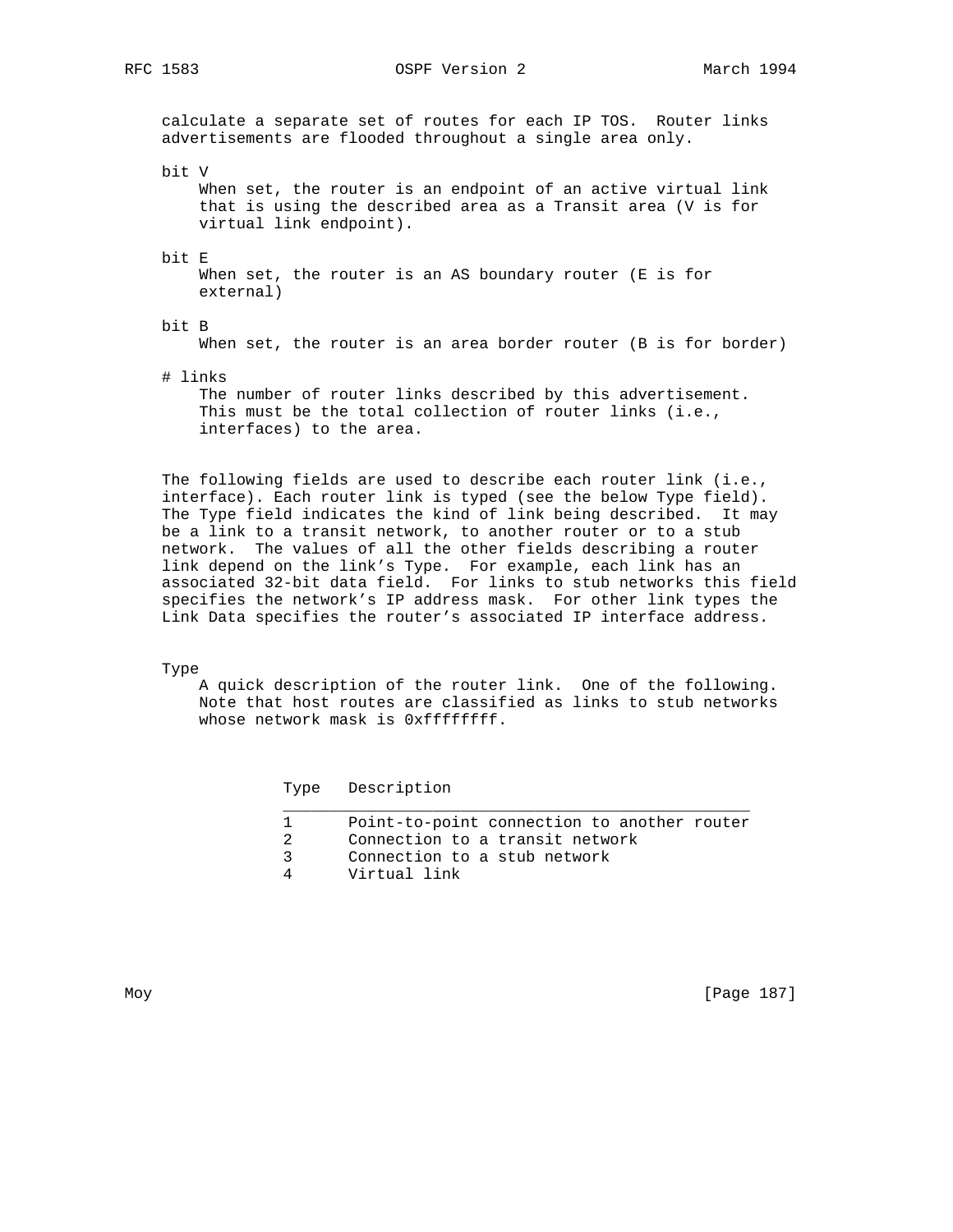#### Link ID

 Identifies the object that this router link connects to. Value depends on the link's Type. When connecting to an object that also originates a link state advertisement (i.e., another router or a transit network) the Link ID is equal to the neighboring advertisement's Link State ID. This provides the key for looking up said advertisement in the link state database. See Section 12.2 for more details.

Type Link ID

|   | Neighboring router's Router ID  |
|---|---------------------------------|
|   | IP address of Designated Router |
|   | IP network/subnet number        |
| 4 | Neighboring router's Router ID  |

#### Link Data

 Contents again depend on the link's Type field. For connections to stub networks, it specifies the network's IP address mask. For unnumbered point-to-point connections, it specifies the interface's MIB-II [RFC 1213] ifIndex value. For the other link types it specifies the router's associated IP interface address. This latter piece of information is needed during the routing table build process, when calculating the IP address of the next hop. See Section 16.1.1 for more details.

#### # TOS

 The number of different TOS metrics given for this link, not counting the required metric for TOS 0. For example, if no additional TOS metrics are given, this field should be set to 0.

TOS 0 metric

The cost of using this router link for TOS 0.

 For each link, separate metrics may be specified for each Type of Service (TOS). The metric for TOS 0 must always be included, and was discussed above. Metrics for non-zero TOS are described below. The encoding of TOS in OSPF link state advertisements is described in Section 12.3. Note that the cost for non-zero TOS values that are not specified defaults to the TOS 0 cost. Metrics must be listed in order of increasing TOS encoding. For example, the metric for TOS 16 must always follow the metric for TOS 8 when both are

Moy [Page 188]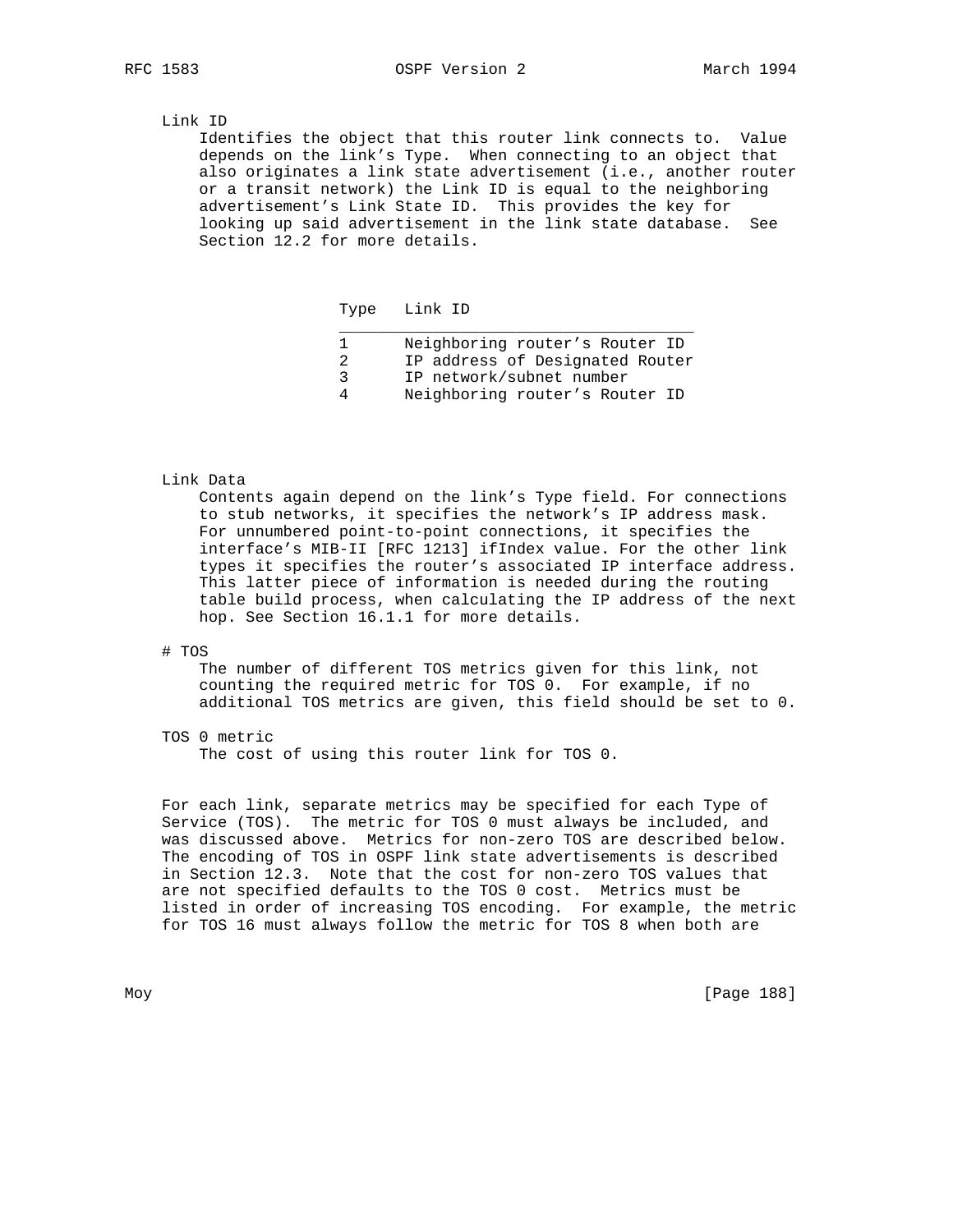specified.

 TOS IP Type of Service that this metric refers to. The encoding of TOS in OSPF link state advertisements is described in Section 12.3.

metric

 The cost of using this outbound router link, for traffic of the specified TOS.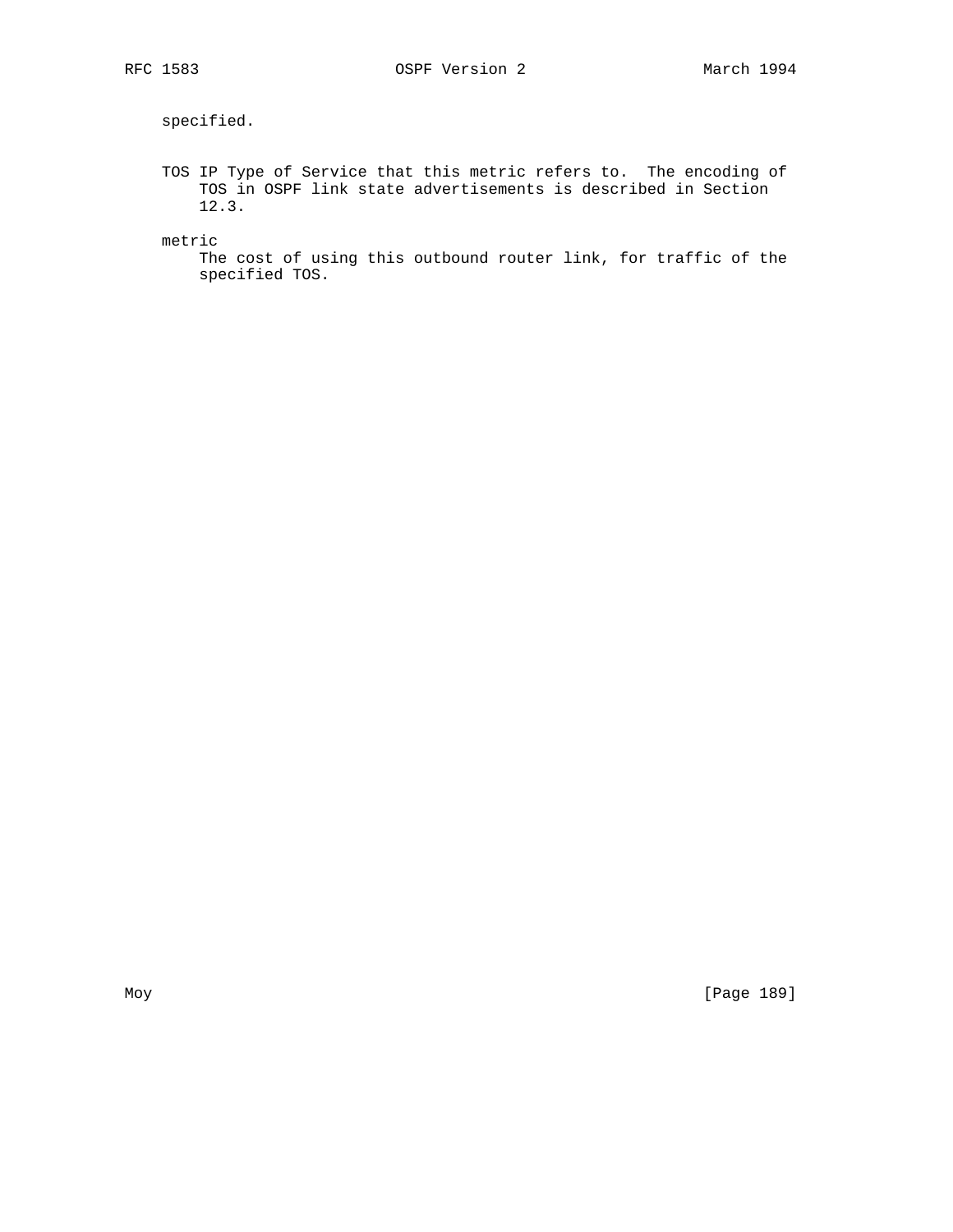# A.4.3 Network links advertisements

 Network links advertisements are the Type 2 link state advertisements. A network links advertisement is originated for each transit network in the area. A transit network is a multi access network that has more than one attached router. The network links advertisement is originated by the network's Designated Router. The advertisement describes all routers attached to the network, including the Designated Router itself. The advertisement's Link State ID field lists the IP interface address of the Designated Router.

 The distance from the network to all attached routers is zero, for all Types of Service. This is why the TOS and metric fields need not be specified in the network links advertisement. For details concerning the construction of network links advertisements, see Section 12.4.2.

| 0 1 2 3 4 5 6 7 8 9 0 1 2 3 4 5 6 7 8 9 0 1 2 3 4 5 6 7 8 9 |                        |              |            |                          |  |  |  |   |  |
|-------------------------------------------------------------|------------------------|--------------|------------|--------------------------|--|--|--|---|--|
|                                                             |                        |              |            |                          |  |  |  |   |  |
| LS age                                                      |                        |              |            | Options                  |  |  |  | 2 |  |
| -+-+-+-+-+-+-+-+-+-+                                        |                        |              |            | -+-+-+-+-+-+-+-+-+-+-+   |  |  |  |   |  |
|                                                             | Link State ID          |              |            |                          |  |  |  |   |  |
|                                                             |                        |              |            |                          |  |  |  |   |  |
|                                                             | Advertising Router     |              |            |                          |  |  |  |   |  |
|                                                             |                        |              |            |                          |  |  |  |   |  |
|                                                             | LS sequence number     |              |            |                          |  |  |  |   |  |
|                                                             |                        |              |            |                          |  |  |  |   |  |
| LS checksum                                                 | length                 |              |            |                          |  |  |  |   |  |
| -+-+-+-+-+-+-+-+                                            |                        |              |            | $-+ - + - + - + - + - +$ |  |  |  |   |  |
|                                                             |                        | Network Mask |            |                          |  |  |  |   |  |
|                                                             | -+-+-+-+-+-+-+-+-+-+-+ |              |            |                          |  |  |  |   |  |
|                                                             | Attached Router        |              |            |                          |  |  |  |   |  |
|                                                             | -+-+-+-+-+-+-+-+-+     |              | -+-+-+-+-+ |                          |  |  |  |   |  |
|                                                             |                        |              |            |                          |  |  |  |   |  |
|                                                             |                        | .            |            |                          |  |  |  |   |  |

#### Network Mask

 The IP address mask for the network. For example, a class A network would have the mask 0xff000000.

#### Attached Router

 The Router IDs of each of the routers attached to the network. Actually, only those routers that are fully adjacent to the Designated Router are listed. The Designated Router includes

Moy [Page 190]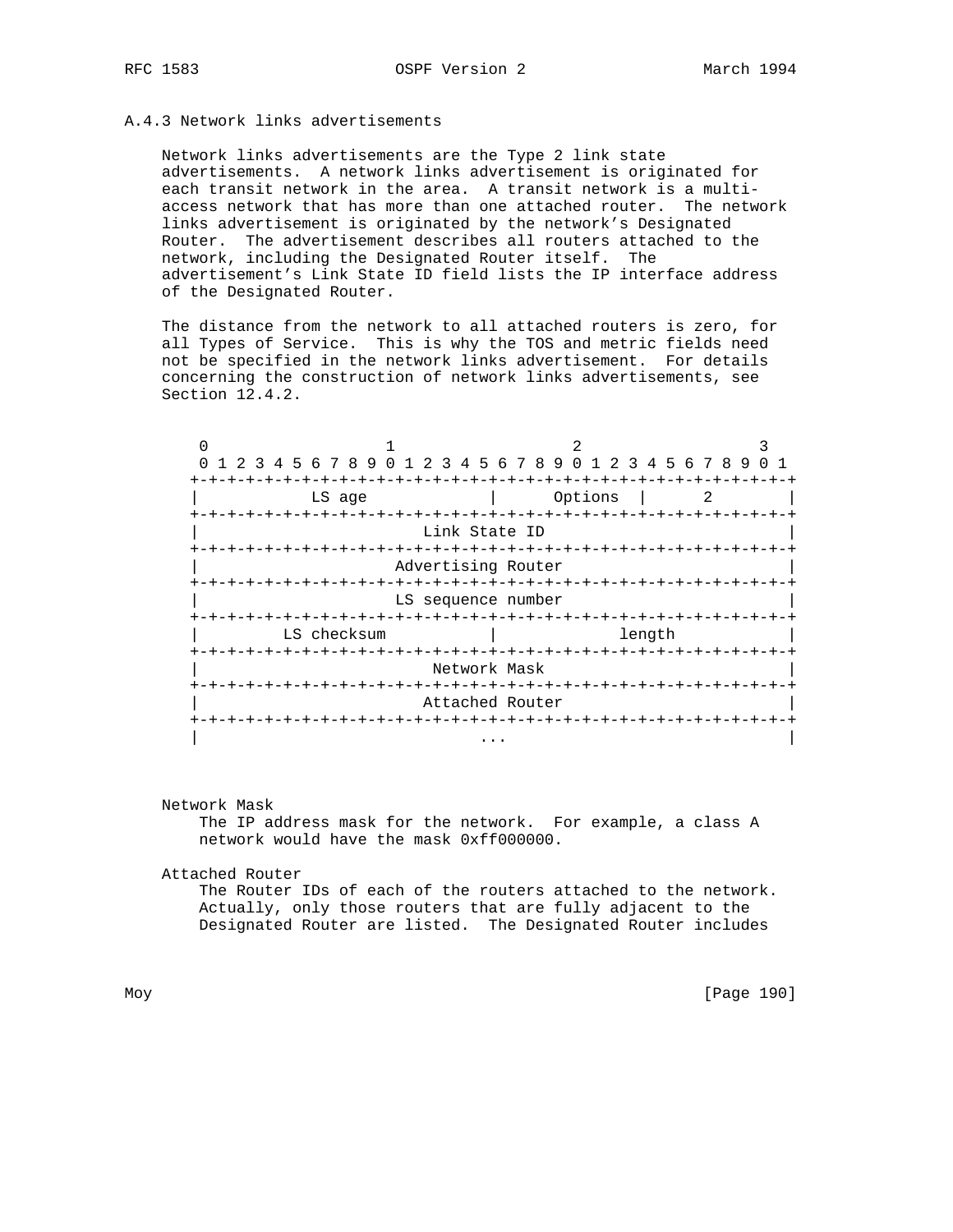itself in this list. The number of routers included can be deduced from the link state advertisement header's length field.

Moy [Page 191]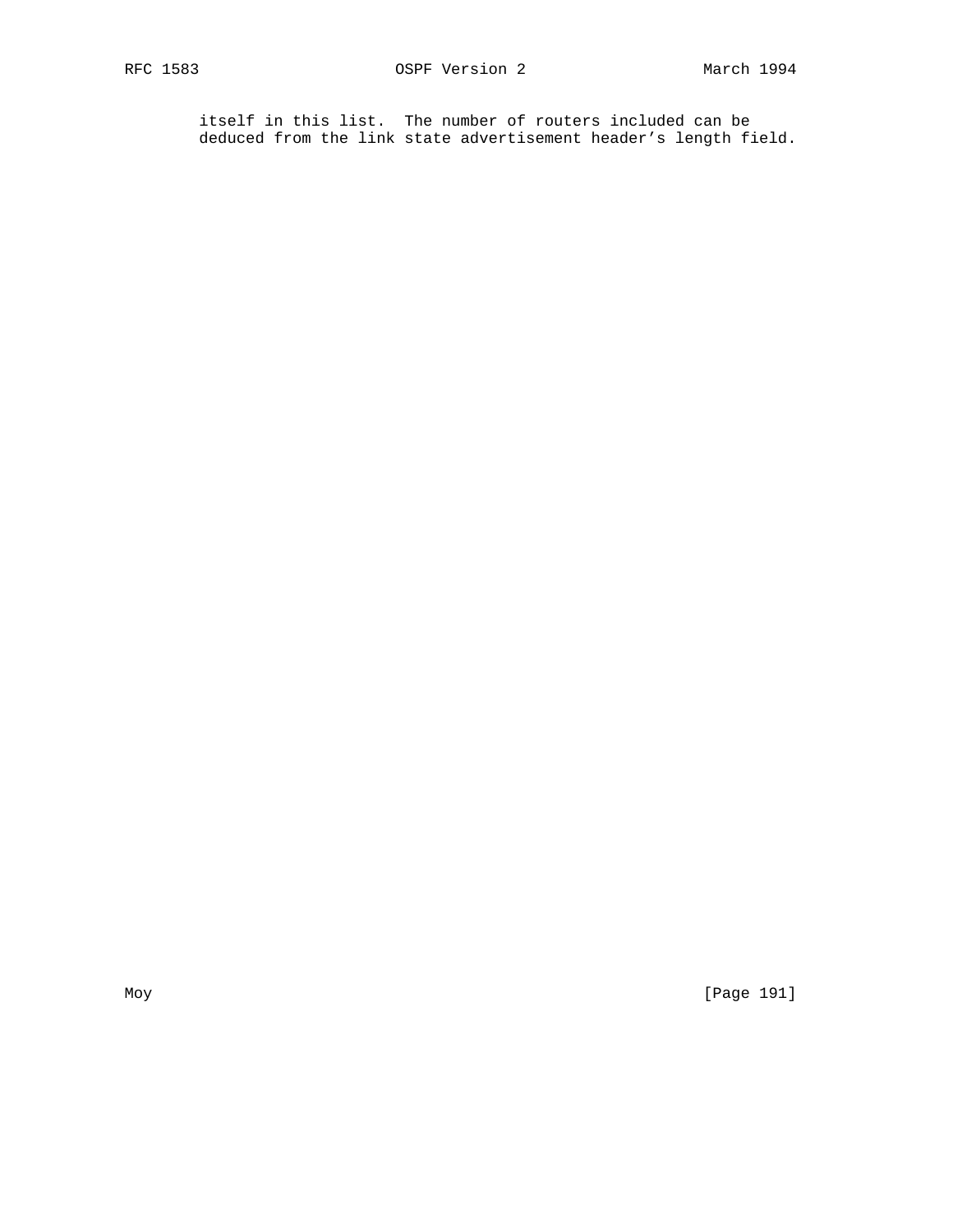## A.4.4 Summary link advertisements

 Summary link advertisements are the Type 3 and 4 link state advertisements. These advertisements are originated by area border routers. A separate summary link advertisement is made for each destination (known to the router) which belongs to the AS, yet is outside the area. For details concerning the construction of summary link advertisements, see Section 12.4.3.

 Type 3 link state advertisements are used when the destination is an IP network. In this case the advertisement's Link State ID field is an IP network number (if necessary, the Link State ID can also have one or more of the network's "host" bits set; see Appendix F for details). When the destination is an AS boundary router, a Type 4 advertisement is used, and the Link State ID field is the AS boundary router's OSPF Router ID. (To see why it is necessary to advertise the location of each ASBR, consult Section 16.4.) Other than the difference in the Link State ID field, the format of Type 3 and 4 link state advertisements is identical.

|                     | 1 2 3 4 5 6 7 8 9 0 1 2 3 4 5 6 7 8 9 0 1 2 3 4 5 6 7 8 9 |                    |                                              |        |
|---------------------|-----------------------------------------------------------|--------------------|----------------------------------------------|--------|
|                     |                                                           |                    |                                              |        |
|                     | LS age                                                    |                    | Options                                      | 3 or 4 |
| +-+-+-+-+-+-+-+-+-+ | +-+-+-+-+-+-+-+-+-+-+-+-+-+-+-+-+-+                       | Link State ID      | -+-+-+-+-+<br>-+-+-+-+-+-+-+-+-+-+-+-+-+-+-+ |        |
|                     |                                                           | Advertising Router |                                              |        |
|                     |                                                           | LS sequence number |                                              |        |
|                     | LS checksum                                               |                    | length                                       |        |
|                     |                                                           |                    |                                              |        |
|                     |                                                           | Network Mask       |                                              |        |
|                     |                                                           |                    |                                              |        |
| TOS                 |                                                           | metric             |                                              |        |
|                     |                                                           |                    |                                              |        |
|                     |                                                           |                    |                                              |        |

 For stub areas, Type 3 summary link advertisements can also be used to describe a (per-area) default route. Default summary routes are used in stub areas instead of flooding a complete set of external routes. When describing a default summary route, the advertisement's Link State ID is always set to DefaultDestination (0.0.0.0) and the Network Mask is set to 0.0.0.0.

Moy [Page 192]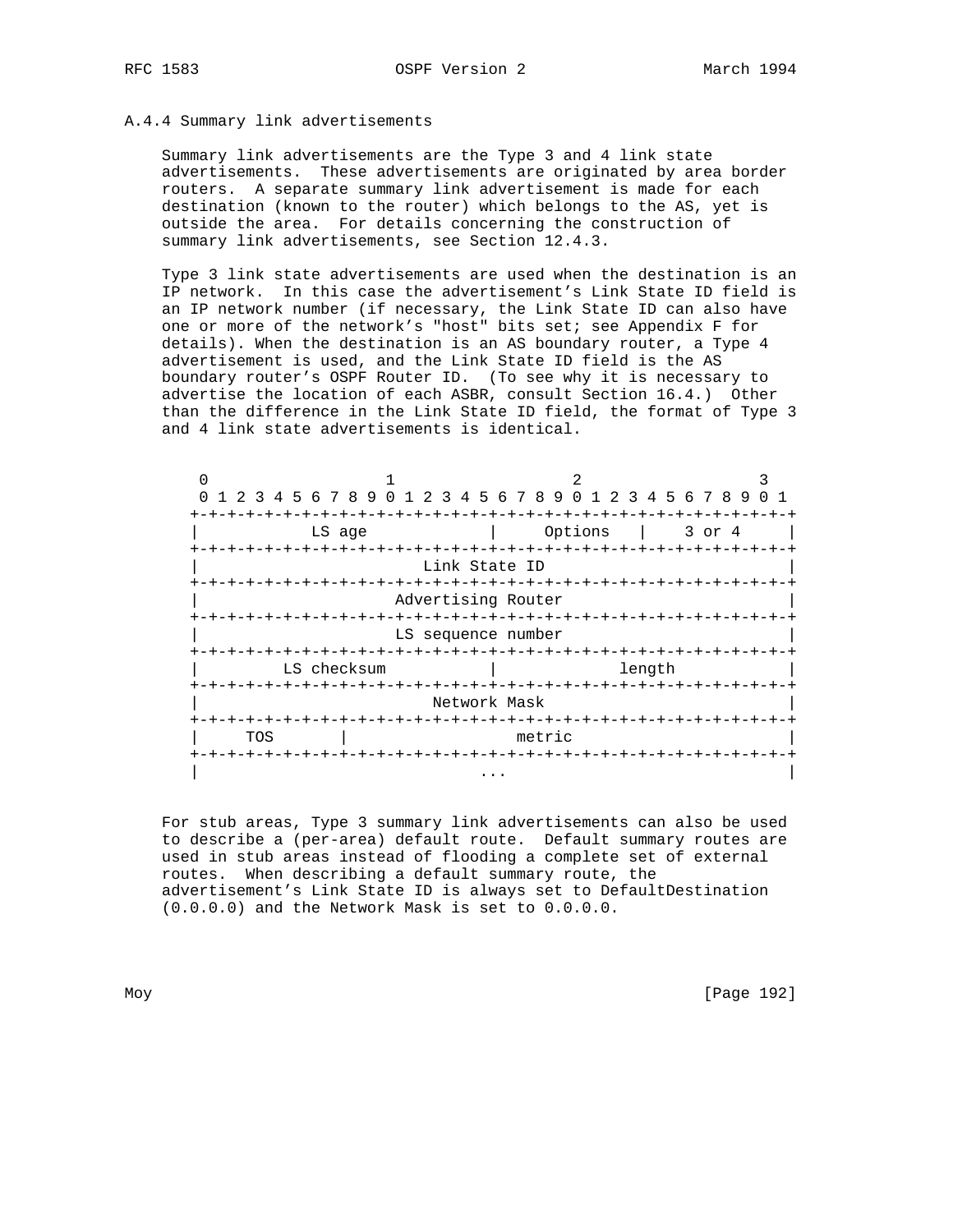Separate costs may be advertised for each IP Type of Service. The encoding of TOS in OSPF link state advertisements is described in Section 12.3. Note that the cost for TOS 0 must be included, and is always listed first. If the T-bit is reset in the advertisement's Option field, only a route for TOS 0 is described by the advertisement. Otherwise, routes for the other TOS values are also described; if a cost for a certain TOS is not included, its cost defaults to that specified for TOS 0.

Network Mask

 For Type 3 link state advertisements, this indicates the destination network's IP address mask. For example, when advertising the location of a class A network the value 0xff000000 would be used. This field is not meaningful and must be zero for Type 4 link state advertisements.

 For each specified Type of Service, the following fields are defined. The number of TOS routes included can be calculated from the link state advertisement header's length field. Values for TOS 0 must be specified; they are listed first. Other values must be listed in order of increasing TOS encoding. For example, the cost for TOS 16 must always follow the cost for TOS 8 when both are specified.

 TOS The Type of Service that the following cost concerns. The encoding of TOS in OSPF link state advertisements is described in Section 12.3.

metric

 The cost of this route. Expressed in the same units as the interface costs in the router links advertisements.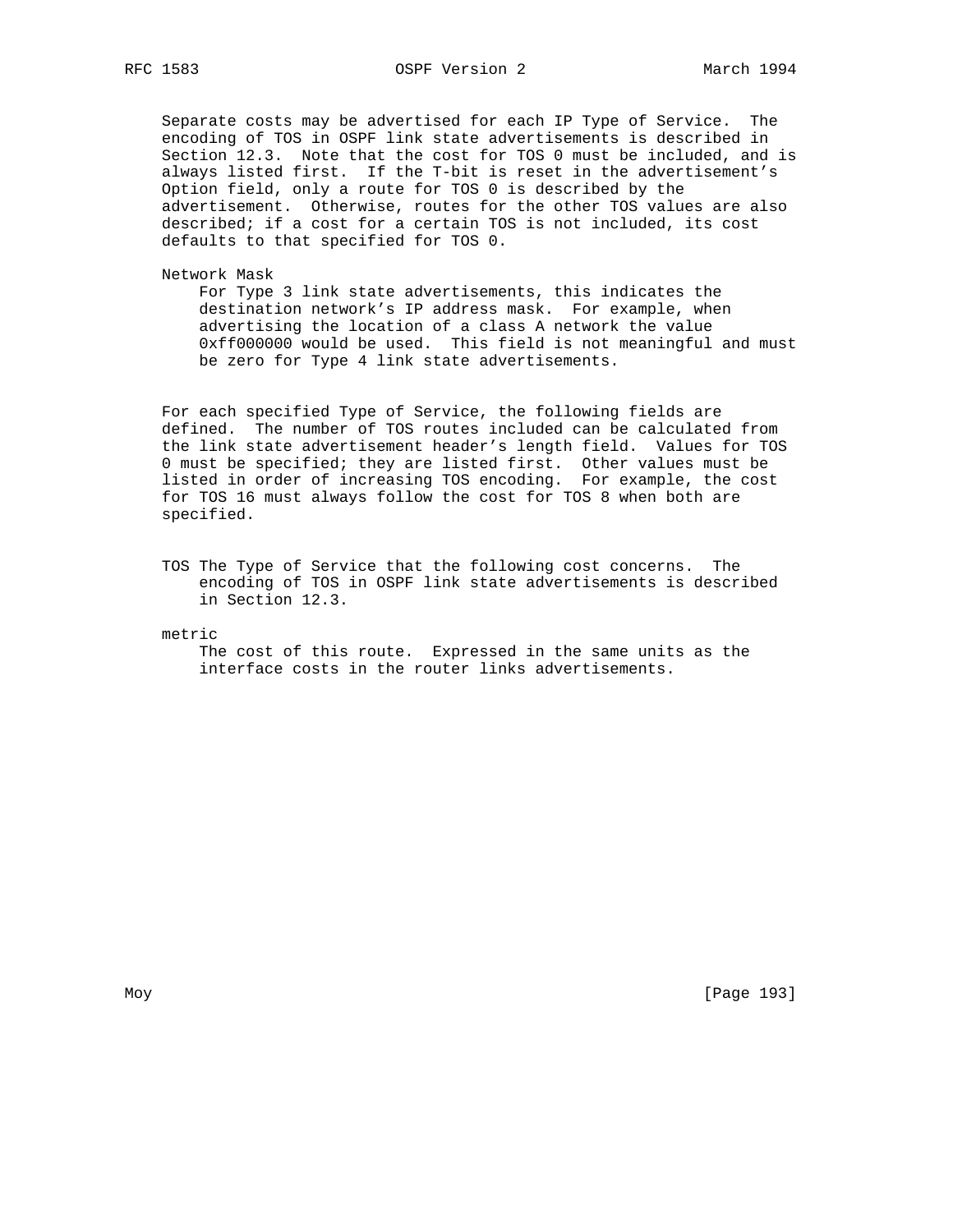# A.4.5 AS external link advertisements

 AS external link advertisements are the Type 5 link state advertisements. These advertisements are originated by AS boundary routers. A separate advertisement is made for each destination (known to the router) which is external to the AS. For details concerning the construction of AS external link advertisements, see Section 12.4.3.

 AS external link advertisements usually describe a particular external destination. For these advertisements the Link State ID field specifies an IP network number (if necessary, the Link State ID can also have one or more of the network's "host" bits set; see Appendix F for details). AS external link advertisements are also used to describe a default route. Default routes are used when no specific route exists to the destination. When describing a default route, the Link State ID is always set to DefaultDestination (0.0.0.0) and the Network Mask is set to 0.0.0.0.

| $1 \t2 \t3$ | 4 5 6 7 8 9 0 1 2 3 4 5 6 7 8 9 |             |                      |                    |                              |        |                        |             |        |   | 0 1 2 3 4 5 6 7 8 9 |  |
|-------------|---------------------------------|-------------|----------------------|--------------------|------------------------------|--------|------------------------|-------------|--------|---|---------------------|--|
|             |                                 |             |                      |                    |                              |        |                        |             |        |   |                     |  |
|             |                                 | LS age      |                      |                    |                              |        | Options                |             |        | 5 |                     |  |
|             |                                 |             |                      | Link State ID      |                              |        |                        |             |        |   |                     |  |
|             |                                 |             |                      |                    |                              |        |                        |             |        |   |                     |  |
|             |                                 |             |                      | -+-+-+-+-+-+-+     |                              |        | -+-+-+-+-+-+-+-+-+-+-+ |             |        |   |                     |  |
|             |                                 |             |                      | Advertising Router |                              |        |                        |             |        |   |                     |  |
|             |                                 |             |                      | LS sequence number |                              |        |                        |             |        |   |                     |  |
|             |                                 |             |                      |                    |                              |        |                        |             |        |   |                     |  |
|             |                                 | LS checksum |                      |                    |                              |        |                        |             | length |   |                     |  |
|             |                                 |             |                      |                    |                              |        |                        | -+-+-+-+-+- |        |   |                     |  |
|             |                                 |             |                      | Network Mask       |                              |        |                        |             |        |   |                     |  |
|             |                                 |             |                      | -+-+-+-+-+-+-+-+   |                              |        | -+-+-+-+-+-+-+-+-+-+-+ |             |        |   |                     |  |
| Е           | TOS                             |             |                      |                    |                              | metric |                        |             |        |   |                     |  |
|             | -+-+-+-+                        |             | $-+ - + - + - + - +$ |                    | -+-+-+-+-+-+-+-+-+-+-+-+-+-+ |        |                        |             |        |   |                     |  |
|             |                                 |             |                      | Forwarding address |                              |        |                        |             |        |   |                     |  |
|             |                                 |             |                      |                    |                              |        |                        |             |        |   |                     |  |
|             |                                 |             |                      | External Route Tag |                              |        |                        |             |        |   |                     |  |
|             |                                 |             |                      |                    |                              |        |                        |             |        |   |                     |  |
|             |                                 |             |                      |                    |                              |        |                        |             |        |   |                     |  |

 Separate costs may be advertised for each IP Type of Service. The encoding of TOS in OSPF link state advertisements is described in Section 12.3. Note that the cost for TOS 0 must be included, and is

Moy [Page 194]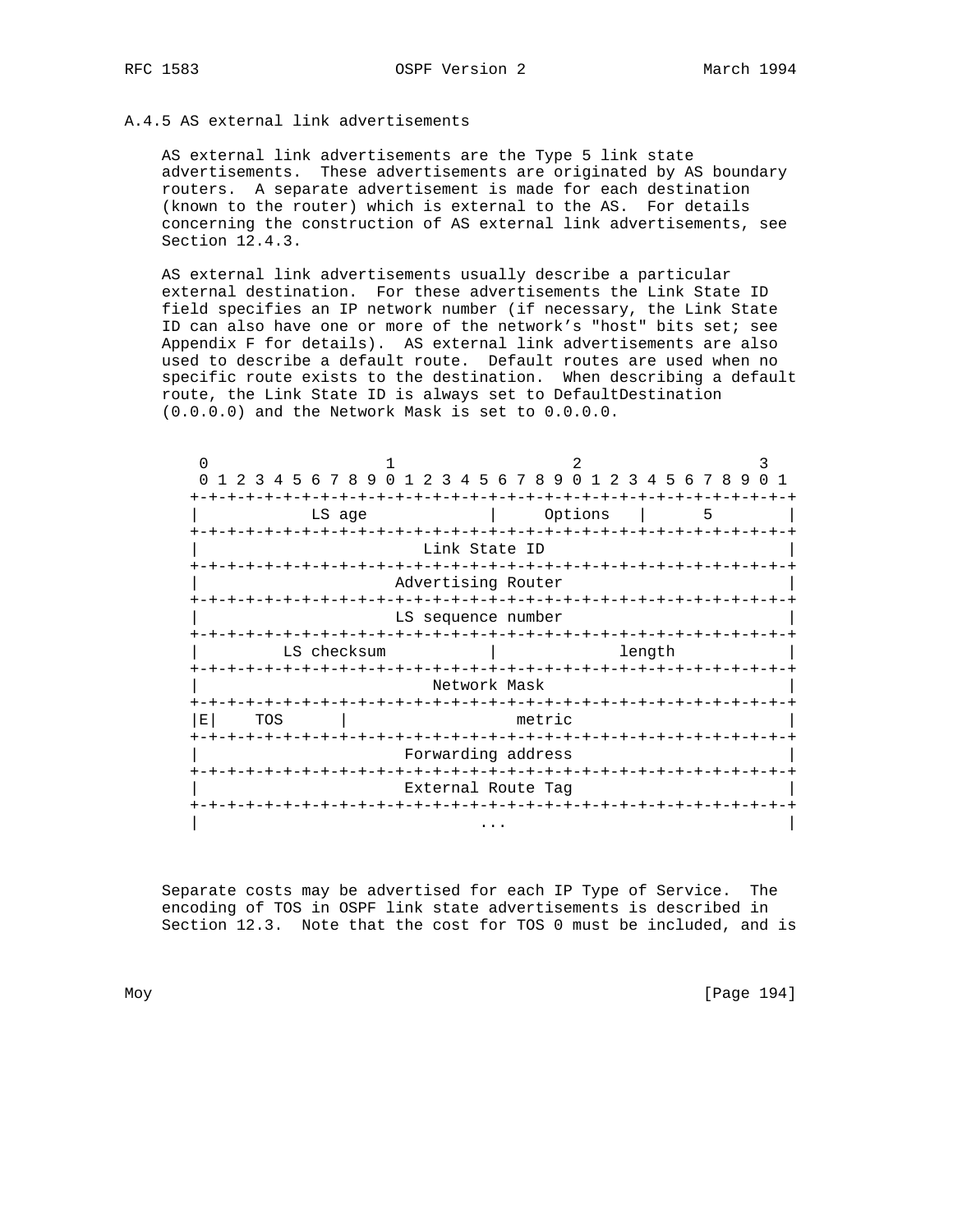RFC 1583 OSPF Version 2 March 1994

 always listed first. If the T-bit is reset in the advertisement's Option field, only a route for TOS 0 is described by the advertisement. Otherwise, routes for the other TOS values are also described; if a cost for a certain TOS is not included, its cost defaults to that specified for TOS 0.

## Network Mask

 The IP address mask for the advertised destination. For example, when advertising a class A network the mask 0xff000000 would be used.

 For each specified Type of Service, the following fields are defined. The number of TOS routes included can be calculated from the link state advertisement header's length field. Values for TOS 0 must be specified; they are listed first. Other values must be listed in order of increasing TOS encoding. For example, the cost for TOS 16 must always follow the cost for TOS 8 when both are specified.

#### bit E

The type of external metric. If bit E is set, the metric specified is a Type 2 external metric. This means the metric is considered larger than any link state path. If bit E is zero, the specified metric is a Type 1 external metric. This means that is is comparable directly (without translation) to the link state metric.

Forwarding address

 Data traffic for the advertised destination will be forwarded to this address. If the Forwarding address is set to 0.0.0.0, data traffic will be forwarded instead to the advertisement's originator (i.e., the responsible AS boundary router).

 TOS The Type of Service that the following cost concerns. The encoding of TOS in OSPF link state advertisements is described in Section 12.3.

#### metric

 The cost of this route. Interpretation depends on the external type indication (bit E above).

External Route Tag

 A 32-bit field attached to each external route. This is not used by the OSPF protocol itself. It may be used to communicate information between AS boundary routers; the precise nature of such information is outside the scope of this specification.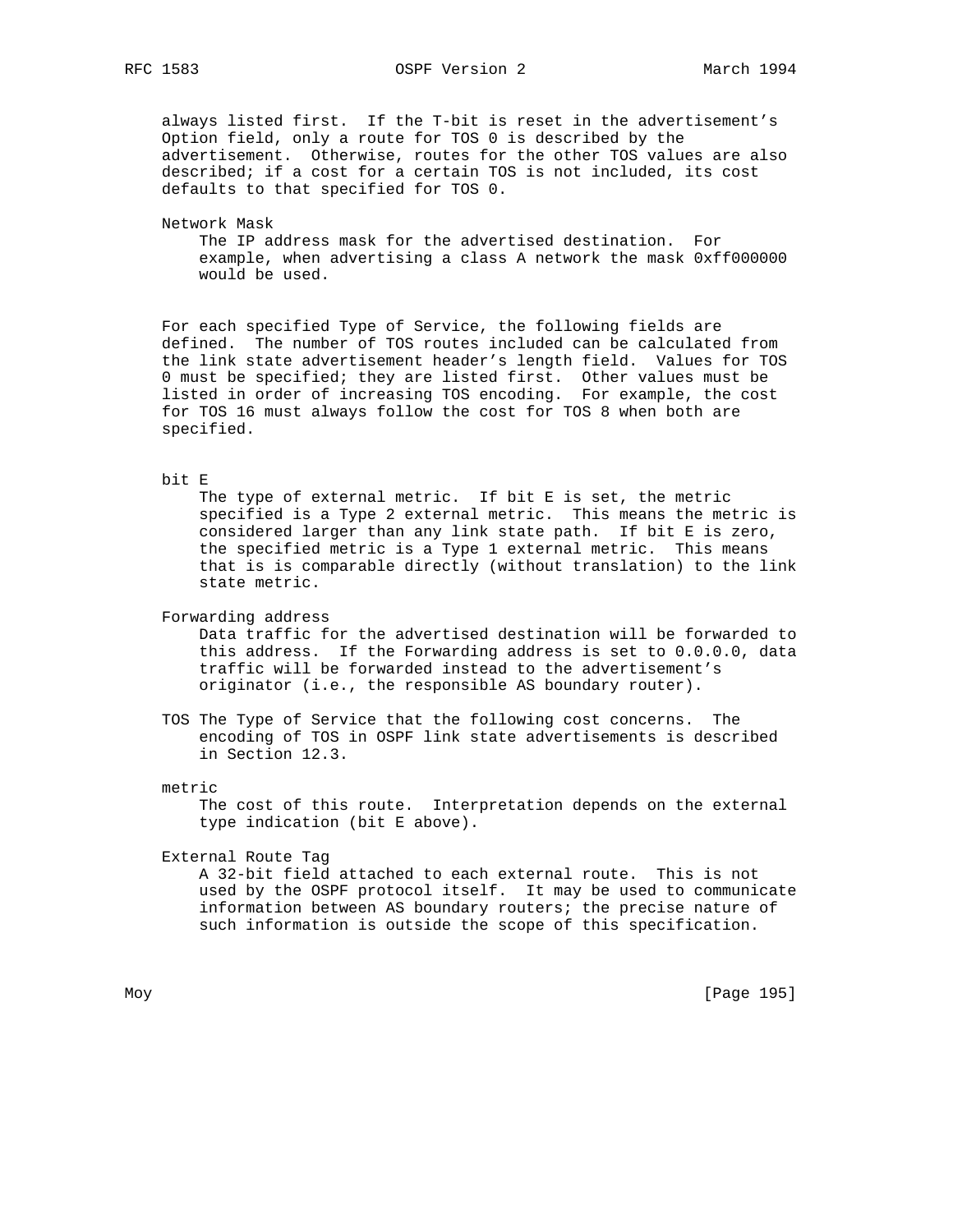## B. Architectural Constants

 Several OSPF protocol parameters have fixed architectural values. These parameters have been referred to in the text by names such as LSRefreshTime. The same naming convention is used for the configurable protocol parameters. They are defined in Appendix C.

 The name of each architectural constant follows, together with its value and a short description of its function.

#### LSRefreshTime

 The maximum time between distinct originations of any particular link state advertisement. When the LS age field of one of the router's self-originated advertisements reaches the value LSRefreshTime, a new instance of the link state advertisement is originated, even though the contents of the advertisement (apart from the link state header) will be the same. The value of LSRefreshTime is set to 30 minutes.

#### MinLSInterval

 The minimum time between distinct originations of any particular link state advertisement. The value of MinLSInterval is set to 5 seconds.

#### MaxAge

 The maximum age that a link state advertisement can attain. When an advertisement's LS age field reaches MaxAge, it is reflooded in an attempt to flush the advertisement from the routing domain (See Section 14). Advertisements of age MaxAge are not used in the routing table calculation. The value of MaxAge must be greater than LSRefreshTime. The value of MaxAge is set to 1 hour.

#### CheckAge

 When the age of a link state advertisement (that is contained in the link state database) hits a multiple of CheckAge, the advertisement's checksum is verified. An incorrect checksum at this time indicates a serious error. The value of CheckAge is set to 5 minutes.

## MaxAgeDiff

 The maximum time dispersion that can occur, as a link state advertisement is flooded throughout the AS. Most of this time is accounted for by the link state advertisements sitting on router output queues (and therefore not aging) during the flooding process. The value of MaxAgeDiff is set to 15 minutes.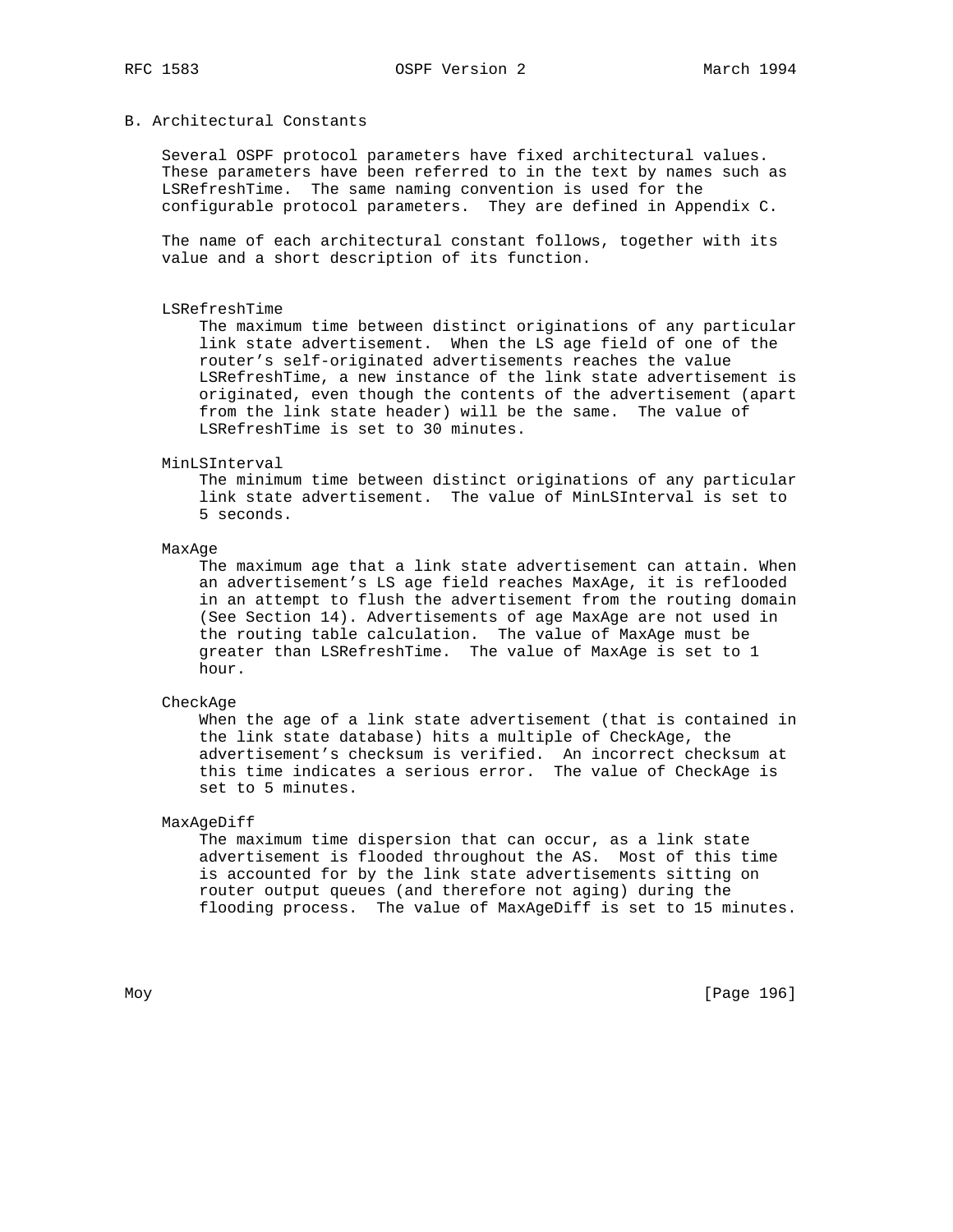## LSInfinity

 The metric value indicating that the destination described by a link state advertisement is unreachable. Used in summary link advertisements and AS external link advertisements as an alternative to premature aging (see Section 14.1). It is defined to be the 24-bit binary value of all ones: 0xffffff.

DefaultDestination

 The Destination ID that indicates the default route. This route is used when no other matching routing table entry can be found. The default destination can only be advertised in AS external link advertisements and in stub areas' type 3 summary link advertisements. Its value is the IP address 0.0.0.0.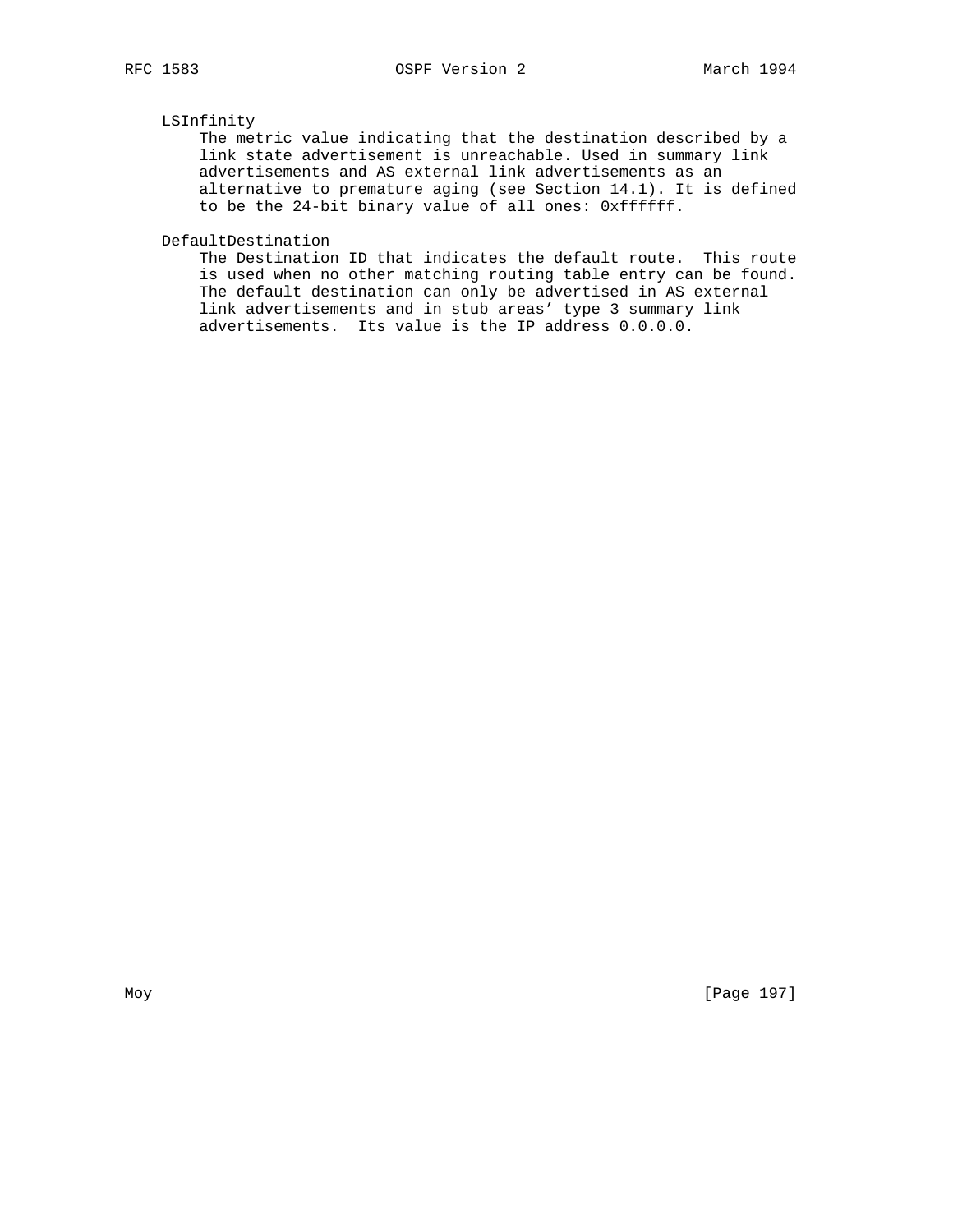## C. Configurable Constants

 The OSPF protocol has quite a few configurable parameters. These parameters are listed below. They are grouped into general functional categories (area parameters, interface parameters, etc.). Sample values are given for some of the parameters.

 Some parameter settings need to be consistent among groups of routers. For example, all routers in an area must agree on that area's parameters, and all routers attached to a network must agree on that network's IP network number and mask.

 Some parameters may be determined by router algorithms outside of this specification (e.g., the address of a host connected to the router via a SLIP line). From OSPF's point of view, these items are still configurable.

C.1 Global parameters

 In general, a separate copy of the OSPF protocol is run for each area. Because of this, most configuration parameters are defined on a per-area basis. The few global configuration parameters are listed below.

Router ID

 This is a 32-bit number that uniquely identifies the router in the Autonomous System. One algorithm for Router ID assignment is to choose the largest or smallest IP address assigned to the router. If a router's OSPF Router ID is changed, the router's OSPF software should be restarted before the new Router ID takes effect. Before restarting in order to change its Router ID, the router should flush its self-originated link state advertisements from the routing domain (see Section 14.1), or they will persist for up to MaxAge minutes.

TOS capability

 This item indicates whether the router will calculate separate routes based on TOS. For more information, see Sections 4.5 and 16.9.

C.2 Area parameters

 All routers belonging to an area must agree on that area's configuration. Disagreements between two routers will lead to an inability for adjacencies to form between them, with a resulting hindrance to the flow of routing protocol and data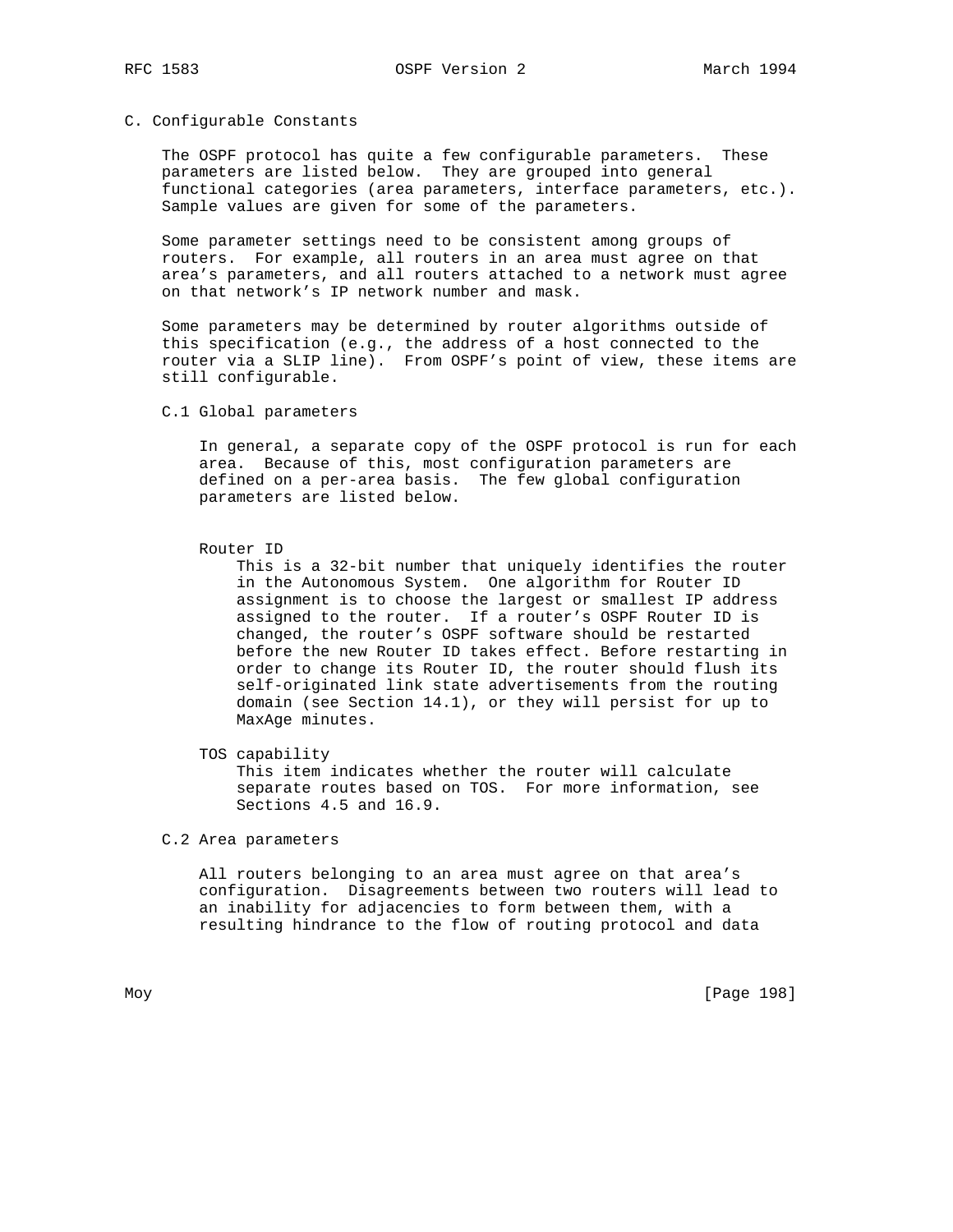RFC 1583 OSPF Version 2 March 1994

traffic. The following items must be configured for an area:

Area ID

 This is a 32-bit number that identifies the area. The Area ID of 0.0.0.0 is reserved for the backbone. If the area represents a subnetted network, the IP network number of the subnetted network may be used for the Area ID.

List of address ranges

 An OSPF area is defined as a list of address ranges. Each address range consists of the following items:

- [IP address, mask] Describes the collection of IP addresses contained in the address range. Networks and hosts are assigned to an area depending on whether their addresses fall into one of the area's defining address ranges. Routers are viewed as belonging to multiple areas, depending on their attached networks' area membership.
- Status Set to either Advertise or DoNotAdvertise. Routing information is condensed at area boundaries. External to the area, at most a single route is advertised (via a summary link advertisement) for each address range. The route is advertised if and only if the address range's Status is set to Advertise. Unadvertised ranges allow the existence of certain networks to be intentionally hidden from other areas. Status is set to Advertise by default.

 As an example, suppose an IP subnetted network is to be its own OSPF area. The area would be configured as a single address range, whose IP address is the address of the subnetted network, and whose mask is the natural class A, B, or C address mask. A single route would be advertised external to the area, describing the entire subnetted network.

AuType

 Each area can be configured for a separate type of authentication. See Appendix D for a discussion of the defined authentication types.

#### ExternalRoutingCapability

 Whether AS external advertisements will be flooded into/throughout the area. If AS external advertisements are

Moy [Page 199]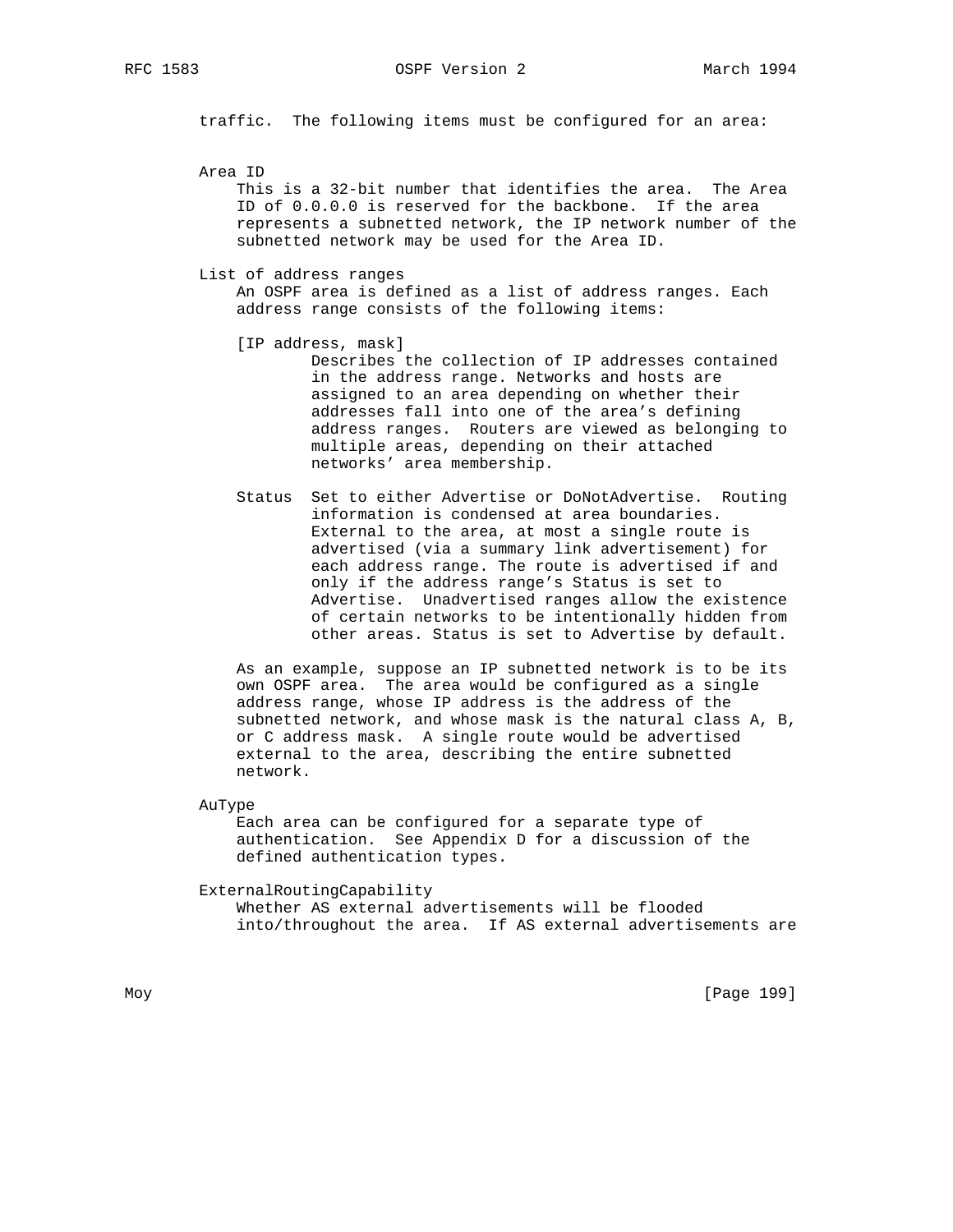## RFC 1583 OSPF Version 2 March 1994

 excluded from the area, the area is called a "stub". Internal to stub areas, routing to external destinations will be based solely on a default summary route. The backbone cannot be configured as a stub area. Also, virtual links cannot be configured through stub areas. For more information, see Section 3.6.

StubDefaultCost

 If the area has been configured as a stub area, and the router itself is an area border router, then the StubDefaultCost indicates the cost of the default summary link that the router should advertise into the area. There can be a separate cost configured for each IP TOS. See Section 12.4.3 for more information.

## C.3 Router interface parameters

 Some of the configurable router interface parameters (such as IP interface address and subnet mask) actually imply properties of the attached networks, and therefore must be consistent across all the routers attached to that network. The parameters that must be configured for a router interface are:

IP interface address

 The IP protocol address for this interface. This uniquely identifies the router over the entire internet. An IP address is not required on serial lines. Such a serial line is called "unnumbered".

IP interface mask

 Also referred to as the subnet mask, this indicates the portion of the IP interface address that identifies the attached network. Masking the IP interface address with the IP interface mask yields the IP network number of the attached network. On point-to-point networks and virtual links, the IP interface mask is not defined. On these networks, the link itself is not assigned an IP network number, and so the addresses of each side of the link are assigned independently, if they are assigned at all.

Interface output cost(s)

 The cost of sending a packet on the interface, expressed in the link state metric. This is advertised as the link cost for this interface in the router's router links advertisement. There may be a separate cost for each IP Type of Service. The interface output cost(s) must always be greater than 0.

Moy [Page 200]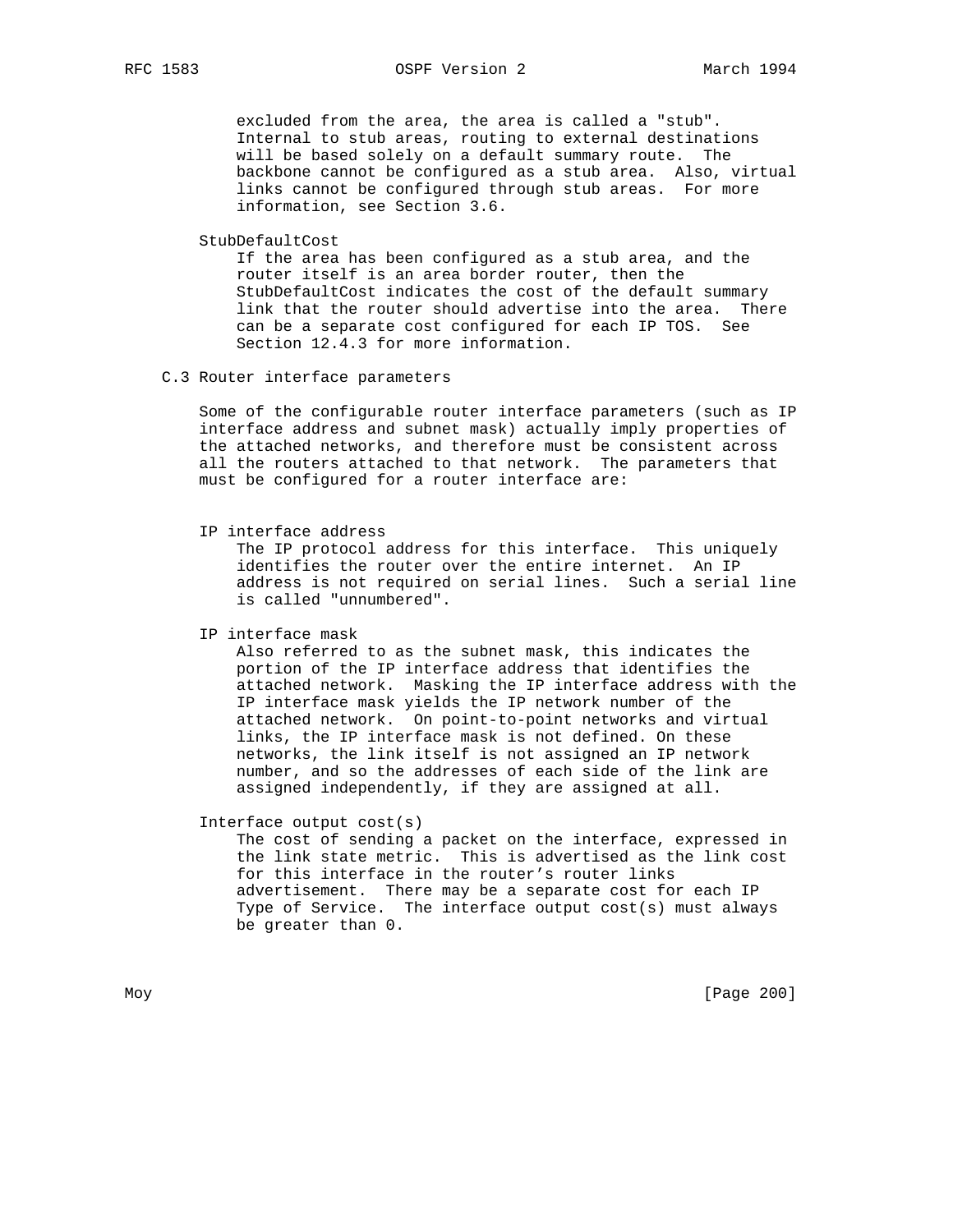# RxmtInterval

 The number of seconds between link state advertisement retransmissions, for adjacencies belonging to this interface. Also used when retransmitting Database Description and Link State Request Packets. This should be well over the expected round-trip delay between any two routers on the attached network. The setting of this value should be conservative or needless retransmissions will result. It will need to be larger on low speed serial lines and virtual links. Sample value for a local area network: 5 seconds.

InfTransDelay

 The estimated number of seconds it takes to transmit a Link State Update Packet over this interface. Link state advertisements contained in the update packet must have their age incremented by this amount before transmission. This value should take into account the transmission and propagation delays of the interface. It must be greater than 0. Sample value for a local area network: 1 second.

## Router Priority

 An 8-bit unsigned integer. When two routers attached to a network both attempt to become Designated Router, the one with the highest Router Priority takes precedence. If there is still a tie, the router with the highest Router ID takes precedence. A router whose Router Priority is set to 0 is ineligible to become Designated Router on the attached network. Router Priority is only configured for interfaces to multi-access networks.

HelloInterval

 The length of time, in seconds, between the Hello Packets that the router sends on the interface. This value is advertised in the router's Hello Packets. It must be the same for all routers attached to a common network. The smaller the HelloInterval, the faster topological changes will be detected, but more OSPF routing protocol traffic will ensue. Sample value for a X.25 PDN network: 30 seconds. Sample value for a local area network: 10 seconds.

RouterDeadInterval

 After ceasing to hear a router's Hello Packets, the number of seconds before its neighbors declare the router down. This is also advertised in the router's Hello Packets in their RouterDeadInterval field. This should be some multiple of the HelloInterval (say 4). This value again must be the same for all routers attached to a common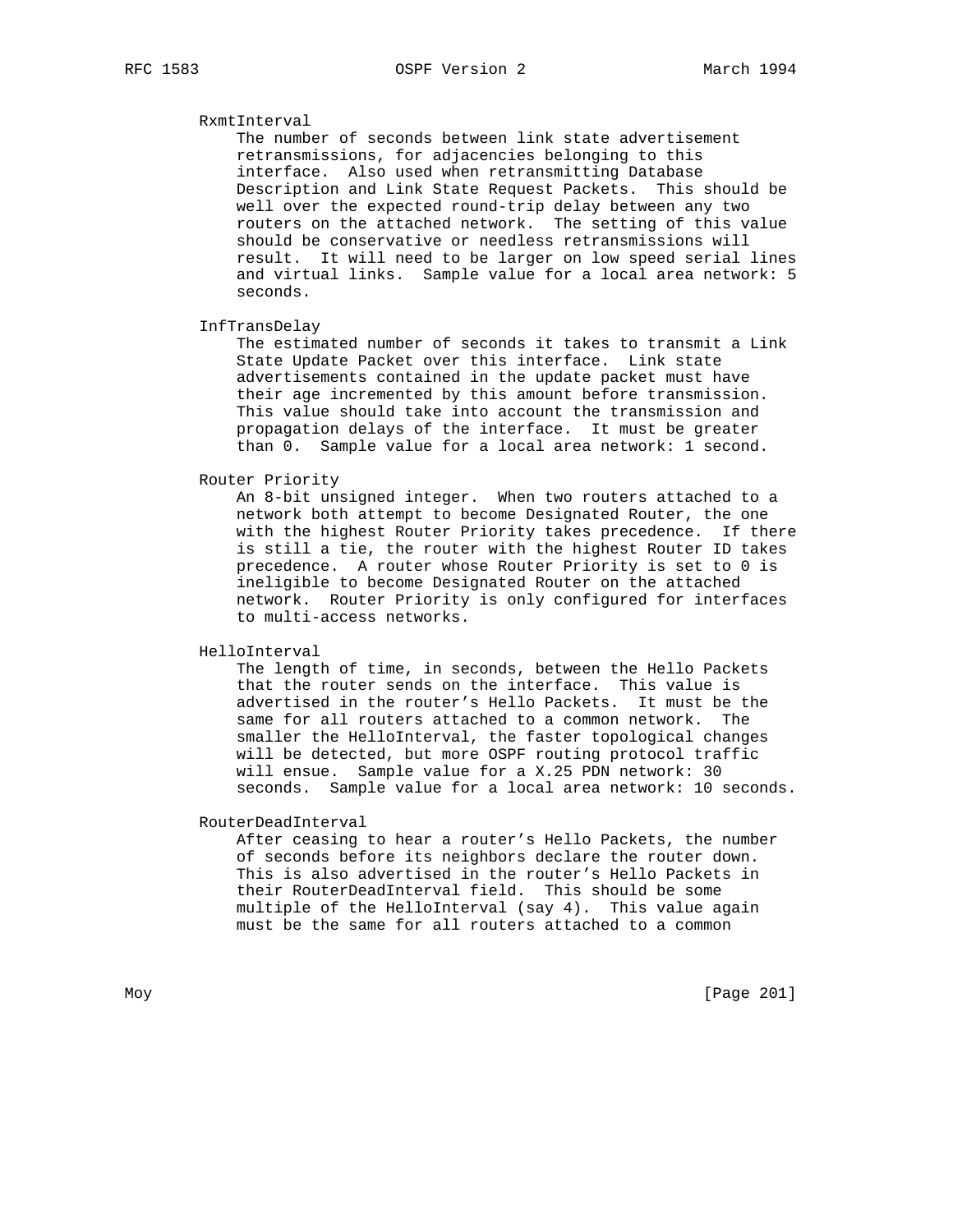network.

Authentication key

 This configured data allows the authentication procedure to generate and/or verify the authentication field in the OSPF header. This value again must be the same for all routers attached to a common network. For example, if the AuType indicates simple password, the Authentication key would be a 64-bit password. This key would be inserted directly into the OSPF header when originating routing protocol packets. There could be a separate password for each network.

## C.4 Virtual link parameters

 Virtual links are used to restore/increase connectivity of the backbone. Virtual links may be configured between any pair of area border routers having interfaces to a common (non-backbone) area. The virtual link appears as an unnumbered point-to-point link in the graph for the backbone. The virtual link must be configured in both of the area border routers.

 A virtual link appears in router links advertisements (for the backbone) as if it were a separate router interface to the backbone. As such, it has all of the parameters associated with a router interface (see Section C.3). Although a virtual link acts like an unnumbered point-to-point link, it does have an associated IP interface address. This address is used as the IP source in OSPF protocol packets it sends along the virtual link, and is set dynamically during the routing table build process. Interface output cost is also set dynamically on virtual links to be the cost of the intra-area path between the two routers. The parameter RxmtInterval must be configured, and should be well over the expected round-trip delay between the two routers. This may be hard to estimate for a virtual link; it is better to err on the side of making it too large. Router Priority is not used on virtual links.

 A virtual link is defined by the following two configurable parameters: the Router ID of the virtual link's other endpoint, and the (non-backbone) area through which the virtual link runs (referred to as the virtual link's Transit area). Virtual links cannot be configured through stub areas.

C.5 Non-broadcast, multi-access network parameters

 OSPF treats a non-broadcast, multi-access network much like it treats a broadcast network. Since there may be many routers attached to the network, a Designated Router is selected for the

Moy [Page 202]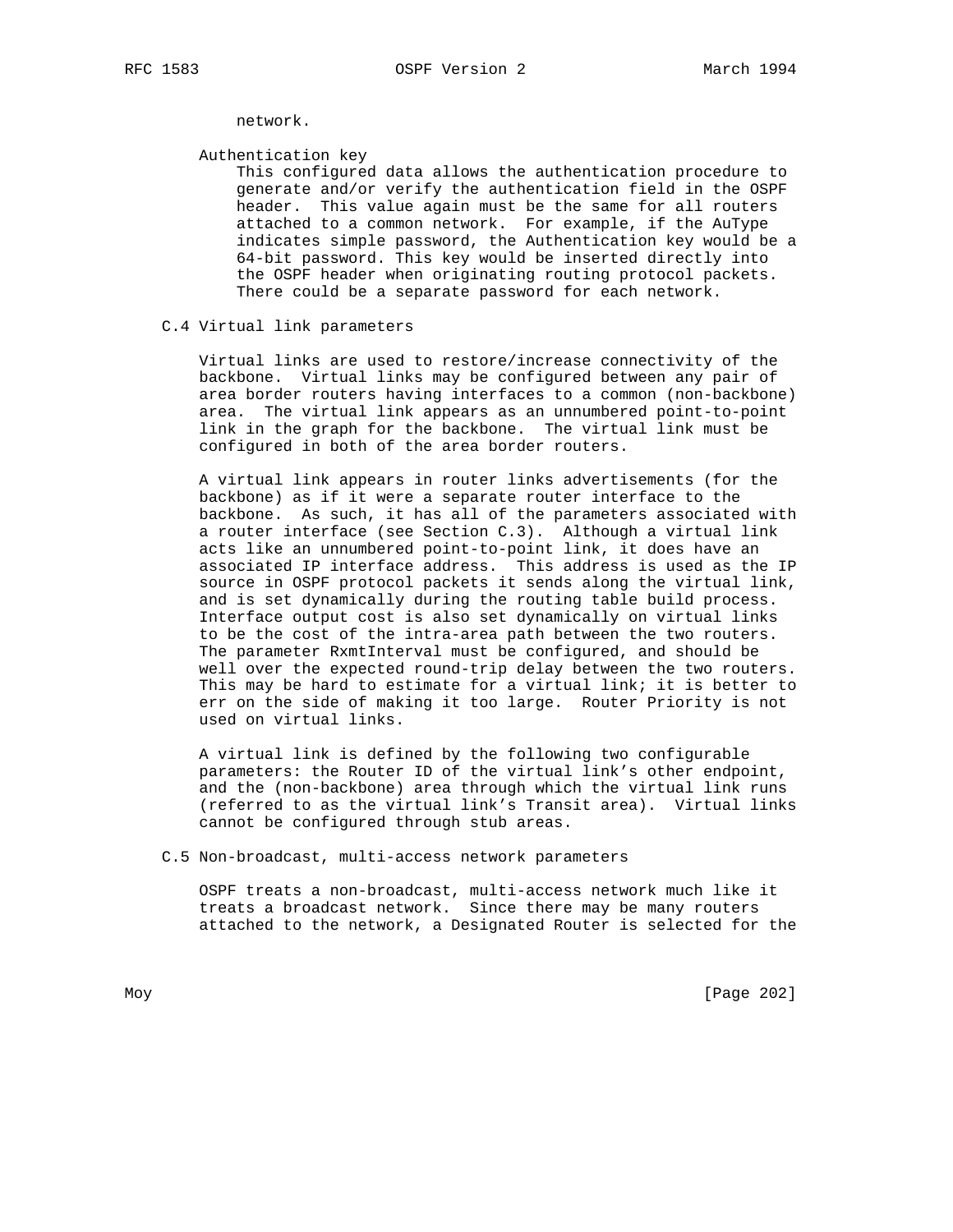network. This Designated Router then originates a networks links advertisement, which lists all routers attached to the non-broadcast network.

 However, due to the lack of broadcast capabilities, it is necessary to use configuration parameters in the Designated Router selection. These parameters need only be configured in those routers that are themselves eligible to become Designated Router (i.e., those router's whose Router Priority for the network is non-zero):

## List of all other attached routers

 The list of all other routers attached to the non-broadcast network. Each router is listed by its IP interface address on the network. Also, for each router listed, that router's eligibility to become Designated Router must be defined. When an interface to a non-broadcast network comes up, the router sends Hello Packets only to those neighbors eligible to become Designated Router, until the identity of the Designated Router is discovered.

#### PollInterval

 If a neighboring router has become inactive (Hello Packets have not been seen for RouterDeadInterval seconds), it may still be necessary to send Hello Packets to the dead neighbor. These Hello Packets will be sent at the reduced rate PollInterval, which should be much larger than HelloInterval. Sample value for a PDN X.25 network: 2 minutes.

C.6 Host route parameters

 Host routes are advertised in router links advertisements as stub networks with mask 0xffffffff. They indicate either router interfaces to point-to-point networks, looped router interfaces, or IP hosts that are directly connected to the router (e.g., via a SLIP line). For each host directly connected to the router, the following items must be configured:

 Host IP address The IP address of the host.

 Cost of link to host The cost of sending a packet to the host, in terms of the link state metric. There may be multiple costs configured, one for each IP TOS. However, since the host probably has

Moy [Page 203]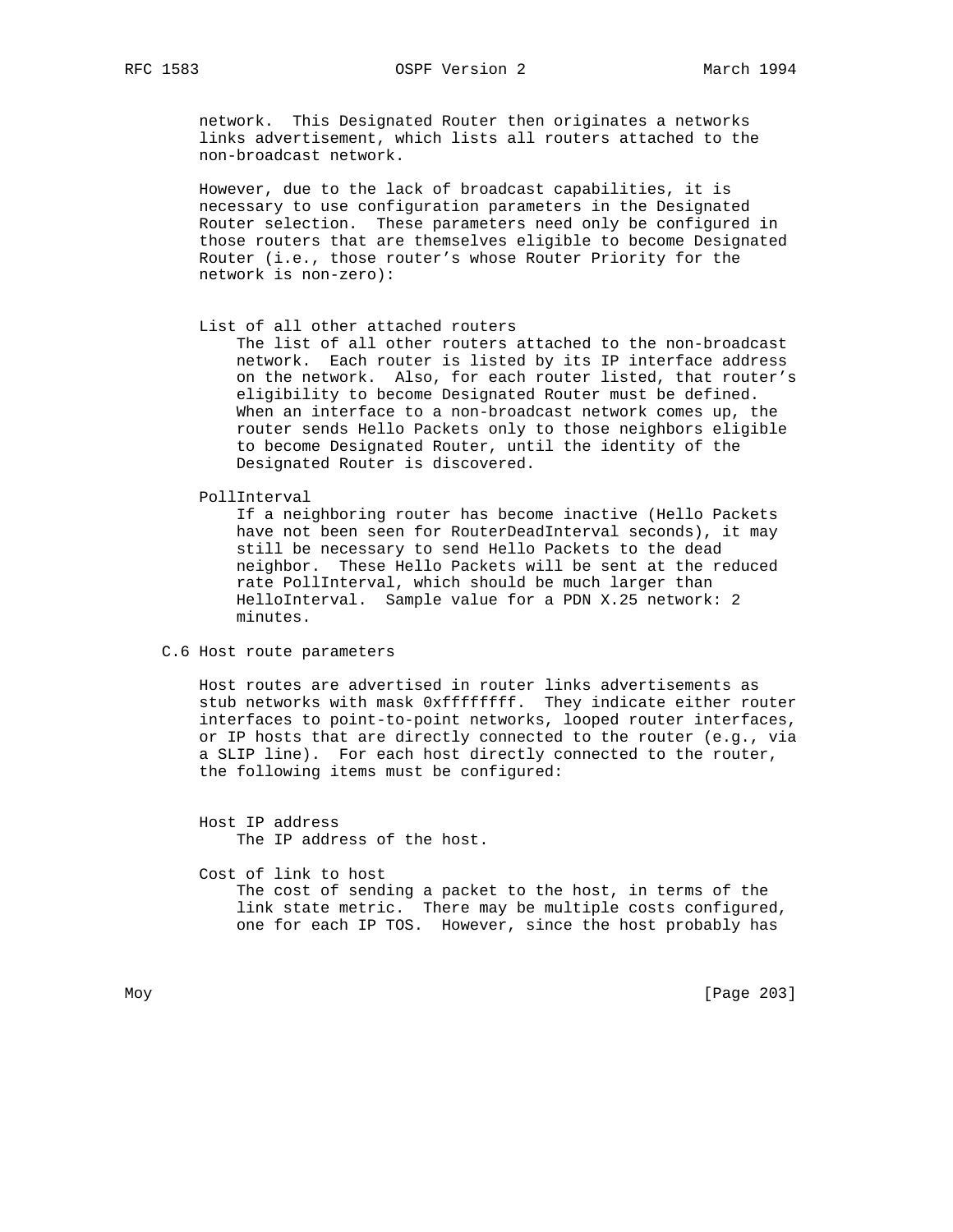only a single connection to the internet, the actual configured cost(s) in many cases is unimportant (i.e., will have no effect on routing).

Moy [Page 204]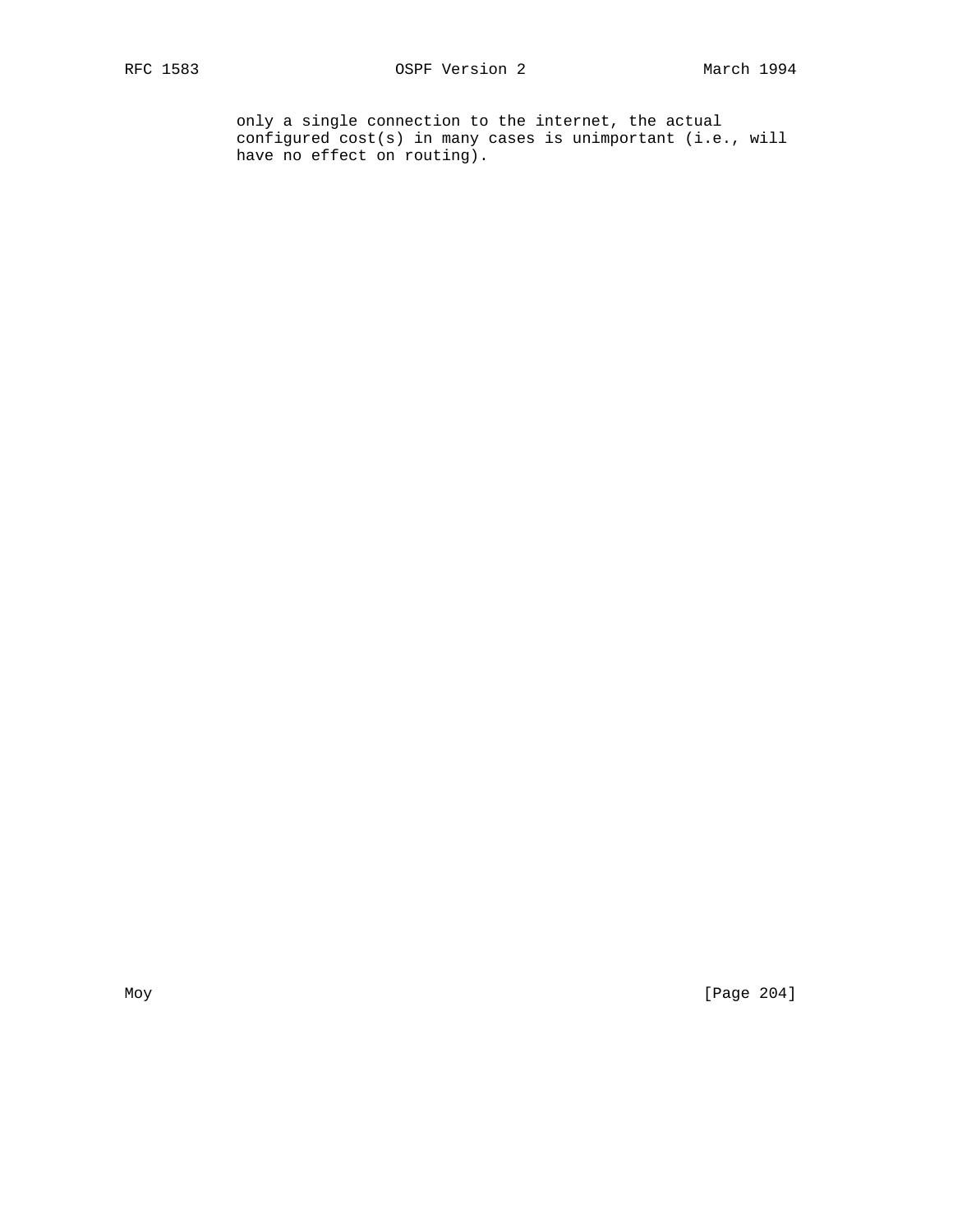## D. Authentication

 All OSPF protocol exchanges are authenticated. The OSPF packet header (see Section A.3.1) includes an authentication type field, and 64-bits of data for use by the appropriate authentication scheme (determined by the type field).

 The authentication type is configurable on a per-area basis. Additional authentication data is configurable on a per-interface basis. For example, if an area uses a simple password scheme for authentication, a separate password may be configured for each network contained in the area.

 Authentication types 0 and 1 are defined by this specification. All other authentication types are reserved for definition by the IANA (iana@ISI.EDU). The current list of authentication types is described below in Table 20.

| AuType     | Description                                                            |
|------------|------------------------------------------------------------------------|
| All others | No authentication<br>Simple password<br>Reserved for assignment by the |
|            | IANA (iana@ISI.EDU)                                                    |

Table 20: OSPF authentication types.

D.1 AuType 0 -- No authentication

 Use of this authentication type means that routing exchanges in the area are not authenticated. The 64-bit field in the OSPF header can contain anything; it is not examined on packet reception.

D.2 AuType 1 -- Simple password

 Using this authentication type, a 64-bit field is configured on a per-network basis. All packets sent on a particular network must have this configured value in their OSPF header 64-bit authentication field. This essentially serves as a "clear" 64 bit password.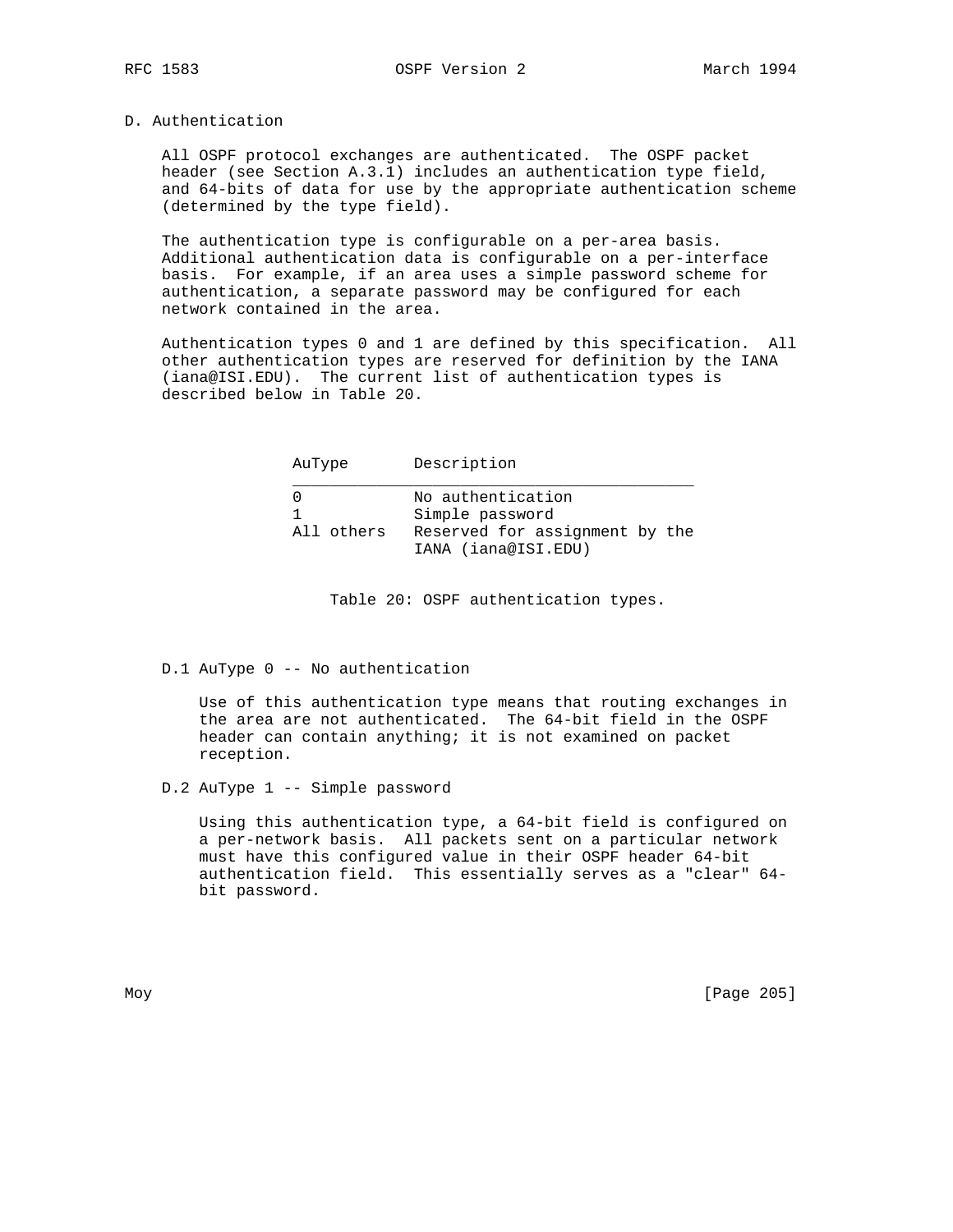This guards against routers inadvertently joining the area. They must first be configured with their attached networks' passwords before they can participate in the routing domain.

Moy [Page 206]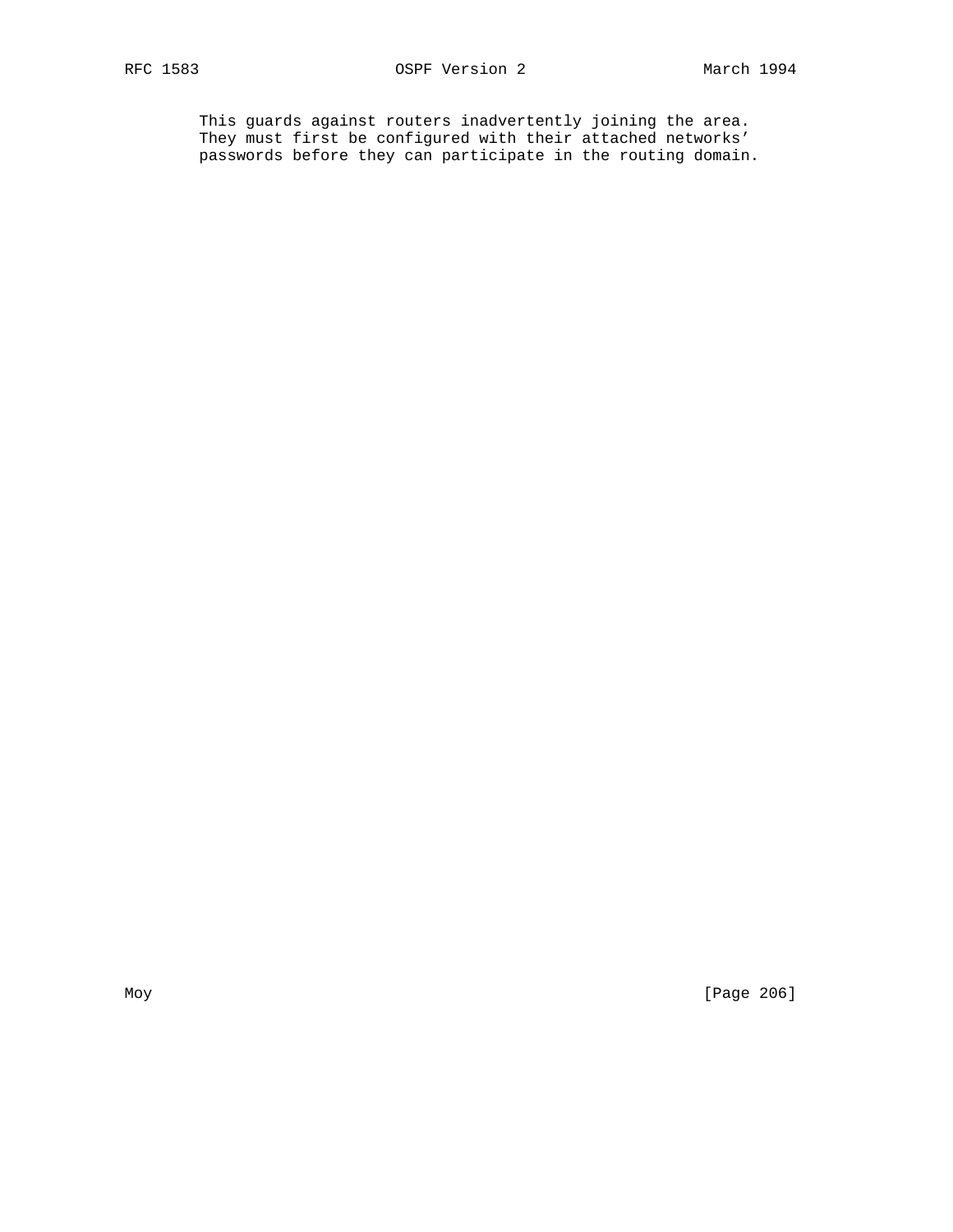# E. Differences from RFC 1247

 This section documents the differences between this memo and RFC 1247. These differences include a fix for a problem involving OSPF virtual links, together with minor enhancements and clarifications to the protocol. All differences are backward-compatible. Implementations of this memo and of RFC 1247 will interoperate.

E.1 A fix for a problem with OSPF Virtual links

 In RFC 1247, certain configurations of OSPF virtual links can cause routing loops. The root of the problem is that while there is an information mismatch at the boundary of any virtual link's Transit area, a backbone path can still cross the boundary. RFC 1247 attempted to compensate for this information mismatch by adjusting any backbone path as it enters the transit area (see Section 16.3 in RFC 1247). However, this proved not to be enough. This memo fixes the problem by having all area border routers determine, by looking at summary links, whether better backbone paths can be found through the transit areas.

 This fix simplifies the OSPF virtual link logic, and consists of the following components:

- o A new bit has been defined in the router links advertisement, called bit V. Bit V is set in a router's router links advertisement for Area A if and only if the router is an endpoint of an active virtual link that uses Area A as its Transit area (see Sections 12.4.1 and A.4.2). This enables the other routers attached to Area A to discover whether the area supports any virtual links (i.e., is a transit area). This discovery is done during the calculation of Area A's shortest-path tree (see Section 16.1).
- o To aid in the description of the algorithm, a new parameter has been added to the OSPF area structure: TransitCapability. This parameter indicates whether the area supports any active virtual links. Equivalently, it indicates whether the area can carry traffic that neither originates nor terminates in the area itself.
- o The calculation in Section 16.3 of RFC 1247 has been replaced. The new calculation, performed by area border routers only, examines the summary links belonging to all attached transit areas to see whether the transit areas can provide better paths than those already found in Sections 16.1 and 16.2.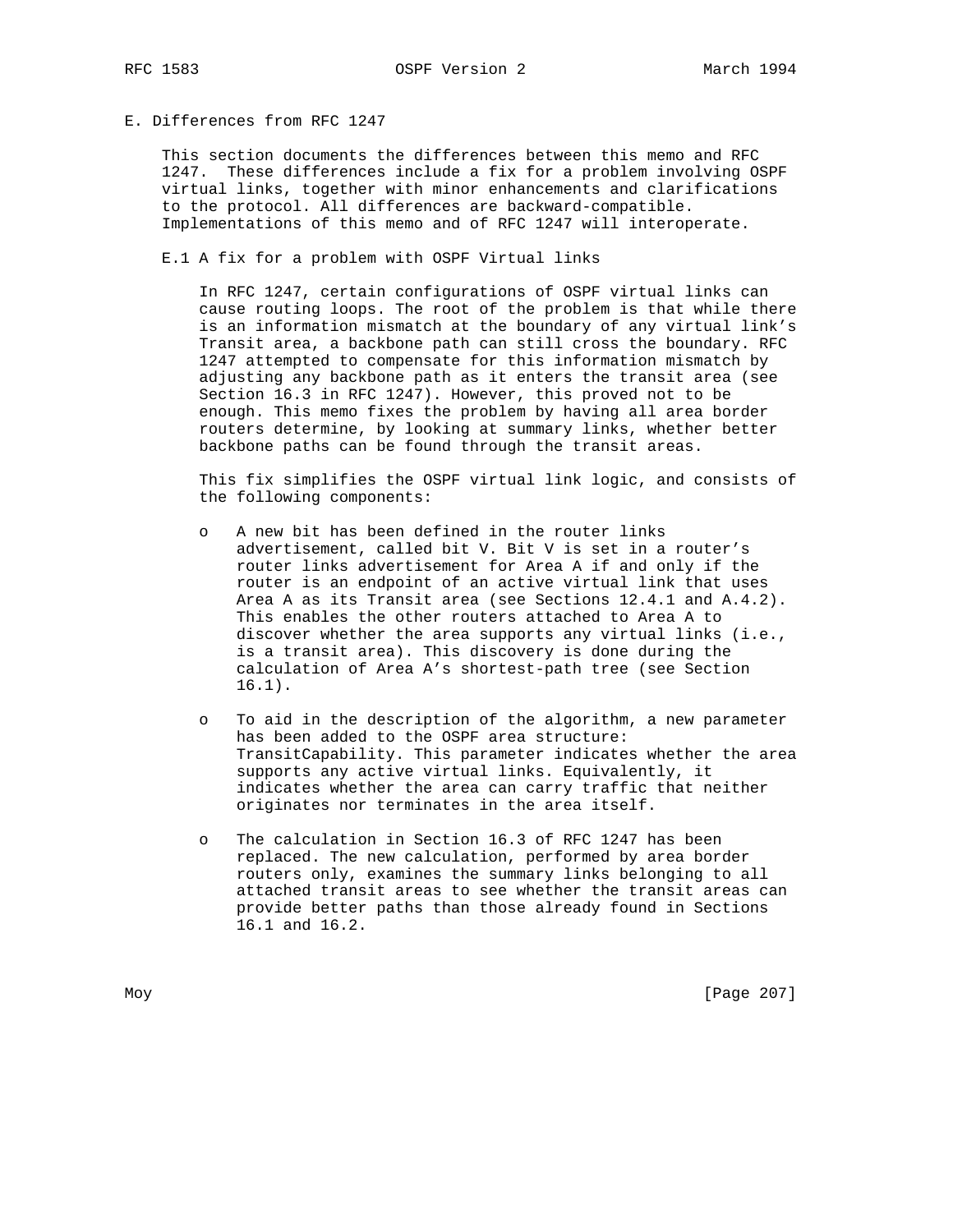- - o The incremental calculations in Section 16.5 have been updated as a result of the new calculations in Section 16.3.

## E.2 Supporting supernetting and subnet 0

 In RFC 1247, an OSPF router cannot originate separate AS external link advertisements (or separate summary link advertisements) for two networks that have the same address but different masks. This situation can arise when subnet 0 of a network has been assigned (a practice that is generally discouraged), or when using supernetting as described in [RFC 1519] (a practice that is generally encouraged to reduce the size of routing tables), or even when in transition from one mask to another on a subnet. Using supernetting as an example, you might want to aggregate the four class C networks 192.9.4.0-192.9.7.0, advertising one route for the aggregation and another for the single class C network 192.9.4.0.

 The reason behind this limitation is that in RFC 1247, the Link State ID of AS external link advertisements and summary link advertisements is set equal to the described network's IP address. In the above example, RFC 1247 would assign both advertisements the Link State ID of 192.9.4.0, making them in essence the same advertisement. This memo fixes the problem by relaxing the setting of the Link State ID so that any of the "host" bits of the network address can also be set. This allows you to disambiguate advertisements for networks having the same address but different masks. Given an AS external link advertisement (or a summary link advertisement), the described network's address can now be obtained by masking the Link State ID with the network mask carried in the body of the advertisement. Again using the above example, the aggregate can now be advertised using a Link State ID of 192.9.4.0 and the single class C network advertised simultaneously using the Link State ID of 192.9.4.255.

 Appendix F gives one possible algorithm for setting one or more "host" bits in the Link State ID in order to disambiguate advertisements. It should be noted that this is a local decision. Each router in an OSPF system is free to use its own algorithm, since only those advertisements originated by the router itself are affected.

 It is believed that this change will be more or less compatible with implementations of RFC 1247. Implementations of RFC 1247 will probably either a) install routing table entries that won't be used or b) do the correct processing as outlined in this memo or c) mark the advertisement as unusable when presented with a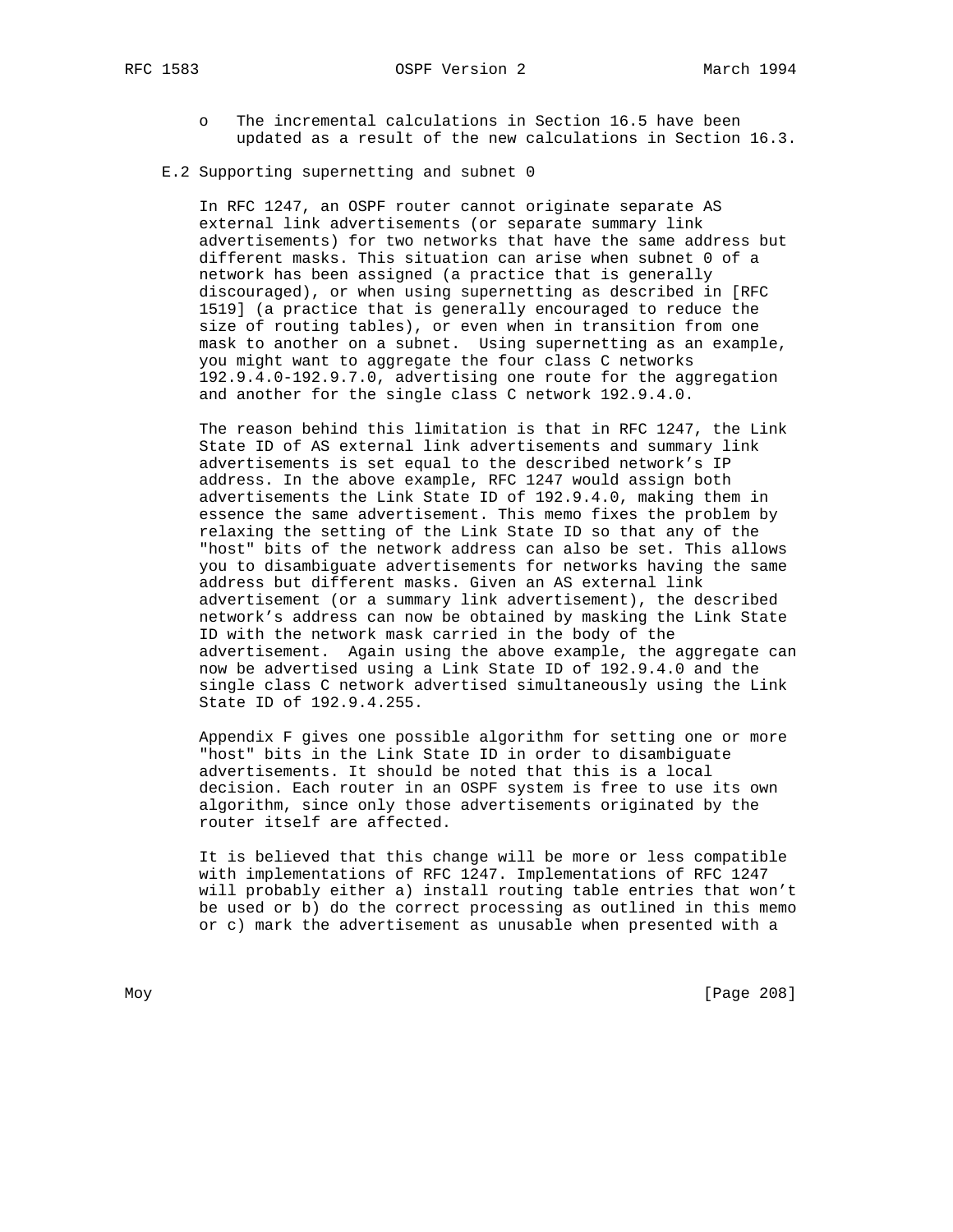Link State ID that has one or more of the host bits set. However, in the interest of interoperability, implementations of this memo should only set the host bits in Link State IDs when absolutely necessary.

 The change affects Sections 12.1.4, 12.4.3, 12.4.5, 16.2, 16.3, 16.4, 16.5, 16.6, A.4.4 and A.4.5.

E.3 Obsoleting LSInfinity in router links advertisements

 The metric of LSInfinity can no longer be used in router links advertisements to indicate unusable links. This is being done for several reasons:

- o It removes any possible confusion in an OSPF area as to just which routers/networks are reachable in the area. For example, the above virtual link fix relies on detecting the existence of virtual links when running the Dijkstra. However, when one-directional links (i.e., cost of LSInfinity in one direction, but not the other) are possible, some routers may detect the existence of virtual links while others may not. This may defeat the fix for the virtual link problem.
- o It also helps OSPF's Multicast routing extensions (MOSPF), because one-way reachability can lead to places that are reachable via unicast but not multicast, or vice versa.

 The two prior justifications for using LSInfinity in router links advertisements were 1) it was a way to not support TOS before TOS was optional and 2) it went along with strong TOS interpretations. These justifications are no longer valid. However, LSInfinity will continue to mean "unreachable" in summary link advertisements and AS external link advertisements, as some implementations use this as an alternative to the premature aging procedure specified in Section 14.1.

 This change has one other side effect. When two routers are connected via a virtual link whose underlying path is non-TOS capable, they must now revert to being non-TOS-capable routers themselves, instead of the previous behavior of advertising the non-zero TOS costs of the virtual link as LSInfinity. See Section 15 for details.

E.4 TOS encoding updated

 The encoding of TOS in OSPF link state advertisements has been updated to reflect the new TOS value (minimize monetary cost)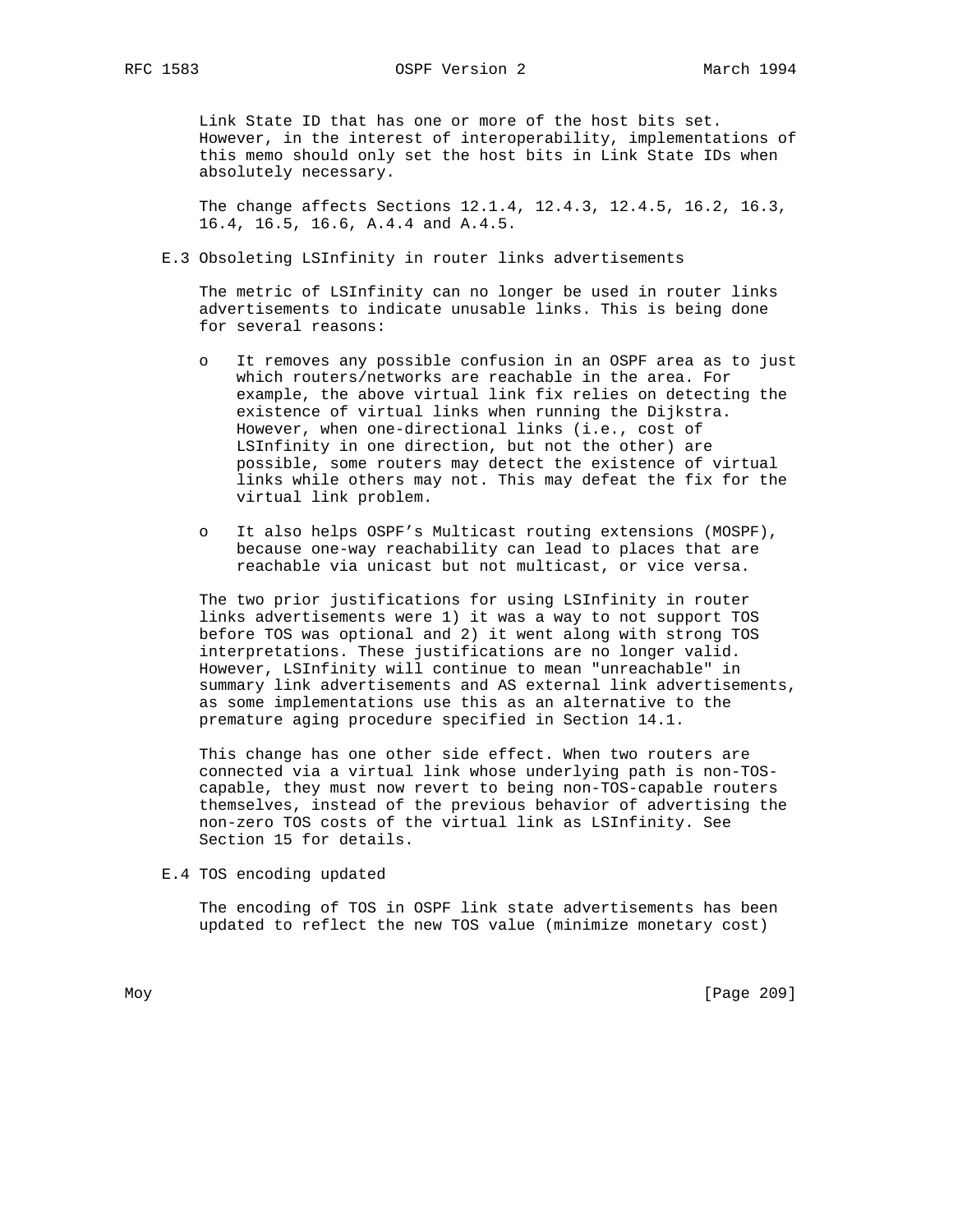defined by [RFC 1349]. The OSPF encoding is defined in Section 12.3, which is identical in content to Section A.5 of [RFC 1349].

E.5 Summarizing routes into transit areas

 RFC 1247 mandated that routes associated with Area A are never summarized back into Area A. However, this memo further reduces the number of summary links originated by refusing to summarize into Area A those routes having next hops belonging to Area A. This is an optimization over RFC 1247 behavior when virtual links are present. For example, in the area configuration of Figure 6, Router RT11 need only originate a single summary link having the (collapsed) destination N9-N11,H1 into its connected transit area Area 2, since all of its other eligible routes have next hops belonging to Area 2 (and as such only need be advertised by other area border routers; in this case, Routers RT10 and RT7). This is the logical equivalent of a Distance Vector protocol's split horizon logic.

This change appears in Section 12.4.3.

E.6 Summarizing routes into stub areas

 RFC 1247 mandated that area border routers attached to stub areas must summarize all inter-area routes into the stub areas. However, while area border routers connected to OSPF stub areas must originate default summary links into the stub area, they need not summarize other routes into the stub area. The amount of summarization done into stub areas can instead be put under configuration control. The network administrator can then make the trade-off between optimal routing and database size.

This change appears in Sections 12.4.3 and 12.4.4.

E.7 Flushing anomalous network links advertisements

 Text was added indicating that a network links advertisement whose Link State ID is equal to one of the router's own IP interface addresses should be considered to be self-originated, regardless of the setting of the advertisement's Advertising Router. If the Advertising Router of such an advertisement is not equal to the router's own Router ID, the advertisement should be flushed from the routing domain using the premature aging procedure specified in Section 14.1. This case should be rare, and it indicates that the router's Router ID has changed since originating the advertisement.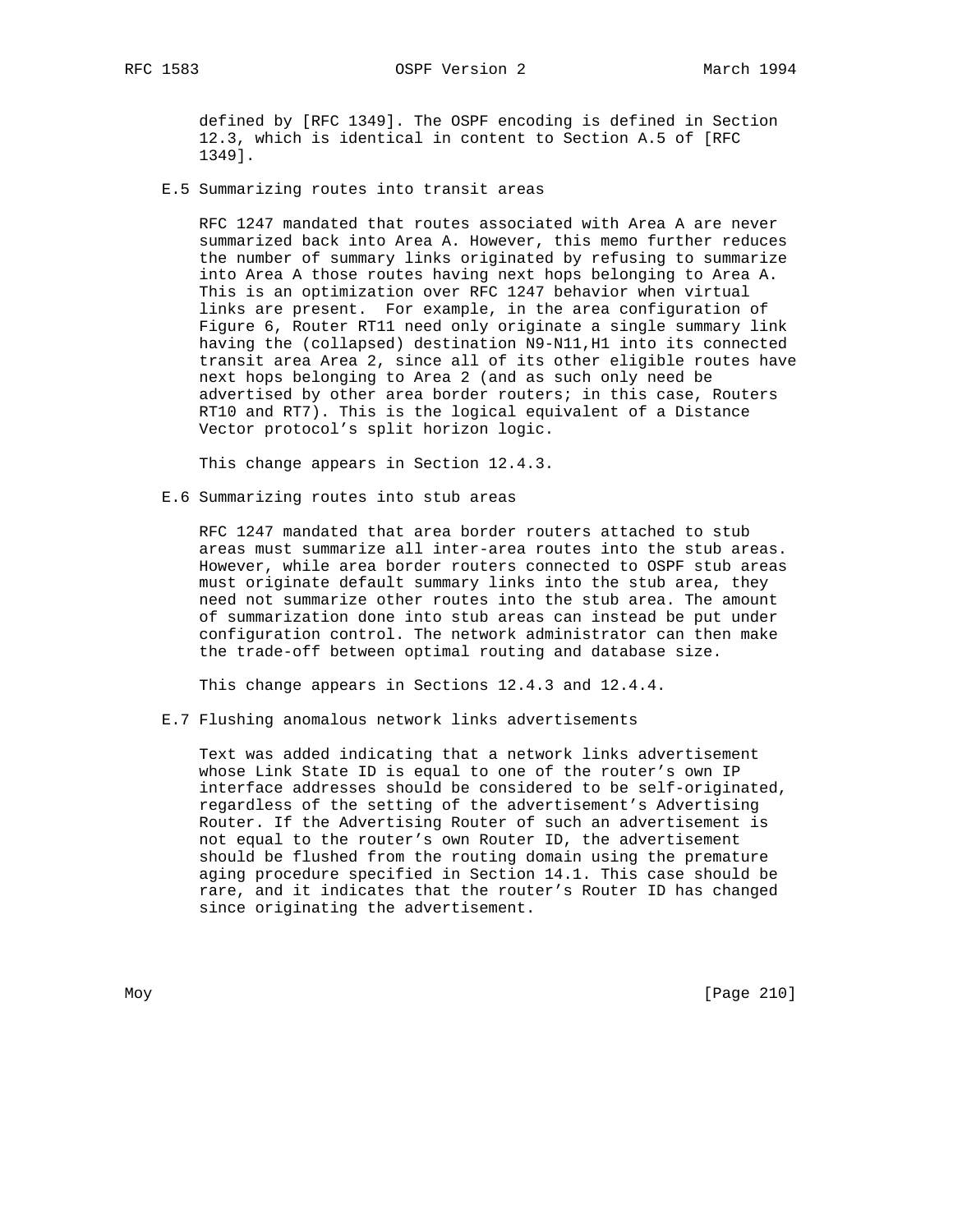Failure to flush these anomalous advertisements could lead to multiple network links advertisements having the same Link State ID. This in turn could cause the Dijkstra calculation in Section 16.1 to fail, since it would be impossible to tell which network links advertisement is valid (i.e., more recent).

This change appears in Sections 13.4 and 14.1.

E.8 Required Statistics appendix deleted

 Appendix D of RFC 1247, which specified a list of required statistics for an OSPF implementation, has been deleted. That appendix has been superseded by the two documents: the OSPF Version 2 Management Information Base and the OSPF Version 2 Traps.

## E.9 Other changes

The following small changes were also made to RFC 1247:

- When representing unnumbered point-to-point networks in router links advertisements, the corresponding Link Data field should be set to the unnumbered interface's MIB-II [RFC 1213] ifIndex value.
- o A comment was added to Step 3 of the Dijkstra algorithm in Section 16.1. When removing vertices from the candidate list, and when there is a choice of vertices closest to the root, network vertices must be chosen before router vertices in order to necessarily find all equal-cost paths.
- o A comment was added to Section 12.4.3 noting that a summary link advertisement cannot express a reachable destination whose path cost equals or exceeds LSInfinity.
- o A comment was added to Section 15 noting that a virtual link whose underlying path has cost greater than hexadecimal 0xffff (the maximum size of an interface cost in a router links advertisement) should be considered inoperational.
- o An option was added to the definition of area address ranges, allowing the network administrator to specify that a particular range should not be advertised to other OSPF areas. This enables the existence of certain networks to be hidden from other areas. This change appears in Sections 12.4.3 and C.2.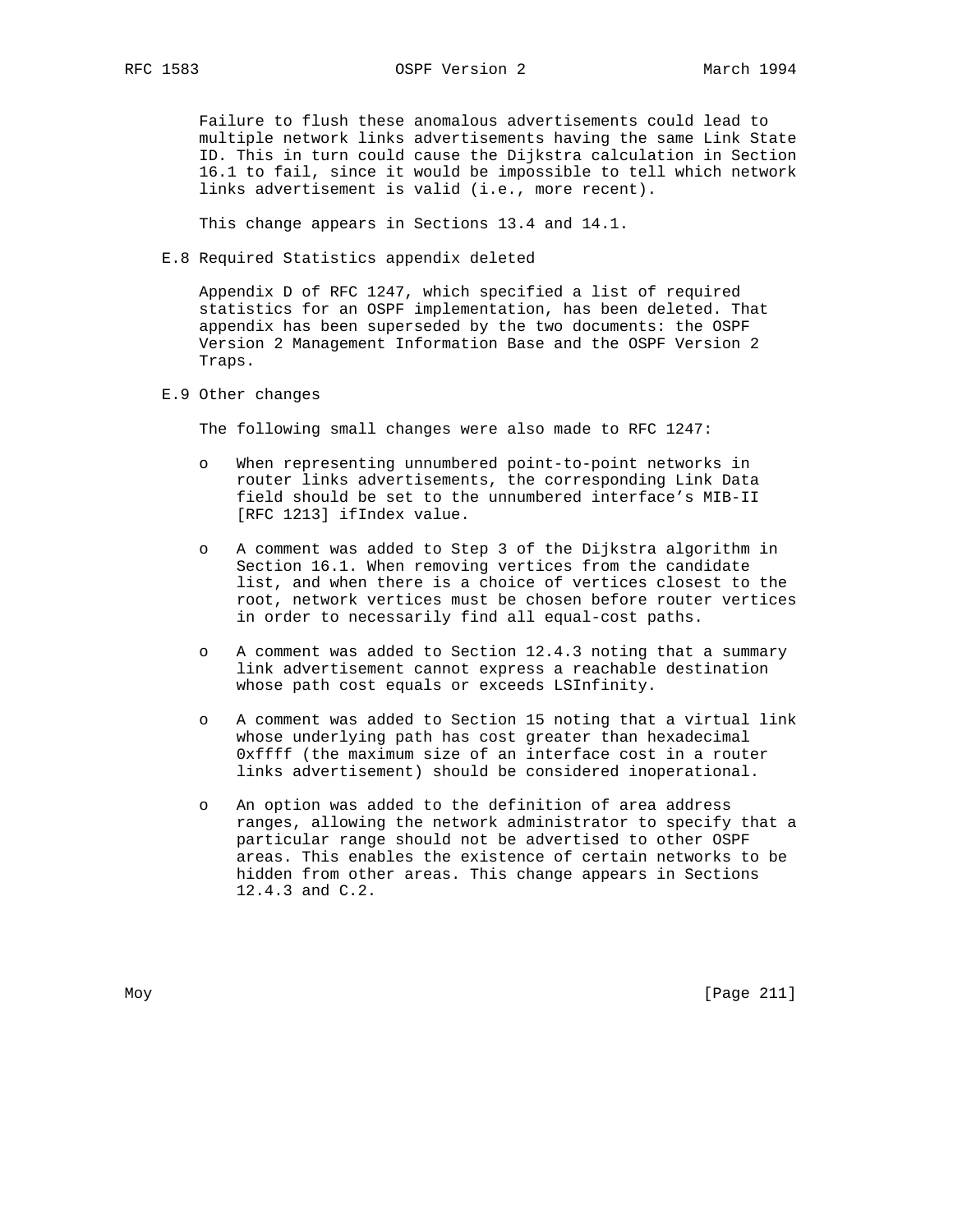o A note was added reminding implementors that bit E (the AS boundary router indication) should never be set in a router links advertisement for a stub area, since stub areas cannot contain AS boundary routers. This change appears in Section 12.4.1.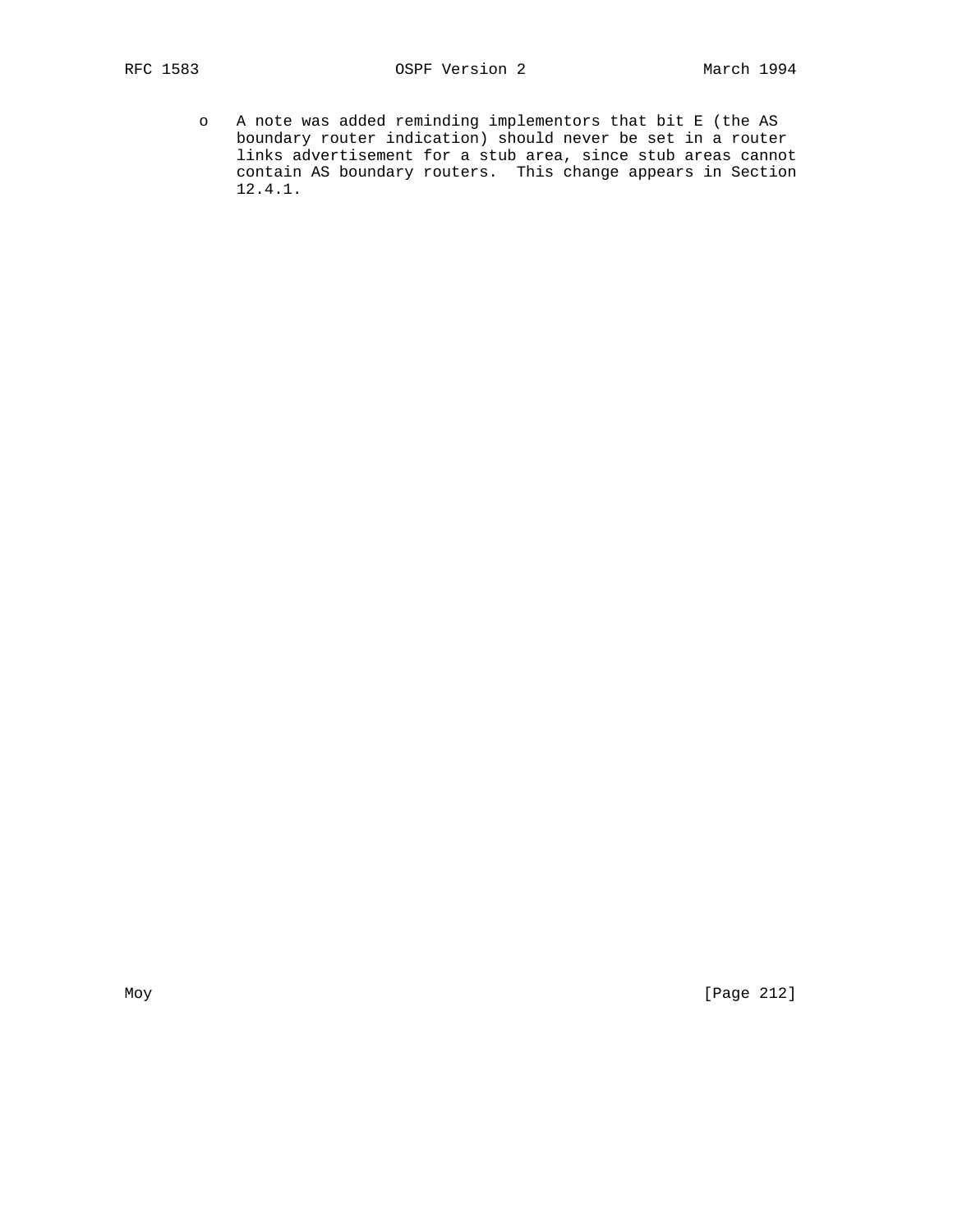F. An algorithm for assigning Link State IDs

 In RFC 1247, the Link State ID in AS external link advertisements and summary link advertisements is set to the described network's IP address. This memo relaxes that requirement, allowing one or more of the network's host bits to be set in the Link State ID. This allows the router to originate separate advertisements for networks having the same addresses, yet different masks. Such networks can occur in the presence of supernetting and subnet 0s (see Section E.2 for more information).

 This appendix gives one possible algorithm for setting the host bits in Link State IDs. The choice of such an algorithm is a local decision. Separate routers are free to use different algorithms, since the only advertisements affected are the ones that the router itself originates. The only requirement on the algorithms used is that the network's IP address should be used as the Link State ID (the RFC 1247 behavior) whenever possible.

 The algorithm below is stated for AS external link advertisements. This is only for clarity; the exact same algorithm can be used for summary link advertisements. Suppose that the router wishes to originate an AS external link advertisement for a network having address NA and mask NM1. The following steps are then used to determine the advertisement's Link State ID:

- (1) Determine whether the router is already originating an AS external link advertisement with Link State ID equal to NA (in such an advertisement the router itself will be listed as the advertisement's Advertising Router). If not, set the Link State ID equal to NA (the RFC 1247 behavior) and the algorithm terminates. Otherwise,
- (2) Obtain the network mask from the body of the already existing AS external link advertisement. Call this mask NM2. There are then two cases:
	- o NM1 is longer (i.e., more specific) than NM2. In this case, set the Link State ID in the new advertisement to be the network [NA,NM1] with all the host bits set (i.e., equal to NA or'ed together with all the bits that are not set in NM1, which is network [NA,NM1]'s broadcast address).
	- o NM2 is longer than NM1. In this case, change the existing advertisement (having Link State ID of NA) to reference the new network [NA,NM1] by incrementing the sequence number, changing the mask in the body to NM1 and using the cost for the new network. Then originate a new advertisement for the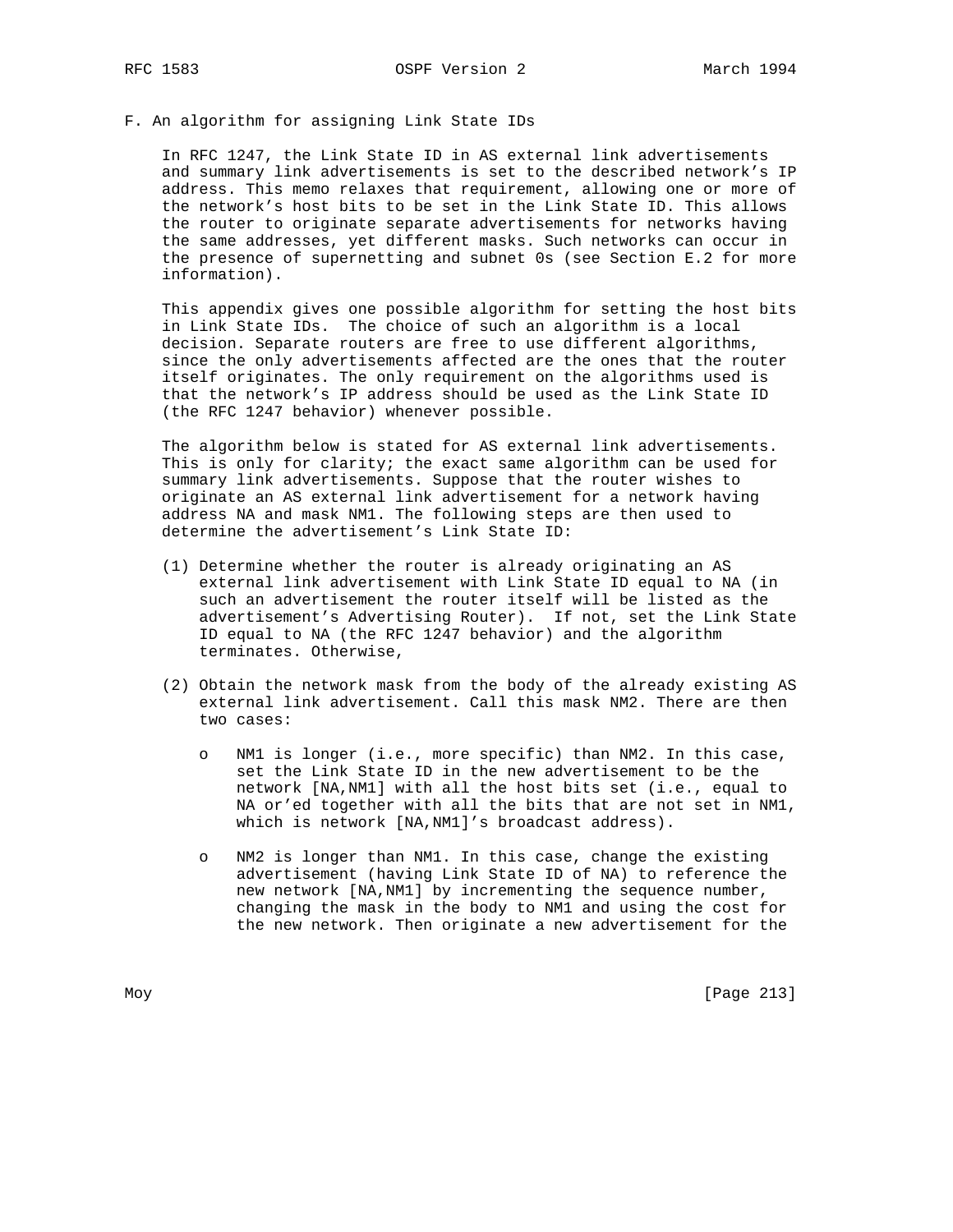old network [NA,NM2], with Link State ID equal to NA or'ed together with the bits that are not set in NM2 (i.e., network [NA,NM2]'s broadcast address).

The above algorithm assumes that all masks are contiguous; this ensures that when two networks have the same address, one mask is more specific than the other. The algorithm also assumes that no network exists having an address equal to another network's broadcast address. Given these two assumptions, the above algorithm always produces unique Link State IDs. The above algorithm can also be reworded as follows: When originating an AS external link state advertisement, try to use the network number as the Link State ID. If that produces a conflict, examine the two networks in conflict. One will be a subset of the other. For the less specific network, use the network number as the Link State ID and for the more specific use the network's broadcast address instead (i.e., flip all the "host" bits to 1). If the most specific network was originated first, this will cause you to originate two link state advertisements at once.

 As an example of the algorithm, consider its operation when the following sequence of events occurs in a single router (Router A).

 (1) Router A wants to originate an AS external link advertisement for [10.0.0.0,255.255.255.0]:

(a) A Link State ID of 10.0.0.0 is used.

- (2) Router A then wants to originate an AS external link advertisement for [10.0.0.0,255.255.0.0]:
	- (a) The advertisement for [10.0.0,0,255.255.255.0] is reoriginated using a new Link State ID of 10.0.0.255.
	- (b) A Link State ID of 10.0.0.0 is used for [10.0.0.0,255.255.0.0].
- (3) Router A then wants to originate an AS external link advertisement for [10.0.0.0,255.0.0.0]:
	- (a) The advertisement for [10.0.0.0,255.255.0.0] is reoriginated using a new Link State ID of 10.0.255.255.
	- (b) A Link State ID of 10.0.0.0 is used for [10.0.0.0,255.0.0.0].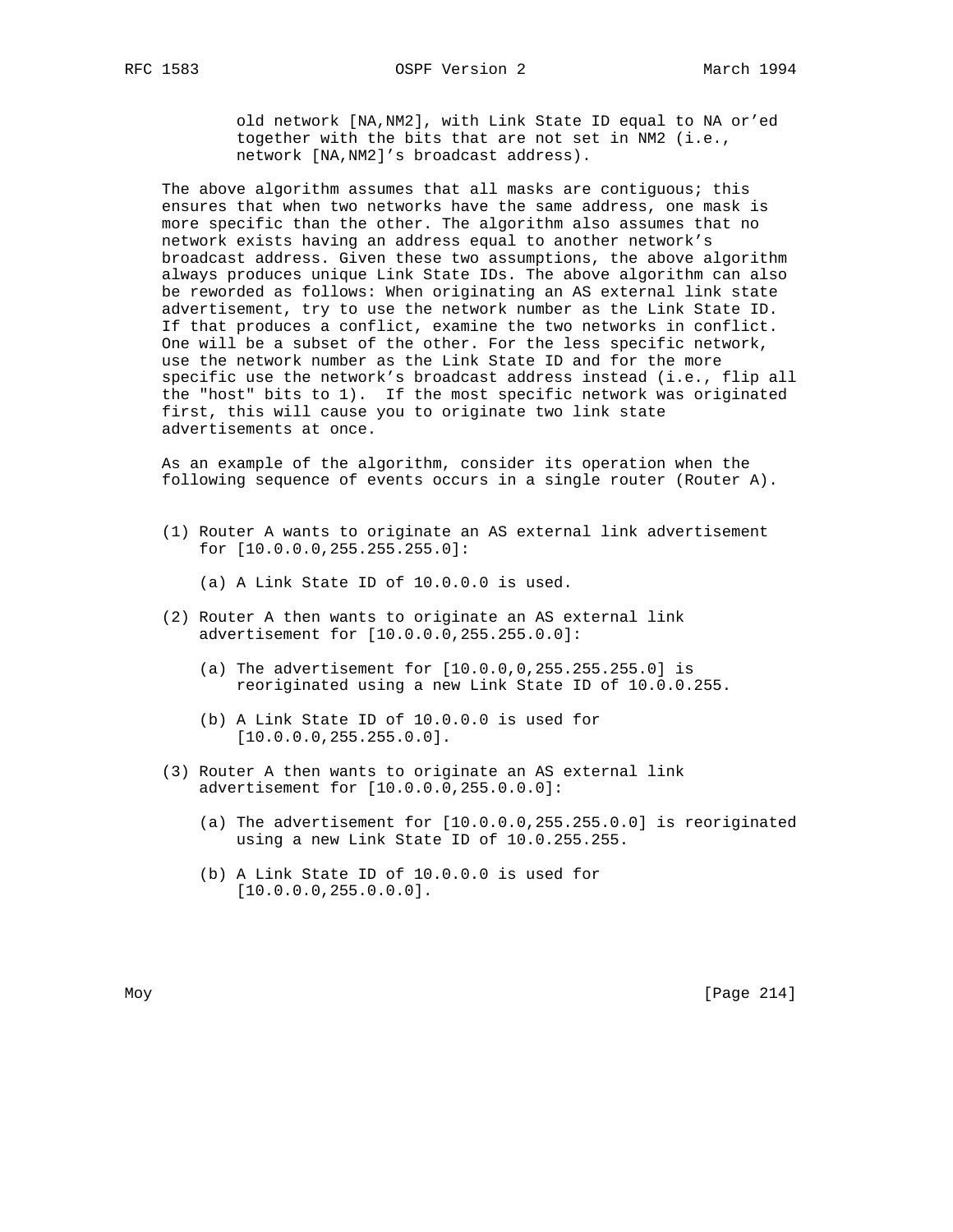(c) The network [10.0.0.0,255.255.255.0] keeps its Link State ID of 10.0.0.255.

Moy [Page 215]